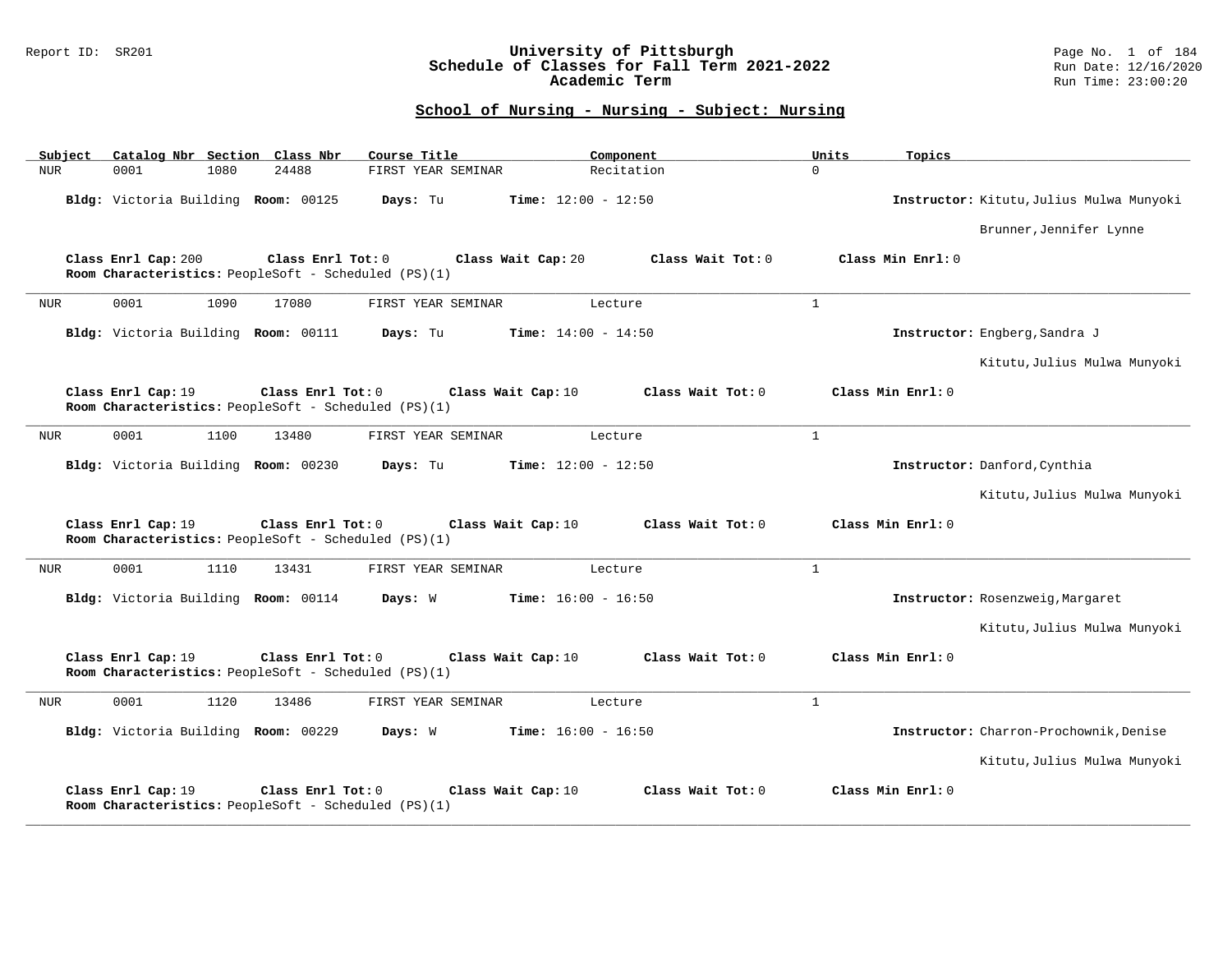### Report ID: SR201 **University of Pittsburgh** Page No. 2 of 184 **Schedule of Classes for Fall Term 2021-2022** Run Date: 12/16/2020 **Academic Term** Run Time: 23:00:20

| Subject    |                                     |      | Catalog Nbr Section Class Nbr                                               | Course Title                                                                            |                              | Component         | Units        | Topics            |                                        |
|------------|-------------------------------------|------|-----------------------------------------------------------------------------|-----------------------------------------------------------------------------------------|------------------------------|-------------------|--------------|-------------------|----------------------------------------|
| <b>NUR</b> | 0001                                | 1125 | 24556                                                                       | FIRST YEAR SEMINAR                                                                      |                              | Lecture           | $\mathbf{1}$ |                   |                                        |
|            | Bldg: Victoria Building Room: 00114 |      |                                                                             | Days: Th                                                                                | <b>Time:</b> $11:00 - 11:50$ |                   |              |                   | Instructor: Chasens, Eileen Ruth       |
|            |                                     |      |                                                                             |                                                                                         |                              |                   |              |                   | Kitutu, Julius Mulwa Munyoki           |
|            | Class Enrl Cap: 19                  |      | Class Enrl Tot: $0$<br>Room Characteristics: PeopleSoft - Scheduled (PS)(1) |                                                                                         | Class Wait Cap: 10           | Class Wait Tot: 0 |              | Class Min Enrl: 0 |                                        |
| <b>NUR</b> | 0001                                | 1130 | 25760                                                                       | FIRST YEAR SEMINAR                                                                      |                              | Lecture           | $\mathbf{1}$ |                   |                                        |
|            | Bldg: Victoria Building Room: 00116 |      |                                                                             | Days: Tu                                                                                | <b>Time:</b> $14:00 - 14:50$ |                   |              |                   | Instructor: Dunbar-Jacob, Jacqueline M |
|            |                                     |      |                                                                             |                                                                                         |                              |                   |              |                   | Kitutu, Julius Mulwa Munyoki           |
|            |                                     |      |                                                                             |                                                                                         |                              |                   |              |                   | Duplaga, Stephanine                    |
|            | Class Enrl Cap: 19                  |      | Class Enrl Tot: 0<br>Room Characteristics: PeopleSoft - Scheduled (PS)(1)   |                                                                                         | Class Wait Cap: 10           | Class Wait Tot: 0 |              | Class Min Enrl: 0 |                                        |
| <b>NUR</b> | 0001                                | 1133 | 26991                                                                       | FIRST YEAR SEMINAR                                                                      |                              | Lecture           | $\mathbf{1}$ |                   |                                        |
|            | Bldg: Victoria Building Room: 00111 |      |                                                                             | Days: Th                                                                                | <b>Time:</b> $11:00 - 11:50$ |                   |              |                   | Instructor: Henker, Richard A.         |
|            |                                     |      |                                                                             |                                                                                         |                              |                   |              |                   | Kitutu, Julius Mulwa Munyoki           |
|            | Class Enrl Cap: 19                  |      | Class Enrl Tot: 0                                                           | Room Characteristics: Media - Data Projector/Monitor(1), PeopleSoft - Scheduled (PS)(1) | Class Wait Cap: 10           | Class Wait Tot: 0 |              | Class Min Enrl: 0 |                                        |
| <b>NUR</b> | 0001                                | 1134 | 26992                                                                       | FIRST YEAR SEMINAR                                                                      |                              | Lecture           | $\mathbf{1}$ |                   |                                        |
|            | Bldg: Victoria Building Room: 00111 |      |                                                                             | Days: Tu                                                                                | <b>Time:</b> $12:00 - 12:50$ |                   |              |                   | Instructor: Martsolf, Grant R          |
|            |                                     |      |                                                                             |                                                                                         |                              |                   |              |                   | Kitutu, Julius Mulwa Munyoki           |
|            | Class Enrl Cap: 19                  |      | Class Enrl Tot: 0<br>Room Characteristics: PeopleSoft - Scheduled (PS)(1)   |                                                                                         | Class Wait Cap: 10           | Class Wait Tot: 0 |              | Class Min Enrl: 0 |                                        |
| <b>NUR</b> | 0001                                | 1135 | 27000                                                                       | FIRST YEAR SEMINAR                                                                      |                              | Lecture           | $\mathbf{1}$ |                   |                                        |
|            | Bldg: Victoria Building Room: 00117 |      |                                                                             | Days: W                                                                                 | <b>Time:</b> $15:00 - 15:50$ |                   |              |                   | Instructor: Fennimore, Laura A         |
|            |                                     |      |                                                                             |                                                                                         |                              |                   |              |                   | Kitutu, Julius Mulwa Munyoki           |
|            | Class Enrl Cap: 19                  |      | Class Enrl Tot: 0<br>Room Characteristics: PeopleSoft - Scheduled (PS)(1)   |                                                                                         | Class Wait Cap: 10           | Class Wait Tot: 0 |              | Class Min Enrl: 0 |                                        |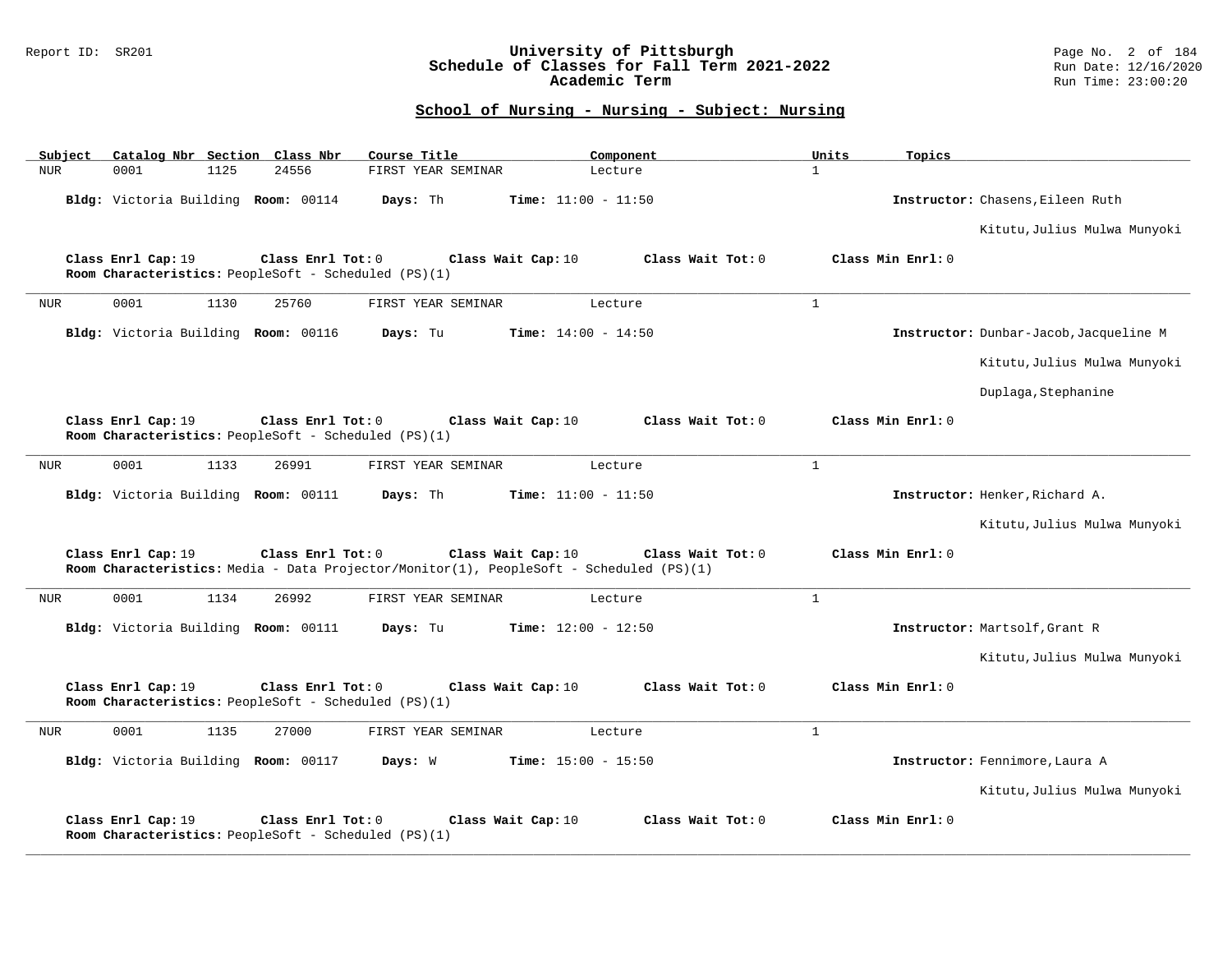### Report ID: SR201 **University of Pittsburgh** Page No. 3 of 184 **Schedule of Classes for Fall Term 2021-2022** Run Date: 12/16/2020 **Academic Term** Run Time: 23:00:20

# **School of Nursing - Nursing - Subject: Nursing**

| Subject                             | Catalog Nbr Section Class Nbr | Course Title                   | Component                                                                                                                                                                                                                          | Units               | Topics                         |
|-------------------------------------|-------------------------------|--------------------------------|------------------------------------------------------------------------------------------------------------------------------------------------------------------------------------------------------------------------------------|---------------------|--------------------------------|
| NUR<br>0002                         | 1010<br>13424                 |                                | NSG ANATOMY & PHYSIOLOGY LAB 1Clinical                                                                                                                                                                                             | $\mathbf{1}$        |                                |
| Bldg: Victoria Building Room: 00227 |                               | Days: Th                       | <b>Time:</b> $11:00 - 13:55$                                                                                                                                                                                                       |                     | Instructor: Dechant, Jason Jay |
|                                     |                               |                                |                                                                                                                                                                                                                                    |                     | Steiner, Claire Renee          |
| Class Enrl Cap: 44                  | Class $Enr1 Tot: 0$           |                                | Class Wait Cap: 20<br>Class Wait Tot: $0$                                                                                                                                                                                          | Class Min $Enr1: 0$ |                                |
| Reserve Capacity:                   |                               | 01-MAR-2021 School of Nursing  | Reserve Enrl Cap: 25                                                                                                                                                                                                               | Reserve Enrl Tot:   | 0                              |
|                                     |                               | 01-MAR-2021 A&S Undergraduates | 15                                                                                                                                                                                                                                 |                     | 0                              |
|                                     |                               | 27-MAR-2021 A&S Undergraduates | $\Omega$                                                                                                                                                                                                                           |                     | $\Omega$                       |
|                                     |                               |                                | <b></b> This class has an additional fee. For more information go to <a <br="" href="http://www.registrar.pitt.edu">target=" blank"&gt;http://www.registrar.pitt.edu/</a> , and click on Faculty and Staff, then Course and Class. |                     |                                |
|                                     |                               |                                |                                                                                                                                                                                                                                    |                     |                                |
| 0002<br>NUR                         | 1040<br>13421                 |                                | NSG ANATOMY & PHYSIOLOGY LAB 1Clinical                                                                                                                                                                                             | $\mathbf{1}$        |                                |
|                                     |                               |                                |                                                                                                                                                                                                                                    |                     |                                |
| Bldg: Victoria Building Room: 00227 |                               | Days: Tu                       | <b>Time:</b> $14:00 - 17:00$                                                                                                                                                                                                       |                     | Instructor: Dechant, Jason Jay |
| Class Enrl Cap: 44                  | Class Enrl Tot: $0$           |                                | Class Wait Cap: 20<br>Class Wait Tot: 0                                                                                                                                                                                            | Class Min Enrl: 0   |                                |
| Reserve Capacity:                   |                               | 01-MAR-2021 School of Nursing  | Reserve Enrl Cap: 25                                                                                                                                                                                                               | Reserve Enrl Tot:   | $\mathbf 0$                    |
|                                     |                               | 01-MAR-2021 A&S Undergraduates | 15                                                                                                                                                                                                                                 |                     | 0                              |
|                                     |                               | 27-MAR-2021 A&S Undergraduates | $\Omega$                                                                                                                                                                                                                           |                     | 0                              |
|                                     |                               |                                | <b></b> This class has an additional fee. For more information go to <a <="" href="http://www.registrar.pitt.edu" td=""><td></td><td></td></a>                                                                                     |                     |                                |
|                                     |                               |                                | target="_blank">http://www.registrar.pitt.edu/, and click on Faculty and Staff, then Course and Class.                                                                                                                             |                     |                                |
| 0002<br>NUR                         | 13432<br>1060                 |                                | NSG ANATOMY & PHYSIOLOGY LAB 1Clinical                                                                                                                                                                                             | $\mathbf{1}$        |                                |
| Bldg: Victoria Building Room: 00227 |                               | Days: Th                       | Time: $08:00 - 10:55$                                                                                                                                                                                                              |                     | Instructor: Dechant, Jason Jay |
|                                     |                               |                                |                                                                                                                                                                                                                                    |                     | Steiner, Claire Renee          |
| Class Enrl Cap: 44                  | Class Enrl Tot: 0             |                                | Class Wait Cap: 20<br>Class Wait Tot: 0                                                                                                                                                                                            | Class Min Enrl: 0   |                                |
| Reserve Capacity:                   |                               | 01-MAR-2021 School of Nursing  | Reserve Enrl Cap: 25                                                                                                                                                                                                               | Reserve Enrl Tot:   | 0                              |
|                                     |                               | 01-MAR-2021 A&S Undergraduates | 15                                                                                                                                                                                                                                 |                     | 0                              |

**\_\_\_\_\_\_\_\_\_\_\_\_\_\_\_\_\_\_\_\_\_\_\_\_\_\_\_\_\_\_\_\_\_\_\_\_\_\_\_\_\_\_\_\_\_\_\_\_\_\_\_\_\_\_\_\_\_\_\_\_\_\_\_\_\_\_\_\_\_\_\_\_\_\_\_\_\_\_\_\_\_\_\_\_\_\_\_\_\_\_\_\_\_\_\_\_\_\_\_\_\_\_\_\_\_\_\_\_\_\_\_\_\_\_\_\_\_\_\_\_\_\_\_\_\_\_\_\_\_\_\_\_\_\_\_\_\_\_\_\_\_\_\_\_\_\_\_\_\_\_\_\_\_\_\_\_**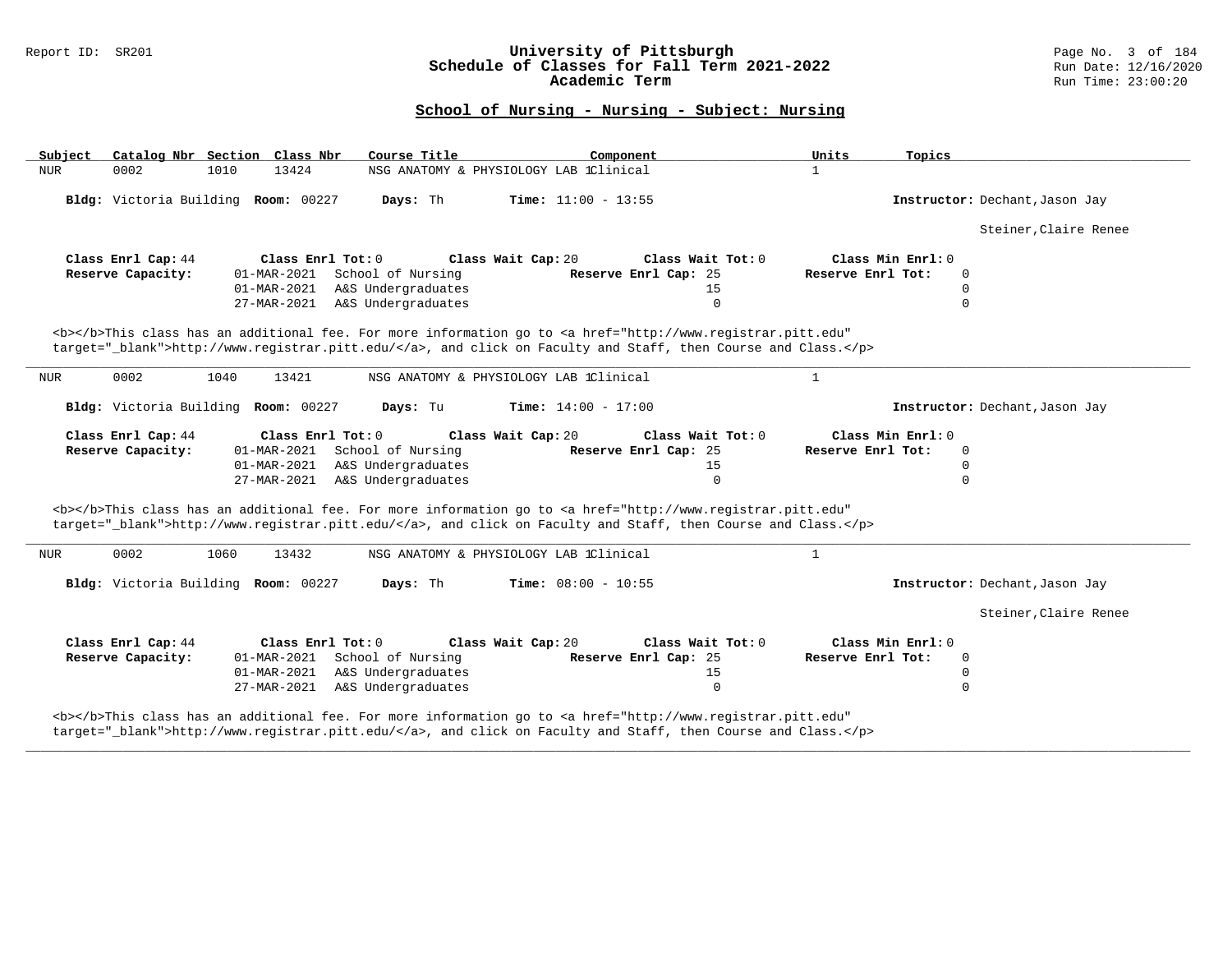### Report ID: SR201 **University of Pittsburgh** Page No. 4 of 184 **Schedule of Classes for Fall Term 2021-2022** Run Date: 12/16/2020 **Academic Term** Run Time: 23:00:20

| Catalog Nbr Section Class Nbr<br>Subject                                                         | Course Title<br>Component                                                                                                                                                                                                          | Units<br>Topics                                    |
|--------------------------------------------------------------------------------------------------|------------------------------------------------------------------------------------------------------------------------------------------------------------------------------------------------------------------------------------|----------------------------------------------------|
| <b>NUR</b><br>0002<br>1080<br>13428                                                              | NSG ANATOMY & PHYSIOLOGY LAB 1Clinical                                                                                                                                                                                             | $\mathbf{1}$                                       |
| Bldg: Victoria Building Room: 00227                                                              | Time: $09:00 - 11:55$<br>Days: W                                                                                                                                                                                                   | Instructor: Dechant, Jason Jay                     |
|                                                                                                  |                                                                                                                                                                                                                                    | Fradkin, Dina                                      |
| Class Enrl Cap: 44<br>Class Enrl Tot: 0                                                          | Class Wait Cap: 20<br>Class Wait Tot: 0                                                                                                                                                                                            | Class Min Enrl: 0                                  |
| Reserve Capacity:<br>School of Nursing<br>01-MAR-2021                                            | Reserve Enrl Cap: 25                                                                                                                                                                                                               | Reserve Enrl Tot:<br>$\Omega$                      |
| 01-MAR-2021                                                                                      | A&S Undergraduates<br>15                                                                                                                                                                                                           | 0                                                  |
| 27-MAR-2021 A&S Undergraduates                                                                   | $\Omega$                                                                                                                                                                                                                           | $\Omega$                                           |
|                                                                                                  | <b></b> This class has an additional fee. For more information go to <a <br="" href="http://www.registrar.pitt.edu">target=" blank"&gt;http://www.reqistrar.pitt.edu/</a> , and click on Faculty and Staff, then Course and Class. |                                                    |
| 0002<br><b>NUR</b><br>1090<br>13422                                                              | NSG ANATOMY & PHYSIOLOGY LAB 1Clinical                                                                                                                                                                                             | $\mathbf{1}$                                       |
| Bldg: Victoria Building Room: 00227                                                              | Days: Th<br><b>Time:</b> $14:00 - 16:55$                                                                                                                                                                                           | Instructor: Dechant, Jason Jay                     |
|                                                                                                  |                                                                                                                                                                                                                                    | Steiner, Claire Renee                              |
|                                                                                                  |                                                                                                                                                                                                                                    |                                                    |
| Class Enrl Cap: 44<br>Class Enrl Tot: 0<br>Reserve Capacity:<br>School of Nursing<br>01-MAR-2021 | Class Wait Cap: 20<br>Class Wait Tot: 0<br>Reserve Enrl Cap: 25                                                                                                                                                                    | Class Min Enrl: 0<br>Reserve Enrl Tot:<br>$\Omega$ |
| 01-MAR-2021                                                                                      | A&S Undergraduates<br>15                                                                                                                                                                                                           | $\Omega$                                           |
| 27-MAR-2021 A&S Undergraduates                                                                   | $\mathbf 0$                                                                                                                                                                                                                        | $\Omega$                                           |
|                                                                                                  |                                                                                                                                                                                                                                    |                                                    |
|                                                                                                  | <b></b> This class has an additional fee. For more information go to <a <br="" href="http://www.registrar.pitt.edu">target="_blank"&gt;http://www.registrar.pitt.edu/</a> , and click on Faculty and Staff, then Course and Class. |                                                    |
| 0002<br>1120<br>24052<br>NUR                                                                     | NSG ANATOMY & PHYSIOLOGY LAB 1Clinical                                                                                                                                                                                             | $\mathbf{1}$                                       |
| Bldg: Victoria Building Room: 00227                                                              | Time: $15:00 - 17:55$<br>Days: W                                                                                                                                                                                                   | Instructor: Dechant, Jason Jay                     |
|                                                                                                  |                                                                                                                                                                                                                                    | Fradkin, Dina                                      |
| Class Enrl Cap: 44<br>Class Enrl Tot: 0                                                          | Class Wait Cap: 20<br>Class Wait Tot: 0                                                                                                                                                                                            | Class Min Enrl: 0                                  |
| 01-MAR-2021 School of Nursing<br>Reserve Capacity:                                               | Reserve Enrl Cap: 25                                                                                                                                                                                                               | Reserve Enrl Tot:<br>0                             |
| 01-MAR-2021                                                                                      | A&S Undergraduates<br>15                                                                                                                                                                                                           | $\Omega$                                           |
| 27-MAR-2021                                                                                      | A&S Undergraduates<br>$\mathbf 0$                                                                                                                                                                                                  | $\Omega$                                           |
|                                                                                                  | <b></b> This class has an additional fee. For more information go to <a <br="" href="http://www.registrar.pitt.edu">target="_blank"&gt;http://www.registrar.pitt.edu/</a> , and click on Faculty and Staff, then Course and Class. |                                                    |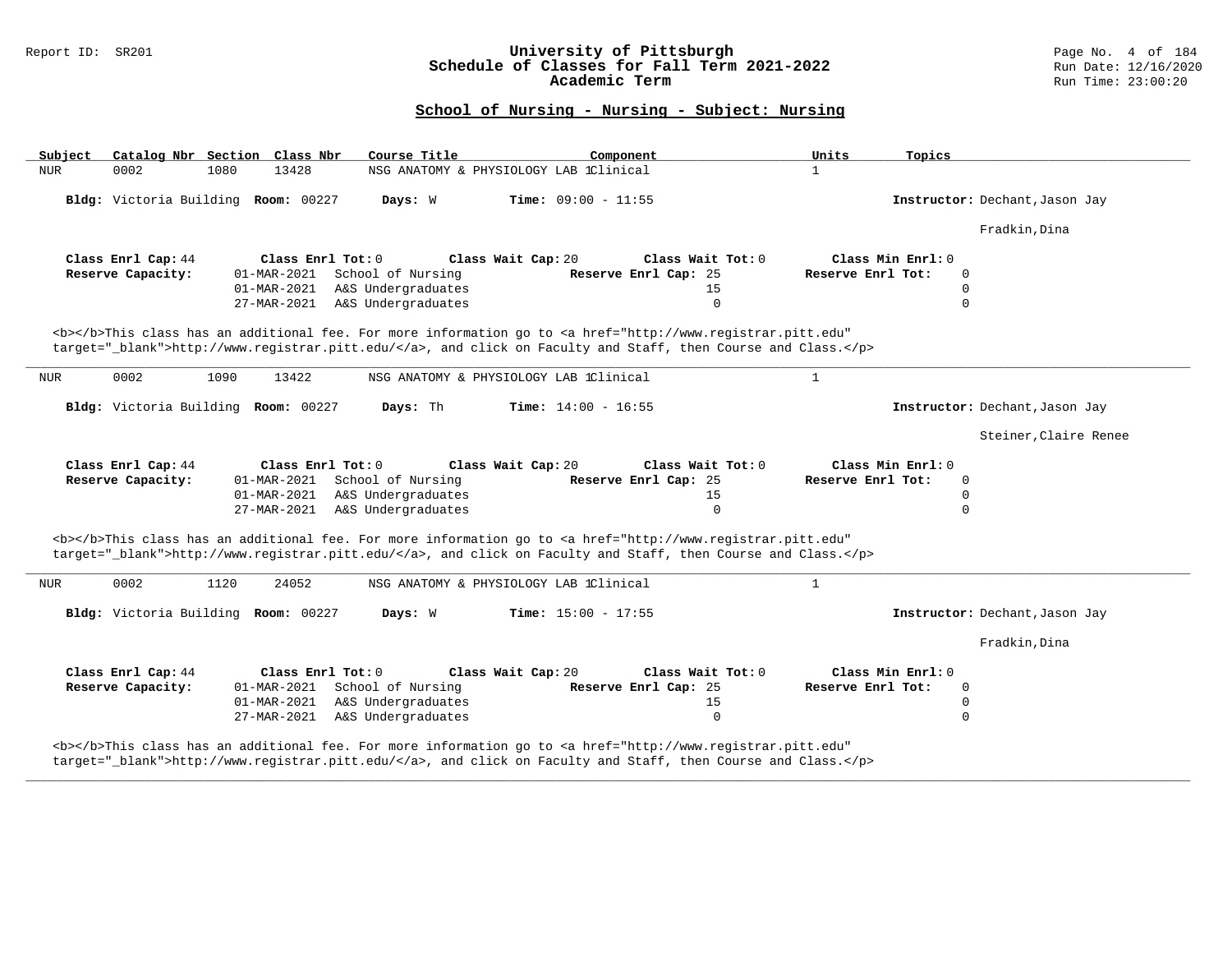### Report ID: SR201 **University of Pittsburgh** Page No. 5 of 184 **Schedule of Classes for Fall Term 2021-2022** Run Date: 12/16/2020 **Academic Term** Run Time: 23:00:20

| Catalog Nbr Section Class Nbr<br>Subject                                                                                                                                                                                                                                  | Course Title                             | Component                 | Units<br>Topics                     |  |
|---------------------------------------------------------------------------------------------------------------------------------------------------------------------------------------------------------------------------------------------------------------------------|------------------------------------------|---------------------------|-------------------------------------|--|
| <b>NUR</b><br>0002<br>24053<br>1130                                                                                                                                                                                                                                       | NSG ANATOMY & PHYSIOLOGY LAB 1Clinical   |                           | $\mathbf{1}$                        |  |
| Bldg: Victoria Building Room: 00227                                                                                                                                                                                                                                       | Days: F<br>Time: $09:00 - 11:55$         |                           | Instructor: Dechant, Jason Jay      |  |
|                                                                                                                                                                                                                                                                           |                                          |                           | Fradkin, Dina                       |  |
| Class Enrl Cap: 44<br>Class Enrl Tot: 0                                                                                                                                                                                                                                   | Class Wait Cap: 20                       | Class Wait Tot: 0         | $Class Min$ $Rnr1: 0$               |  |
| Reserve Capacity:<br>01-MAR-2021                                                                                                                                                                                                                                          | School of Nursing                        | Reserve Enrl Cap: 25      | Reserve Enrl Tot:<br>$\Omega$       |  |
| 01-MAR-2021                                                                                                                                                                                                                                                               | A&S Undergraduates                       | 15                        | 0                                   |  |
|                                                                                                                                                                                                                                                                           | 27-MAR-2021 A&S Undergraduates           | $\mathsf 0$               | $\Omega$                            |  |
| <b></b> This class has an additional fee. For more information go to <a <br="" href="http://www.registrar.pitt.edu">target="_blank"&gt;http://www.registrar.pitt.edu/</a> , and click on Faculty and Staff, then Course and Class.<br>0005<br>1241<br>28853<br><b>NUR</b> | HONORS FRESHMAN SEMINAR                  | Recitation                | $\mathbf{1}$                        |  |
|                                                                                                                                                                                                                                                                           |                                          |                           |                                     |  |
| Bldg: Victoria Building Room: 00125                                                                                                                                                                                                                                       | Days: Tu<br><b>Time:</b> $12:00 - 12:50$ | UNIVERSITY HONORS COLLEGE | Instructor: Brunner, Jennifer Lynne |  |
|                                                                                                                                                                                                                                                                           |                                          |                           | Kitutu, Julius Mulwa Munyoki        |  |
| Class Enrl Cap: 25<br>Class Enrl Tot: $0$<br>Attributes: University Honors Course<br>Room Characteristics: PeopleSoft - Scheduled (PS)(1)                                                                                                                                 | Class Wait Cap: 20                       | Class Wait $Tot: 0$       | Class Min Enrl: 0                   |  |
| 0012<br>1070<br>13425<br><b>NUR</b>                                                                                                                                                                                                                                       | HUMAN ANATOMY AND PHYSIOLOGY lLecture    |                           | $\overline{3}$                      |  |
| Bldg: TBA<br>Room: TBA                                                                                                                                                                                                                                                    | Days: TuTh<br>Time: $17:00 - 18:15$      |                           | Instructor: Dechant, Jason Jay      |  |
| Class Enrl Cap: 305<br>Class Enrl Tot: 0<br>Room Characteristics: PeopleSoft - Scheduled (PS)(1)                                                                                                                                                                          | Class Wait Cap: 20                       | Class Wait Tot: 0         | Class Min Enrl: 0                   |  |
| 01-MAR-2021 School of Nursing<br>Reserve Capacity:                                                                                                                                                                                                                        |                                          | Reserve Enrl Cap: 200     | Reserve Enrl Tot:<br>$\Omega$       |  |
| 0020<br>1030<br>13417<br><b>NUR</b>                                                                                                                                                                                                                                       | PATHOPHYSIOLOGC FNDTNS NUR CRELecture    |                           | $\overline{4}$                      |  |
| Bldg: Victoria Building Room: 00125                                                                                                                                                                                                                                       | Days: TuTh<br>Time: $13:00 - 14:50$      |                           | Instructor: Tuite, Patricia K       |  |
| Class Enrl Cap: 200<br>Class Enrl Tot: 0<br>Room Characteristics: PeopleSoft - Scheduled (PS)(1)                                                                                                                                                                          | Class Wait Cap: 20                       | Class Wait Tot: 0         | Class Min Enrl: 0                   |  |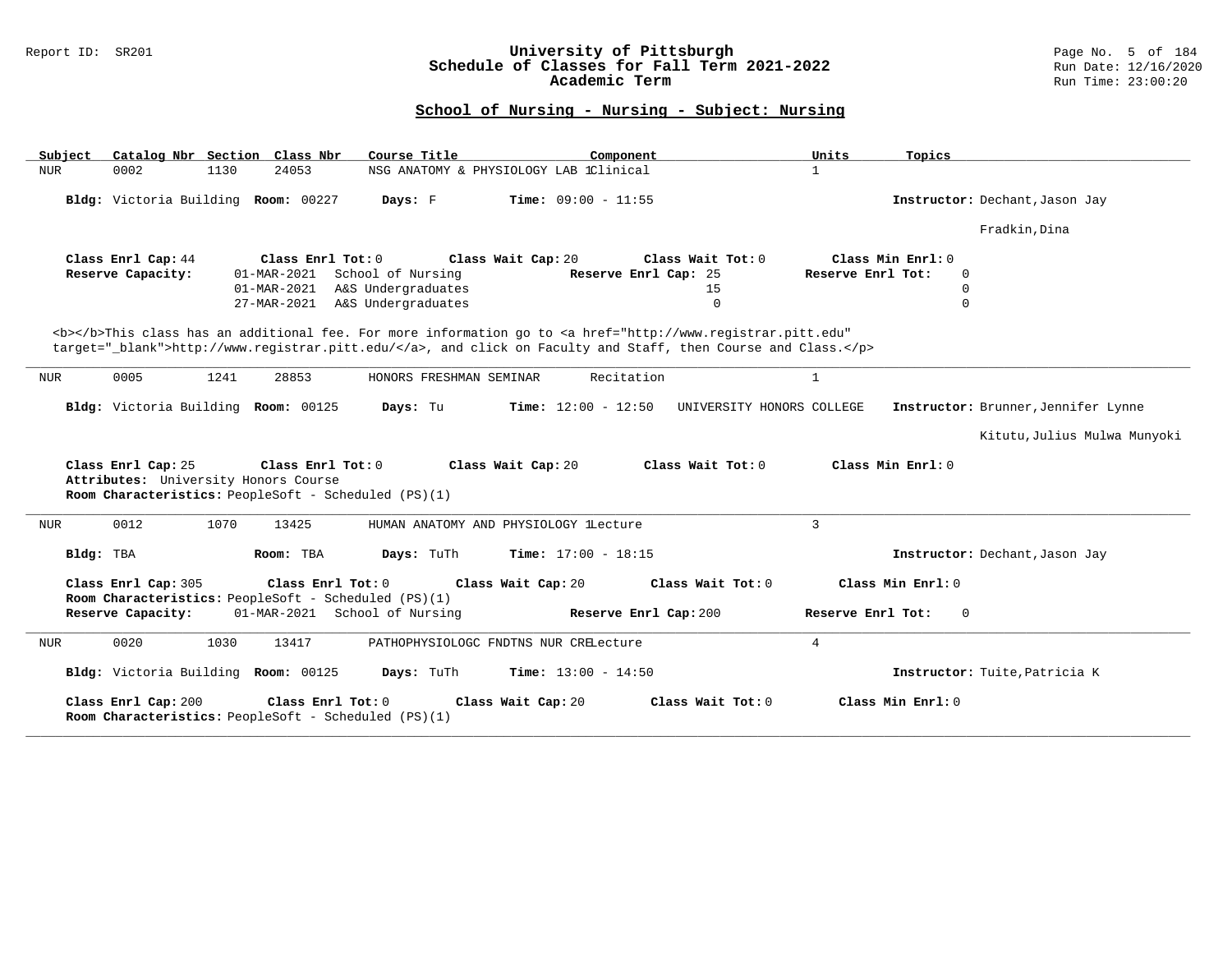#### Report ID: SR201 **University of Pittsburgh** Page No. 6 of 184 **Schedule of Classes for Fall Term 2021-2022** Run Date: 12/16/2020 **Academic Term** Run Time: 23:00:20

### **School of Nursing - Nursing - Subject: Nursing**

| Subject             | Course Title<br>Catalog Nbr Section Class Nbr        | Component                                                                                                                                                                                                                                                                                        | Units<br>Topics                        |
|---------------------|------------------------------------------------------|--------------------------------------------------------------------------------------------------------------------------------------------------------------------------------------------------------------------------------------------------------------------------------------------------|----------------------------------------|
| <b>NUR</b><br>0031  | 1080<br>25807<br>MICROBIOLOGY                        | Lecture                                                                                                                                                                                                                                                                                          | $\mathcal{E}$                          |
|                     | Room: TBA<br>Days: MWF                               | <b>Time:</b> $13:00 - 13:50$                                                                                                                                                                                                                                                                     | Instructor: Dechant, Jason Jay         |
| Bldg: TBA           |                                                      |                                                                                                                                                                                                                                                                                                  |                                        |
| Class Enrl Cap: 121 |                                                      | Class Enrl Tot: $0$ Class Wait Cap: $20$ Class Wait Tot: $0$                                                                                                                                                                                                                                     | Class Min Enrl: 0                      |
|                     | Room Characteristics: PeopleSoft - Scheduled (PS)(1) |                                                                                                                                                                                                                                                                                                  |                                        |
| Reserve Capacity:   | 01-MAR-2021 School of Nursing Reserve Enrl Cap:100   |                                                                                                                                                                                                                                                                                                  | Reserve Enrl Tot:<br>$\mathbf 0$       |
|                     | 01-MAR-2021 A&S Undergraduates                       | 10                                                                                                                                                                                                                                                                                               | $\Omega$                               |
|                     | 01-MAR-2021 HRS                                      | 5                                                                                                                                                                                                                                                                                                | $\Omega$                               |
|                     | 01-MAR-2021 College of General Studies               | 6                                                                                                                                                                                                                                                                                                | $\Omega$                               |
|                     | 29-MAR-2021 A&S Undergraduates                       | $\Omega$                                                                                                                                                                                                                                                                                         | $\Omega$                               |
| 0032<br>NUR         | 27417<br>1020<br>MICROBIOLOGY LABORATORY             | Clinical                                                                                                                                                                                                                                                                                         | $\mathbf{1}$                           |
|                     | Bldg: Victoria Building Room: 00227 Days: Tu         | $Time: 08:00 - 10:55$                                                                                                                                                                                                                                                                            | Instructor: Dechant, Jason Jay         |
|                     |                                                      |                                                                                                                                                                                                                                                                                                  | Hileman, Ashley J                      |
|                     |                                                      |                                                                                                                                                                                                                                                                                                  |                                        |
| Class Enrl Cap: 40  | Class Enrl Tot: $0$                                  | Class Wait Cap: 20 Class Wait Tot: 0                                                                                                                                                                                                                                                             | Class Min Enrl: 0<br>Reserve Enrl Tot: |
| Reserve Capacity:   | 01-MAR-2021 School of Nursing                        | Reserve Enrl Cap: 33                                                                                                                                                                                                                                                                             | $\Omega$                               |
|                     | 01-MAR-2021 A&S Undergraduates                       | 3                                                                                                                                                                                                                                                                                                | $\mathbf 0$                            |
|                     | 01-MAR-2021 HRS                                      | $\overline{a}$                                                                                                                                                                                                                                                                                   | $\mathbf 0$                            |
|                     | 01-MAR-2021 College of General Studies               | 2                                                                                                                                                                                                                                                                                                | $\mathbf 0$                            |
|                     | 28-MAR-2021 A&S Undergraduates                       | $\Omega$                                                                                                                                                                                                                                                                                         | $\Omega$                               |
| 0032<br><b>NUR</b>  | 1030<br>25808<br>MICROBIOLOGY LABORATORY             | Clinical                                                                                                                                                                                                                                                                                         | $\mathbf{1}$                           |
|                     | Bldg: Victoria Building Room: 00227 Days: M          | $Time: 09:00 - 11:50$                                                                                                                                                                                                                                                                            | Instructor: Dechant, Jason Jay         |
|                     |                                                      |                                                                                                                                                                                                                                                                                                  | Hileman, Ashley J                      |
| Class Enrl Cap: 40  | Class Enrl Tot: 0 Class Wait Cap: 20                 | Class Wait Tot: 0                                                                                                                                                                                                                                                                                | Class Min Enrl: 0                      |
| Reserve Capacity:   | 01-MAR-2021 School of Nursing Reserve Enrl Cap: 33   |                                                                                                                                                                                                                                                                                                  | Reserve Enrl Tot:<br>$\Omega$          |
|                     | 01-MAR-2021 College of General Studies               | $\overline{a}$                                                                                                                                                                                                                                                                                   | $\Omega$                               |
|                     | 01-MAR-2021 HRS                                      | 1                                                                                                                                                                                                                                                                                                | $\mathbf 0$                            |
|                     | 01-MAR-2021 A&S Undergraduates                       | 4                                                                                                                                                                                                                                                                                                | $\Omega$                               |
|                     | 28-MAR-2021 College of General Studies               | $\cap$                                                                                                                                                                                                                                                                                           |                                        |
| .                   |                                                      | $\mathbf{r}$ and $\mathbf{r}$ and $\mathbf{r}$ and $\mathbf{r}$ and $\mathbf{r}$ and $\mathbf{r}$ and $\mathbf{r}$ and $\mathbf{r}$ and $\mathbf{r}$ and $\mathbf{r}$ and $\mathbf{r}$ and $\mathbf{r}$ and $\mathbf{r}$ and $\mathbf{r}$ and $\mathbf{r}$ and $\mathbf{r}$ and $\mathbf{r}$ and |                                        |

**\_\_\_\_\_\_\_\_\_\_\_\_\_\_\_\_\_\_\_\_\_\_\_\_\_\_\_\_\_\_\_\_\_\_\_\_\_\_\_\_\_\_\_\_\_\_\_\_\_\_\_\_\_\_\_\_\_\_\_\_\_\_\_\_\_\_\_\_\_\_\_\_\_\_\_\_\_\_\_\_\_\_\_\_\_\_\_\_\_\_\_\_\_\_\_\_\_\_\_\_\_\_\_\_\_\_\_\_\_\_\_\_\_\_\_\_\_\_\_\_\_\_\_\_\_\_\_\_\_\_\_\_\_\_\_\_\_\_\_\_\_\_\_\_\_\_\_\_\_\_\_\_\_\_\_\_**

<b></b>This class has an additional fee. For more information go to <a href="http://www.registrar.pitt.edu" target="\_blank">http://www.registrar.pitt.edu/</a>, and click on Faculty and Staff, then Course and Class.</p>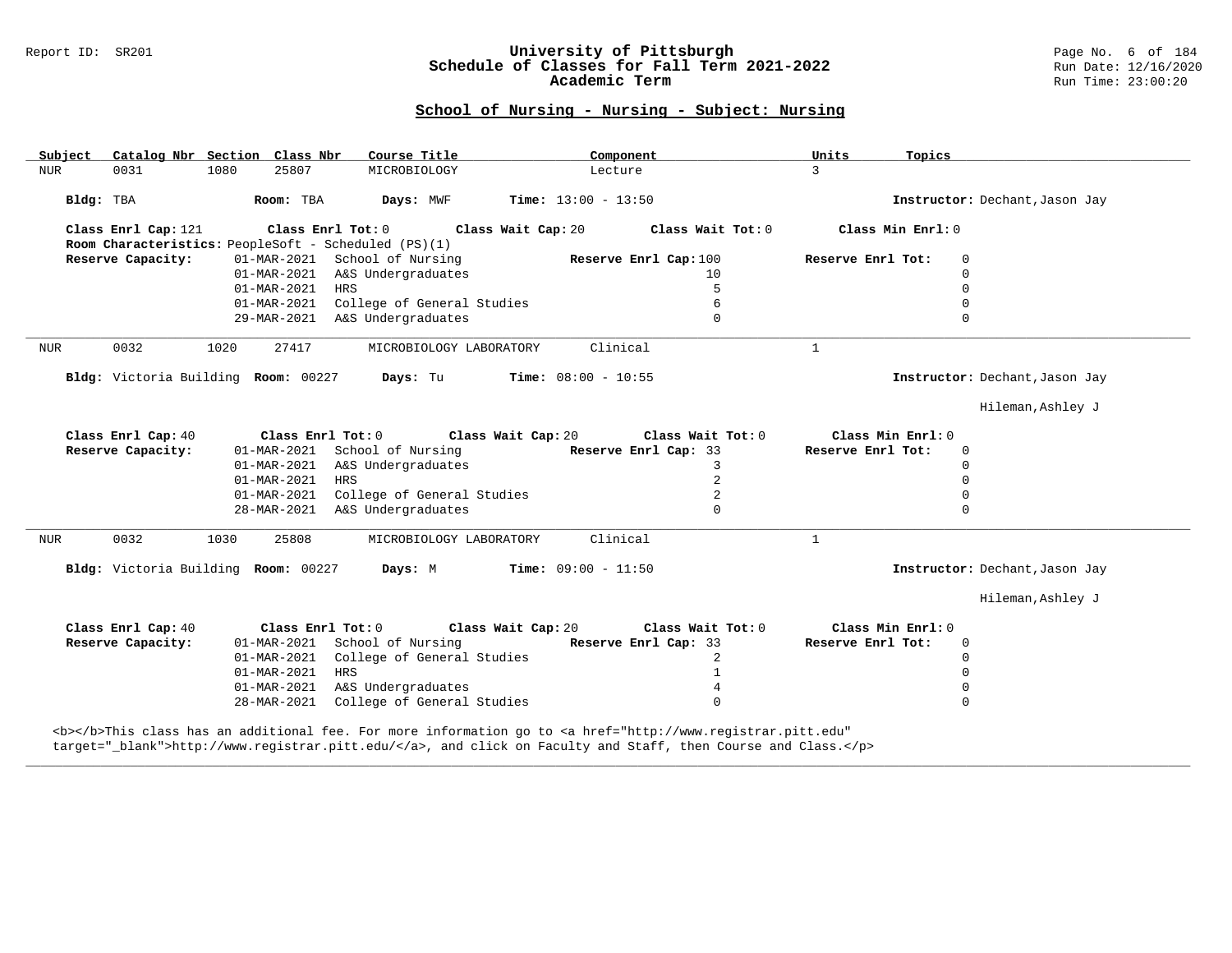### Report ID: SR201 **University of Pittsburgh** Page No. 7 of 184 **Schedule of Classes for Fall Term 2021-2022** Run Date: 12/16/2020 **Academic Term** Run Time: 23:00:20

| Subject    | Catalog Nbr Section Class Nbr       |      |                   | Course Title                                         |                            |                                       | Component             |                     | Units             | Topics                           |                                       |
|------------|-------------------------------------|------|-------------------|------------------------------------------------------|----------------------------|---------------------------------------|-----------------------|---------------------|-------------------|----------------------------------|---------------------------------------|
| <b>NUR</b> | 0032                                | 1090 | 27416             |                                                      | MICROBIOLOGY LABORATORY    |                                       | Clinical              |                     | $\mathbf{1}$      |                                  |                                       |
|            | Bldg: Victoria Building Room: 00227 |      |                   | Days: M                                              |                            | <b>Time:</b> $16:00 - 18:50$          |                       |                     |                   | Instructor: Dechant, Jason Jay   |                                       |
|            |                                     |      |                   |                                                      |                            |                                       |                       |                     |                   |                                  | Hileman, Ashley J                     |
|            | Class Enrl Cap: 40                  |      | Class Enrl Tot: 0 |                                                      |                            | Class Wait Cap: 20                    |                       | Class Wait Tot: 0   | Class Min Enrl: 0 |                                  |                                       |
|            | Reserve Capacity:                   |      |                   | 01-MAR-2021 School of Nursing                        |                            |                                       | Reserve Enrl Cap: 33  |                     | Reserve Enrl Tot: | $\Omega$                         |                                       |
|            |                                     |      |                   | 01-MAR-2021 A&S Undergraduates                       |                            |                                       |                       | 3                   |                   | $\Omega$                         |                                       |
|            |                                     |      | 01-MAR-2021       | <b>HRS</b>                                           |                            |                                       |                       | $\overline{2}$      |                   | $\Omega$                         |                                       |
|            |                                     |      |                   | 01-MAR-2021 College of General Studies               |                            |                                       |                       | 2                   |                   | $\Omega$                         |                                       |
|            |                                     |      |                   | 28-MAR-2021 A&S Undergraduates                       |                            |                                       |                       | $\Omega$            |                   | $\Omega$                         |                                       |
|            |                                     |      |                   |                                                      |                            |                                       |                       |                     |                   |                                  |                                       |
| <b>NUR</b> | 0051                                | 1010 | 27074             |                                                      | INTRO PROFESSIONAL NURSING |                                       | Lecture               |                     | $\overline{3}$    |                                  |                                       |
|            | Bldg: Victoria Building Room: 00125 |      |                   | Days: MWF                                            |                            | <b>Time:</b> $15:00 - 15:50$          |                       |                     |                   | Instructor: Kelly, Linda Kathryn |                                       |
|            | Class Enrl Cap: 100                 |      | Class Enrl Tot: 0 |                                                      |                            | Class Wait Cap: 20                    |                       | Class Wait Tot: 0   |                   | Class Min Enrl: 0                |                                       |
|            |                                     |      |                   | Room Characteristics: PeopleSoft - Scheduled (PS)(1) |                            |                                       |                       |                     |                   |                                  |                                       |
| NUR        | 0066                                | 1030 | 13470             |                                                      |                            | NUTRITION FOR CLINCAL PRACTICELecture |                       |                     | $\overline{3}$    |                                  |                                       |
| Bldg: TBA  |                                     |      | Room: TBA         | Days: TuTh                                           |                            | <b>Time:</b> $16:00 - 17:15$          |                       |                     |                   | Instructor: Tillia, Jessica G    |                                       |
|            | Class Enrl Cap: 170                 |      | Class Enrl Tot: 0 |                                                      |                            | Class Wait Cap: 20                    |                       | Class Wait Tot: 0   |                   | Class Min Enrl: 0                |                                       |
|            |                                     |      |                   | Room Characteristics: PeopleSoft - Scheduled (PS)(1) |                            |                                       |                       |                     |                   |                                  |                                       |
|            | Reserve Capacity:                   |      |                   | 01-MAR-2021 BSN Nursing Students                     |                            |                                       | Reserve Enrl Cap: 100 |                     | Reserve Enrl Tot: | $\Omega$                         |                                       |
|            |                                     |      |                   | 01-MAR-2021 ACLBSN Nursing Students                  |                            |                                       |                       | 50                  |                   | $\Omega$                         |                                       |
|            |                                     |      |                   | 01-MAR-2021 Sch of Hlth & Rehab Scs                  |                            |                                       |                       | 10                  |                   | $\Omega$                         |                                       |
|            |                                     |      |                   | 01-MAR-2021 A&S Undergraduates                       |                            |                                       |                       | 10                  |                   | $\Omega$                         |                                       |
|            |                                     |      | 02-AUG-2021       | BSN Nursing Students                                 |                            |                                       |                       | $\Omega$            |                   | $\Omega$                         |                                       |
| <b>NUR</b> | 0067                                | 1020 | 25893             |                                                      |                            | NSG RES: INTRO CRITL APPRL EBPLecture |                       |                     | $\mathbf{3}$      |                                  |                                       |
|            | Bldg: WEB Based Class               |      | Room: TBA         | Days: TBA                                            |                            | <b>Time:</b> $00:00 - 00:00$          |                       |                     |                   |                                  | Instructor: Sherwood, Paula Riess     |
|            | Class Enrl Cap: 30                  |      | Class Enrl Tot: 0 |                                                      |                            | Class Wait Cap: 20                    |                       | Class Wait Tot: 0   | Class Min Enrl: 0 |                                  |                                       |
|            | Attributes: Online                  |      |                   |                                                      |                            |                                       |                       |                     |                   |                                  |                                       |
|            | Reserve Capacity:                   |      |                   | 01-MAR-2021 ACLBSN Nursing Students                  |                            |                                       | Reserve Enrl Cap: 30  |                     | Reserve Enrl Tot: | $\mathbf 0$                      |                                       |
| NUR        | 0067                                | 1090 | 27463             |                                                      |                            | NSG RES: INTRO CRITL APPRL EBPLecture |                       |                     | $\mathcal{L}$     |                                  |                                       |
|            | Bldg: Victoria Building Room: 00123 |      |                   | Days: MWF                                            |                            | $Time: 16:00 - 16:50$                 |                       |                     |                   |                                  | Instructor: Donovan, Heidi Ann Scharf |
|            | Class Enrl Cap: 50                  |      | Class Enrl Tot: 0 | Room Characteristics: PeopleSoft - Scheduled (PS)(1) |                            | Class Wait Cap: 20                    |                       | Class Wait $Tot: 0$ | Class Min Enrl: 0 |                                  |                                       |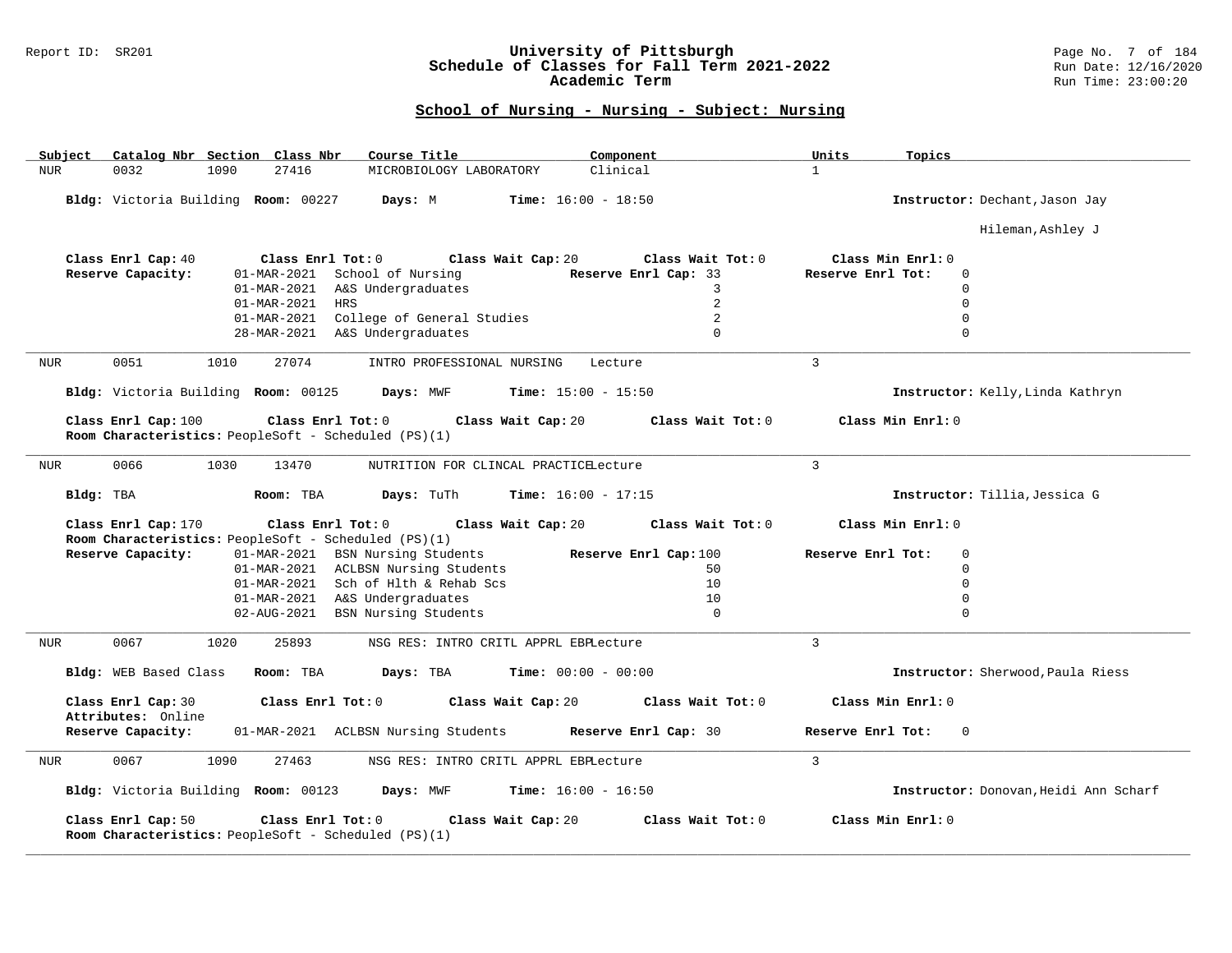### Report ID: SR201 **University of Pittsburgh** Page No. 8 of 184 **Schedule of Classes for Fall Term 2021-2022** Run Date: 12/16/2020 **Academic Term** Run Time: 23:00:20

| Catalog Nbr Section Class Nbr<br>Subject                                                         | Course Title<br>Component                                                                                                                                                                                                          | Units<br>Topics                 |
|--------------------------------------------------------------------------------------------------|------------------------------------------------------------------------------------------------------------------------------------------------------------------------------------------------------------------------------------|---------------------------------|
| 0067<br>1095<br>27879<br><b>NUR</b>                                                              | NSG RES: INTRO CRITL APPRL EBPLecture                                                                                                                                                                                              | 3                               |
| Bldg: Victoria Building Room: 00122                                                              | <b>Time:</b> $16:00 - 16:50$<br>Days: MWF                                                                                                                                                                                          | Instructor: Al-Zaiti, Salah S   |
|                                                                                                  |                                                                                                                                                                                                                                    | Donovan, Heidi Ann Scharf       |
| Class Enrl Cap: 50<br>Class Enrl Tot: 0<br>Room Characteristics: PeopleSoft - Scheduled (PS)(1)  | Class Wait Tot: 0<br>Class Wait Cap: 20                                                                                                                                                                                            | Class Min Enrl: 0               |
| 0080<br>1060<br>13423<br><b>NUR</b>                                                              | FOUNDATIONS OF NURSING PRACT lLecture                                                                                                                                                                                              | 3.5                             |
| Bldg: Victoria Building Room: 00125                                                              | Days: MWF<br>Time: $13:00 - 13:50$                                                                                                                                                                                                 | Instructor: Blazeck, Alice Maus |
|                                                                                                  |                                                                                                                                                                                                                                    | Haines, Alice Jane              |
|                                                                                                  |                                                                                                                                                                                                                                    | Bench, Victor R                 |
| Class Enrl Cap: 200<br>Class Enrl Tot: 0<br>Room Characteristics: PeopleSoft - Scheduled (PS)(1) | Class Wait Tot: 0<br>Class Wait Cap: 20                                                                                                                                                                                            | Class Min Enrl: 0               |
|                                                                                                  |                                                                                                                                                                                                                                    |                                 |
|                                                                                                  | <b></b> This class has an additional fee. For more information go to <a <br="" href="http://www.registrar.pitt.edu">target="_blank"&gt;http://www.registrar.pitt.edu/</a> , and click on Faculty and Staff, then Course and Class. |                                 |
| 0080<br>1320<br>17691<br><b>NUR</b>                                                              | FOUNDATIONS OF NURSING PRACT lLaboratory                                                                                                                                                                                           | $\Omega$                        |
| Bldg: Victoria Building Room: 00260                                                              | <b>Time:</b> $08:00 - 09:50$<br>Days: F                                                                                                                                                                                            | Instructor: Haines, Alice Jane  |
|                                                                                                  |                                                                                                                                                                                                                                    | Blazeck, Alice Maus             |
|                                                                                                  |                                                                                                                                                                                                                                    | Bench, Victor R                 |
| Class Enrl Tot: 0<br>Class Enrl Cap: 34                                                          | Class Wait Tot: 0<br>Class Wait Cap: 20                                                                                                                                                                                            | Class Min Enrl: 0               |
|                                                                                                  | <b></b> This class has an additional fee. For more information go to <a <br="" href="http://www.registrar.pitt.edu">target="_blank"&gt;http://www.registrar.pitt.edu/</a> , and click on Faculty and Staff, then Course and Class. |                                 |
| 0080<br><b>NUR</b><br>1340<br>25600                                                              | FOUNDATIONS OF NURSING PRACT LLaboratory                                                                                                                                                                                           | 3.5                             |
| Bldg: Victoria Building Room: 00260                                                              | Days: W<br><b>Time:</b> $08:00 - 09:50$                                                                                                                                                                                            | Instructor: Haines, Alice Jane  |
|                                                                                                  |                                                                                                                                                                                                                                    |                                 |
|                                                                                                  |                                                                                                                                                                                                                                    | Bench, Victor R                 |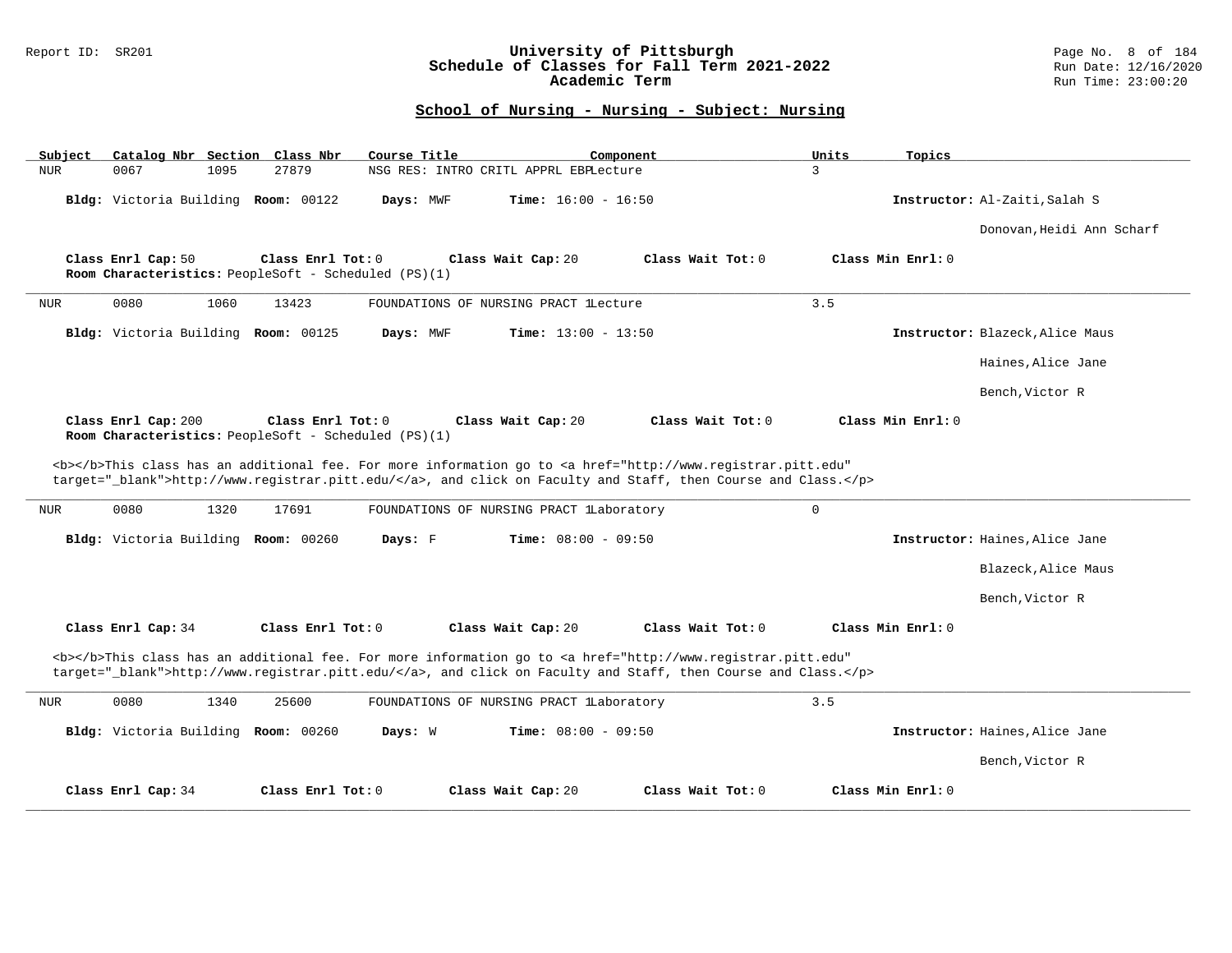### Report ID: SR201 **University of Pittsburgh** Page No. 9 of 184 **Schedule of Classes for Fall Term 2021-2022** Run Date: 12/16/2020 **Academic Term** Run Time: 23:00:20

| Catalog Nbr Section Class Nbr<br>Subject | Course Title<br>Component                                                                       | Units<br>Topics                                          |
|------------------------------------------|-------------------------------------------------------------------------------------------------|----------------------------------------------------------|
| <b>NUR</b><br>0080<br>1350               | 25601<br>FOUNDATIONS OF NURSING PRACT lLaboratory                                               | 3.5                                                      |
| Bldg: Victoria Building Room: 00260      | <b>Time:</b> $10:00 - 11:50$<br>Days: W                                                         | Instructor: Haines, Alice Jane                           |
|                                          |                                                                                                 | Bench, Victor R                                          |
| Class Enrl Cap: 34                       | Class Enrl Tot: 0<br>Class Wait Cap: 20                                                         | Class Wait Tot: 0<br>Class Min Enrl: 0                   |
| 0080<br>1360<br><b>NUR</b>               | 25602<br>FOUNDATIONS OF NURSING PRACT LLaboratory                                               | 3.5                                                      |
| Bldg: Victoria Building Room: 00260      | <b>Time:</b> $08:00 - 09:50$<br>Days: M                                                         | Instructor: Haines, Alice Jane                           |
|                                          |                                                                                                 | Bench, Victor R                                          |
| Class Enrl Cap: 34                       | Class Enrl Tot: 0<br>Class Wait Cap: 20                                                         | Class Min Enrl: 0<br>Class Wait Tot: 0                   |
| 0080<br>1370<br><b>NUR</b>               | 25603<br>FOUNDATIONS OF NURSING PRACT LLaboratory                                               | 3.5                                                      |
| Bldg: Victoria Building Room: 00260      | Days: M<br><b>Time:</b> $10:00 - 11:50$                                                         | Instructor: Haines, Alice Jane                           |
|                                          |                                                                                                 | Bench, Victor R                                          |
| Class Enrl Cap: 34                       | Class Enrl Tot: 0<br>Class Wait Cap: 20                                                         | Class Wait Tot: 0<br>Class Min Enrl: 0                   |
| 0080<br>1375<br>NUR                      | 27461<br>FOUNDATIONS OF NURSING PRACT lLaboratory                                               | 3.5                                                      |
| Bldg: Victoria Building Room: 00260      | Days: F<br><b>Time:</b> $10:00 - 11:50$                                                         | Instructor: Haines, Alice Jane                           |
|                                          |                                                                                                 | Bench, Victor R                                          |
| Class Enrl Cap: 34                       | Class Enrl Tot: 0<br>Class Wait Cap: 20                                                         | Class Wait Tot: 0<br>Class Min Enrl: 0                   |
| 0082<br>1020<br><b>NUR</b>               | 26457<br>NUR MGT ACUT/CHRNC HLTH PROBS Lecture                                                  | $\overline{3}$                                           |
| Bldg: Victoria Building Room: 00117      | <b>Time:</b> $16:30 - 17:45$<br>Days: MW                                                        | Instructor: Faett, Becky L                               |
| Class Enrl Cap: 50                       | Class Enrl Tot: 0<br>Class Wait Cap: 20<br>Room Characteristics: PeopleSoft - Scheduled (PS)(1) | Class Wait Tot: 0<br>Class Min Enrl: 0                   |
| Reserve Capacity:                        | 01-MAR-2021 ACLBSN-TR                                                                           | Reserve Enrl Cap: 50<br>Reserve Enrl Tot:<br>$\Omega$    |
| 0086<br>1080<br>NUR                      | 25509<br>NURSING INFORMATICS<br>Lecture                                                         | $\overline{2}$                                           |
| Bldg: Victoria Building Room: 00117      | Days: TuTh<br><b>Time:</b> $14:00 - 14:50$                                                      | Instructor: Waechter, Darcy Koerbel                      |
| Class Enrl Cap: 50                       | Class Enrl Tot: 0<br>Class Wait Cap: 20<br>Room Characteristics: PeopleSoft - Scheduled (PS)(1) | Class Wait Tot: 0<br>Class Min Enrl: 0                   |
| Reserve Capacity:                        | 01-MAR-2021 ACLBSN Nursing Students                                                             | Reserve Enrl Cap: 50<br>Reserve Enrl Tot:<br>$\mathbf 0$ |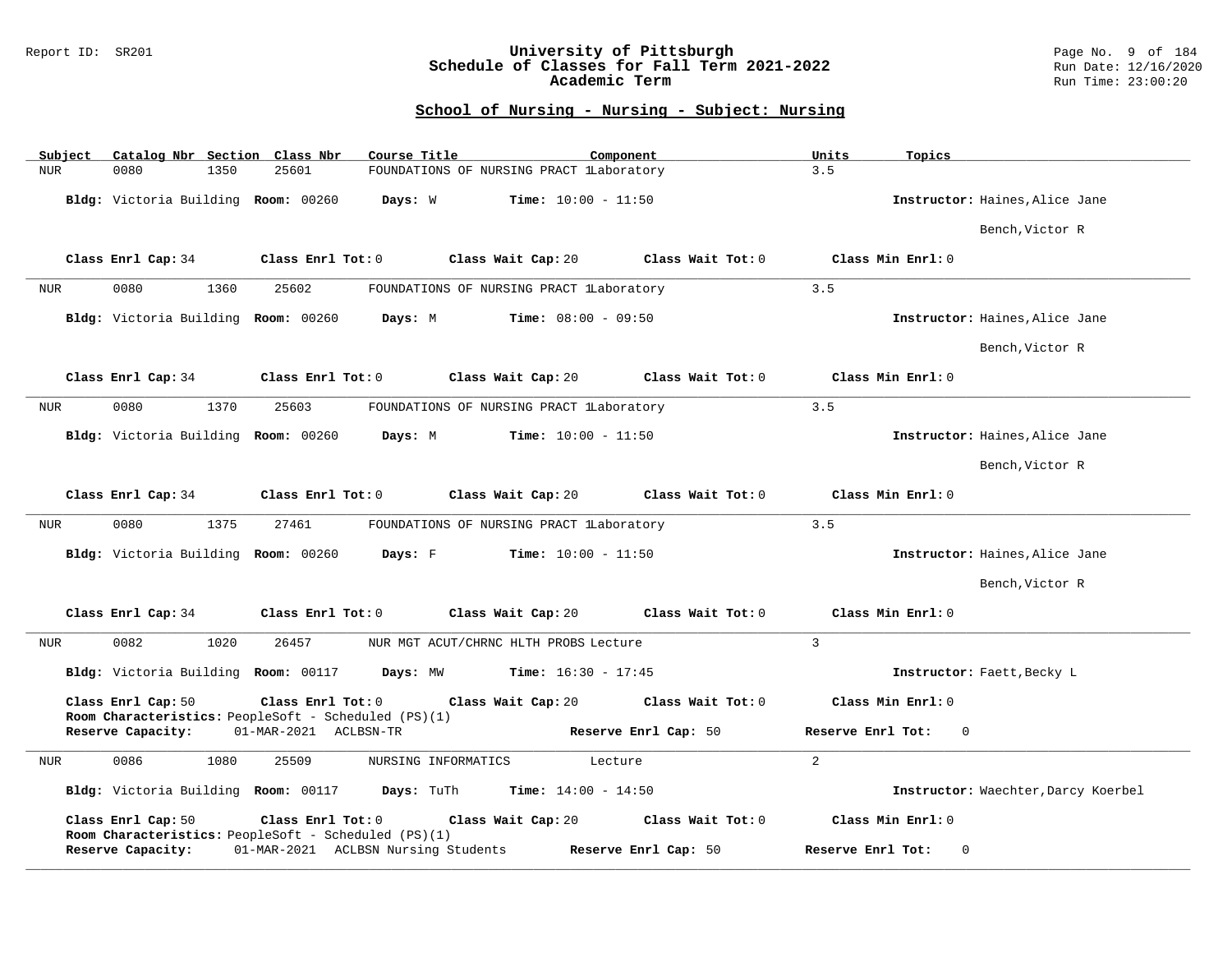| <b>NUR</b> | 0086<br>1095                        | 27459                                                                                                                                                                                                                              | NURSING INFORMATICS<br>Lecture         |                       | $\overline{2}$                      |
|------------|-------------------------------------|------------------------------------------------------------------------------------------------------------------------------------------------------------------------------------------------------------------------------------|----------------------------------------|-----------------------|-------------------------------------|
|            | Bldg: Victoria Building Room: 00125 | Days: TuTh                                                                                                                                                                                                                         | <b>Time:</b> $15:00 - 15:50$           |                       | Instructor: Li, Dan                 |
|            | Class Enrl Cap: 50                  | Class Enrl Tot: 0<br>Room Characteristics: PeopleSoft - Scheduled (PS)(1)                                                                                                                                                          | Class Wait Cap: 20                     | Class Wait Tot: 0     | Class Min Enrl: 0                   |
| NUR        | 0086<br>1097                        | 27878                                                                                                                                                                                                                              | NURSING INFORMATICS                    | Lecture               | 2                                   |
|            | Bldg: Victoria Building Room: 00117 | Days: TuTh                                                                                                                                                                                                                         | <b>Time:</b> $15:00 - 15:50$           |                       | Instructor: Waechter, Darcy Koerbel |
|            | Class Enrl Cap: 50                  | Class Enrl Tot: 0<br>Room Characteristics: PeopleSoft - Scheduled (PS)(1)                                                                                                                                                          | Class Wait Cap: 20                     | Class Wait Tot: 0     | Class Min Enrl: 0                   |
| <b>NUR</b> | 0087<br>1010                        | 13416                                                                                                                                                                                                                              | PHARM & THERAPEUTICS ACR LFSN Lecture  |                       | 3                                   |
|            | Bldg: Victoria Building Room: 00125 | Days: MWF                                                                                                                                                                                                                          | Time: $14:00 - 14:50$                  |                       | Instructor: Kaufman, Robert Reid    |
|            | Class Enrl Cap: 200                 | Class Enrl Tot: 0<br>Room Characteristics: PeopleSoft - Scheduled (PS)(1)                                                                                                                                                          | Class Wait Cap: 20                     | Class Wait Tot: 0     | Class Min Enrl: 0                   |
|            |                                     | <b></b> This class has an additional fee. For more information go to <a <br="" href="http://www.registrar.pitt.edu">target="_blank"&gt;http://www.registrar.pitt.edu/</a> , and click on Faculty and Staff, then Course and Class. |                                        |                       |                                     |
| NUR        | 0087<br>1020                        | 26327                                                                                                                                                                                                                              | PHARM & THERAPEUTICS ACR LFSN Lecture  |                       | 3                                   |
|            | Bldg: Victoria Building Room: 00229 | Days: TuTh                                                                                                                                                                                                                         | <b>Time:</b> $13:40 - 14:55$           |                       | Instructor: Kaufman, Robert Reid    |
|            | Class Enrl Cap: 50                  | Class Enrl Tot: 0                                                                                                                                                                                                                  | Class Wait Cap: 20                     | Class Wait Tot: 0     | Class Min Enrl: 0                   |
|            | Reserve Capacity:                   | Room Characteristics: PeopleSoft - Scheduled (PS)(1)<br>01-MAR-2021 ACLBSN Nursing Students                                                                                                                                        |                                        | Reserve Enrl Cap: 50  | Reserve Enrl Tot:<br>$\mathbf{0}$   |
| <b>NUR</b> | 0088<br>1060                        | 13708                                                                                                                                                                                                                              | INTRO TO BASIC STATSTC FOR EBPLecture  |                       | 3                                   |
|            | Bldg: Victoria Building Room: 00123 | Days: MWF                                                                                                                                                                                                                          | <b>Time:</b> $15:00 - 15:50$           |                       | Instructor: Scott, Paul Wesley      |
|            | Class Enrl Cap: 100                 | Class Enrl Tot: 0                                                                                                                                                                                                                  | Class Wait Cap: 20                     | Class Wait Tot: 0     | Class Min Enrl: 0                   |
|            | Reserve Capacity:                   | Room Characteristics: PeopleSoft - Scheduled (PS)(1)<br>01-MAR-2021 School of Nursing                                                                                                                                              |                                        | Reserve Enrl Cap: 100 | Reserve Enrl Tot:<br>$\Omega$       |
| <b>NUR</b> | 0090<br>1010                        | 26632                                                                                                                                                                                                                              | FNDTNS OF NURSING PRAC 1 CLNCLClinical |                       | $\mathbf{1}$                        |
|            | Bldg: TO BE ARRANGED                | Room: OCTBA<br>Days: M                                                                                                                                                                                                             | <b>Time:</b> $07:00 - 11:25$           |                       | Instructor: Kelly, Linda Kathryn    |
|            |                                     |                                                                                                                                                                                                                                    |                                        |                       | Bench, Jenna R                      |
|            | Class Enrl Cap: 7                   | Class Enrl Tot: 0                                                                                                                                                                                                                  | Class Wait Cap: 7                      | Class Wait Tot: 0     | Class Min Enrl: 0                   |
| <b>NUR</b> | 0090<br>1011                        | 28124                                                                                                                                                                                                                              | FNDTNS OF NURSING PRAC 1 CLNCLClinical |                       | $\mathbf{1}$                        |
|            | Bldg: TO BE ARRANGED                | Room: OCTBA<br>Days: M                                                                                                                                                                                                             | Time: $07:00 - 11:25$                  |                       | Instructor: Kelly, Linda Kathryn    |
|            | Class Enrl Cap: 7                   | Class $Enr1$ Tot: $0$                                                                                                                                                                                                              | Class Wait Cap: 7                      | Class Wait Tot: 0     | Class Min Enrl: 0                   |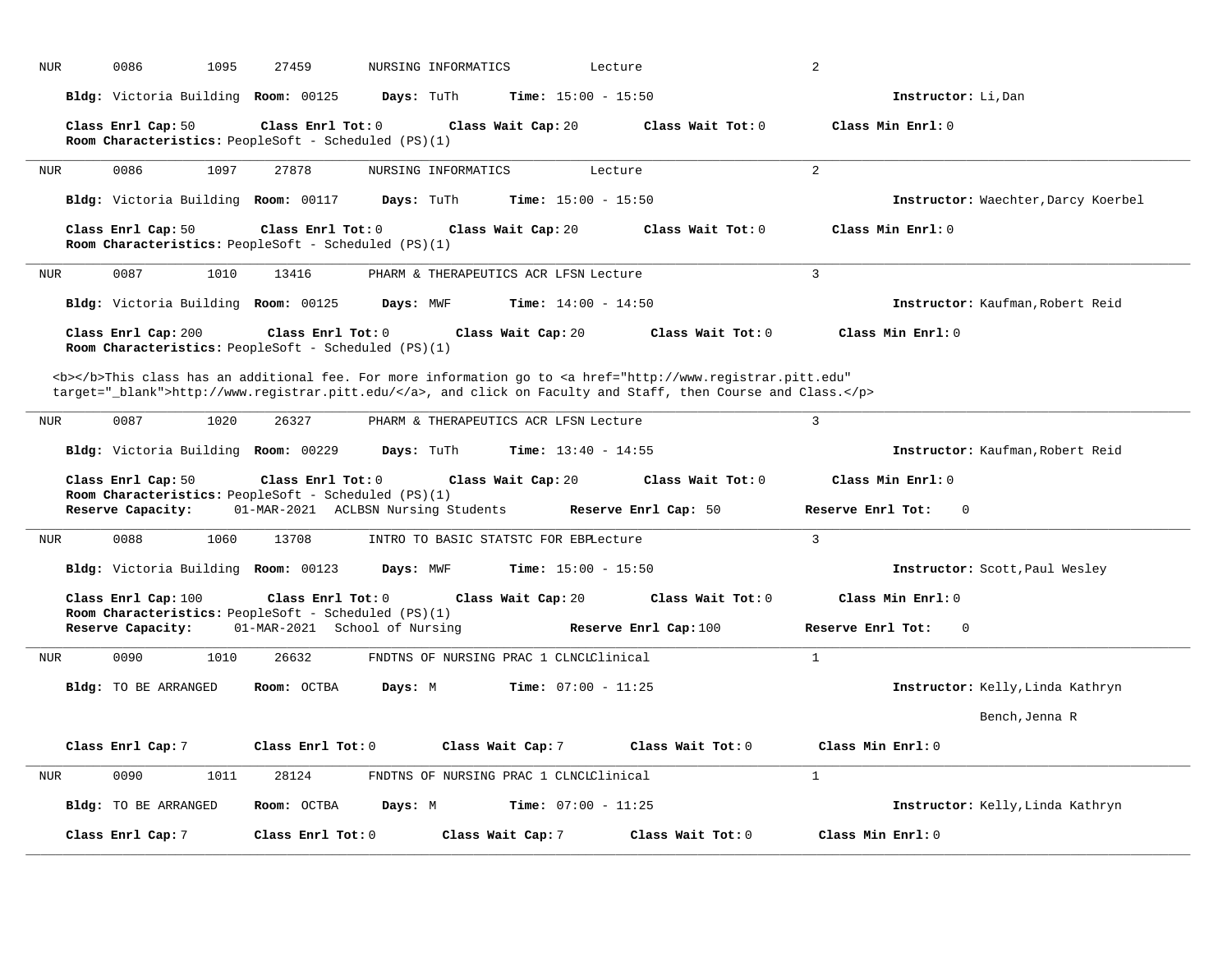### Report ID: SR201 **University of Pittsburgh** Page No. 11 of 184 **Schedule of Classes for Fall Term 2021-2022** Run Date: 12/16/2020 **Academic Term** Run Time: 23:00:20

| Subject    | Catalog Nbr Section Class Nbr | Course Title            |                                        | Component         | Units<br>Topics                  |  |
|------------|-------------------------------|-------------------------|----------------------------------------|-------------------|----------------------------------|--|
| <b>NUR</b> | 0090<br>1012                  | 28125                   | FNDTNS OF NURSING PRAC 1 CLNCLClinical |                   | $\mathbf{1}$                     |  |
|            | Bldg: TO BE ARRANGED          | Room: OCTBA<br>Days: M  | <b>Time:</b> $07:00 - 11:25$           |                   | Instructor: Kelly, Linda Kathryn |  |
|            |                               |                         |                                        |                   | Lepore, Madeleine R              |  |
|            | Class Enrl Cap: 7             | Class Enrl Tot: 0       | Class Wait Cap: 7                      | Class Wait Tot: 0 | Class Min Enrl: 0                |  |
| <b>NUR</b> | 0090<br>1013                  | 28126                   | FNDTNS OF NURSING PRAC 1 CLNCLClinical |                   | $\mathbf{1}$                     |  |
|            | Bldg: TO BE ARRANGED          | Room: OCTBA<br>Days: M  | Time: $07:00 - 11:25$                  |                   | Instructor: Kelly, Linda Kathryn |  |
|            |                               |                         |                                        |                   | Guyan, Nicholas J                |  |
|            | Class Enrl Cap: 8             | Class Enrl Tot: 0       | Class Wait Cap: 8                      | Class Wait Tot: 0 | Class Min Enrl: 0                |  |
| <b>NUR</b> | 0090<br>1014                  | 28127                   | FNDTNS OF NURSING PRAC 1 CLNCLClinical |                   | $\mathbf{1}$                     |  |
|            | Bldg: TO BE ARRANGED          | Room: OCTBA<br>Days: M  | <b>Time:</b> $07:00 - 11:25$           |                   | Instructor: Kelly, Linda Kathryn |  |
|            |                               |                         |                                        |                   | Best, Anna C                     |  |
|            | Class Enrl Cap: 8             | Class Enrl Tot: 0       | Class Wait Cap: 8                      | Class Wait Tot: 0 | Class Min Enrl: 0                |  |
| NUR        | 0090<br>1020                  | 26633                   | FNDTNS OF NURSING PRAC 1 CLNCLClinical |                   | $\mathbf{1}$                     |  |
|            | <b>Bldg:</b> TO BE ARRANGED   | Room: OCTBA<br>Days: Tu | Time: $07:00 - 11:25$                  |                   | Instructor: Kelly, Linda Kathryn |  |
|            |                               |                         |                                        |                   | Maydick, Meaghan E               |  |
|            | Class Enrl Cap: 7             | Class Enrl Tot: 0       | Class Wait Cap: 7                      | Class Wait Tot: 0 | Class Min Enrl: 0                |  |
| <b>NUR</b> | 0090<br>1021                  | 28136                   | FNDTNS OF NURSING PRAC 1 CLNCLClinical |                   | $\mathbf{1}$                     |  |
|            | <b>Bldg:</b> TO BE ARRANGED   | Room: OCTBA<br>Days: Tu | Time: $07:00 - 11:25$                  |                   | Instructor: Kelly, Linda Kathryn |  |
|            |                               |                         |                                        |                   | Luczkow, Julia R                 |  |
|            | Class Enrl Cap: 7             | Class Enrl Tot: 0       | Class Wait Cap: 7                      | Class Wait Tot: 0 | Class Min Enrl: 0                |  |
| <b>NUR</b> | 0090<br>1022                  | 28151                   | FNDTNS OF NURSING PRAC 1 CLNCLClinical |                   | $\mathbf{1}$                     |  |
|            | Bldg: TO BE ARRANGED          | Room: OCTBA<br>Days: Tu | Time: $07:00 - 11:25$                  |                   | Instructor: Kelly, Linda Kathryn |  |
|            |                               |                         |                                        |                   | Foertsch, Lisa Yvonne            |  |
|            | Class Enrl Cap: 7             | Class Enrl Tot: 0       | Class Wait Cap: 7                      | Class Wait Tot: 0 | Class Min Enrl: 0                |  |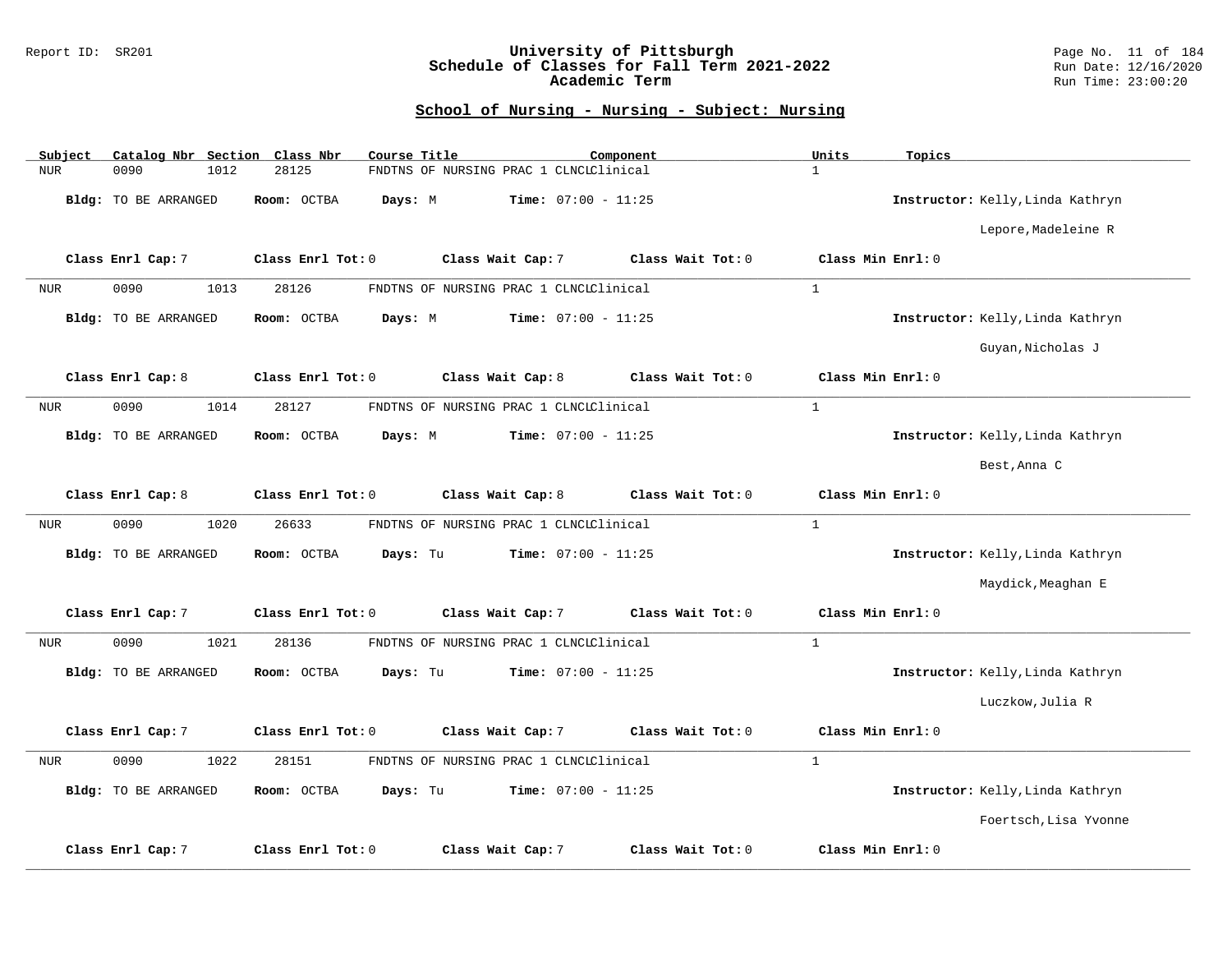| <b>NUR</b> | 0090<br>1023         | 28152                   | FNDTNS OF NURSING PRAC 1 CLNCLClinical |                   | $1\,$                            |  |
|------------|----------------------|-------------------------|----------------------------------------|-------------------|----------------------------------|--|
|            | Bldg: TO BE ARRANGED | Room: OCTBA<br>Days: Tu | <b>Time:</b> $07:00 - 11:25$           |                   | Instructor: Kelly, Linda Kathryn |  |
|            |                      |                         |                                        |                   | Bench, Victor R                  |  |
|            | Class Enrl Cap: 8    | Class Enrl Tot: 0       | Class Wait Cap: 8                      | Class Wait Tot: 0 | Class Min Enrl: 0                |  |
| <b>NUR</b> | 0090<br>1024         | 28153                   | FNDTNS OF NURSING PRAC 1 CLNCIClinical |                   | $\mathbf{1}$                     |  |
|            | Bldg: TO BE ARRANGED | Room: OCTBA<br>Days: Tu | <b>Time:</b> $07:00 - 11:25$           |                   | Instructor: Kelly, Linda Kathryn |  |
|            |                      |                         |                                        |                   | Nilsen, Elizabeth A              |  |
|            | Class Enrl Cap: 8    | Class Enrl Tot: 0       | Class Wait Cap: 8                      | Class Wait Tot: 0 | Class Min Enrl: 0                |  |
| <b>NUR</b> | 0090<br>1030         | 26634                   | FNDTNS OF NURSING PRAC 1 CLNCLClinical |                   | $\mathbf{1}$                     |  |
|            | Bldg: TO BE ARRANGED | Room: OCTBA<br>Days: W  | <b>Time:</b> $07:00 - 11:25$           |                   | Instructor: Kelly, Linda Kathryn |  |
|            | Class Enrl Cap: 7    | Class Enrl Tot: 0       | Class Wait Cap: 7                      | Class Wait Tot: 0 | Class Min Enrl: 0                |  |
| <b>NUR</b> | 0090<br>1031         | 28154                   | FNDTNS OF NURSING PRAC 1 CLNCLClinical |                   | $\mathbf{1}$                     |  |
|            | Bldg: TO BE ARRANGED | Room: OCTBA<br>Days: W  | Time: $07:00 - 11:25$                  |                   | Instructor: Kelly, Linda Kathryn |  |
|            |                      |                         |                                        |                   | Kirk, Karlie                     |  |
|            | Class Enrl Cap: 7    | Class Enrl Tot: 0       | Class Wait Cap: 7                      | Class Wait Tot: 0 | Class Min Enrl: 0                |  |
| <b>NUR</b> | 0090<br>1032         | 28155                   | FNDTNS OF NURSING PRAC 1 CLNCIClinical |                   | $\mathbf{1}$                     |  |
|            | Bldg: TO BE ARRANGED | Room: OCTBA<br>Days: W  | <b>Time:</b> $07:00 - 11:25$           |                   | Instructor: Kelly, Linda Kathryn |  |
|            |                      |                         |                                        |                   | Pierson, Bonnie                  |  |
|            | Class Enrl Cap: 7    | Class Enrl Tot: 0       | Class Wait Cap: 7                      | Class Wait Tot: 0 | Class Min Enrl: 0                |  |
| <b>NUR</b> | 0090<br>1033         | 28156                   | FNDTNS OF NURSING PRAC 1 CLNCLClinical |                   | $\mathbf{1}$                     |  |
|            | Bldg: TO BE ARRANGED | Room: OCTBA<br>Days: W  | <b>Time:</b> $07:00 - 11:25$           |                   | Instructor: Kelly, Linda Kathryn |  |
|            |                      |                         |                                        |                   | Mwana, Huan S                    |  |
|            | Class Enrl Cap: 8    | Class Enrl Tot: 0       | Class Wait Cap: 8                      | Class Wait Tot: 0 | Class Min Enrl: 0                |  |
| NUR        | 0090<br>1034         | 28157                   | FNDTNS OF NURSING PRAC 1 CLNCLClinical |                   | $\mathbf{1}$                     |  |
|            | Bldg: TO BE ARRANGED | Room: OCTBA<br>Days: W  | Time: $07:00 - 11:25$                  |                   | Instructor: Kelly, Linda Kathryn |  |
|            | Class Enrl Cap: 8    | Class Enrl Tot: 0       | Class Wait Cap: 8                      | Class Wait Tot: 0 | Class Min Enrl: 0                |  |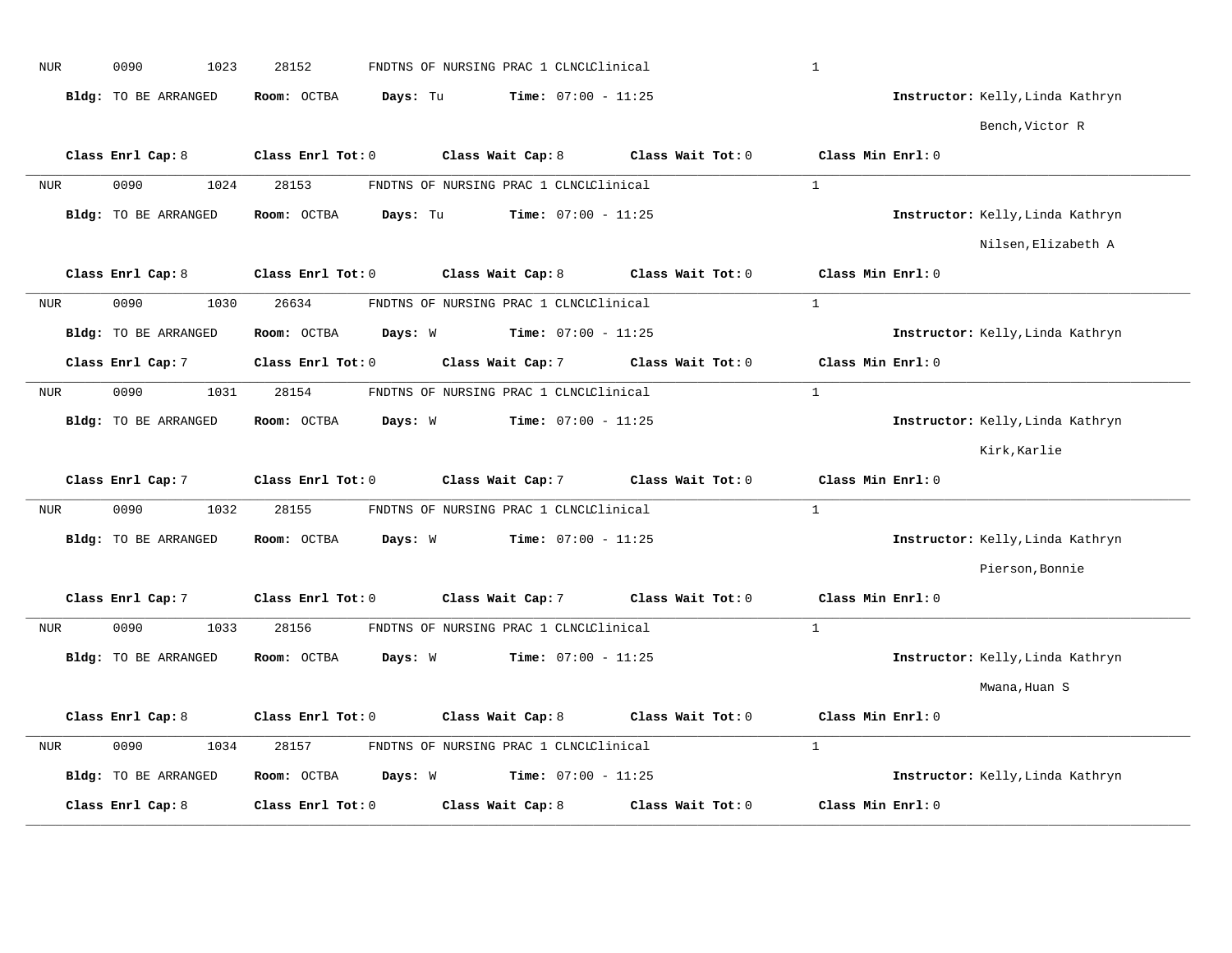### Report ID: SR201 **University of Pittsburgh** Page No. 13 of 184 **Schedule of Classes for Fall Term 2021-2022** Run Date: 12/16/2020 **Academic Term** Run Time: 23:00:20

| Subject    | Catalog Nbr Section Class Nbr |                   | Course Title                           | Component                    | Units<br>Topics                  |
|------------|-------------------------------|-------------------|----------------------------------------|------------------------------|----------------------------------|
| <b>NUR</b> | 0090<br>1040                  | 26635             | FNDTNS OF NURSING PRAC 1 CLNCIClinical |                              | $\mathbf{1}$                     |
|            | Bldg: TO BE ARRANGED          | Room: OCTBA       | Days: Th                               | <b>Time:</b> $07:00 - 11:25$ | Instructor: Bench, Victor R      |
|            |                               |                   |                                        |                              | Kelly, Linda Kathryn             |
|            | Class Enrl Cap: 7             | Class Enrl Tot: 0 | Class Wait Cap: 7                      | Class Wait Tot: 0            | Class Min Enrl: 0                |
| <b>NUR</b> | 0090<br>1041                  | 28159             | FNDTNS OF NURSING PRAC 1 CLNCIClinical |                              | $\mathbf{1}$                     |
|            | Bldg: TO BE ARRANGED          | Room: OCTBA       | Days: Th                               | Time: $07:00 - 11:25$        | Instructor: Kelly, Linda Kathryn |
|            |                               |                   |                                        |                              | Christy, Ellen R                 |
|            | Class Enrl Cap: 7             | Class Enrl Tot: 0 | Class Wait Cap: 7                      | Class Wait Tot: 0            | Class Min Enrl: 0                |
| <b>NUR</b> | 0090<br>1042                  | 28160             | FNDTNS OF NURSING PRAC 1 CLNCLClinical |                              | $\mathbf{1}$                     |
|            | Bldg: TO BE ARRANGED          | Room: OCTBA       | Days: Th                               | Time: $07:00 - 11:25$        | Instructor: Kelly, Linda Kathryn |
|            |                               |                   |                                        |                              | Kirk, Karlie                     |
|            | Class Enrl Cap: 7             | Class Enrl Tot: 0 | Class Wait Cap: 7                      | Class Wait Tot: 0            | Class Min Enrl: 0                |
| NUR        | 0090<br>1043                  | 28161             | FNDTNS OF NURSING PRAC 1 CLNCLClinical |                              | $\mathbf{1}$                     |
|            | <b>Bldg:</b> TO BE ARRANGED   | Room: OCTBA       | Days: Th                               | Time: $07:00 - 11:25$        | Instructor: Kelly, Linda Kathryn |
|            |                               |                   |                                        |                              | Pierson, Bonnie                  |
|            | Class Enrl Cap: 8             | Class Enrl Tot: 0 | Class Wait Cap: 8                      | Class Wait Tot: 0            | Class Min Enrl: 0                |
| NUR        | 0090<br>1044                  | 28162             | FNDTNS OF NURSING PRAC 1 CLNCLClinical |                              | $\mathbf{1}$                     |
|            | <b>Bldg:</b> TO BE ARRANGED   | Room: OCTBA       | Days: Th                               | Time: $07:00 - 11:25$        | Instructor: Kelly, Linda Kathryn |
|            |                               |                   |                                        |                              | Komadino, Amy M                  |
|            | Class Enrl Cap: 8             | Class Enrl Tot: 0 | Class Wait Cap: 8                      | Class Wait Tot: 0            | Class Min Enrl: 0                |
| NUR        | 0090<br>1050                  | 26636             | FNDTNS OF NURSING PRAC 1 CLNCLClinical |                              | $\mathbf{1}$                     |
|            | Bldg: TO BE ARRANGED          | Room: OCTBA       | Days: F                                | Time: $07:00 - 11:25$        | Instructor: Kelly, Linda Kathryn |
|            |                               |                   |                                        |                              | Bench, Jenna R                   |
|            | Class Enrl Cap: 8             | Class Enrl Tot: 0 | Class Wait Cap: 8                      | Class Wait Tot: 0            | Class Min Enrl: 0                |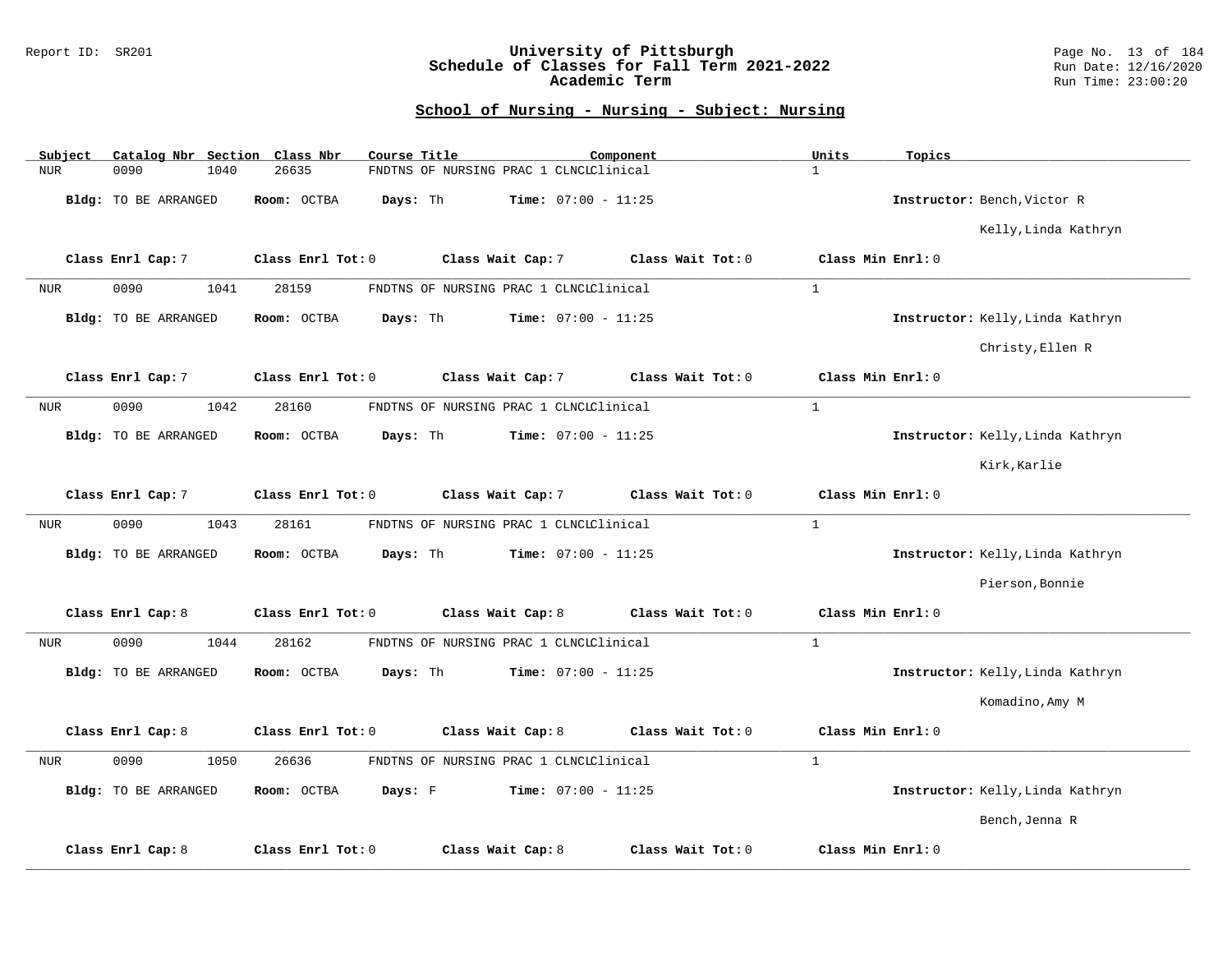| <b>NUR</b>   | 0090                                    | 1051 | 28164             |                                     | FNDTNS OF NURSING PRAC 1 CLNCLClinical |                                          | $\mathbf{1}$      |                                  |                                  |
|--------------|-----------------------------------------|------|-------------------|-------------------------------------|----------------------------------------|------------------------------------------|-------------------|----------------------------------|----------------------------------|
|              | Bldg: TO BE ARRANGED                    |      | Room: OCTBA       | Days: F                             | <b>Time:</b> $07:00 - 11:25$           |                                          |                   |                                  | Instructor: Kelly, Linda Kathryn |
|              |                                         |      |                   |                                     |                                        |                                          |                   |                                  | Christy, Ellen R                 |
|              | Class Enrl Cap: 8                       |      | Class Enrl Tot: 0 |                                     | Class Wait Cap: 8                      | Class Wait Tot: 0                        | Class Min Enrl: 0 |                                  |                                  |
| NUR          | 0090                                    | 1052 | 28165             |                                     | FNDTNS OF NURSING PRAC 1 CLNCLClinical |                                          | $\mathbf{1}$      |                                  |                                  |
|              | Bldg: TO BE ARRANGED                    |      | Room: OCTBA       | Days: F                             | <b>Time:</b> $07:00 - 11:25$           |                                          |                   |                                  | Instructor: Kelly, Linda Kathryn |
|              |                                         |      |                   |                                     |                                        |                                          |                   |                                  | Carr, Annemarie L                |
|              | Class Enrl Cap: 8                       |      | Class Enrl Tot: 0 |                                     | Class Wait Cap: 8                      | Class Wait Tot: 0                        | Class Min Enrl: 0 |                                  |                                  |
| <b>NUR</b>   | 0090                                    | 1053 | 28166             |                                     | FNDTNS OF NURSING PRAC 1 CLNCLClinical |                                          | $\mathbf{1}$      |                                  |                                  |
|              | Bldg: TO BE ARRANGED                    |      | Room: OCTBA       | Days: F                             | <b>Time:</b> $07:00 - 11:25$           |                                          |                   |                                  | Instructor: Kelly, Linda Kathryn |
|              |                                         |      |                   |                                     |                                        |                                          |                   |                                  |                                  |
|              |                                         |      |                   |                                     |                                        |                                          |                   |                                  | Komadino, Amy M                  |
|              | Class Enrl Cap: 8                       |      | Class Enrl Tot: 0 |                                     | Class Wait Cap: 8                      | Class Wait Tot: 0                        | Class Min Enrl: 0 |                                  |                                  |
| NUR          | 0090                                    | 1054 | 28661             |                                     | FNDTNS OF NURSING PRAC 1 CLNCLClinical |                                          | $\mathbf{1}$      |                                  |                                  |
|              | Bldg: TO BE ARRANGED                    |      | Room: OCTBA       | Days: F                             | <b>Time:</b> $07:00 - 11:25$           |                                          |                   |                                  | Instructor: Kelly, Linda Kathryn |
|              |                                         |      |                   |                                     |                                        |                                          |                   |                                  |                                  |
|              | Class Enrl Cap: 8                       |      | Class Enrl Tot: 0 |                                     | Class Wait Cap: 8                      | Class Wait Tot: 0                        | Class Min Enrl: 0 |                                  |                                  |
| NUR          | 1020                                    | 1010 | 27427             |                                     | ADV NUR MGT ACU/CPLX HLTH CLINClinical |                                          | 2                 |                                  |                                  |
|              | Bldg: TO BE ARRANGED                    |      | Room: TBA         | Days: M                             | <b>Time:</b> $07:00 - 14:50$           |                                          |                   |                                  | Instructor: Miller, Susan E      |
|              |                                         |      |                   |                                     |                                        |                                          |                   |                                  | Rauscher, Barbara                |
|              | Class Enrl Cap: 16<br>Reserve Capacity: |      | Class Enrl Tot: 0 | 01-MAR-2021 ACLBSN Nursing Students | Class Wait Cap: 10                     | Class Wait Tot: 0<br>Reserve Enrl Cap: 7 | Reserve Enrl Tot: | Class Min Enrl: 0<br>$\mathbf 0$ |                                  |
| NUR          | 1020                                    | 1011 | 28572             |                                     | ADV NUR MGT ACU/CPLX HLTH CLINClinical |                                          | 2                 |                                  |                                  |
|              | Bldg: TO BE ARRANGED                    |      | Room: TBA         | Days: Tu                            | $Time: 07:00 - 14:50$                  |                                          |                   |                                  | Instructor: Miller, Susan E      |
|              |                                         |      |                   |                                     |                                        |                                          |                   |                                  | Brzezinski, Cathleen             |
|              | Class Enrl Cap: 7                       |      | Class Enrl Tot: 0 |                                     | Class Wait Cap: 7                      | Class Wait Tot: 0                        | Class Min Enrl: 0 |                                  |                                  |
| $_{\rm NUR}$ | 1020                                    | 1015 | 27428             |                                     | ADV NUR MGT ACU/CPLX HLTH CLINClinical |                                          | 2                 |                                  |                                  |
|              | Bldg: TO BE ARRANGED                    |      | Room: TBA         | Days: W                             | <b>Time:</b> $07:00 - 14:50$           |                                          |                   |                                  | Instructor: Miller, Susan E      |
|              |                                         |      |                   |                                     |                                        |                                          |                   |                                  | Harlan, Melissa Dawn             |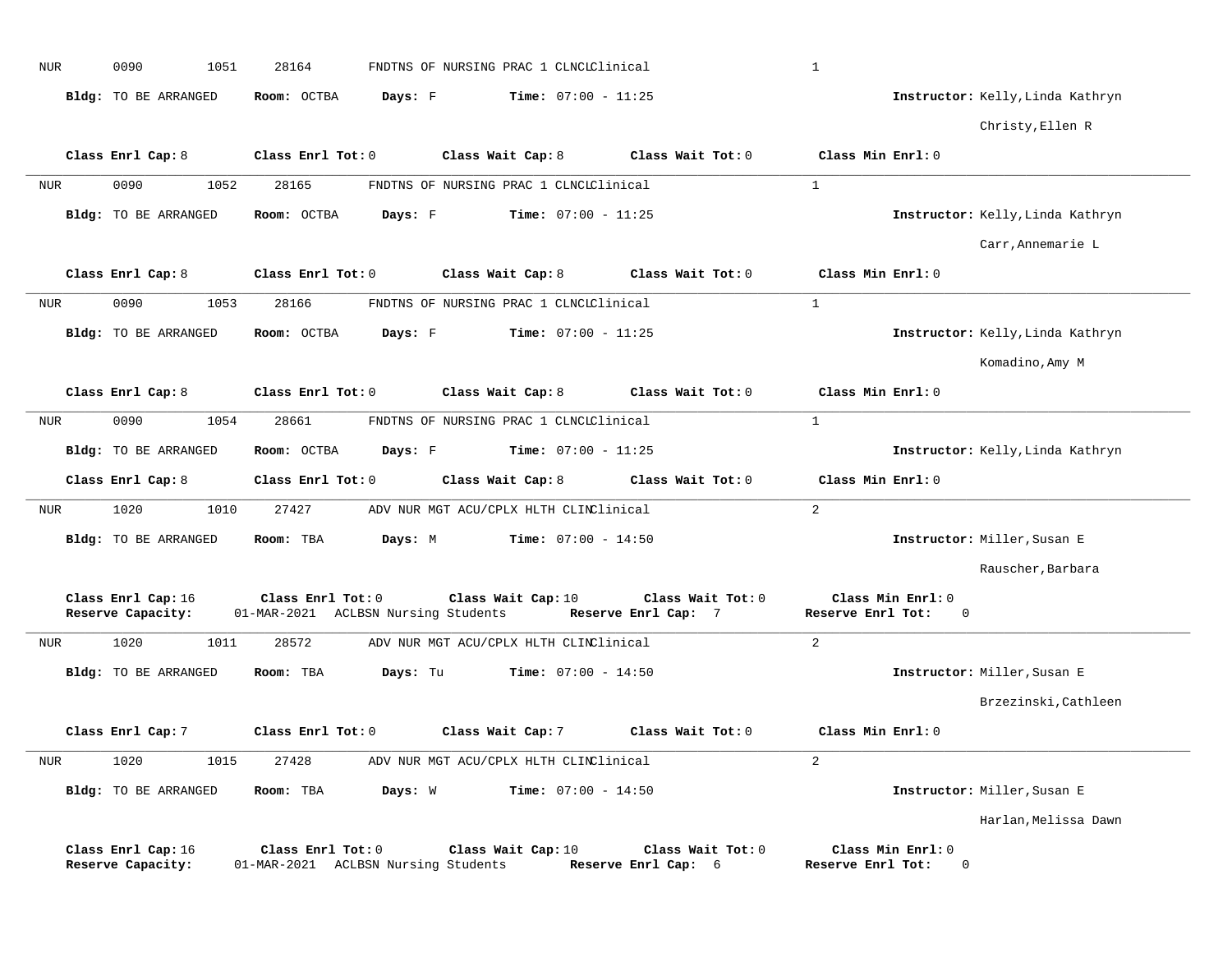| <b>NUR</b> | 1020<br>1025                | 27430                 | ADV NUR MGT ACU/CPLX HLTH CLINClinical |                   | 2                 |                             |
|------------|-----------------------------|-----------------------|----------------------------------------|-------------------|-------------------|-----------------------------|
|            | Bldg: TO BE ARRANGED        | Days: Tu<br>Room: TBA | <b>Time:</b> $07:00 - 14:50$           |                   |                   | Instructor: Miller, Susan E |
|            |                             |                       |                                        |                   |                   | Gribus, Christina R         |
|            | Class Enrl Cap: 7           | Class Enrl Tot: 0     | Class Wait Cap: 7                      | Class Wait Tot: 0 | Class Min Enrl: 0 |                             |
| <b>NUR</b> | 1020<br>1026                | 28167                 | ADV NUR MGT ACU/CPLX HLTH CLINClinical |                   | 2                 |                             |
|            | Bldg: TO BE ARRANGED        | Days: Tu<br>Room: TBA | <b>Time:</b> $07:00 - 14:50$           |                   |                   | Instructor: Miller, Susan E |
|            |                             |                       |                                        |                   |                   | Guyan, Nicholas J           |
|            | Class Enrl Cap: 6           | Class Enrl Tot: 0     | Class Wait Cap: 6                      | Class Wait Tot: 0 | Class Min Enrl: 0 |                             |
| <b>NUR</b> | 1020<br>1030                | 27431                 | ADV NUR MGT ACU/CPLX HLTH CLINClinical |                   | $\overline{a}$    |                             |
|            | Bldg: TO BE ARRANGED        | Days: Th<br>Room: TBA | Time: $07:00 - 14:50$                  |                   |                   | Instructor: Miller, Susan E |
|            |                             |                       |                                        |                   |                   | Wang, Weiwen                |
|            | Class Enrl Cap: 7           | Class Enrl Tot: 0     | Class Wait Cap: 7                      | Class Wait Tot: 0 | Class Min Enrl: 0 |                             |
| <b>NUR</b> | 1020<br>1031                | 28168                 | ADV NUR MGT ACU/CPLX HLTH CLINClinical |                   | $\overline{a}$    |                             |
|            | Bldg: TO BE ARRANGED        | Room: TBA<br>Days: Th | Time: $07:00 - 14:50$                  |                   |                   | Instructor: Miller, Susan E |
|            |                             |                       |                                        |                   |                   | Toweh, Shade                |
|            | Class Enrl Cap: 7           | Class Enrl Tot: 0     | Class Wait Cap: 7                      | Class Wait Tot: 0 | Class Min Enrl: 0 |                             |
| <b>NUR</b> | 1020<br>1032                | 28570                 | ADV NUR MGT ACU/CPLX HLTH CLINClinical |                   | 2                 |                             |
|            | Bldg: TO BE ARRANGED        | Room: TBA<br>Days: F  | <b>Time:</b> $07:00 - 14:50$           |                   |                   | Instructor: Miller, Susan E |
|            |                             |                       |                                        |                   |                   | Bassett, Thomas L           |
|            | Class Enrl Cap: 8           | Class Enrl Tot: 0     | Class Wait Cap: 8                      | Class Wait Tot: 0 | Class Min Enrl: 0 |                             |
| NUR        | 1020<br>1033                | 28571                 | ADV NUR MGT ACU/CPLX HLTH CLINClinical |                   | 2                 |                             |
|            | <b>Bldg:</b> TO BE ARRANGED | Room: TBA<br>Days: Th | Time: $07:00 - 14:50$                  |                   |                   | Instructor: Miller, Susan E |
|            |                             |                       |                                        |                   |                   | Brown, Theresa L            |
|            | Class Enrl Cap: 6           | Class Enrl Tot: 0     | Class Wait Cap: 6                      | Class Wait Tot: 0 | Class Min Enrl: 0 |                             |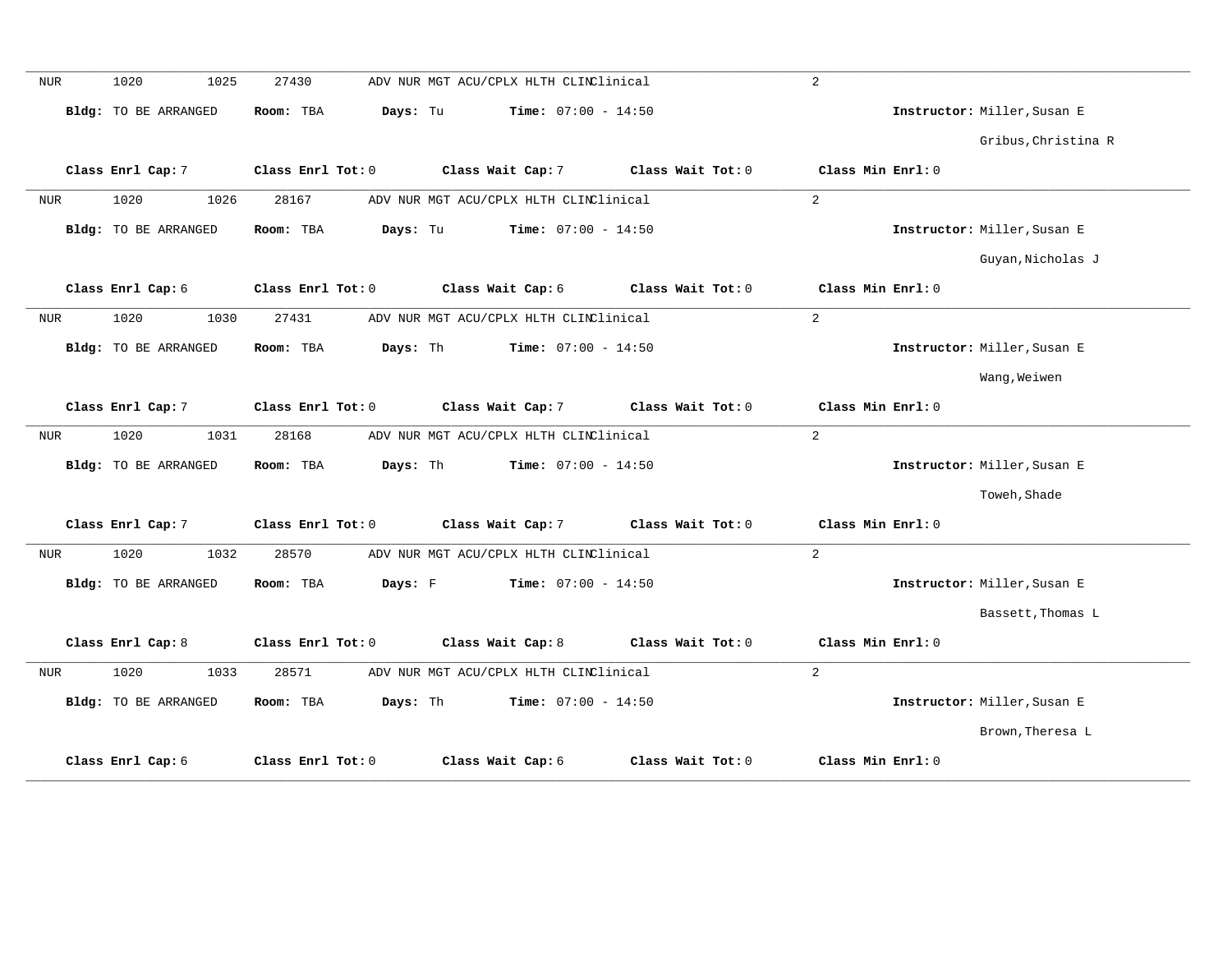### Report ID: SR201 **University of Pittsburgh** Page No. 16 of 184 **Schedule of Classes for Fall Term 2021-2022** Run Date: 12/16/2020 **Academic Term** Run Time: 23:00:20

| Subject                     | Catalog Nbr Section Class Nbr | Course Title                                  | Component                    | Units<br>Topics             |
|-----------------------------|-------------------------------|-----------------------------------------------|------------------------------|-----------------------------|
| <b>NUR</b><br>1020          | 1034<br>28665                 | ADV NUR MGT ACU/CPLX HLTH CLINClinical        |                              | $\overline{2}$              |
| Bldg: TO BE ARRANGED        | Room: TBA                     | Days: W                                       | <b>Time:</b> $07:00 - 14:50$ | Instructor: Faett, Becky L  |
|                             |                               |                                               |                              | Miller, Susan E             |
| Class Enrl Cap: 8           |                               | Class Enrl Tot: 0 Class Wait Cap: 8           | Class Wait Tot: 0            | Class Min Enrl: 0           |
| 1020<br>NUR                 | 1035<br>28759                 | ADV NUR MGT ACU/CPLX HLTH CLINClinical        |                              | $\overline{a}$              |
| Bldg: TO BE ARRANGED        | Room: TBA                     | Days: F<br><b>Time:</b> $07:00 - 14:50$       |                              | Instructor: Miller, Susan E |
|                             |                               |                                               |                              | Toweh, Shade                |
| Class Enrl Cap: 16          |                               | Class Enrl Tot: 0 Class Wait Cap: 10          | Class Wait Tot: 0            | Class Min $Enr1:0$          |
| 1020<br>NUR                 | 1040<br>28915                 | ADV NUR MGT ACU/CPLX HLTH CLINClinical        |                              | 2                           |
| <b>Bldg:</b> TO BE ARRANGED | Room: TBA                     | <b>Days:</b> $W$ <b>Time:</b> $07:00 - 14:50$ |                              | Instructor: Miller, Susan E |
| Class Enrl Cap: 7           | Class Enrl Tot: 0             | Class Wait Cap: 7                             | Class Wait Tot: 0            | Class Min Enrl: 0           |
| 1020<br>NUR                 | 1041<br>28992                 | ADV NUR MGT ACU/CPLX HLTH CLINClinical        |                              | $\overline{a}$              |
| Bldg: TO BE ARRANGED        | Room: TBA                     | <b>Days:</b> W <b>Time:</b> $07:00 - 14:50$   |                              | Instructor: Staff           |
| Class Enrl Cap: 7           | Class Enrl Tot: 0             | Class Wait Cap: 7                             | Class Wait Tot: 0            | Class Min Enrl: 0           |
| 1020<br>NUR                 | 1042<br>29864                 | ADV NUR MGT ACU/CPLX HLTH CLINClinical        |                              | $\overline{2}$              |
| Bldg: TO BE ARRANGED        | Room: TBA                     | Days: W<br>$Time: 07:00 - 14:50$              |                              | Instructor: Miller, Susan E |
|                             |                               |                                               |                              | Harlan, Melissa Dawn        |
| Class Enrl Cap: 8           | Class Enrl Tot: 0             | Class Wait Cap: 8                             | Class Wait Tot: 0            | Class Min Enrl: 0           |
| 1020<br><b>NUR</b>          | 29865<br>1043                 | ADV NUR MGT ACU/CPLX HLTH CLINClinical        |                              | $\overline{2}$              |
| Bldg: TO BE ARRANGED        | Room: TBA                     | Days: F<br>$Time: 07:00 - 14:50$              |                              | Instructor: Toweh, Shade    |
|                             |                               |                                               |                              | Miller, Susan E             |
| Class Enrl Cap: 8           | Class Enrl Tot: 0             | Class Wait Cap: 8                             | Class Wait Tot: 0            | Class Min Enrl: 0           |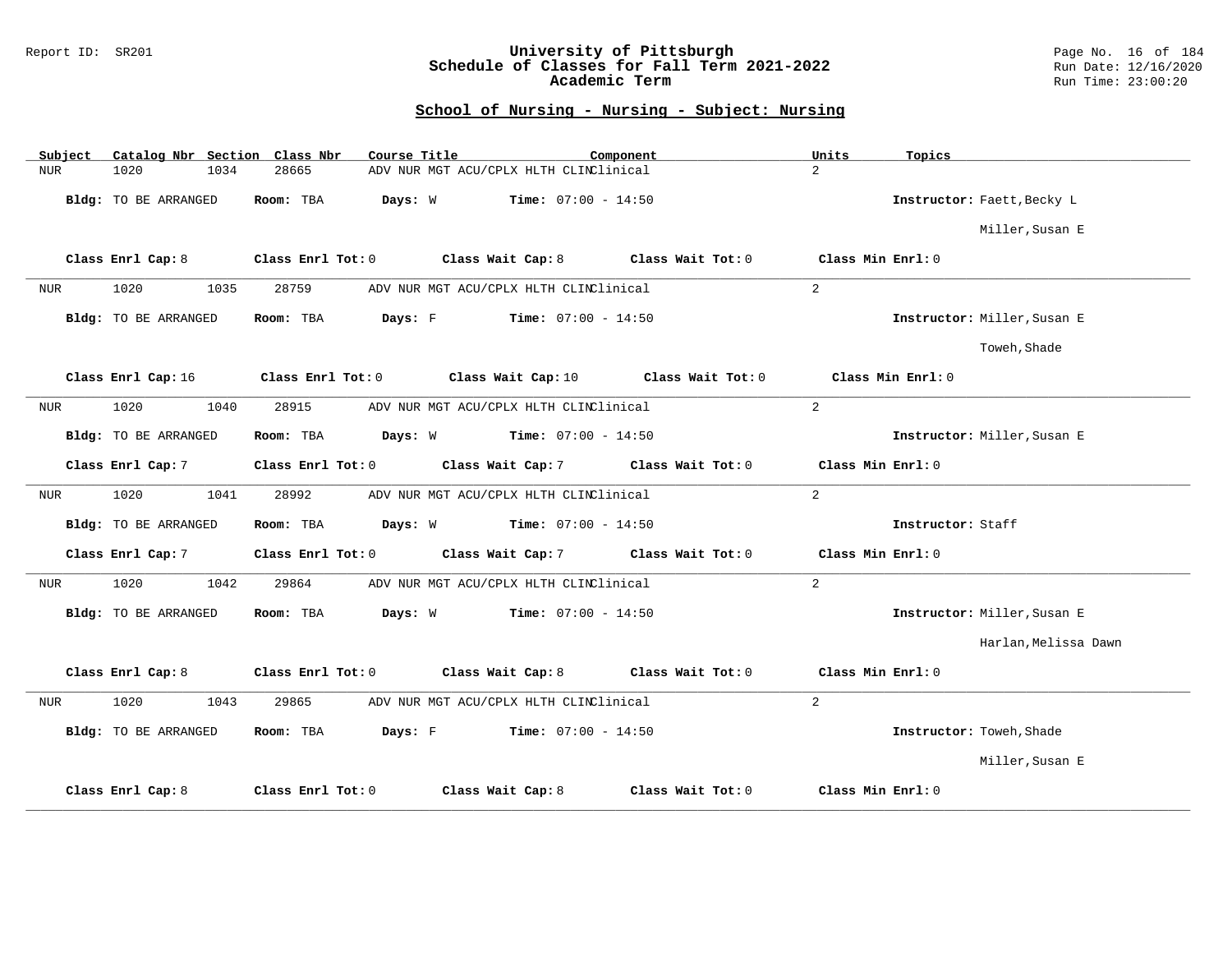#### Report ID: SR201 **University of Pittsburgh** Page No. 17 of 184 **Schedule of Classes for Fall Term 2021-2022** Run Date: 12/16/2020 **Academic Term** Run Time: 23:00:20

| Subject    |                             | Catalog Nbr Section Class Nbr | Course Title                           | Component                    | Units             | Topics                           |
|------------|-----------------------------|-------------------------------|----------------------------------------|------------------------------|-------------------|----------------------------------|
| <b>NUR</b> | 1021C                       | 22712<br>1035                 | ADV CLIN PROB SOLV CLIN                | Clinical                     | $\overline{2}$    |                                  |
|            | <b>Bldg:</b> TO BE ARRANGED | Room: OCTBA                   | Days: TBA                              | <b>Time:</b> $00:00 - 00:00$ |                   | Instructor: Tuite, Patricia K    |
|            | Class Enrl Cap: 10          | Class Enrl Tot: 0             | Class Wait Cap: 10                     | Class Wait Tot: 0            |                   | Class Min Enrl: 0                |
| <b>NUR</b> | 1042                        | 27447<br>1015                 | NUR CRE CHILD/THEIR FMLYS CLINClinical |                              | 2                 |                                  |
|            | <b>Bldg:</b> TO BE ARRANGED | Room: TBA                     | Days: Tu                               | <b>Time:</b> $06:30 - 14:50$ |                   | Instructor: Kreashko, Lisa Marie |
|            |                             |                               |                                        |                              |                   | Burkett, Marnie L                |
|            | Class Enrl Cap: 6           | Class Enrl Tot: 0             | Class Wait Cap: 6                      | Class Wait Tot: 0            | Class Min Enrl: 0 |                                  |
| <b>NUR</b> | 1042                        | 28175<br>1016                 | NUR CRE CHILD/THEIR FMLYS CLINClinical |                              | 2                 |                                  |
|            | <b>Bldg:</b> TO BE ARRANGED | Room: TBA                     | Days: Tu                               | <b>Time:</b> $06:30 - 14:50$ |                   | Instructor: Kreashko, Lisa Marie |
|            |                             |                               |                                        |                              |                   | Burkett, Marnie L                |
|            | Class Enrl Cap: 6           | Class Enrl Tot: 0             | Class Wait Cap: 6                      | Class Wait Tot: 0            | Class Min Enrl: 0 |                                  |
| <b>NUR</b> | 1042                        | 1020<br>27448                 | NUR CRE CHILD/THEIR FMLYS CLINClinical |                              | 2                 |                                  |
|            | <b>Bldg:</b> TO BE ARRANGED | Room: TBA                     | Days: W                                | <b>Time:</b> $06:30 - 14:50$ |                   | Instructor: Kreashko, Lisa Marie |
|            |                             |                               |                                        |                              |                   | Burkett, Marnie L                |
|            | Class Enrl Cap: 6           | Class Enrl Tot: 0             | Class Wait Cap: 6                      | Class Wait Tot: 0            | Class Min Enrl: 0 |                                  |
| <b>NUR</b> | 1042                        | 28177<br>1021                 | NUR CRE CHILD/THEIR FMLYS CLINClinical |                              | 2                 |                                  |
|            | <b>Bldg:</b> TO BE ARRANGED | Room: TBA                     | Days: W                                | Time: $06:30 - 14:50$        |                   | Instructor: Kreashko, Lisa Marie |
|            |                             |                               |                                        |                              |                   | Burkett, Marnie L                |
|            | Class Enrl Cap: 6           | Class Enrl Tot: 0             | Class Wait Cap: 6                      | Class Wait Tot: 0            | Class Min Enrl: 0 |                                  |
| <b>NUR</b> | 1042                        | 1025<br>27457                 | NUR CRE CHILD/THEIR FMLYS CLINClinical |                              | $\overline{2}$    |                                  |
|            | <b>Bldg:</b> TO BE ARRANGED | Room: TBA                     | Days: Th                               | <b>Time:</b> $06:30 - 14:50$ |                   | Instructor: Kreashko, Lisa Marie |
|            |                             |                               |                                        |                              |                   | Burkett, Marnie L                |
|            | Class Enrl Cap: 6           | Class Enrl Tot: 0             | Class Wait Cap: 6                      | Class Wait Tot: 0            | Class Min Enrl: 0 |                                  |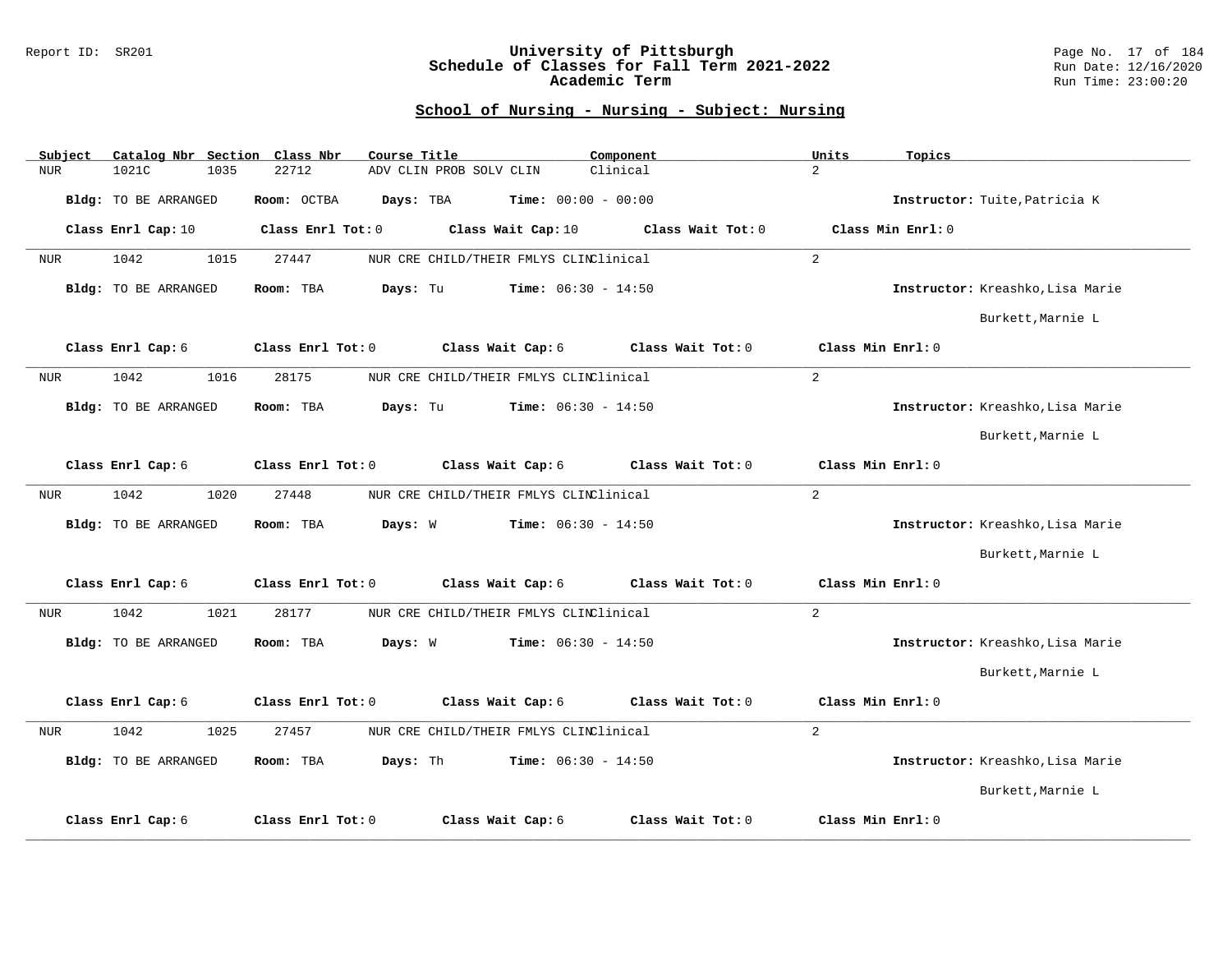### Report ID: SR201 **University of Pittsburgh** Page No. 18 of 184 **Schedule of Classes for Fall Term 2021-2022** Run Date: 12/16/2020 **Academic Term** Run Time: 23:00:20

| Subject    | Catalog Nbr Section Class Nbr | Course Title          |                                        | Component         | Units<br>Topics   |                                  |
|------------|-------------------------------|-----------------------|----------------------------------------|-------------------|-------------------|----------------------------------|
| <b>NUR</b> | 1042<br>1026                  | 28179                 | NUR CRE CHILD/THEIR FMLYS CLINClinical |                   | $\overline{2}$    |                                  |
|            | Bldg: TO BE ARRANGED          | Room: TBA<br>Days: Th | $Time: 06:30 - 14:50$                  |                   |                   | Instructor: Kreashko, Lisa Marie |
|            |                               |                       |                                        |                   |                   | Burkett, Marnie L                |
|            | Class Enrl Cap: 6             | Class Enrl Tot: 0     | Class Wait Cap: 6                      | Class Wait Tot: 0 | Class Min Enrl: 0 |                                  |
| <b>NUR</b> | 1042<br>1030                  | 27458                 | NUR CRE CHILD/THEIR FMLYS CLINClinical |                   | 2                 |                                  |
|            | <b>Bldg:</b> TO BE ARRANGED   | Room: TBA<br>Days: F  | <b>Time:</b> $06:30 - 14:50$           |                   |                   | Instructor: Kreashko, Lisa Marie |
|            |                               |                       |                                        |                   |                   | Burkett, Marnie L                |
|            | Class Enrl Cap: 7             | Class Enrl Tot: 0     | Class Wait Cap: 7                      | Class Wait Tot: 0 | Class Min Enrl: 0 |                                  |
| NUR        | 1042<br>1031                  | 28180                 | NUR CRE CHILD/THEIR FMLYS CLINClinical |                   | 2                 |                                  |
|            | <b>Bldg:</b> TO BE ARRANGED   | Days: F<br>Room: TBA  | <b>Time:</b> $06:30 - 14:50$           |                   |                   | Instructor: Kreashko, Lisa Marie |
|            |                               |                       |                                        |                   |                   | Burkett, Marnie L                |
|            | Class Enrl Cap: 7             | Class Enrl Tot: 0     | Class Wait Cap: 7                      | Class Wait Tot: 0 | Class Min Enrl: 0 |                                  |
| <b>NUR</b> | 1042<br>1032                  | 28577                 | NUR CRE CHILD/THEIR FMLYS CLINClinical |                   | $\overline{a}$    |                                  |
|            | Bldg: TO BE ARRANGED          | Room: TBA<br>Days: Tu | <b>Time:</b> $06:30 - 14:50$           |                   |                   | Instructor: Kreashko, Lisa Marie |
|            |                               |                       |                                        |                   |                   | Burkett, Marnie L                |
|            | Class Enrl Cap: 7             | Class Enrl Tot: 0     | Class Wait Cap: 7                      | Class Wait Tot: 0 | Class Min Enrl: 0 |                                  |
| <b>NUR</b> | 1042<br>1033                  | 28578                 | NUR CRE CHILD/THEIR FMLYS CLINClinical |                   | $\overline{2}$    |                                  |
|            | <b>Bldg:</b> TO BE ARRANGED   | Room: TBA<br>Days: W  | <b>Time:</b> $06:30 - 14:50$           |                   |                   | Instructor: Kreashko, Lisa Marie |
|            |                               |                       |                                        |                   |                   | Burkett, Marnie L                |
|            | Class Enrl Cap: 7             | Class Enrl Tot: 0     | Class Wait Cap: 7                      | Class Wait Tot: 0 | Class Min Enrl: 0 |                                  |
| <b>NUR</b> | 1042<br>1034                  | 28579                 | NUR CRE CHILD/THEIR FMLYS CLINClinical |                   | $\overline{a}$    |                                  |
|            | Bldg: TO BE ARRANGED          | Days: Th<br>Room: TBA | <b>Time:</b> $06:30 - 14:50$           |                   |                   | Instructor: Kreashko, Lisa Marie |
|            |                               |                       |                                        |                   |                   | Burkett, Marnie L                |
|            | Class Enrl Cap: 7             | Class Enrl Tot: 0     | Class Wait Cap: 7                      | Class Wait Tot: 0 | Class Min Enrl: 0 |                                  |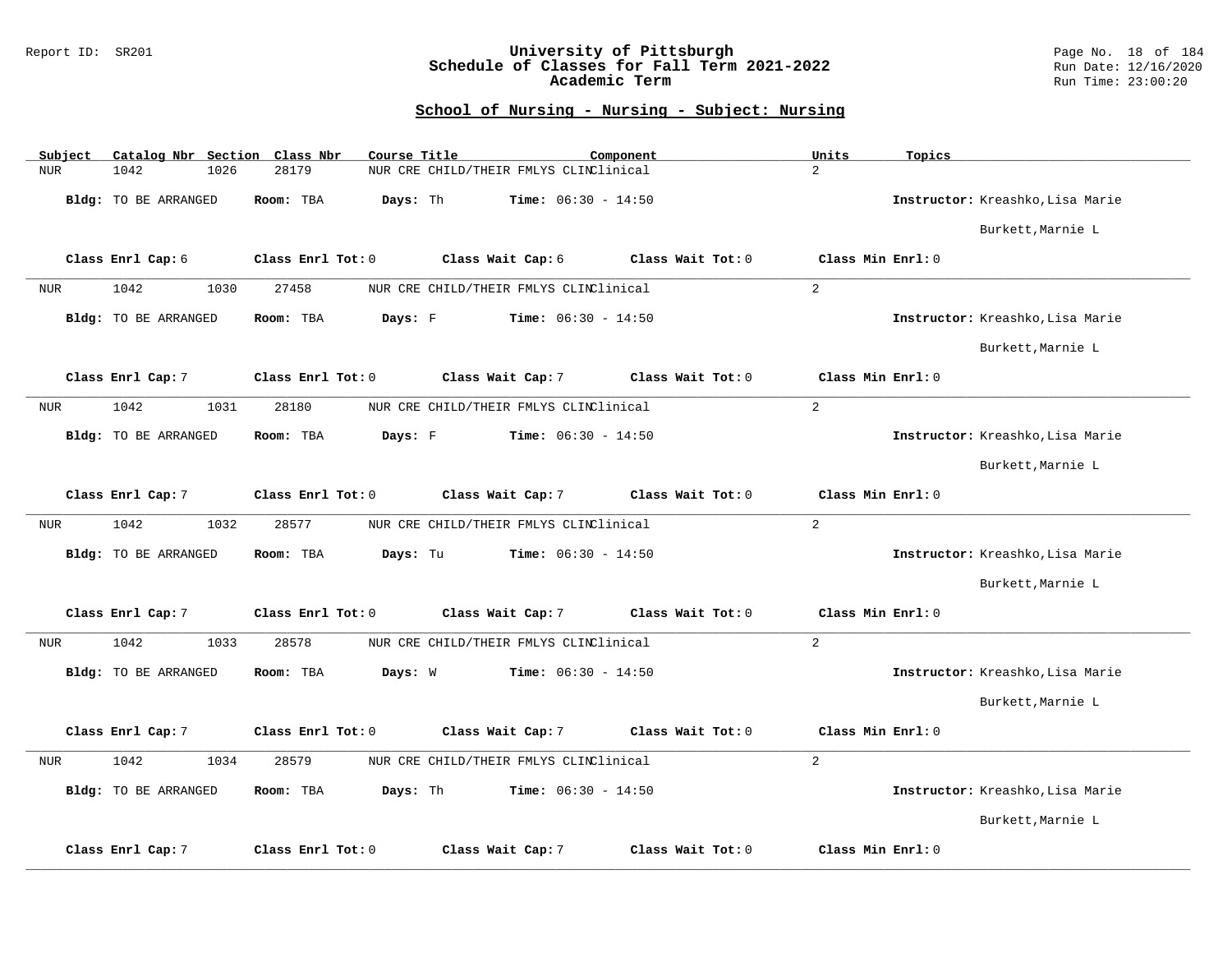|                   |                     |      | Bldg: Victoria Building Room: 00123                                         | Days: TuTh                                                                 | <b>Time:</b> $17:30 - 18:45$          |                                                                                                                                                                                                                                    |                   | Instructor: Braxter, Betty J.   |
|-------------------|---------------------|------|-----------------------------------------------------------------------------|----------------------------------------------------------------------------|---------------------------------------|------------------------------------------------------------------------------------------------------------------------------------------------------------------------------------------------------------------------------------|-------------------|---------------------------------|
|                   | Class Enrl Cap: 100 |      | Class Enrl Tot: $0$<br>Room Characteristics: PeopleSoft - Scheduled (PS)(1) |                                                                            | Class Wait Cap: 20                    | Class Wait Tot: 0                                                                                                                                                                                                                  | Class Min Enrl: 0 |                                 |
|                   |                     |      |                                                                             |                                                                            |                                       | <b></b> This class has an additional fee. For more information go to <a <="" href="http://www.registrar.pitt.edu" th=""><th></th><th></th></a>                                                                                     |                   |                                 |
|                   |                     |      |                                                                             |                                                                            |                                       | target="_blank">http://www.registrar.pitt.edu/, and click on Faculty and Staff, then Course and Class.                                                                                                                             |                   |                                 |
| <b>NUR</b>        | 1050                | 1020 | 26329                                                                       |                                                                            | NUR CRE MOTHERS, NB & FAMILIESLecture |                                                                                                                                                                                                                                    | 2.5               |                                 |
|                   |                     |      | Bldg: Victoria Building Room: 00115                                         | Days: TuTh                                                                 | Time: $14:30 - 15:45$                 |                                                                                                                                                                                                                                    |                   | Instructor: Chew, Cynthia Ann   |
|                   | Class Enrl Cap: 50  |      | Class Enrl Tot: 0                                                           |                                                                            | Class Wait Cap: 20                    | Class Wait Tot: 0                                                                                                                                                                                                                  | Class Min Enrl: 0 |                                 |
|                   | Reserve Capacity:   |      | Room Characteristics: PeopleSoft - Scheduled (PS)(1)                        | 01-MAR-2021 ACLBSN Nursing Students                                        |                                       | Reserve Enrl Cap: 50                                                                                                                                                                                                               | Reserve Enrl Tot: | $\Omega$                        |
| <b>NUR</b>        | 1052                | 1010 | 13414                                                                       |                                                                            | NUR CARE CHILD & THEIR FMLYS Lecture  |                                                                                                                                                                                                                                    | 2.5               |                                 |
|                   |                     |      | Bldg: Victoria Building Room: 00123                                         | Days: TuTh                                                                 | <b>Time:</b> $16:00 - 17:15$          |                                                                                                                                                                                                                                    |                   | Instructor: Feeley, Christine A |
|                   |                     |      |                                                                             |                                                                            |                                       |                                                                                                                                                                                                                                    |                   | Libman, Rachel M                |
|                   |                     |      |                                                                             |                                                                            |                                       |                                                                                                                                                                                                                                    |                   | Kreashko, Lisa Marie            |
|                   | Class Enrl Cap: 100 |      | Class Enrl Tot: 0<br>Room Characteristics: PeopleSoft - Scheduled (PS)(1)   |                                                                            | Class Wait Cap: 20                    | Class Wait Tot: 0                                                                                                                                                                                                                  | Class Min Enrl: 0 |                                 |
|                   |                     |      |                                                                             |                                                                            |                                       | <b></b> This class has an additional fee. For more information go to <a <br="" href="http://www.registrar.pitt.edu">target="_blank"&gt;http://www.registrar.pitt.edu/</a> , and click on Faculty and Staff, then Course and Class. |                   |                                 |
|                   | 1052                | 1020 | 26331                                                                       |                                                                            | NUR CARE CHILD & THEIR FMLYS Lecture  |                                                                                                                                                                                                                                    | 2.5               |                                 |
|                   |                     |      | Bldg: Victoria Building Room: 00115                                         | Days: TuTh                                                                 | Time: $13:00 - 14:15$                 |                                                                                                                                                                                                                                    |                   | Instructor: Libman, Rachel M    |
|                   |                     |      |                                                                             |                                                                            |                                       |                                                                                                                                                                                                                                    |                   | Feeley, Christine A             |
|                   |                     |      |                                                                             |                                                                            |                                       |                                                                                                                                                                                                                                    |                   | Kreashko, Lisa Marie            |
|                   | Class Enrl Cap: 50  |      | Class Enrl Tot: 0                                                           |                                                                            | Class Wait Cap: 20                    | Class Wait Tot: 0                                                                                                                                                                                                                  | Class Min Enrl: 0 |                                 |
|                   | Reserve Capacity:   |      | Room Characteristics: PeopleSoft - Scheduled (PS)(1)                        | 01-MAR-2021 ACLBSN Nursing Students                                        |                                       | Reserve Enrl Cap: 50                                                                                                                                                                                                               | Reserve Enrl Tot: | $\overline{0}$                  |
|                   | 1054                | 1040 | 13471                                                                       |                                                                            | NURSING CARE OF OLDER ADULTS Lecture  |                                                                                                                                                                                                                                    | $\overline{2}$    |                                 |
|                   |                     |      | Bldg: Victoria Building Room: 00125                                         | Days: MW                                                                   | Time: $16:00 - 16:50$                 |                                                                                                                                                                                                                                    |                   | Instructor: Kariuki, Jacob Kigo |
|                   | Class Enrl Cap: 100 |      | Class Enrl Tot: 0                                                           |                                                                            | Class Wait Cap: 20                    | Class Wait Tot: 0                                                                                                                                                                                                                  | Class Min Enrl: 0 |                                 |
| NUR<br><b>NUR</b> | Reserve Capacity:   |      | Room Characteristics: PeopleSoft - Scheduled (PS)(1)                        | 01-MAR-2021 ACLBSN Nursing Students<br>29-MAR-2021 ACLBSN Nursing Students |                                       | Reserve Enrl Cap: 50<br>$\mathbf 0$                                                                                                                                                                                                | Reserve Enrl Tot: | $\overline{0}$<br>$\mathbf 0$   |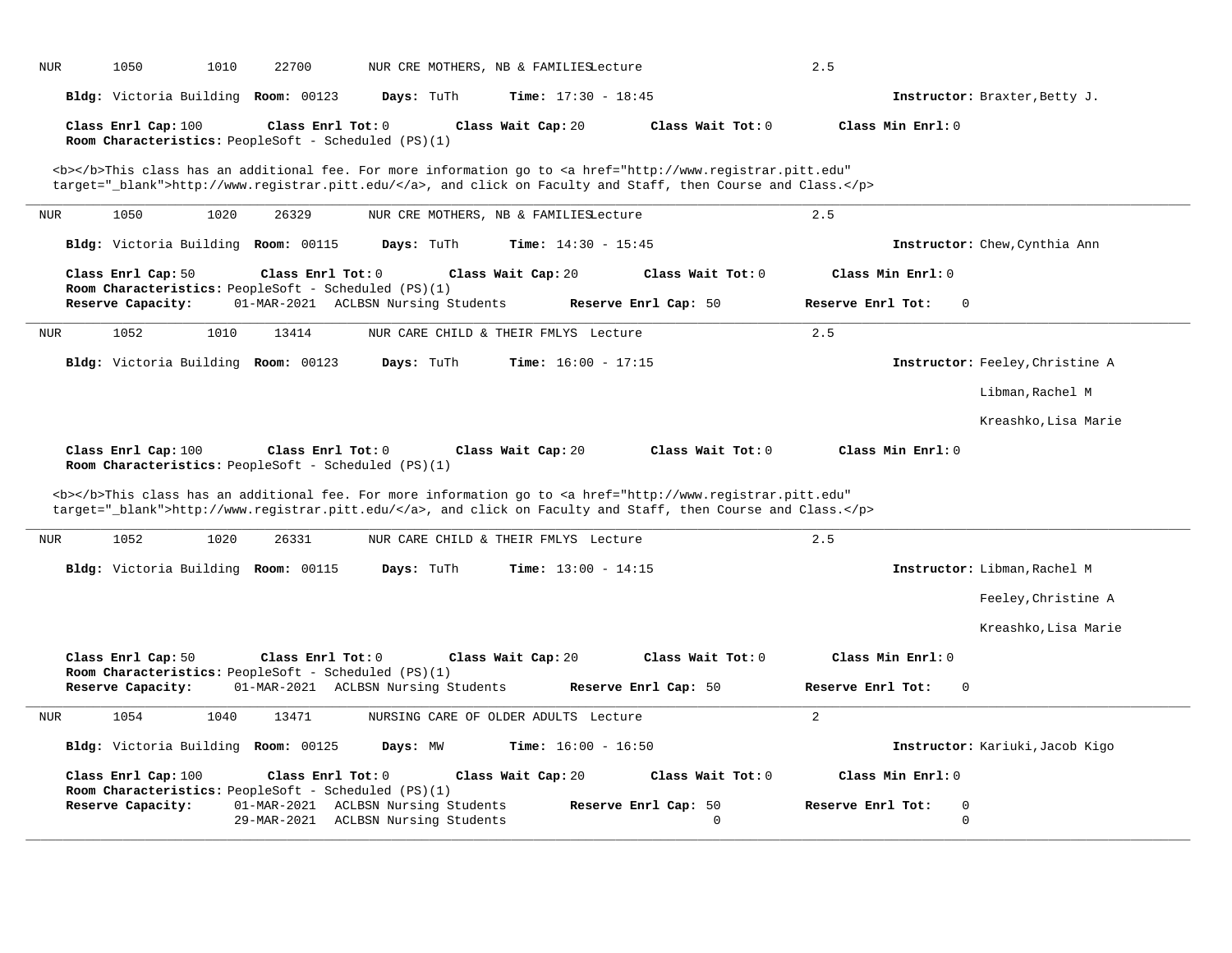#### Report ID: SR201 **University of Pittsburgh** Page No. 20 of 184 **Schedule of Classes for Fall Term 2021-2022** Run Date: 12/16/2020 **Academic Term** Run Time: 23:00:20

| Catalog Nbr Section Class Nbr<br>Subject | Course Title<br>Component                                    | Units<br>Topics               |
|------------------------------------------|--------------------------------------------------------------|-------------------------------|
| 1054<br>1050<br><b>NUR</b>               | 26332<br>NURSING CARE OF OLDER ADULTS Lecture                | $\overline{a}$                |
| Bldg: TBA                                | Room: TBA<br>Days: Th<br><b>Time:</b> $11:00 - 12:50$        | Instructor: Kameg, Brayden    |
| Class Enrl Cap: 50                       | Class Enrl Tot: 0<br>Class Wait Cap: 20<br>Class Wait Tot: 0 | Class Min Enrl: 0             |
|                                          | Room Characteristics: PeopleSoft - Scheduled (PS)(1)         |                               |
| 1057<br>1010<br>NUR                      | 27438<br>NUR CARE MTHRS NB & FAML CLIN Clinical              | $\overline{2}$                |
| <b>Bldg:</b> TO BE ARRANGED              | Room: TBA<br>Days: M<br><b>Time:</b> $06:30 - 14:50$         | Instructor: Braxter, Betty J. |
|                                          |                                                              | Boyer, Vivian                 |
| Class Enrl Cap: 7                        | Class Enrl Tot: 0<br>Class Wait Cap: 7<br>Class Wait Tot: 0  | Class Min Enrl: 0             |
| 1057<br>1015<br>NUR                      | 27440<br>NUR CARE MTHRS NB & FAML CLIN Clinical              | $\overline{a}$                |
| <b>Bldg:</b> TO BE ARRANGED              | Days: Tu<br><b>Time:</b> $06:30 - 14:50$<br>Room: TBA        | Instructor: Braxter, Betty J. |
|                                          |                                                              | Boyer, Vivian                 |
| Class Enrl Cap: 7                        | Class Wait Cap: 7<br>Class Enrl Tot: 0<br>Class Wait Tot: 0  | Class Min Enrl: 0             |
| 1057<br><b>NUR</b><br>1016               | 28184<br>NUR CARE MTHRS NB & FAML CLIN Clinical              | $\overline{2}$                |
| Bldg: TO BE ARRANGED                     | Days: Tu<br><b>Time:</b> $06:30 - 14:50$<br>Room: TBA        | Instructor: Braxter, Betty J. |
|                                          |                                                              | Allen, Marianne               |
| Class Enrl Cap: 7                        | Class Enrl Tot: 0<br>Class Wait Cap: 7<br>Class Wait Tot: 0  | Class Min Enrl: 0             |
| 1057<br><b>NUR</b><br>1020               | 27441<br>NUR CARE MTHRS NB & FAML CLIN Clinical              | $\overline{2}$                |
| Bldg: TO BE ARRANGED                     | <b>Time:</b> $06:30 - 14:50$<br>Room: TBA<br>Days: W         | Instructor: Braxter, Betty J. |
|                                          |                                                              | Boyer, Vivian                 |
| Class Enrl Cap: 8                        | Class Enrl Tot: 0<br>Class Wait Cap: 8<br>Class Wait Tot: 0  | Class Min Enrl: 0             |
| 1057<br>1021<br><b>NUR</b>               | 28185<br>NUR CARE MTHRS NB & FAML CLIN Clinical              | $\overline{a}$                |
| Bldg: TO BE ARRANGED                     | <b>Time:</b> $06:30 - 14:50$<br>Room: TBA<br>Days: W         | Instructor: Braxter, Betty J. |
|                                          |                                                              | Boyer, Vivian                 |
| Class Enrl Cap: 7                        | Class Enrl Tot: 0<br>Class Wait Cap: 7<br>Class Wait Tot: 0  | Class Min Enrl: 0             |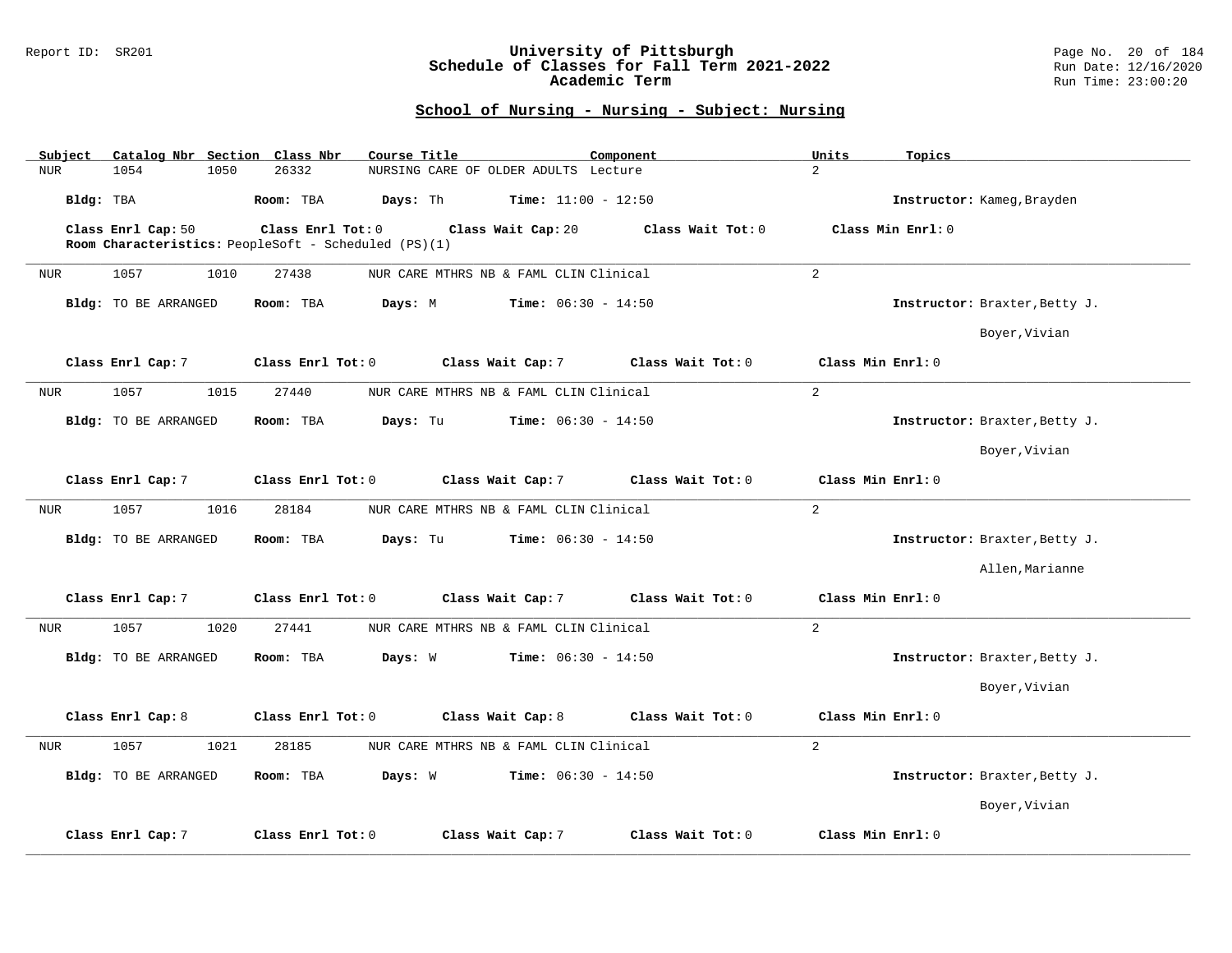### Report ID: SR201 **University of Pittsburgh** Page No. 21 of 184 **Schedule of Classes for Fall Term 2021-2022** Run Date: 12/16/2020 **Academic Term** Run Time: 23:00:20

| Catalog Nbr Section Class Nbr<br>Subject | Course Title                           | Component                              | Units<br>Topics               |
|------------------------------------------|----------------------------------------|----------------------------------------|-------------------------------|
| 1025<br><b>NUR</b><br>1057               | 27442                                  | NUR CARE MTHRS NB & FAML CLIN Clinical | $\overline{a}$                |
| Bldg: TO BE ARRANGED                     | Room: TBA<br>Days: Th                  | <b>Time:</b> $06:30 - 14:50$           | Instructor: Braxter, Betty J. |
|                                          |                                        |                                        | Boyer, Vivian                 |
| Class Enrl Cap: 7                        | Class Wait Cap: 7<br>Class Enrl Tot: 0 | Class Wait Tot: 0                      | Class Min $Enr1:0$            |
| 1057<br><b>NUR</b><br>1026               | 28186                                  | NUR CARE MTHRS NB & FAML CLIN Clinical | 2                             |
| Bldg: TO BE ARRANGED                     | Room: TBA<br>Days: Th                  | <b>Time:</b> $06:30 - 14:50$           | Instructor: Braxter, Betty J. |
|                                          |                                        |                                        | Allen, Marianne               |
| Class Enrl Cap: 7                        | Class Wait Cap: 7<br>Class Enrl Tot: 0 | Class Wait Tot: 0                      | Class Min $Enr1:0$            |
| 1057<br><b>NUR</b><br>1030               | 27445                                  | NUR CARE MTHRS NB & FAML CLIN Clinical | 2                             |
| Bldg: TO BE ARRANGED                     | Room: TBA<br>Days: F                   | $Time: 06:30 - 14:50$                  | Instructor: Braxter, Betty J. |
|                                          |                                        |                                        | Boyer, Vivian                 |
| Class Enrl Cap: 7                        | Class Enrl Tot: 0<br>Class Wait Cap: 7 | Class Wait Tot: 0                      | Class Min Enrl: 0             |
| <b>NUR</b><br>1057<br>1031               | 28575                                  | NUR CARE MTHRS NB & FAML CLIN Clinical | 2                             |
| Bldg: TO BE ARRANGED                     | Room: TBA<br>Days: W                   | <b>Time:</b> $06:30 - 14:50$           | Instructor: Braxter, Betty J. |
|                                          |                                        |                                        | Allen, Marianne               |
| Class Enrl Cap: 7                        | Class Wait Cap: 7<br>Class Enrl Tot: 0 | Class Wait Tot: $0$                    | Class Min Enrl: 0             |
| 1057<br>1032<br><b>NUR</b>               | 28576                                  | NUR CARE MTHRS NB & FAML CLIN Clinical | $\overline{2}$                |
| Bldg: TO BE ARRANGED                     | Room: TBA<br>Days: F                   | <b>Time:</b> $06:30 - 14:50$           | Instructor: Braxter, Betty J. |
|                                          |                                        |                                        | Allen, Marianne               |
| Class Enrl Cap: 8                        | Class Enrl Tot: 0<br>Class Wait Cap: 8 | Class Wait Tot: 0                      | Class Min Enrl: 0             |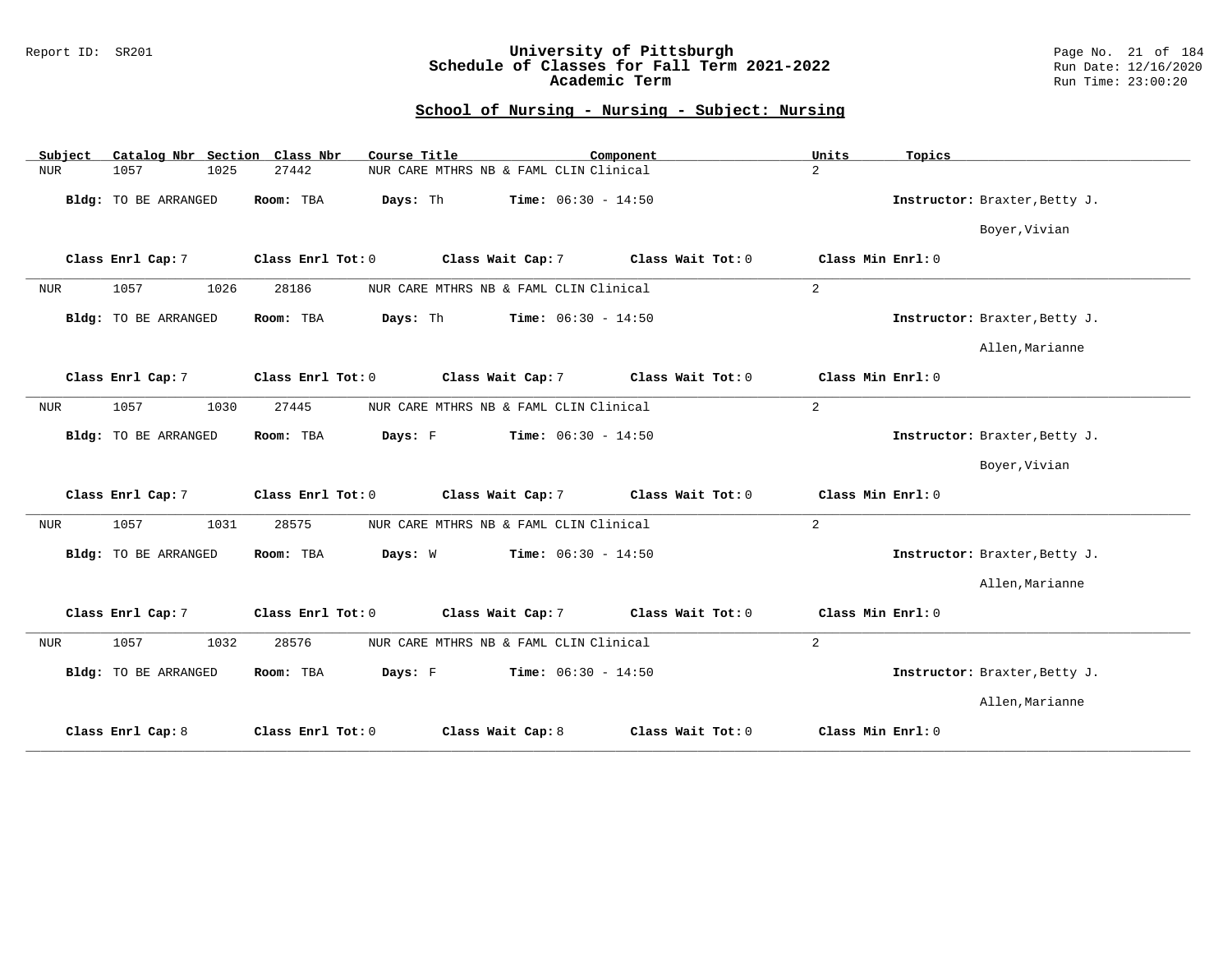### Report ID: SR201 **University of Pittsburgh** Page No. 22 of 184 **Schedule of Classes for Fall Term 2021-2022** Run Date: 12/16/2020 **Academic Term** Run Time: 23:00:20

| Catalog Nbr Section Class Nbr<br>Course Title<br>Subject                                                                                                                                                                           | Units<br>Component           | Topics                             |
|------------------------------------------------------------------------------------------------------------------------------------------------------------------------------------------------------------------------------------|------------------------------|------------------------------------|
| 1060<br>1010<br>13463<br>NUR<br>NUR CARE CLIENTS PMH PROBLEMS Lecture                                                                                                                                                              | 2.5                          |                                    |
| Bldg: Victoria Building Room: 00117<br>Days: TuTh                                                                                                                                                                                  | <b>Time:</b> $17:30 - 18:45$ | Instructor: Zelazny, Jamie Michele |
|                                                                                                                                                                                                                                    |                              | Callan, Judith Ann                 |
| Class Enrl Cap: 100<br>Class Enrl Tot: 0<br>Class Wait Cap: 20<br>Room Characteristics: PeopleSoft - Scheduled (PS)(1)                                                                                                             | Class Wait Tot: 0            | Class Min Enrl: 0                  |
| <b></b> This class has an additional fee. For more information go to <a <br="" href="http://www.registrar.pitt.edu">target="_blank"&gt;http://www.registrar.pitt.edu/</a> , and click on Faculty and Staff, then Course and Class. |                              |                                    |
| 1060<br>1020<br>26333<br>NUR CARE CLIENTS PMH PROBLEMS Lecture<br>NUR                                                                                                                                                              | 2.5                          |                                    |
| Bldg: TBA<br>Room: TBA<br>Days: TuTh                                                                                                                                                                                               | <b>Time:</b> $08:00 - 09:15$ | Instructor: Callan, Judith Ann     |
| Class Enrl Cap: 50<br>Class Enrl Tot: 0<br>Class Wait Cap: 20                                                                                                                                                                      | Class Wait Tot: 0            | Class Min Enrl: 0                  |
| Room Characteristics: PeopleSoft - Scheduled (PS)(1)<br>Reserve Capacity:<br>01-MAR-2021 ACLBSN Nursing Students                                                                                                                   | Reserve Enrl Cap: 50         | Reserve Enrl Tot:<br>$\mathbf 0$   |
| 1061<br>1020<br>13427<br>INDEPENDENT STUDY<br>NUR                                                                                                                                                                                  | $1 - 3$<br>Independent Study |                                    |
| Bldg: Victoria Building<br><b>Room: 00239</b><br>Days: TBA                                                                                                                                                                         | <b>Time:</b> $00:00 - 00:00$ | Instructor: O'Donnell, John Marc   |
| Class Wait Cap: 20<br>Class Enrl Cap: 20<br>Class Enrl Tot: 0                                                                                                                                                                      | Class Wait $Tot: 0$          | Class Min Enrl: 0                  |
| 1061<br>1030<br>13558<br>INDEPENDENT STUDY<br><b>NUR</b>                                                                                                                                                                           | $1 - 3$<br>Independent Study |                                    |
| Bldg: Victoria Building<br><b>Room: 00239</b><br>Days: TBA                                                                                                                                                                         | <b>Time:</b> $00:00 - 00:00$ | Instructor: Lingler, Jennifer H    |
| Class Enrl Cap: 20<br>Class Enrl Tot: 0<br>Class Wait Cap: 20                                                                                                                                                                      | Class Wait Tot: 0            | Class Min Enrl: 0                  |
| <b>NUR</b><br>1061<br>1040<br>13559<br>INDEPENDENT STUDY                                                                                                                                                                           | Independent Study<br>$1 - 3$ |                                    |
| Bldg: Victoria Building Room: 00239<br>Days: TBA                                                                                                                                                                                   | Time: $00:00 - 00:00$        | Instructor: Founds, Sandra Anne    |
| Class Enrl Cap: 20<br>Class Enrl Tot: 0<br>Class Wait Cap: 20                                                                                                                                                                      | Class Wait Tot: 0            | Class Min Enrl: 0                  |
| 1061<br>1050<br>13560<br><b>NUR</b><br>INDEPENDENT STUDY                                                                                                                                                                           | $1 - 3$<br>Independent Study |                                    |
| Bldg: Victoria Building Room: 00239<br>Days: TBA                                                                                                                                                                                   | <b>Time:</b> $00:00 - 00:00$ | Instructor: Sherwood, Paula Riess  |
| Class Enrl Cap: 20<br>Class Enrl Tot: 0<br>Class Wait Cap: 20                                                                                                                                                                      | Class Wait Tot: 0            | Class Min Enrl: 0                  |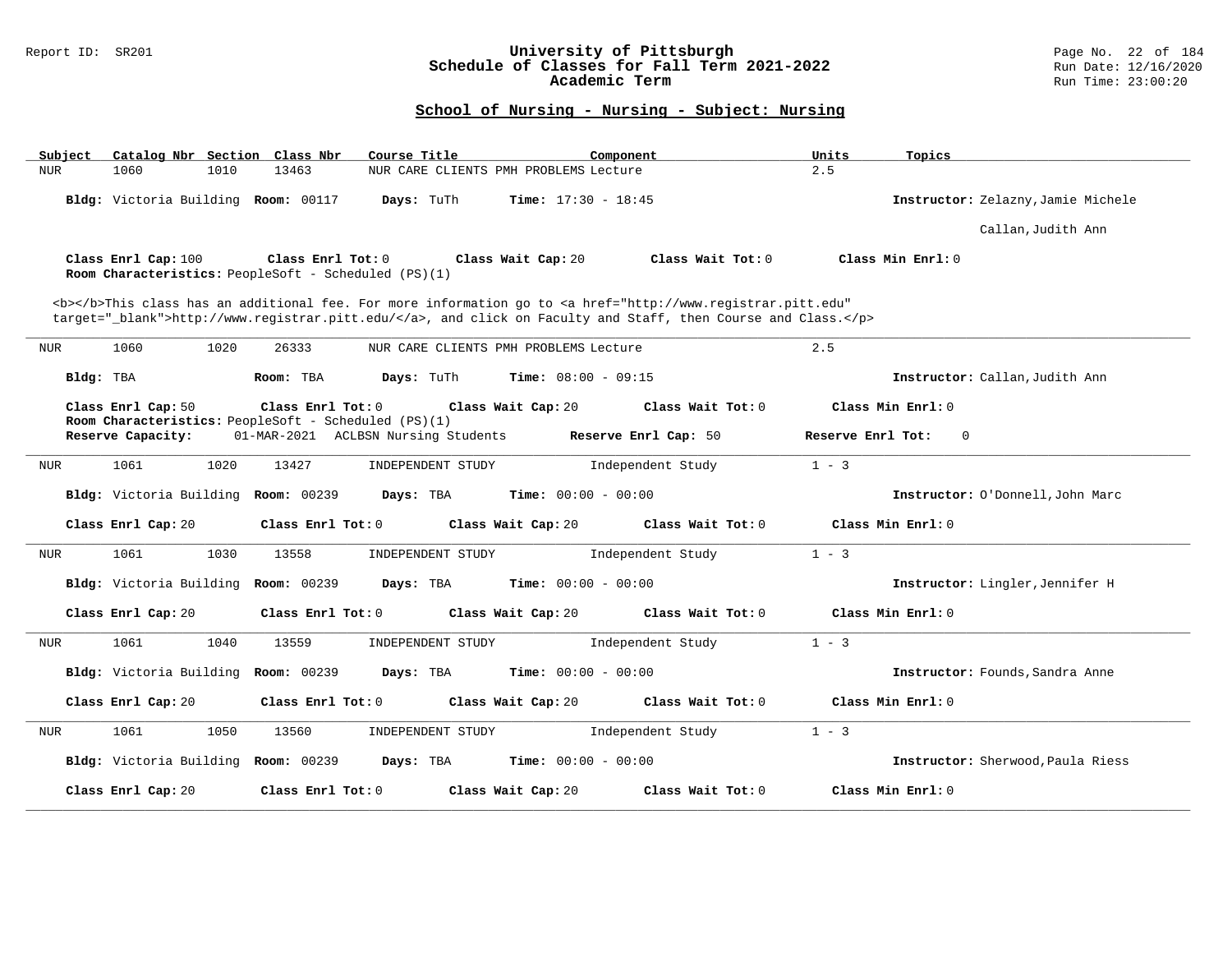#### Report ID: SR201 **University of Pittsburgh** Page No. 23 of 184 **Schedule of Classes for Fall Term 2021-2022** Run Date: 12/16/2020 **Academic Term** Run Time: 23:00:20

| Subject                      | Catalog Nbr Section Class Nbr | Course Title                                                                                        | Component                           | Units                                      | Topics                                                                                                    |
|------------------------------|-------------------------------|-----------------------------------------------------------------------------------------------------|-------------------------------------|--------------------------------------------|-----------------------------------------------------------------------------------------------------------|
| <b>NUR</b><br>1061           | 1060<br>13561                 | INDEPENDENT STUDY                                                                                   | Independent Study                   | $1 - 3$                                    |                                                                                                           |
|                              |                               | Bldg: Victoria Building Room: 00239 Days: TBA Time: 00:00 - 00:00                                   |                                     |                                            | Instructor: Yates, Cecelia                                                                                |
| Class Enrl Cap: 20           |                               | Class Enrl Tot: $0$ Class Wait Cap: $20$ Class Wait Tot: $0$ Class Min Enrl: $0$                    |                                     |                                            |                                                                                                           |
| 1061 700<br>NUR              | 1070 13562                    |                                                                                                     | INDEPENDENT STUDY 1 - 3             |                                            |                                                                                                           |
|                              |                               | Bldg: Victoria Building Room: 00239 Days: TBA Time: 00:00 - 00:00                                   |                                     |                                            | Instructor: Beach, Michael D                                                                              |
| Class Enrl Cap: 20           |                               | Class Enrl Tot: 0 Class Wait Cap: 20 Class Wait Tot: 0 Class Min Enrl: 0                            |                                     |                                            |                                                                                                           |
| 1061<br>NUR <sub>p</sub>     | 1080<br>13563                 |                                                                                                     | INDEPENDENT STUDY 1ndependent Study | $1 - 3$                                    |                                                                                                           |
|                              |                               | Bldg: Victoria Building Room: 00239 Days: TBA Time: 00:00 - 00:00                                   |                                     |                                            | Instructor: Chasens, Eileen Ruth                                                                          |
| Class Enrl Cap: 20           |                               | Class Enrl Tot: 0 $\qquad$ Class Wait Cap: 20 $\qquad$ Class Wait Tot: 0 $\qquad$ Class Min Enrl: 0 |                                     |                                            |                                                                                                           |
|                              |                               | NUR 1061 1090 13564 INDEPENDENT STUDY Independent Study                                             |                                     | $1 - 3$                                    |                                                                                                           |
|                              |                               | Bldg: Victoria Building Room: 00239 Days: TBA Time: 00:00 - 00:00                                   |                                     |                                            | Instructor: Goode Jr, Joseph S                                                                            |
| Class Enrl Cap: 20           |                               | Class Enrl Tot: $0$ Class Wait Cap: $20$ Class Wait Tot: $0$ Class Min Enrl: $0$                    |                                     |                                            |                                                                                                           |
| 1061 200<br>NUR <sub>p</sub> |                               | 1100 13565 INDEPENDENT STUDY 1ndependent Study                                                      |                                     | $1 - 3$                                    |                                                                                                           |
|                              |                               |                                                                                                     |                                     |                                            | Bldg: Victoria Building Room: 00239 Days: TBA Time: 00:00 - 00:00 NUTRITION Instructor: Tillia, Jessica G |
| Class Enrl Cap: 20           |                               | Class Enrl Tot: $0$ Class Wait Cap: $20$ Class Wait Tot: $0$ Class Min Enrl: $0$                    |                                     |                                            |                                                                                                           |
| 1061 200<br>NUR              | 1110<br>13566                 |                                                                                                     | INDEPENDENT STUDY 1ndependent Study | $1 - 3$                                    |                                                                                                           |
|                              |                               | Bldg: Victoria Building Room: 00239 Days: TBA Time: 00:00 - 00:00                                   |                                     |                                            | Instructor: Conley, Yvette Perry                                                                          |
| Class Enrl Cap: 20           |                               | Class Enrl Tot: $0$ Class Wait Cap: $20$ Class Wait Tot: $0$ Class Min Enrl: $0$                    |                                     |                                            |                                                                                                           |
| NUR <sub>p</sub>             |                               | 1061 1120 13567 INDEPENDENT STUDY Independent Study 1 - 3                                           |                                     |                                            |                                                                                                           |
|                              |                               | Bldg: Victoria Building Room: 00239 Days: TBA Time: 00:00 - 00:00                                   |                                     |                                            | Instructor: Hoffmann, Rosemary L.                                                                         |
| Class Enrl Cap: 20           |                               | Class Enrl Tot: 0 $\qquad$ Class Wait Cap: 20 $\qquad$ Class Wait Tot: 0 $\qquad$ Class Min Enrl: 0 |                                     |                                            |                                                                                                           |
| 1061<br>NUR                  | 1130<br>13568                 |                                                                                                     | INDEPENDENT STUDY 1ndependent Study | $1 - 3$                                    |                                                                                                           |
|                              |                               | Bldg: Victoria Building Room: 00239 Days: TBA Time: 00:00 - 00:00                                   |                                     |                                            | Instructor: Maurer, Geraldine M                                                                           |
| Class Enrl Cap: 20           |                               | Class Enrl Tot: 0 Class Wait Cap: 20                                                                |                                     | Class Wait Tot: $0$ $C$ lass Min Enrl: $0$ |                                                                                                           |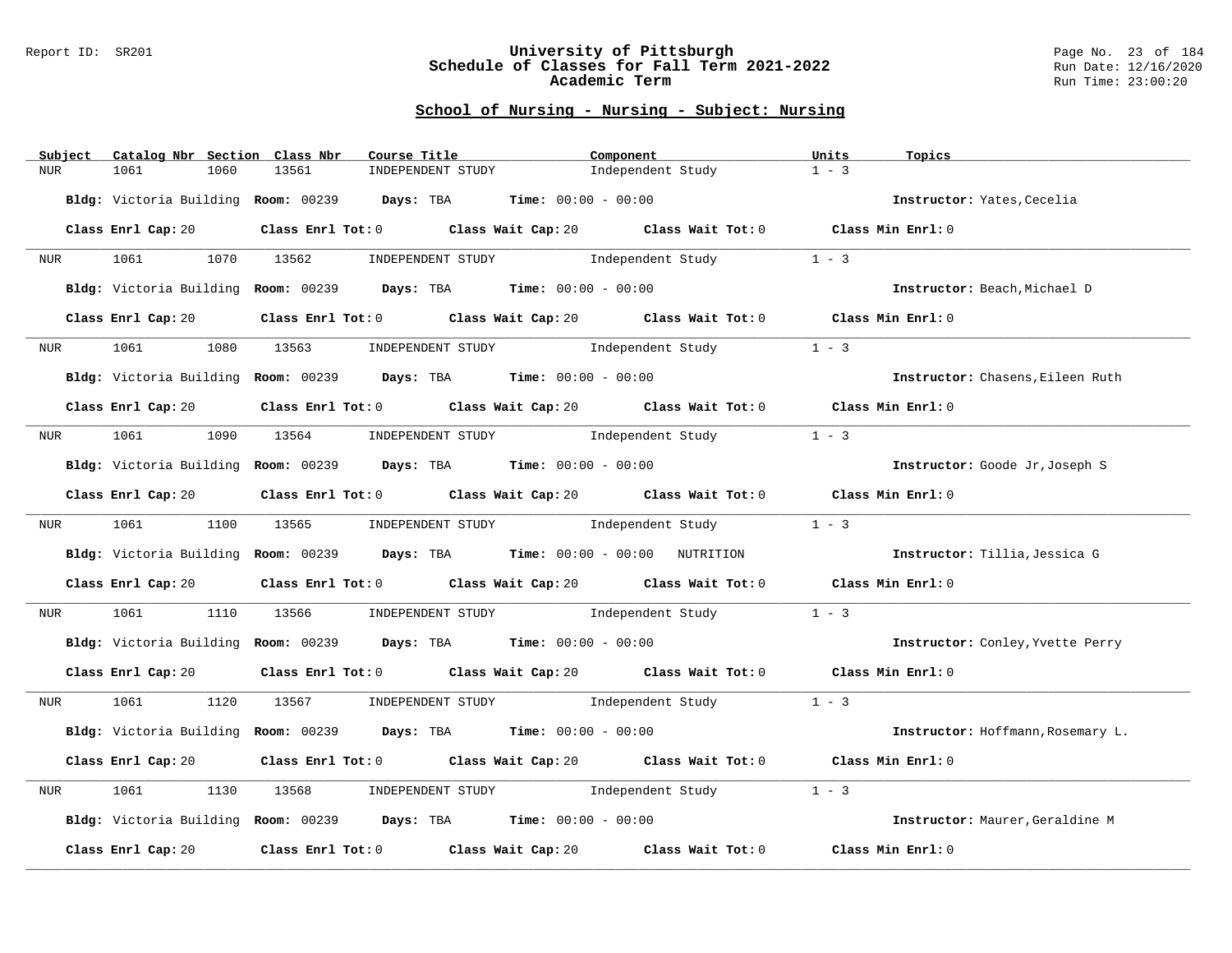| NUR | 1061<br>1140       | 13569<br>INDEPENDENT STUDY                                                                  | Independent Study                                                                                                                                                                                                                                                                                                                                                                                                 | $1 - 3$                                |
|-----|--------------------|---------------------------------------------------------------------------------------------|-------------------------------------------------------------------------------------------------------------------------------------------------------------------------------------------------------------------------------------------------------------------------------------------------------------------------------------------------------------------------------------------------------------------|----------------------------------------|
|     |                    | Bldg: Victoria Building Room: 00239 Days: TBA Time: 00:00 - 00:00                           |                                                                                                                                                                                                                                                                                                                                                                                                                   | Instructor: Dabbs, Annette J De Vito   |
|     |                    | Class Enrl Cap: 20 Class Enrl Tot: 0 Class Wait Cap: 20 Class Wait Tot: 0 Class Min Enrl: 0 |                                                                                                                                                                                                                                                                                                                                                                                                                   |                                        |
| NUR | 1061               | 1150 13570                                                                                  | INDEPENDENT STUDY 1 - 3                                                                                                                                                                                                                                                                                                                                                                                           |                                        |
|     |                    | Bldg: Victoria Building Room: 00239 Days: TBA Time: 00:00 - 00:00                           |                                                                                                                                                                                                                                                                                                                                                                                                                   | Instructor: Mitchell, Ann M.           |
|     |                    | Class Enrl Cap: 20 Class Enrl Tot: 0 Class Wait Cap: 20 Class Wait Tot: 0 Class Min Enrl: 0 |                                                                                                                                                                                                                                                                                                                                                                                                                   |                                        |
|     |                    | NUR 1061 1160 13571 INDEPENDENT STUDY Independent Study 1 - 3                               |                                                                                                                                                                                                                                                                                                                                                                                                                   |                                        |
|     |                    | Bldg: Victoria Building Room: 00239 Days: TBA Time: 00:00 - 00:00                           |                                                                                                                                                                                                                                                                                                                                                                                                                   | Instructor: Henker, Richard A.         |
|     |                    | Class Enrl Cap: 20 Class Enrl Tot: 0 Class Wait Cap: 20 Class Wait Tot: 0 Class Min Enrl: 0 |                                                                                                                                                                                                                                                                                                                                                                                                                   |                                        |
|     |                    | NUR 1061 1170 13572 INDEPENDENT STUDY Independent Study 1 - 3                               |                                                                                                                                                                                                                                                                                                                                                                                                                   |                                        |
|     |                    | Bldg: Victoria Building Room: 00239 Days: TBA Time: 00:00 - 00:00                           |                                                                                                                                                                                                                                                                                                                                                                                                                   | Instructor: Abriola, Donna May         |
|     |                    | Class Enrl Cap: 20 Class Enrl Tot: 0 Class Wait Cap: 20 Class Wait Tot: 0 Class Min Enrl: 0 |                                                                                                                                                                                                                                                                                                                                                                                                                   |                                        |
|     |                    | NUR 1061 1180 13573 INDEPENDENT STUDY Independent Study 1 - 3                               |                                                                                                                                                                                                                                                                                                                                                                                                                   |                                        |
|     |                    | Bldg: Victoria Building Room: 00239 Days: TBA Time: 00:00 - 00:00                           |                                                                                                                                                                                                                                                                                                                                                                                                                   | Instructor: Engberg, Sandra J          |
|     |                    | Class Enrl Cap: 20 Class Enrl Tot: 0 Class Wait Cap: 20 Class Wait Tot: 0 Class Min Enrl: 0 |                                                                                                                                                                                                                                                                                                                                                                                                                   |                                        |
| NUR | 1061<br>1190       | 13574                                                                                       | INDEPENDENT STUDY 1 - 3                                                                                                                                                                                                                                                                                                                                                                                           |                                        |
|     |                    | Bldg: Victoria Building Room: 00239 Days: TBA Time: 00:00 - 00:00                           |                                                                                                                                                                                                                                                                                                                                                                                                                   | Instructor: Blazeck, Alice Maus        |
|     |                    | Class Enrl Cap: 20 Class Enrl Tot: 0 Class Wait Cap: 20 Class Wait Tot: 0                   |                                                                                                                                                                                                                                                                                                                                                                                                                   | Class Min $Enrl: 0$                    |
| NUR | 1061<br>1200       | 13575                                                                                       | $\begin{minipage}[c]{0.9\linewidth} \textbf{INDEX} & \textbf{STUDY} \\ \textbf{1 - 3} & \textbf{1 - 3} \\ \textbf{2 - 1} & \textbf{1 - 3} \\ \textbf{3 - 2} & \textbf{1 - 3} \\ \textbf{4 - 3} & \textbf{1 - 3} \\ \textbf{5 - 4} & \textbf{1 - 3} \\ \textbf{6 - 1} & \textbf{1 - 3} \\ \textbf{7 - 2} & \textbf{1 - 3} \\ \textbf{8 - 1} & \textbf{1 - 3} \\ \textbf{9 - 1} & \textbf{1 - 3} \\ \textbf{1 - 3}$ |                                        |
|     |                    | Bldg: Victoria Building Room: 00239 Days: TBA Time: 00:00 - 00:00                           |                                                                                                                                                                                                                                                                                                                                                                                                                   | Instructor: Libman, Rachel M           |
|     |                    | Class Enrl Cap: 20 Class Enrl Tot: 0 Class Wait Cap: 20 Class Wait Tot: 0 Class Min Enrl: 0 |                                                                                                                                                                                                                                                                                                                                                                                                                   |                                        |
| NUR | 1061               | 1210 13576 INDEPENDENT STUDY Independent Study 1 - 3                                        |                                                                                                                                                                                                                                                                                                                                                                                                                   |                                        |
|     |                    | Bldg: Victoria Building Room: 00239 Days: TBA Time: 00:00 - 00:00                           |                                                                                                                                                                                                                                                                                                                                                                                                                   | Instructor: Foertsch, Lisa Yvonne      |
|     |                    | Class Enrl Cap: 20 Class Enrl Tot: 0 Class Wait Cap: 20 Class Wait Tot: 0 Class Min Enrl: 0 |                                                                                                                                                                                                                                                                                                                                                                                                                   |                                        |
|     |                    | NUR 1061 1220 13577 INDEPENDENT STUDY Independent Study 1 - 3                               |                                                                                                                                                                                                                                                                                                                                                                                                                   |                                        |
|     |                    | Bldg: Victoria Building Room: 00239 Days: TBA Time: 00:00 - 00:00                           |                                                                                                                                                                                                                                                                                                                                                                                                                   | Instructor: Charron-Prochownik, Denise |
|     | Class Enrl Cap: 20 | Class Enrl Tot: 0 Class Wait Cap: 20                                                        |                                                                                                                                                                                                                                                                                                                                                                                                                   |                                        |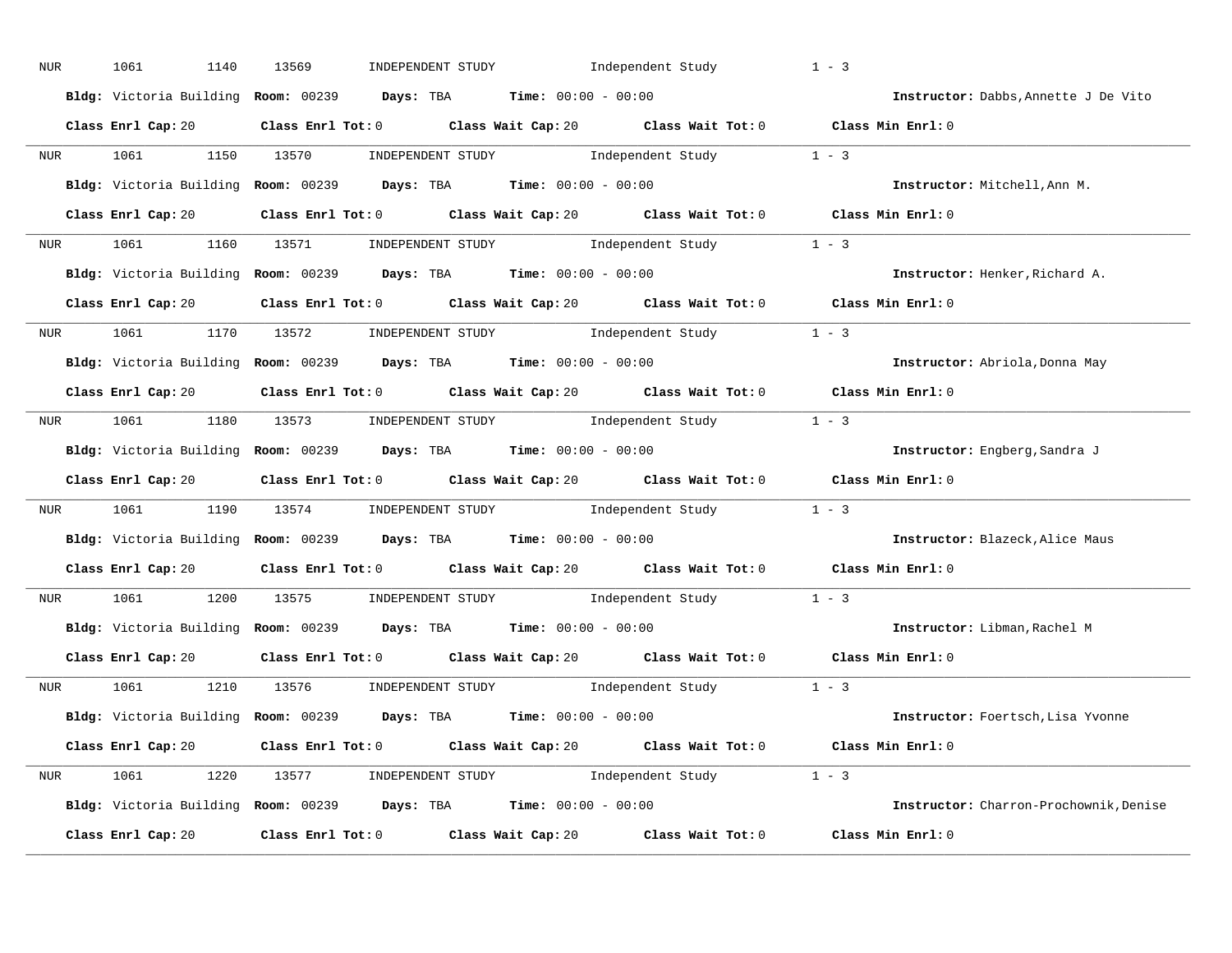#### Report ID: SR201 **University of Pittsburgh** Page No. 25 of 184 **Schedule of Classes for Fall Term 2021-2022** Run Date: 12/16/2020 **Academic Term** Run Time: 23:00:20

| Subject                      | Catalog Nbr Section Class Nbr | Course Title                                                      | Component                                                                                           | Units<br>Topics                  |  |
|------------------------------|-------------------------------|-------------------------------------------------------------------|-----------------------------------------------------------------------------------------------------|----------------------------------|--|
| <b>NUR</b><br>1061           | 1230<br>13578                 | INDEPENDENT STUDY                                                 | Independent Study                                                                                   | $1 - 3$                          |  |
|                              |                               | Bldg: Victoria Building Room: 00239 Days: TBA Time: 00:00 - 00:00 |                                                                                                     | Instructor: Wang, Weiwen         |  |
| Class Enrl Cap: 20           |                               |                                                                   | Class Enrl Tot: $0$ Class Wait Cap: $20$ Class Wait Tot: $0$ Class Min Enrl: $0$                    |                                  |  |
| NUR                          |                               |                                                                   | 1061 1240 13579 INDEPENDENT STUDY Independent Study 1 - 3                                           |                                  |  |
|                              |                               | Bldg: Victoria Building Room: 00239 Days: TBA Time: 00:00 - 00:00 |                                                                                                     | Instructor: Rosenzweig, Margaret |  |
| Class Enrl Cap: 20           |                               |                                                                   | Class Enrl Tot: 0 $\qquad$ Class Wait Cap: 20 $\qquad$ Class Wait Tot: 0 $\qquad$ Class Min Enrl: 0 |                                  |  |
| 1061<br>NUR <sub>p</sub>     | 13580<br>1250                 |                                                                   | INDEPENDENT STUDY The Independent Study                                                             | $1 - 3$                          |  |
|                              |                               | Bldg: Victoria Building Room: 00239 Days: TBA Time: 00:00 - 00:00 |                                                                                                     | Instructor: Alexander, Sheila A  |  |
| Class Enrl Cap: 20           |                               |                                                                   | Class Enrl Tot: 0 Class Wait Cap: 20 Class Wait Tot: 0 Class Min Enrl: 0                            |                                  |  |
|                              |                               |                                                                   | NUR 1061 1260 13581 INDEPENDENT STUDY Independent Study                                             | $1 - 3$                          |  |
|                              |                               | Bldg: Victoria Building Room: 00239 Days: TBA Time: 00:00 - 00:00 |                                                                                                     | Instructor: Staff                |  |
| Class Enrl Cap: 20           |                               |                                                                   | Class Enrl Tot: 0 Class Wait Cap: 20 Class Wait Tot: 0 Class Min Enrl: 0                            |                                  |  |
| NUR <sub>p</sub>             |                               |                                                                   | 1061 1270 13582 INDEPENDENT STUDY Independent Study                                                 | $1 - 3$                          |  |
|                              |                               | Bldg: Victoria Building Room: 00239 Days: TBA Time: 00:00 - 00:00 |                                                                                                     | Instructor: Dechant, Jason Jay   |  |
| Class Enrl Cap: 20           |                               |                                                                   | Class Enrl Tot: $0$ Class Wait Cap: $20$ Class Wait Tot: $0$ Class Min Enrl: $0$                    |                                  |  |
| 1061 700<br>NUR <sub>p</sub> | 1280<br>13583                 |                                                                   | INDEPENDENT STUDY The Independent Study                                                             | $1 - 3$                          |  |
|                              |                               | Bldg: Victoria Building Room: 00239 Days: TBA Time: 00:00 - 00:00 |                                                                                                     | Instructor: Feeley, Christine A  |  |
| Class Enrl Cap: 20           |                               |                                                                   | Class Enrl Tot: $0$ Class Wait Cap: $20$ Class Wait Tot: $0$ Class Min Enrl: $0$                    |                                  |  |
| NUR <sub>e</sub>             |                               |                                                                   | 1061 1290 13639 INDEPENDENT STUDY Independent Study 1 - 3                                           |                                  |  |
|                              |                               | Bldg: Victoria Building Room: 00239 Days: TBA Time: 00:00 - 00:00 |                                                                                                     | Instructor: Lee, Heeyoung        |  |
| Class Enrl Cap: 20           |                               |                                                                   | Class Enrl Tot: 0 $\qquad$ Class Wait Cap: 20 $\qquad$ Class Wait Tot: 0 $\qquad$ Class Min Enrl: 0 |                                  |  |
| 1061<br>NUR                  | 1300<br>15068                 |                                                                   | INDEPENDENT STUDY 1ndependent Study                                                                 | $1 - 3$                          |  |
| Bldg: TO BE ARRANGED         |                               | Room: TBA $Days:$ TBA $Time: 00:00 - 00:00$                       |                                                                                                     | Instructor: Staff                |  |
| Class Enrl Cap: 10           |                               |                                                                   | Class Enrl Tot: $0$ Class Wait Cap: $10$ Class Wait Tot: $0$ Class Min Enrl: $0$                    |                                  |  |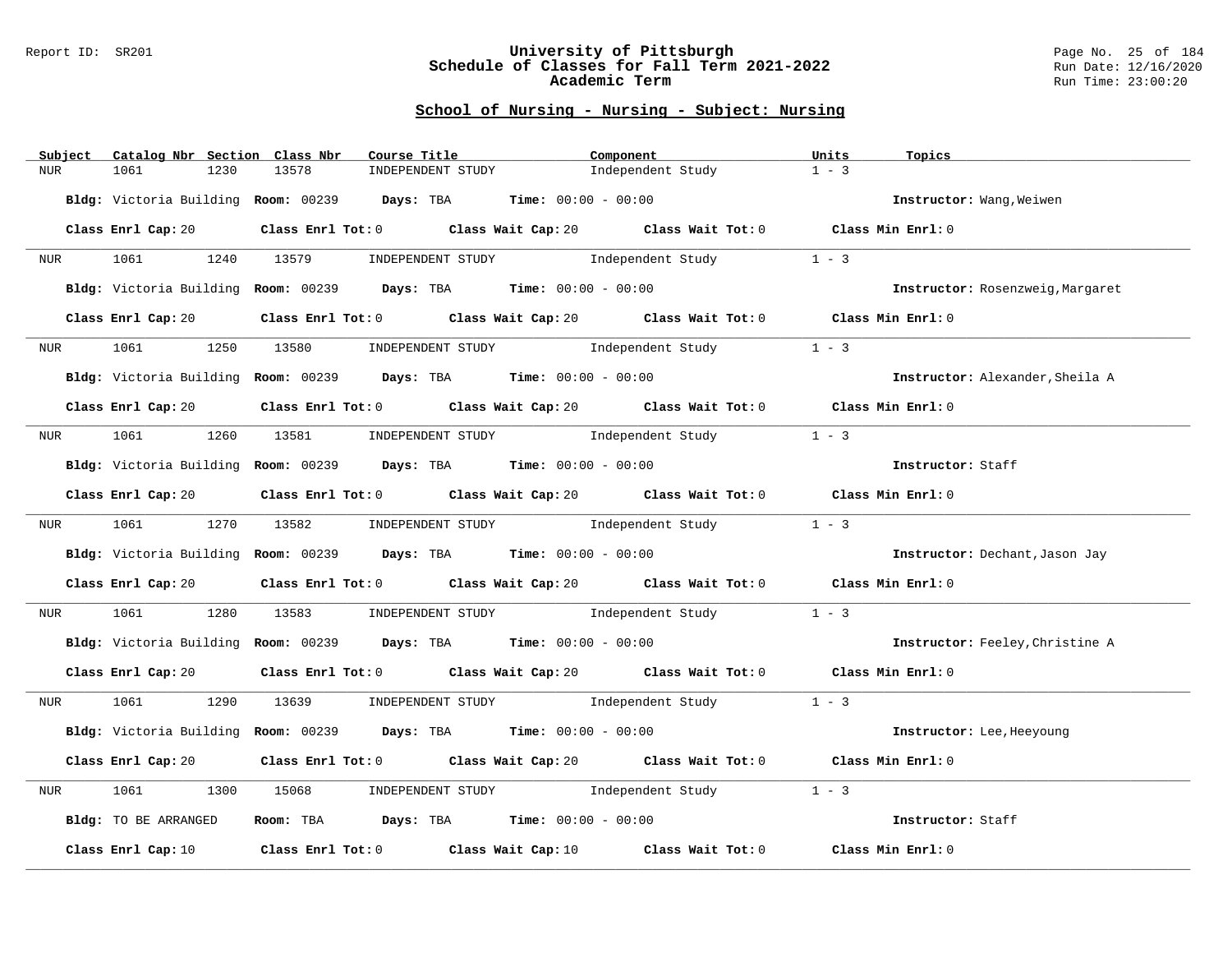| NUR | 1061<br>1310         | INDEPENDENT STUDY 1ndependent Study<br>15069                                                                                    | $1 - 3$                                                                                                                         |
|-----|----------------------|---------------------------------------------------------------------------------------------------------------------------------|---------------------------------------------------------------------------------------------------------------------------------|
|     | Bldg: TO BE ARRANGED | Room: TBA $Days:$ TBA $Time: 00:00 - 00:00$                                                                                     | Instructor: Braxter, Betty J.                                                                                                   |
|     |                      | Class Enrl Cap: 10 $\qquad$ Class Enrl Tot: 0 $\qquad$ Class Wait Cap: 10 $\qquad$ Class Wait Tot: 0 $\qquad$ Class Min Enrl: 0 |                                                                                                                                 |
|     |                      | NUR 1061 1320 15070 INDEPENDENT STUDY Independent Study 1 - 3                                                                   |                                                                                                                                 |
|     | Bldg: TO BE ARRANGED | Room: TBA $Days:$ TBA $Time:$ 00:00 - 00:00                                                                                     | Instructor: Park, Na Jin                                                                                                        |
|     |                      | Class Enrl Cap: 10 Class Enrl Tot: 0 Class Wait Cap: 10 Class Wait Tot: 0 Class Min Enrl: 0                                     |                                                                                                                                 |
|     |                      | NUR 1061 1330 15960 INDEPENDENT STUDY Independent Study 1 - 3                                                                   |                                                                                                                                 |
|     |                      | Bldg: TO BE ARRANGED ROOM: TBA Days: TBA Time: 00:00 - 00:00                                                                    | Instructor: Donovan, Heidi Ann Scharf                                                                                           |
|     |                      | Class Enrl Cap: 10 $\qquad$ Class Enrl Tot: 0 $\qquad$ Class Wait Cap: 10 $\qquad$ Class Wait Tot: 0 $\qquad$ Class Min Enrl: 0 |                                                                                                                                 |
|     |                      | NUR 1061 1340 15961 INDEPENDENT STUDY Independent Study 1 - 3                                                                   |                                                                                                                                 |
|     | Bldg: TO BE ARRANGED | Room: TBA $Days:$ TBA $Time: 00:00 - 00:00$                                                                                     | Instructor: Miller, Susan E                                                                                                     |
|     |                      | Class Enrl Cap: 10 Class Enrl Tot: 0 Class Wait Cap: 10 Class Wait Tot: 0 Class Min Enrl: 0                                     |                                                                                                                                 |
|     |                      | NUR 1061 1350 17345 INDEPENDENT STUDY Independent Study 1 - 3                                                                   |                                                                                                                                 |
|     | Bldg: TO BE ARRANGED | Room: TBA $\rule{1em}{0.15mm}$ Days: TBA Time: $00:00 - 00:00$                                                                  | Instructor: Staff                                                                                                               |
|     |                      | Class Enrl Cap: 10 Class Enrl Tot: 0 Class Wait Cap: 10 Class Wait Tot: 0 Class Min Enrl: 0                                     |                                                                                                                                 |
|     |                      | NUR 1061 1360 17346 INDEPENDENT STUDY Independent Study 1 - 3                                                                   |                                                                                                                                 |
|     |                      | Bldg: TO BE ARRANGED Room: TBA Days: TBA Time: 00:00 - 00:00                                                                    | Instructor: Bender, Catherine M                                                                                                 |
|     |                      | Class Enrl Cap: 10 Class Enrl Tot: 0 Class Wait Cap: 10 Class Wait Tot: 0 Class Min Enrl: 0                                     |                                                                                                                                 |
|     |                      | NUR 1061 1370 17964 INDEPENDENT STUDY Independent Study 1 - 3                                                                   |                                                                                                                                 |
|     | Bldg: TO BE ARRANGED | Room: TBA $\rule{1em}{0.15mm}$ Days: TBA $\rule{1.5mm}{0.15mm}$ Time: $00:00 - 00:00$                                           | Instructor: Constantino, Rose                                                                                                   |
|     |                      | Class Enrl Cap: 10 Class Enrl Tot: 0 Class Wait Cap: 10 Class Wait Tot: 0 Class Min Enrl: 0                                     |                                                                                                                                 |
|     |                      | NUR 1061 1380 17965 INDEPENDENT STUDY Independent Study 1 - 3                                                                   |                                                                                                                                 |
|     | Bldg: TO BE ARRANGED | Room: TBA $Days$ : TBA Time: $00:00 - 00:00$                                                                                    | Instructor: Doswell, Willa                                                                                                      |
|     |                      | Class Enrl Cap: 10 $\qquad$ Class Enrl Tot: 0 $\qquad$ Class Wait Cap: 10 $\qquad$ Class Wait Tot: 0 $\qquad$ Class Min Enrl: 0 |                                                                                                                                 |
|     |                      | NUR 1061 1390 17966 INDEPENDENT STUDY Independent Study 1 - 3                                                                   |                                                                                                                                 |
|     |                      |                                                                                                                                 | Bldg: Victoria Building Room: 00239 Days: TBA Time: 00:00 - 00:00 BONDING & ATTACH POST PARTUM Instructor: Kreashko, Lisa Marie |
|     |                      |                                                                                                                                 |                                                                                                                                 |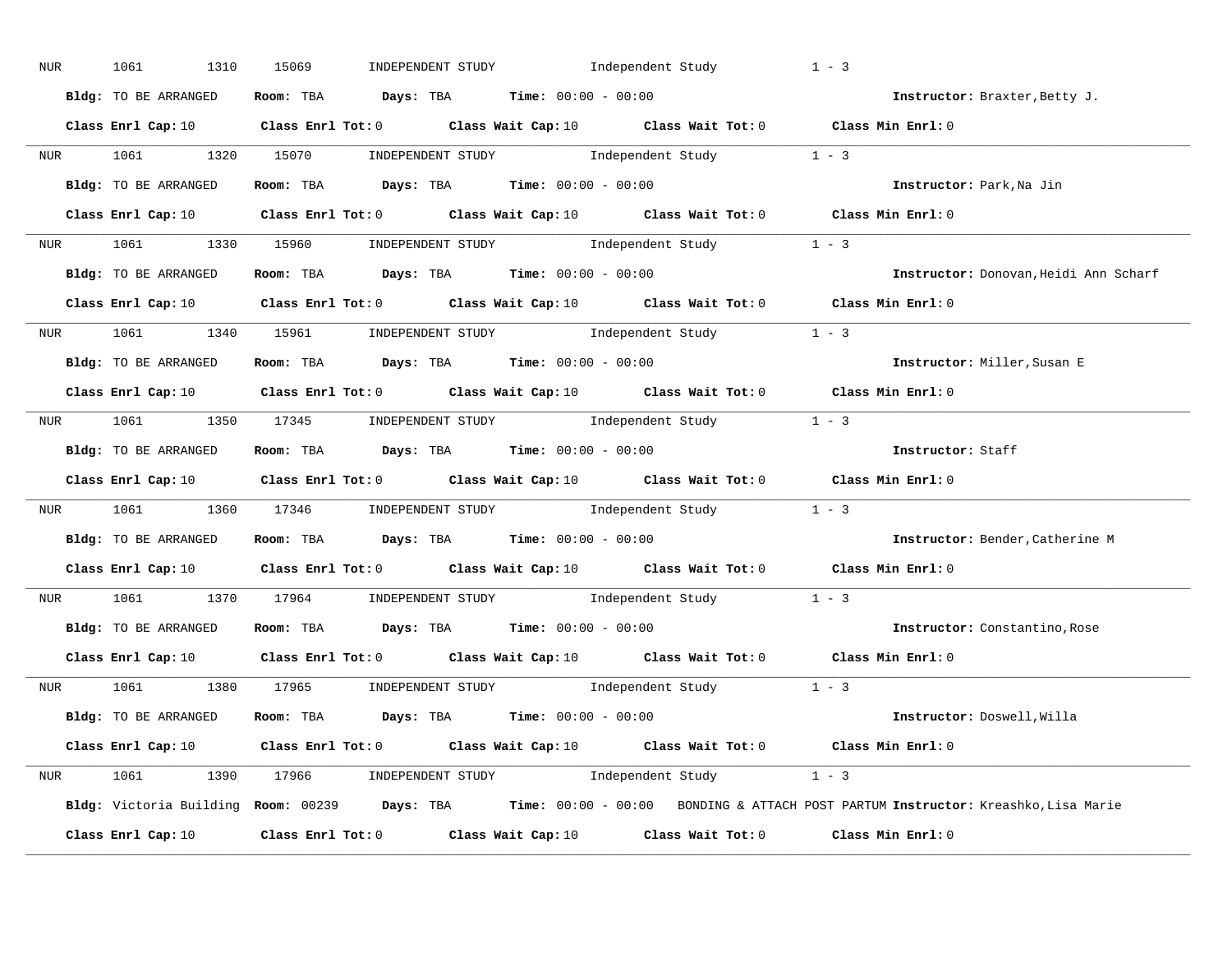#### Report ID: SR201 **University of Pittsburgh** Page No. 27 of 184 **Schedule of Classes for Fall Term 2021-2022** Run Date: 12/16/2020 **Academic Term** Run Time: 23:00:20

| Subject                    | Catalog Nbr Section Class Nbr<br>Course Title                                                                                   | Component                                                                                           | Units<br>Topics                |
|----------------------------|---------------------------------------------------------------------------------------------------------------------------------|-----------------------------------------------------------------------------------------------------|--------------------------------|
| 1061<br>1400<br><b>NUR</b> | 17967<br>INDEPENDENT STUDY                                                                                                      | Independent Study                                                                                   | $1 - 3$                        |
| Bldg: TO BE ARRANGED       | Room: TBA Days: TBA Time: $00:00 - 00:00$                                                                                       |                                                                                                     | Instructor: Wesmiller, Susan W |
|                            | Class Enrl Cap: 10 Class Enrl Tot: 0 Class Wait Cap: 10 Class Wait Tot: 0 Class Min Enrl: 0                                     |                                                                                                     |                                |
|                            | NUR 1061 1410 17968 INDEPENDENT STUDY Independent Study 1 - 3                                                                   |                                                                                                     |                                |
| Bldg: TO BE ARRANGED       | Room: TBA $\rule{1em}{0.15mm}$ Days: TBA $\rule{1.15mm}]{0.15mm}$ Time: $0.000 - 0.000$                                         |                                                                                                     | Instructor: Staff              |
| Class Enrl Cap: 10         |                                                                                                                                 | Class Enrl Tot: 0 $\qquad$ Class Wait Cap: 10 $\qquad$ Class Wait Tot: 0 $\qquad$ Class Min Enrl: 0 |                                |
| 1061<br><b>NUR</b><br>1420 | 17969 INDEPENDENT STUDY 1ndependent Study                                                                                       |                                                                                                     | $1 - 3$                        |
| Bldg: TO BE ARRANGED       | Room: TBA $Days:$ TBA $Time: 00:00 - 00:00$                                                                                     |                                                                                                     | Instructor: Staff              |
|                            | Class Enrl Cap: 10 Class Enrl Tot: 0 Class Wait Cap: 10 Class Wait Tot: 0 Class Min Enrl: 0                                     |                                                                                                     |                                |
|                            | NUR 1061 1430 17970 INDEPENDENT STUDY Independent Study                                                                         |                                                                                                     | $1 - 3$                        |
| Bldg: TO BE ARRANGED       | Room: TBA $Days:$ TBA Time: $00:00 - 00:00$                                                                                     |                                                                                                     | Instructor: Neft, Michael W    |
|                            | Class Enrl Cap: 10 Class Enrl Tot: 0 Class Wait Cap: 10 Class Wait Tot: 0 Class Min Enrl: 0                                     |                                                                                                     |                                |
|                            | NUR 1061 1440 17971 INDEPENDENT STUDY Independent Study                                                                         |                                                                                                     | $1 - 3$                        |
| Bldg: TO BE ARRANGED       | Room: TBA Days: TBA Time: $00:00 - 00:00$                                                                                       |                                                                                                     | Instructor: Tuite, Patricia K  |
|                            | Class Enrl Cap: 10 Class Enrl Tot: 0 Class Wait Cap: 10 Class Wait Tot: 0 Class Min Enrl: 0                                     |                                                                                                     |                                |
| <b>NUR</b>                 | 1061 1450 17972 INDEPENDENT STUDY Independent Study 1 - 3                                                                       |                                                                                                     |                                |
| Bldg: TO BE ARRANGED       | Room: TBA $Days:$ TBA Time: $00:00 - 00:00$                                                                                     |                                                                                                     | Instructor: Dixon, Bettina A   |
|                            | Class Enrl Cap: 10 $\qquad$ Class Enrl Tot: 0 $\qquad$ Class Wait Cap: 10 $\qquad$ Class Wait Tot: 0 $\qquad$ Class Min Enrl: 0 |                                                                                                     |                                |
|                            | NUR 1061 1460 17973 INDEPENDENT STUDY Independent Study 1 - 3                                                                   |                                                                                                     |                                |
| Bldg: TO BE ARRANGED       | Room: TBA $Days:$ TBA $Time: 00:00 - 00:00$                                                                                     |                                                                                                     | Instructor: Mermigas, Judith A |
|                            | Class Enrl Cap: 10 Class Enrl Tot: 0 Class Wait Cap: 10 Class Wait Tot: 0 Class Min Enrl: 0                                     |                                                                                                     |                                |
| 1061<br>1470<br>NUR        | 17974 INDEPENDENT STUDY 1ndependent Study                                                                                       |                                                                                                     | $1 - 3$                        |
| Bldg: TO BE ARRANGED       | Room: TBA $\rule{1em}{0.15mm}$ Days: TBA Time: $00:00 - 00:00$                                                                  |                                                                                                     | Instructor: Palmer, Laura      |
| Class Enrl Cap: 10         |                                                                                                                                 | Class Enrl Tot: $0$ Class Wait Cap: $10$ Class Wait Tot: $0$                                        | Class Min Enrl: 0              |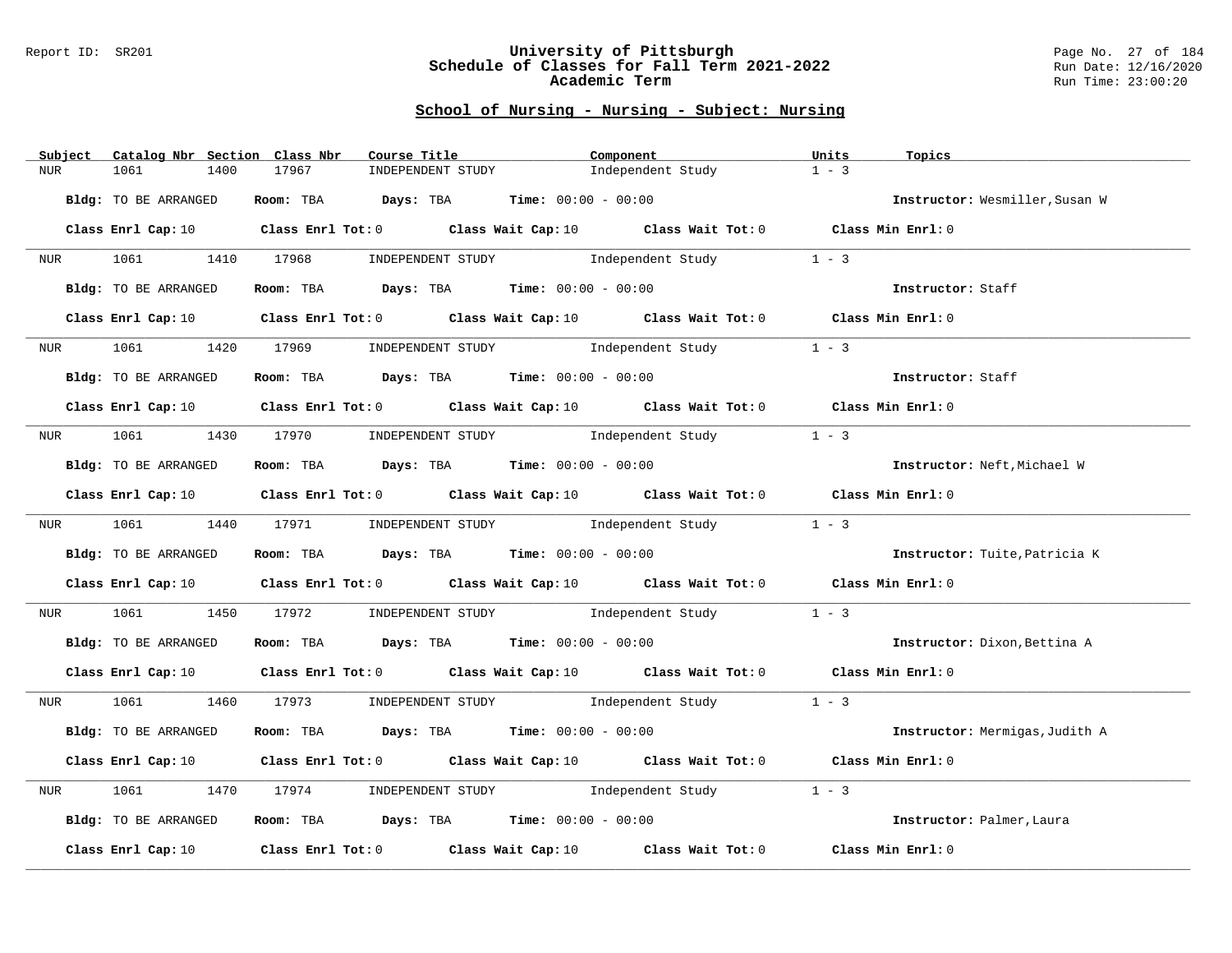| NUR | 1061<br>1480         | INDEPENDENT STUDY 1ndependent Study<br>17975                                                                                    | $1 - 3$                            |
|-----|----------------------|---------------------------------------------------------------------------------------------------------------------------------|------------------------------------|
|     | Bldg: TO BE ARRANGED | Room: TBA $Days:$ TBA $Time: 00:00 - 00:00$                                                                                     | Instructor: Dorman, Janice S       |
|     |                      | Class Enrl Cap: 10 $\qquad$ Class Enrl Tot: 0 $\qquad$ Class Wait Cap: 10 $\qquad$ Class Wait Tot: 0 $\qquad$ Class Min Enrl: 0 |                                    |
|     |                      | NUR 1061 1490 17976 INDEPENDENT STUDY Independent Study 1 - 3                                                                   |                                    |
|     | Bldg: TO BE ARRANGED | Room: TBA $Days:$ TBA $Time: 00:00 - 00:00$                                                                                     | Instructor: Burkett, Marnie L      |
|     |                      | Class Enrl Cap: 10 $\qquad$ Class Enrl Tot: 0 $\qquad$ Class Wait Cap: 10 $\qquad$ Class Wait Tot: 0 $\qquad$ Class Min Enrl: 0 |                                    |
|     |                      | NUR 1061 1500 17977 INDEPENDENT STUDY Independent Study 1 - 3                                                                   |                                    |
|     | Bldg: TO BE ARRANGED | Room: TBA $Days:$ TBA $Time: 00:00 - 00:00$                                                                                     | Instructor: Puskar, Kathryn R.     |
|     |                      | Class Enrl Cap: 10 Class Enrl Tot: 0 Class Wait Cap: 10 Class Wait Tot: 0 Class Min Enrl: 0                                     |                                    |
|     |                      | NUR 1061 1510 17978 INDEPENDENT STUDY Independent Study 1 - 3                                                                   |                                    |
|     | Bldg: TO BE ARRANGED | Room: TBA Days: TBA Time: $00:00 - 00:00$                                                                                       | Instructor: Godfrey, Kathleen      |
|     |                      | Class Enrl Cap: 10 $\qquad$ Class Enrl Tot: 0 $\qquad$ Class Wait Cap: 10 $\qquad$ Class Wait Tot: 0 $\qquad$ Class Min Enrl: 0 |                                    |
|     |                      | NUR 1061 1515 24029 INDEPENDENT STUDY Independent Study 1 - 3                                                                   |                                    |
|     | Bldg: TO BE ARRANGED | Room: TBA $Days:$ TBA $Time:$ $00:00 - 00:00$                                                                                   | Instructor: Schlenk, Elizabeth Ann |
|     |                      | Class Enrl Cap: 10 $\qquad$ Class Enrl Tot: 0 $\qquad$ Class Wait Cap: 10 $\qquad$ Class Wait Tot: 0 $\qquad$ Class Min Enrl: 0 |                                    |
|     |                      | NUR 1061 1520 24030 INDEPENDENT STUDY Independent Study 1 - 3                                                                   |                                    |
|     | Bldg: TO BE ARRANGED | Room: TBA $Days:$ TBA $Time: 00:00 - 00:00$                                                                                     | Instructor: Sereika, Susan M       |
|     |                      | Class Enrl Cap: 10 Class Enrl Tot: 0 Class Wait Cap: 10 Class Wait Tot: 0 Class Min Enrl: 0                                     |                                    |
|     |                      | NUR 1061 1525 24031 INDEPENDENT STUDY Independent Study 1 - 3                                                                   |                                    |
|     |                      | Bldg: TO BE ARRANGED Room: TBA Days: TBA Time: 00:00 - 00:00                                                                    | Instructor: Faett, Becky L         |
|     |                      | Class Enrl Cap: 10 Class Enrl Tot: 0 Class Wait Cap: 10 Class Wait Tot: 0 Class Min Enrl: 0                                     |                                    |
|     |                      | NUR 1061 1530 24035 INDEPENDENT STUDY Independent Study 1 - 3                                                                   |                                    |
|     | Bldg: TO BE ARRANGED | Room: TBA $Days: TBA$ Time: $00:00 - 00:00$                                                                                     | Instructor: Haines, Alice Jane     |
|     |                      | Class Enrl Cap: 15 Class Enrl Tot: 0 Class Wait Cap: 10 Class Wait Tot: 0 Class Min Enrl: 0                                     |                                    |
|     |                      | NUR 1061 1535 24036 INDEPENDENT STUDY Independent Study 1 - 3                                                                   |                                    |
|     | Bldg: TO BE ARRANGED | Room: TBA $Days: TBA$ Time: $00:00 - 00:00$                                                                                     | Instructor: Choi, JiYeon           |
|     |                      | Class Enrl Cap: 15 $\qquad$ Class Enrl Tot: 0 $\qquad$ Class Wait Cap: 10 $\qquad$ Class Wait Tot: 0                            | Class Min Enrl: 0                  |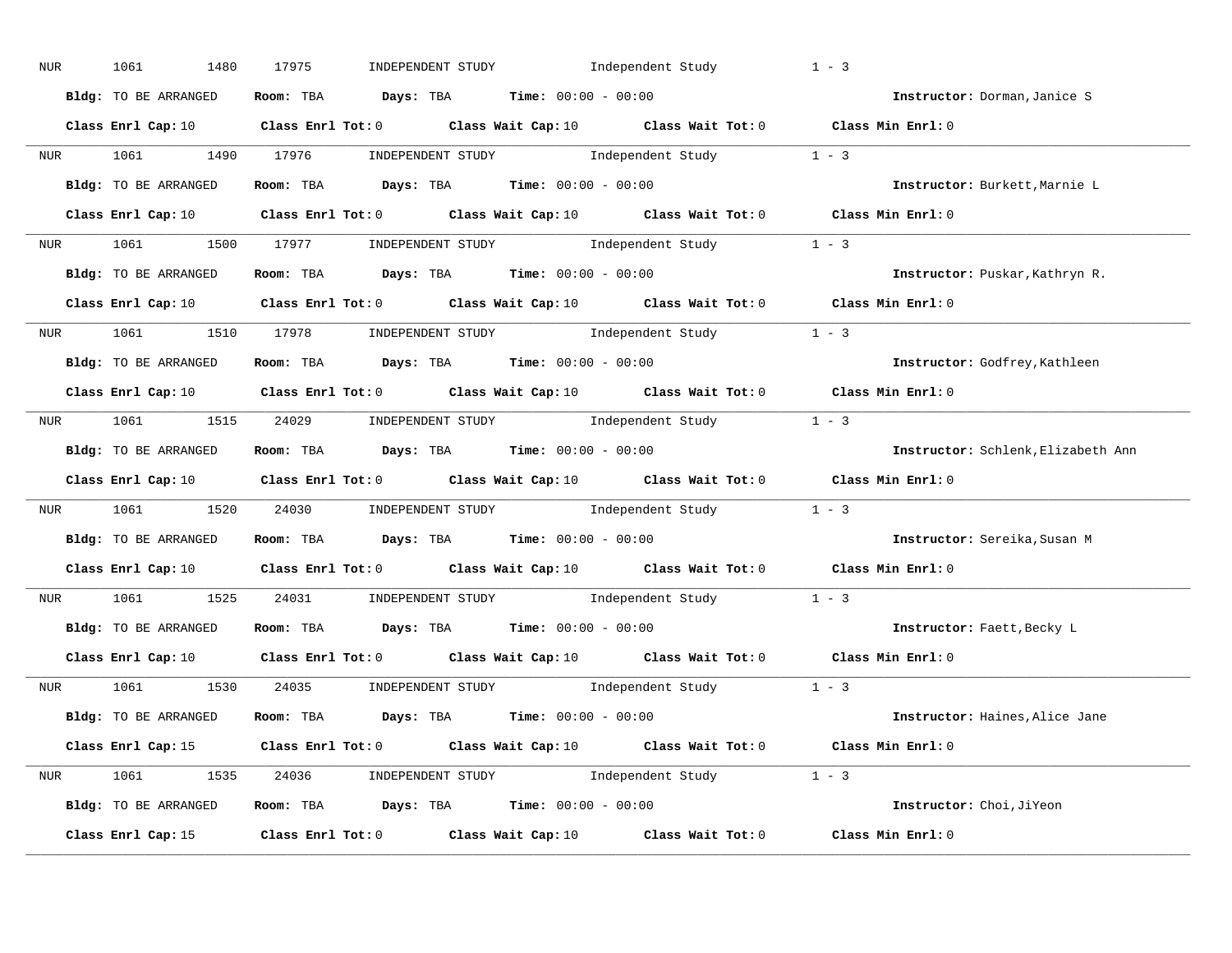#### Report ID: SR201 **University of Pittsburgh** Page No. 29 of 184 **Schedule of Classes for Fall Term 2021-2022** Run Date: 12/16/2020 **Academic Term** Run Time: 23:00:20

| Subject              | Catalog Nbr Section Class Nbr | Course Title                                                                                | Component                               | Units   | Topics                                   |
|----------------------|-------------------------------|---------------------------------------------------------------------------------------------|-----------------------------------------|---------|------------------------------------------|
| <b>NUR</b><br>1061   | 1540<br>24037                 | INDEPENDENT STUDY                                                                           | Independent Study                       | $1 - 3$ |                                          |
| Bldg: TO BE ARRANGED |                               | Room: TBA $Days:$ TBA $Time: 00:00 - 00:00$                                                 |                                         |         | Instructor: Sowko, Lucille Ann           |
|                      |                               | Class Enrl Cap: 15 Class Enrl Tot: 0 Class Wait Cap: 10 Class Wait Tot: 0 Class Min Enrl: 0 |                                         |         |                                          |
| NUR <sub>p</sub>     | 1061 1545                     | 24038                                                                                       | INDEPENDENT STUDY 1 - 3                 |         |                                          |
| Bldg: TO BE ARRANGED |                               | Room: TBA $Days:$ TBA $Time: 00:00 - 00:00$                                                 |                                         |         | Instructor: Burke, Lora E                |
|                      | Class Enrl Cap: 15            | Class Enrl Tot: $0$ Class Wait Cap: $10$ Class Wait Tot: $0$ Class Min Enrl: $0$            |                                         |         |                                          |
| 1061<br><b>NUR</b>   | 1550                          | 24039                                                                                       | INDEPENDENT STUDY The Independent Study | $1 - 3$ |                                          |
| Bldg: TO BE ARRANGED |                               | Room: TBA $Days:$ TBA $Time: 00:00 - 00:00$                                                 |                                         |         | Instructor: Kitutu, Julius Mulwa Munyoki |
|                      |                               | Class Enrl Cap: 15 Class Enrl Tot: 0 Class Wait Cap: 10 Class Wait Tot: 0 Class Min Enrl: 0 |                                         |         |                                          |
|                      |                               | NUR 1061 1555 24040 INDEPENDENT STUDY Independent Study                                     |                                         | $1 - 3$ |                                          |
| Bldg: TO BE ARRANGED |                               | Room: TBA $Days:$ TBA $Time: 00:00 - 00:00$                                                 |                                         |         | Instructor: Hravnak, Marilyn             |
|                      |                               | Class Enrl Cap: 15 Class Enrl Tot: 0 Class Wait Cap: 10 Class Wait Tot: 0 Class Min Enrl: 0 |                                         |         |                                          |
| NUR <sub>p</sub>     |                               | 1061 1560 24041 INDEPENDENT STUDY                                                           | Independent Study                       | $1 - 3$ |                                          |
| Bldg: TO BE ARRANGED |                               | Room: TBA $Days:$ TBA $Time:$ 00:00 - 00:00                                                 |                                         |         | Instructor: Albrecht, Susan A            |
|                      |                               | Class Enrl Cap: 15 Class Enrl Tot: 0 Class Wait Cap: 10 Class Wait Tot: 0 Class Min Enrl: 0 |                                         |         |                                          |
| NUR                  | 1565<br>1061 700              | 24937                                                                                       | INDEPENDENT STUDY 1ndependent Study     | $1 - 3$ |                                          |
|                      |                               | Bldg: Victoria Building Room: 00239 Days: TBA Time: 00:00 - 00:00                           |                                         |         | Instructor: Campbell, Grace B            |
|                      | Class Enrl Cap: 15            | Class Enrl Tot: $0$ Class Wait Cap: $10$ Class Wait Tot: $0$ Class Min Enrl: $0$            |                                         |         |                                          |
|                      |                               | NUR 1061 1570 24947 INDEPENDENT STUDY Independent Study 1 - 3                               |                                         |         |                                          |
| Bldg: TO BE ARRANGED |                               | Room: TBA $Days: TBA$ Time: $00:00 - 00:00$                                                 |                                         |         | Instructor: Al-Zaiti, Salah S            |
|                      |                               | Class Enrl Cap: 15 Class Enrl Tot: 0 Class Wait Cap: 10 Class Wait Tot: 0 Class Min Enrl: 0 |                                         |         |                                          |
| 1061<br>NUR          | 1575<br>24963                 |                                                                                             | INDEPENDENT STUDY 1ndependent Study     | $1 - 3$ |                                          |
| Bldg: TO BE ARRANGED |                               | Room: TBA $Days:$ TBA $Time: 00:00 - 00:00$                                                 |                                         |         | Instructor: Swigart, Valerie A           |
| Class Enrl Cap: 15   |                               | Class Enrl Tot: 0 $\qquad$ Class Wait Cap: 10 $\qquad$ Class Wait Tot: 0                    |                                         |         | Class Min Enrl: 0                        |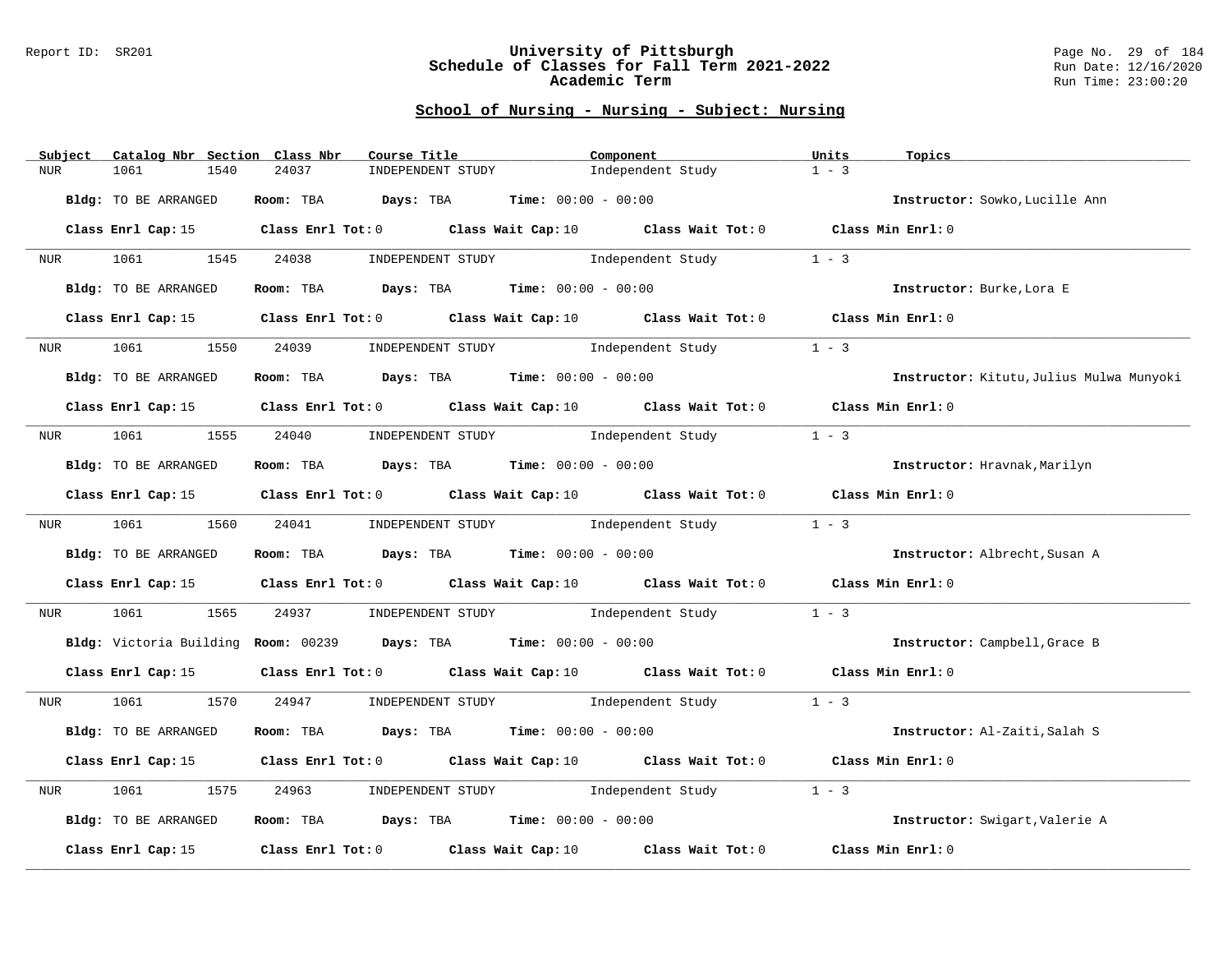| NUR              | 1580<br>1061         | 25670<br>INDEPENDENT STUDY                                                                                                      | Independent Study                                                                                                            | $1 - 3$                         |
|------------------|----------------------|---------------------------------------------------------------------------------------------------------------------------------|------------------------------------------------------------------------------------------------------------------------------|---------------------------------|
|                  |                      | Bldg: Victoria Building Room: 00239 Days: TBA Time: 00:00 - 00:00                                                               |                                                                                                                              | Instructor: Demirci, Jill       |
|                  | Class Enrl Cap: 20   | Class Enrl Tot: 0 Class Wait Cap: 20 Class Wait Tot: 0 Class Min Enrl: 0                                                        |                                                                                                                              |                                 |
| NUR              | 1061<br>1585         | 25869                                                                                                                           | $\begin{minipage}[c]{0.9\linewidth} \textbf{INDEX} & \textbf{STUDY} \\ \textbf{Independent Study} & 1 - 3 \\ \end{minipage}$ |                                 |
|                  | Bldg: TO BE ARRANGED | Room: TBA $\rule{1em}{0.15mm}$ Days: TBA $\rule{1.5mm}{0.15mm}$ Time: $00:00 - 00:00$                                           |                                                                                                                              | Instructor: Staff               |
|                  |                      | Class Enrl Cap: 15 Class Enrl Tot: 0 Class Wait Cap: 10 Class Wait Tot: 0 Class Min Enrl: 0                                     |                                                                                                                              |                                 |
| NUR              | 1061<br>1590         | 26027                                                                                                                           | INDEPENDENT STUDY 1 - 3                                                                                                      |                                 |
|                  |                      | Bldg: Victoria Building Room: 00360 Days: TBA Time: 00:00 - 00:00                                                               |                                                                                                                              | Instructor: Imes, Christopher C |
|                  |                      | Class Enrl Cap: 15 Class Enrl Tot: 0 Class Wait Cap: 10 Class Wait Tot: 0 Class Min Enrl: 0                                     |                                                                                                                              |                                 |
| NUR <sub>p</sub> | 1061 700<br>1600     | 26091                                                                                                                           | $\begin{minipage}[c]{0.9\linewidth} \textbf{INDEX} & \textbf{STUDY} \\ \textbf{Independent Study} & 1 - 3 \\ \end{minipage}$ |                                 |
|                  | Bldg: TO BE ARRANGED | <b>Room:</b> TBA <b>Days:</b> TBA <b>Time:</b> 00:00 - 00:00                                                                    |                                                                                                                              | Instructor: Bell, Mandy J       |
|                  |                      | Class Enrl Cap: 10 $\qquad$ Class Enrl Tot: 0 $\qquad$ Class Wait Cap: 10 $\qquad$ Class Wait Tot: 0 $\qquad$ Class Min Enrl: 0 |                                                                                                                              |                                 |
| NUR              | 1061<br>1605         | 26092                                                                                                                           | INDEPENDENT STUDY 1 - 3                                                                                                      |                                 |
|                  |                      | Bldg: Victoria Building Room: 00360 Days: TBA Time: 00:00 - 00:00                                                               |                                                                                                                              | Instructor: Staff               |
|                  | Class Enrl Cap: 10   | Class Enrl Tot: $0$ Class Wait Cap: $10$ Class Wait Tot: $0$ Class Min Enrl: $0$                                                |                                                                                                                              |                                 |
| NUR              | 1061<br>1610         | 26093                                                                                                                           | INDEPENDENT STUDY 1 - 3                                                                                                      |                                 |
|                  |                      | Bldg: Victoria Building Room: 00360 Days: TBA Time: 00:00 - 00:00                                                               |                                                                                                                              | Instructor: Staff               |
|                  |                      | Class Enrl Cap: 10 $\qquad$ Class Enrl Tot: 0 $\qquad$ Class Wait Cap: 10 $\qquad$ Class Wait Tot: 0 $\qquad$ Class Min Enrl: 0 |                                                                                                                              |                                 |
| NUR              | 1066<br>1010         | 27432 NUR CARE CLIENTS PMH PROB CLINClinical                                                                                    |                                                                                                                              | $\overline{2}$                  |
|                  | Bldg: TO BE ARRANGED | <b>Room:</b> TBA <b>Days:</b> Tu <b>Time:</b> $06:30 - 14:50$                                                                   |                                                                                                                              | Instructor: Gesmond, Sharyn A.  |
|                  |                      |                                                                                                                                 |                                                                                                                              | Leventis, Maria                 |
|                  |                      |                                                                                                                                 |                                                                                                                              | Kameg, Brayden                  |
|                  |                      | Class Enrl Cap: 7 $\qquad$ Class Enrl Tot: 0 $\qquad$ Class Wait Cap: 7 $\qquad$ Class Wait Tot: 0 $\qquad$ Class Min Enrl: 0   |                                                                                                                              |                                 |
| NUR              | 1066<br>1015         | 27433<br>NUR CARE CLIENTS PMH PROB CLINClinical                                                                                 |                                                                                                                              | $\overline{2}$                  |
|                  | Bldg: TO BE ARRANGED | Days: Th<br>Room: TBA                                                                                                           | <b>Time:</b> $06:30 - 14:50$                                                                                                 | Instructor: Leventis, Maria     |
|                  |                      |                                                                                                                                 |                                                                                                                              | Maly, Eileen M                  |
|                  |                      |                                                                                                                                 |                                                                                                                              | Kameg, Brayden                  |
|                  | Class Enrl Cap: 7    | Class Enrl Tot: 0<br>Class Wait Cap: 7                                                                                          | Class Wait Tot: 0                                                                                                            | Class Min Enrl: 0               |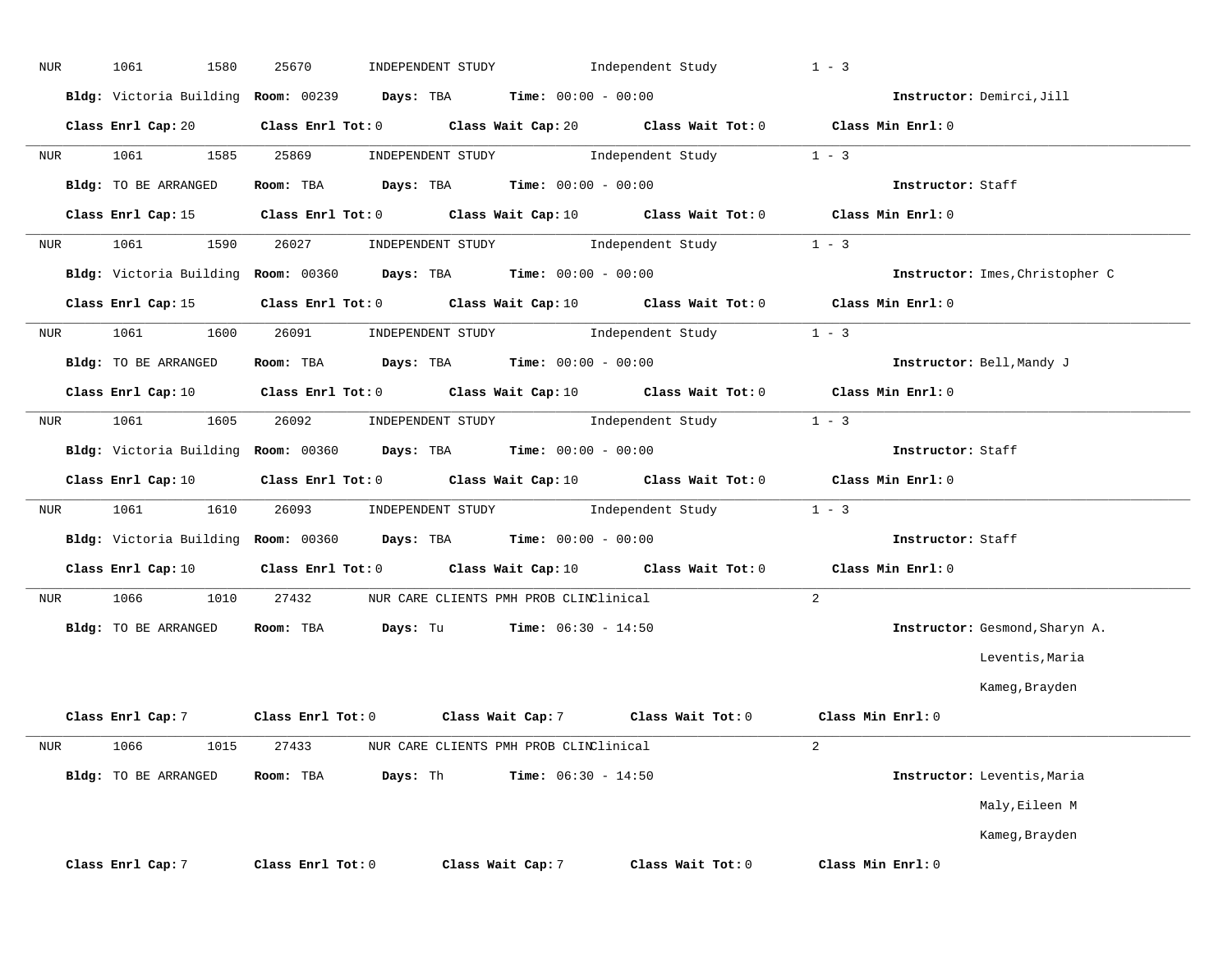| <b>NUR</b> | 1066<br>1020                | 27435<br>NUR CARE CLIENTS PMH PROB CLINClinical | 2                            |                              |
|------------|-----------------------------|-------------------------------------------------|------------------------------|------------------------------|
|            | Bldg: TO BE ARRANGED        | Room: TBA<br>Days: W                            | Time: $06:30 - 14:50$        | Instructor: Leventis, Maria  |
|            |                             |                                                 |                              | Slivka, Cynthia A.           |
|            |                             |                                                 |                              | Kameg, Brayden               |
|            | Class Enrl Cap: 7           | Class Enrl Tot: 0<br>Class Wait Cap: 7          | Class Wait Tot: 0            | Class Min Enrl: 0            |
| NUR        | 1066<br>1025                | 27436<br>NUR CARE CLIENTS PMH PROB CLINClinical | $\sqrt{2}$                   |                              |
|            | <b>Bldg:</b> TO BE ARRANGED | Days: F<br>Room: TBA                            | <b>Time:</b> $06:30 - 14:50$ | Instructor: Wilson, Rose S   |
|            |                             |                                                 |                              | Calderone, Theresa           |
|            |                             |                                                 |                              | Kameg, Brayden               |
|            | Class Enrl Cap: 8           | Class Enrl Tot: 0<br>Class Wait Cap: 8          | Class Wait Tot: 0            | Class Min Enrl: 0            |
| <b>NUR</b> | 1066<br>1070                | 28181<br>NUR CARE CLIENTS PMH PROB CLINClinical | 2                            |                              |
|            | Bldg: TO BE ARRANGED        | Room: TBA<br>Days: Tu                           | <b>Time:</b> $06:30 - 14:50$ | Instructor: Leventis, Maria  |
|            |                             |                                                 |                              | Maly, Eileen M               |
|            |                             |                                                 |                              | Kameg, Brayden               |
|            | Class Enrl Cap: 7           | Class Enrl Tot: 0<br>Class Wait Cap: 7          | Class Wait Tot: 0            | Class Min Enrl: 0            |
| NUR        | 1066<br>1080                | 28182<br>NUR CARE CLIENTS PMH PROB CLINClinical | 2                            |                              |
|            | Bldg: TO BE ARRANGED        | Room: TBA<br>Days: W                            | Time: $06:30 - 14:50$        | Instructor: Foster, Ashley S |
|            |                             |                                                 |                              | Slivka, Cynthia A.           |
|            |                             |                                                 |                              | Kameg, Brayden               |
|            | Class Enrl Cap: 7           | Class Enrl Tot: 0<br>Class Wait Cap: 7          | Class Wait Tot: 0            | Class Min Enrl: 0            |
| <b>NUR</b> | 1066<br>1230                | 28183<br>NUR CARE CLIENTS PMH PROB CLINClinical | 2                            |                              |
|            | Bldg: TO BE ARRANGED        | Days: Th<br>Room: TBA                           | <b>Time:</b> $06:30 - 14:50$ | Instructor: Leventis, Maria  |
|            |                             |                                                 |                              | Maly, Eileen M               |
|            |                             |                                                 |                              | Kameg, Brayden               |
|            | Class Enrl Cap: 7           | Class Enrl Tot: 0<br>Class Wait Cap: 7          | Class Wait Tot: 0            | Class Min Enrl: 0            |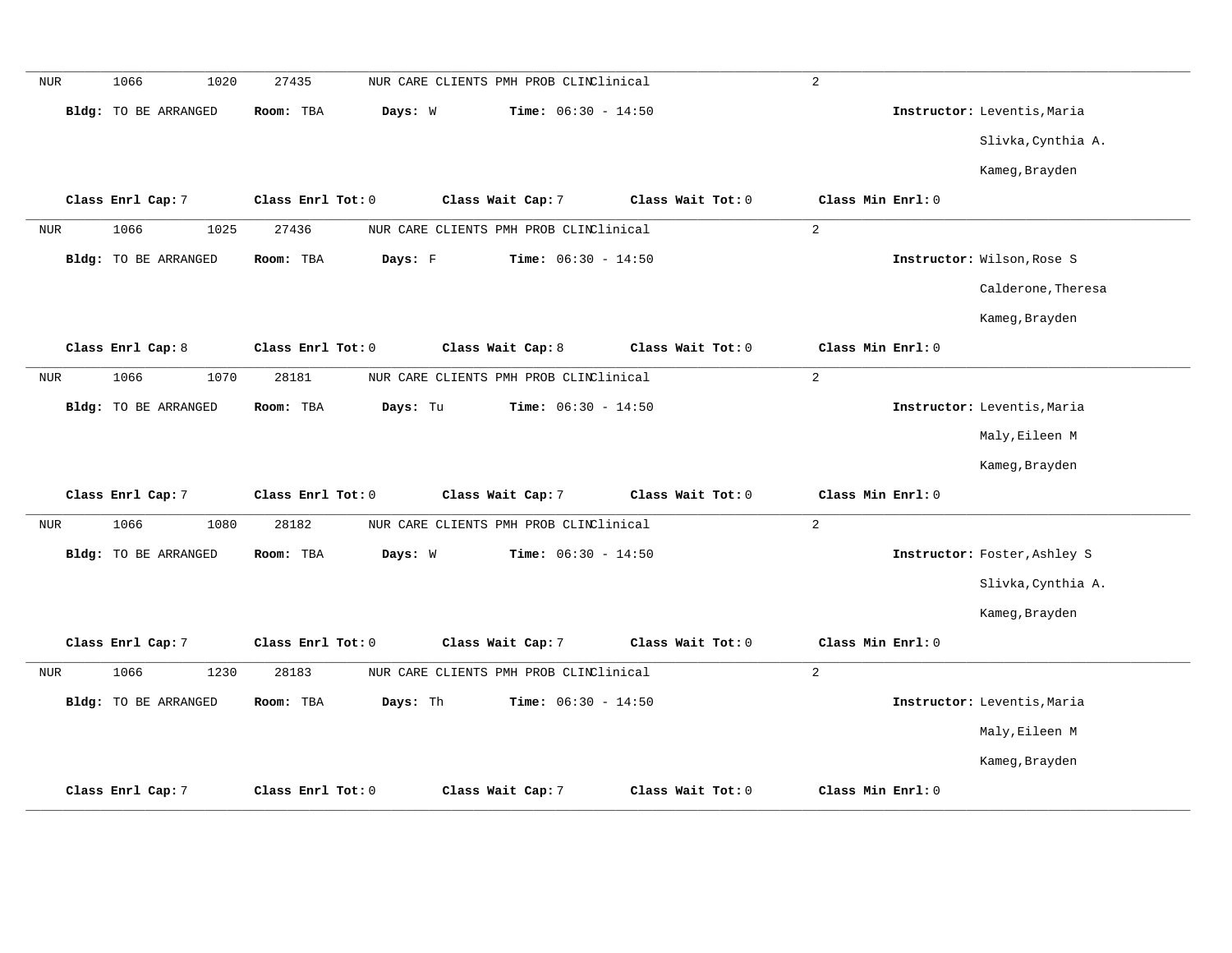### Report ID: SR201 **University of Pittsburgh** Page No. 32 of 184 **Schedule of Classes for Fall Term 2021-2022** Run Date: 12/16/2020 **Academic Term** Run Time: 23:00:20

| Subject              | Catalog Nbr Section Class Nbr                                             | Course Title                           | Component                                                                                                                                                                                                                          | Units<br>Topics   |                                 |
|----------------------|---------------------------------------------------------------------------|----------------------------------------|------------------------------------------------------------------------------------------------------------------------------------------------------------------------------------------------------------------------------------|-------------------|---------------------------------|
| 1066<br><b>NUR</b>   | 1231<br>28573                                                             | NUR CARE CLIENTS PMH PROB CLINClinical |                                                                                                                                                                                                                                    | $\overline{a}$    |                                 |
| Bldg: TO BE ARRANGED | Room: TBA                                                                 | Days: F                                | <b>Time:</b> $06:30 - 14:50$                                                                                                                                                                                                       |                   | Instructor: Wilson, Rose S      |
|                      |                                                                           |                                        |                                                                                                                                                                                                                                    |                   | Calderone, Theresa              |
|                      |                                                                           |                                        |                                                                                                                                                                                                                                    |                   | Kameg, Brayden                  |
| Class Enrl Cap: 8    | Class Enrl Tot: 0                                                         | Class Wait Cap: 8                      | Class Wait Tot: 0                                                                                                                                                                                                                  | Class Min Enrl: 0 |                                 |
| 1066<br><b>NUR</b>   | 28574<br>1232                                                             | NUR CARE CLIENTS PMH PROB CLINClinical |                                                                                                                                                                                                                                    | $\overline{a}$    |                                 |
| Bldg: TO BE ARRANGED | Room: TBA                                                                 | Days: F                                | <b>Time:</b> $06:30 - 14:50$                                                                                                                                                                                                       |                   | Instructor: Callan, Judith Ann  |
|                      |                                                                           |                                        |                                                                                                                                                                                                                                    |                   | Kameg, Brayden                  |
| Class Enrl Cap: 8    | Class Enrl Tot: $0$                                                       | Class Wait Cap: 8                      | Class Wait Tot: 0                                                                                                                                                                                                                  | Class Min Enrl: 0 |                                 |
| 1066<br><b>NUR</b>   | 1233<br>28748                                                             | NUR CARE CLIENTS PMH PROB CLINClinical |                                                                                                                                                                                                                                    | $\overline{2}$    |                                 |
| Bldg: TO BE ARRANGED | Room: TBA                                                                 | Days: M                                | <b>Time:</b> $06:30 - 14:50$                                                                                                                                                                                                       |                   | Instructor: Pinto, Grace Marie  |
|                      |                                                                           |                                        |                                                                                                                                                                                                                                    |                   | Palmer, Joshua E                |
|                      |                                                                           |                                        |                                                                                                                                                                                                                                    |                   | Kameg, Brayden                  |
| Class Enrl Cap: 7    | Class Enrl Tot: 0                                                         | Class Wait Cap: 7                      | Class Wait Tot: 0                                                                                                                                                                                                                  | Class Min Enrl: 0 |                                 |
| 1074<br><b>NUR</b>   | 22603<br>1090                                                             | PROF DVLP AND PRACTICUM 1              | Practicum                                                                                                                                                                                                                          | $\overline{3}$    |                                 |
| Bldg: TO BE ARRANGED | Room: OCTBA                                                               | Days: M                                | Time: $09:00 - 11:50$                                                                                                                                                                                                              |                   | Instructor: Tuite, Patricia K   |
| Class Enrl Cap: 20   | Class Enrl Tot: 0                                                         | Class Wait Cap: 20                     | Class Wait Tot: 0                                                                                                                                                                                                                  | Class Min Enrl: 0 |                                 |
|                      |                                                                           |                                        | <b></b> This class has an additional fee. For more information go to <a <br="" href="http://www.registrar.pitt.edu">target="_blank"&gt;http://www.registrar.pitt.edu/</a> , and click on Faculty and Staff, then Course and Class. |                   |                                 |
| 1085<br><b>NUR</b>   | 1040<br>17756                                                             | ETHICS IN NURSING & HEALTH CRELecture  |                                                                                                                                                                                                                                    | $\overline{3}$    |                                 |
|                      | Bldg: Victoria Building Room: 00123                                       | Days: MWF                              | <b>Time:</b> $17:00 - 17:50$                                                                                                                                                                                                       |                   | Instructor: Imes, Christopher C |
|                      |                                                                           |                                        |                                                                                                                                                                                                                                    |                   | Seaman, Jennifer B              |
| Class Enrl Cap: 80   | Class Enrl Tot: 0<br>Room Characteristics: PeopleSoft - Scheduled (PS)(1) | Class Wait Cap: 20                     | Class Wait Tot: 0                                                                                                                                                                                                                  | Class Min Enrl: 0 |                                 |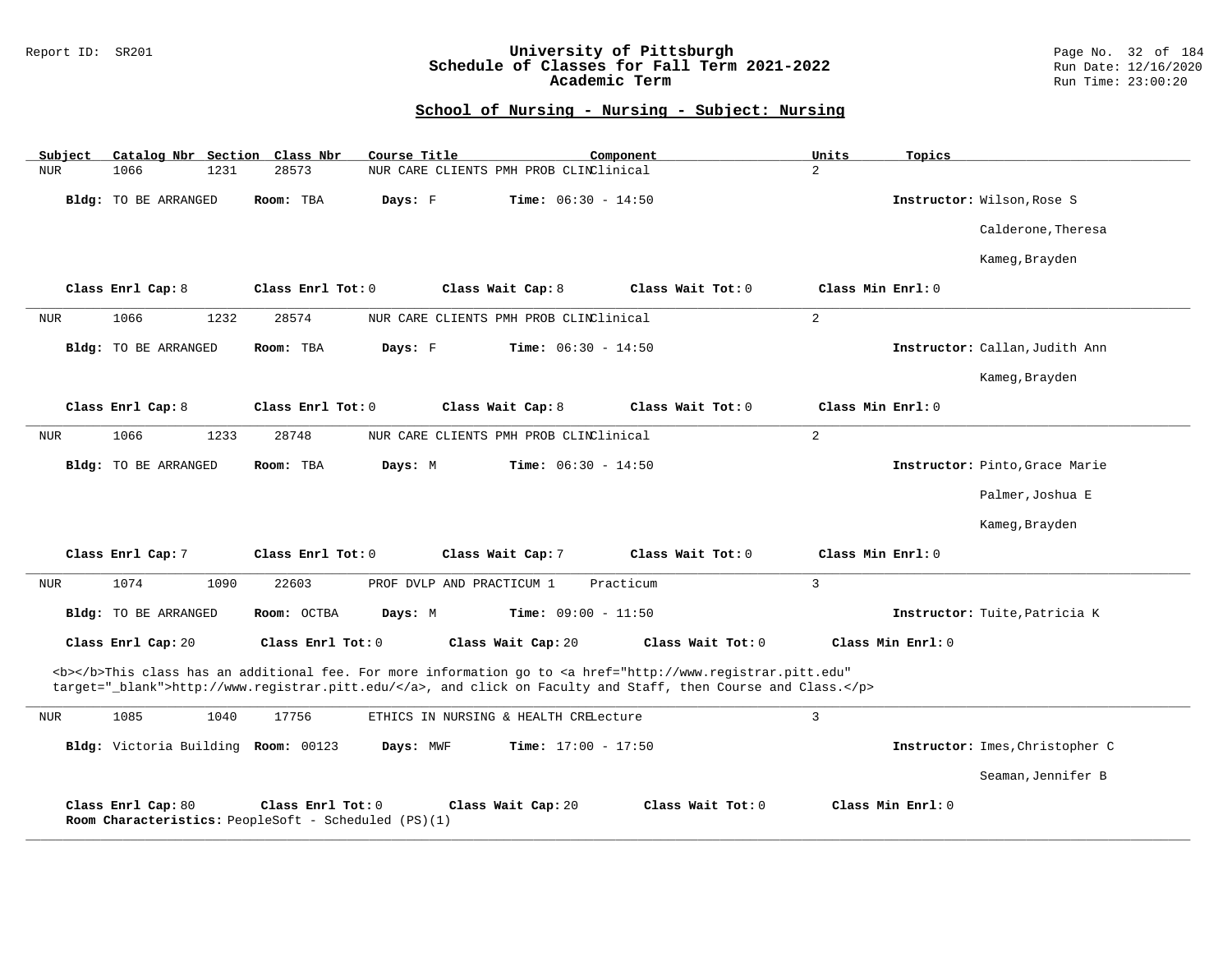#### Report ID: SR201 **University of Pittsburgh** Page No. 33 of 184 **Schedule of Classes for Fall Term 2021-2022** Run Date: 12/16/2020 **Academic Term** Run Time: 23:00:20

# **School of Nursing - Nursing - Subject: Nursing**

|                                                                                                                  | Course Title<br>Component                                                                                                                                                                                                          | Units<br>Topics                 |
|------------------------------------------------------------------------------------------------------------------|------------------------------------------------------------------------------------------------------------------------------------------------------------------------------------------------------------------------------------|---------------------------------|
| 25688<br>NUR<br>1085<br>1050                                                                                     | ETHICS IN NURSING & HEALTH CRELecture                                                                                                                                                                                              | $\overline{3}$                  |
| Bldg: Victoria Building Room: 00117                                                                              | Days: TuTh<br><b>Time:</b> $09:30 - 10:45$                                                                                                                                                                                         | Instructor: Alexander, Sheila A |
| Class Enrl Cap: 50<br>Class Enrl Tot: 0<br>Room Characteristics: PeopleSoft - Scheduled (PS)(1)                  | Class Wait Cap: 20<br>Class Wait Tot: 0                                                                                                                                                                                            | Class Min Enrl: 0               |
| Reserve Capacity:<br>01-MAR-2021 ACLBSN-TR                                                                       | Reserve Enrl Cap: 50                                                                                                                                                                                                               | Reserve Enrl Tot:<br>- 0        |
| 1120<br>1010<br>13426<br>NUR                                                                                     | ADV NUR MGT ACU/CPLX HLTH PROBLecture                                                                                                                                                                                              | 2.5                             |
| Bldg: Victoria Building Room: 00125                                                                              | Days: TuTh<br><b>Time:</b> $16:00 - 17:15$                                                                                                                                                                                         | Instructor: Miller, Susan E     |
|                                                                                                                  |                                                                                                                                                                                                                                    | Rauscher, Barbara               |
| Class Enrl Cap: 100<br>Class Enrl Tot: 0<br>Room Characteristics: PeopleSoft - Scheduled (PS)(1)                 | Class Wait Cap: 20<br>Class Wait Tot: 0                                                                                                                                                                                            | Class Min Enrl: 0               |
|                                                                                                                  | <b></b> This class has an additional fee. For more information go to <a <br="" href="http://www.registrar.pitt.edu">target=" blank"&gt;http://www.registrar.pitt.edu/</a> , and click on Faculty and Staff, then Course and Class. |                                 |
| 1120<br>1020<br>26334<br>NUR                                                                                     | ADV NUR MGT ACU/CPLX HLTH PROBLecture                                                                                                                                                                                              | 2.5                             |
| Bldg: Victoria Building Room: 00122                                                                              | Days: TuTh<br><b>Time:</b> $09:30 - 10:45$                                                                                                                                                                                         | Instructor: Miller, Susan E     |
|                                                                                                                  |                                                                                                                                                                                                                                    |                                 |
| Class Enrl Cap: 50<br>Class Enrl Tot: 0                                                                          | Class Wait Cap: 20<br>Class Wait Tot: 0                                                                                                                                                                                            | Class Min Enrl: 0               |
| Room Characteristics: PeopleSoft - Scheduled (PS)(1)<br>Reserve Capacity:<br>01-MAR-2021 ACLBSN Nursing Students | Reserve Enrl Cap: 50                                                                                                                                                                                                               | Reserve Enrl Tot:<br>$\Omega$   |
| 1121<br>1010<br>13429<br>NUR                                                                                     | ADVNCD CLINCAL PROBLEM SOLVINGLecture                                                                                                                                                                                              | 3                               |
| Bldg: Victoria Building Room: 00125                                                                              | Days: MWF<br><b>Time:</b> $17:00 - 17:50$                                                                                                                                                                                          | Instructor: Crago, Elizabeth A. |
|                                                                                                                  |                                                                                                                                                                                                                                    | Tuite, Patricia K               |
| Class Enrl Cap: 100<br>Class Enrl Tot: 0<br>Room Characteristics: PeopleSoft - Scheduled (PS)(1)                 | Class Wait Cap: 20<br>Class Wait Tot: 0                                                                                                                                                                                            | Class Min $Enrl: 0$             |

**\_\_\_\_\_\_\_\_\_\_\_\_\_\_\_\_\_\_\_\_\_\_\_\_\_\_\_\_\_\_\_\_\_\_\_\_\_\_\_\_\_\_\_\_\_\_\_\_\_\_\_\_\_\_\_\_\_\_\_\_\_\_\_\_\_\_\_\_\_\_\_\_\_\_\_\_\_\_\_\_\_\_\_\_\_\_\_\_\_\_\_\_\_\_\_\_\_\_\_\_\_\_\_\_\_\_\_\_\_\_\_\_\_\_\_\_\_\_\_\_\_\_\_\_\_\_\_\_\_\_\_\_\_\_\_\_\_\_\_\_\_\_\_\_\_\_\_\_\_\_\_\_\_\_\_\_**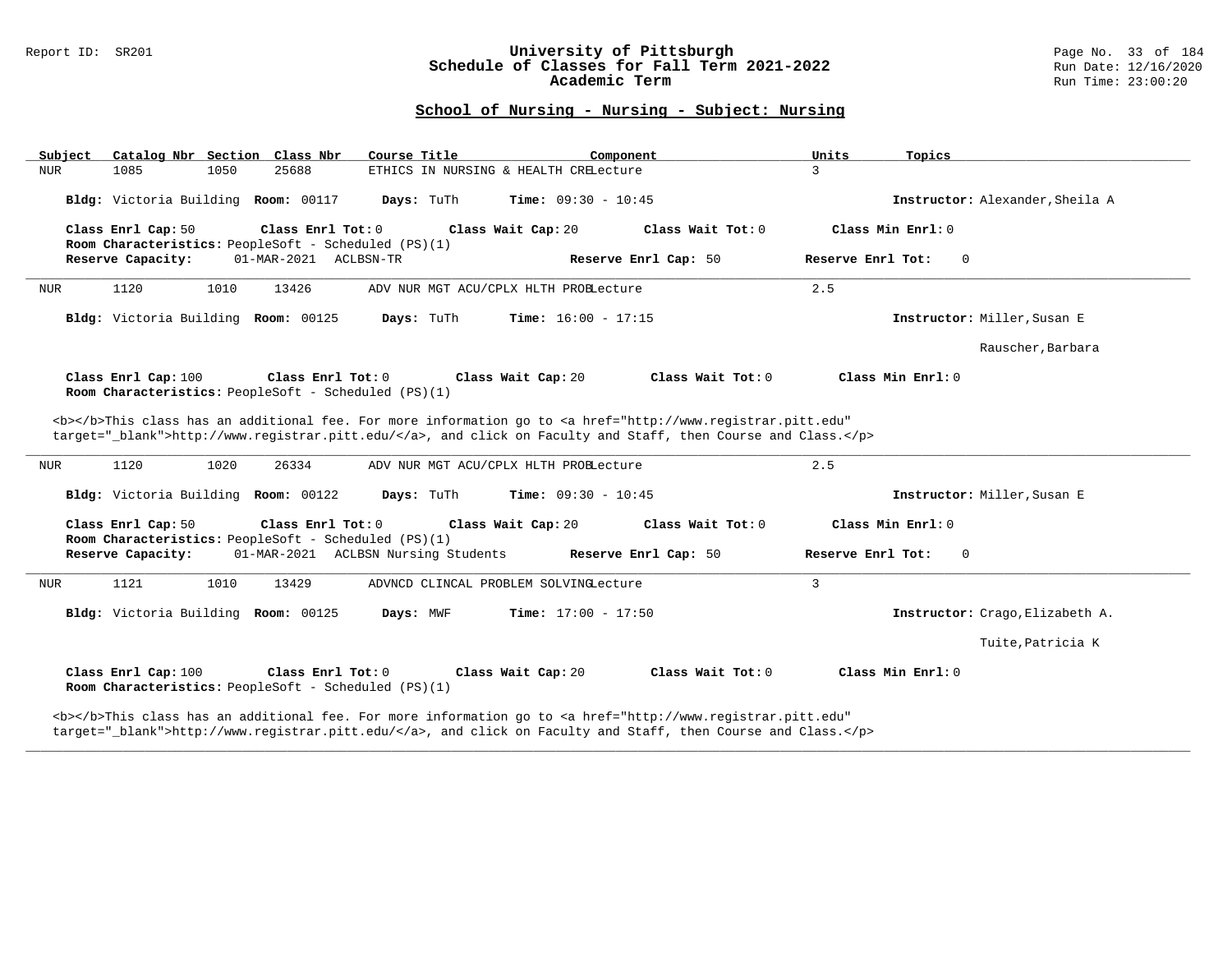### Report ID: SR201 **University of Pittsburgh** Page No. 34 of 184 **Schedule of Classes for Fall Term 2021-2022** Run Date: 12/16/2020 **Academic Term** Run Time: 23:00:20

# **School of Nursing - Nursing - Subject: Nursing**

| Subject    |                                     |      | Catalog Nbr Section Class Nbr                                             | Course Title |                                        | Component                                                                                                                                                                                                                          | Units             | Topics                          |
|------------|-------------------------------------|------|---------------------------------------------------------------------------|--------------|----------------------------------------|------------------------------------------------------------------------------------------------------------------------------------------------------------------------------------------------------------------------------------|-------------------|---------------------------------|
| <b>NUR</b> | 1121                                | 1020 | 26335                                                                     |              | ADVNCD CLINCAL PROBLEM SOLVINGLecture  |                                                                                                                                                                                                                                    | $\mathcal{E}$     |                                 |
|            | Bldg: Victoria Building Room: 00122 |      |                                                                           | Days: TuTh   | <b>Time:</b> $08:00 - 09:15$           |                                                                                                                                                                                                                                    |                   | Instructor: Crago, Elizabeth A. |
|            |                                     |      |                                                                           |              |                                        |                                                                                                                                                                                                                                    |                   | Tuite, Patricia K               |
|            | Class Enrl Cap: 50                  |      | Class Enrl Tot: 0<br>Room Characteristics: PeopleSoft - Scheduled (PS)(1) |              | Class Wait Cap: 20                     | Class Wait Tot: 0                                                                                                                                                                                                                  |                   | Class Min Enrl: 0               |
|            | Reserve Capacity:                   |      | 01-MAR-2021 ACLBSN Nursing Students                                       |              |                                        | Reserve Enrl Cap: 50                                                                                                                                                                                                               | Reserve Enrl Tot: | $\Omega$                        |
| <b>NUR</b> | 1121C                               | 1010 | 28173                                                                     |              | ADVNCD CLIN PROB SOLVING CLIN Clinical |                                                                                                                                                                                                                                    | 2                 |                                 |
|            | Bldg: TO BE ARRANGED                |      | Room: OCTBA                                                               | Days: Tu     | <b>Time:</b> $07:00 - 15:25$           |                                                                                                                                                                                                                                    |                   | Instructor: Tuite, Patricia K   |
|            | Class Enrl Cap: 8                   |      | Class Enrl Tot: 0                                                         |              | Class Wait Cap: 8                      | Class Wait Tot: 0                                                                                                                                                                                                                  | Class Min Enrl: 0 |                                 |
| NUR        | 1121C                               | 1020 | 28174                                                                     |              | ADVNCD CLIN PROB SOLVING CLIN Clinical |                                                                                                                                                                                                                                    | $\overline{a}$    |                                 |
|            | Bldg: TO BE ARRANGED                |      | Room: OCTBA                                                               | Days: Tu     | Time: $07:00 - 15:25$                  |                                                                                                                                                                                                                                    |                   | Instructor: Tuite, Patricia K   |
|            |                                     |      |                                                                           |              |                                        |                                                                                                                                                                                                                                    |                   | Harlan, Melissa Dawn            |
|            | Class Enrl Cap: 8                   |      | Class Enrl Tot: 0                                                         |              | Class Wait Cap: 8                      | Class Wait Tot: 0                                                                                                                                                                                                                  | Class Min Enrl: 0 |                                 |
| <b>NUR</b> | 1121C                               | 1030 | 28176                                                                     |              | ADVNCD CLIN PROB SOLVING CLIN Clinical |                                                                                                                                                                                                                                    | $\overline{a}$    |                                 |
|            | Bldg: TO BE ARRANGED                |      | Room: OCTBA                                                               | Days: Th     | <b>Time:</b> $07:00 - 15:25$           |                                                                                                                                                                                                                                    |                   | Instructor: Tuite, Patricia K   |
|            |                                     |      |                                                                           |              |                                        |                                                                                                                                                                                                                                    |                   | Mays, Robin D                   |
|            | Class Enrl Cap: 8                   |      | Class Enrl Tot: 0                                                         |              | Class Wait Cap: 8                      | Class Wait Tot: 0                                                                                                                                                                                                                  | Class Min Enrl: 0 |                                 |
| <b>NUR</b> | 1121C                               | 1050 | 25567                                                                     |              | ADVNCD CLIN PROB SOLVING CLIN Clinical |                                                                                                                                                                                                                                    | 2                 |                                 |
|            | Bldg: TO BE ARRANGED                |      | Room: OCTBA                                                               | Days: F      | $Time: 07:00 - 15:25$                  |                                                                                                                                                                                                                                    |                   | Instructor: Tuite, Patricia K   |
|            |                                     |      |                                                                           |              |                                        |                                                                                                                                                                                                                                    |                   | Perdziola, Kathleen S           |
|            | Class Enrl Cap: 16                  |      | Class Enrl Tot: 0                                                         |              | Class Wait Cap: 10                     | Class Wait Tot: 0                                                                                                                                                                                                                  |                   | Class Min Enrl: 0               |
|            |                                     |      |                                                                           |              |                                        | <b></b> This class has an additional fee. For more information go to <a <br="" href="http://www.registrar.pitt.edu">target="_blank"&gt;http://www.registrar.pitt.edu/</a> , and click on Faculty and Staff, then Course and Class. |                   |                                 |

**\_\_\_\_\_\_\_\_\_\_\_\_\_\_\_\_\_\_\_\_\_\_\_\_\_\_\_\_\_\_\_\_\_\_\_\_\_\_\_\_\_\_\_\_\_\_\_\_\_\_\_\_\_\_\_\_\_\_\_\_\_\_\_\_\_\_\_\_\_\_\_\_\_\_\_\_\_\_\_\_\_\_\_\_\_\_\_\_\_\_\_\_\_\_\_\_\_\_\_\_\_\_\_\_\_\_\_\_\_\_\_\_\_\_\_\_\_\_\_\_\_\_\_\_\_\_\_\_\_\_\_\_\_\_\_\_\_\_\_\_\_\_\_\_\_\_\_\_\_\_\_\_\_\_\_\_**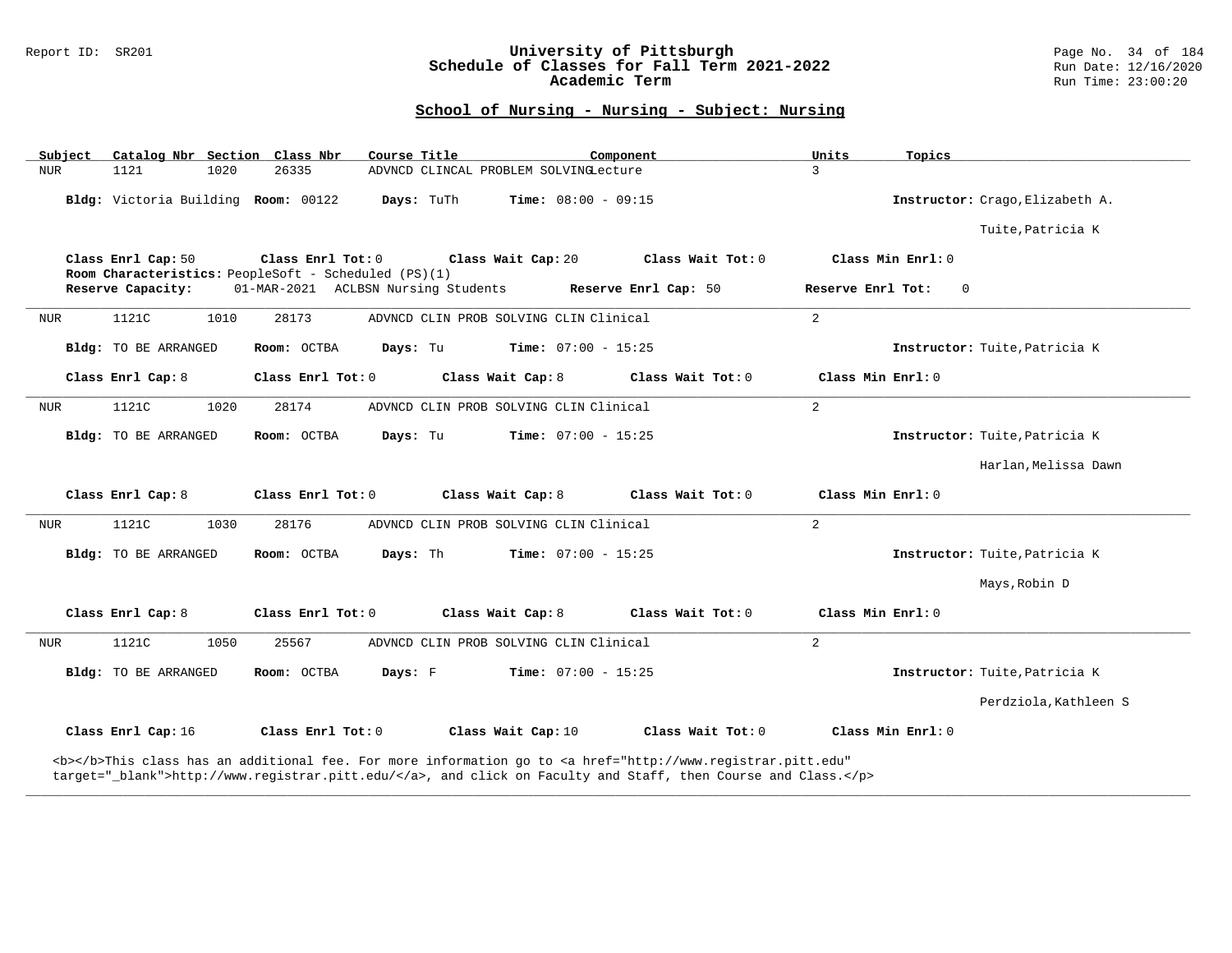### Report ID: SR201 **University of Pittsburgh** Page No. 35 of 184 **Schedule of Classes for Fall Term 2021-2022** Run Date: 12/16/2020 **Academic Term** Run Time: 23:00:20

| Catalog Nbr Section Class Nbr<br>Subject | Course Title            | Component                                                                                                                                                                                                                          | Units<br>Topics                        |
|------------------------------------------|-------------------------|------------------------------------------------------------------------------------------------------------------------------------------------------------------------------------------------------------------------------------|----------------------------------------|
| 1121C<br><b>NUR</b><br>1060              | 25624                   | ADVNCD CLIN PROB SOLVING CLIN Clinical                                                                                                                                                                                             | $\overline{a}$                         |
| Bldg: TO BE ARRANGED                     | Room: OCTBA<br>Days: M  | Time: $07:00 - 15:25$                                                                                                                                                                                                              | Instructor: Tuite, Patricia K          |
|                                          |                         |                                                                                                                                                                                                                                    | Ratay, Cecelia R                       |
| Class Enrl Cap: 8                        | Class Enrl Tot: 0       | Class Wait Cap: 8<br>Class Wait Tot: 0                                                                                                                                                                                             | Class Min Enrl: 0                      |
|                                          |                         | <b></b> This class has an additional fee. For more information go to <a <="" href="http://www.registrar.pitt.edu" td=""><td></td></a>                                                                                              |                                        |
|                                          |                         | target="_blank">http://www.registrar.pitt.edu/, and click on Faculty and Staff, then Course and Class.                                                                                                                             |                                        |
| 1121C<br>1070<br><b>NUR</b>              | 25761                   | ADVNCD CLIN PROB SOLVING CLIN Clinical                                                                                                                                                                                             | 2                                      |
| Bldg: TO BE ARRANGED                     | Room: OCTBA<br>Days: Th | Time: $07:00 - 15:25$                                                                                                                                                                                                              | Instructor: Tuite, Patricia K          |
| Class Enrl Cap: 8                        | Class Enrl Tot: 0       | Class Wait Cap: 8<br>Class Wait Tot: 0                                                                                                                                                                                             | Class Min Enrl: 0                      |
|                                          |                         | <b></b> This class has an additional fee. For more information go to <a <br="" href="http://www.registrar.pitt.edu">target="_blank"&gt;http://www.registrar.pitt.edu/</a> , and click on Faculty and Staff, then Course and Class. |                                        |
| 1121C<br>1085<br><b>NUR</b>              | 26422                   | ADVNCD CLIN PROB SOLVING CLIN Clinical                                                                                                                                                                                             | 2                                      |
| Bldg: TO BE ARRANGED                     | Room: OCTBA<br>Days: Tu | <b>Time:</b> $07:00 - 15:25$                                                                                                                                                                                                       | Instructor: Tuite, Patricia K          |
| Class Enrl Cap: 24                       | Class Enrl Tot: 0       | Class Wait Cap: 20                                                                                                                                                                                                                 | Class Wait Tot: 0<br>Class Min Enrl: 0 |
| 1121C<br>1090<br>NUR                     | 26423                   | ADVNCD CLIN PROB SOLVING CLIN Clinical                                                                                                                                                                                             | 2                                      |
| Bldg: TO BE ARRANGED                     | Room: OCTBA<br>Days: Th | Time: $07:00 - 15:25$                                                                                                                                                                                                              | Instructor: Tuite, Patricia K          |
|                                          |                         |                                                                                                                                                                                                                                    | Gribus, Christina R                    |
| Class Enrl Cap: 24                       | Class Enrl Tot: 0       | Class Wait Cap: 20                                                                                                                                                                                                                 | Class Wait Tot: 0<br>Class Min Enrl: 0 |
| 1121C<br>1100<br><b>NUR</b>              | 28178                   | ADVNCD CLIN PROB SOLVING CLIN Clinical                                                                                                                                                                                             | 2                                      |
| <b>Bldg:</b> TO BE ARRANGED              | Room: OCTBA<br>Days: F  | <b>Time:</b> $07:00 - 15:25$                                                                                                                                                                                                       | Instructor: Tuite, Patricia K          |
|                                          |                         |                                                                                                                                                                                                                                    | Mays, Robin D                          |
| Class Enrl Cap: 8                        | Class Enrl Tot: 0       | Class Wait Cap: 8<br>Class Wait Tot: 0                                                                                                                                                                                             | Class Min Enrl: 0                      |
| 1121C<br>1101<br><b>NUR</b>              | 29866                   | ADVNCD CLIN PROB SOLVING CLIN Clinical                                                                                                                                                                                             | 2                                      |
| Bldg: TO BE ARRANGED                     | Room: OCTBA<br>Days: Tu | Time: $07:00 - 15:25$                                                                                                                                                                                                              | Instructor: Tuite, Patricia K          |
| Class Enrl Cap: 8                        | Class Enrl Tot: 0       | Class Wait Cap: 8<br>Class Wait Tot: 0                                                                                                                                                                                             | Class Min Enrl: 0                      |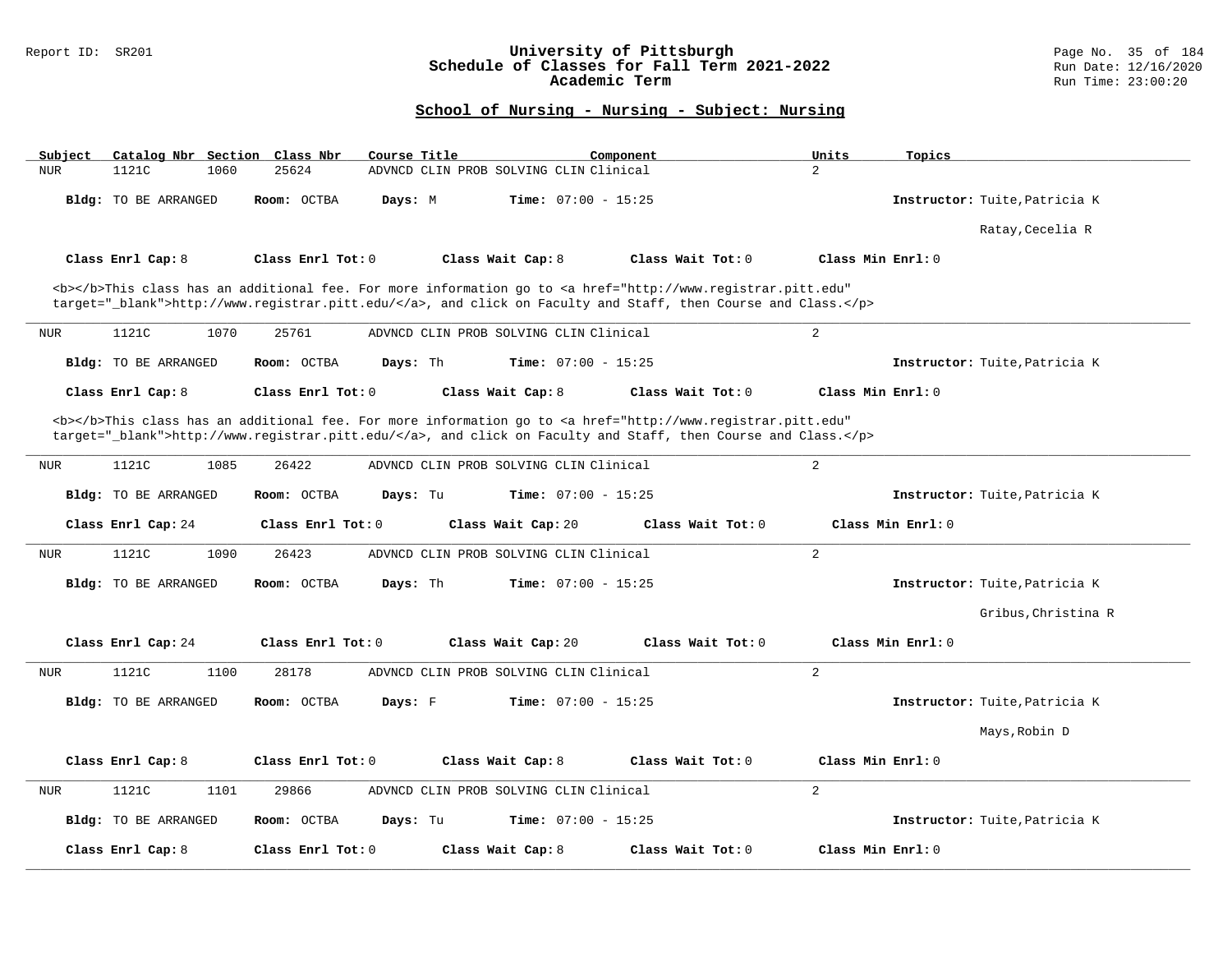| NUR | 1121C<br>1102                                                               | 29867             |                                     | ADVNCD CLIN PROB SOLVING CLIN Clinical |                    |                              |                      |                                                                                                                                                                                                                                    | 2                 |                   |                                     |
|-----|-----------------------------------------------------------------------------|-------------------|-------------------------------------|----------------------------------------|--------------------|------------------------------|----------------------|------------------------------------------------------------------------------------------------------------------------------------------------------------------------------------------------------------------------------------|-------------------|-------------------|-------------------------------------|
|     | Bldg: TO BE ARRANGED                                                        | Room: OCTBA       | Days: Tu                            |                                        |                    | <b>Time:</b> $07:00 - 15:25$ |                      |                                                                                                                                                                                                                                    |                   |                   | Instructor: Tuite, Patricia K       |
|     | Class Enrl Cap: 8                                                           | Class Enrl Tot: 0 |                                     |                                        | Class Wait Cap: 8  |                              |                      | Class Wait Tot: 0                                                                                                                                                                                                                  | Class Min Enrl: 0 |                   |                                     |
| NUR | 1121C<br>1103                                                               | 29868             |                                     | ADVNCD CLIN PROB SOLVING CLIN Clinical |                    |                              |                      |                                                                                                                                                                                                                                    | 2                 |                   |                                     |
|     | Bldg: TO BE ARRANGED                                                        | Room: OCTBA       | Days: Th                            |                                        |                    | <b>Time:</b> $07:00 - 15:25$ |                      |                                                                                                                                                                                                                                    |                   | Instructor: Staff |                                     |
|     | Class Enrl Cap: 8                                                           | Class Enrl Tot: 0 |                                     |                                        | Class Wait Cap: 8  |                              |                      | Class Wait Tot: 0                                                                                                                                                                                                                  | Class Min Enrl: 0 |                   |                                     |
| NUR | 1121C<br>1104                                                               | 29869             |                                     | ADVNCD CLIN PROB SOLVING CLIN Clinical |                    |                              |                      |                                                                                                                                                                                                                                    | 2                 |                   |                                     |
|     | Bldg: TO BE ARRANGED                                                        | Room: OCTBA       | Days: Th                            |                                        |                    | <b>Time:</b> $07:00 - 15:25$ |                      |                                                                                                                                                                                                                                    |                   |                   | Instructor: Tuite, Patricia K       |
|     |                                                                             |                   |                                     |                                        |                    |                              |                      |                                                                                                                                                                                                                                    |                   |                   | Anzio, Nicole A                     |
|     | Class Enrl Cap: 8                                                           | Class Enrl Tot: 0 |                                     |                                        | Class Wait Cap: 8  |                              |                      | Class Wait Tot: 0                                                                                                                                                                                                                  | Class Min Enrl: 0 |                   |                                     |
| NUR | 1121C<br>1105                                                               | 29870             |                                     | ADVNCD CLIN PROB SOLVING CLIN Clinical |                    |                              |                      |                                                                                                                                                                                                                                    | 2                 |                   |                                     |
|     | <b>Bldg:</b> TO BE ARRANGED                                                 | Room: OCTBA       | Days: F                             |                                        |                    | <b>Time:</b> $07:00 - 15:25$ |                      |                                                                                                                                                                                                                                    |                   |                   | Instructor: Tuite, Patricia K       |
|     | Class Enrl Cap: 8                                                           | Class Enrl Tot: 0 |                                     |                                        | Class Wait Cap: 8  |                              |                      | Class Wait Tot: 0                                                                                                                                                                                                                  | Class Min Enrl: 0 |                   |                                     |
| NUR | 1127C<br>1050                                                               | 22743             |                                     | COMMUNITY HEALTH NURSING CLIN Clinical |                    |                              |                      |                                                                                                                                                                                                                                    | 0.5               |                   |                                     |
|     | Bldg: TO BE ARRANGED                                                        | Room: OCTBA       | Days: TBA                           |                                        |                    | <b>Time:</b> $00:00 - 00:00$ |                      |                                                                                                                                                                                                                                    |                   |                   | Instructor: Park, Na Jin            |
|     |                                                                             |                   |                                     |                                        |                    |                              |                      |                                                                                                                                                                                                                                    |                   |                   | Kang, Ja Hyun                       |
|     | Class Enrl Cap: 10                                                          | Class Enrl Tot: 0 |                                     |                                        | Class Wait Cap: 10 |                              |                      | Class Wait Tot: 0                                                                                                                                                                                                                  |                   | Class Min Enrl: 0 |                                     |
| NUR | 1128<br>1010                                                                | 13447             |                                     | COMMUNITY HEALTH NURSING               |                    |                              | Lecture              |                                                                                                                                                                                                                                    | 2.5               |                   |                                     |
|     | Bldg: Victoria Building Room: 00125                                         |                   | Days: MWF                           |                                        |                    | <b>Time:</b> $16:00 - 16:50$ |                      |                                                                                                                                                                                                                                    |                   |                   | Instructor: Kregg-Byers, Claudia M. |
|     |                                                                             |                   |                                     |                                        |                    |                              |                      |                                                                                                                                                                                                                                    |                   |                   | Morris, Jonna L                     |
|     | Class Enrl Cap: 100<br>Room Characteristics: PeopleSoft - Scheduled (PS)(1) | Class Enrl Tot: 0 |                                     |                                        | Class Wait Cap: 20 |                              |                      | Class Wait Tot: 0                                                                                                                                                                                                                  |                   | Class Min Enrl: 0 |                                     |
|     |                                                                             |                   |                                     |                                        |                    |                              |                      | <b></b> This class has an additional fee. For more information go to <a <br="" href="http://www.registrar.pitt.edu">target="_blank"&gt;http://www.registrar.pitt.edu/</a> , and click on Faculty and Staff, then Course and Class. |                   |                   |                                     |
| NUR | 1128<br>1020                                                                | 26336             |                                     | COMMUNITY HEALTH NURSING               |                    |                              | Lecture              |                                                                                                                                                                                                                                    | 2.5               |                   |                                     |
|     | Bldg: Victoria Building Room: 00129                                         |                   | Days: TuTh                          |                                        |                    | Time: $11:00 - 12:15$        |                      |                                                                                                                                                                                                                                    |                   |                   | Instructor: Kregg-Byers, Claudia M. |
|     |                                                                             |                   |                                     |                                        |                    |                              |                      |                                                                                                                                                                                                                                    |                   |                   | Morris, Jonna L                     |
|     | Class Enrl Cap: 50                                                          | Class Enrl Tot: 0 |                                     |                                        | Class Wait Cap: 20 |                              |                      | Class Wait Tot: 0                                                                                                                                                                                                                  |                   | Class Min Enrl: 0 |                                     |
|     | Room Characteristics: PeopleSoft - Scheduled (PS)(1)<br>Reserve Capacity:   |                   | 01-MAR-2021 ACLBSN Nursing Students |                                        |                    |                              | Reserve Enrl Cap: 50 |                                                                                                                                                                                                                                    | Reserve Enrl Tot: | 0                 |                                     |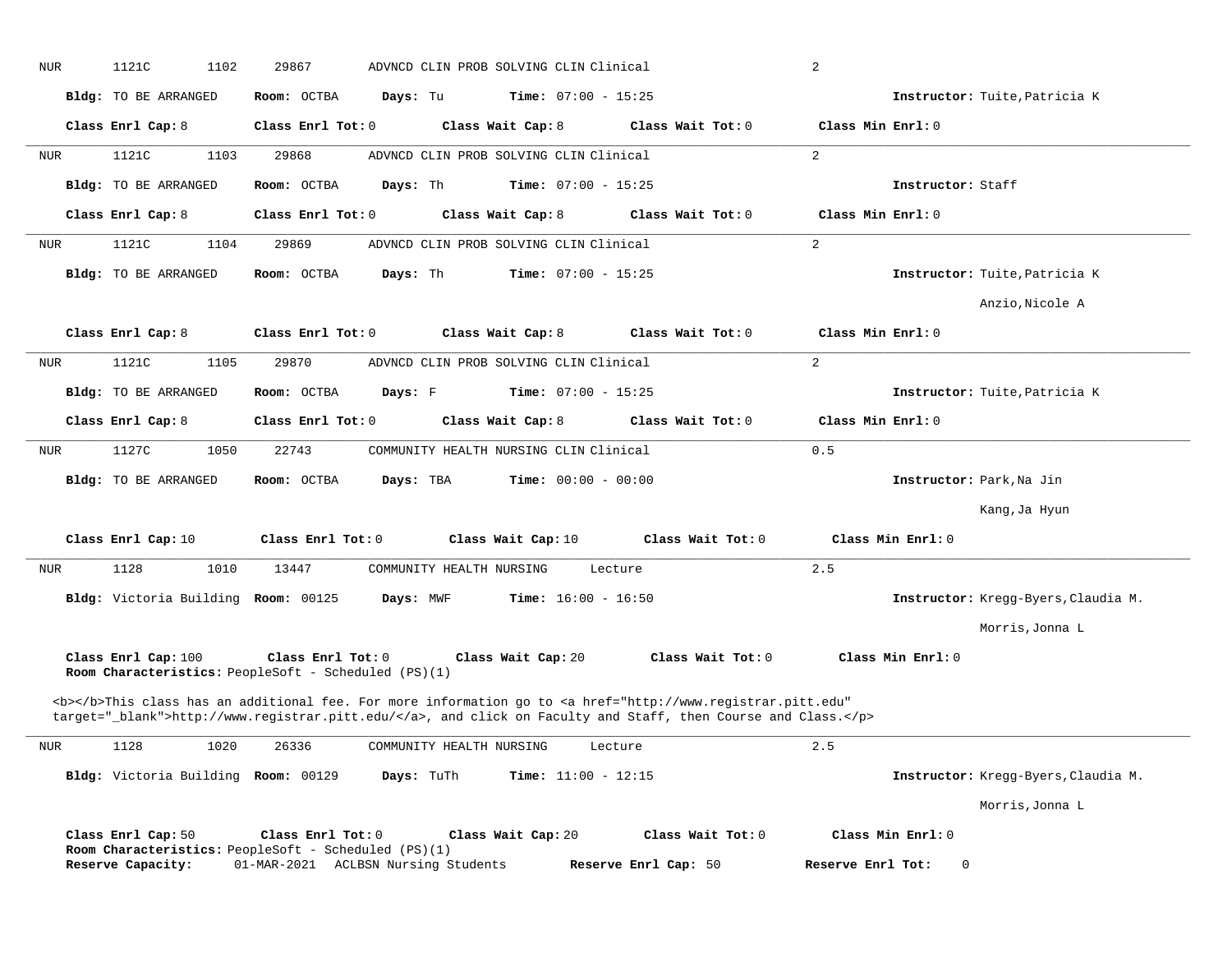| <b>NUR</b> | 1128C<br>1010        | 28169                   | COMMUNITY HEALTH NURSING CLIN Clinical |                   | 2.5               |                                     |
|------------|----------------------|-------------------------|----------------------------------------|-------------------|-------------------|-------------------------------------|
|            | Bldg: TO BE ARRANGED | Room: OCTBA<br>Days: M  | Time: $07:00 - 15:25$                  |                   |                   | Instructor: Kregg-Byers, Claudia M. |
|            | Class Enrl Cap: 8    | Class Enrl Tot: 0       | Class Wait Cap: 8                      | Class Wait Tot: 0 | Class Min Enrl: 0 |                                     |
| NUR        | 1015<br>1128C        | 22708                   | COMMUNITY HEALTH NURSING CLIN Clinical |                   | 2.5               |                                     |
|            | Bldg: TO BE ARRANGED | Room: OCTBA<br>Days: M  | Time: $07:00 - 15:25$                  |                   |                   | Instructor: Kregg-Byers, Claudia M. |
|            |                      |                         |                                        |                   |                   | Doswell, Willa                      |
|            |                      |                         |                                        |                   |                   | Lepore, Madeleine R                 |
|            |                      |                         |                                        |                   |                   | Chubb, Megan Elizabeth              |
|            |                      |                         |                                        |                   |                   | Fioravanti, Marie A                 |
|            | Class Enrl Cap: 8    | Class Enrl Tot: 0       | Class Wait Cap: 8                      | Class Wait Tot: 0 | Class Min Enrl: 0 |                                     |
| <b>NUR</b> | 1128C<br>1020        | 28170                   | COMMUNITY HEALTH NURSING CLIN Clinical |                   | 2.5               |                                     |
|            | Bldg: TO BE ARRANGED | Room: OCTBA<br>Days: Tu | Time: $07:00 - 15:25$                  |                   |                   | Instructor: Kregg-Byers, Claudia M. |
|            | Class Enrl Cap: 8    | Class Enrl Tot: 0       | Class Wait Cap: 8                      | Class Wait Tot: 0 | Class Min Enrl: 0 |                                     |
| NUR        | 1128C<br>1030        | 22709                   | COMMUNITY HEALTH NURSING CLIN Clinical |                   | 2.5               |                                     |
|            | Bldg: TO BE ARRANGED | Days: W<br>Room: OCTBA  | Time: $07:00 - 15:25$                  |                   |                   | Instructor: Kregg-Byers, Claudia M. |
|            |                      |                         |                                        |                   |                   | Doswell, Willa                      |
|            |                      |                         |                                        |                   |                   | Lepore, Madeleine R                 |
|            |                      |                         |                                        |                   |                   | Chubb, Megan Elizabeth              |
|            | Class Enrl Cap: 8    | Class Enrl Tot: 0       | Class Wait Cap: 8                      | Class Wait Tot: 0 | Class Min Enrl: 0 |                                     |
| <b>NUR</b> | 1128C<br>1040        | 28171                   | COMMUNITY HEALTH NURSING CLIN Clinical |                   | 2.5               |                                     |
|            | Bldg: TO BE ARRANGED | Room: OCTBA<br>Days: W  | Time: $07:00 - 15:25$                  |                   |                   | Instructor: Kregg-Byers, Claudia M. |
|            | Class Enrl Cap: 8    | Class Enrl Tot: 0       | Class Wait Cap: 8                      | Class Wait Tot: 0 | Class Min Enrl: 0 |                                     |
| <b>NUR</b> | 1128C<br>1055        | 22710                   | COMMUNITY HEALTH NURSING CLIN Clinical |                   | 2.5               |                                     |
|            | Bldg: TO BE ARRANGED | Days: F<br>Room: OCTBA  | Time: $07:00 - 15:25$                  |                   |                   | Instructor: Kregg-Byers, Claudia M. |
|            |                      |                         |                                        |                   |                   | Doswell, Willa                      |
|            |                      |                         |                                        |                   |                   | Lepore, Madeleine R                 |
|            |                      |                         |                                        |                   |                   | Chubb, Megan Elizabeth              |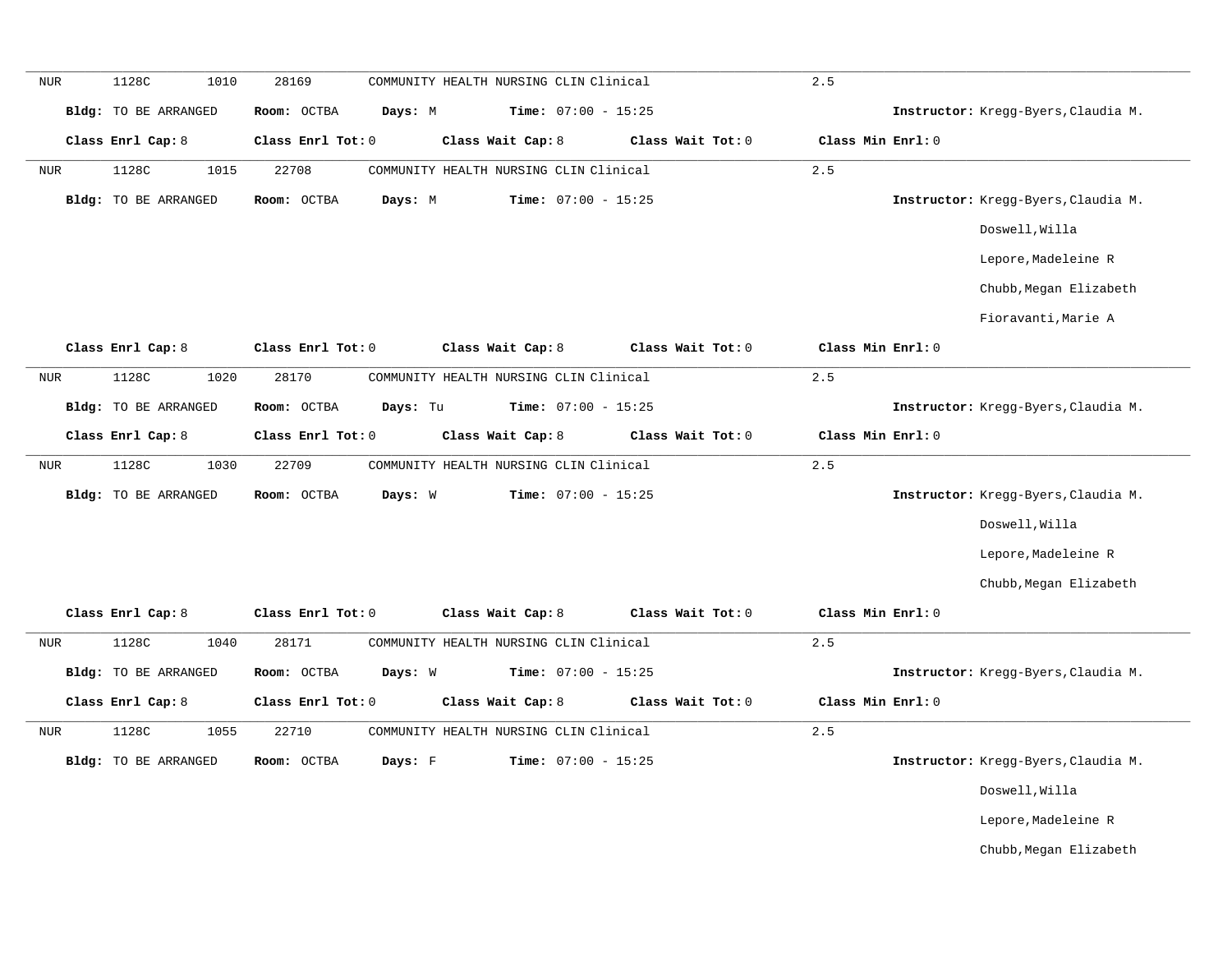|            | Class Enrl Cap: 7                   | Class Enrl Tot: 0                                                         | Class Wait Cap: 7                      | Class Wait Tot: 0 | Class Min Enrl: 0 |                                     |
|------------|-------------------------------------|---------------------------------------------------------------------------|----------------------------------------|-------------------|-------------------|-------------------------------------|
| NUR        | 1128C<br>1065                       | 26420                                                                     | COMMUNITY HEALTH NURSING CLIN Clinical |                   | 2.5               |                                     |
|            | <b>Bldg:</b> TO BE ARRANGED         | Days: Th<br>Room: OCTBA                                                   | Time: $07:00 - 15:25$                  |                   |                   | Instructor: Kregg-Byers, Claudia M. |
|            |                                     |                                                                           |                                        |                   |                   | Doswell, Willa                      |
|            |                                     |                                                                           |                                        |                   |                   | Lepore, Madeleine R                 |
|            |                                     |                                                                           |                                        |                   |                   | Chubb, Megan Elizabeth              |
|            | Class Enrl Cap: 8                   | Class Enrl Tot: 0                                                         | Class Wait Cap: 8                      | Class Wait Tot: 0 | Class Min Enrl: 0 |                                     |
| NUR        | 1128C<br>1075                       | 26421                                                                     | COMMUNITY HEALTH NURSING CLIN Clinical |                   | 2.5               |                                     |
|            | <b>Bldg:</b> TO BE ARRANGED         | Days: Tu<br>Room: OCTBA                                                   | Time: $07:00 - 15:25$                  |                   |                   | Instructor: Kregg-Byers, Claudia M. |
|            |                                     |                                                                           |                                        |                   |                   | Lepore, Madeleine R                 |
|            |                                     |                                                                           |                                        |                   |                   | Chubb, Megan Elizabeth              |
|            | Class Enrl Cap: 8                   | Class Enrl Tot: 0                                                         | Class Wait Cap: 8                      | Class Wait Tot: 0 | Class Min Enrl: 0 |                                     |
| NUR        | 1128C<br>1080                       | 28172                                                                     | COMMUNITY HEALTH NURSING CLIN Clinical |                   | 2.5               |                                     |
|            | <b>Bldg:</b> TO BE ARRANGED         | Room: OCTBA<br>Days: Th                                                   | Time: $07:00 - 15:25$                  |                   |                   | Instructor: Kregg-Byers, Claudia M. |
|            | Class Enrl Cap: 8                   | Class Enrl Tot: 0                                                         | Class Wait Cap: 8                      | Class Wait Tot: 0 | Class Min Enrl: 0 |                                     |
| NUR        | 1050<br>1131                        | 15966                                                                     | INTERPROF HEALTHCARE TEAMS             | Directed Studies  | $1 - 2$           |                                     |
|            | Bldg: Victoria Building Room: 00336 | Days: TBA                                                                 | Time: $00:00 - 00:00$                  |                   |                   | Instructor: Hoffmann, Rosemary L.   |
|            | Class Enrl Cap: 20                  | Class Enrl Tot: 0                                                         | Class Wait Cap: 20                     | Class Wait Tot: 0 | Class Min Enrl: 0 |                                     |
| <b>NUR</b> | 1134<br>1060                        | 26702                                                                     | TRANSTN INTO PROF NUR PRACT<br>Lecture |                   | $\overline{2}$    |                                     |
|            | Bldg: Victoria Building Room: 00123 | Days: TuTh                                                                | <b>Time:</b> $14:00 - 14:50$           |                   |                   | Instructor: Callan, Judith Ann      |
|            |                                     |                                                                           |                                        |                   |                   | Wunderley, Maria L                  |
|            |                                     |                                                                           |                                        |                   |                   | Sowko, Lucille Ann                  |
|            |                                     |                                                                           |                                        |                   |                   | Founds, Sandra Anne                 |
|            |                                     |                                                                           |                                        |                   |                   | Waechter, Darcy Koerbel             |
|            |                                     |                                                                           |                                        |                   |                   | Braxter, Betty J.                   |
|            | Class Enrl Cap: 100                 | Class Enrl Tot: 0<br>Room Characteristics: PeopleSoft - Scheduled (PS)(1) | Class Wait Cap: 20                     | Class Wait Tot: 0 | Class Min Enrl: 0 |                                     |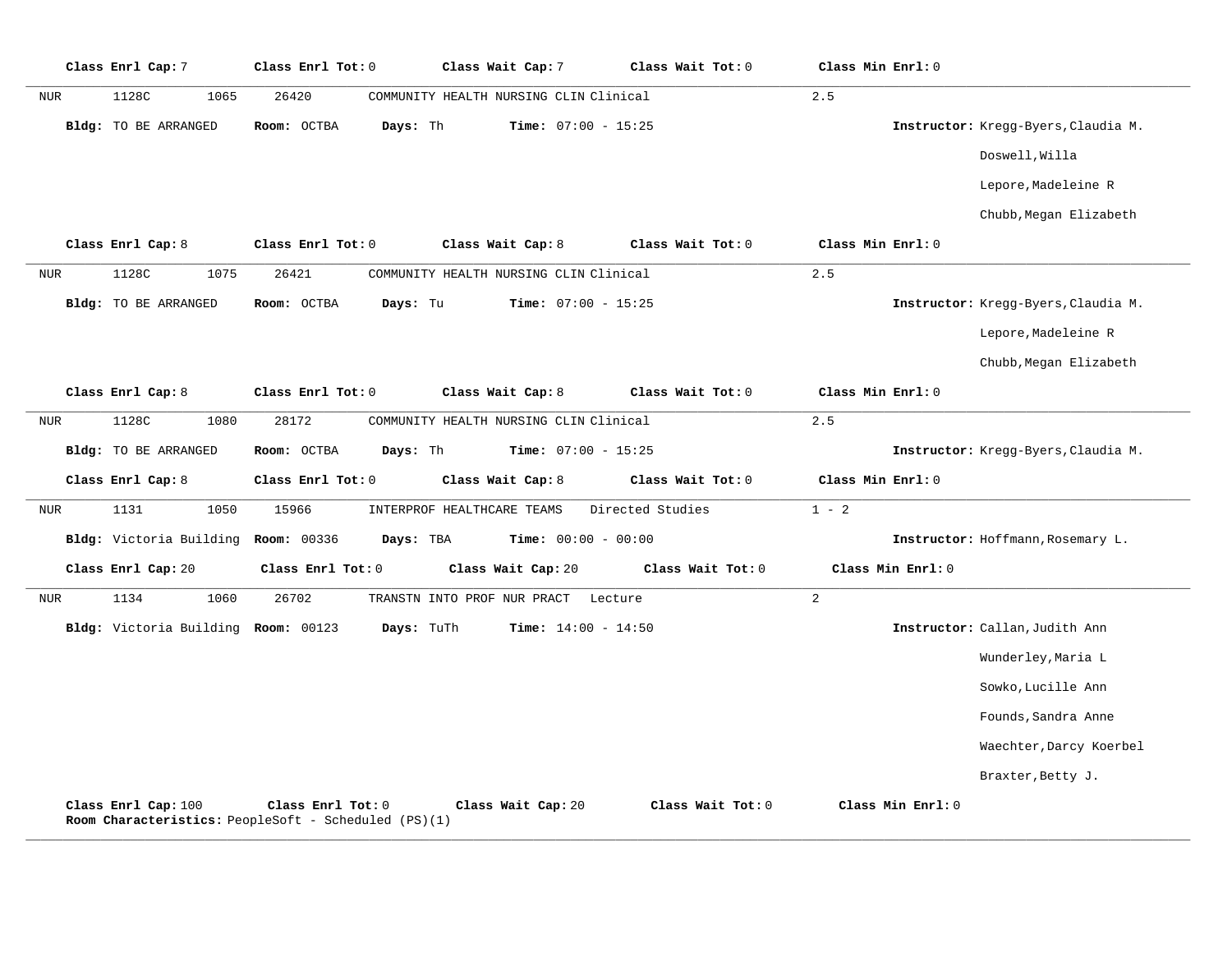### Report ID: SR201 **University of Pittsburgh** Page No. 39 of 184 **Schedule of Classes for Fall Term 2021-2022** Run Date: 12/16/2020 **Academic Term** Run Time: 23:00:20

| Catalog Nbr Section Class Nbr<br>Subject | Course Title                                                                                | Component                                                                                                                                                                                                                          | Units<br>Topics                  |                                |
|------------------------------------------|---------------------------------------------------------------------------------------------|------------------------------------------------------------------------------------------------------------------------------------------------------------------------------------------------------------------------------------|----------------------------------|--------------------------------|
| <b>NUR</b><br>1134<br>1065               | 27429<br>TRANSTN INTO PROF NUR PRACT                                                        | Lecture                                                                                                                                                                                                                            | $\overline{a}$                   |                                |
| Bldg: Victoria Building Room: 00122      | Days: TuTh                                                                                  | <b>Time:</b> $13:00 - 13:50$                                                                                                                                                                                                       |                                  | Instructor: Sowko, Lucille Ann |
|                                          |                                                                                             |                                                                                                                                                                                                                                    |                                  | Callan, Judith Ann             |
|                                          |                                                                                             |                                                                                                                                                                                                                                    |                                  | Libman, Rachel M               |
|                                          |                                                                                             |                                                                                                                                                                                                                                    |                                  | Coleman, Timothy Michael       |
|                                          |                                                                                             |                                                                                                                                                                                                                                    |                                  | Waechter, Darcy Koerbel        |
|                                          |                                                                                             |                                                                                                                                                                                                                                    |                                  | Burkett, Marnie L              |
|                                          |                                                                                             |                                                                                                                                                                                                                                    |                                  | Braxter, Betty J.              |
| Class Enrl Cap: 50                       | Class Enrl Tot: 0                                                                           | Class Wait Tot: 0<br>Class Wait Cap: 20                                                                                                                                                                                            | Class Min Enrl: 0                |                                |
| Reserve Capacity:                        | Room Characteristics: PeopleSoft - Scheduled (PS)(1)<br>01-MAR-2021 ACLBSN Nursing Students | Reserve Enrl Cap: 50                                                                                                                                                                                                               | Reserve Enrl Tot:<br>$\mathbf 0$ |                                |
|                                          |                                                                                             |                                                                                                                                                                                                                                    |                                  |                                |
| 1070<br>NUR<br>1134C                     | 22706<br>TRANSTN PROF NUR PRACT CLIN                                                        | Clinical                                                                                                                                                                                                                           | 6                                |                                |
| Bldg: TO BE ARRANGED                     | Room: TBA<br>Days: TBA                                                                      | <b>Time:</b> $00:00 - 00:00$                                                                                                                                                                                                       |                                  | Instructor: Sowko, Lucille Ann |
|                                          |                                                                                             |                                                                                                                                                                                                                                    |                                  | Callan, Judith Ann             |
|                                          |                                                                                             |                                                                                                                                                                                                                                    |                                  | Wunderley, Maria L             |
|                                          |                                                                                             |                                                                                                                                                                                                                                    |                                  | Founds, Sandra Anne            |
|                                          |                                                                                             |                                                                                                                                                                                                                                    |                                  | Braxter, Betty J.              |
|                                          |                                                                                             |                                                                                                                                                                                                                                    |                                  | Waechter, Darcy Koerbel        |
|                                          |                                                                                             |                                                                                                                                                                                                                                    |                                  | Burkett, Marnie L              |
|                                          |                                                                                             |                                                                                                                                                                                                                                    |                                  | Germack, Hayley D              |
| Class Enrl Cap: 80                       | Class Enrl Tot: 0                                                                           | Class Wait Cap: 20<br>Class Wait Tot: 0                                                                                                                                                                                            | Class Min Enrl: 0                |                                |
|                                          |                                                                                             | <b></b> This class has an additional fee. For more information go to <a <br="" href="http://www.registrar.pitt.edu">target="_blank"&gt;http://www.registrar.pitt.edu/</a> , and click on Faculty and Staff, then Course and Class. |                                  |                                |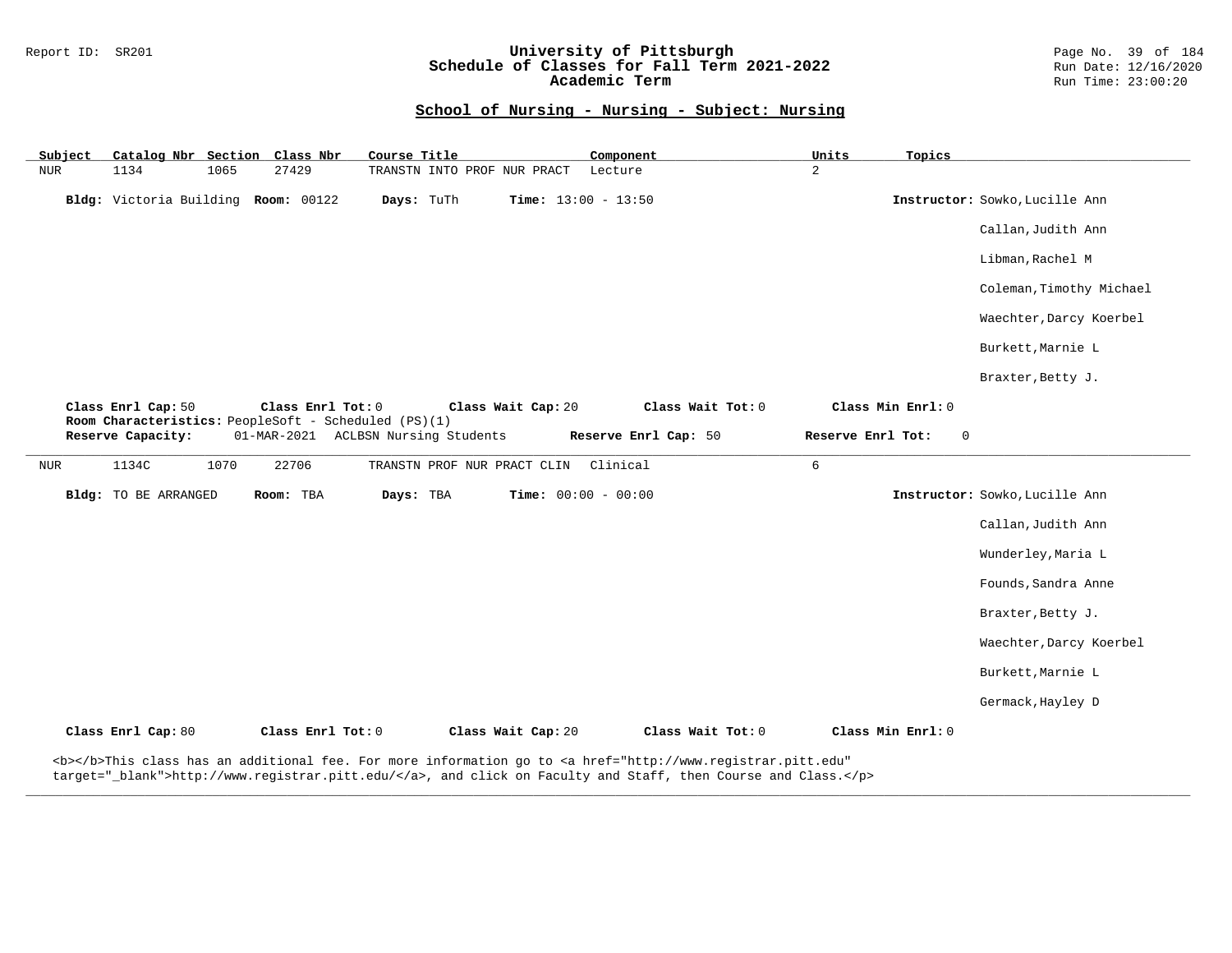### Report ID: SR201 **University of Pittsburgh** Page No. 40 of 184 **Schedule of Classes for Fall Term 2021-2022** Run Date: 12/16/2020 **Academic Term** Run Time: 23:00:20

| Catalog Nbr Section Class Nbr<br>Subject                      | Course Title                                                                                                                                                     |                                        | Component           | Units<br>Topics   |                                     |
|---------------------------------------------------------------|------------------------------------------------------------------------------------------------------------------------------------------------------------------|----------------------------------------|---------------------|-------------------|-------------------------------------|
| 1134C<br>1080<br><b>NUR</b>                                   | 24745                                                                                                                                                            | TRANSTN PROF NUR PRACT CLIN            | Clinical            | 6                 |                                     |
| <b>Bldg:</b> TO BE ARRANGED                                   | Room: TBA<br>Days: TBA                                                                                                                                           | Time: $00:00 - 00:00$                  |                     |                   | Instructor: Waechter, Darcy Koerbel |
| Class Enrl Cap: 80                                            | Class Enrl Tot: $0$                                                                                                                                              | Class Wait Cap: 20                     | Class Wait Tot: 0   | Class Min Enrl: 0 |                                     |
|                                                               | <b></b> This class has an additional fee. For more information go to <a <="" href="http://www.registrar.pitt.edu" td=""><td></td><td></td><td></td><td></td></a> |                                        |                     |                   |                                     |
|                                                               | target="_blank">http://www.registrar.pitt.edu/, and click on Faculty and Staff, then Course and Class.                                                           |                                        |                     |                   |                                     |
| <b>NUR</b><br>1141<br>1060                                    | 27414                                                                                                                                                            | HLTH DISP IN VULN POPULATIONS Lecture  |                     | $\overline{a}$    |                                     |
| Bldg: Victoria Building Room: 00111                           | Days: M                                                                                                                                                          | <b>Time:</b> $13:00 - 14:50$           |                     |                   | Instructor: Doswell, Willa          |
| Class Enrl Cap: 25<br>Attributes: Undergraduate Global Health | Class Enrl Tot: 0<br>Room Characteristics: PeopleSoft - Scheduled (PS)(1)                                                                                        | Class Wait Cap: 20                     | Class Wait Tot: 0   | Class Min Enrl: 0 |                                     |
| 1221C<br>1010<br><b>NUR</b>                                   | 28163                                                                                                                                                            | ADVNCD CLIN PROB SOLVING CLIN Clinical |                     | $\mathbf{1}$      |                                     |
| <b>Bldg:</b> TO BE ARRANGED                                   | Room: OCTBA<br>Days: F                                                                                                                                           | Time: $07:00 - 15:25$                  |                     |                   | Instructor: Hoffer, Katharine May   |
|                                                               |                                                                                                                                                                  |                                        |                     |                   |                                     |
|                                                               |                                                                                                                                                                  |                                        |                     |                   | Tuite, Patricia K                   |
| Class Enrl Cap: 8                                             | Class Enrl Tot: 0                                                                                                                                                | Class Wait Cap: 8                      | Class Wait Tot: 0   | Class Min Enrl: 0 |                                     |
| 1221C<br>1240<br><b>NUR</b>                                   | 22711                                                                                                                                                            | ADVNCD CLIN PROB SOLVING CLIN Clinical |                     | $\mathbf{1}$      |                                     |
| Bldg: TO BE ARRANGED                                          | Room: OCTBA<br>Days: W                                                                                                                                           | <b>Time:</b> $07:00 - 14:50$           |                     |                   | Instructor: Tuite, Patricia K       |
|                                                               |                                                                                                                                                                  |                                        |                     |                   | Sowko, Lucille Ann                  |
| Class Enrl Cap: 50                                            | Class Enrl Tot: 0                                                                                                                                                | Class Wait Cap: 20                     | Class Wait Tot: $0$ | Class Min Enrl: 0 |                                     |
| 1221C<br>1250<br><b>NUR</b>                                   | 26337                                                                                                                                                            | ADVNCD CLIN PROB SOLVING CLIN Clinical |                     | $\mathbf{1}$      |                                     |
| <b>Bldg:</b> TO BE ARRANGED                                   | Room: OCTBA<br>Days: M                                                                                                                                           | <b>Time:</b> $07:00 - 14:50$           |                     |                   | Instructor: Tuite, Patricia K       |
|                                                               |                                                                                                                                                                  |                                        |                     |                   | Harlan, Melissa Dawn                |
| Class Enrl Cap: 50                                            | Class Enrl Tot: 0                                                                                                                                                | Class Wait Cap: 20                     | Class Wait Tot: 0   | Class Min Enrl: 0 |                                     |
| 1221C<br>1260<br><b>NUR</b>                                   | 26338                                                                                                                                                            | ADVNCD CLIN PROB SOLVING CLIN Clinical |                     | $\mathbf{1}$      |                                     |
| Bldg: TO BE ARRANGED                                          | Room: OCTBA<br>Days: F                                                                                                                                           | <b>Time:</b> $07:00 - 14:50$           |                     |                   | Instructor: Tuite, Patricia K       |
|                                                               |                                                                                                                                                                  |                                        |                     |                   | Anzio, Nicole A                     |
| Class Enrl Cap: 50                                            | Class Enrl Tot: 0                                                                                                                                                | Class Wait Cap: 20                     | Class Wait Tot: 0   | Class Min Enrl: 0 |                                     |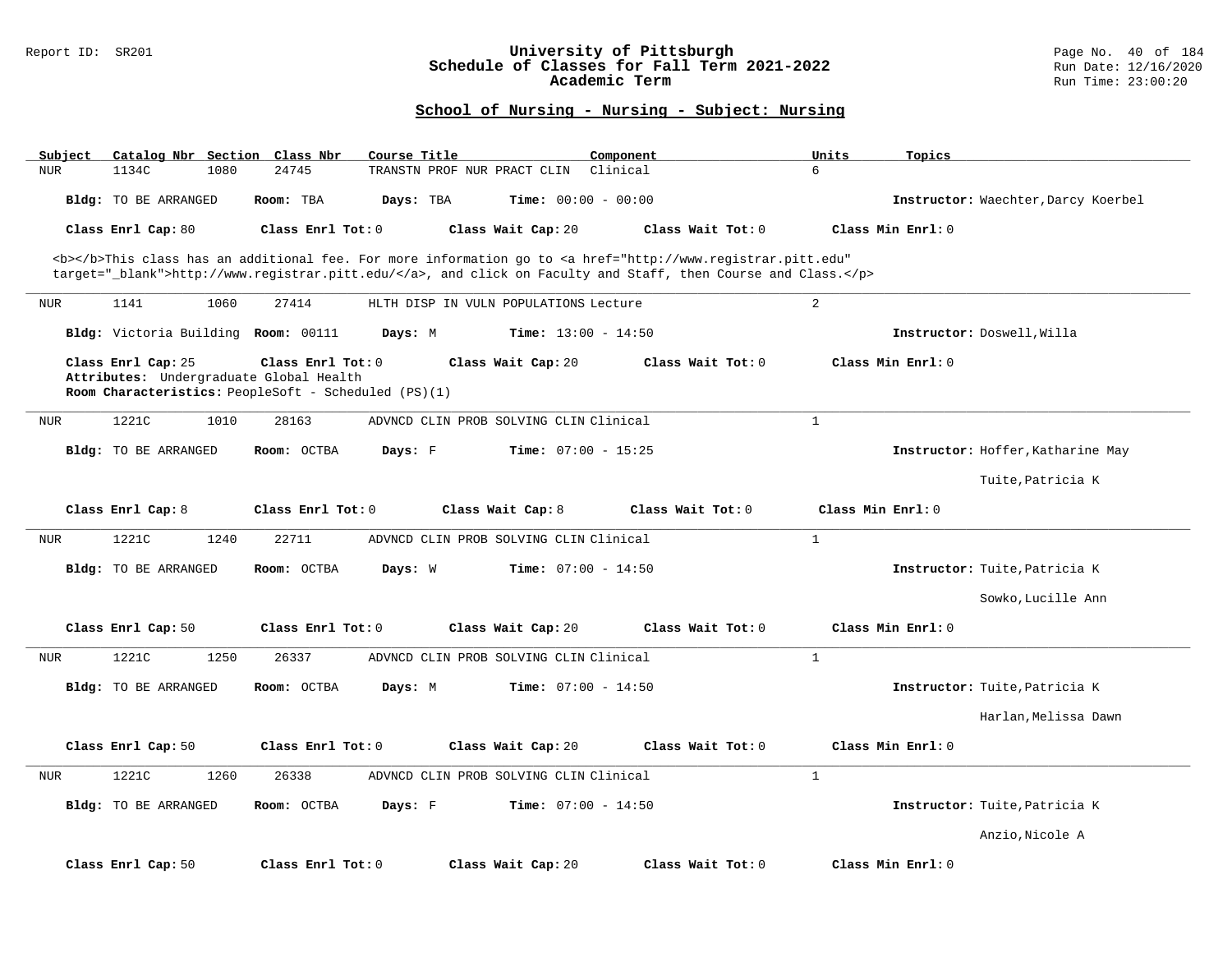| <b>NUR</b> | 1221C<br>1261               | 29863<br>ADVNCD CLIN PROB SOLVING CLIN Clinical                                                                                                | $\mathbf{1}$                           |                                |
|------------|-----------------------------|------------------------------------------------------------------------------------------------------------------------------------------------|----------------------------------------|--------------------------------|
|            | <b>Bldg:</b> TO BE ARRANGED | <b>Time:</b> $07:00 - 14:50$<br>Room: OCTBA<br>Days: F                                                                                         |                                        | Instructor: Staff              |
|            | Class Enrl Cap: 8           | Class Enrl Tot: 0<br>Class Wait Cap: 8                                                                                                         | Class Wait Tot: 0<br>Class Min Enrl: 0 |                                |
| <b>NUR</b> | 1228C<br>1010               | 28158<br>COMMUNITY HEALTH NURSING CLIN Clinical                                                                                                | 0.5                                    |                                |
|            | Bldg: TO BE ARRANGED        | Room: TBA<br>Days: TBA<br><b>Time:</b> $00:00 - 00:00$                                                                                         |                                        | Instructor: Park, Na Jin       |
|            | Class Enrl Cap: 50          | Class Enrl Tot: 0<br>Class Wait Cap: 20                                                                                                        | Class Wait Tot: 0                      | Class Min Enrl: 0              |
| <b>NUR</b> | 1050<br>1234C               | 22707<br>TRANSTN PROF NUR PRACT CLIN<br>Clinical                                                                                               | $\overline{3}$                         |                                |
|            | <b>Bldg:</b> TO BE ARRANGED | <b>Time:</b> $00:00 - 00:00$<br>Room: OCTBA<br>Days: TBA                                                                                       |                                        | Instructor: Sowko, Lucille Ann |
|            |                             |                                                                                                                                                |                                        | Libman, Rachel M               |
|            | Class Enrl Cap: 30          | Class Enrl Tot: 0<br>Class Wait Cap: 20                                                                                                        | Class Wait Tot: 0                      | Class Min Enrl: 0              |
|            |                             | <b></b> This class has an additional fee. For more information go to <a <="" href="http://www.registrar.pitt.edu" td=""><td></td><td></td></a> |                                        |                                |
|            |                             | target="_blank">http://www.registrar.pitt.edu/, and click on Faculty and Staff, then Course and Class.                                         |                                        |                                |
| NUR        | 1250C<br>1010               | 28148<br>NUR CARE MTHRS NB & FAML CLIN Clinical                                                                                                | $\mathbf{1}$                           |                                |
|            | Bldg: TO BE ARRANGED        | <b>Time:</b> $06:30 - 13:30$<br>Room: OCTBA<br>Days: M                                                                                         |                                        | Instructor: Braxter, Betty J.  |
|            |                             |                                                                                                                                                |                                        | Chew, Cynthia Ann              |
|            | Class Enrl Cap: 8           | Class Enrl Tot: 0<br>Class Wait Cap: 8                                                                                                         | Class Wait Tot: 0<br>Class Min Enrl: 0 |                                |
| <b>NUR</b> | 1250C<br>1020               | 28149<br>NUR CARE MTHRS NB & FAML CLIN Clinical                                                                                                | $\mathbf{1}$                           |                                |
|            | Bldg: TO BE ARRANGED        | <b>Time:</b> $06:30 - 13:30$<br>Room: OCTBA<br>Days: W                                                                                         |                                        | Instructor: Braxter, Betty J.  |
|            | Class Enrl Cap: 8           | Class Enrl Tot: 0<br>Class Wait Cap: 8                                                                                                         | Class Wait Tot: 0<br>Class Min Enrl: 0 |                                |
| NUR        | 1250C<br>1030               | 28150<br>NUR CARE MTHRS NB & FAML CLIN Clinical                                                                                                | $\mathbf{1}$                           |                                |
|            | Bldg: TO BE ARRANGED        | Room: OCTBA<br>Days: F<br><b>Time:</b> $06:30 - 13:30$                                                                                         |                                        | Instructor: Braxter, Betty J.  |
|            | Class Enrl Cap: 8           | Class Enrl Tot: 0<br>Class Wait Cap: 8                                                                                                         | Class Wait Tot: 0<br>Class Min Enrl: 0 |                                |
| NUR        | 1250C<br>1090               | NUR CARE MTHRS NB & FAML CLIN Clinical<br>22701                                                                                                | $\mathbf{1}$                           |                                |
|            | <b>Bldg:</b> TO BE ARRANGED | <b>Time:</b> $06:30 - 13:30$<br>Room: OCTBA<br>Days: M                                                                                         |                                        | Instructor: Braxter, Betty J.  |
|            |                             |                                                                                                                                                |                                        | Demirci, Jill                  |
|            | Class Enrl Cap: 8           | Class Enrl Tot: 0<br>Class Wait Cap: 8                                                                                                         | Class Wait Tot: 0<br>Class Min Enrl: 0 |                                |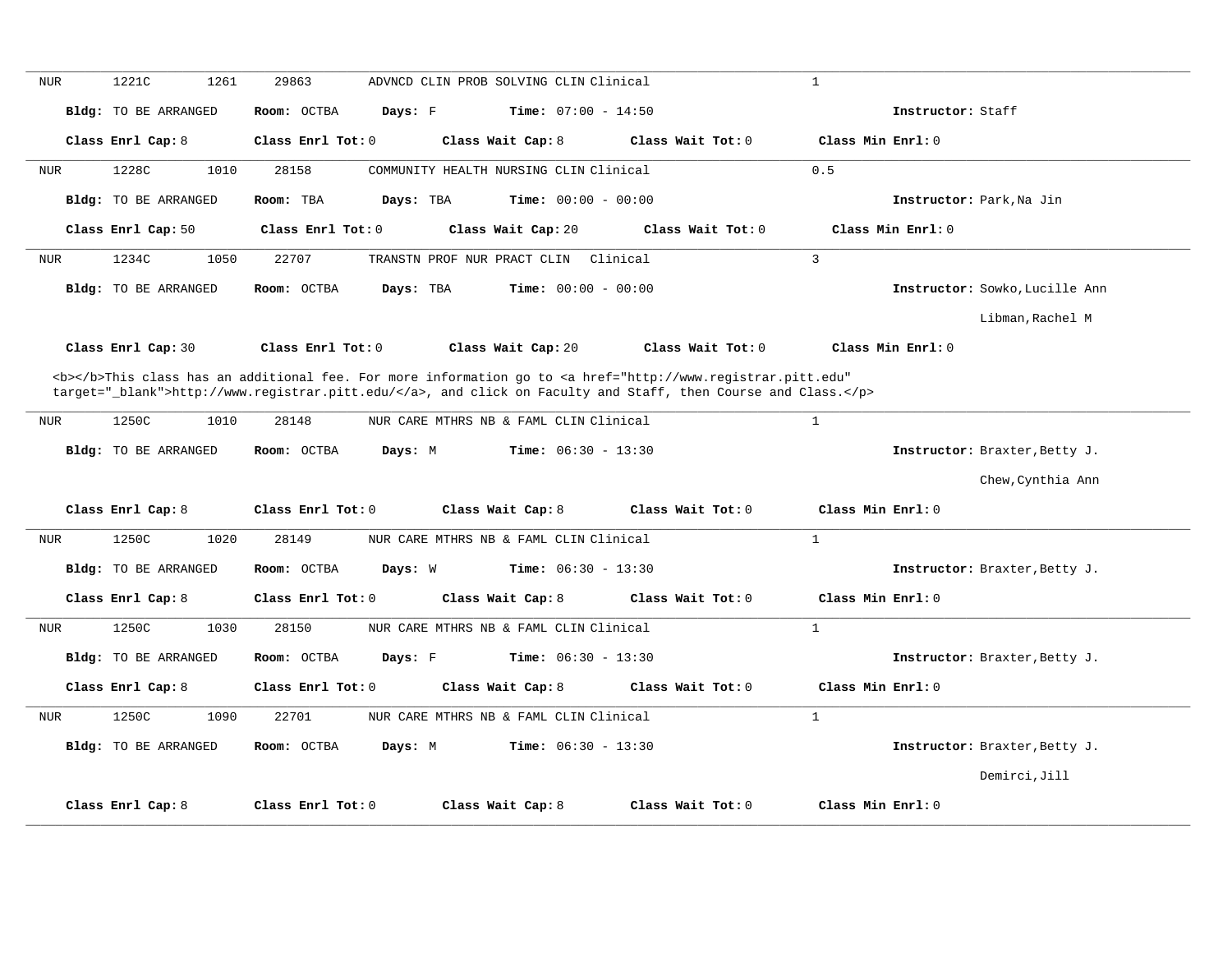### Report ID: SR201 **University of Pittsburgh** Page No. 42 of 184 **Schedule of Classes for Fall Term 2021-2022** Run Date: 12/16/2020 **Academic Term** Run Time: 23:00:20

| Subject    | Catalog Nbr Section Class Nbr |                   | Course Title                           | Component                    | Units<br>Topics                  |  |
|------------|-------------------------------|-------------------|----------------------------------------|------------------------------|----------------------------------|--|
| <b>NUR</b> | 1250C<br>1100                 | 26339             | NUR CARE MTHRS NB & FAML CLIN Clinical |                              | $\mathbf{1}$                     |  |
|            | Bldg: TO BE ARRANGED          | Room: OCTBA       | Days: W                                | <b>Time:</b> $06:30 - 13:30$ | Instructor: Maurer, Geraldine M  |  |
|            |                               |                   |                                        |                              | Allen, Marianne                  |  |
|            |                               |                   |                                        |                              | Braxter, Betty J.                |  |
|            | Class Enrl Cap: 8             | Class Enrl Tot: 0 | Class Wait Cap: 8                      | Class Wait Tot: 0            | Class Min Enrl: 0                |  |
| <b>NUR</b> | 1250C<br>1105                 | 26340             | NUR CARE MTHRS NB & FAML CLIN Clinical |                              | $\mathbf{1}$                     |  |
|            | Bldg: TO BE ARRANGED          | Room: OCTBA       | Days: F                                | <b>Time:</b> $06:30 - 13:30$ | Instructor: Allen, Marianne      |  |
|            |                               |                   |                                        |                              | Komar, Evgenia E                 |  |
|            |                               |                   |                                        |                              | Braxter, Betty J.                |  |
|            | Class Enrl Cap: 8             | Class Enrl Tot: 0 | Class Wait Cap: 8                      | Class Wait Tot: 0            | Class Min Enrl: 0                |  |
| NUR        | 1252C<br>1010                 | 28145             | NUR CRE CHILD/THEIR FMLYS CLINClinical |                              | $\mathbf{1}$                     |  |
|            | Bldg: TO BE ARRANGED          | Room: OCTBA       | Days: M                                | <b>Time:</b> $00:00 - 00:00$ | Instructor: Kreashko, Lisa Marie |  |
|            | Class Enrl Cap: 8             | Class Enrl Tot: 0 | Class Wait Cap: 8                      | Class Wait Tot: 0            | Class Min Enrl: 0                |  |
| <b>NUR</b> | 1252C<br>1020                 | 28146             | NUR CRE CHILD/THEIR FMLYS CLINClinical |                              | $\mathbf{1}$                     |  |
|            | Bldg: TO BE ARRANGED          | Room: OCTBA       | Days: W                                | <b>Time:</b> $00:00 - 00:00$ | Instructor: Kreashko, Lisa Marie |  |
|            | Class Enrl Cap: 8             | Class Enrl Tot: 0 | Class Wait Cap: 8                      | Class Wait Tot: $0$          | Class Min Enrl: 0                |  |
| NUR        | 1252C<br>1030                 | 28147             | NUR CRE CHILD/THEIR FMLYS CLINClinical |                              | $\mathbf{1}$                     |  |
|            | Bldg: TO BE ARRANGED          | Room: OCTBA       | Days: F                                | <b>Time:</b> $00:00 - 00:00$ | Instructor: Kreashko, Lisa Marie |  |
|            | Class Enrl Cap: 8             | Class Enrl Tot: 0 | Class Wait Cap: 8                      | Class Wait Tot: 0            | Class Min Enrl: 0                |  |
| NUR        | 1252C<br>1070                 | 22705             | NUR CRE CHILD/THEIR FMLYS CLINClinical |                              | $\mathbf{1}$                     |  |
|            | Bldg: TO BE ARRANGED          | Room: OCTBA       | Days: W                                | <b>Time:</b> $00:00 - 00:00$ | Instructor: Herbster, Amy        |  |
|            |                               |                   |                                        |                              | Libman, Rachel M                 |  |
|            |                               |                   |                                        |                              | Kreashko, Lisa Marie             |  |
|            |                               |                   |                                        |                              | Burkett, Marnie L                |  |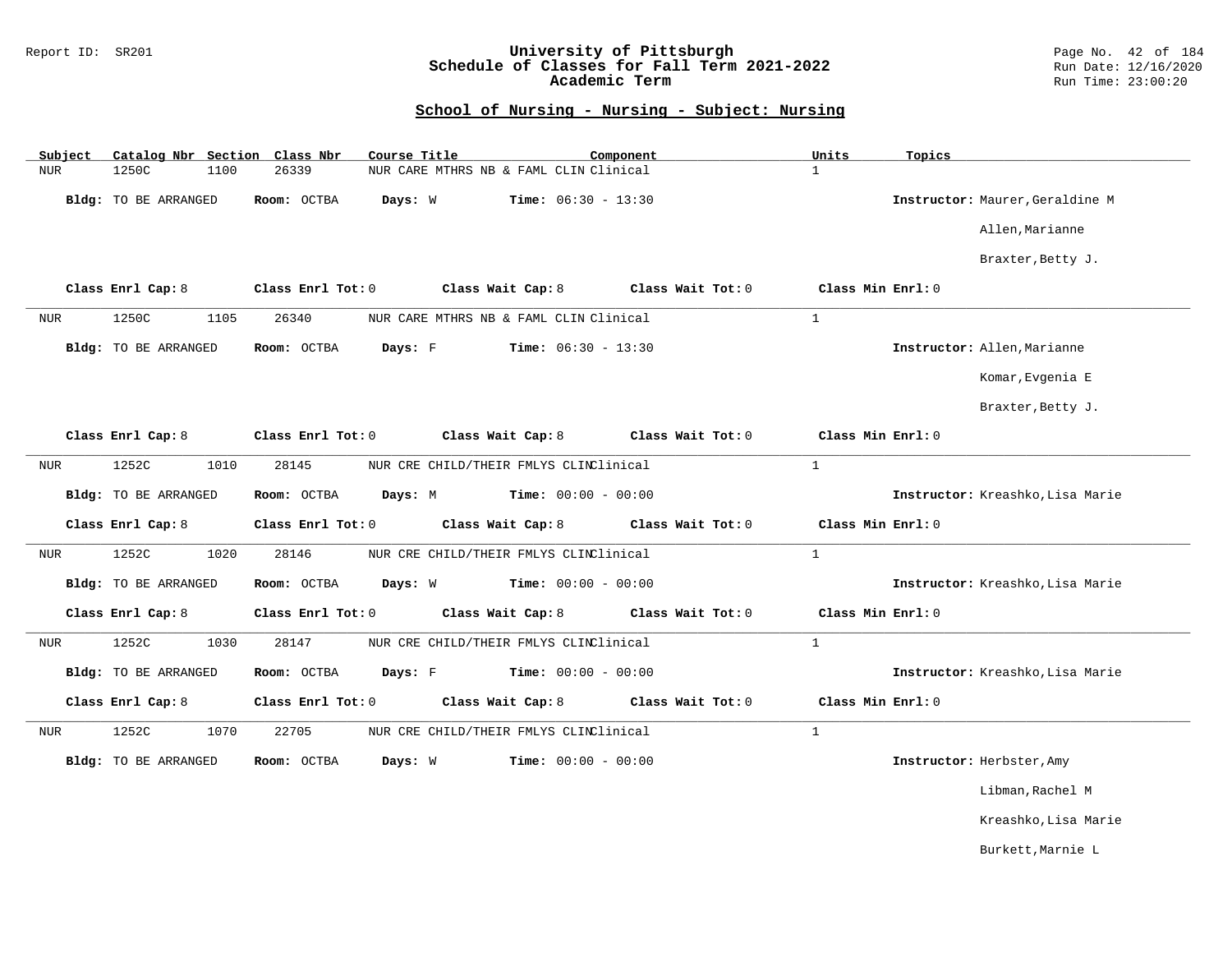Feeley,Christine A

|            | Class Enrl Cap: 7           | Class Enrl Tot: 0      | Class Wait Cap: 7                      | Class Wait Tot: 0 | Class Min Enrl: 0 |                                |
|------------|-----------------------------|------------------------|----------------------------------------|-------------------|-------------------|--------------------------------|
| <b>NUR</b> | 1252C<br>1080               | 26341                  | NUR CRE CHILD/THEIR FMLYS CLINClinical |                   | $\mathbf{1}$      |                                |
|            | <b>Bldg:</b> TO BE ARRANGED | Room: OCTBA<br>Days: M | Time: $00:00 - 00:00$                  |                   |                   | Instructor: Herbster, Amy      |
|            |                             |                        |                                        |                   |                   | Kreashko, Lisa Marie           |
|            |                             |                        |                                        |                   |                   | Libman, Rachel M               |
|            |                             |                        |                                        |                   |                   | Burkett, Marnie L              |
|            |                             |                        |                                        |                   |                   | Feeley, Christine A            |
|            | Class Enrl Cap: 7           | Class Enrl Tot: 0      | Class Wait Cap: 7                      | Class Wait Tot: 0 | Class Min Enrl: 0 |                                |
| <b>NUR</b> | 1252C<br>1090               | 26342                  | NUR CRE CHILD/THEIR FMLYS CLINClinical |                   | $\mathbf{1}$      |                                |
|            | Bldg: TO BE ARRANGED        | Days: F<br>Room: OCTBA | Time: $00:00 - 00:00$                  |                   |                   | Instructor: Herbster, Amy      |
|            |                             |                        |                                        |                   |                   | Kreashko, Lisa Marie           |
|            |                             |                        |                                        |                   |                   | Libman, Rachel M               |
|            |                             |                        |                                        |                   |                   | Burkett, Marnie L              |
|            |                             |                        |                                        |                   |                   | Feeley, Christine A            |
|            | Class Enrl Cap: 7           | Class Enrl Tot: 0      | Class Wait Cap: 7                      | Class Wait Tot: 0 | Class Min Enrl: 0 |                                |
| <b>NUR</b> | 1260C<br>1010               | 28135                  | NUR CARE CLIENTS PMH PROB CLINClinical |                   | 1.5               |                                |
|            | <b>Bldg:</b> TO BE ARRANGED | Room: OCTBA<br>Days: M | <b>Time:</b> $07:00 - 13:30$           |                   |                   | Instructor: Gesmond, Sharyn A. |
|            |                             |                        |                                        |                   |                   | Pinto, Grace Marie             |
|            |                             |                        |                                        |                   |                   | Kameg, Brayden                 |
|            | Class Enrl Cap: 8           | Class Enrl Tot: 0      | Class Wait Cap: 8                      | Class Wait Tot: 0 | Class Min Enrl: 0 |                                |
| NUR        | 1260C<br>1020               | 28138                  | NUR CARE CLIENTS PMH PROB CLINClinical |                   | 1.5               |                                |
|            | <b>Bldg:</b> TO BE ARRANGED | Room: OCTBA<br>Days: W | Time: $07:00 - 13:30$                  |                   |                   | Instructor: Callan, Judith Ann |
|            |                             |                        |                                        |                   |                   | Kameg, Brayden                 |
|            | Class Enrl Cap: 8           | Class Enrl Tot: 0      | Class Wait Cap: 8                      | Class Wait Tot: 0 | Class Min Enrl: 0 |                                |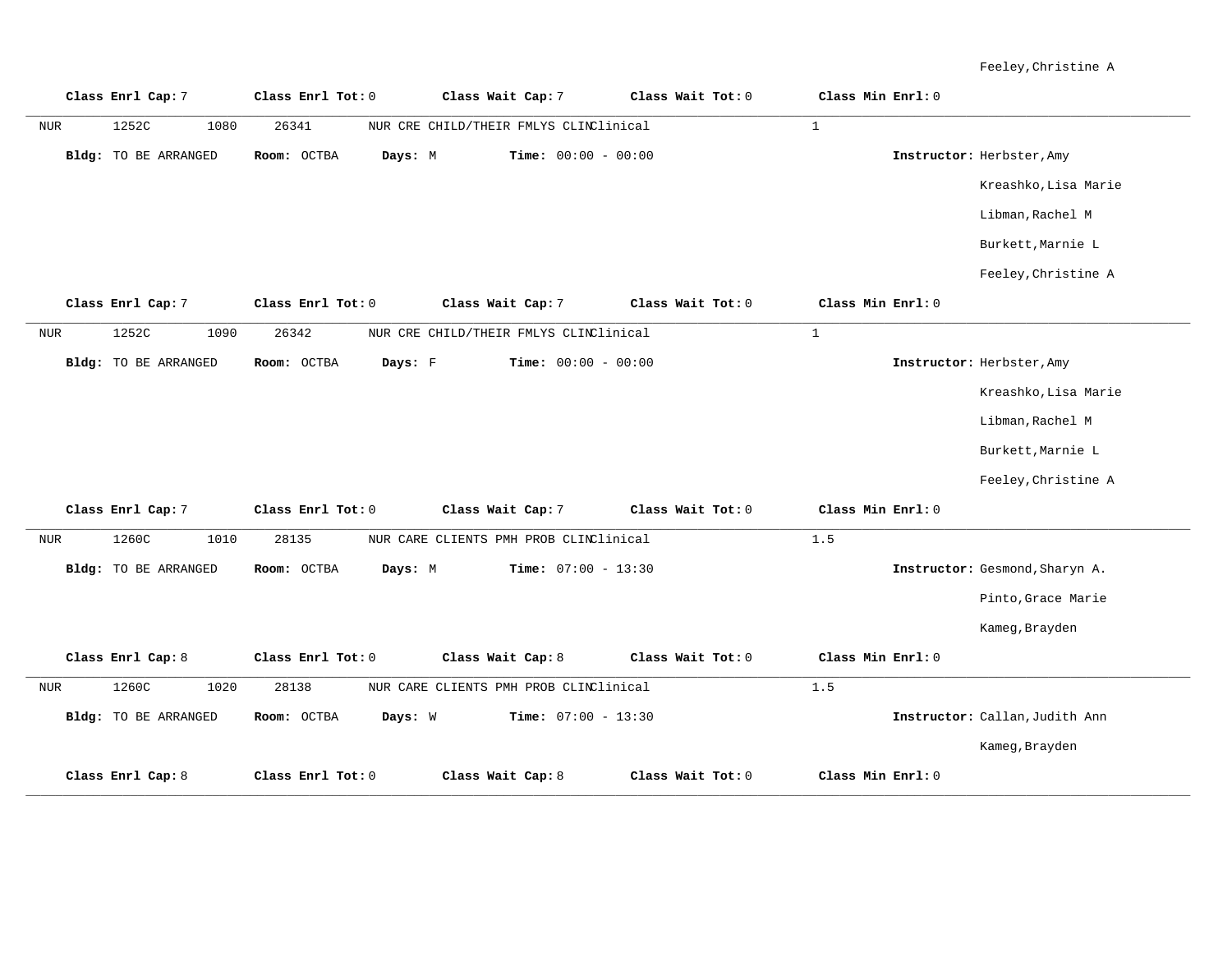#### Report ID: SR201 **University of Pittsburgh** Page No. 44 of 184 **Schedule of Classes for Fall Term 2021-2022** Run Date: 12/16/2020 **Academic Term** Run Time: 23:00:20

| Subject    | Catalog Nbr Section Class Nbr                                              |                   | Course Title |                                        | Component         | Units             | Topics            |                                 |
|------------|----------------------------------------------------------------------------|-------------------|--------------|----------------------------------------|-------------------|-------------------|-------------------|---------------------------------|
| <b>NUR</b> | 1260C<br>1030                                                              | 28143             |              | NUR CARE CLIENTS PMH PROB CLINClinical |                   | 1.5               |                   |                                 |
|            | Bldg: TO BE ARRANGED                                                       | Room: OCTBA       | Days: F      | <b>Time:</b> $07:00 - 13:30$           |                   |                   |                   | Instructor: Leventis, Maria     |
|            |                                                                            |                   |              |                                        |                   |                   |                   | Svidron, Donette F              |
|            |                                                                            |                   |              |                                        |                   |                   |                   | Kameg, Brayden                  |
|            | Class Enrl Cap: 8                                                          | Class Enrl Tot: 0 |              | Class Wait Cap: 8                      | Class Wait Tot: 0 | Class Min Enrl: 0 |                   |                                 |
| <b>NUR</b> | 1260C<br>1070                                                              | 22698             |              | NUR CARE CLIENTS PMH PROB CLINClinical |                   | 1.5               |                   |                                 |
|            | Bldg: TO BE ARRANGED                                                       | Room: OCTBA       | Days: F      | Time: $07:00 - 13:30$                  |                   |                   |                   | Instructor: Leventis, Maria     |
|            |                                                                            |                   |              |                                        |                   |                   |                   | Svidron, Donette F              |
|            |                                                                            |                   |              |                                        |                   |                   |                   | Kameg, Brayden                  |
|            | Class Enrl Cap: 8                                                          | Class Enrl Tot: 0 |              | Class Wait Cap: 8                      | Class Wait Tot: 0 | Class Min Enrl: 0 |                   |                                 |
| <b>NUR</b> | 1260C<br>1080                                                              | 26343             |              | NUR CARE CLIENTS PMH PROB CLINClinical |                   | 1.5               |                   |                                 |
|            | Bldg: TO BE ARRANGED                                                       | Room: OCTBA       | Days: M      | <b>Time:</b> $07:00 - 13:30$           |                   |                   |                   | Instructor: Gesmond, Sharyn A.  |
|            |                                                                            |                   |              |                                        |                   |                   |                   | Palmer, Joshua E                |
|            |                                                                            |                   |              |                                        |                   |                   |                   | Kameg, Brayden                  |
|            | Class Enrl Cap: 8                                                          | Class Enrl Tot: 0 |              | Class Wait Cap: 8                      | Class Wait Tot: 0 | Class Min Enrl: 0 |                   |                                 |
| NUR        | 1260C<br>1090                                                              | 26344             |              | NUR CARE CLIENTS PMH PROB CLINClinical |                   | 1.5               |                   |                                 |
|            | <b>Bldg:</b> TO BE ARRANGED                                                | Room: OCTBA       | Days: W      | <b>Time:</b> $07:00 - 13:30$           |                   |                   |                   | Instructor: Leventis, Maria     |
|            |                                                                            |                   |              |                                        |                   |                   |                   | Foster, Ashley S                |
|            |                                                                            |                   |              |                                        |                   |                   |                   | Kameg, Brayden                  |
|            | Class Enrl Cap: 8                                                          | Class Enrl Tot: 0 |              | Class Wait Cap: 8                      | Class Wait Tot: 0 | Class Min Enrl: 0 |                   |                                 |
| <b>NUR</b> | 1281<br>1020                                                               | 26638             |              | FOUNDATIONS OF NURSING PRACT lLecture  |                   | 3.5               |                   |                                 |
|            | Bldg: Victoria Building Room: 00123                                        |                   | Days: TuTh   | <b>Time:</b> $08:00 - 09:15$           |                   |                   |                   | Instructor: Blazeck, Alice Maus |
|            |                                                                            |                   |              |                                        |                   |                   |                   | Haines, Alice Jane              |
|            | Class Enrl Cap: 50<br>Room Characteristics: PeopleSoft - Scheduled (PS)(1) | Class Enrl Tot: 0 |              | Class Wait Cap: 20                     | Class Wait Tot: 0 |                   | Class Min Enrl: 0 |                                 |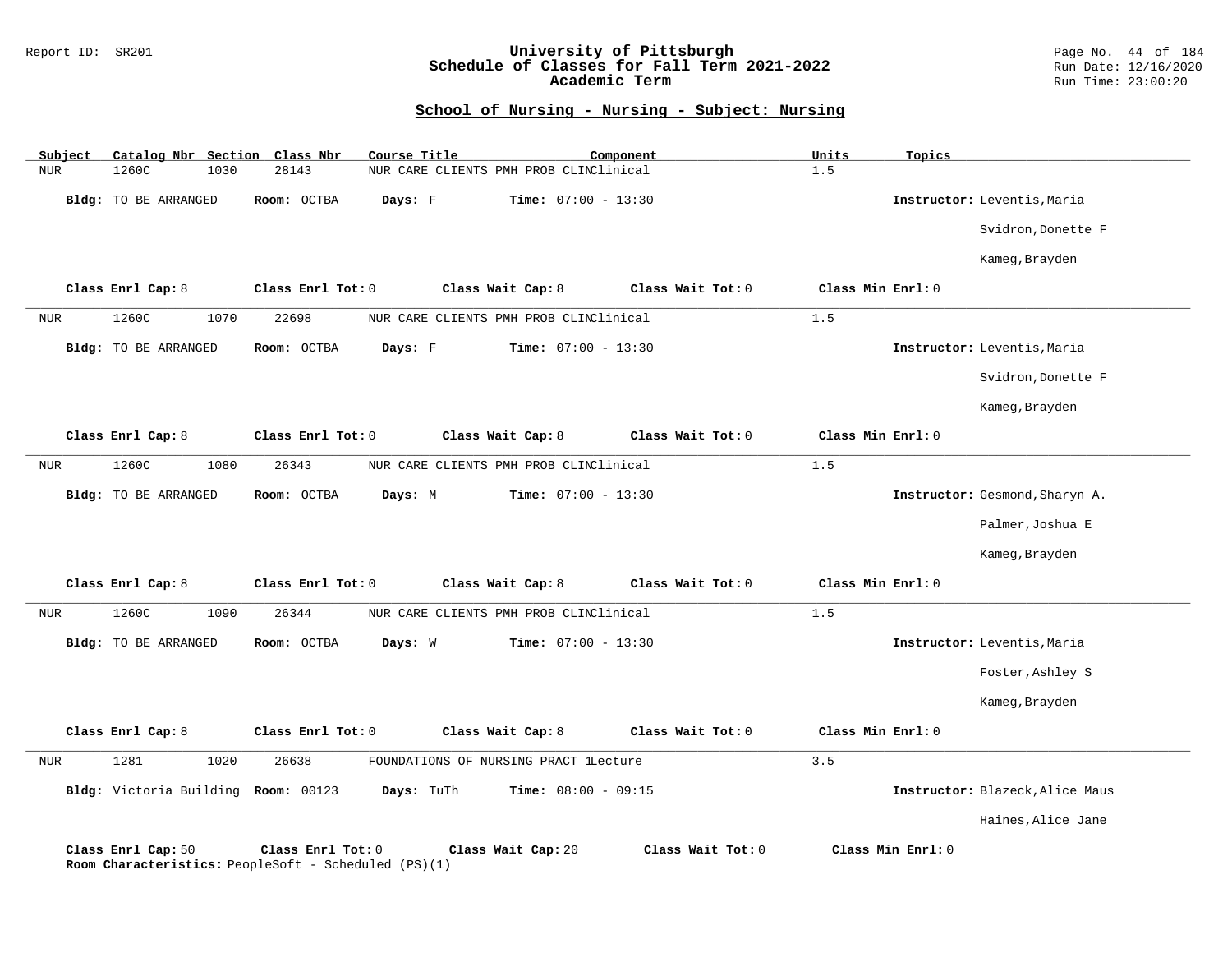| <b>NUR</b> | 1281<br>1040                        | 13493                   | FOUNDATIONS OF NURSING PRACT LLaboratory                                                                                                       | 3.5                                    |                                 |
|------------|-------------------------------------|-------------------------|------------------------------------------------------------------------------------------------------------------------------------------------|----------------------------------------|---------------------------------|
|            | Bldg: Victoria Building Room: 00260 | Days: TuTh              | Time: $09:30 - 13:15$                                                                                                                          |                                        | Instructor: Blazeck, Alice Maus |
|            |                                     |                         |                                                                                                                                                |                                        | Haines, Alice Jane              |
|            | Class Enrl Cap: 42                  | Class Enrl Tot: 0       | Class Wait Cap: 20                                                                                                                             | Class Wait Tot: 0<br>Class Min Enrl: 0 |                                 |
|            |                                     |                         | <b></b> This class has an additional fee. For more information go to <a <="" href="http://www.registrar.pitt.edu" th=""><th></th><th></th></a> |                                        |                                 |
|            |                                     |                         | target="_blank">http://www.registrar.pitt.edu/, and click on Faculty and Staff, then Course and Class.                                         |                                        |                                 |
| NUR        | 1282C<br>1010                       | 28122                   | NUR ADLT AC/CRNC HLTH PROB CLNClinical                                                                                                         | 3.5                                    |                                 |
|            | <b>Bldg:</b> TO BE ARRANGED         | Room: OCTBA<br>Days: WF | <b>Time:</b> $07:00 - 14:50$                                                                                                                   |                                        | Instructor: Faett, Becky L      |
|            |                                     |                         |                                                                                                                                                |                                        | Wang, Weiwen                    |
|            | Class Enrl Cap: 50                  | Class Enrl Tot: 0       | Class Wait Cap: 20                                                                                                                             | Class Wait Tot: 0<br>Class Min Enrl: 0 |                                 |
| <b>NUR</b> | 1282C<br>1020                       | 28129                   | NUR ADLT AC/CRNC HLTH PROB CLNClinical                                                                                                         | 3.5                                    |                                 |
|            | Bldg: TO BE ARRANGED                | Days: WF<br>Room: OCTBA | <b>Time:</b> $07:00 - 14:50$                                                                                                                   |                                        | Instructor: Faett, Becky L      |
|            |                                     |                         |                                                                                                                                                |                                        | Anderson, Maighdlin W           |
|            | Class Enrl Cap: 8                   | Class Enrl Tot: 0       | Class Wait Cap: 8                                                                                                                              | Class Wait Tot: 0<br>Class Min Enrl: 0 |                                 |
| NUR        | 1282C<br>1030                       | 28130                   | NUR ADLT AC/CRNC HLTH PROB CLNClinical                                                                                                         | 3.5                                    |                                 |
|            | <b>Bldg:</b> TO BE ARRANGED         | Room: OCTBA<br>Days: WF | <b>Time:</b> $07:00 - 14:50$                                                                                                                   |                                        | Instructor: Faett, Becky L      |
|            |                                     |                         |                                                                                                                                                |                                        | Foertsch, Lisa Yvonne           |
|            | Class Enrl Cap: 8                   | Class Enrl Tot: 0       | Class Wait Cap: 8                                                                                                                              | Class Min Enrl: 0<br>Class Wait Tot: 0 |                                 |
| <b>NUR</b> | 1282C<br>1040                       | 28131                   | NUR ADLT AC/CRNC HLTH PROB CLNClinical                                                                                                         | 3.5                                    |                                 |
|            | Bldg: TO BE ARRANGED                | Room: OCTBA<br>Days: WF | <b>Time:</b> $07:00 - 14:50$                                                                                                                   |                                        | Instructor: Rauscher, Barbara   |
|            |                                     |                         |                                                                                                                                                |                                        | Faett, Becky L                  |
|            | Class Enrl Cap: 8                   | Class Enrl Tot: 0       | Class Wait Cap: 8                                                                                                                              | Class Min Enrl: 0<br>Class Wait Tot: 0 |                                 |
| <b>NUR</b> | 1282C<br>1050                       | 28133                   | NUR ADLT AC/CRNC HLTH PROB CLNClinical                                                                                                         | 3.5                                    |                                 |
|            | <b>Bldg:</b> TO BE ARRANGED         | Room: OCTBA<br>Days: WF | Time: $07:00 - 14:50$                                                                                                                          |                                        | Instructor: Faett, Becky L      |
|            |                                     |                         |                                                                                                                                                |                                        | Eiler, Julie E                  |
|            | Class Enrl Cap: 8                   | $Class$ $Enr1$ $Tot: 0$ | Class Wait Cap: 8                                                                                                                              | Class Wait Tot: 0<br>Class Min Enrl: 0 |                                 |
|            |                                     |                         |                                                                                                                                                |                                        |                                 |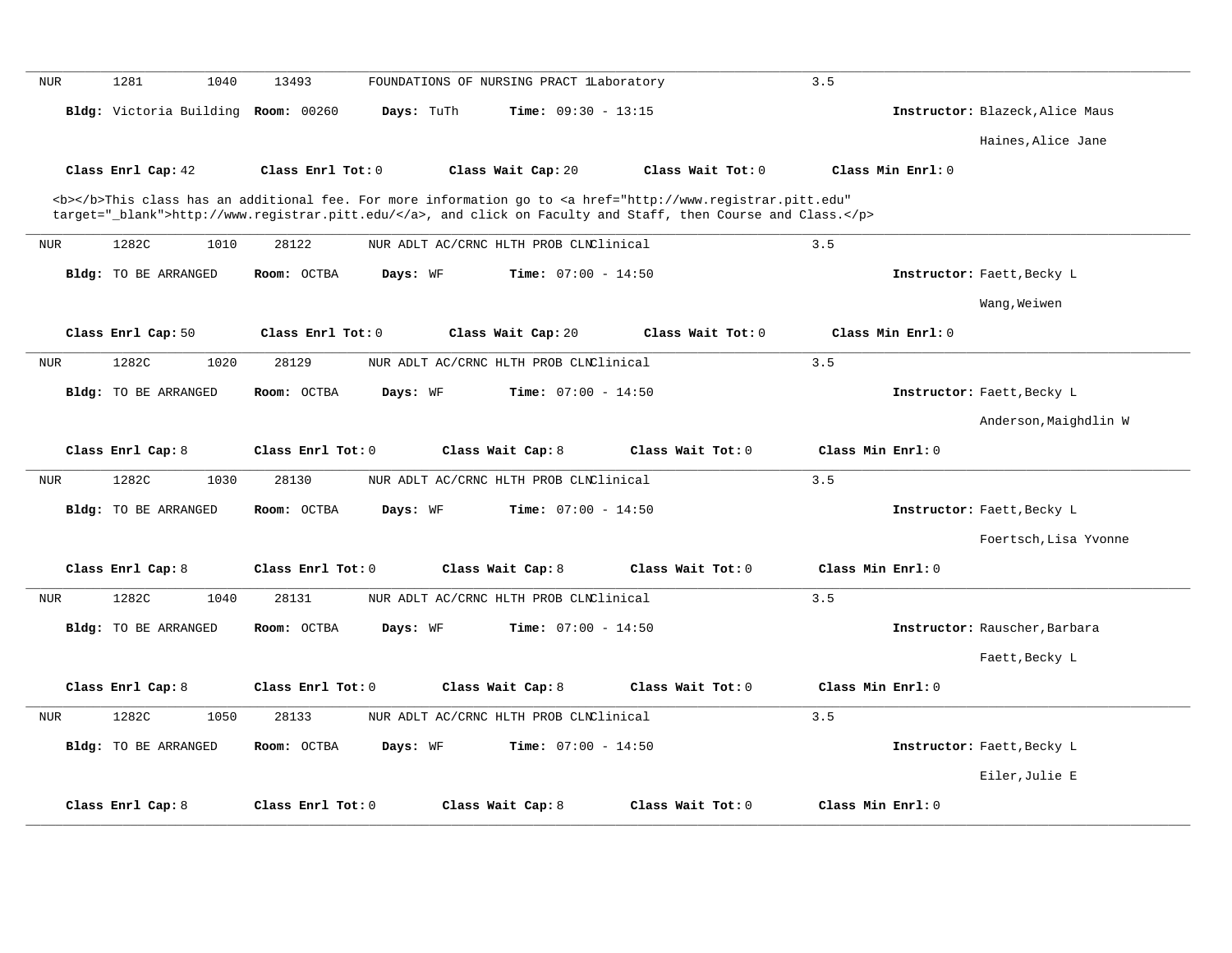### Report ID: SR201 **University of Pittsburgh** Page No. 46 of 184 **Schedule of Classes for Fall Term 2021-2022** Run Date: 12/16/2020 **Academic Term** Run Time: 23:00:20

| Subject                                          | Catalog Nbr Section Class Nbr                        | Course Title                               | Component                    | Units<br>Topics               |                                |
|--------------------------------------------------|------------------------------------------------------|--------------------------------------------|------------------------------|-------------------------------|--------------------------------|
| <b>NUR</b><br>1282C                              | 1070<br>26345                                        | NUR ADLT AC/CRNC HLTH PROB CLNClinical     |                              | 3.5                           |                                |
| Bldg: TBA                                        | Room: TBA                                            | Time: TBA<br>Days: TBA                     |                              | Instructor: Faett, Becky L    |                                |
|                                                  |                                                      |                                            |                              |                               | Soule, Joslyn Marie            |
| Class Enrl Cap: 8                                | Class Enrl Tot: 0                                    | Class Wait Cap: 8                          | Class Wait Tot: 0            | Class Min Enrl: 0             |                                |
| 1633<br><b>NUR</b>                               | 1010<br>26020                                        | HEALTH CRE DLVRY CAMBODIA                  | Independent Study            | $1 - 3$                       |                                |
| Bldg: TO BE ARRANGED                             | Room: OCTBA                                          | Days: TBA                                  | <b>Time:</b> $00:00 - 00:00$ |                               | Instructor: Henker, Richard A. |
| Class Enrl Cap: 35<br>Attributes: Global Studies |                                                      | Class Enrl Tot: 0 Class Wait Cap: 20       | Class Wait Tot: 0            | Class Min Enrl: 0             |                                |
| 1640<br>NUR                                      | 1010<br>13433                                        | LEADERSHIP IN MILITARY NURSINGLecture      |                              | 3                             |                                |
| Bldg: TO BE ARRANGED                             | Room: TBA                                            | Days: TBA                                  | <b>Time:</b> $00:00 - 00:00$ | Instructor: Beach, Michael D  |                                |
| Class Enrl Cap: 10                               | Class Enrl Tot: 0                                    | Class Wait Cap: 10                         | Class Wait Tot: 0            | Class Min Enrl: 0             |                                |
| 1680<br><b>NUR</b>                               | 1030<br>13492                                        | INTRO GENETCS & MOLEC THERPUTCLecture      |                              | $\overline{3}$                |                                |
|                                                  | Bldg: Victoria Building Room: 00125                  | Days: MWF                                  | <b>Time:</b> $12:00 - 12:50$ |                               | Instructor: Wesmiller, Susan W |
|                                                  |                                                      |                                            |                              |                               | Bell, Mandy J                  |
| Class Enrl Cap: 119                              | Room Characteristics: PeopleSoft - Scheduled (PS)(1) | Class Enrl Tot: 0 Class Wait Cap: 20       | Class Wait Tot: 0            | Class Min Enrl: 0             |                                |
| Reserve Capacity:                                |                                                      | 01-MAR-2021 Sch of Hlth & Rehab Scs        | Reserve Enrl Cap: 4          | $\Omega$<br>Reserve Enrl Tot: |                                |
|                                                  |                                                      | 01-MAR-2021 Restricted ARTSC UGRD Students | $\overline{4}$               | $\Omega$                      |                                |
|                                                  | 01-MAR-2021                                          | School of Nursing                          | 100                          | $\Omega$                      |                                |
|                                                  | 01-MAR-2021                                          | PLAN: ANY EDUCATION PLAN                   | 3                            | $\Omega$                      |                                |
|                                                  | 01-MAR-2021 UCGS                                     |                                            | $\overline{4}$               | $\Omega$                      |                                |
| 1680<br><b>NUR</b>                               | 27313<br>1040                                        | INTRO GENETCS & MOLEC THERPUTCLecture      |                              | $\overline{3}$                |                                |
| Bldg: WEB Based Class                            | Room: TBA                                            | Days: TBA                                  | <b>Time:</b> $00:00 - 00:00$ | Instructor: Bell, Mandy J     |                                |
| Class Enrl Cap: 20<br>Attributes: Online         | Class Enrl Tot: 0                                    | Class Wait Cap: 20                         | Class Wait Tot: 0            | Class Min Enrl: 0             |                                |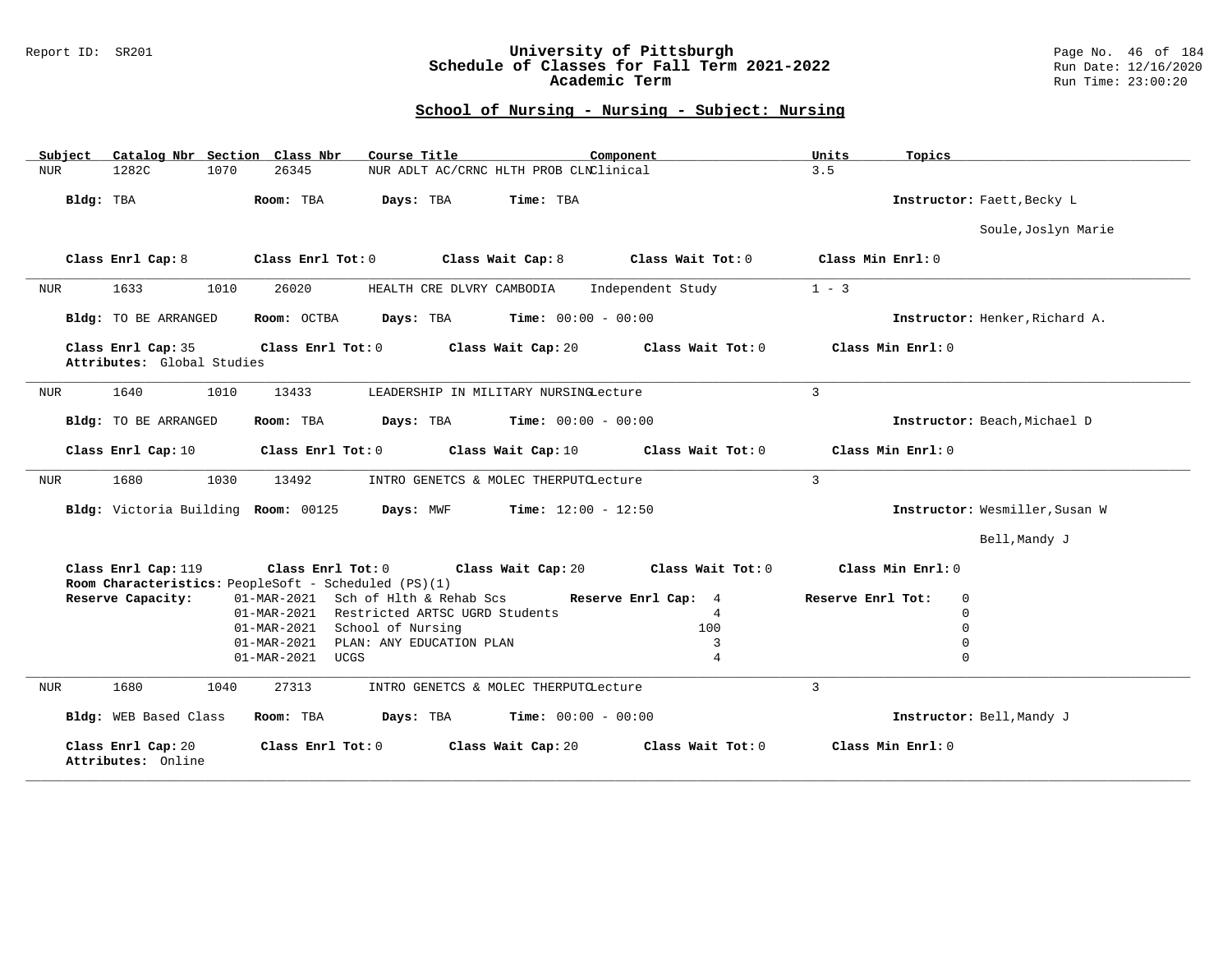#### Report ID: SR201 **University of Pittsburgh** Page No. 47 of 184 **Schedule of Classes for Fall Term 2021-2022** Run Date: 12/16/2020 **Academic Term** Run Time: 23:00:20

| Catalog Nbr Section Class Nbr<br>Subject                                   | Course Title                                                                                                                               | Component                    | Units<br>Topics                     |
|----------------------------------------------------------------------------|--------------------------------------------------------------------------------------------------------------------------------------------|------------------------------|-------------------------------------|
| <b>NUR</b><br>1710<br>1010                                                 | 13472<br>APPLIED ADULT CP CRITICAL CARELecture                                                                                             |                              | $\mathcal{L}$                       |
| Bldg: Victoria Building Room: 00114                                        | Days: Tu                                                                                                                                   | <b>Time:</b> $16:00 - 18:50$ | Instructor: Blazeck, Alice Maus     |
| Class Enrl Cap: 35<br>Room Characteristics: PeopleSoft - Scheduled (PS)(1) | Class Enrl Tot: $0$<br>Class Wait Cap: 20                                                                                                  | Class Wait Tot: 0            | Class Min Enrl: 0                   |
| 1990<br>1090<br><b>NUR</b>                                                 | 18481<br>SENIOR SEMINAR                                                                                                                    | Lecture                      | $\mathbf{1}$                        |
| Bldg: Victoria Building Room: 00129                                        | Days: Th                                                                                                                                   | <b>Time:</b> $16:00 - 16:50$ | Instructor: Foertsch. Lisa Yvonne   |
| Class Enrl Cap: 55<br>Room Characteristics: PeopleSoft - Scheduled (PS)(1) | Class Enrl Tot: 0<br>Class Wait Cap: 20                                                                                                    | Class Wait Tot: 0            | Class Min Enrl: 0                   |
| 2000<br>1040<br>NUR                                                        | 25071<br>RESEARCH FOR EBP 1                                                                                                                | Lecture                      | $\overline{2}$                      |
| Bldg: Victoria Building Room: 00129                                        | Days: M                                                                                                                                    | <b>Time:</b> $13:50 - 15:30$ | Instructor: Sherwood, Paula Riess   |
|                                                                            |                                                                                                                                            |                              | Luyster, Faith S                    |
| Class Enrl Cap: 50<br>Room Characteristics: PeopleSoft - Scheduled (PS)(1) | Class Enrl Tot: 0<br>Class Wait Cap: 0                                                                                                     | Class Wait Tot: 0            | Class Min Enrl: 0                   |
| Reserve Capacity:                                                          | 01-MAR-2021 ACLBSN Nursing Students                                                                                                        | Reserve Enrl Cap: 50         | Reserve Enrl Tot:<br>$\overline{0}$ |
| 2000D<br>1050<br><b>NUR</b>                                                | 28683<br>RESEARCH FOR EBP 1                                                                                                                | Lecture                      | $\overline{a}$                      |
| Bldg: WEB Based Class                                                      | Room: TBA<br>Days: M                                                                                                                       | <b>Time:</b> $18:00 - 19:50$ | Instructor: Sherwood, Paula Riess   |
|                                                                            |                                                                                                                                            |                              | Dabbs, Annette J De Vito            |
| Class Enrl Cap: 15<br>Attributes: Distance Education                       | Class Enrl Tot: 0<br>Class Wait Cap: 0                                                                                                     | Class Wait Tot: 0            | Class Min Enrl: 0                   |
| 2004<br>1010<br><b>NUR</b>                                                 | 13415<br>PATHPHYLGY ACROSS LIFE SPAN Lecture                                                                                               |                              | $\overline{4}$                      |
| Bldg: Victoria Building Room: 00129                                        | Days: W                                                                                                                                    | <b>Time:</b> $15:00 - 18:50$ | Instructor: Alexander, Sheila A     |
| Class Enrl Cap: 70<br>Room Characteristics: PeopleSoft - Scheduled (PS)(1) | Class Enrl Tot: 0<br>Class Wait Cap: 0<br><b>Combined Section ID:</b> $0056(NUR//EPIDEM/HRS/2004)$ - EPIDEM 2004(#13834), HRS 2004(#14391) | Class Wait Tot: 0            | Class Min Enrl: 0                   |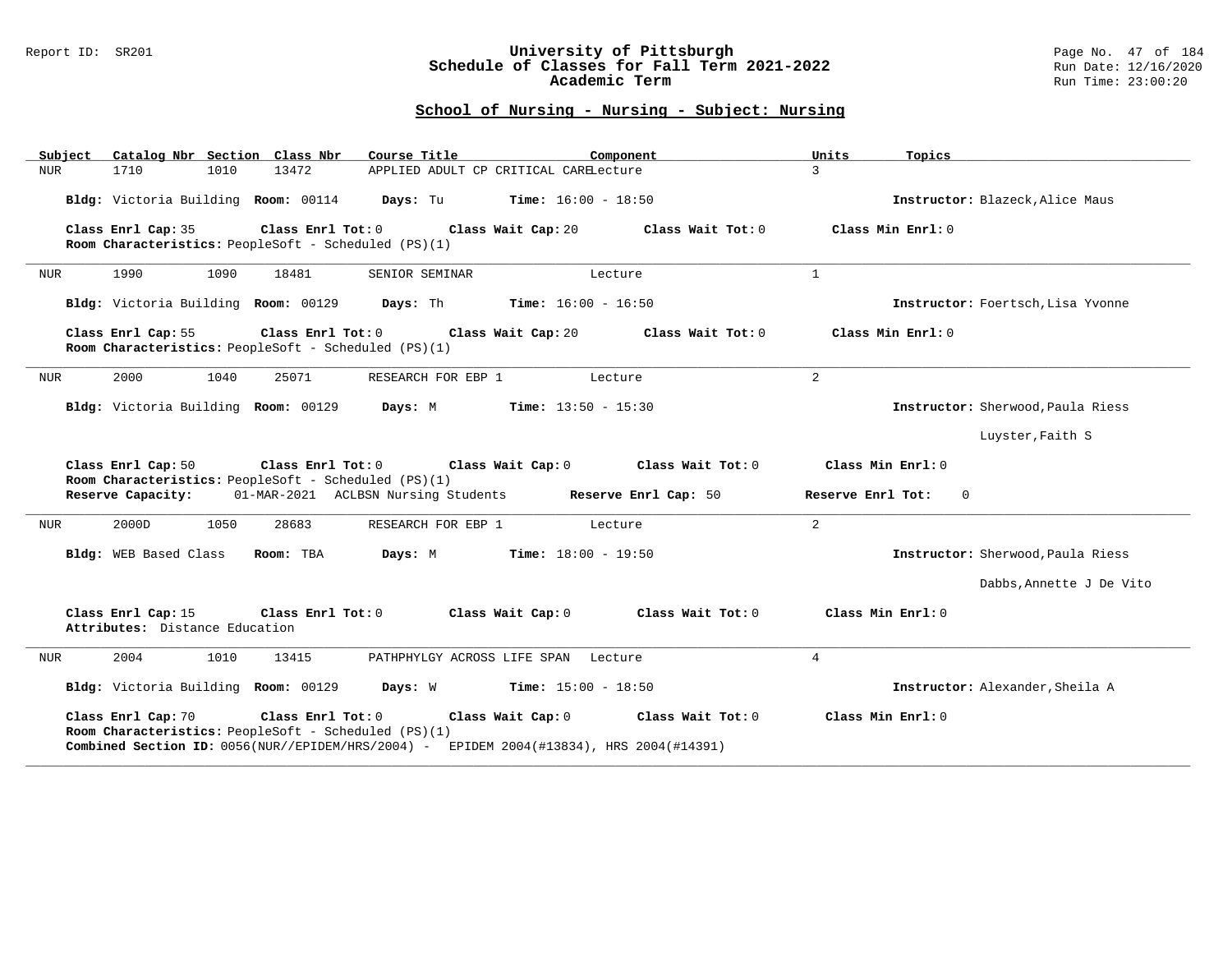#### Report ID: SR201 **University of Pittsburgh** Page No. 48 of 184 **Schedule of Classes for Fall Term 2021-2022** Run Date: 12/16/2020 **Academic Term** Run Time: 23:00:20

| Subject Catalog Nbr Section Class Nbr                | Course Title                                                                                                                                                                                                                       | Component         | Units<br>Topics                   |
|------------------------------------------------------|------------------------------------------------------------------------------------------------------------------------------------------------------------------------------------------------------------------------------------|-------------------|-----------------------------------|
| 2004<br><b>NUR</b><br>1200                           | 22223<br>PATHPHYLGY ACROSS LIFE SPAN                                                                                                                                                                                               | Lecture           | $\overline{4}$                    |
| Bldg: WEB Based Class                                | Room: TBA<br>Days: TBA<br><b>Time:</b> $00:00 - 00:00$                                                                                                                                                                             |                   | Instructor: Alexander, Sheila A   |
| Class Enrl Cap: 20<br>Attributes: Online             | Class Enrl Tot: $0$<br>Class Wait Cap: 0                                                                                                                                                                                           | Class Wait Tot: 0 | Class Min Enrl: 0                 |
| Reserve Capacity:                                    | 01-MAR-2021 Online Nursing Students Only Reserve Enrl Cap: 20                                                                                                                                                                      |                   | $\Omega$<br>Reserve Enrl Tot:     |
| 2004D<br>1500<br><b>NUR</b>                          | 24976<br>PATHOPHYS ACROSS LIFE SPAN                                                                                                                                                                                                | Lecture           | $\overline{4}$                    |
| Bldg: WEB Based Class                                | Room: TBA<br><b>Time:</b> $15:00 - 18:50$<br>Days: W                                                                                                                                                                               |                   | Instructor: Alexander, Sheila A   |
| Class Enrl Cap: 20<br>Attributes: Distance Education | Class Enrl Tot: 0<br>Class Wait Cap: 0                                                                                                                                                                                             | Class Wait Tot: 0 | Class Min $Enr1: 0$               |
|                                                      | <b></b> This class has an additional fee. For more information go to <a <br="" href="http://www.registrar.pitt.edu">target="_blank"&gt;http://www.registrar.pitt.edu/</a> , and click on Faculty and Staff, then Course and Class. |                   |                                   |
| 2008<br>1010<br><b>NUR</b>                           | 13487<br>ETHICS FOR ADV PRACTICE NUR Independent Study                                                                                                                                                                             |                   | $\mathbf 0$                       |
| Bldg: WEB Based Class                                | <b>Time:</b> $00:00 - 00:00$<br>Room: TBA<br>Days: TBA                                                                                                                                                                             |                   | Instructor: Nilsen, Marci Lee     |
| Class Enrl Cap: 50<br>Attributes: Online             | Class Enrl Tot: 0<br>Class Wait Cap: 0                                                                                                                                                                                             | Class Wait Tot: 0 | Class Min Enrl: 0                 |
| 2008<br>1200<br>NUR                                  | 22220<br>ETHICS FOR ADV PRACTICE NUR Independent Study                                                                                                                                                                             |                   | $\Omega$                          |
| Bldg: WEB Based Class                                | Room: TBA<br>Days: TBA<br><b>Time:</b> $00:00 - 00:00$                                                                                                                                                                             |                   | Instructor: Nilsen. Marci Lee     |
| Class Enrl Cap: 20<br>Attributes: Online             | Class Enrl Tot: 0<br>Class Wait Cap: 0                                                                                                                                                                                             | Class Wait Tot: 0 | Class Min Enrl: 0                 |
| Reserve Capacity:                                    | 01-MAR-2021 Online Nursing Students Only Reserve Enrl Cap: 20                                                                                                                                                                      |                   | Reserve Enrl Tot:<br>$\Omega$     |
| 2009<br>1010<br><b>NUR</b>                           | POLICY/ORG/FINCG/ OF HLTH CAREIndependent Study<br>13489                                                                                                                                                                           |                   | $\Omega$                          |
| Bldg: TO BE ARRANGED                                 | Days: TBA<br><b>Time:</b> $00:00 - 00:00$<br>Room: TBA                                                                                                                                                                             |                   | Instructor: Hoffmann, Rosemary L. |
| Class Enrl Cap: 5                                    | Class Enrl Tot: 0<br>Class Wait Cap: 0                                                                                                                                                                                             | Class Wait Tot: 0 | Class Min Enrl: 0                 |
| 2009<br>1200<br>NUR                                  | 22221<br>POLICY/ORG/FINCG/ OF HLTH CAREIndependent Study                                                                                                                                                                           |                   | $\Omega$                          |
| Bldg: WEB Based Class                                | <b>Time:</b> $00:00 - 00:00$<br>Room: TBA<br>Days: TBA                                                                                                                                                                             |                   | Instructor: Hoffmann, Rosemary L. |
| Class Enrl Cap: 20<br>Attributes: Online             | Class Enrl Tot: 0<br>Class Wait Cap: 0                                                                                                                                                                                             | Class Wait Tot: 0 | Class Min Enrl: 0                 |
| Reserve Capacity:                                    | 01-MAR-2021 Online Nursing Students Only Reserve Enrl Cap: 20                                                                                                                                                                      |                   | Reserve Enrl Tot:<br>0            |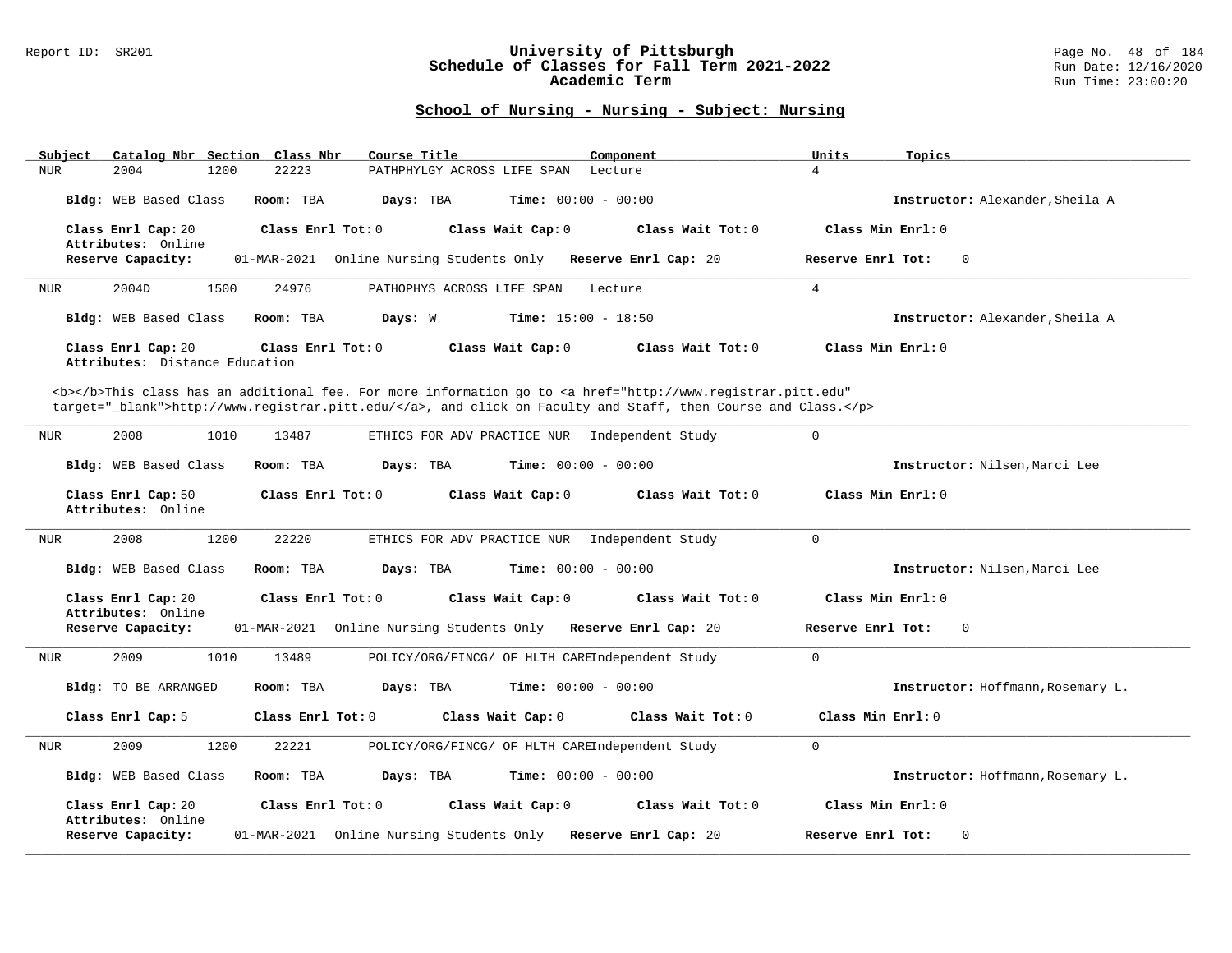### Report ID: SR201 **University of Pittsburgh** Page No. 49 of 184 **Schedule of Classes for Fall Term 2021-2022** Run Date: 12/16/2020 **Academic Term** Run Time: 23:00:20

## **School of Nursing - Nursing - Subject: Nursing**

| Catalog Nbr Section Class Nbr<br>Subject             | Course Title                                                                                                                                                                                                                       | Component                                                                                                                                                            | Units<br>Topics                |
|------------------------------------------------------|------------------------------------------------------------------------------------------------------------------------------------------------------------------------------------------------------------------------------------|----------------------------------------------------------------------------------------------------------------------------------------------------------------------|--------------------------------|
| <b>NUR</b><br>2010<br>1020                           | 13530<br>HEALTH PROMO/DISEASE PRVNTN                                                                                                                                                                                               | Lecture                                                                                                                                                              | $\mathcal{L}$                  |
| Bldg: Victoria Building Room: 00114                  | Days: Th<br><b>Time:</b> $17:00 - 19:50$                                                                                                                                                                                           |                                                                                                                                                                      | Instructor: Doswell, Willa     |
| Class Enrl Cap: 35                                   | Class Enrl Tot: 0<br>Class Wait Cap: 0<br>Room Characteristics: PeopleSoft - Scheduled (PS)(1)                                                                                                                                     | Class Wait Tot: 0                                                                                                                                                    | Class Min Enrl: 0              |
| 2010D<br>1500<br>NUR                                 | 24977<br>HEALTH PROMO/DISEASE PRVNTN                                                                                                                                                                                               | Lecture                                                                                                                                                              | $\mathbf{3}$                   |
| Bldg: TO BE ARRANGED                                 | Days: Th<br><b>Time:</b> $17:00 - 19:50$<br>Room: TBA                                                                                                                                                                              |                                                                                                                                                                      | Instructor: Doswell, Willa     |
| Class Enrl Cap: 20<br>Attributes: Distance Education | Class Enrl Tot: 0<br>Class Wait Cap: 0                                                                                                                                                                                             | Class Wait Tot: 0                                                                                                                                                    | Class Min Enrl: 0              |
|                                                      | <b></b> This class has an additional fee. For more information go to <a <br="" href="http://www.registrar.pitt.edu">target=" blank"&gt;http://www.registrar.pitt.edu/</a> , and click on Faculty and Staff, then Course and Class. |                                                                                                                                                                      |                                |
| 1060<br>2011<br>NUR                                  | 13526<br>APPLIED STATISTICS FOR EBP                                                                                                                                                                                                | Lecture                                                                                                                                                              | 3                              |
| Bldg: Victoria Building Room: 00117                  | Time: $08:00 - 10:50$<br>Days: M                                                                                                                                                                                                   |                                                                                                                                                                      | Instructor: Ren, Dianxu        |
| Class Enrl Cap: 50                                   | Class Enrl Tot: 0<br>Class Wait Cap: 0<br>Room Characteristics: PeopleSoft - Scheduled (PS)(1)                                                                                                                                     | Class Wait Tot: 0                                                                                                                                                    | Class Min $Enrl: 0$            |
| 2011<br>1200<br>NUR                                  | 22224<br>APPLIED STATISTICS FOR EBP                                                                                                                                                                                                | Lecture                                                                                                                                                              | $\mathbf{3}$                   |
| Bldg: WEB Based Class                                | Room: TBA<br>Days: TBA<br><b>Time:</b> $00:00 - 00:00$                                                                                                                                                                             |                                                                                                                                                                      | Instructor: Scott, Paul Wesley |
| Class Enrl Cap: 20<br>Attributes: Online             | Class Wait Cap: 0<br>Class Enrl Tot: 0                                                                                                                                                                                             | Class Wait Tot: 0                                                                                                                                                    | Class Min Enrl: 0              |
| Reserve Capacity:                                    | 01-MAR-2021 Online Nursing Students Only Reserve Enrl Cap: 20                                                                                                                                                                      |                                                                                                                                                                      | Reserve Enrl Tot:<br>$\circ$   |
| 2011D<br>1500<br>NUR                                 | 24978<br>APPLIED STATISTICS FOR EBP                                                                                                                                                                                                | Lecture                                                                                                                                                              | $\overline{3}$                 |
| Bldg: TO BE ARRANGED                                 | Time: $08:00 - 10:50$<br>Room: TBA<br>Days: M                                                                                                                                                                                      |                                                                                                                                                                      | Instructor: Ren, Dianxu        |
| Class Enrl Cap: 20<br>Attributes: Distance Education | Class Enrl Tot: 0<br>Class Wait Cap: 0<br>the contract of the contract of the contract of the contract of the contract of                                                                                                          | Class Wait Tot: 0<br>the contract of the contract of the contract of the contract of the contract of the contract of the contract of<br>the company's company's com- | Class Min $Enrl: 0$            |

**\_\_\_\_\_\_\_\_\_\_\_\_\_\_\_\_\_\_\_\_\_\_\_\_\_\_\_\_\_\_\_\_\_\_\_\_\_\_\_\_\_\_\_\_\_\_\_\_\_\_\_\_\_\_\_\_\_\_\_\_\_\_\_\_\_\_\_\_\_\_\_\_\_\_\_\_\_\_\_\_\_\_\_\_\_\_\_\_\_\_\_\_\_\_\_\_\_\_\_\_\_\_\_\_\_\_\_\_\_\_\_\_\_\_\_\_\_\_\_\_\_\_\_\_\_\_\_\_\_\_\_\_\_\_\_\_\_\_\_\_\_\_\_\_\_\_\_\_\_\_\_\_\_\_\_\_**

<b></b>This class has an additional fee. For more information go to <a href="http://www.registrar.pitt.edu" target="\_blank">http://www.registrar.pitt.edu/</a>, and click on Faculty and Staff, then Course and Class.</p>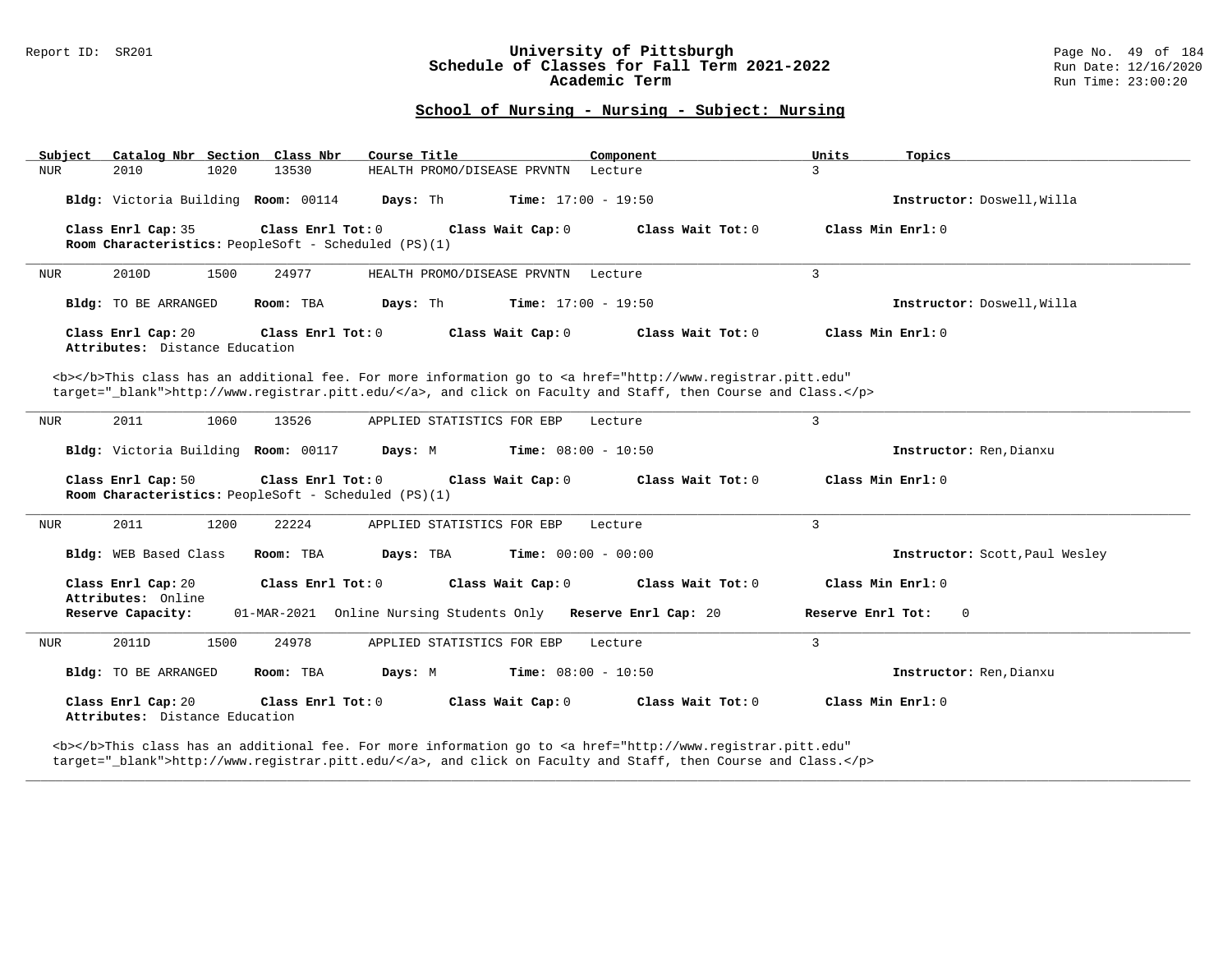### Report ID: SR201 **University of Pittsburgh** Page No. 50 of 184 **Schedule of Classes for Fall Term 2021-2022** Run Date: 12/16/2020 **Academic Term** Run Time: 23:00:20

| Subject    |                                                      |      | Catalog Nbr Section Class Nbr                                             | Course Title                          |                              | Component                                                                                                                                                                                                                          | Units          | Topics            |                                      |
|------------|------------------------------------------------------|------|---------------------------------------------------------------------------|---------------------------------------|------------------------------|------------------------------------------------------------------------------------------------------------------------------------------------------------------------------------------------------------------------------------|----------------|-------------------|--------------------------------------|
| NUR        | 2032                                                 | 1070 | 13679                                                                     | DIFFERENTIAL DIAGNOSIS CLN            |                              | Clinical                                                                                                                                                                                                                           | $\overline{a}$ |                   |                                      |
|            |                                                      |      | Bldg: Victoria Building Room: 00114                                       | Days: Tu                              | <b>Time:</b> $08:00 - 14:50$ |                                                                                                                                                                                                                                    |                |                   | Instructor: Coleman, Timothy Michael |
|            |                                                      |      |                                                                           |                                       |                              |                                                                                                                                                                                                                                    |                |                   | Grant, Catherine                     |
|            |                                                      |      |                                                                           |                                       |                              |                                                                                                                                                                                                                                    |                |                   | Guttendorf, Jane                     |
|            |                                                      |      |                                                                           |                                       |                              |                                                                                                                                                                                                                                    |                |                   | Kreashko, Lisa Marie                 |
|            |                                                      |      |                                                                           |                                       |                              |                                                                                                                                                                                                                                    |                |                   | Allison, Virginia L                  |
|            |                                                      |      |                                                                           |                                       |                              |                                                                                                                                                                                                                                    |                |                   | Libman, Rachel M                     |
|            |                                                      |      |                                                                           |                                       |                              |                                                                                                                                                                                                                                    |                |                   | Novosel, Lorraine M                  |
|            |                                                      |      |                                                                           |                                       |                              |                                                                                                                                                                                                                                    |                |                   | Chew, Cynthia Ann                    |
|            | Class Enrl Cap: 36                                   |      | Class Enrl Tot: 0<br>Room Characteristics: PeopleSoft - Scheduled (PS)(1) |                                       | Class Wait Cap: 0            | Class Wait Tot: 0                                                                                                                                                                                                                  |                | Class Min Enrl: 0 |                                      |
|            |                                                      |      |                                                                           |                                       |                              |                                                                                                                                                                                                                                    |                |                   |                                      |
|            |                                                      |      |                                                                           |                                       |                              | <b></b> This class has an additional fee. For more information go to <a <="" href="http://www.registrar.pitt.edu" th=""><th></th><th></th><th></th></a>                                                                            |                |                   |                                      |
|            |                                                      |      |                                                                           |                                       |                              | target="_blank">http://www.registrar.pitt.edu/, and click on Faculty and Staff, then Course and Class.                                                                                                                             |                |                   |                                      |
| NUR        | 2032D                                                | 1500 | 24982                                                                     | DIFFERENTIAL DIAGNOSIS CLN            |                              | Clinical                                                                                                                                                                                                                           | $\overline{2}$ |                   |                                      |
|            | Bldg: WEB Based Class                                |      | Room: TBA                                                                 | Days: Tu                              | <b>Time:</b> $08:00 - 14:50$ |                                                                                                                                                                                                                                    |                |                   | Instructor: Allison, Virginia L      |
|            | Class Enrl Cap: 20<br>Attributes: Distance Education |      | Class Enrl Tot: 0                                                         |                                       | Class Wait Cap: 0            | Class Wait Tot: 0                                                                                                                                                                                                                  |                | Class Min Enrl: 0 |                                      |
|            |                                                      |      |                                                                           |                                       |                              | <b></b> This class has an additional fee. For more information go to <a <br="" href="http://www.registrar.pitt.edu">target="_blank"&gt;http://www.registrar.pitt.edu/</a> , and click on Faculty and Staff, then Course and Class. |                |                   |                                      |
| <b>NUR</b> | 2033                                                 | 1030 | 13678                                                                     | DFFRNCL DIAG ACROSS LIFE SPAN Lecture |                              |                                                                                                                                                                                                                                    | $\overline{a}$ |                   |                                      |
|            |                                                      |      | Bldg: Victoria Building Room: 00116                                       | Days: Tu                              | <b>Time:</b> $15:00 - 16:50$ |                                                                                                                                                                                                                                    |                |                   | Instructor: Cassidy, Brenda L.       |
|            |                                                      |      |                                                                           |                                       |                              |                                                                                                                                                                                                                                    |                |                   | Grant, Catherine                     |
|            |                                                      |      |                                                                           |                                       |                              |                                                                                                                                                                                                                                    |                |                   | Coleman, Timothy Michael             |
|            | Class Enrl Cap: 30                                   |      | Class Enrl Tot: 0<br>Room Characteristics: PeopleSoft - Scheduled (PS)(1) |                                       | Class Wait Cap: 0            | Class Wait Tot: 0                                                                                                                                                                                                                  |                | Class Min Enrl: 0 |                                      |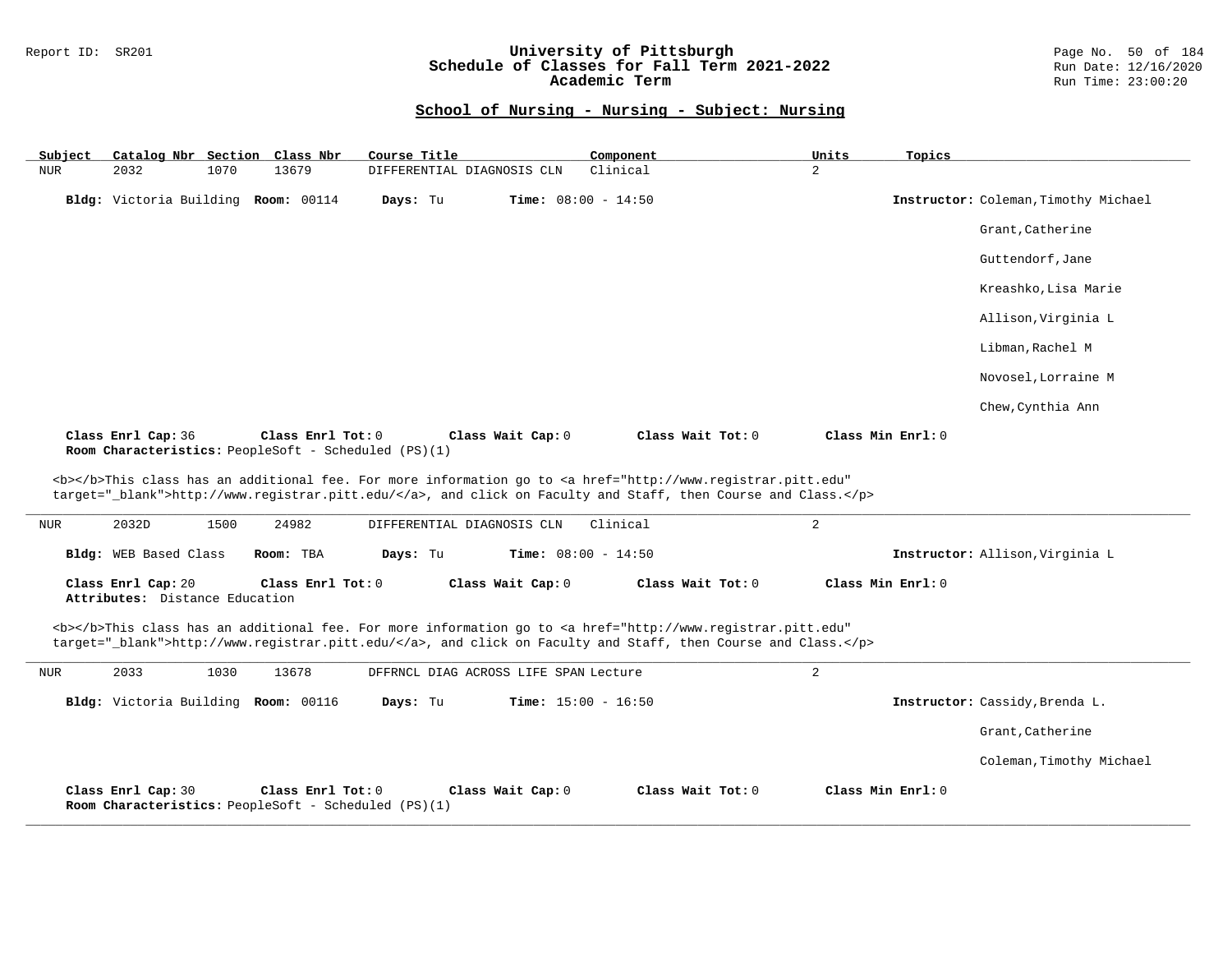### Report ID: SR201 **University of Pittsburgh** Page No. 51 of 184 **Schedule of Classes for Fall Term 2021-2022** Run Date: 12/16/2020 **Academic Term** Run Time: 23:00:20

| Subject<br>Catalog Nbr Section Class Nbr                                                          | Course Title<br>Component                                                                                                                                                                                                          | Units<br>Topics                          |
|---------------------------------------------------------------------------------------------------|------------------------------------------------------------------------------------------------------------------------------------------------------------------------------------------------------------------------------------|------------------------------------------|
| 24983<br><b>NUR</b><br>2033D<br>1500                                                              | DIFFRNCL DIAG ACROSS LIFE SPANLecture                                                                                                                                                                                              | $\overline{2}$                           |
| Bldg: WEB Based Class<br>Room: TBA                                                                | Days: Tu<br><b>Time:</b> $15:00 - 16:50$                                                                                                                                                                                           | Instructor: Cassidy, Brenda L.           |
|                                                                                                   |                                                                                                                                                                                                                                    | Coleman, Timothy Michael                 |
|                                                                                                   |                                                                                                                                                                                                                                    | Chew, Cynthia Ann                        |
| Class Enrl Cap: 20<br>Class Enrl Tot: 0<br>Attributes: Distance Education                         | Class Wait Tot: 0<br>Class Wait Cap: 0                                                                                                                                                                                             | Class Min Enrl: 0                        |
|                                                                                                   | <b></b> This class has an additional fee. For more information go to <a <br="" href="http://www.registrar.pitt.edu">target="_blank"&gt;http://www.registrar.pitt.edu/</a> , and click on Faculty and Staff, then Course and Class. |                                          |
| 2034<br>1050<br>16654<br>NUR                                                                      | ADVANCED PHARMACOLGY ACRS LFSPLecture                                                                                                                                                                                              | 3                                        |
| Bldg: Victoria Building Room: 00230                                                               | <b>Time:</b> $16:30 - 19:20$<br>Days: W                                                                                                                                                                                            | Instructor: Kaufman, Robert Reid         |
| Class Enrl Cap: 25<br>Class Enrl Tot: $0$<br>Room Characteristics: PeopleSoft - Scheduled (PS)(1) | Class Wait Cap: 0<br>Class Wait Tot: 0                                                                                                                                                                                             | Class Min Enrl: 0                        |
| 2034D<br>1500<br>24979<br>NUR                                                                     | ADVANCED PHARMACOLGY ACRS LFSPLecture                                                                                                                                                                                              | 3                                        |
| Bldg: WEB Based Class<br>Room: TBA                                                                | <b>Time:</b> $16:30 - 19:20$<br>Days: W                                                                                                                                                                                            | Instructor: Kaufman, Robert Reid         |
| Class Enrl Cap: 20<br>Class Enrl Tot: 0<br>Attributes: Distance Education                         | Class Wait Cap: 0<br>Class Wait Tot: 0                                                                                                                                                                                             | Class Min Enrl: 0                        |
|                                                                                                   | <b></b> This class has an additional fee. For more information go to <a <br="" href="http://www.registrar.pitt.edu">target="_blank"&gt;http://www.registrar.pitt.edu/</a> , and click on Faculty and Staff, then Course and Class. |                                          |
| 2043<br>1070<br>25725<br>NUR                                                                      | FNDTN PERSNLZD HLTH:<br>Seminar                                                                                                                                                                                                    | 2                                        |
| Bldg: Victoria Building Room: 00114                                                               | <b>Time:</b> $12:00 - 13:50$<br>Days: W                                                                                                                                                                                            | Instructor: Yates, Cecelia               |
| Class Enrl Cap: 10<br>Class Enrl Tot: 0<br>Room Characteristics: PeopleSoft - Scheduled (PS)(1)   | Class Wait Cap: 0<br>Class Wait Tot: 0                                                                                                                                                                                             | Class Min Enrl: 0                        |
| <b>NUR</b><br>2044<br>1050<br>16367                                                               | NUR GRAD ORIENTATION MODULE<br>Independent Study                                                                                                                                                                                   | 0                                        |
| Bldg: WEB Based Class<br>Room: TBA                                                                | Days: TBA<br><b>Time:</b> $00:00 - 00:00$                                                                                                                                                                                          | Instructor: Kitutu, Julius Mulwa Munyoki |
| Class Enrl Cap: 200<br>Attributes: Online                                                         | Class Enrl Tot: 0<br>Class Wait Cap: 0<br>Class Wait Tot: 0                                                                                                                                                                        | Class Min Enrl: 0                        |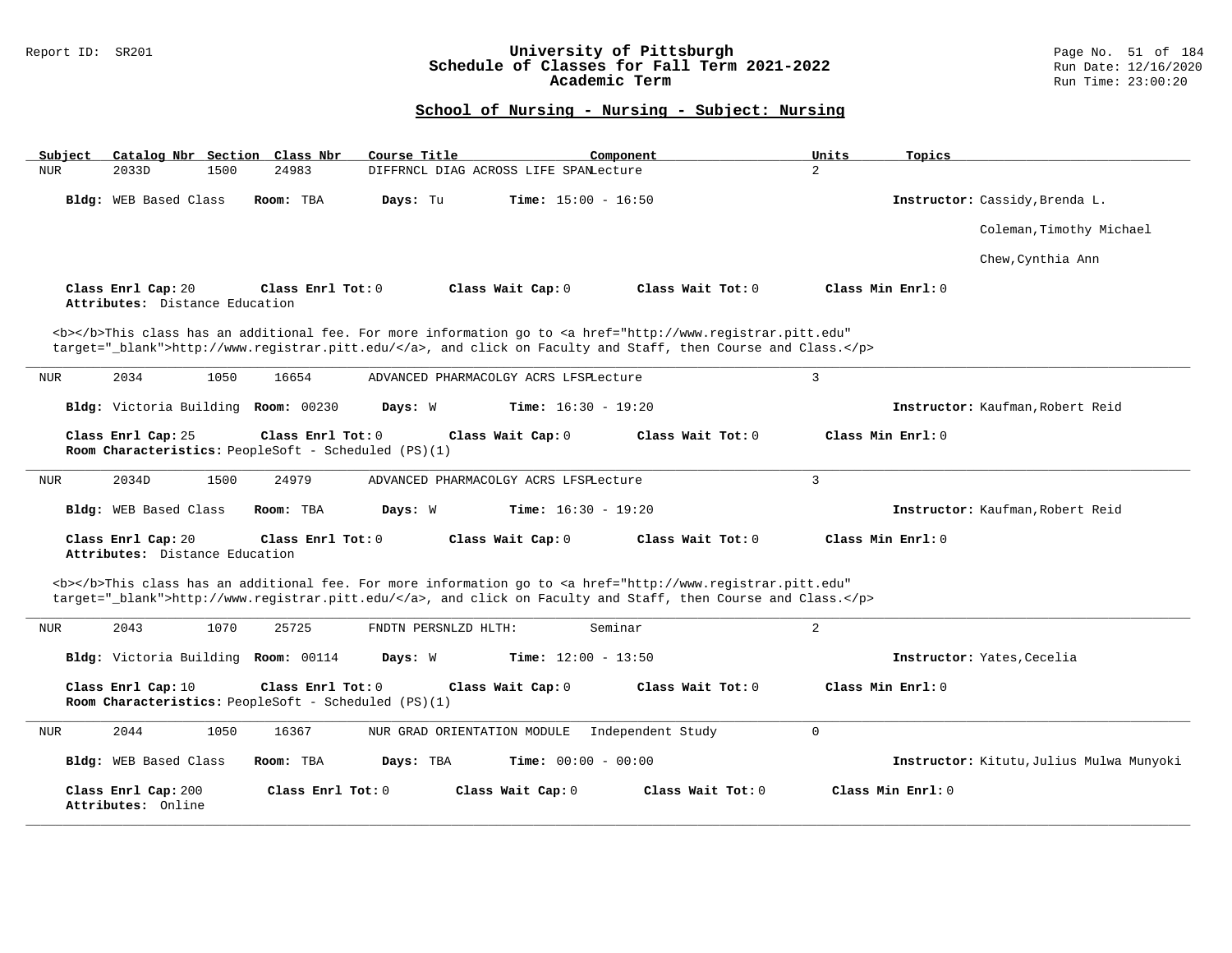## Report ID: SR201 **1989 Mage No. 52 of 1949**<br>**Schedule of Classes for Fall Term 2021-2022** 1989 Run Date: 12/16/2020 **Schedule of Classes for Fall Term 2021-2022** Run Date: 12/16/2020 **Academic Term** Run Time: 23:00:20

# **School of Nursing - Nursing - Subject: Nursing**

| Catalog Nbr Section Class Nbr<br>Subject                                                                                                                       | Course Title<br>Component                                                                  | Units<br>Topics                          |
|----------------------------------------------------------------------------------------------------------------------------------------------------------------|--------------------------------------------------------------------------------------------|------------------------------------------|
| 2044<br>1200<br>22222<br>NUR                                                                                                                                   | NUR GRAD ORIENTATION MODULE Independent Study                                              | $\Omega$                                 |
| Bldg: WEB Based Class<br>Room: TBA                                                                                                                             | Time: $00:00 - 00:00$<br>Days: TBA                                                         | Instructor: Kitutu, Julius Mulwa Munyoki |
| Class Enrl Cap: 100<br>Class Enrl Tot: 0<br>Attributes: Online                                                                                                 | Class Wait Cap: 0<br>Class Wait Tot: 0                                                     | Class Min Enrl: 0                        |
| Reserve Capacity:                                                                                                                                              | 01-MAR-2021 Online Nursing Students Only Reserve Enrl Cap:100                              | Reserve Enrl Tot:<br>$\overline{0}$      |
| 2112<br>1010<br>27173<br>NUR                                                                                                                                   | APPL PARAM + NONPARAM STATS 1 Lecture                                                      | 3                                        |
| Bldg: TBA<br>Room: TBA                                                                                                                                         | Days: Th<br><b>Time:</b> $13:00 - 15:50$                                                   | Instructor: Scott, Paul Wesley           |
| Class Enrl Cap: 15<br>Class Enrl Tot: 0<br>Room Characteristics: PeopleSoft - Scheduled (PS)(1)<br>Combined Section ID: 0859(NUR/2112/3112) - NUR 3112(#27174) | Class Wait Cap: 0<br>Class Wait Tot: 0                                                     | Class Min Enrl: 0                        |
| 2202<br>1060<br>24101<br>NUR                                                                                                                                   | HLTH POLC & MGT IN PUBLC HLTH Lecture                                                      | $\mathbf{3}$                             |
| Bldg: Public Health-CrabtRoom: 00G23                                                                                                                           | Days: Tu<br><b>Time:</b> $13:00 - 15:55$                                                   | Instructor: James, Alton Everette        |
| Class Enrl Cap: 20<br>Class Enrl Tot: 0<br>Room Characteristics: PeopleSoft - Scheduled (PS)(1)                                                                | Class Wait Cap: 0<br>Class Wait Tot: 0                                                     | Class Min Enrl: 0                        |
|                                                                                                                                                                | Combined Section ID: 0996(HPM 2001/HRS 2001/NUR 2202) - HPM 2001(#22720), HRS 2001(#24099) |                                          |
| 2820<br>1030<br>13448<br>NUR                                                                                                                                   | PRINC/PRA FORENSIC NUR & LNC Lecture                                                       | $\overline{3}$                           |
| Bldg: Victoria Building Room: 00228                                                                                                                            | Days: W<br>$Time: 18:00 - 20:30$                                                           | Instructor: Constantino, Rose            |
| Class Enrl Cap: 20<br>Class Enrl Tot: 0<br>Attributes: Hybrid<br>Room Characteristics: PeopleSoft - Scheduled (PS)(1)                                          | Class Wait Cap: 0<br>Class Wait Tot: 0                                                     | Class Min Enrl: 0                        |
| 2865D<br>1500<br>24980<br>NUR                                                                                                                                  | FUNDMS DISTR/MASS CASUALTY CRELecture                                                      | $\overline{a}$                           |
| Bldg: WEB Based Class<br>Room: TBA                                                                                                                             | <b>Days:</b> W <b>Time:</b> $17:00 - 18:50$                                                | Instructor: Beach, Michael D             |
| Class Enrl Cap: 10<br>Class Enrl Tot: 0<br>Attributes: Distance Education                                                                                      | Class Wait Cap: 0<br>Class Wait Tot: 0                                                     | Class Min Enrl: 0                        |

**\_\_\_\_\_\_\_\_\_\_\_\_\_\_\_\_\_\_\_\_\_\_\_\_\_\_\_\_\_\_\_\_\_\_\_\_\_\_\_\_\_\_\_\_\_\_\_\_\_\_\_\_\_\_\_\_\_\_\_\_\_\_\_\_\_\_\_\_\_\_\_\_\_\_\_\_\_\_\_\_\_\_\_\_\_\_\_\_\_\_\_\_\_\_\_\_\_\_\_\_\_\_\_\_\_\_\_\_\_\_\_\_\_\_\_\_\_\_\_\_\_\_\_\_\_\_\_\_\_\_\_\_\_\_\_\_\_\_\_\_\_\_\_\_\_\_\_\_\_\_\_\_\_\_\_\_**

target="\_blank">http://www.registrar.pitt.edu/</a>, and click on Faculty and Staff, then Course and Class.</p>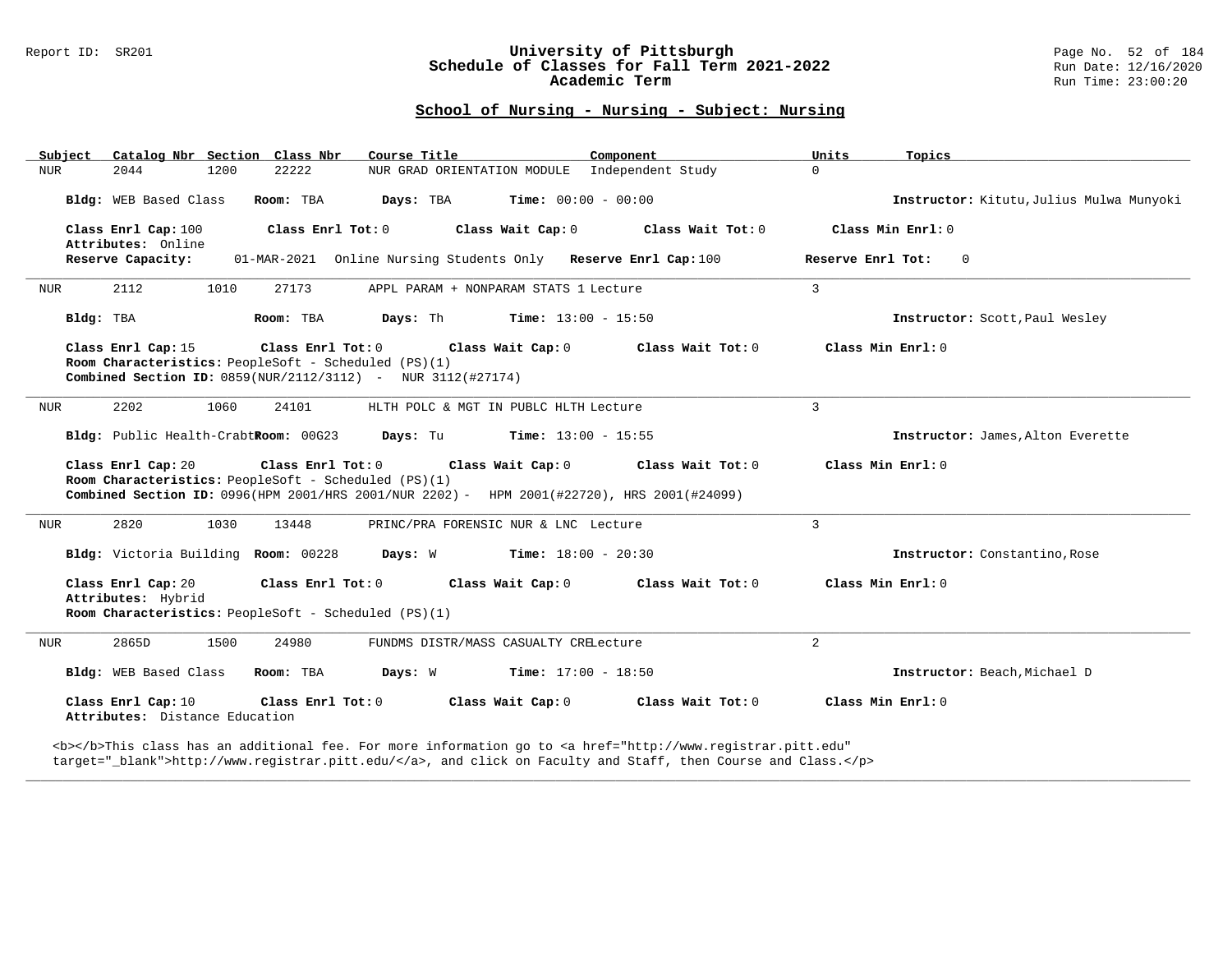### Report ID: SR201 **University of Pittsburgh** Page No. 53 of 184 **Schedule of Classes for Fall Term 2021-2022** Run Date: 12/16/2020 **Academic Term** Run Time: 23:00:20

| Catalog Nbr Section Class Nbr<br>Subject | Component<br>Course Title                                                                                                      | Units<br>Topics                        |
|------------------------------------------|--------------------------------------------------------------------------------------------------------------------------------|----------------------------------------|
| 2890<br>1010<br><b>NUR</b>               | 24591<br>INTRODUCTION TO EPIDEMIOLOGY Lecture                                                                                  | $\overline{2}$                         |
| Bldg: TO BE ARRANGED                     | <b>Room:</b> TBA $Days: TBA$ <b>Time:</b> $00:00 - 00:00$                                                                      | Instructor: Dorman, Janice S           |
| Class Enrl Cap: 20                       | Class Enrl Tot: 0 $\qquad$ Class Wait Cap: 0 $\qquad$ Class Wait Tot: 0 $\qquad$ Class Min Enrl: 0                             |                                        |
| Attributes: Global Studies               |                                                                                                                                |                                        |
| 3010<br>1010<br>NUR                      | 13411<br>PHD DISSERTATION                                                                                                      | $1 - 9$<br>Thesis Research             |
| Bldg: TO BE ARRANGED                     | Room: TBA $Days:$ TBA $Time: 00:00 - 00:00$                                                                                    | Instructor: Albrecht, Susan A          |
| Class Enrl Cap: 5                        | Class Enrl Tot: $0$ Class Wait Cap: $0$ Class Wait Tot: $0$ Class Min Enrl: $0$                                                |                                        |
| 3010<br>1020<br>NUR                      | PHD DISSERTATION<br>13611                                                                                                      | $1 - 9$<br>Thesis Research             |
| Bldg: TO BE ARRANGED                     | Room: TBA $\rule{1em}{0.15mm}$ Days: TBA Time: $00:00 - 00:00$                                                                 | Instructor: Bender, Catherine M        |
|                                          | Class Enrl Cap: 10 $\qquad$ Class Enrl Tot: 0 $\qquad$ Class Wait Cap: 0 $\qquad$ Class Wait Tot: 0 $\qquad$ Class Min Enrl: 0 |                                        |
| 3010<br>1030<br>NUR                      | PHD DISSERTATION Thesis Research<br>13612                                                                                      | $1 - 9$                                |
| Bldg: TO BE ARRANGED                     | Room: TBA $Days:$ TBA $Time: 00:00 - 00:00$                                                                                    | Instructor: Burke, Lora E              |
| Class Enrl Cap: 10                       | Class Enrl Tot: 0 Class Wait Cap: 0 Class Wait Tot: 0 Class Min Enrl: 0                                                        |                                        |
| 3010 1040<br>NUR                         | PHD DISSERTATION Thesis Research<br>13613                                                                                      | $1 - 9$                                |
| Bldg: TO BE ARRANGED                     | Room: TBA $Days:$ TBA $Time: 00:00 - 00:00$                                                                                    | Instructor: Charron-Prochownik, Denise |
|                                          | Class Enrl Cap: 10 $\qquad$ Class Enrl Tot: 0 $\qquad$ Class Wait Cap: 0 $\qquad$ Class Wait Tot: 0 $\qquad$ Class Min Enrl: 0 |                                        |
| 3010 1050<br>NUR                         | 13614<br>PHD DISSERTATION Thesis Research                                                                                      | $1 - 9$                                |
| Bldg: TO BE ARRANGED                     | <b>Days:</b> TBA <b>Time:</b> $00:00 - 00:00$<br>Room: TBA                                                                     | Instructor: Lee, Young Ji              |
|                                          | Class Enrl Cap: 10 $\qquad$ Class Enrl Tot: 0 $\qquad$ Class Wait Cap: 0 $\qquad$ Class Wait Tot: 0 $\qquad$ Class Min Enrl: 0 |                                        |
| 3010<br>1060<br>NUR                      | PHD DISSERTATION Thesis Research<br>13615                                                                                      | $1 - 9$                                |
| Bldg: TO BE ARRANGED                     | Room: TBA $Days: TBA$ Time: $00:00 - 00:00$                                                                                    | Instructor: Conley, Yvette Perry       |
| Class Enrl Cap: 10                       | Class Enrl Tot: $0$ Class Wait Cap: $0$ Class Wait Tot: $0$ Class Min Enrl: $0$                                                |                                        |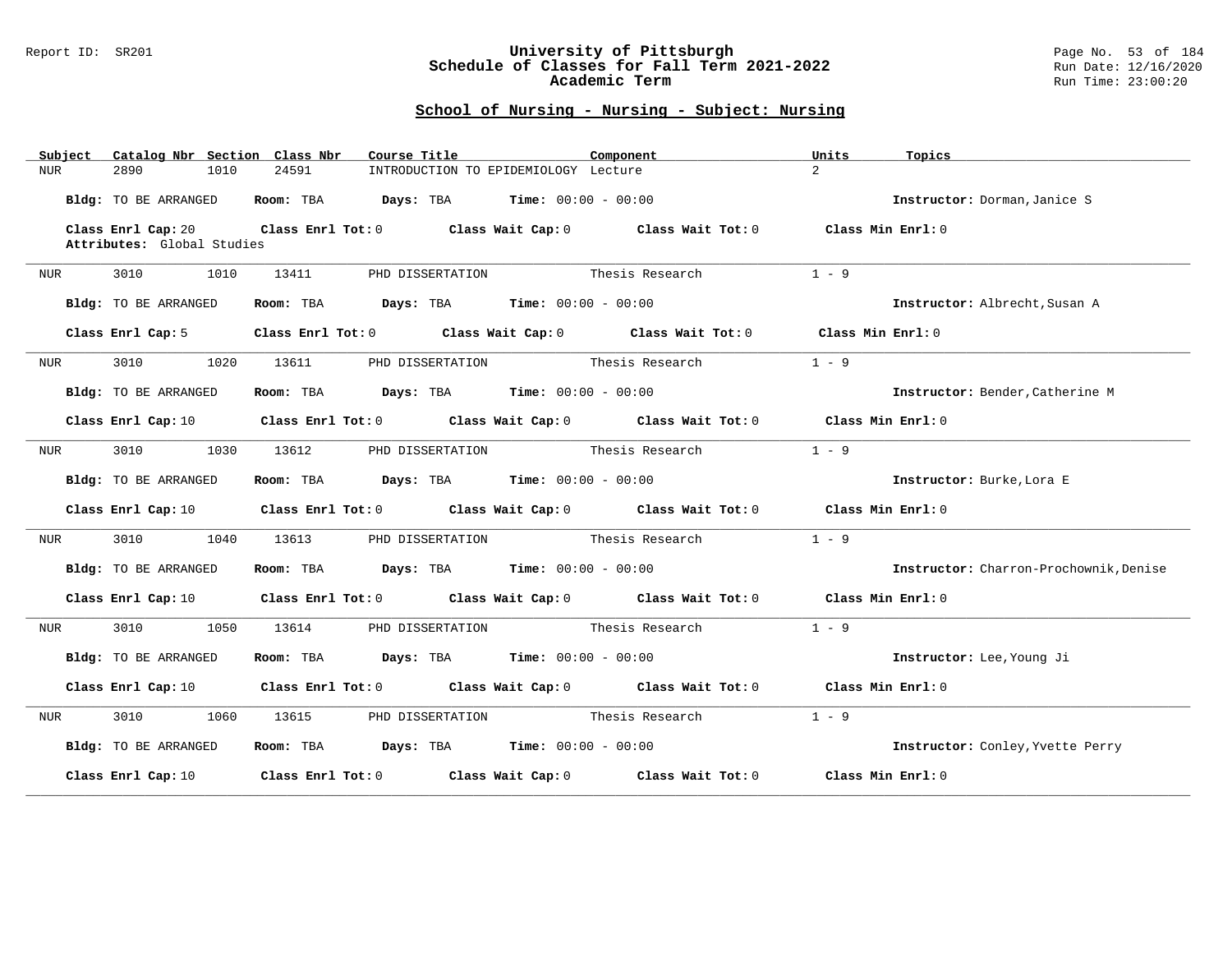#### Report ID: SR201 **University of Pittsburgh** Page No. 54 of 184 **Schedule of Classes for Fall Term 2021-2022** Run Date: 12/16/2020 **Academic Term** Run Time: 23:00:20

|            | Subject          | Catalog Nbr Section Class Nbr    |      |       | Course Title |                  |                                             | Component |                                                                                                                                | Units   | Topics                                 |
|------------|------------------|----------------------------------|------|-------|--------------|------------------|---------------------------------------------|-----------|--------------------------------------------------------------------------------------------------------------------------------|---------|----------------------------------------|
| <b>NUR</b> |                  | 3010                             | 1070 | 13616 |              | PHD DISSERTATION |                                             |           | Thesis Research                                                                                                                | $1 - 9$ |                                        |
|            |                  | Bldg: TO BE ARRANGED             |      |       |              |                  | Room: TBA $Days:$ TBA $Time: 00:00 - 00:00$ |           |                                                                                                                                |         | Instructor: Constantino, Rose          |
|            |                  |                                  |      |       |              |                  |                                             |           |                                                                                                                                |         |                                        |
|            |                  |                                  |      |       |              |                  |                                             |           | Class Enrl Cap: 10 $\qquad$ Class Enrl Tot: 0 $\qquad$ Class Wait Cap: 0 $\qquad$ Class Wait Tot: 0 $\qquad$ Class Min Enrl: 0 |         |                                        |
|            | NUR <sub>p</sub> | 3010 000                         |      |       |              |                  |                                             |           | 1080 13617 PHD DISSERTATION Thesis Research                                                                                    | $1 - 9$ |                                        |
|            |                  | Bldg: TO BE ARRANGED             |      |       |              |                  | Room: TBA $Days:$ TBA $Time: 00:00 - 00:00$ |           |                                                                                                                                |         | Instructor: Dabbs, Annette J De Vito   |
|            |                  | Class Enrl Cap: 10               |      |       |              |                  |                                             |           | Class Enrl Tot: 0 Class Wait Cap: 0 Class Wait Tot: 0 Class Min Enrl: 0                                                        |         |                                        |
|            | <b>NUR</b>       | 3010                             | 1090 | 13618 |              |                  | PHD DISSERTATION                            |           | Thesis Research                                                                                                                | $1 - 9$ |                                        |
|            |                  | Bldg: TO BE ARRANGED             |      |       |              |                  | Room: TBA $Days:$ TBA $Time: 00:00 - 00:00$ |           |                                                                                                                                |         | Instructor: Donovan, Heidi Ann Scharf  |
|            |                  |                                  |      |       |              |                  |                                             |           | Class Enrl Cap: 10 $\qquad$ Class Enrl Tot: 0 $\qquad$ Class Wait Cap: 0 $\qquad$ Class Wait Tot: 0 $\qquad$ Class Min Enrl: 0 |         |                                        |
|            |                  |                                  |      |       |              |                  |                                             |           |                                                                                                                                |         |                                        |
|            | NUR <b>NUR</b>   | 3010 1100 13619 PHD DISSERTATION |      |       |              |                  |                                             |           | Thesis Research                                                                                                                | $1 - 9$ |                                        |
|            |                  | Bldg: TO BE ARRANGED             |      |       |              |                  | Room: TBA $Days:$ TBA $Time: 00:00 - 00:00$ |           |                                                                                                                                |         | Instructor: Dorman, Janice S           |
|            |                  |                                  |      |       |              |                  |                                             |           | Class Enrl Cap: 10 $\qquad$ Class Enrl Tot: 0 $\qquad$ Class Wait Cap: 0 $\qquad$ Class Wait Tot: 0 $\qquad$ Class Min Enrl: 0 |         |                                        |
|            | NUR <sub>e</sub> | 3010 1110 13620 PHD DISSERTATION |      |       |              |                  |                                             |           | Thesis Research                                                                                                                | $1 - 9$ |                                        |
|            |                  | Bldg: TO BE ARRANGED             |      |       |              |                  | Room: TBA $Days:$ TBA $Time: 00:00 - 00:00$ |           |                                                                                                                                |         | Instructor: Doswell, Willa             |
|            |                  |                                  |      |       |              |                  |                                             |           | Class Enrl Cap: 10 Class Enrl Tot: 0 Class Wait Cap: 0 Class Wait Tot: 0 Class Min Enrl: 0                                     |         |                                        |
| NUR        |                  | 3010 2012                        | 1120 |       |              |                  |                                             |           | 13621 PHD DISSERTATION Thesis Research                                                                                         | $1 - 9$ |                                        |
|            |                  | Bldg: TO BE ARRANGED             |      |       |              |                  | Room: TBA $Days:$ TBA $Time: 00:00 - 00:00$ |           |                                                                                                                                |         | Instructor: Dunbar-Jacob, Jacqueline M |
|            |                  |                                  |      |       |              |                  |                                             |           | Class Enrl Cap: 10 $\qquad$ Class Enrl Tot: 0 $\qquad$ Class Wait Cap: 0 $\qquad$ Class Wait Tot: 0 $\qquad$ Class Min Enrl: 0 |         |                                        |
|            | NUR <sub>p</sub> |                                  |      |       |              |                  |                                             |           | 3010 1130 13622 PHD DISSERTATION Thesis Research                                                                               | $1 - 9$ |                                        |
|            |                  | Bldg: TO BE ARRANGED             |      |       |              |                  | Room: TBA $Days: TBA$ Time: $00:00 - 00:00$ |           |                                                                                                                                |         | Instructor: Engberg, Sandra J          |
|            |                  |                                  |      |       |              |                  |                                             |           | Class Enrl Cap: 10 $\qquad$ Class Enrl Tot: 0 $\qquad$ Class Wait Cap: 0 $\qquad$ Class Wait Tot: 0 $\qquad$ Class Min Enrl: 0 |         |                                        |
| NUR        |                  | 3010                             | 1140 | 13623 |              |                  | PHD DISSERTATION Thesis Research            |           |                                                                                                                                | $1 - 9$ |                                        |
|            |                  | Bldg: TO BE ARRANGED             |      |       |              |                  | Room: TBA $Days:$ TBA $Time: 00:00 - 00:00$ |           |                                                                                                                                |         | Instructor: Erlen, Judith              |
|            |                  | Class Enrl Cap: 10               |      |       |              |                  |                                             |           | Class Enrl Tot: $0$ Class Wait Cap: $0$ Class Wait Tot: $0$                                                                    |         | Class Min Enrl: 0                      |
|            |                  |                                  |      |       |              |                  |                                             |           |                                                                                                                                |         |                                        |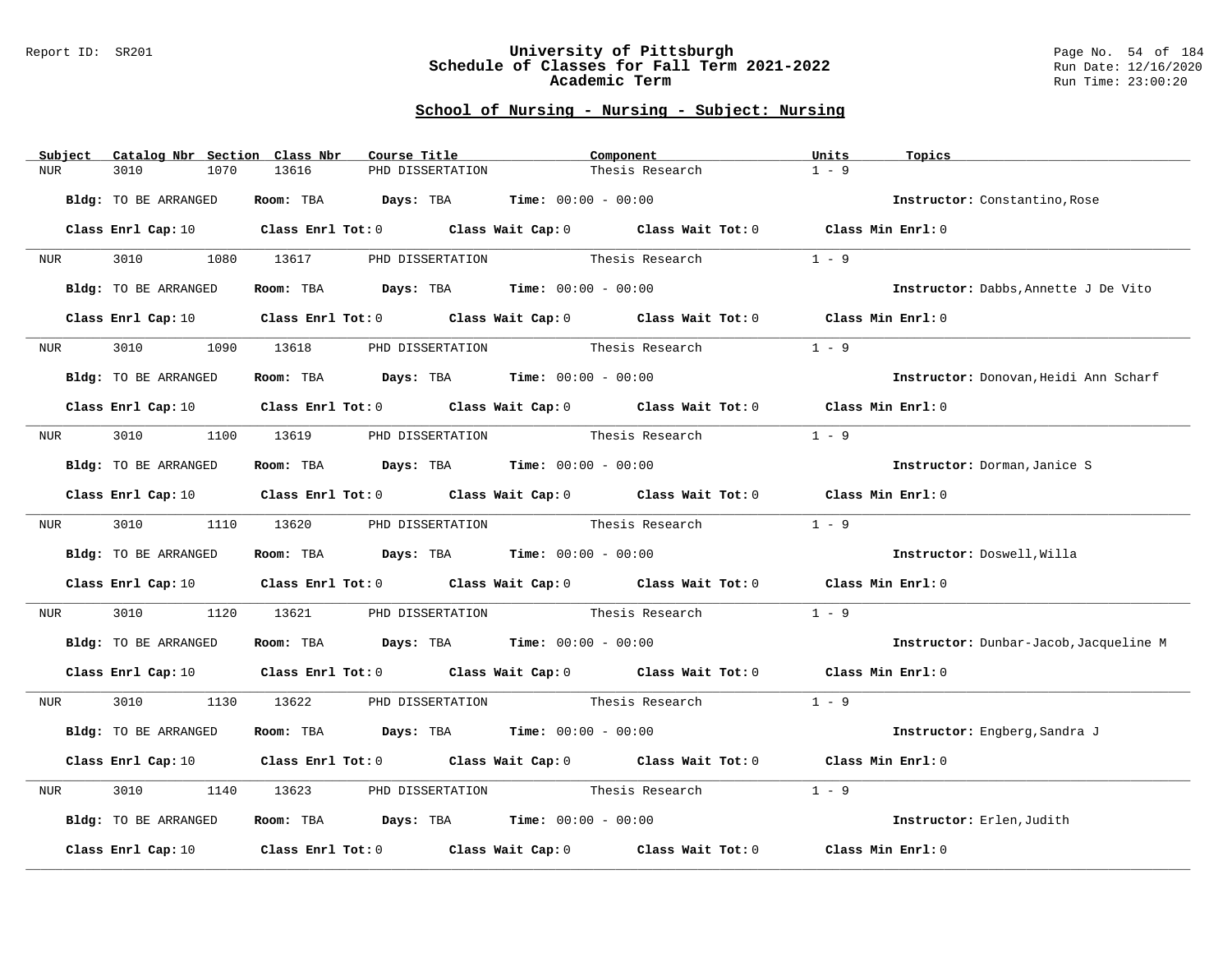| NUR              | 3010<br>1150         | 13624 | PHD DISSERTATION                                                                                    |                 | Thesis Research | $1 - 9$                                                                                                                        |
|------------------|----------------------|-------|-----------------------------------------------------------------------------------------------------|-----------------|-----------------|--------------------------------------------------------------------------------------------------------------------------------|
|                  | Bldg: TO BE ARRANGED |       | Room: TBA $Days:$ TBA $Time: 00:00 - 00:00$                                                         |                 |                 | Instructor: Danford, Cynthia                                                                                                   |
|                  |                      |       |                                                                                                     |                 |                 | Class Enrl Cap: 10 $\qquad$ Class Enrl Tot: 0 $\qquad$ Class Wait Cap: 0 $\qquad$ Class Wait Tot: 0 $\qquad$ Class Min Enrl: 0 |
|                  |                      |       | NUR 3010 1160 13625 PHD DISSERTATION Thesis Research 1 - 9                                          |                 |                 |                                                                                                                                |
|                  | Bldg: TO BE ARRANGED |       | Room: TBA $\rule{1em}{0.15mm}$ Days: TBA Time: $00:00 - 00:00$                                      |                 |                 | Instructor: Henker, Richard A.                                                                                                 |
|                  |                      |       |                                                                                                     |                 |                 | Class Enrl Cap: 10 $\qquad$ Class Enrl Tot: 0 $\qquad$ Class Wait Cap: 0 $\qquad$ Class Wait Tot: 0 $\qquad$ Class Min Enrl: 0 |
|                  |                      |       | NUR 3010 1170 13626 PHD DISSERTATION Thesis Research 1 - 9                                          |                 |                 |                                                                                                                                |
|                  |                      |       | <b>Bldg:</b> TO BE ARRANGED <b>Room:</b> TBA <b>Days:</b> TBA <b>Time:</b> $00:00 - 00:00$          |                 |                 | Instructor: O'Donnell, John Marc                                                                                               |
|                  |                      |       |                                                                                                     |                 |                 | Class Enrl Cap: 10 $\qquad$ Class Enrl Tot: 0 $\qquad$ Class Wait Cap: 0 $\qquad$ Class Wait Tot: 0 $\qquad$ Class Min Enrl: 0 |
|                  |                      |       | NUR 3010 1180 13627 PHD DISSERTATION Thesis Research 1 - 9                                          |                 |                 |                                                                                                                                |
|                  | Bldg: TO BE ARRANGED |       | Room: TBA $Days: TBA$ Time: $00:00 - 00:00$                                                         |                 |                 | Instructor: Hravnak, Marilyn                                                                                                   |
|                  |                      |       |                                                                                                     |                 |                 | Class Enrl Cap: 10 $\qquad$ Class Enrl Tot: 0 $\qquad$ Class Wait Cap: 0 $\qquad$ Class Wait Tot: 0 $\qquad$ Class Min Enrl: 0 |
|                  |                      |       | NUR 3010 1190 13628 PHD DISSERTATION Thesis Research 1 - 9                                          |                 |                 |                                                                                                                                |
|                  | Bldg: TO BE ARRANGED |       | Room: TBA $Days:$ TBA $Time: 00:00 - 00:00$                                                         |                 |                 | Instructor: Mitchell, Ann M.                                                                                                   |
|                  |                      |       |                                                                                                     |                 |                 | Class Enrl Cap: 10 $\qquad$ Class Enrl Tot: 0 $\qquad$ Class Wait Cap: 0 $\qquad$ Class Wait Tot: 0 $\qquad$ Class Min Enrl: 0 |
| NUR <sub>p</sub> |                      |       | 3010 1200 13629 PHD DISSERTATION Thesis Research 1 - 9                                              |                 |                 |                                                                                                                                |
|                  | Bldg: TO BE ARRANGED |       | Room: TBA $\rule{1em}{0.15mm}$ Days: TBA $\rule{1.5mm}{0.15mm}$ Time: $00:00 - 00:00$               |                 |                 | Instructor: Yates, Cecelia                                                                                                     |
|                  |                      |       | Class Enrl Cap: 10 $\qquad$ Class Enrl Tot: 0 $\qquad$ Class Wait Cap: 0 $\qquad$ Class Wait Tot: 0 |                 |                 | Class Min Enrl: 0                                                                                                              |
| <b>NUR</b>       |                      |       | 3010 1210 13630 PHD DISSERTATION                                                                    |                 | Thesis Research | $1 - 9$                                                                                                                        |
|                  |                      |       | Bldg: TO BE ARRANGED Room: TBA Days: TBA Time: 00:00 - 00:00                                        |                 |                 | Instructor: Hoffmann, Rosemary L.                                                                                              |
|                  | Class Enrl Cap: 10   |       | Class Enrl Tot: $0$ Class Wait Cap: $0$ Class Wait Tot: $0$                                         |                 |                 | Class Min Enrl: 0                                                                                                              |
|                  |                      |       | NUR 3010 1220 13631 PHD DISSERTATION                                                                | Thesis Research |                 | $1 - 9$                                                                                                                        |
|                  | Bldg: TO BE ARRANGED |       | Room: TBA $Days:$ TBA $Time: 00:00 - 00:00$                                                         |                 |                 | Instructor: Nativio, Donna                                                                                                     |
|                  |                      |       |                                                                                                     |                 |                 | Class Enrl Cap: 10 $\qquad$ Class Enrl Tot: 0 $\qquad$ Class Wait Cap: 0 $\qquad$ Class Wait Tot: 0 $\qquad$ Class Min Enrl: 0 |
|                  |                      |       | NUR 3010 1230 13632 PHD DISSERTATION Thesis Research 1 - 9                                          |                 |                 |                                                                                                                                |
|                  | Bldg: TO BE ARRANGED |       | Room: TBA $Days:$ TBA $Time: 00:00 - 00:00$                                                         |                 |                 | Instructor: Yeh, Chao Hsing                                                                                                    |
|                  |                      |       |                                                                                                     |                 |                 | Class Enrl Cap: 10 Class Enrl Tot: 0 Class Wait Cap: 0 Class Wait Tot: 0 Class Min Enrl: 0                                     |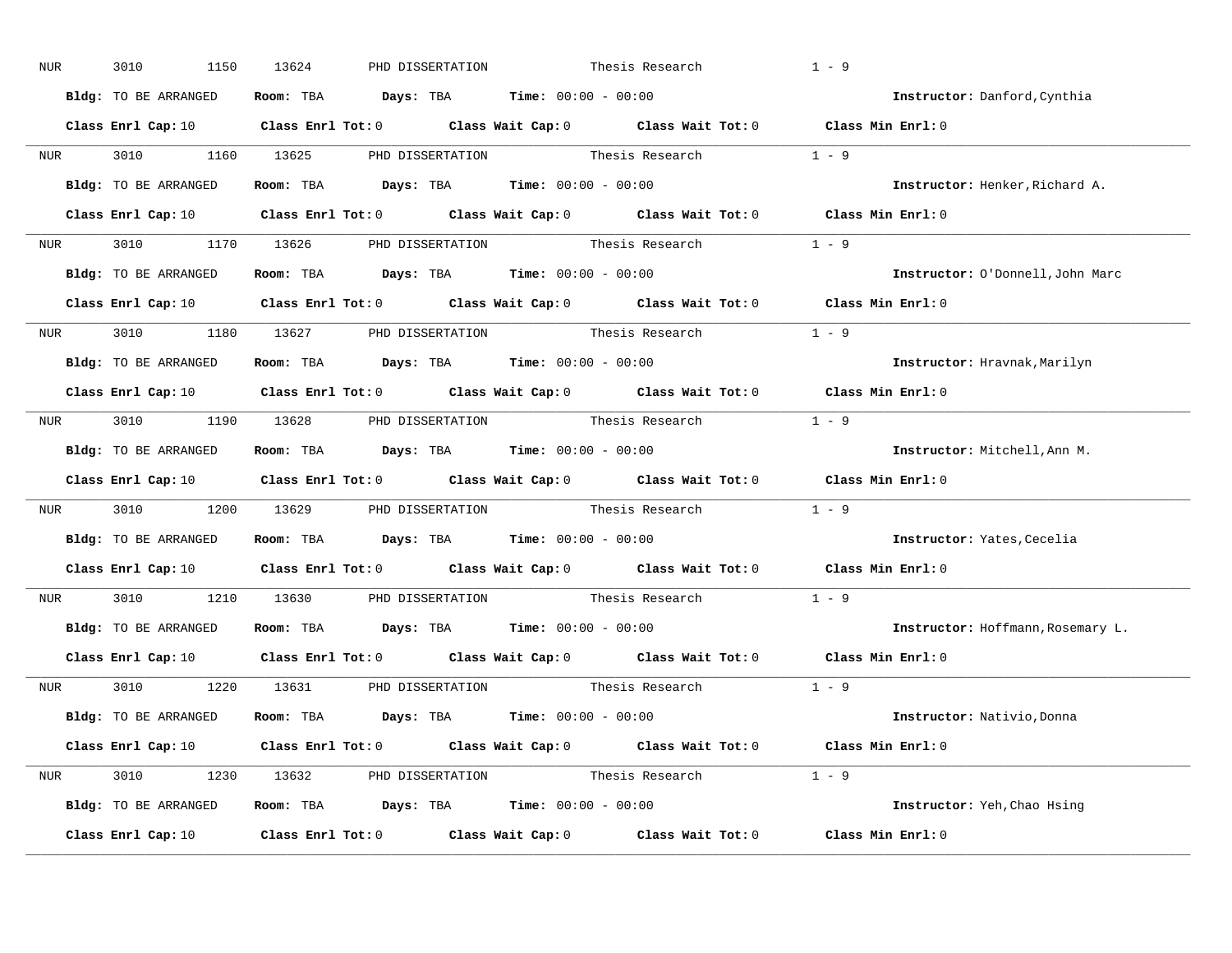#### Report ID: SR201 **University of Pittsburgh** Page No. 56 of 184 **Schedule of Classes for Fall Term 2021-2022** Run Date: 12/16/2020 **Academic Term** Run Time: 23:00:20

| Subject          | Catalog Nbr Section Class Nbr | Course Title                                                                                                                   | Component                                                               |                 | Units<br>Topics                    |  |
|------------------|-------------------------------|--------------------------------------------------------------------------------------------------------------------------------|-------------------------------------------------------------------------|-----------------|------------------------------------|--|
| <b>NUR</b>       | 3010<br>1240                  | 13633<br>PHD DISSERTATION                                                                                                      |                                                                         | Thesis Research | $1 - 9$                            |  |
|                  | Bldg: TO BE ARRANGED          |                                                                                                                                | Room: TBA $Days:$ TBA $Time: 00:00 - 00:00$                             |                 | Instructor: Martsolf, Grant R      |  |
|                  |                               | Class Enrl Cap: 10 $\qquad$ Class Enrl Tot: 0 $\qquad$ Class Wait Cap: 0 $\qquad$ Class Wait Tot: 0 $\qquad$ Class Min Enrl: 0 |                                                                         |                 |                                    |  |
| NUR <sub>p</sub> | 3010 000                      | 1250 13634 PHD DISSERTATION Thesis Research                                                                                    |                                                                         |                 | $1 - 9$                            |  |
|                  | Bldg: TO BE ARRANGED          |                                                                                                                                | Room: TBA $Days: TBA$ Time: $00:00 - 00:00$                             |                 | Instructor: Schlenk, Elizabeth Ann |  |
|                  | Class Enrl Cap: 10            |                                                                                                                                | Class Enrl Tot: 0 Class Wait Cap: 0 Class Wait Tot: 0 Class Min Enrl: 0 |                 |                                    |  |
| <b>NUR</b>       | 3010<br>1260                  |                                                                                                                                | 13635 PHD DISSERTATION Thesis Research                                  |                 | $1 - 9$                            |  |
|                  | Bldg: TO BE ARRANGED          |                                                                                                                                | Room: TBA $Days:$ TBA $Time: 00:00 - 00:00$                             |                 | Instructor: Sereika, Susan M       |  |
|                  |                               | Class Enrl Cap: 10 $\qquad$ Class Enrl Tot: 0 $\qquad$ Class Wait Cap: 0 $\qquad$ Class Wait Tot: 0 $\qquad$ Class Min Enrl: 0 |                                                                         |                 |                                    |  |
| NUR <b>NUR</b>   |                               | 3010 1270 13636 PHD DISSERTATION                                                                                               | Thesis Research                                                         |                 | $1 - 9$                            |  |
|                  | Bldg: TO BE ARRANGED          |                                                                                                                                | Room: TBA $Days:$ TBA $Time: 00:00 - 00:00$                             |                 | Instructor: Sherwood, Paula Riess  |  |
|                  |                               | Class Enrl Cap: 10 $\qquad$ Class Enrl Tot: 0 $\qquad$ Class Wait Cap: 0 $\qquad$ Class Wait Tot: 0 $\qquad$ Class Min Enrl: 0 |                                                                         |                 |                                    |  |
| NUR <sub>p</sub> |                               | 3010 1280 13637 PHD DISSERTATION                                                                                               | Thesis Research                                                         |                 | $1 - 9$                            |  |
|                  | Bldg: TO BE ARRANGED          |                                                                                                                                | Room: TBA $Days:$ TBA $Time: 00:00 - 00:00$                             |                 | Instructor: Staff                  |  |
|                  |                               | Class Enrl Cap: 10 Class Enrl Tot: 0 Class Wait Cap: 0 Class Wait Tot: 0 Class Min Enrl: 0                                     |                                                                         |                 |                                    |  |
| NUR              | 3010 000                      | 1290 13638 PHD DISSERTATION Thesis Research                                                                                    |                                                                         |                 | $1 - 9$                            |  |
|                  | Bldg: TO BE ARRANGED          |                                                                                                                                | Room: TBA $\rule{1em}{0.15mm}$ Days: TBA Time: $00:00 - 00:00$          |                 | Instructor: Swigart, Valerie A     |  |
|                  |                               | Class Enrl Cap: 10 $\qquad$ Class Enrl Tot: 0 $\qquad$ Class Wait Cap: 0 $\qquad$ Class Wait Tot: 0 $\qquad$ Class Min Enrl: 0 |                                                                         |                 |                                    |  |
| NUR <sub>p</sub> |                               | 3010 1300 13649 PHD DISSERTATION Thesis Research                                                                               |                                                                         |                 | $1 - 9$                            |  |
|                  | Bldg: TO BE ARRANGED          |                                                                                                                                | <b>Room:</b> TBA $Days: TBA$ <b>Time:</b> $00:00 - 00:00$               |                 | Instructor: Ren, Dianxu            |  |
|                  |                               | Class Enrl Cap: 5 Class Enrl Tot: 0 Class Wait Cap: 0 Class Wait Tot: 0                                                        |                                                                         |                 | Class Min Enrl: 0                  |  |
| NUR              | 3010<br>1310                  | 13650                                                                                                                          | PHD DISSERTATION Thesis Research                                        |                 | $1 - 9$                            |  |
|                  | Bldg: TO BE ARRANGED          |                                                                                                                                | Room: TBA $Days:$ TBA $Time: 00:00 - 00:00$                             |                 | Instructor: Alexander, Sheila A    |  |
|                  | Class Enrl Cap: 5             |                                                                                                                                | Class Enrl Tot: $0$ Class Wait Cap: $0$ Class Wait Tot: $0$             |                 | Class Min Enrl: 0                  |  |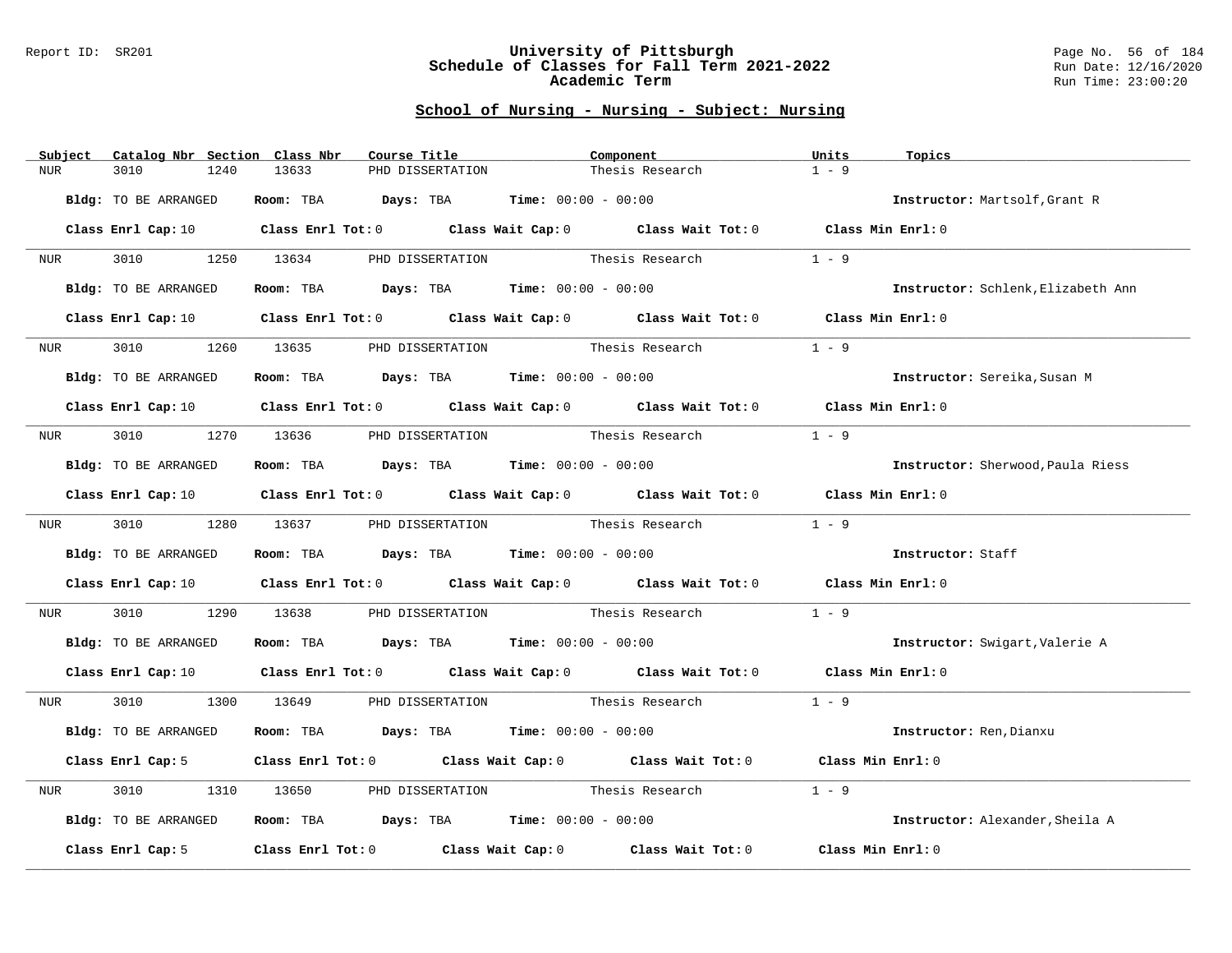| NUR              | 3010<br>1320         | 13651<br>PHD DISSERTATION                                         | Thesis Research                                                                                                                | $1 - 9$                                  |
|------------------|----------------------|-------------------------------------------------------------------|--------------------------------------------------------------------------------------------------------------------------------|------------------------------------------|
|                  | Bldg: TO BE ARRANGED | Room: TBA $Days:$ TBA $Time: 00:00 - 00:00$                       |                                                                                                                                | Instructor: Chasens, Eileen Ruth         |
|                  |                      |                                                                   | Class Enrl Cap: 5 Class Enrl Tot: 0 Class Wait Cap: 0 Class Wait Tot: 0 Class Min Enrl: 0                                      |                                          |
|                  | NUR 3010 1330 13652  |                                                                   | PHD DISSERTATION Thesis Research                                                                                               | $1 - 9$                                  |
|                  | Bldg: TO BE ARRANGED | Room: TBA $Days:$ TBA Time: $00:00 - 00:00$                       |                                                                                                                                | Instructor: Braxter, Betty J.            |
|                  | Class Enrl Cap: 5    |                                                                   | Class Enrl Tot: 0 Class Wait Cap: 0 Class Wait Tot: 0 Class Min Enrl: 0                                                        |                                          |
|                  |                      |                                                                   | NUR 3010 1340 13653 PHD DISSERTATION Thesis Research 1 - 9                                                                     |                                          |
|                  |                      | Bldg: TO BE ARRANGED Room: TBA Days: TBA Time: 00:00 - 00:00      |                                                                                                                                | Instructor: Al-Zaiti, Salah S            |
|                  |                      |                                                                   | Class Enrl Cap: 5 Class Enrl Tot: 0 Class Wait Cap: 0 Class Wait Tot: 0 Class Min Enrl: 0                                      |                                          |
|                  |                      | NUR 3010 1350 13654 PHD DISSERTATION Thesis Research              |                                                                                                                                | $1 - 9$                                  |
|                  | Bldg: TO BE ARRANGED | Room: TBA $Days:$ TBA $Time: 00:00 - 00:00$                       |                                                                                                                                | Instructor: Rosenzweig, Margaret         |
|                  |                      |                                                                   | Class Enrl Cap: 5 Class Enrl Tot: 0 Class Wait Cap: 0 Class Wait Tot: 0 Class Min Enrl: 0                                      |                                          |
|                  |                      |                                                                   | NUR 3010 1360 13655 PHD DISSERTATION Thesis Research 1 - 9                                                                     |                                          |
|                  | Bldg: TO BE ARRANGED | Room: TBA $Days:$ TBA $Time: 00:00 - 00:00$                       |                                                                                                                                | Instructor: Lingler, Jennifer H          |
|                  |                      |                                                                   | Class Enrl Cap: 5 Class Enrl Tot: 0 Class Wait Cap: 0 Class Wait Tot: 0 Class Min Enrl: 0                                      |                                          |
| NUR <sub>p</sub> |                      |                                                                   | 3010 1370 16857 PHD DISSERTATION Thesis Research                                                                               | $1 - 9$                                  |
|                  | Bldg: TO BE ARRANGED | Room: TBA $Days:$ TBA $Time: 00:00 - 00:00$                       |                                                                                                                                | Instructor: Kitutu, Julius Mulwa Munyoki |
|                  |                      |                                                                   | Class Enrl Cap: 10 $\qquad$ Class Enrl Tot: 0 $\qquad$ Class Wait Cap: 0 $\qquad$ Class Wait Tot: 0                            | Class Min Enrl: 0                        |
| <b>NUR</b>       |                      | 3010 1380 16858 PHD DISSERTATION                                  | Thesis Research                                                                                                                | $1 - 9$                                  |
|                  |                      | Bldg: TO BE ARRANGED ROOM: TBA Days: TBA Time: 00:00 - 00:00      |                                                                                                                                | Instructor: Staff                        |
|                  |                      |                                                                   | Class Enrl Cap: 10 $\qquad$ Class Enrl Tot: 0 $\qquad$ Class Wait Cap: 0 $\qquad$ Class Wait Tot: 0                            | Class Min Enrl: 0                        |
|                  |                      |                                                                   | NUR 3010 1390 16859 PHD DISSERTATION Thesis Research 1 - 9                                                                     |                                          |
|                  |                      |                                                                   |                                                                                                                                |                                          |
|                  | Bldg: TO BE ARRANGED | Room: TBA $\rule{1em}{0.15mm}$ Days: TBA Time: $00:00 - 00:00$    |                                                                                                                                | Instructor: Founds, Sandra Anne          |
|                  |                      |                                                                   | Class Enrl Cap: 10 $\qquad$ Class Enrl Tot: 0 $\qquad$ Class Wait Cap: 0 $\qquad$ Class Wait Tot: 0 $\qquad$ Class Min Enrl: 0 |                                          |
|                  |                      |                                                                   | NUR 3010 1395 25992 PHD DISSERTATION Thesis Research 1 - 9                                                                     |                                          |
|                  |                      | Bldg: Victoria Building Room: 00360 Days: TBA Time: 00:00 - 00:00 |                                                                                                                                | Instructor: Wesmiller, Susan W           |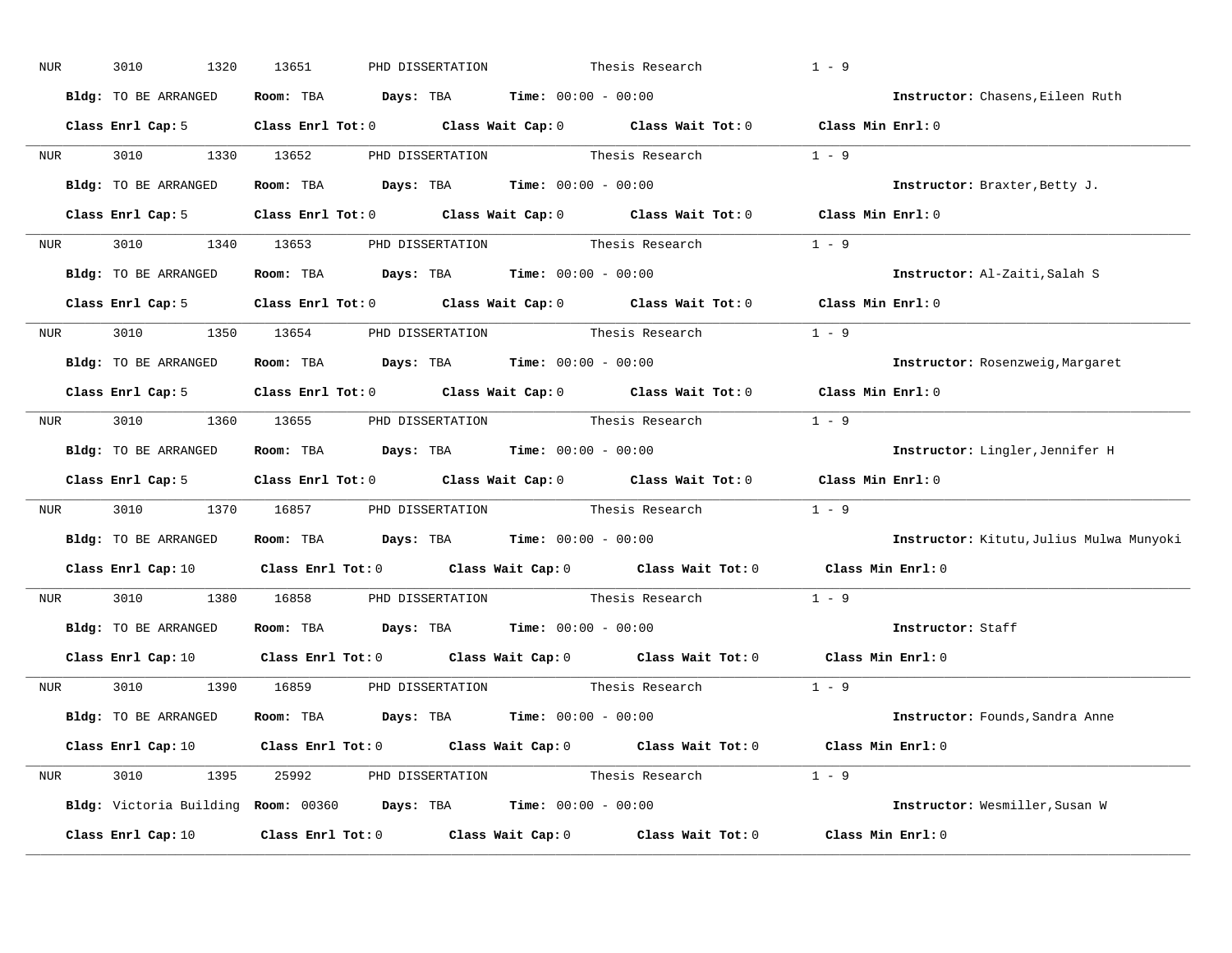#### Report ID: SR201 **University of Pittsburgh** Page No. 58 of 184 **Schedule of Classes for Fall Term 2021-2022** Run Date: 12/16/2020 **Academic Term** Run Time: 23:00:20

| Subject          | Catalog Nbr Section Class Nbr | Course Title                                                      |                  | Component                                                                                                                      | Units<br>Topics           |                                 |
|------------------|-------------------------------|-------------------------------------------------------------------|------------------|--------------------------------------------------------------------------------------------------------------------------------|---------------------------|---------------------------------|
| NUR              | 3010<br>1400                  | 25994                                                             | PHD DISSERTATION | Thesis Research                                                                                                                | $1 - 9$                   |                                 |
|                  |                               | Bldg: Victoria Building Room: 00360 Days: TBA Time: 00:00 - 00:00 |                  |                                                                                                                                |                           | Instructor: Feeley, Christine A |
|                  |                               |                                                                   |                  | Class Enrl Cap: 10 $\qquad$ Class Enrl Tot: 0 $\qquad$ Class Wait Cap: 0 $\qquad$ Class Wait Tot: 0 $\qquad$ Class Min Enrl: 0 |                           |                                 |
|                  |                               |                                                                   |                  | NUR 3010 1405 27182 PHD DISSERTATION Thesis Research 1 - 9                                                                     |                           |                                 |
|                  | Bldg: TO BE ARRANGED          | Room: TBA $Days:$ TBA $Time: 00:00 - 00:00$                       |                  |                                                                                                                                | Instructor: Lee, Heeyoung |                                 |
|                  |                               |                                                                   |                  | Class Enrl Cap: 10 $\qquad$ Class Enrl Tot: 0 $\qquad$ Class Wait Cap: 0 $\qquad$ Class Wait Tot: 0 $\qquad$ Class Min Enrl: 0 |                           |                                 |
| <b>NUR</b>       |                               |                                                                   |                  | 3010 1410 27183 PHD DISSERTATION Thesis Research                                                                               | $1 - 9$                   |                                 |
|                  | Bldg: TO BE ARRANGED          | Room: TBA $\rule{1em}{0.15mm}$ Days: TBA Time: $00:00 - 00:00$    |                  |                                                                                                                                | Instructor: Demirci, Jill |                                 |
|                  |                               |                                                                   |                  | Class Enrl Cap: 10 Class Enrl Tot: 0 Class Wait Cap: 0 Class Wait Tot: 0 Class Min Enrl: 0                                     |                           |                                 |
|                  |                               |                                                                   |                  | NUR 3010 1415 27184 PHD DISSERTATION Thesis Research                                                                           | $1 - 9$                   |                                 |
|                  | Bldg: TO BE ARRANGED          | Room: TBA $Days:$ TBA Time: $00:00 - 00:00$                       |                  |                                                                                                                                | Instructor: Staff         |                                 |
|                  |                               |                                                                   |                  | Class Enrl Cap: 10 Class Enrl Tot: 0 Class Wait Cap: 0 Class Wait Tot: 0 Class Min Enrl: 0                                     |                           |                                 |
|                  |                               | NUR 3010 1420 27185 PHD DISSERTATION                              |                  | Thesis Research                                                                                                                | $1 - 9$                   |                                 |
|                  | Bldg: TO BE ARRANGED          | Room: TBA $Days:$ TBA Time: $00:00 - 00:00$                       |                  |                                                                                                                                | Instructor: Staff         |                                 |
|                  |                               |                                                                   |                  | Class Enrl Cap: 10 Class Enrl Tot: 0 Class Wait Cap: 0 Class Wait Tot: 0 Class Min Enrl: 0                                     |                           |                                 |
|                  |                               |                                                                   |                  | NUR 3010 1425 27186 PHD DISSERTATION Thesis Research                                                                           | $1 - 9$                   |                                 |
|                  |                               | Bldg: TO BE ARRANGED Room: TBA Days: TBA Time: 00:00 - 00:00      |                  |                                                                                                                                | Instructor: Staff         |                                 |
|                  |                               |                                                                   |                  | Class Enrl Cap: 10 $\qquad$ Class Enrl Tot: 0 $\qquad$ Class Wait Cap: 0 $\qquad$ Class Wait Tot: 0 $\qquad$ Class Min Enrl: 0 |                           |                                 |
|                  |                               |                                                                   |                  | NUR 3010 1430 27187 PHD DISSERTATION Thesis Research 1 - 9                                                                     |                           |                                 |
|                  | Bldg: TO BE ARRANGED          | Room: TBA $Days:$ TBA $Time:$ $00:00 - 00:00$                     |                  |                                                                                                                                | Instructor: Staff         |                                 |
|                  |                               |                                                                   |                  | Class Enrl Cap: 10 $\qquad$ Class Enrl Tot: 0 $\qquad$ Class Wait Cap: 0 $\qquad$ Class Wait Tot: 0 $\qquad$ Class Min Enrl: 0 |                           |                                 |
| NUR <sub>i</sub> |                               |                                                                   |                  | 3010 1435 27188 PHD DISSERTATION Thesis Research                                                                               | $1 - 9$                   |                                 |
|                  | Bldg: TO BE ARRANGED          | Room: TBA $Days:$ TBA Time: $00:00 - 00:00$                       |                  |                                                                                                                                | Instructor: Staff         |                                 |
|                  |                               |                                                                   |                  | Class Enrl Cap: 10 $\qquad$ Class Enrl Tot: 0 $\qquad$ Class Wait Cap: 0 $\qquad$ Class Wait Tot: 0 $\qquad$ Class Min Enrl: 0 |                           |                                 |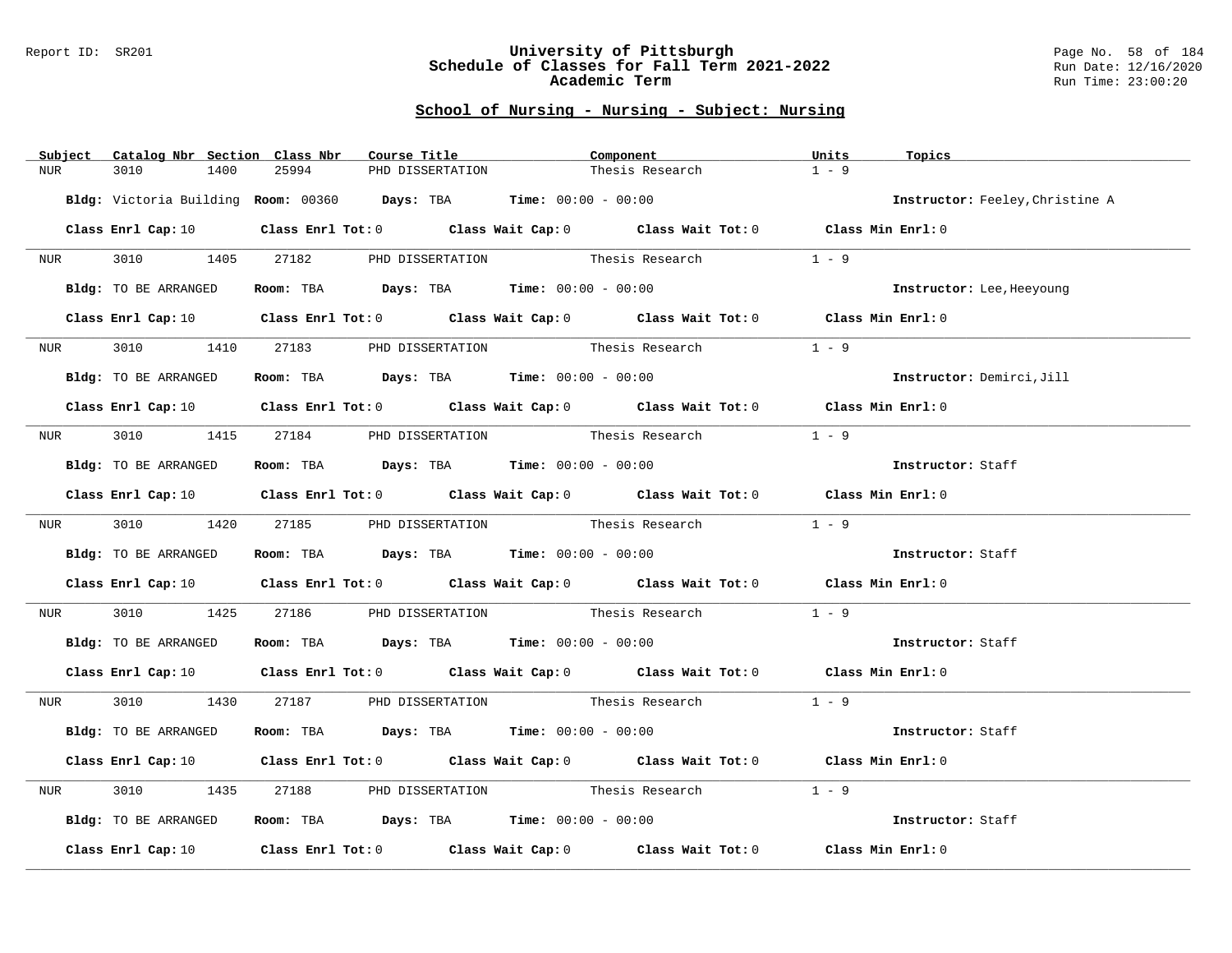| NUR | 3010<br>1440                                                               | 27189             | PHD DISSERTATION                                              |                              | Thesis Research       | $1 - 9$           |                                 |
|-----|----------------------------------------------------------------------------|-------------------|---------------------------------------------------------------|------------------------------|-----------------------|-------------------|---------------------------------|
|     | Bldg: TO BE ARRANGED                                                       | Room: TBA         | Days: TBA                                                     | <b>Time:</b> $00:00 - 00:00$ |                       |                   | Instructor: Staff               |
|     | Class Enrl Cap: 10                                                         | Class Enrl Tot: 0 |                                                               | Class Wait Cap: 0            | Class Wait Tot: 0     | Class Min Enrl: 0 |                                 |
| NUR | 3010<br>1445                                                               | 27190             | PHD DISSERTATION                                              |                              | Thesis Research       | $1 - 9$           |                                 |
|     | Bldg: TO BE ARRANGED                                                       | Room: TBA         | Days: TBA                                                     | Time: $00:00 - 00:00$        |                       |                   | Instructor: Staff               |
|     | Class Enrl Cap: 10                                                         | Class Enrl Tot: 0 |                                                               | Class Wait Cap: 0            | Class Wait Tot: 0     | Class Min Enrl: 0 |                                 |
| NUR | 3010<br>1450                                                               | 27191             | PHD DISSERTATION                                              |                              | Thesis Research       | $1 - 9$           |                                 |
|     | Bldg: TO BE ARRANGED                                                       | Room: TBA         | <b>Days:</b> TBA <b>Time:</b> $00:00 - 00:00$                 |                              |                       |                   | Instructor: Imes, Christopher C |
|     | Class Enrl Cap: 10                                                         | Class Enrl Tot: 0 |                                                               | Class Wait Cap: 0            | Class Wait Tot: 0     | Class Min Enrl: 0 |                                 |
| NUR | 3012<br>1010                                                               | 18582             | PUBLIC POLICY IN HEALTH CARE Lecture                          |                              |                       | $\overline{2}$    |                                 |
|     | Bldg: Victoria Building Room: 00115                                        |                   | Days: W                                                       | $Time: 16:00 - 17:50$        |                       |                   | Instructor: Martsolf, Grant R   |
|     |                                                                            |                   |                                                               |                              |                       |                   |                                 |
|     |                                                                            |                   |                                                               |                              |                       |                   | Germack, Hayley D               |
|     | Class Enrl Cap: 60<br>Room Characteristics: PeopleSoft - Scheduled (PS)(1) | Class Enrl Tot: 0 | Class Wait Cap: 0                                             |                              | Class Wait Tot: 0     | Class Min Enrl: 0 |                                 |
| NUR | 3012<br>1200                                                               | 22227             | PUBLIC POLICY IN HEALTH CARE Lecture                          |                              |                       | $\overline{2}$    |                                 |
|     | Bldg: WEB Based Class                                                      | Room: TBA         | Days: TBA                                                     | $Time: 00:00 - 00:00$        |                       |                   | Instructor: Thomas, Teresa H    |
|     |                                                                            |                   |                                                               |                              |                       |                   | Warner, Karin                   |
|     | Class Enrl Cap: 15                                                         | Class Enrl Tot: 0 | Class Wait Cap: 0                                             |                              | $Class$ Wait Tot: $0$ | Class Min Enrl: 0 |                                 |
|     | Attributes: Online<br>Reserve Capacity:                                    |                   | 01-MAR-2021 Online Nursing Students Only Reserve Enrl Cap: 15 |                              |                       | Reserve Enrl Tot: | $\overline{0}$                  |
| NUR | 3012D<br>1500                                                              | 24990             | PUBLIC POLICY IN HEALTH CARE Lecture                          |                              |                       | $\overline{2}$    |                                 |
|     | Bldg: WEB Based Class                                                      | Room: TBA         | Days: W                                                       | $Time: 16:00 - 17:50$        |                       |                   | Instructor: Martsolf, Grant R   |
|     |                                                                            |                   |                                                               |                              |                       |                   | Germack, Hayley D               |
|     | Class Enrl Cap: 4<br>Attributes: Distance Education                        | Class Enrl Tot: 0 | Class Wait Cap: 0                                             |                              | Class Wait Tot: 0     | Class Min Enrl: 0 |                                 |

**\_\_\_\_\_\_\_\_\_\_\_\_\_\_\_\_\_\_\_\_\_\_\_\_\_\_\_\_\_\_\_\_\_\_\_\_\_\_\_\_\_\_\_\_\_\_\_\_\_\_\_\_\_\_\_\_\_\_\_\_\_\_\_\_\_\_\_\_\_\_\_\_\_\_\_\_\_\_\_\_\_\_\_\_\_\_\_\_\_\_\_\_\_\_\_\_\_\_\_\_\_\_\_\_\_\_\_\_\_\_\_\_\_\_\_\_\_\_\_\_\_\_\_\_\_\_\_\_\_\_\_\_\_\_\_\_\_\_\_\_\_\_\_\_\_\_\_\_\_\_\_\_\_\_\_\_**

target="\_blank">http://www.registrar.pitt.edu/</a>, and click on Faculty and Staff, then Course and Class.</p>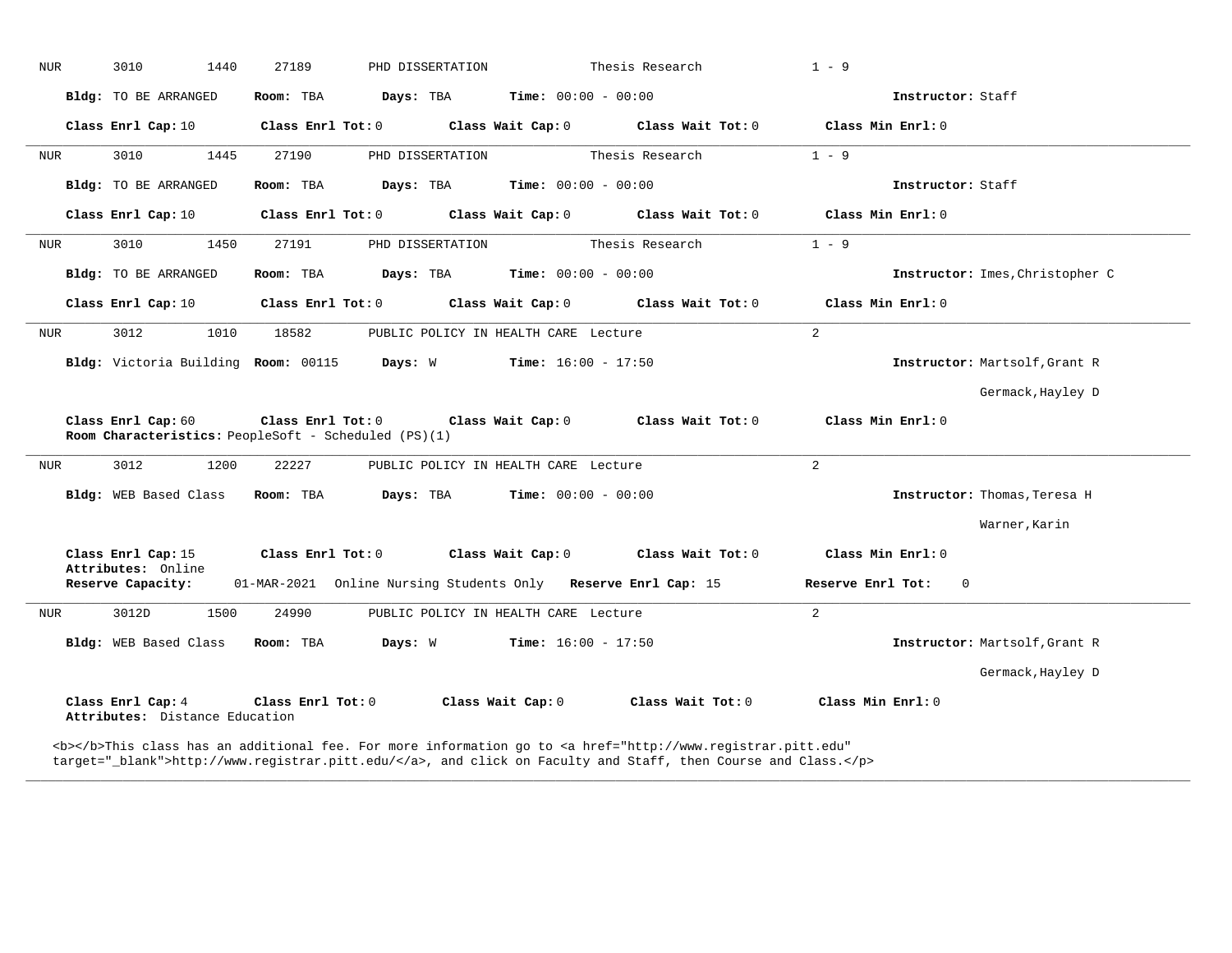#### Report ID: SR201 **University of Pittsburgh** Page No. 60 of 184 **Schedule of Classes for Fall Term 2021-2022** Run Date: 12/16/2020 **Academic Term** Run Time: 23:00:20

| Subject                                              | Catalog Nbr Section Class Nbr<br>Course Title                             | Component                                                                                                                                                                                                                          | Units<br>Topics               |
|------------------------------------------------------|---------------------------------------------------------------------------|------------------------------------------------------------------------------------------------------------------------------------------------------------------------------------------------------------------------------------|-------------------------------|
| 3013<br>1010<br><b>NUR</b>                           | 18583<br>ETHICS IN HEALTHCARE                                             | Lecture                                                                                                                                                                                                                            | $\mathbf{1}$                  |
| Bldg: Victoria Building Room: 00111                  | Days: W                                                                   | <b>Time:</b> $18:00 - 20:50$                                                                                                                                                                                                       | Instructor: Campbell, Grace B |
| Class Enrl Cap: 25                                   | Class Enrl Tot: 0<br>Room Characteristics: PeopleSoft - Scheduled (PS)(1) | Class Wait Cap: 0<br>Class Wait Tot: 0                                                                                                                                                                                             | Class Min Enrl: 0             |
| 3013<br>1050<br>NUR                                  | 26844<br>ETHICS IN HEALTHCARE                                             | Lecture                                                                                                                                                                                                                            | $\mathbf{1}$                  |
| Bldg: WEB Based Class                                | Room: TBA<br>Days: TBA                                                    | <b>Time:</b> $00:00 - 00:00$                                                                                                                                                                                                       | Instructor: Campbell, Grace B |
| Class Enrl Cap: 20<br>Attributes: Online             | Class Enrl Tot: 0                                                         | Class Wait Cap: 0<br>Class Wait Tot: 0                                                                                                                                                                                             | Class Min Enrl: 0             |
| 3013D<br>1500<br>NUR                                 | 24991<br>ETHICS IN HEALTHCARE                                             | Lecture                                                                                                                                                                                                                            | $\mathbf{1}$                  |
| Bldg: WEB Based Class                                | Room: TBA<br>Days: W                                                      | <b>Time:</b> $18:00 - 20:50$                                                                                                                                                                                                       | Instructor: Campbell, Grace B |
| Class Enrl Cap: 20<br>Attributes: Distance Education | Class Enrl Tot: 0                                                         | Class Wait Cap: 0<br>Class Wait Tot: 0                                                                                                                                                                                             | Class Min Enrl: 0             |
|                                                      |                                                                           |                                                                                                                                                                                                                                    |                               |
|                                                      |                                                                           |                                                                                                                                                                                                                                    |                               |
|                                                      |                                                                           | <b></b> This class has an additional fee. For more information go to <a <br="" href="http://www.registrar.pitt.edu">target="_blank"&gt;http://www.registrar.pitt.edu/</a> , and click on Faculty and Staff, then Course and Class. |                               |
| 3018<br>1010<br>NUR                                  | 16154<br>FOCUS GROUP PRACTICUM                                            | Practicum                                                                                                                                                                                                                          | $2 - 6$                       |
| Bldg: Victoria Building Room: 00415                  | Days: TBA                                                                 | <b>Time:</b> $00:00 - 00:00$                                                                                                                                                                                                       | Instructor: Terry, Martha Ann |
| Class Enrl Cap: 10                                   | Class Enrl Tot: 0                                                         | Class Wait Cap: 0<br>Class Wait Tot: 0                                                                                                                                                                                             | Class Min Enrl: 0             |
| 3032<br>1010<br>NUR                                  | 27312                                                                     | DATA ANALYSIS FOR DNP PROJECTSLecture                                                                                                                                                                                              | $\overline{a}$                |
| Bldg: WEB Based Class                                | Room: TBA<br>Days: TBA                                                    | <b>Time:</b> $00:00 - 00:00$                                                                                                                                                                                                       | Instructor: Ren, Dianxu       |
| Class Enrl Cap: 15<br>Attributes: Online             | Class Enrl Tot: 0                                                         | Class Wait Cap: 0<br>Class Wait Tot: 0                                                                                                                                                                                             | Class Min Enrl: 0             |
| 3036<br>1005<br>NUR                                  | 23418<br>CAPSTONE PROJECT                                                 | Directed Studies                                                                                                                                                                                                                   | $\overline{a}$                |
| Bldg: TO BE ARRANGED                                 | Room: TBA<br>Days: TBA                                                    | <b>Time:</b> $00:00 - 00:00$                                                                                                                                                                                                       | Instructor: Al-Zaiti, Salah S |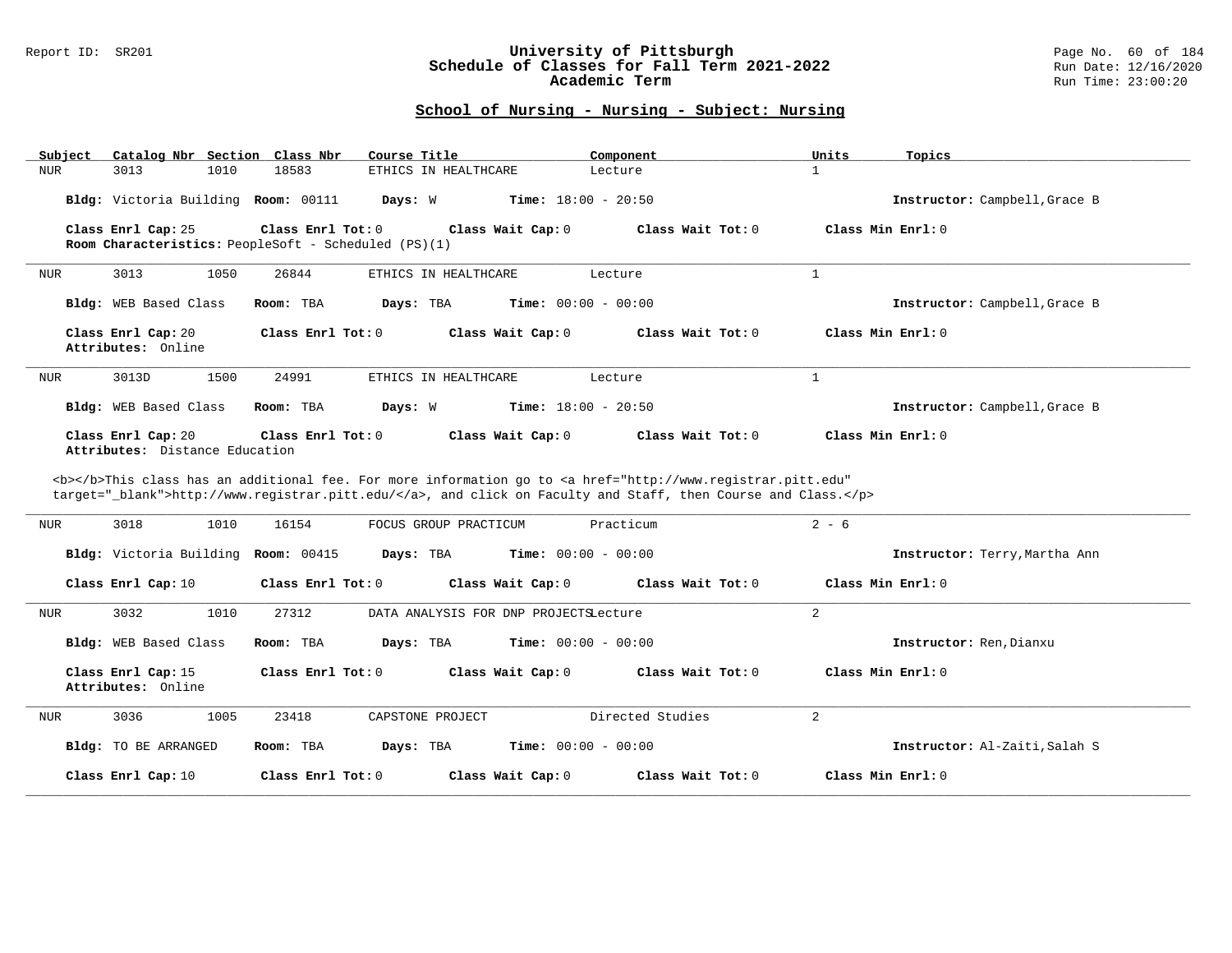#### Report ID: SR201 **University of Pittsburgh** Page No. 61 of 184 **Schedule of Classes for Fall Term 2021-2022** Run Date: 12/16/2020 **Academic Term** Run Time: 23:00:20

| Subject | Catalog Nbr Section Class Nbr            | Course Title      |                                                       | Component         | Units<br>Topics                  |  |
|---------|------------------------------------------|-------------------|-------------------------------------------------------|-------------------|----------------------------------|--|
| NUR     | 3036<br>1006                             | 23419             | CAPSTONE PROJECT                                      | Directed Studies  | $\overline{2}$                   |  |
|         | Bldg: TO BE ARRANGED                     | Room: TBA         | $\texttt{Days:}$ TBA $\texttt{Time:}$ 00:00 - 00:00   |                   | Instructor: Conley, Yvette Perry |  |
|         | Class Enrl Cap: 10                       |                   | Class Enrl Tot: 0 Class Wait Cap: 0 Class Wait Tot: 0 |                   | Class Min Enrl: 0                |  |
| NUR     | 3036<br>1007                             | 23420             | CAPSTONE PROJECT                                      | Directed Studies  | 2                                |  |
|         | Bldg: TO BE ARRANGED                     | Room: TBA         | $\texttt{Days:}$ TBA $\texttt{Time:}$ 00:00 - 00:00   |                   | Instructor: Dechant, Jason Jay   |  |
|         | Class Enrl Cap: 10                       |                   | Class Enrl Tot: 0 Class Wait Cap: 0 Class Wait Tot: 0 |                   | Class Min Enrl: 0                |  |
| NUR     | 3036<br>1008                             | 23421             | CAPSTONE PROJECT                                      | Directed Studies  | 2                                |  |
|         | Bldg: TO BE ARRANGED                     | Room: TBA         | <b>Days:</b> TBA <b>Time:</b> $00:00 - 00:00$         |                   | Instructor: Feeley, Christine A  |  |
|         | Class Enrl Cap: 10                       |                   | Class Enrl Tot: 0 Class Wait Cap: 0 Class Wait Tot: 0 |                   | Class Min Enrl: 0                |  |
| NUR     | 3036<br>1009                             | 23422             | CAPSTONE PROJECT                                      | Directed Studies  | 2                                |  |
|         | Bldg: TO BE ARRANGED                     | Room: TBA         | <b>Days:</b> TBA <b>Time:</b> $00:00 - 00:00$         |                   | Instructor: Imes, Christopher C  |  |
|         | Class Enrl Cap: 10                       |                   | Class Enrl Tot: 0 Class Wait Cap: 0 Class Wait Tot: 0 |                   | Class Min Enrl: 0                |  |
| NUR     | 3036<br>1010                             | 15032             | CAPSTONE PROJECT                                      | Directed Studies  | 2                                |  |
|         | Bldg: TO BE ARRANGED                     | Room: TBA         | $\texttt{Days:}$ TBA $\texttt{Time:}$ 00:00 - 00:00   |                   | Instructor: Albrecht, Susan A    |  |
|         | Class Enrl Cap: 15                       |                   | Class Enrl Tot: 0 Class Wait Cap: 0 Class Wait Tot: 0 |                   | Class Min Enrl: 0                |  |
| NUR     | 3036<br>1011                             | 22914             | CAPSTONE PROJECT                                      | Directed Studies  | 2                                |  |
|         | Bldg: WEB Based Class                    | Room: TBA         | $\texttt{Days:}$ TBA $\texttt{Time:}$ 00:00 - 00:00   |                   | Instructor: Faett, Becky L       |  |
|         | Class Enrl Cap: 15<br>Attributes: Online |                   | Class Enrl Tot: 0 Class Wait Cap: 0 Class Wait Tot: 0 |                   | Class Min Enrl: $0$              |  |
| NUR     | 1012<br>3036                             | 22915             | CAPSTONE PROJECT                                      | Directed Studies  | $\overline{a}$                   |  |
|         | Bldg: WEB Based Class                    |                   | Room: TBA $Days:$ TBA $Time: 00:00 - 00:00$           |                   | Instructor: Callan, Judith Ann   |  |
|         | Class Enrl Cap: 35<br>Attributes: Online | Class Enrl Tot: 0 | Class Wait Cap: 0                                     | Class Wait Tot: 0 | Class Min Enrl: 0                |  |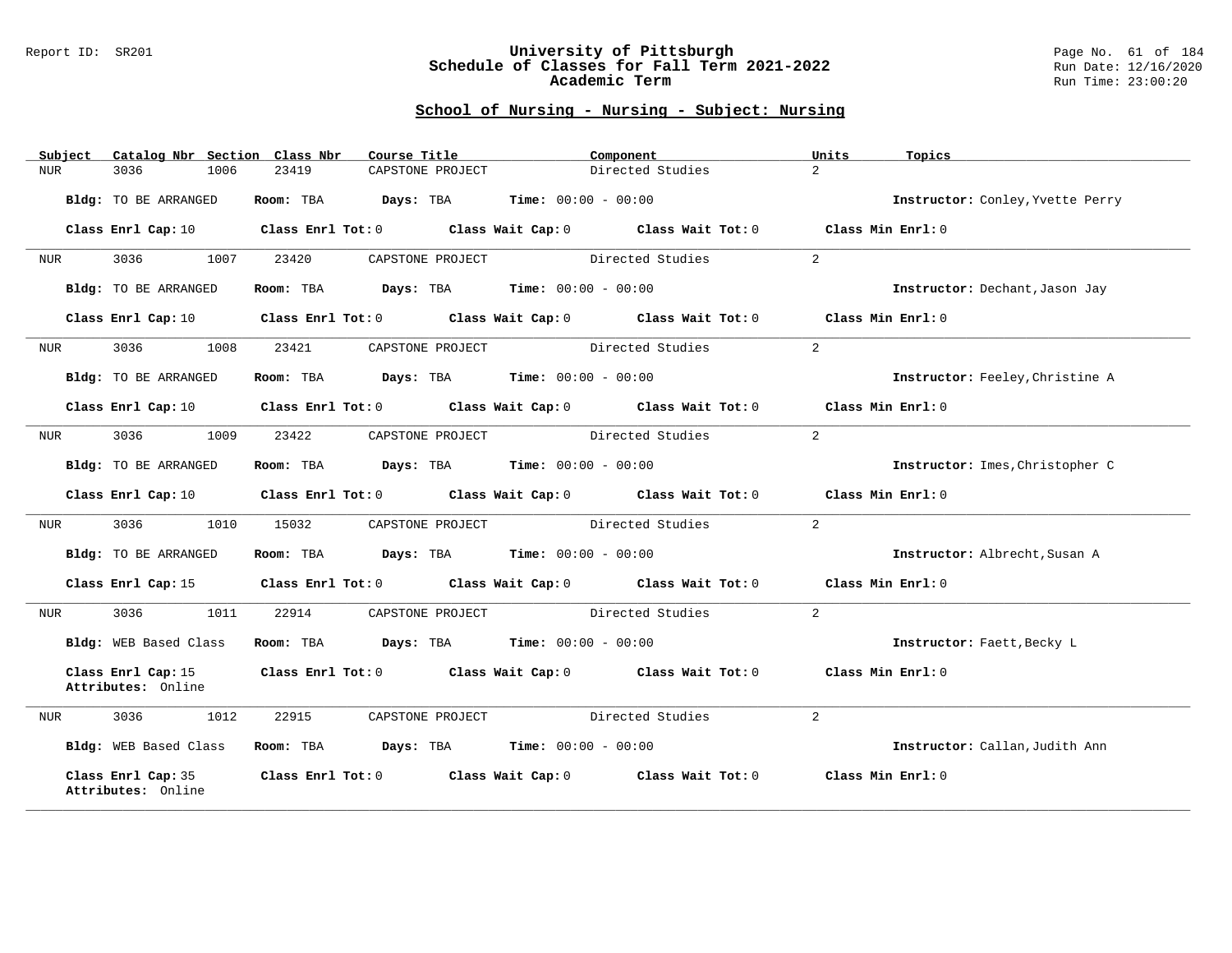#### Report ID: SR201 **University of Pittsburgh** Page No. 62 of 184 **Schedule of Classes for Fall Term 2021-2022** Run Date: 12/16/2020 **Academic Term** Run Time: 23:00:20

| Subject          | Catalog Nbr Section Class Nbr | Course Title                                                                                        | Component                                                               |                  | Units<br>Topics                          |
|------------------|-------------------------------|-----------------------------------------------------------------------------------------------------|-------------------------------------------------------------------------|------------------|------------------------------------------|
| NUR.             | 3036<br>1013                  | 22916<br>CAPSTONE PROJECT                                                                           |                                                                         | Directed Studies | $\overline{2}$                           |
|                  | Bldg: TO BE ARRANGED          | Room: TBA $Days:$ TBA $Time: 00:00 - 00:00$                                                         |                                                                         |                  | Instructor: Grant, Catherine             |
|                  |                               | Class Enrl Cap: 15 Class Enrl Tot: 0 Class Wait Cap: 0 Class Wait Tot: 0 Class Min Enrl: 0          |                                                                         |                  |                                          |
| <b>NUR</b>       |                               | 3036 1014 22917 CAPSTONE PROJECT Directed Studies                                                   |                                                                         |                  | 2                                        |
|                  | Bldg: TO BE ARRANGED          | Room: TBA $Days:$ TBA $Time: 00:00 - 00:00$                                                         |                                                                         |                  | Instructor: Kreashko, Lisa Marie         |
|                  | Class Enrl Cap: 15            |                                                                                                     | Class Enrl Tot: 0 Class Wait Cap: 0 Class Wait Tot: 0 Class Min Enrl: 0 |                  |                                          |
| NUR <sub>p</sub> | 3036<br>1015                  | 22918                                                                                               | CAPSTONE PROJECT Directed Studies                                       |                  | $\overline{2}$                           |
|                  | Bldg: TO BE ARRANGED          | Room: TBA $Days:$ TBA $Time: 00:00 - 00:00$                                                         |                                                                         |                  | Instructor: Kang, Ja Hyun                |
|                  |                               | Class Enrl Cap: 15 Class Enrl Tot: 0 Class Wait Cap: 0 Class Wait Tot: 0 Class Min Enrl: 0          |                                                                         |                  |                                          |
| NUR <b>NUR</b>   |                               | 3036 1016 22919 CAPSTONE PROJECT Directed Studies                                                   |                                                                         |                  | 2                                        |
|                  | Bldg: TO BE ARRANGED          | Room: TBA $Days:$ TBA $Time: 00:00 - 00:00$                                                         |                                                                         |                  | Instructor: Novosel, Lorraine M          |
|                  |                               | Class Enrl Cap: 15 Class Enrl Tot: 0 Class Wait Cap: 0 Class Wait Tot: 0 Class Min Enrl: 0          |                                                                         |                  |                                          |
|                  |                               | NUR 3036 1017 23423 CAPSTONE PROJECT Directed Studies                                               |                                                                         |                  | 2                                        |
|                  | Bldg: TO BE ARRANGED          | Room: TBA $\rule{1em}{0.15mm}$ Days: TBA $\rule{1.5mm}{0.15mm}$ Time: $00:00 - 00:00$               |                                                                         |                  | Instructor: Kaufman, Robert Reid         |
|                  |                               | Class Enrl Cap: 10 Class Enrl Tot: 0 Class Wait Cap: 0 Class Wait Tot: 0                            |                                                                         |                  | Class Min $Enr1:0$                       |
| NUR              | 3036 300<br>1018              | 23424 CAPSTONE PROJECT Directed Studies                                                             |                                                                         |                  | 2                                        |
|                  | Bldg: TO BE ARRANGED          | Room: TBA $Days:$ TBA $Time: 00:00 - 00:00$                                                         |                                                                         |                  | Instructor: Kitutu, Julius Mulwa Munyoki |
|                  |                               | Class Enrl Cap: 10 Class Enrl Tot: 0 Class Wait Cap: 0 Class Wait Tot: 0 Class Min Enrl: 0          |                                                                         |                  |                                          |
| NUR <b>NUR</b>   | 3036 1019                     |                                                                                                     | 23425 CAPSTONE PROJECT Directed Studies                                 |                  | 2                                        |
|                  | Bldg: TO BE ARRANGED          | Room: TBA $Days:$ TBA $Time: 00:00 - 00:00$                                                         |                                                                         |                  | Instructor: Li, Dan                      |
|                  |                               | Class Enrl Cap: 10 $\qquad$ Class Enrl Tot: 0 $\qquad$ Class Wait Cap: 0 $\qquad$ Class Wait Tot: 0 |                                                                         |                  | Class Min Enrl: 0                        |
| NUR              | 3036<br>1020                  | 15033                                                                                               | CAPSTONE PROJECT Directed Studies                                       |                  | $\overline{a}$                           |
|                  | Bldg: TO BE ARRANGED          | Room: TBA $Days:$ TBA $Time: 00:00 - 00:00$                                                         |                                                                         |                  | Instructor: Alexander, Sheila A          |
|                  | Class Enrl Cap: 15            |                                                                                                     | Class Enrl Tot: $0$ Class Wait Cap: $0$ Class Wait Tot: $0$             |                  | Class Min Enrl: 0                        |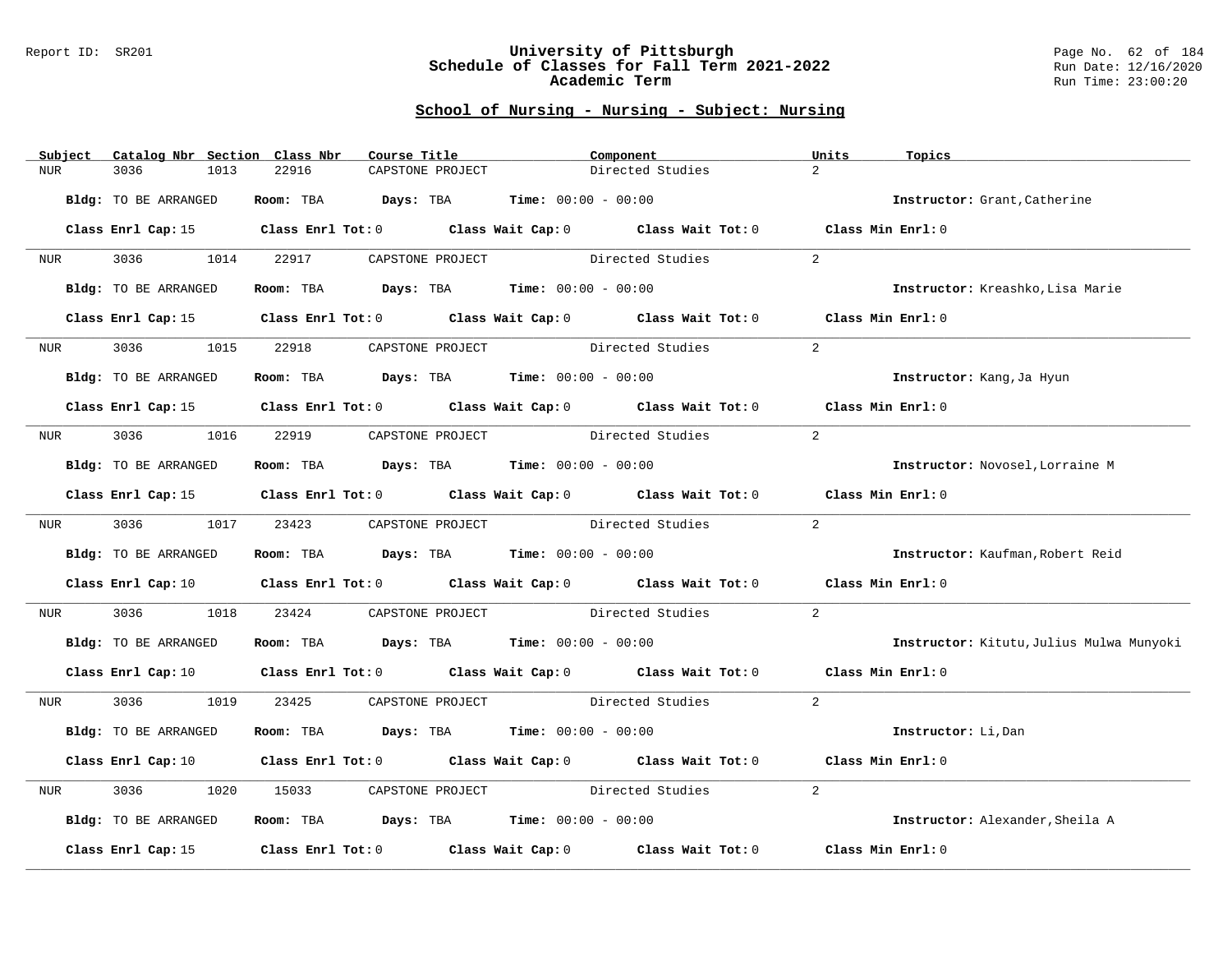| NUR              | 3036<br>1021         | 23426      | CAPSTONE PROJECT                                      | Directed Studies                                                                                                               | 2                                        |
|------------------|----------------------|------------|-------------------------------------------------------|--------------------------------------------------------------------------------------------------------------------------------|------------------------------------------|
|                  | Bldg: TO BE ARRANGED |            | Room: TBA $Days: TBA$ Time: $00:00 - 00:00$           |                                                                                                                                | Instructor: Niemczyk, Nancy Anderson     |
|                  |                      |            |                                                       | Class Enrl Cap: 10 $\qquad$ Class Enrl Tot: 0 $\qquad$ Class Wait Cap: 0 $\qquad$ Class Wait Tot: 0 $\qquad$ Class Min Enrl: 0 |                                          |
| <b>NUR</b>       | 3036 1022 23427      |            |                                                       | CAPSTONE PROJECT Directed Studies                                                                                              | 2                                        |
|                  | Bldg: TO BE ARRANGED |            | Room: TBA $Days:$ TBA Time: $00:00 - 00:00$           |                                                                                                                                | Instructor: Pandy, Leslie Eileen         |
|                  |                      |            |                                                       | Class Enrl Cap: 10 $\qquad$ Class Enrl Tot: 0 $\qquad$ Class Wait Cap: 0 $\qquad$ Class Wait Tot: 0 $\qquad$ Class Min Enrl: 0 |                                          |
|                  |                      |            |                                                       | NUR 3036 1023 23428 CAPSTONE PROJECT Directed Studies 2                                                                        |                                          |
|                  | Bldg: TO BE ARRANGED |            | Room: TBA $Days:$ TBA Time: $00:00 - 00:00$           |                                                                                                                                | Instructor: Ren, Dianxu                  |
|                  |                      |            |                                                       | Class Enrl Cap: 10 $\qquad$ Class Enrl Tot: 0 $\qquad$ Class Wait Cap: 0 $\qquad$ Class Wait Tot: 0 $\qquad$ Class Min Enrl: 0 |                                          |
|                  |                      |            | NUR 3036 1024 23429 CAPSTONE PROJECT Directed Studies |                                                                                                                                | 2                                        |
|                  | Bldg: TO BE ARRANGED |            | Room: TBA $Days: TBA$ Time: $00:00 - 00:00$           |                                                                                                                                | Instructor: Rohay, Jeffrey Michael       |
|                  |                      |            |                                                       | Class Enrl Cap: 10 $\qquad$ Class Enrl Tot: 0 $\qquad$ Class Wait Cap: 0 $\qquad$ Class Wait Tot: 0                            | Class Min Enrl: 0                        |
|                  |                      |            |                                                       | NUR 3036 1025 23430 CAPSTONE PROJECT Directed Studies                                                                          | 2                                        |
|                  | Bldg: TO BE ARRANGED |            | Room: TBA $Days:$ TBA $Time: 00:00 - 00:00$           |                                                                                                                                | Instructor: Sereika, Susan M             |
|                  |                      |            |                                                       | Class Enrl Cap: 10 $\qquad$ Class Enrl Tot: 0 $\qquad$ Class Wait Cap: 0 $\qquad$ Class Wait Tot: 0                            | Class Min Enrl: 0                        |
| NUR <sub>p</sub> |                      |            | 3036 1026 23431 CAPSTONE PROJECT Directed Studies     |                                                                                                                                | 2                                        |
|                  | Bldg: TO BE ARRANGED |            | Room: TBA $Days:$ TBA $Time: 00:00 - 00:00$           |                                                                                                                                | Instructor: Wymard-Tomlinson, Danielle M |
|                  |                      |            |                                                       | Class Enrl Cap: 10 $\qquad$ Class Enrl Tot: 0 $\qquad$ Class Wait Cap: 0 $\qquad$ Class Wait Tot: 0                            | Class Min Enrl: 0                        |
| <b>NUR</b>       | 3036 700             | 1027 23432 |                                                       | CAPSTONE PROJECT Directed Studies                                                                                              | 2                                        |
|                  | Bldg: TO BE ARRANGED |            | Room: TBA $Days:$ TBA Time: $00:00 - 00:00$           |                                                                                                                                | Instructor: Kregg-Byers, Claudia M.      |
|                  |                      |            |                                                       | Class Enrl Cap: 10 $\qquad$ Class Enrl Tot: 0 $\qquad$ Class Wait Cap: 0 $\qquad$ Class Wait Tot: 0                            | Class Min Enrl: 0                        |
|                  |                      |            | NUR 3036 1030 15034 CAPSTONE PROJECT Directed Studies |                                                                                                                                | 2                                        |
|                  | Bldg: TO BE ARRANGED |            | Room: TBA $Days:$ TBA $Time: 00:00 - 00:00$           |                                                                                                                                | Instructor: Bender, Catherine M          |
|                  |                      |            |                                                       | Class Enrl Cap: 15 Class Enrl Tot: 0 Class Wait Cap: 0 Class Wait Tot: 0 Class Min Enrl: 0                                     |                                          |
|                  |                      |            |                                                       | NUR 3036 1040 15035 CAPSTONE PROJECT Directed Studies                                                                          | 2                                        |
|                  | Bldg: TO BE ARRANGED |            | Room: TBA $Days: TBA$ Time: $00:00 - 00:00$           |                                                                                                                                | Instructor: Burke, Lora E                |
|                  | Class Enrl Cap: 15   |            |                                                       | Class Enrl Tot: 0 Class Wait Cap: 0 Class Wait Tot: 0 Class Min Enrl: 0                                                        |                                          |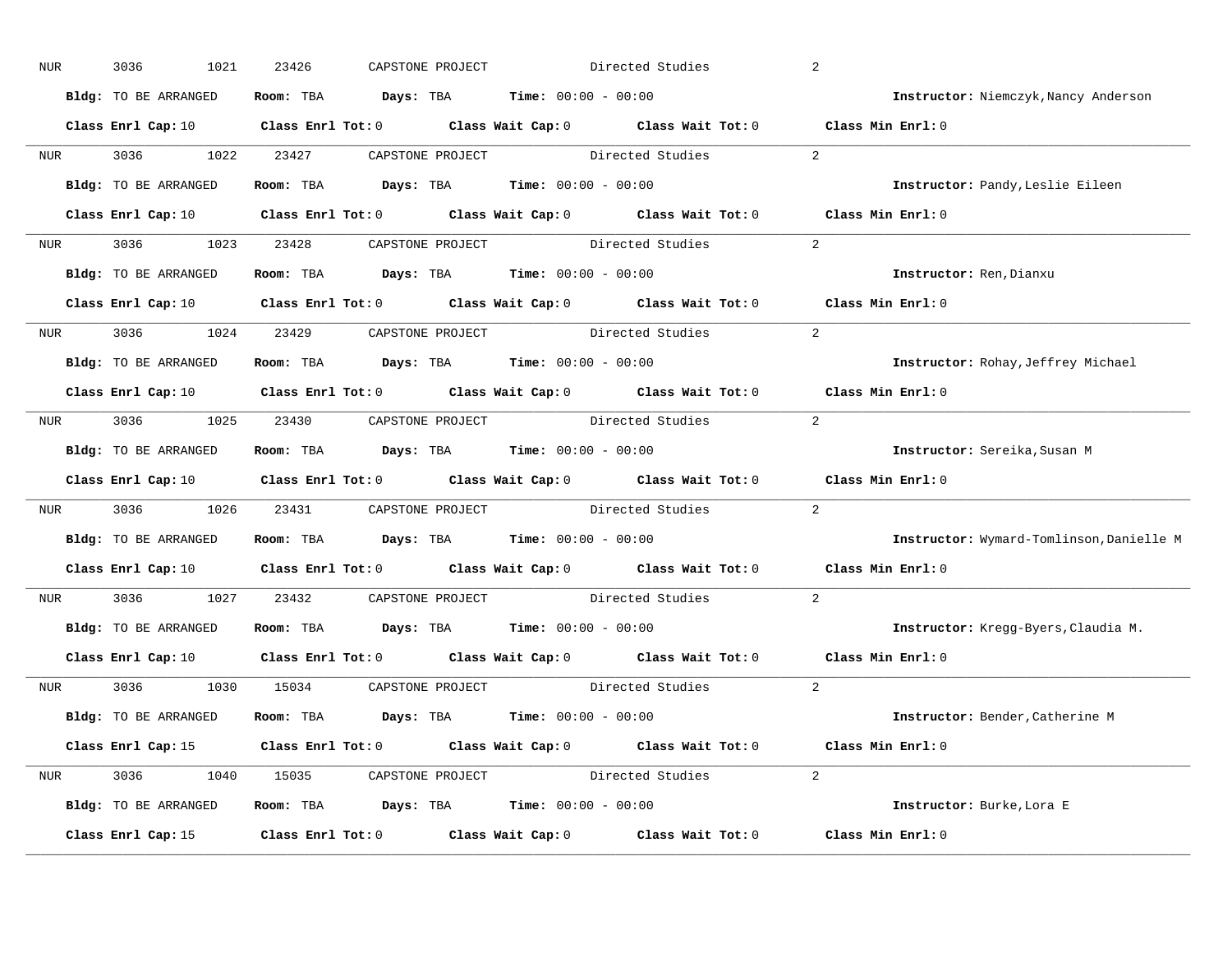#### Report ID: SR201 **University of Pittsburgh** Page No. 64 of 184 **Schedule of Classes for Fall Term 2021-2022** Run Date: 12/16/2020 **Academic Term** Run Time: 23:00:20

|                  | Subject Catalog Nbr Section Class Nbr | Course Title                                                                          | Component                                                                                           | Units<br>Topics                        |
|------------------|---------------------------------------|---------------------------------------------------------------------------------------|-----------------------------------------------------------------------------------------------------|----------------------------------------|
| NUR              | 3036<br>1050                          | 15036<br>CAPSTONE PROJECT                                                             | Directed Studies                                                                                    | $\overline{2}$                         |
|                  | Bldg: TO BE ARRANGED                  | Room: TBA $Days:$ TBA Time: $00:00 - 00:00$                                           |                                                                                                     | Instructor: Maurer, Geraldine M        |
|                  |                                       |                                                                                       | Class Enrl Cap: 15 Class Enrl Tot: 0 Class Wait Cap: 0 Class Wait Tot: 0 Class Min Enrl: 0          |                                        |
| NUR <sub>i</sub> |                                       | 3036 1060 15037 CAPSTONE PROJECT Directed Studies                                     |                                                                                                     | 2                                      |
|                  | Bldg: TO BE ARRANGED                  | Room: TBA $Days:$ TBA $Time: 00:00 - 00:00$                                           |                                                                                                     | Instructor: Charron-Prochownik, Denise |
|                  | Class Enrl Cap: 15                    |                                                                                       | Class Enrl Tot: 0 Class Wait Cap: 0 Class Wait Tot: 0 Class Min Enrl: 0                             |                                        |
| <b>NUR</b>       | 3036<br>1070                          | 15038                                                                                 | CAPSTONE PROJECT Directed Studies                                                                   | 2                                      |
|                  | Bldg: TO BE ARRANGED                  | Room: TBA $Days:$ TBA $Time: 00:00 - 00:00$                                           |                                                                                                     | Instructor: Staff                      |
|                  |                                       |                                                                                       | Class Enrl Cap: 15 Class Enrl Tot: 0 Class Wait Cap: 0 Class Wait Tot: 0 Class Min Enrl: 0          |                                        |
|                  |                                       | NUR 3036 1080 15039 CAPSTONE PROJECT Directed Studies                                 |                                                                                                     | $\overline{2}$                         |
|                  | Bldg: TO BE ARRANGED                  | Room: TBA $\rule{1em}{0.15mm}$ Days: TBA $\rule{1.5mm}{0.15mm}$ Time: $00:00 - 00:00$ |                                                                                                     | Instructor: Choi, JiYeon               |
|                  |                                       |                                                                                       | Class Enrl Cap: 15 Class Enrl Tot: 0 Class Wait Cap: 0 Class Wait Tot: 0 Class Min Enrl: 0          |                                        |
| NUR <sub>e</sub> |                                       | 3036 1090 15040 CAPSTONE PROJECT                                                      | Directed Studies                                                                                    | 2                                      |
|                  | Bldg: TO BE ARRANGED                  | Room: TBA $\rule{1em}{0.15mm}$ Days: TBA Time: $00:00 - 00:00$                        |                                                                                                     | Instructor: Constantino, Rose          |
|                  |                                       |                                                                                       | Class Enrl Cap: 15 (class Enrl Tot: 0 (class Wait Cap: 0 (class Wait Tot: 0 (class Min Enrl: 0)     |                                        |
| <b>NUR</b>       | 3036 70                               |                                                                                       | 1100 15041 CAPSTONE PROJECT Directed Studies                                                        | 2                                      |
|                  | Bldg: TO BE ARRANGED                  | Room: TBA $\rule{1em}{0.15mm}$ Days: TBA Time: $00:00 - 00:00$                        |                                                                                                     | Instructor: Dabbs, Annette J De Vito   |
|                  |                                       |                                                                                       | Class Enrl Cap: 15 Class Enrl Tot: 0 Class Wait Cap: 0 Class Wait Tot: 0 Class Min Enrl: 0          |                                        |
|                  | NUR 3036 1105                         |                                                                                       | 23010 CAPSTONE PROJECT Directed Studies                                                             | 2                                      |
|                  | Bldg: TO BE ARRANGED                  | Room: TBA $Days: TBA$ Time: $00:00 - 00:00$                                           |                                                                                                     | Instructor: Yates, Cecelia             |
|                  |                                       |                                                                                       | Class Enrl Cap: 35 Class Enrl Tot: 0 Class Wait Cap: 0 Class Wait Tot: 0 Class Min Enrl: 0          |                                        |
| NUR              | 3036<br>1110                          | 15042                                                                                 | CAPSTONE PROJECT Directed Studies                                                                   | 2                                      |
|                  | Bldg: TO BE ARRANGED                  | Room: TBA $Days:$ TBA $Time: 00:00 - 00:00$                                           |                                                                                                     | Instructor: Donovan, Heidi Ann Scharf  |
|                  |                                       |                                                                                       | Class Enrl Cap: 15 $\qquad$ Class Enrl Tot: 0 $\qquad$ Class Wait Cap: 0 $\qquad$ Class Wait Tot: 0 | Class Min Enrl: 0                      |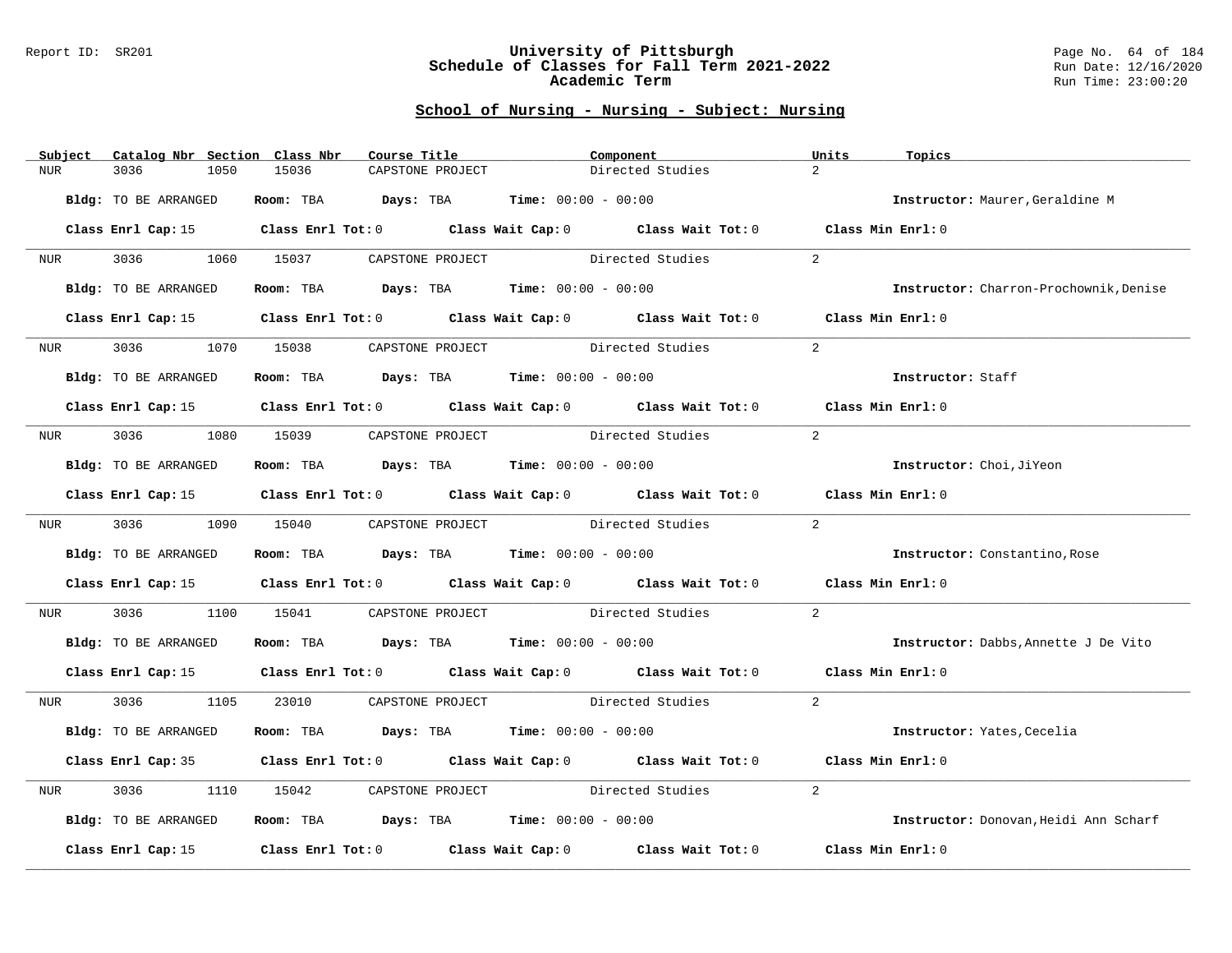| NUR        | 3036<br>1115         | 23011 | CAPSTONE PROJECT |                                                                                            | Directed Studies                                                                                    | 2                                      |
|------------|----------------------|-------|------------------|--------------------------------------------------------------------------------------------|-----------------------------------------------------------------------------------------------------|----------------------------------------|
|            | Bldg: TO BE ARRANGED |       |                  | Room: TBA $Days: TBA$ Time: $00:00 - 00:00$                                                |                                                                                                     | Instructor: Park, Mijung               |
|            |                      |       |                  |                                                                                            | Class Enrl Cap: 35 Class Enrl Tot: 0 Class Wait Cap: 0 Class Wait Tot: 0 Class Min Enrl: 0          |                                        |
|            |                      |       |                  | NUR 3036 1120 15043 CAPSTONE PROJECT Directed Studies                                      |                                                                                                     | 2                                      |
|            | Bldg: TO BE ARRANGED |       |                  | Room: TBA $Days:$ TBA Time: $00:00 - 00:00$                                                |                                                                                                     | Instructor: Burkett, Marnie L          |
|            |                      |       |                  |                                                                                            | Class Enrl Cap: 15 (Class Enrl Tot: 0 (Class Wait Cap: 0 (Class Wait Tot: 0 (Class Min Enrl: 0)     |                                        |
|            |                      |       |                  |                                                                                            | NUR 3036 1125 23012 CAPSTONE PROJECT Directed Studies 2                                             |                                        |
|            |                      |       |                  | Bldg: TO BE ARRANGED Room: TBA Days: TBA Time: 00:00 - 00:00                               |                                                                                                     | Instructor: Wang, Weiwen               |
|            |                      |       |                  |                                                                                            | Class Enrl Cap: 35 Class Enrl Tot: 0 Class Wait Cap: 0 Class Wait Tot: 0 Class Min Enrl: 0          |                                        |
|            |                      |       |                  | NUR 3036 1130 15044 CAPSTONE PROJECT Directed Studies                                      |                                                                                                     | 2                                      |
|            | Bldg: TO BE ARRANGED |       |                  | Room: TBA $Days:$ TBA $Time: 00:00 - 00:00$                                                |                                                                                                     | Instructor: Doswell, Willa             |
|            |                      |       |                  |                                                                                            | Class Enrl Cap: 15 Class Enrl Tot: 0 Class Wait Cap: 0 Class Wait Tot: 0 Class Min Enrl: 0          |                                        |
|            |                      |       |                  |                                                                                            | NUR 3036 1135 23013 CAPSTONE PROJECT Directed Studies                                               | 2                                      |
|            | Bldg: TO BE ARRANGED |       |                  | Room: TBA $Days:$ TBA $Time: 00:00 - 00:00$                                                |                                                                                                     | Instructor: Wesmiller, Susan W         |
|            |                      |       |                  |                                                                                            | Class Enrl Cap: 35 Class Enrl Tot: 0 Class Wait Cap: 0 Class Wait Tot: 0 Class Min Enrl: 0          |                                        |
|            |                      |       |                  |                                                                                            | NUR 3036 1140 15045 CAPSTONE PROJECT Directed Studies                                               | 2                                      |
|            | Bldg: TO BE ARRANGED |       |                  | Room: TBA $\rule{1em}{0.15mm}$ Days: TBA $\rule{1.5mm}{0.15mm}$ Time: $00:00 - 00:00$      |                                                                                                     | Instructor: Dunbar-Jacob, Jacqueline M |
|            |                      |       |                  |                                                                                            | Class Enrl Cap: 15 $\qquad$ Class Enrl Tot: 0 $\qquad$ Class Wait Cap: 0 $\qquad$ Class Wait Tot: 0 | Class Min Enrl: 0                      |
| <b>NUR</b> |                      |       |                  | 3036 1145 23014 CAPSTONE PROJECT Directed Studies                                          |                                                                                                     | $\overline{2}$                         |
|            |                      |       |                  | <b>Bldg:</b> TO BE ARRANGED <b>ROOM:</b> TBA <b>Days:</b> TBA <b>Time:</b> $00:00 - 00:00$ |                                                                                                     | Instructor: Staff                      |
|            |                      |       |                  |                                                                                            | Class Enrl Cap: 35 Class Enrl Tot: 0 Class Wait Cap: 0 Class Wait Tot: 0                            | Class Min Enrl: 0                      |
|            |                      |       |                  | NUR 3036 1150 15046 CAPSTONE PROJECT Directed Studies                                      |                                                                                                     | 2                                      |
|            | Bldg: TO BE ARRANGED |       |                  | Room: TBA $\rule{1em}{0.15mm}$ Days: TBA $\rule{1.5mm}{0.15mm}$ Time: $00:00 - 00:00$      |                                                                                                     | <b>Instructor:</b> Engberg, Sandra J   |
|            |                      |       |                  |                                                                                            | Class Enrl Cap: 15 Class Enrl Tot: 0 Class Wait Cap: 0 Class Wait Tot: 0 Class Min Enrl: 0          |                                        |
|            |                      |       |                  |                                                                                            | NUR 3036 1155 23015 CAPSTONE PROJECT Directed Studies 2                                             |                                        |
|            | Bldg: TO BE ARRANGED |       |                  | Room: TBA $Days:$ TBA $Time:$ $00:00 - 00:00$                                              |                                                                                                     | Instructor: Miller, Susan E            |
|            |                      |       |                  |                                                                                            | Class Enrl Cap: 35 Class Enrl Tot: 0 Class Wait Cap: 0 Class Wait Tot: 0 Class Min Enrl: 0          |                                        |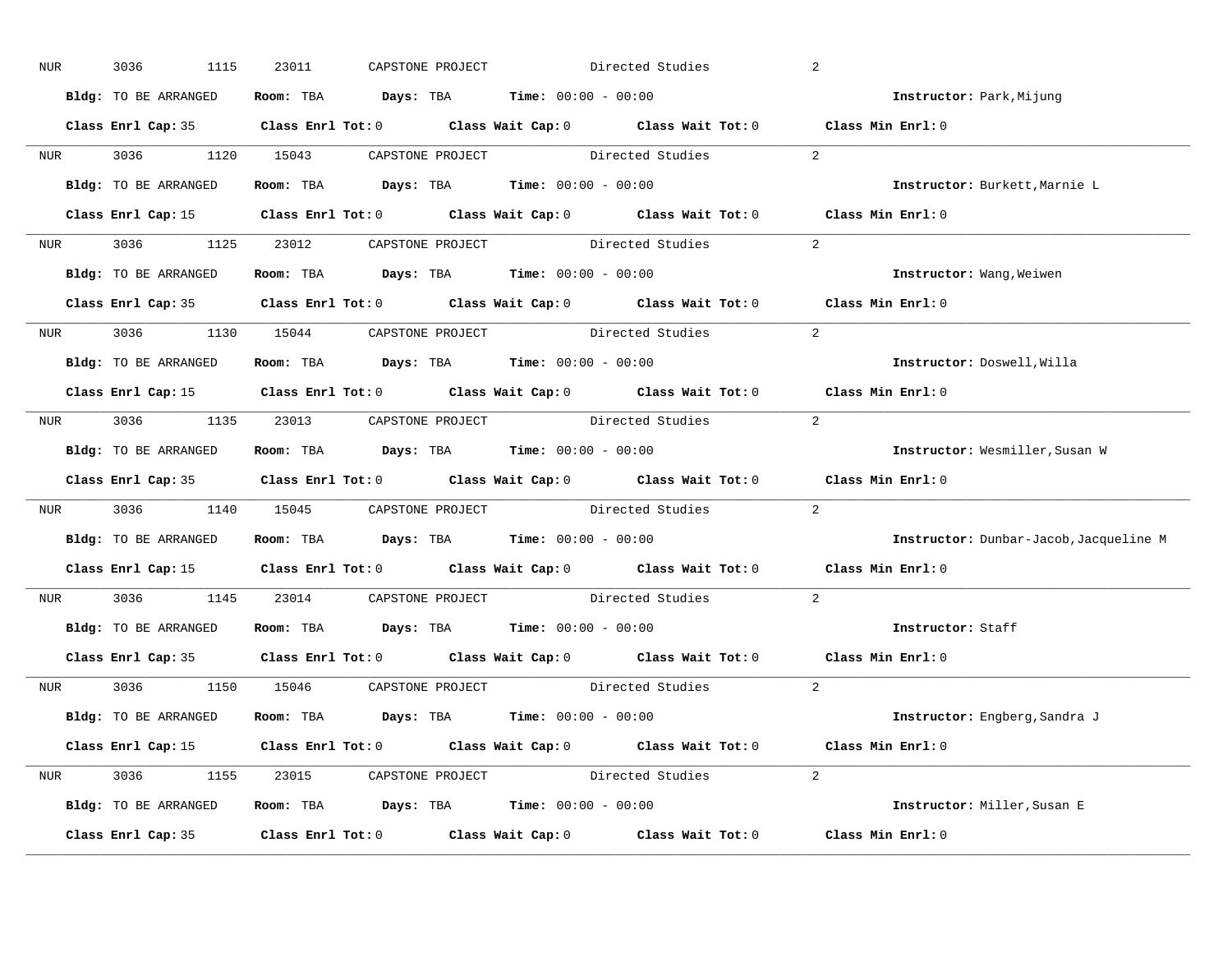#### Report ID: SR201 **University of Pittsburgh** Page No. 66 of 184 **Schedule of Classes for Fall Term 2021-2022** Run Date: 12/16/2020 **Academic Term** Run Time: 23:00:20

| Subject          | Catalog Nbr Section Class Nbr            | Course Title                                                   |                                         | Component                                                                                  | Units<br>Topics                      |
|------------------|------------------------------------------|----------------------------------------------------------------|-----------------------------------------|--------------------------------------------------------------------------------------------|--------------------------------------|
| <b>NUR</b>       | 3036<br>1160                             | 15047                                                          | CAPSTONE PROJECT                        | Directed Studies                                                                           | $\overline{a}$                       |
|                  | Bldg: TO BE ARRANGED                     | Room: TBA $Days:$ TBA $Time: 00:00 - 00:00$                    |                                         |                                                                                            | Instructor: Erlen, Judith            |
|                  | Class Enrl Cap: 15                       |                                                                |                                         | Class Enrl Tot: $0$ Class Wait Cap: $0$ Class Wait Tot: $0$ Class Min Enrl: $0$            |                                      |
| NUR              | 3036<br>1165                             | 23016                                                          | CAPSTONE PROJECT Directed Studies       |                                                                                            | 2                                    |
|                  | Bldg: TO BE ARRANGED                     | Room: TBA $\rule{1em}{0.15mm}$ Days: TBA Time: $00:00 - 00:00$ |                                         |                                                                                            | Instructor: Sowko, Lucille Ann       |
|                  | Class Enrl Cap: 35                       |                                                                |                                         | Class Enrl Tot: $0$ Class Wait Cap: $0$ Class Wait Tot: $0$ Class Min Enrl: $0$            |                                      |
| NUR              | 3036<br>1170                             | 15048                                                          | CAPSTONE PROJECT                        | Directed Studies                                                                           | 2                                    |
|                  | Bldg: TO BE ARRANGED                     | Room: TBA $\rule{1em}{0.15mm}$ Days: TBA Time: $00:00 - 00:00$ |                                         |                                                                                            | Instructor: Staff                    |
|                  | Class Enrl Cap: 15                       |                                                                |                                         | Class Enrl Tot: 0 Class Wait Cap: 0 Class Wait Tot: 0 Class Min Enrl: 0                    |                                      |
| NUR <sub>p</sub> | 3036 1175                                | 23017                                                          | CAPSTONE PROJECT Directed Studies       |                                                                                            | 2                                    |
|                  | Bldg: TO BE ARRANGED                     | Room: TBA $Days:$ TBA $Time: 00:00 - 00:00$                    |                                         |                                                                                            | Instructor: Staff                    |
|                  |                                          |                                                                |                                         | Class Enrl Cap: 35 Class Enrl Tot: 0 Class Wait Cap: 0 Class Wait Tot: 0 Class Min Enrl: 0 |                                      |
| NUR              | 3036 700<br>1180                         | 15049                                                          | CAPSTONE PROJECT Directed Studies       |                                                                                            | 2                                    |
|                  | Bldg: TO BE ARRANGED                     | Room: TBA $Days:$ TBA $Time: 00:00 - 00:00$                    |                                         |                                                                                            | Instructor: Henker, Richard A.       |
|                  |                                          |                                                                |                                         | Class Enrl Cap: 15 Class Enrl Tot: 0 Class Wait Cap: 0 Class Wait Tot: 0 Class Min Enrl: 0 |                                      |
| NUR              | 3036 700<br>1190                         |                                                                | 15050 CAPSTONE PROJECT Directed Studies |                                                                                            | 2                                    |
|                  | Bldg: TO BE ARRANGED                     | Room: TBA $Days:$ TBA $Time: 00:00 - 00:00$                    |                                         |                                                                                            | Instructor: Coleman, Timothy Michael |
|                  | Class Enrl Cap: 15                       |                                                                |                                         | Class Enrl Tot: 0 Class Wait Cap: 0 Class Wait Tot: 0 Class Min Enrl: 0                    |                                      |
| NUR              | 3036 700<br>1200                         |                                                                | 22191 CAPSTONE PROJECT Directed Studies |                                                                                            | 2                                    |
|                  | Bldg: WEB Based Class                    | Room: TBA $Days:$ TBA $Time: 00:00 - 00:00$                    |                                         |                                                                                            | Instructor: Tuite, Patricia K        |
|                  | Class Enrl Cap: 15<br>Attributes: Online |                                                                |                                         | Class Enrl Tot: 0 Class Wait Cap: 0 Class Wait Tot: 0 Class Min Enrl: 0                    |                                      |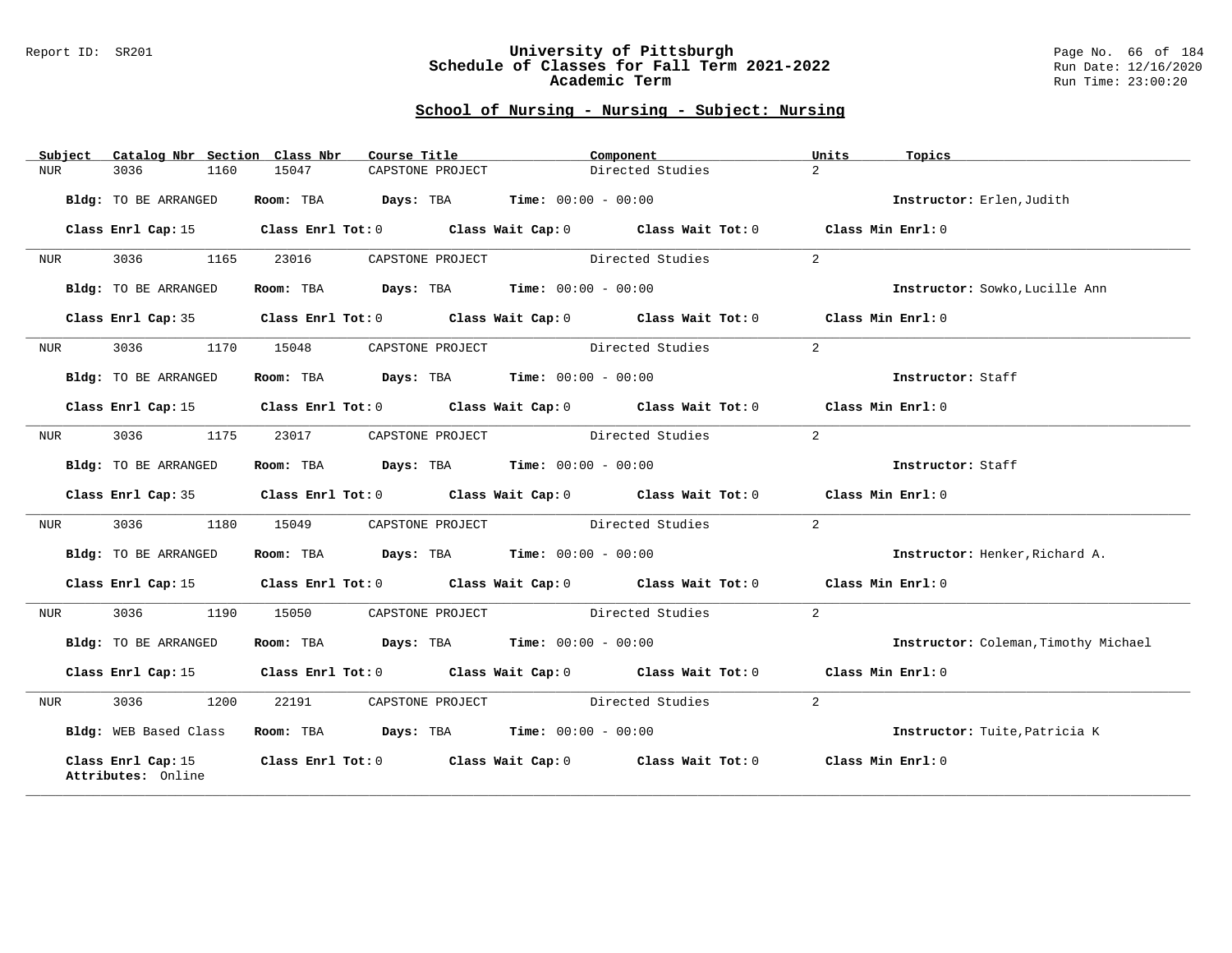### Report ID: SR201 **University of Pittsburgh** Page No. 67 of 184 **Schedule of Classes for Fall Term 2021-2022** Run Date: 12/16/2020 **Academic Term** Run Time: 23:00:20

| Catalog Nbr Section Class Nbr<br>Subject | Course Title                                           | Component         | Units<br>Topics                 |
|------------------------------------------|--------------------------------------------------------|-------------------|---------------------------------|
| 3036<br>1201<br>NUR                      | 22780<br>CAPSTONE PROJECT                              | Directed Studies  | $\overline{a}$                  |
| Bldg: WEB Based Class                    | <b>Time:</b> $00:00 - 00:00$<br>Room: TBA<br>Days: TBA |                   | Instructor: Albrecht, Susan A   |
| Class Enrl Cap: 15<br>Attributes: Online | Class Enrl Tot: 0<br>Class Wait Cap: 0                 | Class Wait Tot: 0 | Class Min Enrl: 0               |
| 3036<br>1202<br><b>NUR</b>               | 22781<br>CAPSTONE PROJECT                              | Directed Studies  | 2                               |
| Bldg: WEB Based Class                    | Time: $00:00 - 00:00$<br>Room: TBA<br>Days: TBA        |                   | Instructor: Alexander, Sheila A |
| Class Enrl Cap: 15<br>Attributes: Online | Class Enrl Tot: 0<br>Class Wait Cap: 0                 | Class Wait Tot: 0 | Class Min Enrl: 0               |
| 1203<br>3036<br><b>NUR</b>               | 22782<br>CAPSTONE PROJECT                              | Directed Studies  | $\overline{2}$                  |
| Bldg: WEB Based Class                    | <b>Time:</b> $00:00 - 00:00$<br>Room: TBA<br>Days: TBA |                   | Instructor: Beach, Michael D    |
| Class Enrl Cap: 15<br>Attributes: Online | Class Enrl Tot: 0<br>Class Wait Cap: 0                 | Class Wait Tot: 0 | Class Min Enrl: 0               |
| 3036<br>1204<br>NUR                      | 22783<br>CAPSTONE PROJECT                              | Directed Studies  | 2                               |
| Bldg: WEB Based Class                    | Room: TBA<br>Days: TBA<br><b>Time:</b> $00:00 - 00:00$ |                   | Instructor: Bender, Catherine M |
| Class Enrl Cap: 15<br>Attributes: Online | Class Enrl Tot: 0<br>Class Wait Cap: 0                 | Class Wait Tot: 0 | Class Min Enrl: 0               |
| 1205<br>3036<br><b>NUR</b>               | 22784<br>CAPSTONE PROJECT                              | Directed Studies  | 2                               |
| Bldg: WEB Based Class                    | <b>Time:</b> $00:00 - 00:00$<br>Room: TBA<br>Days: TBA |                   | Instructor: Blazeck, Alice Maus |
| Class Enrl Cap: 15<br>Attributes: Online | Class Enrl Tot: 0<br>Class Wait Cap: 0                 | Class Wait Tot: 0 | Class Min Enrl: 0               |
| 1206<br>3036<br><b>NUR</b>               | 22785<br>CAPSTONE PROJECT                              | Directed Studies  | $\overline{a}$                  |
| Bldg: WEB Based Class                    | <b>Time:</b> $00:00 - 00:00$<br>Room: TBA<br>Days: TBA |                   | Instructor: Braxter, Betty J.   |
| Class Enrl Cap: 15<br>Attributes: Online | Class Enrl Tot: 0<br>Class Wait Cap: 0                 | Class Wait Tot: 0 | Class Min Enrl: 0               |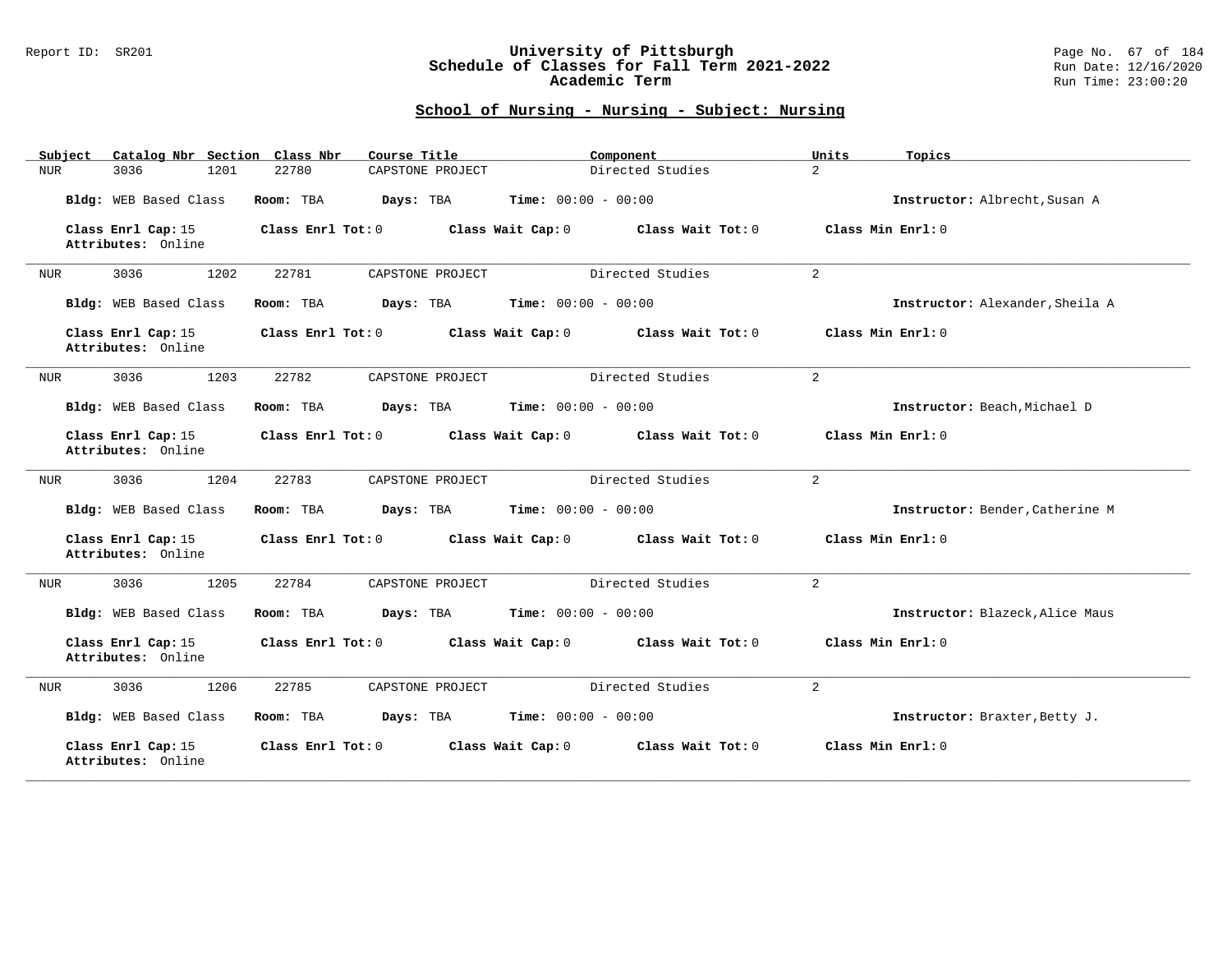### Report ID: SR201 **University of Pittsburgh** Page No. 68 of 184 **Schedule of Classes for Fall Term 2021-2022** Run Date: 12/16/2020 **Academic Term** Run Time: 23:00:20

| Catalog Nbr Section Class Nbr<br>Subject | Course Title                           | Component                    | Units<br>Topics                        |
|------------------------------------------|----------------------------------------|------------------------------|----------------------------------------|
| 3036<br>1207<br>NUR                      | 22786<br>CAPSTONE PROJECT              | Directed Studies             | $\overline{a}$                         |
| Bldg: WEB Based Class                    | Room: TBA<br>Days: TBA                 | <b>Time:</b> $00:00 - 00:00$ | Instructor: Burke, Lora E              |
| Class Enrl Cap: 15<br>Attributes: Online | Class Enrl Tot: 0<br>Class Wait Cap: 0 | Class Wait Tot: 0            | Class Min Enrl: 0                      |
| 3036<br>1208<br>NUR                      | 22787<br>CAPSTONE PROJECT              | Directed Studies             | 2                                      |
| Bldg: WEB Based Class                    | Room: TBA<br>Days: TBA                 | <b>Time:</b> $00:00 - 00:00$ | Instructor: Charron-Prochownik, Denise |
| Class Enrl Cap: 15<br>Attributes: Online | Class Enrl Tot: 0<br>Class Wait Cap: 0 | Class Wait Tot: 0            | Class Min Enrl: 0                      |
| 1209<br>3036<br>NUR                      | 22788<br>CAPSTONE PROJECT              | Directed Studies             | $\overline{a}$                         |
| Bldg: WEB Based Class                    | Room: TBA<br>Days: TBA                 | <b>Time:</b> $00:00 - 00:00$ | Instructor: Chasens, Eileen Ruth       |
| Class Enrl Cap: 15<br>Attributes: Online | Class Enrl Tot: 0<br>Class Wait Cap: 0 | Class Wait Tot: 0            | Class Min Enrl: 0                      |
| 3036<br>1210<br>NUR                      | 22192<br>CAPSTONE PROJECT              | Directed Studies             | $\overline{a}$                         |
| Bldg: WEB Based Class                    | Room: TBA<br>Days: TBA                 | <b>Time:</b> $00:00 - 00:00$ | Instructor: Yeh, Chao Hsing            |
| Class Enrl Cap: 15<br>Attributes: Online | Class Enrl Tot: 0<br>Class Wait Cap: 0 | Class Wait Tot: 0            | Class Min Enrl: 0                      |
| 3036<br>1211<br>NUR                      | 22789<br>CAPSTONE PROJECT              | Directed Studies             | 2                                      |
| Bldg: WEB Based Class                    | Room: TBA<br>Days: TBA                 | <b>Time:</b> $00:00 - 00:00$ | Instructor: Staff                      |
| Class Enrl Cap: 15<br>Attributes: Online | Class Enrl Tot: 0<br>Class Wait Cap: 0 | Class Wait Tot: 0            | Class Min Enrl: 0                      |
| 3036<br>1212<br>NUR                      | 22799<br>CAPSTONE PROJECT              | Directed Studies             | $\overline{a}$                         |
| Bldg: WEB Based Class                    | Days: TBA<br>Room: TBA                 | <b>Time:</b> $00:00 - 00:00$ | Instructor: Constantino, Rose          |
| Class Enrl Cap: 15<br>Attributes: Online | Class Enrl Tot: 0<br>Class Wait Cap: 0 | Class Wait Tot: 0            | Class Min Enrl: 0                      |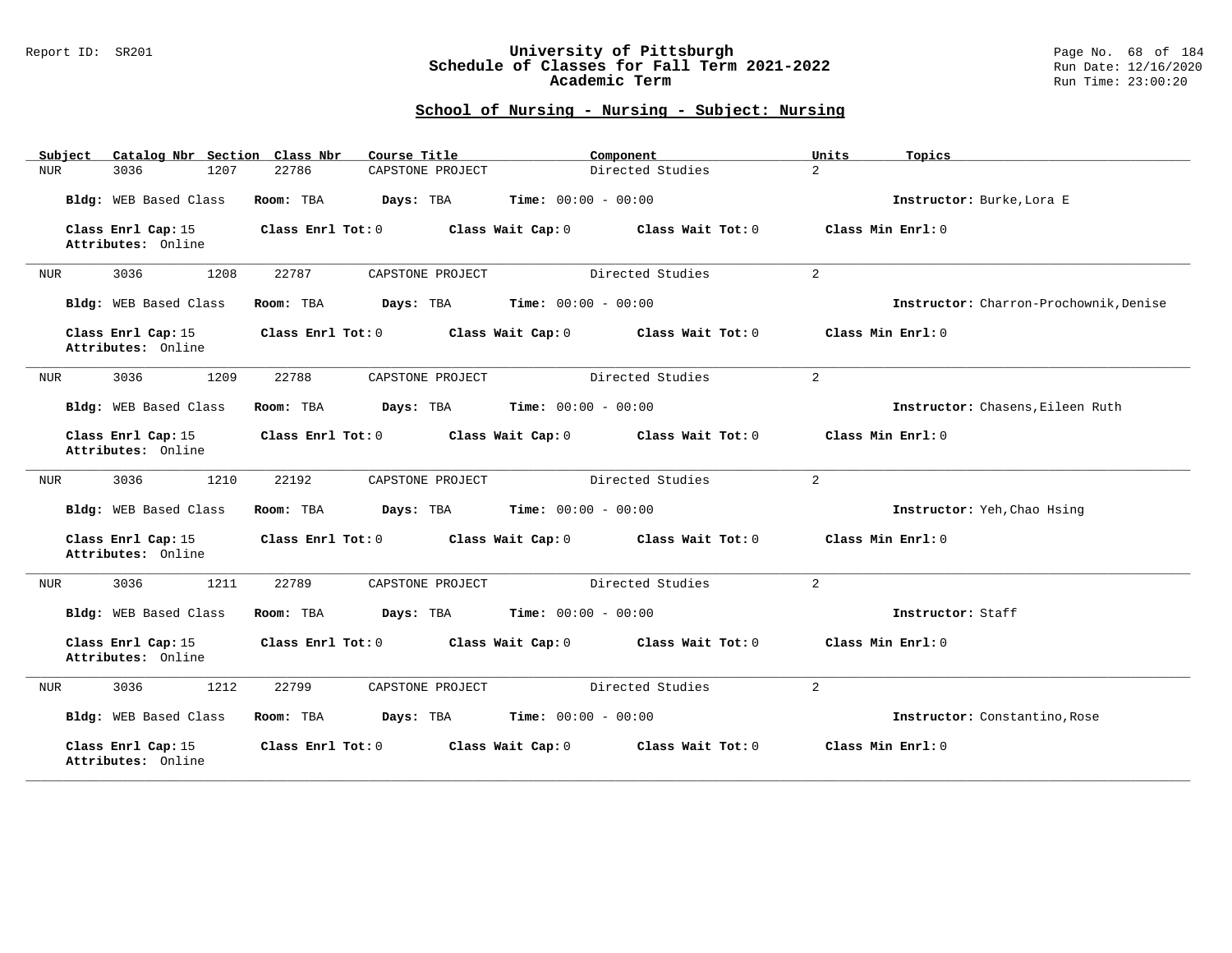### Report ID: SR201 **University of Pittsburgh** Page No. 69 of 184 **Schedule of Classes for Fall Term 2021-2022** Run Date: 12/16/2020 **Academic Term** Run Time: 23:00:20

| Catalog Nbr Section Class Nbr<br>Subject | Course Title                           | Component<br>Units                 | Topics                                 |
|------------------------------------------|----------------------------------------|------------------------------------|----------------------------------------|
| 3036<br>1213<br>NUR                      | 22800<br>CAPSTONE PROJECT              | $\overline{a}$<br>Directed Studies |                                        |
| Bldg: WEB Based Class                    | Room: TBA<br>Days: TBA                 | <b>Time:</b> $00:00 - 00:00$       | Instructor: Dabbs, Annette J De Vito   |
| Class Enrl Cap: 15<br>Attributes: Online | Class Enrl Tot: 0<br>Class Wait Cap: 0 | Class Wait Tot: 0                  | Class Min Enrl: 0                      |
| 3036<br>1214<br><b>NUR</b>               | 22801<br>CAPSTONE PROJECT              | Directed Studies<br>2              |                                        |
| Bldg: WEB Based Class                    | Room: TBA<br>Days: TBA                 | Time: $00:00 - 00:00$              | Instructor: Staff                      |
| Class Enrl Cap: 15<br>Attributes: Online | Class Enrl Tot: 0<br>Class Wait Cap: 0 | Class Wait Tot: 0                  | Class Min Enrl: 0                      |
| 1215<br>3036<br><b>NUR</b>               | 22802<br>CAPSTONE PROJECT              | Directed Studies<br>$\overline{2}$ |                                        |
| Bldg: WEB Based Class                    | Room: TBA<br>Days: TBA                 | <b>Time:</b> $00:00 - 00:00$       | Instructor: Donovan, Heidi Ann Scharf  |
| Class Enrl Cap: 15<br>Attributes: Online | Class Enrl Tot: 0<br>Class Wait Cap: 0 | Class Wait Tot: 0                  | Class Min Enrl: 0                      |
| 3036<br>1216<br>NUR                      | 22803<br>CAPSTONE PROJECT              | Directed Studies<br>2              |                                        |
| Bldg: WEB Based Class                    | Room: TBA<br>Days: TBA                 | <b>Time:</b> $00:00 - 00:00$       | Instructor: Doswell, Willa             |
| Class Enrl Cap: 15<br>Attributes: Online | Class Enrl Tot: 0<br>Class Wait Cap: 0 | Class Wait Tot: 0                  | Class Min Enrl: 0                      |
| 1217<br>3036<br>NUR                      | 22804<br>CAPSTONE PROJECT              | Directed Studies<br>2              |                                        |
| Bldg: WEB Based Class                    | Room: TBA<br>Days: TBA                 | <b>Time:</b> $00:00 - 00:00$       | Instructor: Al-Zaiti, Salah S          |
| Class Enrl Cap: 15<br>Attributes: Online | Class Enrl Tot: 0<br>Class Wait Cap: 0 | Class Wait Tot: 0                  | Class Min Enrl: 0                      |
| 3036<br>1218<br><b>NUR</b>               | 22805<br>CAPSTONE PROJECT              | $\overline{a}$<br>Directed Studies |                                        |
| Bldg: WEB Based Class                    | Room: TBA<br>Days: TBA                 | <b>Time:</b> $00:00 - 00:00$       | Instructor: Dunbar-Jacob, Jacqueline M |
| Class Enrl Cap: 15<br>Attributes: Online | Class Enrl Tot: 0<br>Class Wait Cap: 0 | Class Wait Tot: 0                  | Class Min Enrl: 0                      |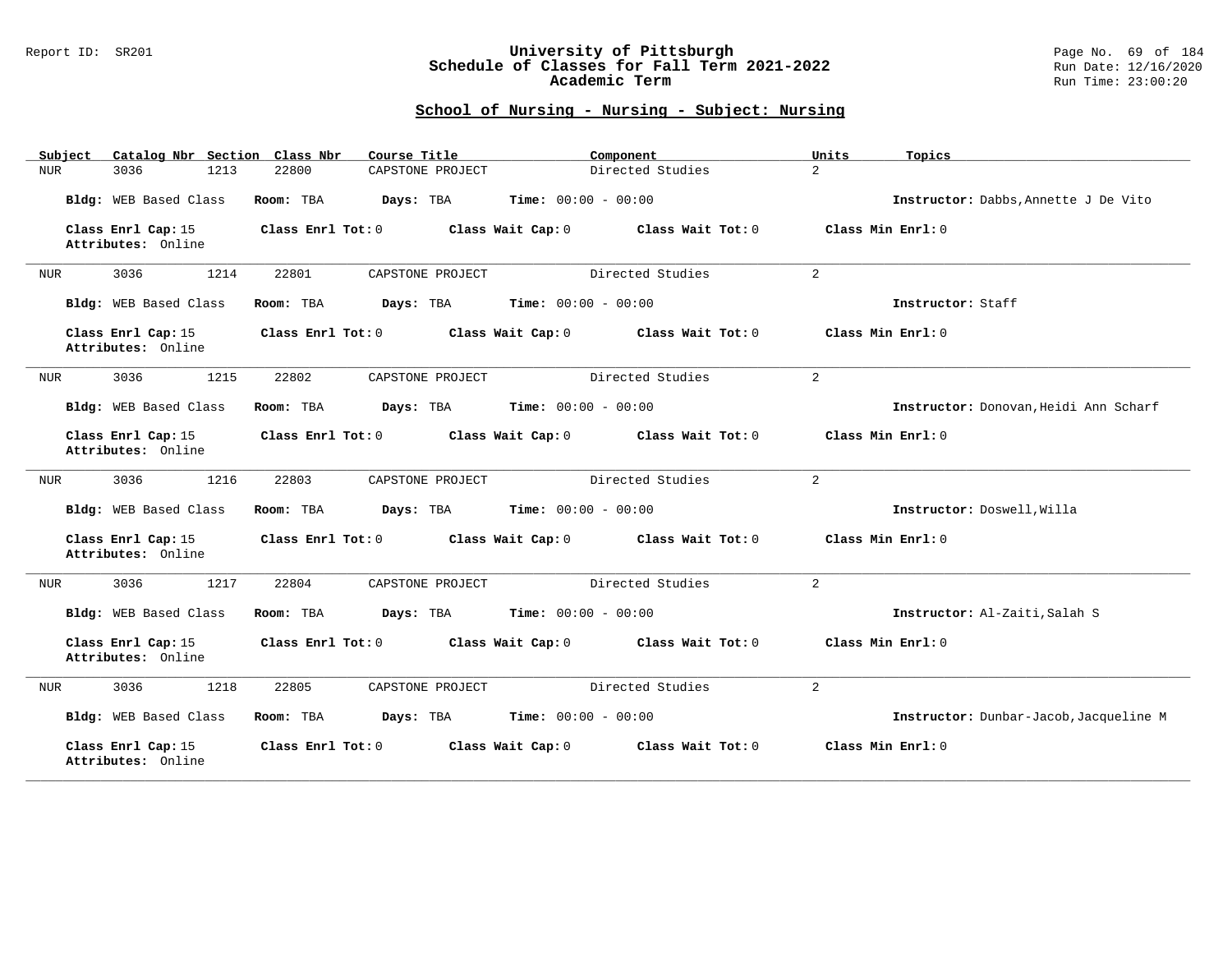### Report ID: SR201 **University of Pittsburgh** Page No. 70 of 184 **Schedule of Classes for Fall Term 2021-2022** Run Date: 12/16/2020 **Academic Term** Run Time: 23:00:20

| Catalog Nbr Section Class Nbr<br>Subject | Course Title                           | Component                              | Units<br>Topics                  |
|------------------------------------------|----------------------------------------|----------------------------------------|----------------------------------|
| 3036<br>1219<br>NUR                      | 22806<br>CAPSTONE PROJECT              | Directed Studies                       | $\overline{2}$                   |
| Bldg: WEB Based Class                    | Room: TBA<br>Days: TBA                 | <b>Time:</b> $00:00 - 00:00$           | Instructor: Engberg, Sandra J    |
| Class Enrl Cap: 15<br>Attributes: Online | Class Enrl Tot: 0                      | Class Wait Cap: 0<br>Class Wait Tot: 0 | Class Min Enrl: 0                |
| 3036<br>1220<br>NUR                      | 22193<br>CAPSTONE PROJECT              | Directed Studies                       | $\overline{a}$                   |
| Bldg: WEB Based Class                    | Room: TBA<br>Days: TBA                 | <b>Time:</b> $00:00 - 00:00$           | Instructor: Staff                |
| Class Enrl Cap: 15<br>Attributes: Online | Class Enrl Tot: 0<br>Class Wait Cap: 0 | Class Wait Tot: 0                      | Class Min Enrl: 0                |
| 1221<br>3036<br>NUR                      | 22816<br>CAPSTONE PROJECT              | Directed Studies                       | $\overline{2}$                   |
| Bldg: WEB Based Class                    | Room: TBA<br>Days: TBA                 | <b>Time:</b> $00:00 - 00:00$           | Instructor: Erlen, Judith        |
| Class Enrl Cap: 15<br>Attributes: Online | Class Enrl Tot: 0                      | Class Wait Cap: 0<br>Class Wait Tot: 0 | Class Min Enrl: 0                |
| 3036<br>1222<br>NUR                      | 22817<br>CAPSTONE PROJECT              | Directed Studies                       | 2                                |
| Bldg: WEB Based Class                    | Days: TBA<br>Room: TBA                 | <b>Time:</b> $00:00 - 00:00$           | Instructor: Staff                |
| Class Enrl Cap: 15<br>Attributes: Online | Class Enrl Tot: 0                      | Class Wait Cap: 0<br>Class Wait Tot: 0 | Class Min Enrl: 0                |
| 3036<br>1223<br>NUR                      | 22818<br>CAPSTONE PROJECT              | Directed Studies                       | 2                                |
| Bldg: WEB Based Class                    | Room: TBA<br>Days: TBA                 | <b>Time:</b> $00:00 - 00:00$           | Instructor: Founds, Sandra Anne  |
| Class Enrl Cap: 15<br>Attributes: Online | Class Enrl Tot: 0                      | Class Wait Cap: 0<br>Class Wait Tot: 0 | Class Min Enrl: 0                |
| 3036<br>1224<br>NUR                      | 22819<br>CAPSTONE PROJECT              | Directed Studies                       | $\overline{a}$                   |
| Bldg: WEB Based Class                    | Days: TBA<br>Room: TBA                 | <b>Time:</b> $00:00 - 00:00$           | Instructor: Conley, Yvette Perry |
| Class Enrl Cap: 15<br>Attributes: Online | Class Enrl Tot: 0                      | Class Wait Cap: 0<br>Class Wait Tot: 0 | Class Min Enrl: 0                |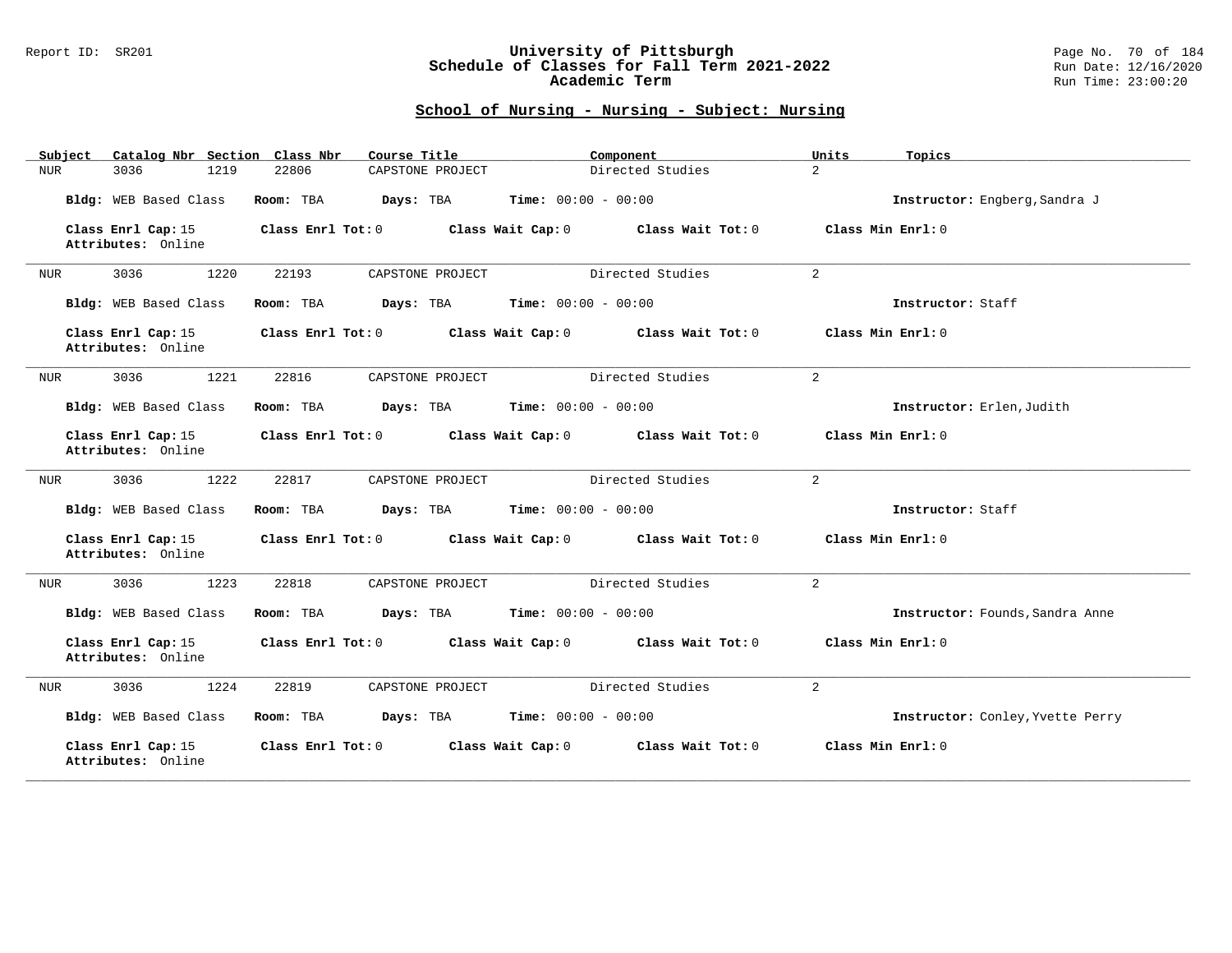### Report ID: SR201 **University of Pittsburgh** Page No. 71 of 184 **Schedule of Classes for Fall Term 2021-2022** Run Date: 12/16/2020 **Academic Term** Run Time: 23:00:20

| Catalog Nbr Section Class Nbr<br>Subject | Course Title              | Component                              | Units<br>Topics                   |
|------------------------------------------|---------------------------|----------------------------------------|-----------------------------------|
| 1225<br>3036<br>NUR                      | 22820<br>CAPSTONE PROJECT | Directed Studies                       | $\overline{a}$                    |
| Bldg: WEB Based Class                    | Room: TBA<br>Days: TBA    | <b>Time:</b> $00:00 - 00:00$           | Instructor: Godfrey, Kathleen     |
| Class Enrl Cap: 15<br>Attributes: Online | Class Enrl Tot: 0         | Class Wait Cap: 0<br>Class Wait Tot: 0 | Class Min Enrl: 0                 |
| 3036<br>1226<br>NUR                      | 22821<br>CAPSTONE PROJECT | Directed Studies                       | $\overline{a}$                    |
| Bldg: WEB Based Class                    | Room: TBA<br>Days: TBA    | <b>Time:</b> $00:00 - 00:00$           | Instructor: Haines, Alice Jane    |
| Class Enrl Cap: 15<br>Attributes: Online | Class Enrl Tot: 0         | Class Wait Cap: 0<br>Class Wait Tot: 0 | Class Min Enrl: 0                 |
| 1227<br>3036<br>NUR                      | 22822<br>CAPSTONE PROJECT | Directed Studies                       | $\overline{2}$                    |
| Bldg: WEB Based Class                    | Room: TBA<br>Days: TBA    | <b>Time:</b> $00:00 - 00:00$           | Instructor: Dechant, Jason Jay    |
| Class Enrl Cap: 15<br>Attributes: Online | Class Enrl Tot: 0         | Class Wait Cap: 0<br>Class Wait Tot: 0 | Class Min Enrl: 0                 |
| 3036<br>1228<br>NUR                      | 22823<br>CAPSTONE PROJECT | Directed Studies                       | 2                                 |
| Bldg: WEB Based Class                    | Days: TBA<br>Room: TBA    | <b>Time:</b> $00:00 - 00:00$           | Instructor: Henker, Richard A.    |
| Class Enrl Cap: 15<br>Attributes: Online | Class Enrl Tot: 0         | Class Wait Cap: 0<br>Class Wait Tot: 0 | Class Min Enrl: 0                 |
| 3036<br>1229<br><b>NUR</b>               | 22824<br>CAPSTONE PROJECT | Directed Studies                       | 2                                 |
| Bldg: WEB Based Class                    | Room: TBA<br>Days: TBA    | <b>Time:</b> $00:00 - 00:00$           | Instructor: Hoffmann, Rosemary L. |
| Class Enrl Cap: 15<br>Attributes: Online | Class Enrl Tot: 0         | Class Wait Cap: 0<br>Class Wait Tot: 0 | Class Min Enrl: 0                 |
| 3036<br>1230<br><b>NUR</b>               | 22194<br>CAPSTONE PROJECT | Directed Studies                       | $\overline{2}$                    |
| Bldg: WEB Based Class                    | Room: TBA<br>Days: TBA    | <b>Time:</b> $00:00 - 00:00$           | Instructor: Curran, Christine R   |
| Class Enrl Cap: 15<br>Attributes: Online | Class Enrl Tot: 0         | Class Wait Cap: 0<br>Class Wait Tot: 0 | Class Min Enrl: 0                 |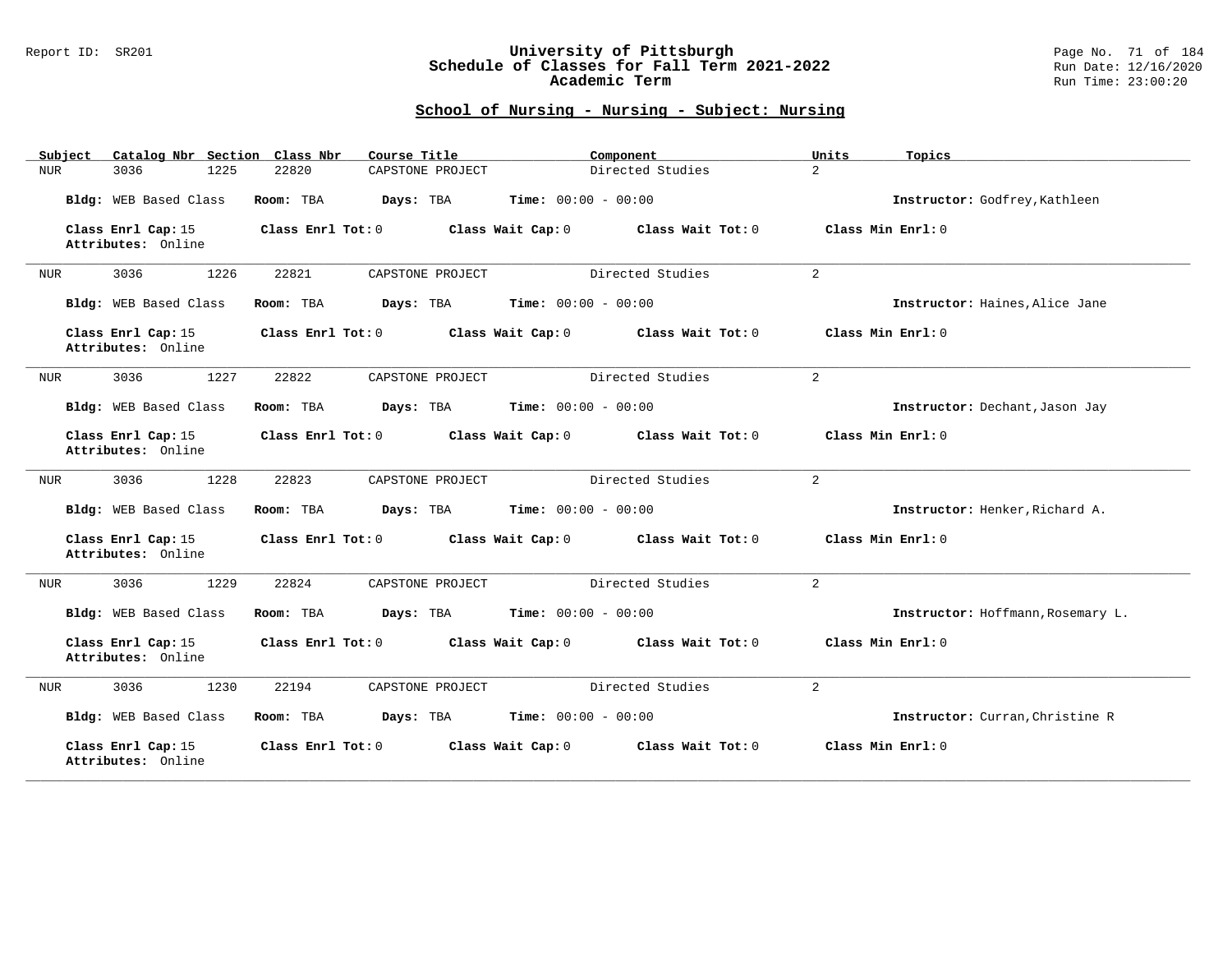### Report ID: SR201 **University of Pittsburgh** Page No. 72 of 184 **Schedule of Classes for Fall Term 2021-2022** Run Date: 12/16/2020 **Academic Term** Run Time: 23:00:20

| Catalog Nbr Section Class Nbr<br>Subject | Course Title              | Component                              | Units<br>Topics                 |
|------------------------------------------|---------------------------|----------------------------------------|---------------------------------|
| 3036<br>1231<br>NUR                      | 22830<br>CAPSTONE PROJECT | Directed Studies                       | $\overline{a}$                  |
| Bldg: WEB Based Class                    | Room: TBA<br>Days: TBA    | <b>Time:</b> $00:00 - 00:00$           | Instructor: Staff               |
| Class Enrl Cap: 15<br>Attributes: Online | Class Enrl Tot: 0         | Class Wait Cap: 0<br>Class Wait Tot: 0 | Class Min Enrl: 0               |
| 3036<br>1232<br>NUR                      | 22831<br>CAPSTONE PROJECT | Directed Studies                       | $\overline{a}$                  |
| Bldg: WEB Based Class                    | Room: TBA<br>Days: TBA    | <b>Time:</b> $00:00 - 00:00$           | Instructor: Hravnak, Marilyn    |
| Class Enrl Cap: 15<br>Attributes: Online | Class Enrl Tot: 0         | Class Wait Cap: 0<br>Class Wait Tot: 0 | Class Min Enrl: 0               |
| 3036<br>1233<br>NUR                      | 22832<br>CAPSTONE PROJECT | Directed Studies                       | $\overline{a}$                  |
| Bldg: WEB Based Class                    | Room: TBA<br>Days: TBA    | <b>Time:</b> $00:00 - 00:00$           | Instructor: Staff               |
| Class Enrl Cap: 15<br>Attributes: Online | Class Enrl Tot: 0         | Class Wait Cap: 0<br>Class Wait Tot: 0 | Class Min Enrl: 0               |
| 3036<br>1234<br>NUR                      | 22833<br>CAPSTONE PROJECT | Directed Studies                       | 2                               |
| Bldg: WEB Based Class                    | Days: TBA<br>Room: TBA    | <b>Time:</b> $00:00 - 00:00$           | Instructor: Lee, Heeyoung       |
| Class Enrl Cap: 15<br>Attributes: Online | Class Enrl Tot: 0         | Class Wait Cap: 0<br>Class Wait Tot: 0 | Class Min Enrl: 0               |
| 3036<br>1235<br>NUR                      | 22834<br>CAPSTONE PROJECT | Directed Studies                       | 2                               |
| Bldg: WEB Based Class                    | Room: TBA<br>Days: TBA    | <b>Time:</b> $00:00 - 00:00$           | Instructor: Lingler, Jennifer H |
| Class Enrl Cap: 15<br>Attributes: Online | Class Enrl Tot: 0         | Class Wait Cap: 0<br>Class Wait Tot: 0 | Class Min Enrl: 0               |
| 3036<br>1236<br>NUR                      | 22835<br>CAPSTONE PROJECT | Directed Studies                       | $\overline{2}$                  |
| Bldg: WEB Based Class                    | Room: TBA<br>Days: TBA    | <b>Time:</b> $00:00 - 00:00$           | Instructor: Staff               |
| Class Enrl Cap: 15<br>Attributes: Online | Class Enrl Tot: 0         | Class Wait Cap: 0<br>Class Wait Tot: 0 | Class Min Enrl: 0               |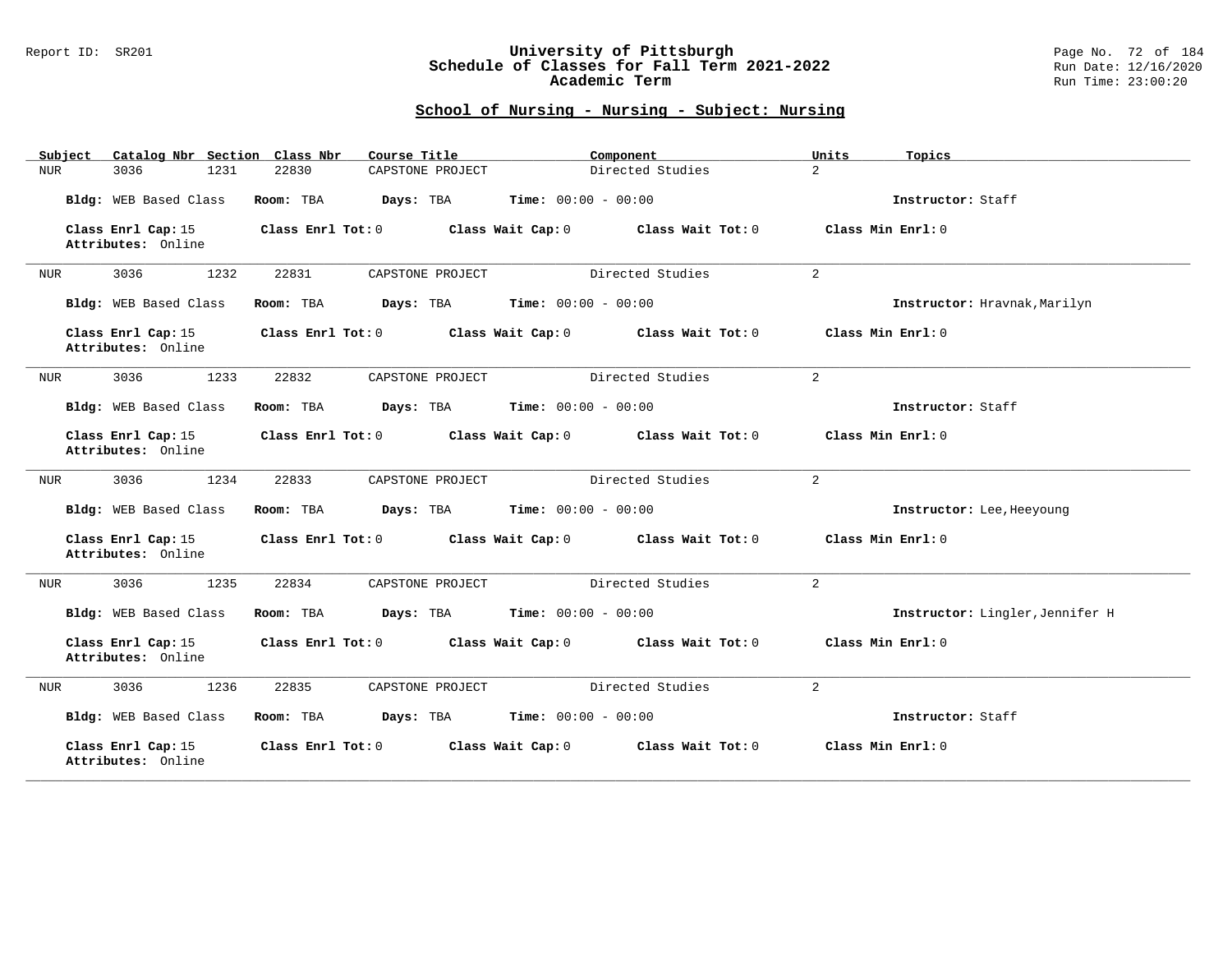### Report ID: SR201 **University of Pittsburgh** Page No. 73 of 184 **Schedule of Classes for Fall Term 2021-2022** Run Date: 12/16/2020 **Academic Term** Run Time: 23:00:20

| Catalog Nbr Section Class Nbr<br>Subject | Course Title              | Component                              | Units<br>Topics                   |
|------------------------------------------|---------------------------|----------------------------------------|-----------------------------------|
| 3036<br>1237<br>NUR                      | 22836<br>CAPSTONE PROJECT | Directed Studies                       | $\overline{a}$                    |
| Bldg: WEB Based Class                    | Room: TBA<br>Days: TBA    | <b>Time:</b> $00:00 - 00:00$           | Instructor: Maurer, Geraldine M   |
| Class Enrl Cap: 15<br>Attributes: Online | Class Enrl Tot: 0         | Class Wait Cap: 0<br>Class Wait Tot: 0 | Class Min Enrl: 0                 |
| 3036<br>1238<br>NUR                      | 22837<br>CAPSTONE PROJECT | Directed Studies                       | $\overline{a}$                    |
| Bldg: WEB Based Class                    | Room: TBA<br>Days: TBA    | <b>Time:</b> $00:00 - 00:00$           | Instructor: Mitchell, Ann M.      |
| Class Enrl Cap: 15<br>Attributes: Online | Class Enrl Tot: 0         | Class Wait Cap: 0<br>Class Wait Tot: 0 | Class Min Enrl: 0                 |
| 3036<br>1239<br>NUR                      | 22838<br>CAPSTONE PROJECT | Directed Studies                       | $\overline{2}$                    |
| Bldg: WEB Based Class                    | Room: TBA<br>Days: TBA    | <b>Time:</b> $00:00 - 00:00$           | Instructor: Nativio, Donna        |
| Class Enrl Cap: 15<br>Attributes: Online | Class Enrl Tot: 0         | Class Wait Cap: 0<br>Class Wait Tot: 0 | Class Min Enrl: 0                 |
| 3036<br>1240<br>NUR                      | CAPSTONE PROJECT<br>22195 | Directed Studies                       | 2                                 |
| Bldg: WEB Based Class                    | Days: TBA<br>Room: TBA    | <b>Time:</b> $00:00 - 00:00$           | Instructor: Foertsch, Lisa Yvonne |
| Class Enrl Cap: 15<br>Attributes: Online | Class Enrl Tot: 0         | Class Wait Cap: 0<br>Class Wait Tot: 0 | Class Min Enrl: 0                 |
| 3036<br>1241<br>NUR                      | 22852<br>CAPSTONE PROJECT | Directed Studies                       | 2                                 |
| Bldg: WEB Based Class                    | Room: TBA<br>Days: TBA    | <b>Time:</b> $00:00 - 00:00$           | Instructor: Neft, Michael W       |
| Class Enrl Cap: 15<br>Attributes: Online | Class Enrl Tot: 0         | Class Wait Cap: 0<br>Class Wait Tot: 0 | Class Min Enrl: 0                 |
| 3036<br>1242<br><b>NUR</b>               | 22853<br>CAPSTONE PROJECT | Directed Studies                       | $\overline{2}$                    |
| Bldg: WEB Based Class                    | Days: TBA<br>Room: TBA    | <b>Time:</b> $00:00 - 00:00$           | Instructor: O'Donnell, John Marc  |
| Class Enrl Cap: 15<br>Attributes: Online | Class Enrl Tot: 0         | Class Wait Cap: 0<br>Class Wait Tot: 0 | Class Min Enrl: 0                 |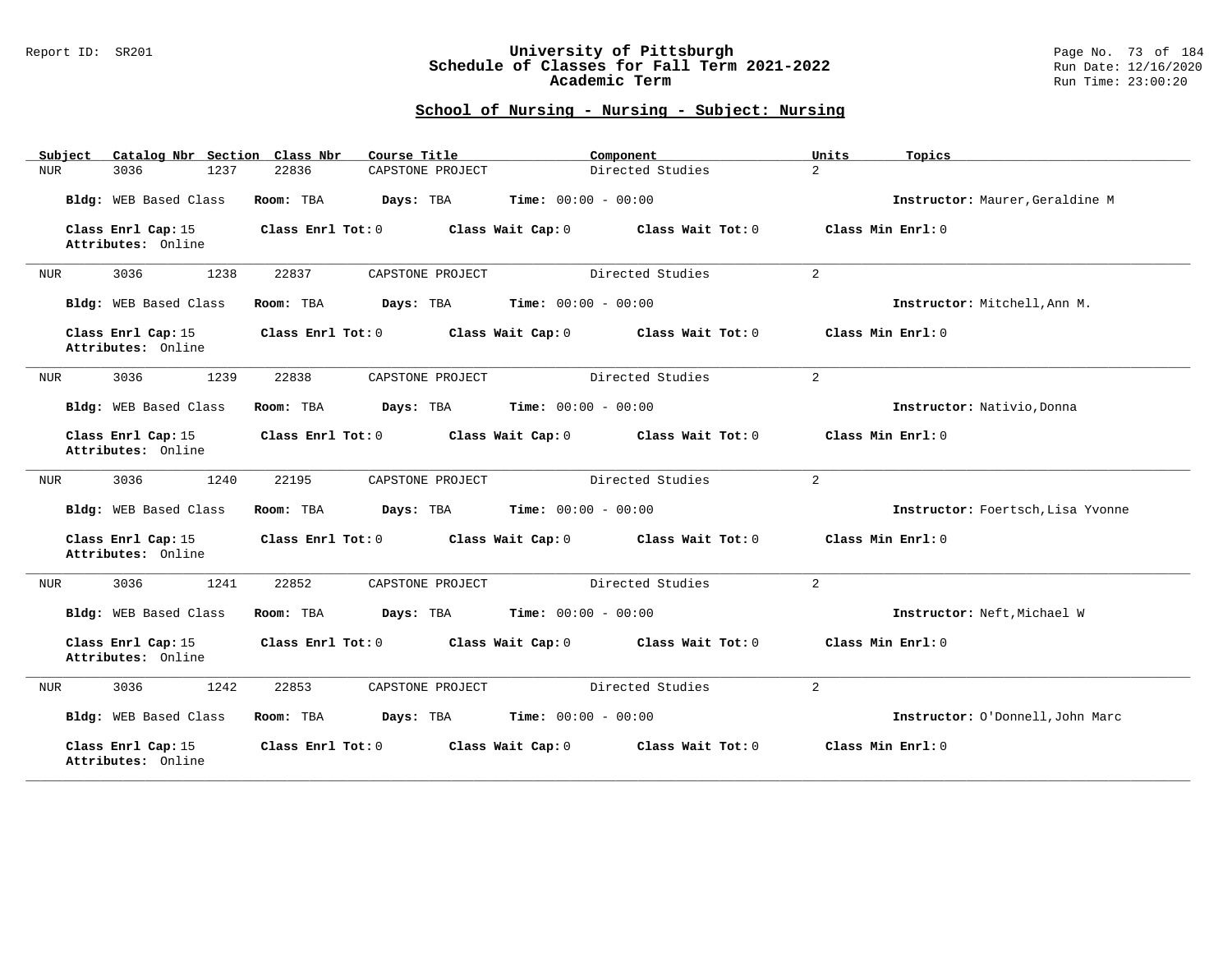### Report ID: SR201 **University of Pittsburgh** Page No. 74 of 184 **Schedule of Classes for Fall Term 2021-2022** Run Date: 12/16/2020 **Academic Term** Run Time: 23:00:20

| Catalog Nbr Section Class Nbr<br>Subject | Course Title              | Component                              | Units<br>Topics                      |
|------------------------------------------|---------------------------|----------------------------------------|--------------------------------------|
| 3036<br>1243<br>NUR                      | 22854<br>CAPSTONE PROJECT | Directed Studies                       | $\overline{a}$                       |
| Bldg: WEB Based Class                    | Room: TBA<br>Days: TBA    | <b>Time:</b> $00:00 - 00:00$           | Instructor: Palmer, Laura            |
| Class Enrl Cap: 15<br>Attributes: Online | Class Enrl Tot: 0         | Class Wait Cap: 0<br>Class Wait Tot: 0 | Class Min Enrl: 0                    |
| 3036<br>1244<br>NUR                      | 22855<br>CAPSTONE PROJECT | Directed Studies                       | 2                                    |
| Bldg: WEB Based Class                    | Room: TBA<br>Days: TBA    | <b>Time:</b> $00:00 - 00:00$           | Instructor: Park, Na Jin             |
| Class Enrl Cap: 15<br>Attributes: Online | Class Enrl Tot: 0         | Class Wait Cap: 0<br>Class Wait Tot: 0 | Class Min Enrl: 0                    |
| 1245<br>3036<br>NUR                      | 22856<br>CAPSTONE PROJECT | Directed Studies                       | $\overline{a}$                       |
| Bldg: WEB Based Class                    | Room: TBA<br>Days: TBA    | <b>Time:</b> $00:00 - 00:00$           | Instructor: Coleman, Timothy Michael |
| Class Enrl Cap: 15<br>Attributes: Online | Class Enrl Tot: 0         | Class Wait Cap: 0<br>Class Wait Tot: 0 | Class Min Enrl: 0                    |
| 3036<br>1246<br>NUR                      | 22874<br>CAPSTONE PROJECT | Directed Studies                       | 2                                    |
| Bldg: WEB Based Class                    | Room: TBA<br>Days: TBA    | <b>Time:</b> $00:00 - 00:00$           | Instructor: Puskar, Kathryn R.       |
| Class Enrl Cap: 15<br>Attributes: Online | Class Enrl Tot: 0         | Class Wait Cap: 0<br>Class Wait Tot: 0 | Class Min Enrl: 0                    |
| 3036<br>1247<br><b>NUR</b>               | 22875<br>CAPSTONE PROJECT | Directed Studies                       | 2                                    |
| Bldg: WEB Based Class                    | Room: TBA<br>Days: TBA    | <b>Time:</b> $00:00 - 00:00$           | Instructor: Rosenzweig, Margaret     |
| Class Enrl Cap: 15<br>Attributes: Online | Class Enrl Tot: 0         | Class Wait Cap: 0<br>Class Wait Tot: 0 | Class Min Enrl: 0                    |
| 3036<br>1248<br><b>NUR</b>               | 22876<br>CAPSTONE PROJECT | Directed Studies                       | $\overline{2}$                       |
| Bldg: WEB Based Class                    | Room: TBA<br>Days: TBA    | <b>Time:</b> $00:00 - 00:00$           | Instructor: Schlenk, Elizabeth Ann   |
| Class Enrl Cap: 15<br>Attributes: Online | Class Enrl Tot: 0         | Class Wait Cap: 0<br>Class Wait Tot: 0 | Class Min Enrl: 0                    |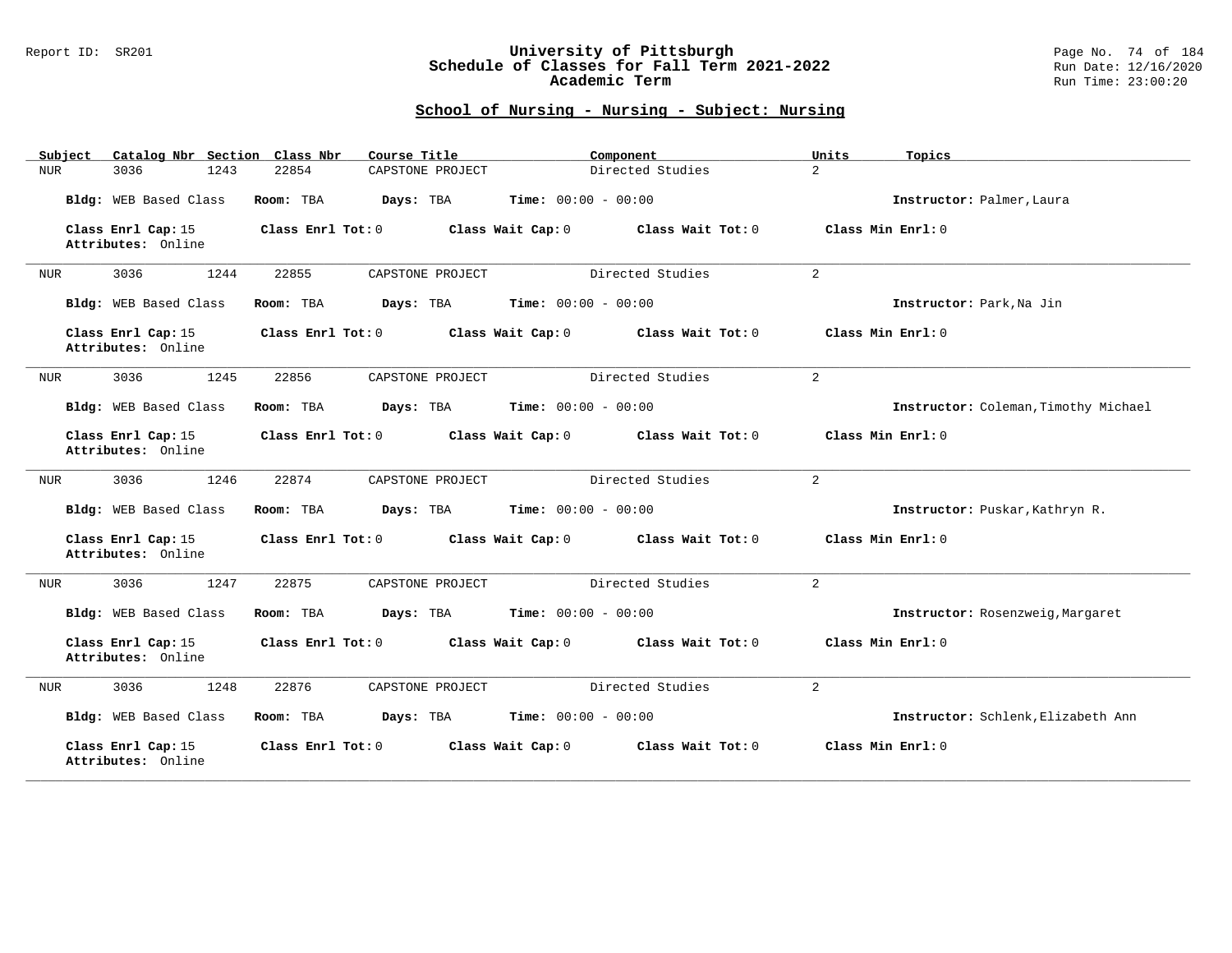### Report ID: SR201 **University of Pittsburgh** Page No. 75 of 184 **Schedule of Classes for Fall Term 2021-2022** Run Date: 12/16/2020 **Academic Term** Run Time: 23:00:20

| Catalog Nbr Section Class Nbr<br>Subject | Course Title              | Component                              | Units<br>Topics                   |
|------------------------------------------|---------------------------|----------------------------------------|-----------------------------------|
| 3036<br>1249<br><b>NUR</b>               | 22877<br>CAPSTONE PROJECT | Directed Studies                       | $\overline{a}$                    |
| Bldg: WEB Based Class                    | Room: TBA<br>Days: TBA    | Time: $00:00 - 00:00$                  | Instructor: Sherwood, Paula Riess |
| Class Enrl Cap: 15<br>Attributes: Online | Class Enrl Tot: 0         | Class Wait Cap: 0<br>Class Wait Tot: 0 | Class Min Enrl: 0                 |
| 3036<br>1250<br>NUR                      | 22196<br>CAPSTONE PROJECT | Directed Studies                       | $\overline{a}$                    |
| Bldg: WEB Based Class                    | Room: TBA<br>Days: TBA    | Time: $00:00 - 00:00$                  | Instructor: Staff                 |
| Class Enrl Cap: 15<br>Attributes: Online | Class Enrl Tot: 0         | Class Wait Tot: 0<br>Class Wait Cap: 0 | Class Min Enrl: 0                 |
| 1251<br>3036<br>NUR                      | 22883<br>CAPSTONE PROJECT | Directed Studies                       | 2                                 |
| Bldg: WEB Based Class                    | Room: TBA<br>Days: TBA    | <b>Time:</b> $00:00 - 00:00$           | Instructor: Faett, Becky L        |
| Class Enrl Cap: 15<br>Attributes: Online | Class Enrl Tot: 0         | Class Wait Cap: 0<br>Class Wait Tot: 0 | Class Min Enrl: 0                 |
| 3036<br>1252<br>NUR                      | 22884<br>CAPSTONE PROJECT | Directed Studies                       | $\overline{2}$                    |
| Bldg: WEB Based Class                    | Days: TBA<br>Room: TBA    | <b>Time:</b> $00:00 - 00:00$           | Instructor: Cassidy, Brenda L.    |
| Class Enrl Cap: 15<br>Attributes: Online | Class Enrl Tot: 0         | Class Wait Cap: 0<br>Class Wait Tot: 0 | Class Min Enrl: 0                 |
| 3036<br>1253<br>NUR                      | 22885<br>CAPSTONE PROJECT | Directed Studies                       | 2                                 |
| Bldg: WEB Based Class                    | Room: TBA<br>Days: TBA    | <b>Time:</b> $00:00 - 00:00$           | Instructor: Swigart, Valerie A    |
| Class Enrl Cap: 15<br>Attributes: Online | Class Enrl Tot: 0         | Class Wait Cap: 0<br>Class Wait Tot: 0 | Class Min Enrl: 0                 |
| 1254<br>3036<br><b>NUR</b>               | 22886<br>CAPSTONE PROJECT | Directed Studies                       | $\overline{2}$                    |
| Bldg: WEB Based Class                    | Days: TBA<br>Room: TBA    | <b>Time:</b> $00:00 - 00:00$           | Instructor: Novosel, Lorraine M   |
| Class Enrl Cap: 15<br>Attributes: Online | Class Enrl Tot: 0         | Class Wait Cap: 0<br>Class Wait Tot: 0 | Class Min Enrl: 0                 |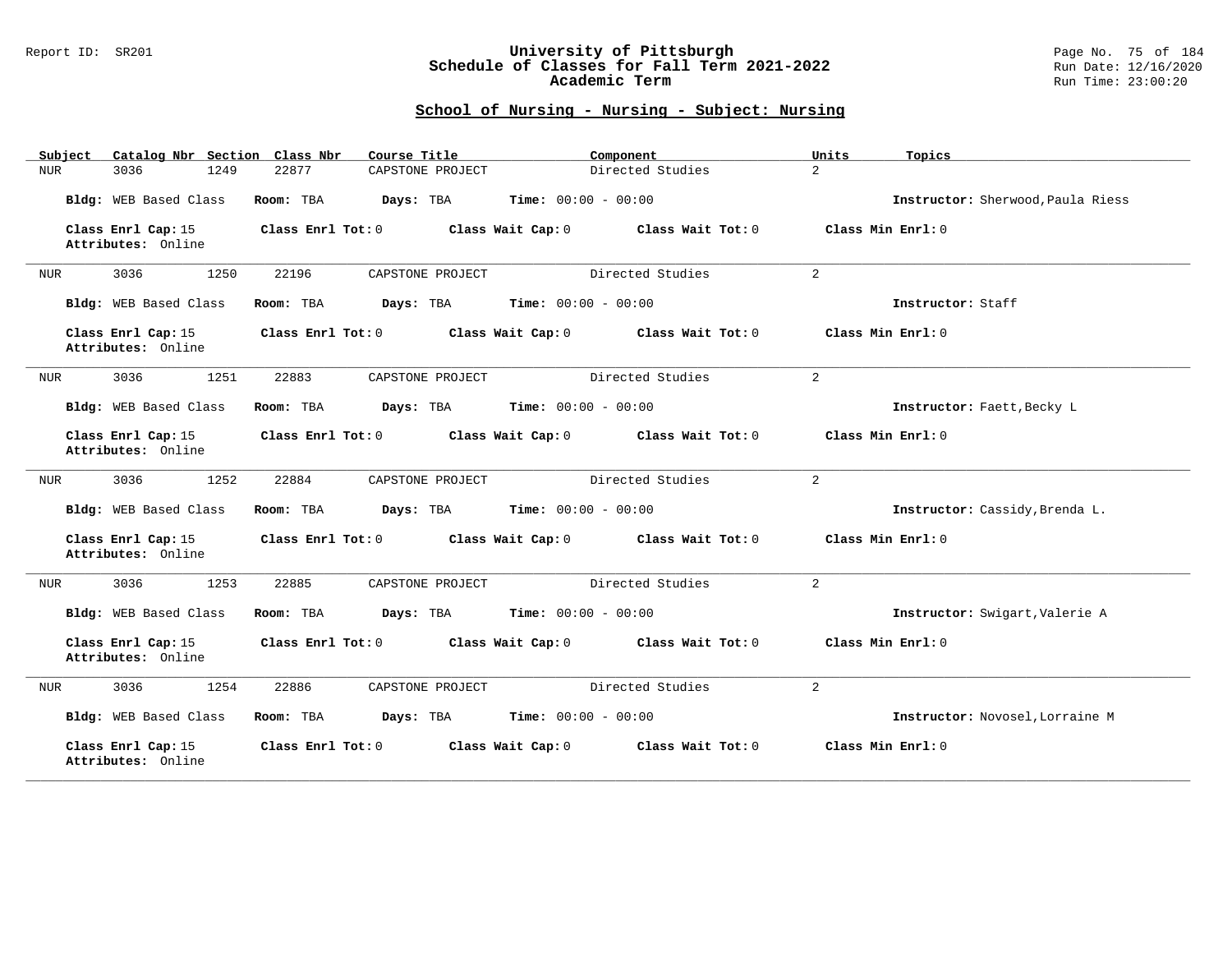### Report ID: SR201 **University of Pittsburgh** Page No. 76 of 184 **Schedule of Classes for Fall Term 2021-2022** Run Date: 12/16/2020 **Academic Term** Run Time: 23:00:20

| Catalog Nbr Section Class Nbr<br>Subject | Course Title              | Component                              | Units<br>Topics                        |
|------------------------------------------|---------------------------|----------------------------------------|----------------------------------------|
| 3036<br>1255<br>NUR                      | 22891<br>CAPSTONE PROJECT | Directed Studies                       | $\overline{a}$                         |
| Bldg: WEB Based Class                    | Room: TBA<br>Days: TBA    | <b>Time:</b> $00:00 - 00:00$           | Instructor: Kreashko, Lisa Marie       |
| Class Enrl Cap: 15<br>Attributes: Online | Class Enrl Tot: 0         | Class Wait Cap: 0<br>Class Wait Tot: 0 | Class Min Enrl: 0                      |
| 3036<br>1256<br>NUR                      | 22892<br>CAPSTONE PROJECT | Directed Studies                       | 2                                      |
| Bldg: WEB Based Class                    | Room: TBA<br>Days: TBA    | <b>Time:</b> $00:00 - 00:00$           | Instructor: Feeley, Christine A        |
| Class Enrl Cap: 15<br>Attributes: Online | Class Enrl Tot: 0         | Class Wait Cap: 0<br>Class Wait Tot: 0 | Class Min Enrl: 0                      |
| 1257<br>3036<br>NUR                      | 22893<br>CAPSTONE PROJECT | Directed Studies                       | $\overline{a}$                         |
| Bldg: WEB Based Class                    | Room: TBA<br>Days: TBA    | <b>Time:</b> $00:00 - 00:00$           | Instructor: Grant, Catherine           |
| Class Enrl Cap: 15<br>Attributes: Online | Class Enrl Tot: 0         | Class Wait Cap: 0<br>Class Wait Tot: 0 | Class Min Enrl: 0                      |
| 3036<br>1258<br>NUR                      | 22894<br>CAPSTONE PROJECT | Directed Studies                       | 2                                      |
| Bldg: WEB Based Class                    | Room: TBA<br>Days: TBA    | <b>Time:</b> $00:00 - 00:00$           | Instructor: Zedreck Gonzalez, Judith F |
| Class Enrl Cap: 15<br>Attributes: Online | Class Enrl Tot: 0         | Class Wait Cap: 0<br>Class Wait Tot: 0 | Class Min Enrl: 0                      |
| 3036<br>1259<br>NUR                      | 22895<br>CAPSTONE PROJECT | Directed Studies                       | 2                                      |
| Bldg: WEB Based Class                    | Room: TBA<br>Days: TBA    | <b>Time:</b> $00:00 - 00:00$           | Instructor: Choi, JiYeon               |
| Class Enrl Cap: 15<br>Attributes: Online | Class Enrl Tot: 0         | Class Wait Cap: 0<br>Class Wait Tot: 0 | Class Min Enrl: 0                      |
| 3036<br>1260<br><b>NUR</b>               | 22197<br>CAPSTONE PROJECT | Directed Studies                       | $\overline{2}$                         |
| Bldg: WEB Based Class                    | Room: TBA<br>Days: TBA    | <b>Time:</b> $00:00 - 00:00$           | Instructor: Guttendorf, Jane           |
| Class Enrl Cap: 15<br>Attributes: Online | Class Enrl Tot: 0         | Class Wait Cap: 0<br>Class Wait Tot: 0 | Class Min Enrl: 0                      |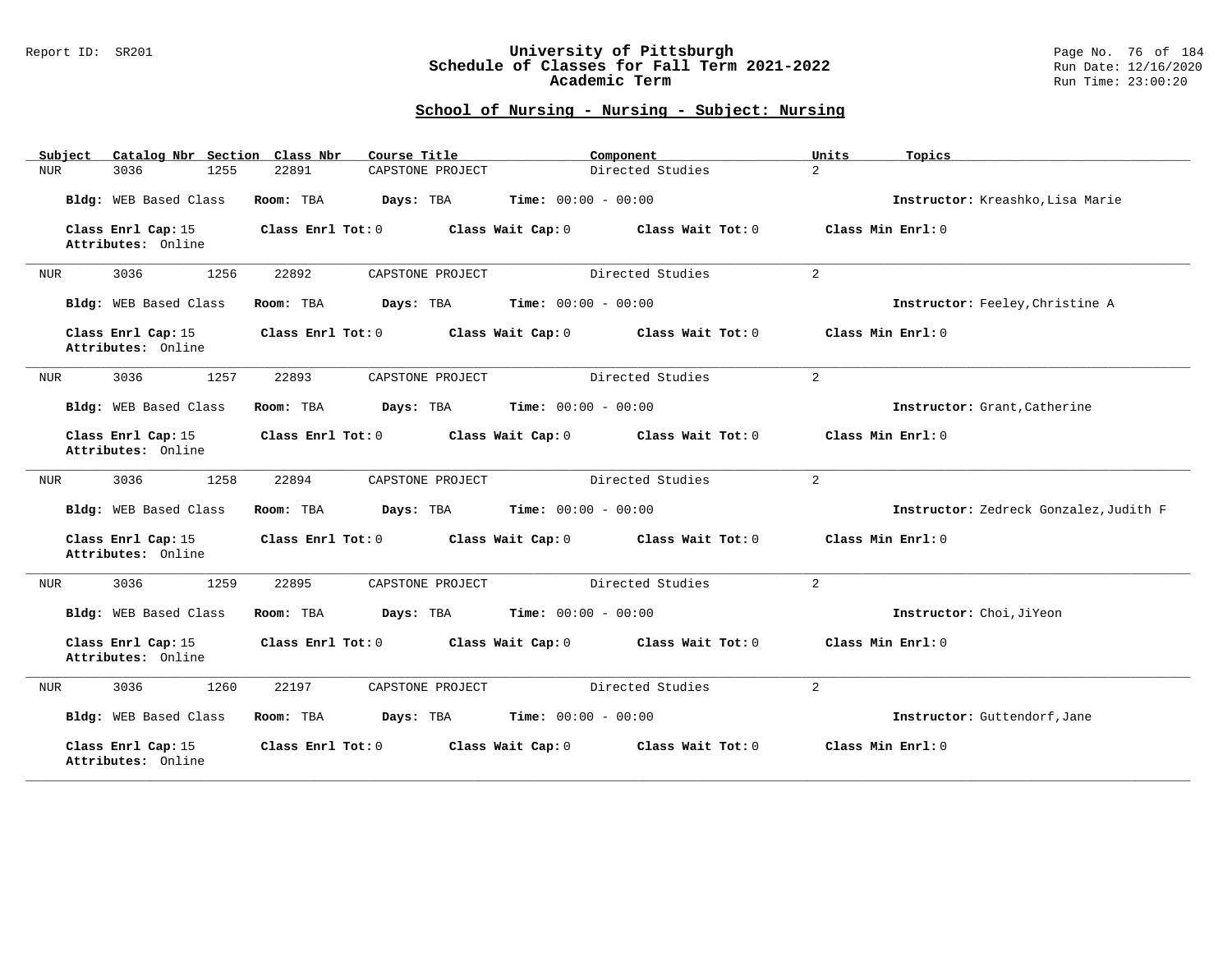### Report ID: SR201 **University of Pittsburgh** Page No. 77 of 184 **Schedule of Classes for Fall Term 2021-2022** Run Date: 12/16/2020 **Academic Term** Run Time: 23:00:20

| Catalog Nbr Section Class Nbr<br>Subject | Course Title              | Component                              | Units<br>Topics                 |
|------------------------------------------|---------------------------|----------------------------------------|---------------------------------|
| 3036<br>1261<br>NUR                      | 22901<br>CAPSTONE PROJECT | Directed Studies                       | $\overline{a}$                  |
| Bldg: WEB Based Class                    | Room: TBA<br>Days: TBA    | <b>Time:</b> $00:00 - 00:00$           | Instructor: Park, Mijung        |
| Class Enrl Cap: 15<br>Attributes: Online | Class Enrl Tot: 0         | Class Wait Cap: 0<br>Class Wait Tot: 0 | Class Min Enrl: 0               |
| 3036<br>1262<br>NUR                      | 22902<br>CAPSTONE PROJECT | Directed Studies                       | 2                               |
| Bldg: WEB Based Class                    | Room: TBA<br>Days: TBA    | <b>Time:</b> $00:00 - 00:00$           | Instructor: Wang, Weiwen        |
| Class Enrl Cap: 15<br>Attributes: Online | Class Enrl Tot: 0         | Class Wait Cap: 0<br>Class Wait Tot: 0 | Class Min Enrl: 0               |
| 1263<br>3036<br>NUR                      | 22903<br>CAPSTONE PROJECT | Directed Studies                       | $\overline{a}$                  |
| Bldg: WEB Based Class                    | Room: TBA<br>Days: TBA    | <b>Time:</b> $00:00 - 00:00$           | Instructor: Wesmiller, Susan W  |
| Class Enrl Cap: 15<br>Attributes: Online | Class Enrl Tot: 0         | Class Wait Cap: 0<br>Class Wait Tot: 0 | Class Min Enrl: 0               |
| 3036<br>1264<br>NUR                      | 22904<br>CAPSTONE PROJECT | Directed Studies                       | 2                               |
| Bldg: WEB Based Class                    | Room: TBA<br>Days: TBA    | <b>Time:</b> $00:00 - 00:00$           | Instructor: Staff               |
| Class Enrl Cap: 15<br>Attributes: Online | Class Enrl Tot: 0         | Class Wait Cap: 0<br>Class Wait Tot: 0 | Class Min Enrl: 0               |
| 3036<br>1265<br>NUR                      | 22905<br>CAPSTONE PROJECT | Directed Studies                       | 2                               |
| Bldg: WEB Based Class                    | Room: TBA<br>Days: TBA    | <b>Time:</b> $00:00 - 00:00$           | Instructor: Sowko, Lucille Ann  |
| Class Enrl Cap: 15<br>Attributes: Online | Class Enrl Tot: 0         | Class Wait Cap: 0<br>Class Wait Tot: 0 | Class Min Enrl: 0               |
| 3036<br>1266<br>NUR                      | 22906<br>CAPSTONE PROJECT | Directed Studies                       | $\overline{2}$                  |
| Bldg: WEB Based Class                    | Days: TBA<br>Room: TBA    | <b>Time:</b> $00:00 - 00:00$           | Instructor: Imes, Christopher C |
| Class Enrl Cap: 15<br>Attributes: Online | Class Enrl Tot: 0         | Class Wait Cap: 0<br>Class Wait Tot: 0 | Class Min Enrl: 0               |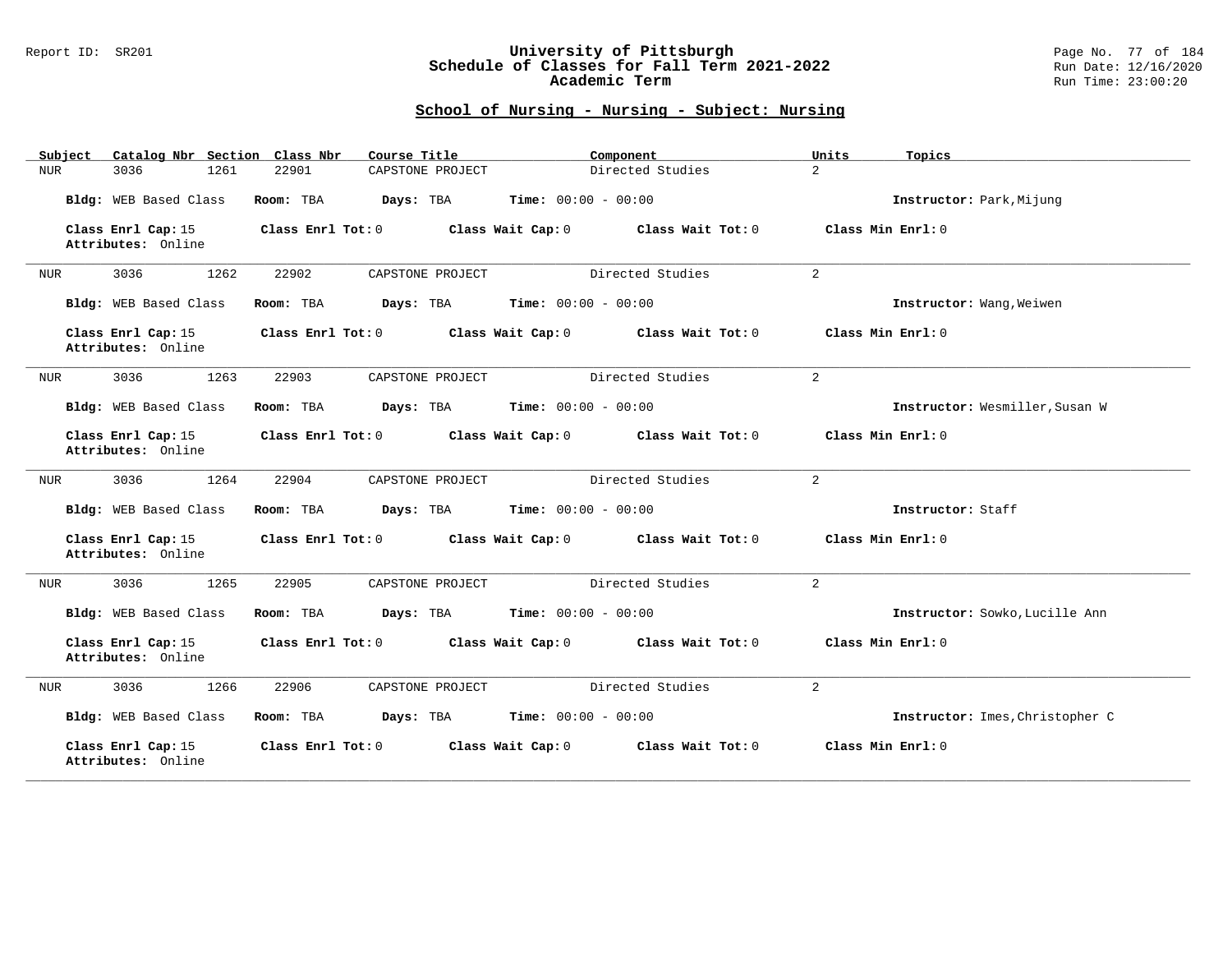### Report ID: SR201 **University of Pittsburgh** Page No. 78 of 184 **Schedule of Classes for Fall Term 2021-2022** Run Date: 12/16/2020 **Academic Term** Run Time: 23:00:20

| Catalog Nbr Section Class Nbr<br>Subject | Course Title              | Component                              | Units<br>Topics                          |
|------------------------------------------|---------------------------|----------------------------------------|------------------------------------------|
| 3036<br>1267<br>NUR                      | 23008<br>CAPSTONE PROJECT | Directed Studies                       | $\overline{a}$                           |
| Bldg: WEB Based Class                    | Room: TBA<br>Days: TBA    | Time: $00:00 - 00:00$                  | Instructor: Kang, Ja Hyun                |
| Class Enrl Cap: 35<br>Attributes: Online | Class Enrl Tot: 0         | Class Wait Cap: 0<br>Class Wait Tot: 0 | Class Min Enrl: 0                        |
| 3036<br>1268<br>NUR                      | 23009<br>CAPSTONE PROJECT | Directed Studies                       | 2                                        |
| Bldg: WEB Based Class                    | Room: TBA<br>Days: TBA    | <b>Time:</b> $00:00 - 00:00$           | Instructor: Miller, Susan E              |
| Class Enrl Cap: 35<br>Attributes: Online | Class Enrl Tot: 0         | Class Wait Cap: 0<br>Class Wait Tot: 0 | Class Min Enrl: 0                        |
| 1270<br>3036<br>NUR                      | 15058<br>CAPSTONE PROJECT | Directed Studies                       | $\overline{2}$                           |
| Bldg: WEB Based Class                    | Room: TBA<br>Days: TBA    | <b>Time:</b> $00:00 - 00:00$           | Instructor: Danford, Cynthia             |
| Class Enrl Cap: 15<br>Attributes: Online | Class Enrl Tot: 0         | Class Wait Cap: 0<br>Class Wait Tot: 0 | Class Min Enrl: 0                        |
| 3036<br>1271<br>NUR                      | 23433<br>CAPSTONE PROJECT | Directed Studies                       | $\overline{a}$                           |
| Bldg: WEB Based Class                    | Room: TBA<br>Days: TBA    | <b>Time:</b> $00:00 - 00:00$           | Instructor: Kaufman, Robert Reid         |
| Class Enrl Cap: 10<br>Attributes: Online | Class Enrl Tot: 0         | Class Wait Cap: 0<br>Class Wait Tot: 0 | Class Min Enrl: 0                        |
| 3036<br>1272<br><b>NUR</b>               | 23434<br>CAPSTONE PROJECT | Directed Studies                       | 2                                        |
| Bldg: WEB Based Class                    | Room: TBA<br>Days: TBA    | <b>Time:</b> $00:00 - 00:00$           | Instructor: Kitutu, Julius Mulwa Munyoki |
| Class Enrl Cap: 10<br>Attributes: Online | Class Enrl Tot: 0         | Class Wait Tot: 0<br>Class Wait Cap: 0 | Class Min Enrl: 0                        |
| 3036<br>1273<br><b>NUR</b>               | 23435<br>CAPSTONE PROJECT | Directed Studies                       | $\overline{a}$                           |
| Bldg: WEB Based Class                    | Room: TBA<br>Days: TBA    | <b>Time:</b> $00:00 - 00:00$           | Instructor: Li, Dan                      |
| Class Enrl Cap: 10<br>Attributes: Online | Class Enrl Tot: 0         | Class Wait Cap: 0<br>Class Wait Tot: 0 | Class Min Enrl: 0                        |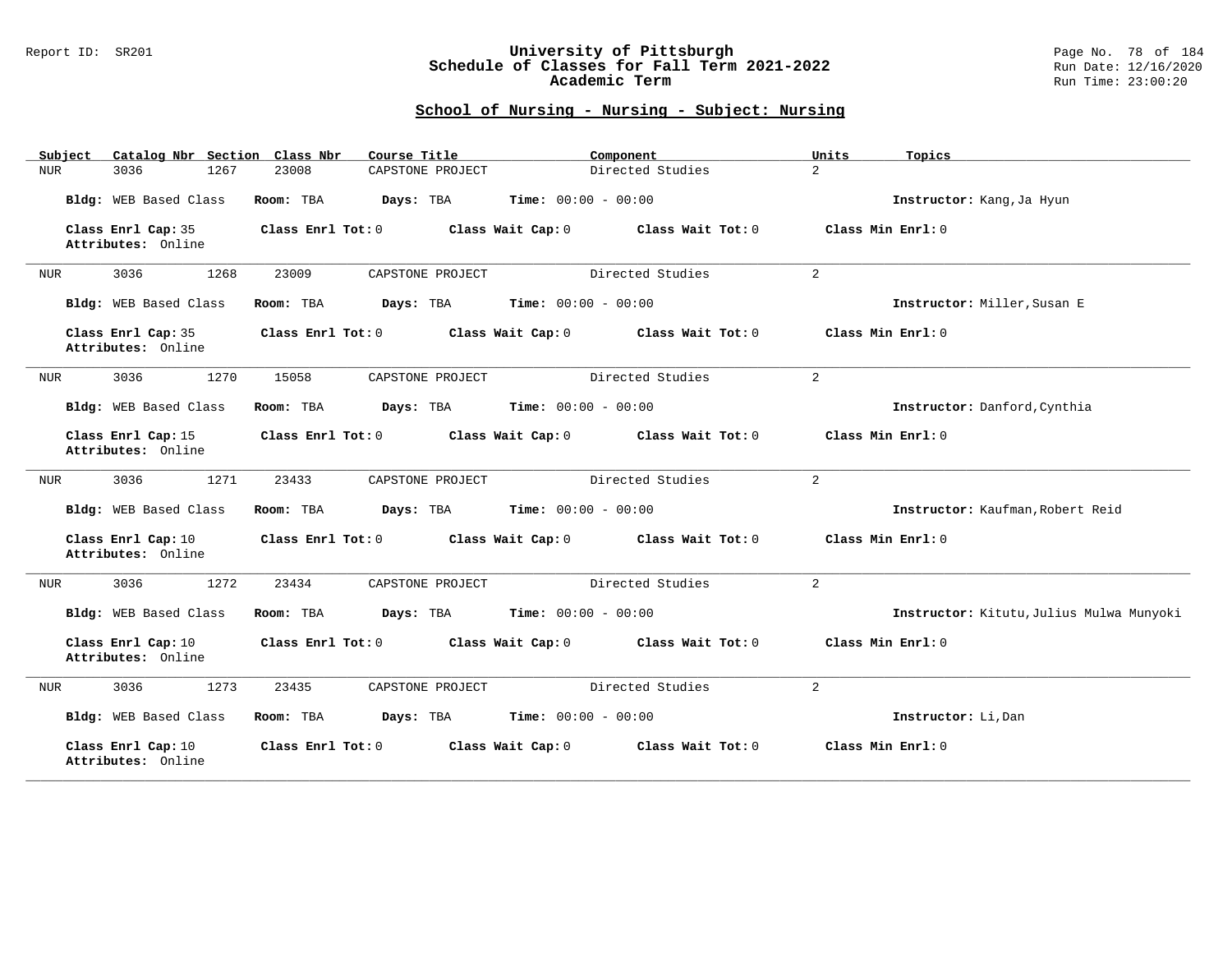### Report ID: SR201 **University of Pittsburgh** Page No. 79 of 184 **Schedule of Classes for Fall Term 2021-2022** Run Date: 12/16/2020 **Academic Term** Run Time: 23:00:20

| Catalog Nbr Section Class Nbr<br>Subject | Course Title              | Component                              | Units<br>Topics                          |
|------------------------------------------|---------------------------|----------------------------------------|------------------------------------------|
| 3036<br>1274<br>NUR                      | 23436<br>CAPSTONE PROJECT | Directed Studies                       | $\overline{a}$                           |
| Bldg: WEB Based Class                    | Room: TBA<br>Days: TBA    | Time: $00:00 - 00:00$                  | Instructor: Staff                        |
| Class Enrl Cap: 10<br>Attributes: Online | Class Enrl Tot: 0         | Class Wait Cap: 0<br>Class Wait Tot: 0 | Class Min Enrl: 0                        |
| 3036<br>1275<br>NUR                      | 23437<br>CAPSTONE PROJECT | Directed Studies                       | 2                                        |
| Bldg: WEB Based Class                    | Room: TBA<br>Days: TBA    | <b>Time:</b> $00:00 - 00:00$           | Instructor: Pandy, Leslie Eileen         |
| Class Enrl Cap: 10<br>Attributes: Online | Class Enrl Tot: 0         | Class Wait Cap: 0<br>Class Wait Tot: 0 | Class Min Enrl: 0                        |
| 1276<br>3036<br>NUR                      | 23438<br>CAPSTONE PROJECT | Directed Studies                       | $\overline{a}$                           |
| Bldg: WEB Based Class                    | Room: TBA<br>Days: TBA    | <b>Time:</b> $00:00 - 00:00$           | Instructor: Ren, Dianxu                  |
| Class Enrl Cap: 10<br>Attributes: Online | Class Enrl Tot: 0         | Class Wait Cap: 0<br>Class Wait Tot: 0 | Class Min Enrl: 0                        |
| 3036<br>1277<br>NUR                      | CAPSTONE PROJECT<br>23439 | Directed Studies                       | $\overline{a}$                           |
| Bldg: WEB Based Class                    | Room: TBA<br>Days: TBA    | <b>Time:</b> $00:00 - 00:00$           | Instructor: Rohay, Jeffrey Michael       |
| Class Enrl Cap: 10<br>Attributes: Online | Class Enrl Tot: 0         | Class Wait Cap: 0<br>Class Wait Tot: 0 | Class Min Enrl: 0                        |
| 3036<br>1278<br><b>NUR</b>               | CAPSTONE PROJECT<br>23440 | Directed Studies                       | 2                                        |
| Bldg: WEB Based Class                    | Room: TBA<br>Days: TBA    | <b>Time:</b> $00:00 - 00:00$           | Instructor: Sereika, Susan M             |
| Class Enrl Cap: 10<br>Attributes: Online | Class Enrl Tot: 0         | Class Wait Tot: 0<br>Class Wait Cap: 0 | Class Min Enrl: 0                        |
| 3036<br>1279<br><b>NUR</b>               | 23441<br>CAPSTONE PROJECT | Directed Studies                       | $\overline{a}$                           |
| Bldg: WEB Based Class                    | Room: TBA<br>Days: TBA    | <b>Time:</b> $00:00 - 00:00$           | Instructor: Wymard-Tomlinson, Danielle M |
| Class Enrl Cap: 10<br>Attributes: Online | Class Enrl Tot: 0         | Class Wait Cap: 0<br>Class Wait Tot: 0 | Class Min Enrl: 0                        |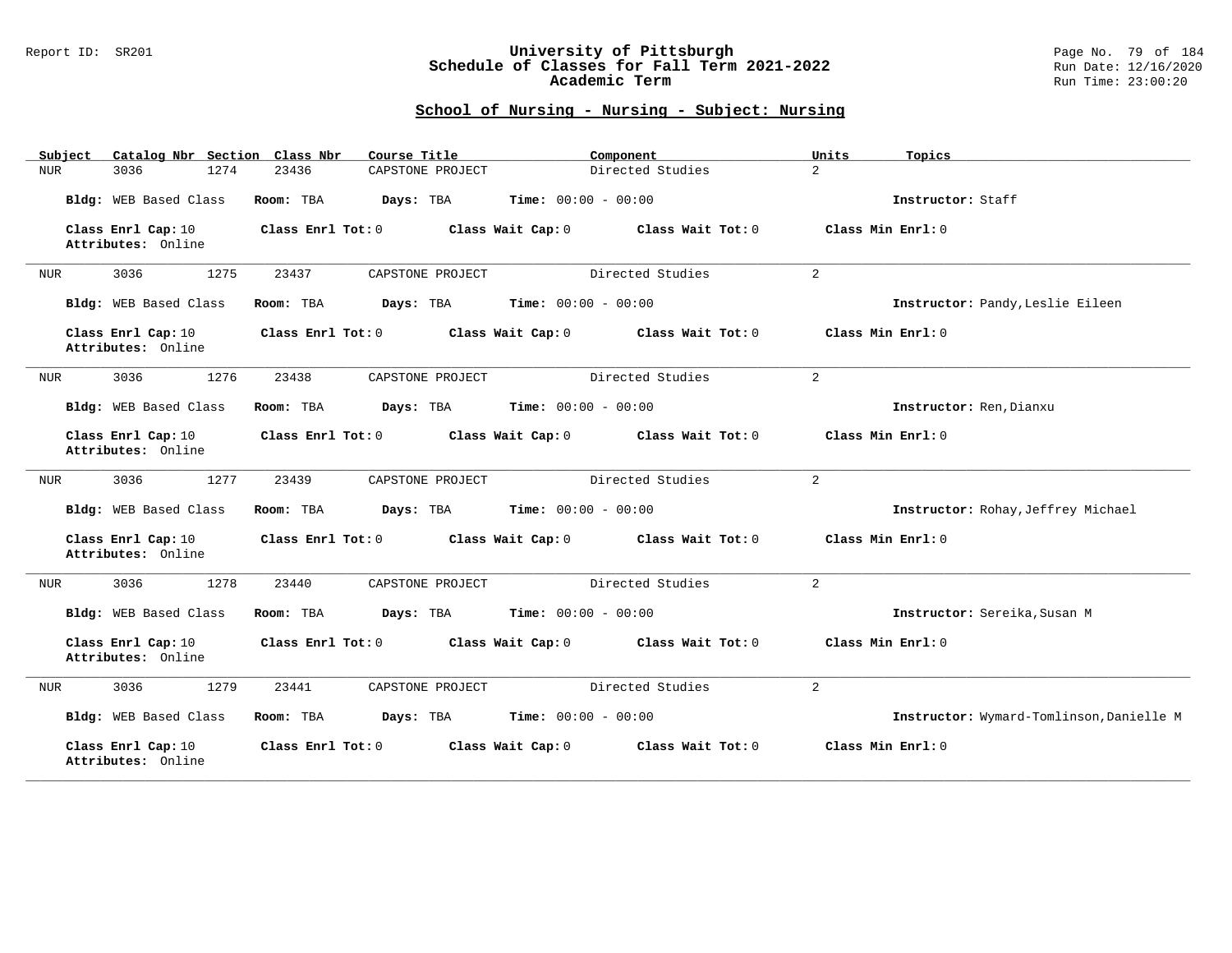### Report ID: SR201 **University of Pittsburgh** Page No. 80 of 184 **Schedule of Classes for Fall Term 2021-2022** Run Date: 12/16/2020 **Academic Term** Run Time: 23:00:20

| Catalog Nbr Section Class Nbr<br>Subject | Course Title                           | Component                              | Units<br>Topics                     |
|------------------------------------------|----------------------------------------|----------------------------------------|-------------------------------------|
| 3036<br>1280<br>NUR                      | CAPSTONE PROJECT<br>15059              | Directed Studies                       | $\overline{a}$                      |
| Bldg: WEB Based Class                    | Room: TBA<br>Days: TBA                 | <b>Time:</b> $00:00 - 00:00$           | Instructor: Yates, Cecelia          |
| Class Enrl Cap: 15<br>Attributes: Online | Class Enrl Tot: 0                      | Class Wait Cap: 0<br>Class Wait Tot: 0 | Class Min Enrl: 0                   |
| 3036<br>1281<br>NUR                      | 23442<br>CAPSTONE PROJECT              | Directed Studies                       | $\overline{a}$                      |
| Bldg: WEB Based Class                    | Room: TBA<br>Days: TBA                 | <b>Time:</b> $00:00 - 00:00$           | Instructor: Burkett, Marnie L       |
| Class Enrl Cap: 10<br>Attributes: Online | Class Enrl Tot: 0                      | Class Wait Cap: 0<br>Class Wait Tot: 0 | Class Min Enrl: 0                   |
| 1282<br>3036<br>NUR                      | 23443<br>CAPSTONE PROJECT              | Directed Studies                       | $\overline{a}$                      |
| Bldg: WEB Based Class                    | Room: TBA<br>Days: TBA                 | <b>Time:</b> $00:00 - 00:00$           | Instructor: Staff                   |
| Class Enrl Cap: 10<br>Attributes: Online | Class Enrl Tot: 0                      | Class Wait Cap: 0<br>Class Wait Tot: 0 | Class Min Enrl: 0                   |
| 3036<br>1283<br>NUR                      | 23444<br>CAPSTONE PROJECT              | Directed Studies                       | 2                                   |
| Bldg: WEB Based Class                    | Room: TBA<br>Days: TBA                 | <b>Time:</b> $00:00 - 00:00$           | Instructor: Staff                   |
| Class Enrl Cap: 10<br>Attributes: Online | Class Enrl Tot: 0<br>Class Wait Cap: 0 | Class Wait Tot: 0                      | Class Min Enrl: 0                   |
| 3036<br>1284<br>NUR                      | 23445<br>CAPSTONE PROJECT              | Directed Studies                       | 2                                   |
| Bldg: WEB Based Class                    | Room: TBA<br>Days: TBA                 | <b>Time:</b> $00:00 - 00:00$           | Instructor: Staff                   |
| Class Enrl Cap: 10<br>Attributes: Online | Class Enrl Tot: 0                      | Class Wait Cap: 0<br>Class Wait Tot: 0 | Class Min Enrl: 0                   |
| 3036<br>1285<br>NUR                      | 23446<br>CAPSTONE PROJECT              | Directed Studies                       | $\overline{2}$                      |
| Bldg: WEB Based Class                    | Room: TBA<br>Days: TBA                 | <b>Time:</b> $00:00 - 00:00$           | Instructor: Kregg-Byers, Claudia M. |
| Class Enrl Cap: 10<br>Attributes: Online | Class Enrl Tot: 0                      | Class Wait Cap: 0<br>Class Wait Tot: 0 | Class Min Enrl: 0                   |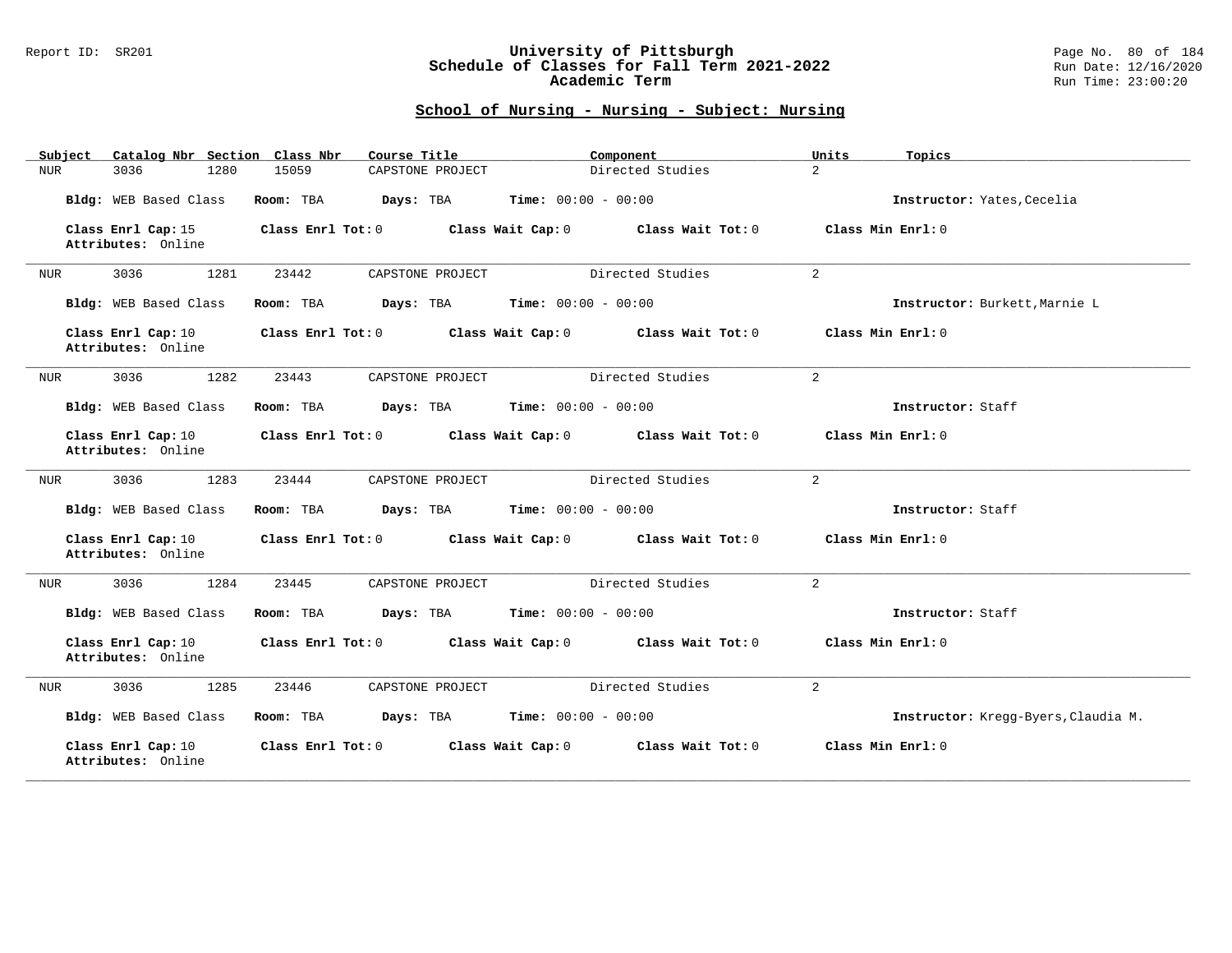### Report ID: SR201 **University of Pittsburgh** Page No. 81 of 184 **Schedule of Classes for Fall Term 2021-2022** Run Date: 12/16/2020 **Academic Term** Run Time: 23:00:20

|     | Subject             | Catalog Nbr Section Class Nbr            |                                                                                                                          | Course Title     | Component                         |                                                       | Units               | Topics                            |
|-----|---------------------|------------------------------------------|--------------------------------------------------------------------------------------------------------------------------|------------------|-----------------------------------|-------------------------------------------------------|---------------------|-----------------------------------|
| NUR |                     | 1290<br>3036                             | 15060                                                                                                                    | CAPSTONE PROJECT |                                   | Directed Studies                                      | $\overline{2}$      |                                   |
|     |                     | Bldg: WEB Based Class                    | Room: TBA $Days:$ TBA $Time: 00:00 - 00:00$                                                                              |                  |                                   |                                                       |                     | Instructor: Callan, Judith Ann    |
|     |                     | Class Enrl Cap: 15<br>Attributes: Online |                                                                                                                          |                  |                                   | Class Enrl Tot: 0 Class Wait Cap: 0 Class Wait Tot: 0 | Class Min Enrl: 0   |                                   |
|     |                     |                                          |                                                                                                                          |                  |                                   |                                                       |                     |                                   |
|     |                     | NUR 3036 1300                            | 15061                                                                                                                    |                  | CAPSTONE PROJECT Directed Studies |                                                       | $\overline{2}$      |                                   |
|     |                     | Bldg: TO BE ARRANGED                     | Room: TBA $Days:$ TBA $Time: 00:00 - 00:00$                                                                              |                  |                                   |                                                       |                     | Instructor: Cassidy, Brenda L.    |
|     |                     |                                          | Class Enrl Cap: 15 Class Enrl Tot: 0 Class Wait Cap: 0 Class Wait Tot: 0                                                 |                  |                                   |                                                       | Class Min Enrl: 0   |                                   |
| NUR |                     | 3036                                     | 1310 15062                                                                                                               |                  | CAPSTONE PROJECT Directed Studies |                                                       | 2                   |                                   |
|     |                     | Bldg: TO BE ARRANGED                     | Room: TBA $Days:$ TBA Time: $00:00 - 00:00$                                                                              |                  |                                   |                                                       |                     | Instructor: Staff                 |
|     |                     |                                          | Class Enrl Cap: 15 Class Enrl Tot: 0 Class Wait Cap: 0 Class Wait Tot: 0 Class Min Enrl: 0                               |                  |                                   |                                                       |                     |                                   |
|     | NUR <sub>i</sub>    | 3036 1320 15063                          |                                                                                                                          |                  | CAPSTONE PROJECT Directed Studies |                                                       | 2                   |                                   |
|     |                     | Bldg: TO BE ARRANGED                     | Room: TBA $Days: TBA$ Time: $00:00 - 00:00$                                                                              |                  |                                   |                                                       |                     | Instructor: Swigart, Valerie A    |
|     |                     |                                          | Class Enrl Cap: 15 Class Enrl Tot: 0 Class Wait Cap: 0 Class Wait Tot: 0                                                 |                  |                                   |                                                       | Class Min $Enrl: 0$ |                                   |
| NUR |                     | 3036<br>1330                             | 15064                                                                                                                    | CAPSTONE PROJECT |                                   | Directed Studies                                      | $\overline{2}$      |                                   |
|     |                     | Bldg: TO BE ARRANGED                     | Room: TBA $Days:$ TBA $Time: 00:00 - 00:00$                                                                              |                  |                                   |                                                       |                     | Instructor: Guttendorf, Jane      |
|     |                     |                                          | Class Enrl Cap: 15 Class Enrl Tot: 0 Class Wait Cap: 0 Class Wait Tot: 0 Class Min Enrl: 0                               |                  |                                   |                                                       |                     |                                   |
| NUR |                     | 3036 70<br>1340                          | 15065 CAPSTONE PROJECT Directed Studies                                                                                  |                  |                                   |                                                       | 2                   |                                   |
|     |                     | Bldg: TO BE ARRANGED                     | Room: TBA $Days:$ TBA $Time: 00:00 - 00:00$                                                                              |                  |                                   |                                                       |                     | Instructor: Sherwood, Paula Riess |
|     |                     |                                          | Class Enrl Cap: 15 Class Enrl Tot: 0 Class Wait Cap: 0 Class Wait Tot: 0 Class Min Enrl: 0                               |                  |                                   |                                                       |                     |                                   |
|     | NUR <sub>tion</sub> | 3036<br>1350                             | 15066 CAPSTONE PROJECT                                                                                                   |                  |                                   | Directed Studies                                      | 2                   |                                   |
|     |                     | Bldg: TO BE ARRANGED                     | Room: TBA<br>Days: TBA<br>Class Enrl Cap: 15 (Class Enrl Tot: 0 (Class Wait Cap: 0 (Class Wait Tot: 0 (Class Min Enrl: 0 |                  | Time: $00:00 - 00:00$             |                                                       |                     | Instructor:                       |
|     |                     |                                          |                                                                                                                          |                  |                                   |                                                       |                     |                                   |
| NUR |                     | 3036<br>1360                             | 15067                                                                                                                    | CAPSTONE PROJECT | Directed Studies                  |                                                       | $\overline{2}$      |                                   |
|     |                     | Bldg: TO BE ARRANGED                     | Room: TBA $Days:$ TBA $Time: 00:00 - 00:00$                                                                              |                  |                                   |                                                       |                     | Instructor: Beach, Michael D      |
|     |                     | Class Enrl Cap: 15                       | Class Enrl Tot: $0$ Class Wait Cap: $0$ Class Wait Tot: $0$                                                              |                  |                                   |                                                       | Class Min Enrl: 0   |                                   |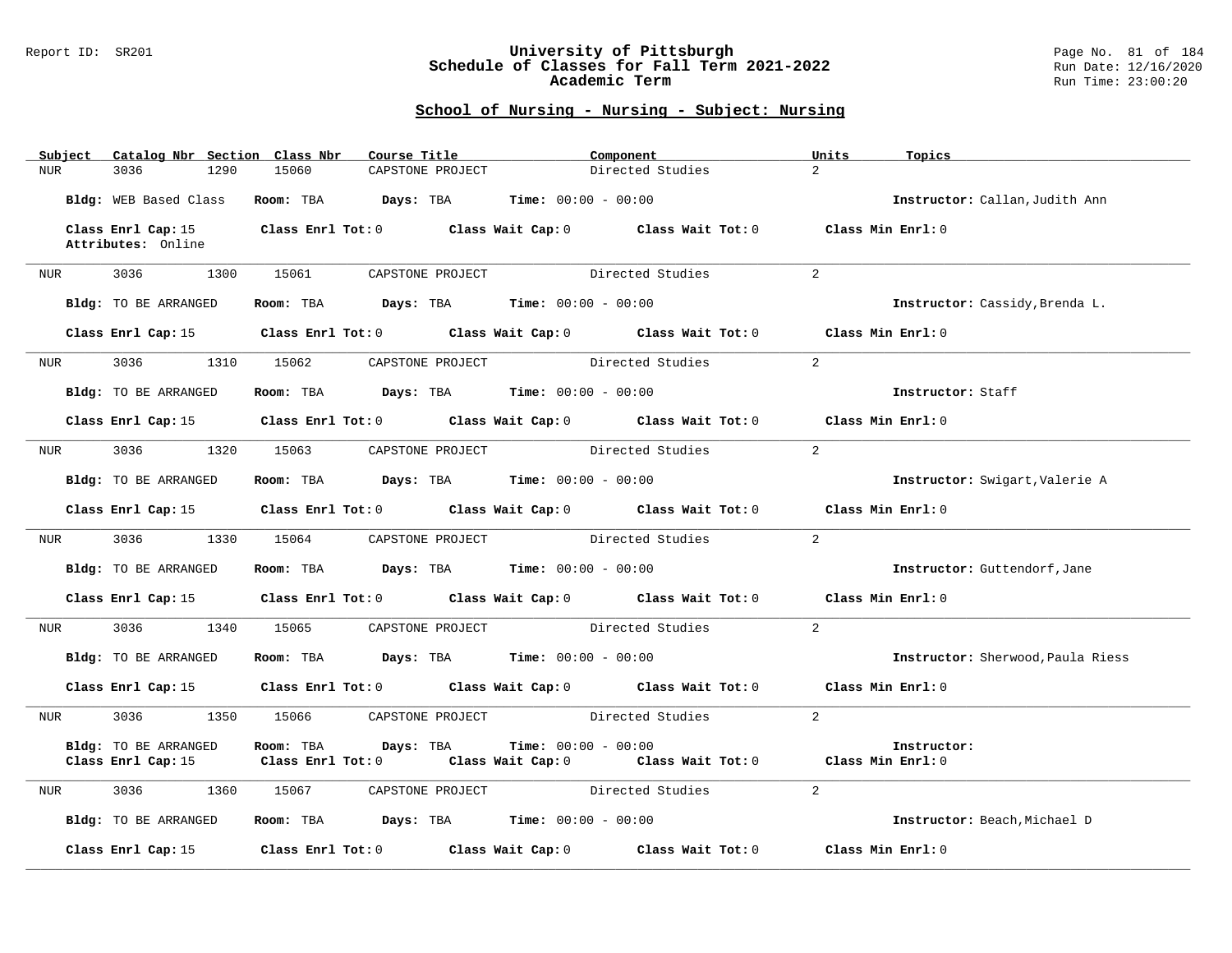| NUR <sub>e</sub> | 3036               | 1370                 | 16855 |  | CAPSTONE PROJECT | Directed Studies                                                                           |                                                         | 2              |                                                                                                                                |
|------------------|--------------------|----------------------|-------|--|------------------|--------------------------------------------------------------------------------------------|---------------------------------------------------------|----------------|--------------------------------------------------------------------------------------------------------------------------------|
|                  |                    | Bldg: TO BE ARRANGED |       |  |                  | Room: TBA Days: TBA Time: $00:00 - 00:00$                                                  |                                                         |                | Instructor: O'Donnell, John Marc                                                                                               |
|                  |                    |                      |       |  |                  |                                                                                            |                                                         |                | Class Enrl Cap: 10 $\qquad$ Class Enrl Tot: 0 $\qquad$ Class Wait Cap: 0 $\qquad$ Class Wait Tot: 0 $\qquad$ Class Min Enrl: 0 |
|                  |                    |                      |       |  |                  |                                                                                            | NUR 3036 1375 17328 CAPSTONE PROJECT Directed Studies 2 |                |                                                                                                                                |
|                  |                    |                      |       |  |                  | Bldg: TO BE ARRANGED Room: TBA Days: TBA Time: 00:00 - 00:00                               |                                                         |                | Instructor: Tuite, Patricia K                                                                                                  |
|                  |                    |                      |       |  |                  |                                                                                            |                                                         |                | Class Enrl Cap: 10 $\qquad$ Class Enrl Tot: 0 $\qquad$ Class Wait Cap: 0 $\qquad$ Class Wait Tot: 0 $\qquad$ Class Min Enrl: 0 |
|                  |                    |                      |       |  |                  |                                                                                            | NUR 3036 1380 17329 CAPSTONE PROJECT Directed Studies   | 2              |                                                                                                                                |
|                  |                    | Bldg: TO BE ARRANGED |       |  |                  | Room: TBA Days: TBA Time: $00:00 - 00:00$                                                  |                                                         |                | Instructor: Blazeck, Alice Maus                                                                                                |
|                  |                    |                      |       |  |                  |                                                                                            |                                                         |                | Class Enrl Cap: 10 $\qquad$ Class Enrl Tot: 0 $\qquad$ Class Wait Cap: 0 $\qquad$ Class Wait Tot: 0 $\qquad$ Class Min Enrl: 0 |
|                  |                    |                      |       |  |                  |                                                                                            | NUR 3036 1385 17330 CAPSTONE PROJECT Directed Studies 2 |                |                                                                                                                                |
|                  |                    | Bldg: TO BE ARRANGED |       |  |                  | Room: TBA $Days:$ TBA $Time: 00:00 - 00:00$                                                |                                                         |                | Instructor: Braxter, Betty J.                                                                                                  |
|                  |                    |                      |       |  |                  |                                                                                            |                                                         |                | Class Enrl Cap: 10 $\qquad$ Class Enrl Tot: 0 $\qquad$ Class Wait Cap: 0 $\qquad$ Class Wait Tot: 0 $\qquad$ Class Min Enrl: 0 |
| <b>NUR</b>       |                    |                      |       |  |                  | 3036 1390 17331 CAPSTONE PROJECT Directed Studies                                          |                                                         | 2              |                                                                                                                                |
|                  |                    |                      |       |  |                  | <b>Bldg:</b> TO BE ARRANGED <b>Room:</b> TBA <b>Days:</b> TBA <b>Time:</b> $00:00 - 00:00$ |                                                         |                | Instructor: Haines, Alice Jane                                                                                                 |
|                  |                    |                      |       |  |                  |                                                                                            |                                                         |                | Class Enrl Cap: 10 $\qquad$ Class Enrl Tot: 0 $\qquad$ Class Wait Cap: 0 $\qquad$ Class Wait Tot: 0 $\qquad$ Class Min Enrl: 0 |
|                  |                    |                      |       |  |                  |                                                                                            | NUR 3036 1395 17332 CAPSTONE PROJECT Directed Studies 2 |                |                                                                                                                                |
|                  |                    |                      |       |  |                  | Bldg: TO BE ARRANGED Room: TBA Days: TBA Time: 00:00 - 00:00                               |                                                         |                | Instructor: Chasens, Eileen Ruth                                                                                               |
|                  |                    |                      |       |  |                  |                                                                                            |                                                         |                | Class Enrl Cap: 10 $\qquad$ Class Enrl Tot: 0 $\qquad$ Class Wait Cap: 0 $\qquad$ Class Wait Tot: 0 $\qquad$ Class Min Enrl: 0 |
|                  |                    |                      |       |  |                  |                                                                                            | NUR 3036 1400 17333 CAPSTONE PROJECT Directed Studies 2 |                |                                                                                                                                |
|                  |                    |                      |       |  |                  | Bldg: TO BE ARRANGED Room: TBA Days: TBA Time: 00:00 - 00:00                               |                                                         |                | Instructor: Staff                                                                                                              |
|                  |                    |                      |       |  |                  |                                                                                            |                                                         |                | Class Enrl Cap: 10 $\qquad$ Class Enrl Tot: 0 $\qquad$ Class Wait Cap: 0 $\qquad$ Class Wait Tot: 0 $\qquad$ Class Min Enrl: 0 |
|                  |                    |                      |       |  |                  |                                                                                            | NUR 3036 1405 17334 CAPSTONE PROJECT Directed Studies   | $\overline{2}$ |                                                                                                                                |
|                  |                    |                      |       |  |                  | Bldg: TO BE ARRANGED Room: TBA Days: TBA Time: 00:00 - 00:00                               |                                                         |                | Instructor: Staff                                                                                                              |
|                  |                    |                      |       |  |                  |                                                                                            |                                                         |                | Class Enrl Cap: 10 $\qquad$ Class Enrl Tot: 0 $\qquad$ Class Wait Cap: 0 $\qquad$ Class Wait Tot: 0 $\qquad$ Class Min Enrl: 0 |
| <b>NUR</b>       |                    |                      |       |  |                  |                                                                                            | 3036 1410 17335 CAPSTONE PROJECT Directed Studies 2     |                |                                                                                                                                |
|                  | Class Enrl Cap: 10 | Bldg: TO BE ARRANGED |       |  |                  | Room: TBA $Days:$ TBA $Time: 00:00 - 00:00$                                                |                                                         |                | Instructor:<br>Class Enrl Tot: 0 $\qquad$ Class Wait Cap: 0 $\qquad$ Class Wait Tot: 0 $\qquad$ Class Min Enrl: 0              |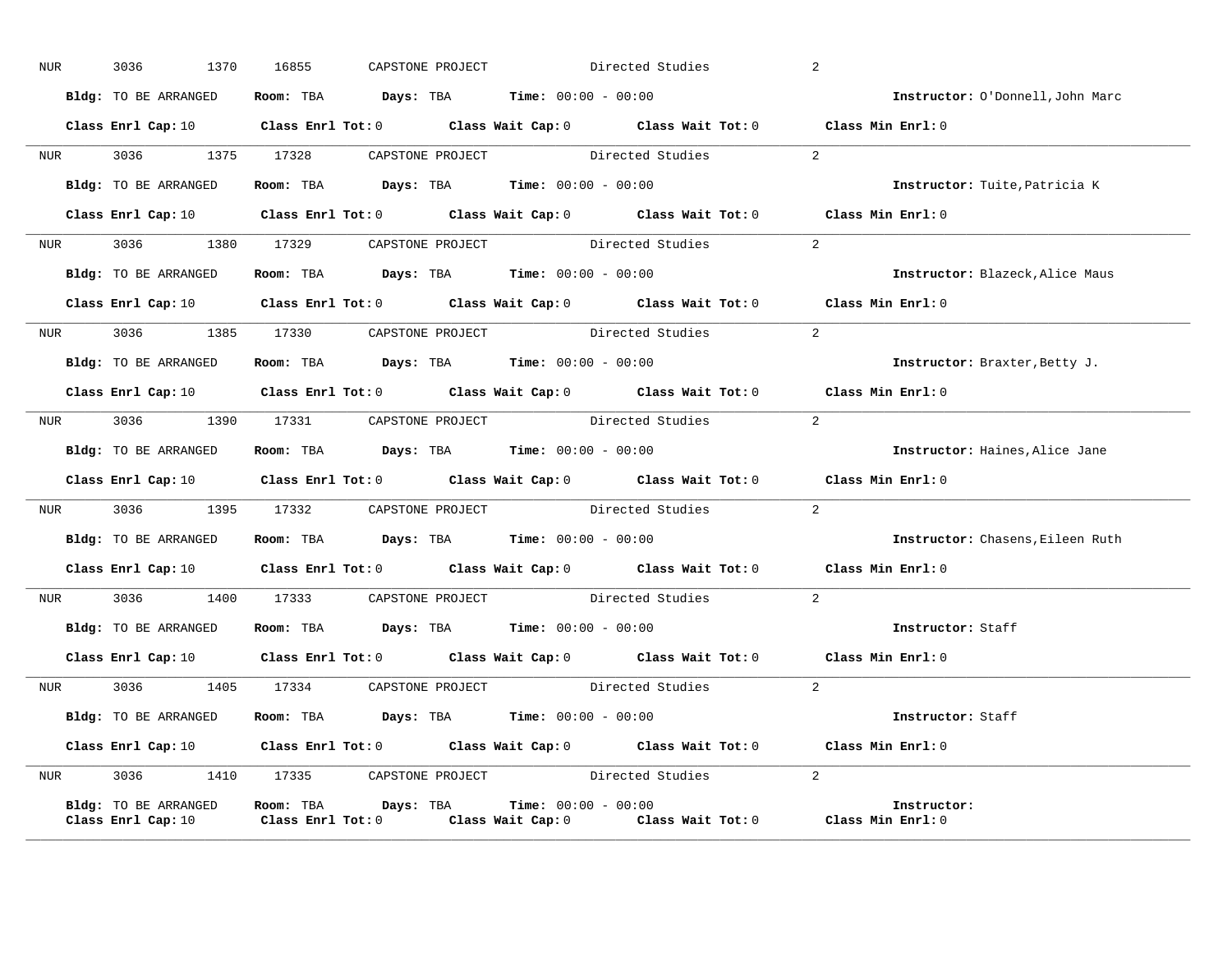#### Report ID: SR201 **University of Pittsburgh** Page No. 83 of 184 **Schedule of Classes for Fall Term 2021-2022** Run Date: 12/16/2020 **Academic Term** Run Time: 23:00:20

| Subject        | Catalog Nbr Section Class Nbr | Course Title                                                                                                                   | Component                                                      |                  | Units<br>Topics                 |
|----------------|-------------------------------|--------------------------------------------------------------------------------------------------------------------------------|----------------------------------------------------------------|------------------|---------------------------------|
| NUR.           | 3036<br>1420                  | 17336<br>CAPSTONE PROJECT                                                                                                      |                                                                | Directed Studies | $\overline{2}$                  |
|                |                               |                                                                                                                                |                                                                |                  |                                 |
|                | Bldg: TO BE ARRANGED          |                                                                                                                                | Room: TBA $Days:$ TBA $Time: 00:00 - 00:00$                    |                  | Instructor: Staff               |
|                |                               |                                                                                                                                |                                                                |                  |                                 |
|                |                               | Class Enrl Cap: 10 Class Enrl Tot: 0 Class Wait Cap: 0 Class Wait Tot: 0 Class Min Enrl: 0                                     |                                                                |                  |                                 |
|                |                               |                                                                                                                                |                                                                |                  |                                 |
|                |                               | NUR 3036 1425 17337 CAPSTONE PROJECT Directed Studies                                                                          |                                                                |                  | 2                               |
|                |                               |                                                                                                                                |                                                                |                  |                                 |
|                | Bldg: TO BE ARRANGED          |                                                                                                                                | Room: TBA $Days:$ TBA $Time: 00:00 - 00:00$                    |                  | Instructor: Danford, Cynthia    |
|                |                               |                                                                                                                                |                                                                |                  |                                 |
|                |                               | Class Enrl Cap: 10 $\qquad$ Class Enrl Tot: 0 $\qquad$ Class Wait Cap: 0 $\qquad$ Class Wait Tot: 0 $\qquad$ Class Min Enrl: 0 |                                                                |                  |                                 |
| <b>NUR</b>     | 3036 700                      | 1430 17338 CAPSTONE PROJECT Directed Studies                                                                                   |                                                                |                  | 2                               |
|                |                               |                                                                                                                                |                                                                |                  |                                 |
|                | Bldg: TO BE ARRANGED          |                                                                                                                                | Room: TBA $Days:$ TBA $Time: 00:00 - 00:00$                    |                  | Instructor: Staff               |
|                |                               |                                                                                                                                |                                                                |                  |                                 |
|                |                               | Class Enrl Cap: 10 $\qquad$ Class Enrl Tot: 0 $\qquad$ Class Wait Cap: 0 $\qquad$ Class Wait Tot: 0 $\qquad$ Class Min Enrl: 0 |                                                                |                  |                                 |
|                |                               |                                                                                                                                |                                                                |                  |                                 |
|                |                               | NUR 3036 1435 17339 CAPSTONE PROJECT Directed Studies                                                                          |                                                                |                  | 2                               |
|                |                               |                                                                                                                                |                                                                |                  |                                 |
|                | Bldg: TO BE ARRANGED          |                                                                                                                                | Room: TBA $Days:$ TBA $Time: 00:00 - 00:00$                    |                  | Instructor: Lee, Heeyoung       |
|                |                               |                                                                                                                                |                                                                |                  |                                 |
|                |                               | Class Enrl Cap: 10 Class Enrl Tot: 0 Class Wait Cap: 0 Class Wait Tot: 0 Class Min Enrl: 0                                     |                                                                |                  |                                 |
|                |                               |                                                                                                                                |                                                                |                  |                                 |
|                |                               | NUR 3036 1440 17340 CAPSTONE PROJECT Directed Studies                                                                          |                                                                |                  | 2                               |
|                | Bldg: TO BE ARRANGED          |                                                                                                                                | Room: TBA $Days:$ TBA Time: $00:00 - 00:00$                    |                  | Instructor: Lingler, Jennifer H |
|                |                               |                                                                                                                                |                                                                |                  |                                 |
|                |                               | Class Enrl Cap: 10 $\qquad$ Class Enrl Tot: 0 $\qquad$ Class Wait Cap: 0 $\qquad$ Class Wait Tot: 0 $\qquad$ Class Min Enrl: 0 |                                                                |                  |                                 |
|                |                               |                                                                                                                                |                                                                |                  |                                 |
| NUR <b>NUR</b> |                               | 3036 1445 17341 CAPSTONE PROJECT Directed Studies                                                                              |                                                                |                  | 2                               |
|                |                               |                                                                                                                                |                                                                |                  |                                 |
|                | Bldg: TO BE ARRANGED          | Room: TBA $Days:$ TBA $Time:$ 00:00 - 00:00                                                                                    |                                                                |                  | Instructor: Curran, Christine R |
|                |                               |                                                                                                                                |                                                                |                  |                                 |
|                |                               | Class Enrl Cap: 10 Class Enrl Tot: 0 Class Wait Cap: 0 Class Wait Tot: 0 Class Min Enrl: 0                                     |                                                                |                  |                                 |
|                |                               |                                                                                                                                |                                                                |                  |                                 |
|                |                               | NUR 3036 1450 17342 CAPSTONE PROJECT Directed Studies                                                                          |                                                                |                  | 2                               |
|                |                               |                                                                                                                                |                                                                |                  |                                 |
|                | Bldg: TO BE ARRANGED          |                                                                                                                                | Room: TBA $Days:$ TBA $Time: 00:00 - 00:00$                    |                  | Instructor: Yeh, Chao Hsing     |
|                |                               |                                                                                                                                |                                                                |                  |                                 |
|                |                               | Class Enrl Cap: 10 $\qquad$ Class Enrl Tot: 0 $\qquad$ Class Wait Cap: 0 $\qquad$ Class Wait Tot: 0 $\qquad$ Class Min Enrl: 0 |                                                                |                  |                                 |
| NUR            | 3036                          | 1455 17343 CAPSTONE PROJECT Directed Studies                                                                                   |                                                                |                  | 2                               |
|                |                               |                                                                                                                                |                                                                |                  |                                 |
|                | Bldg: TO BE ARRANGED          |                                                                                                                                | Room: TBA $\rule{1em}{0.15mm}$ Days: TBA Time: $00:00 - 00:00$ |                  | Instructor: Staff               |
|                |                               |                                                                                                                                |                                                                |                  |                                 |
|                |                               | Class Enrl Cap: 10 $\qquad$ Class Enrl Tot: 0 $\qquad$ Class Wait Cap: 0 $\qquad$ Class Wait Tot: 0                            |                                                                |                  | Class Min Enrl: 0               |
|                |                               |                                                                                                                                |                                                                |                  |                                 |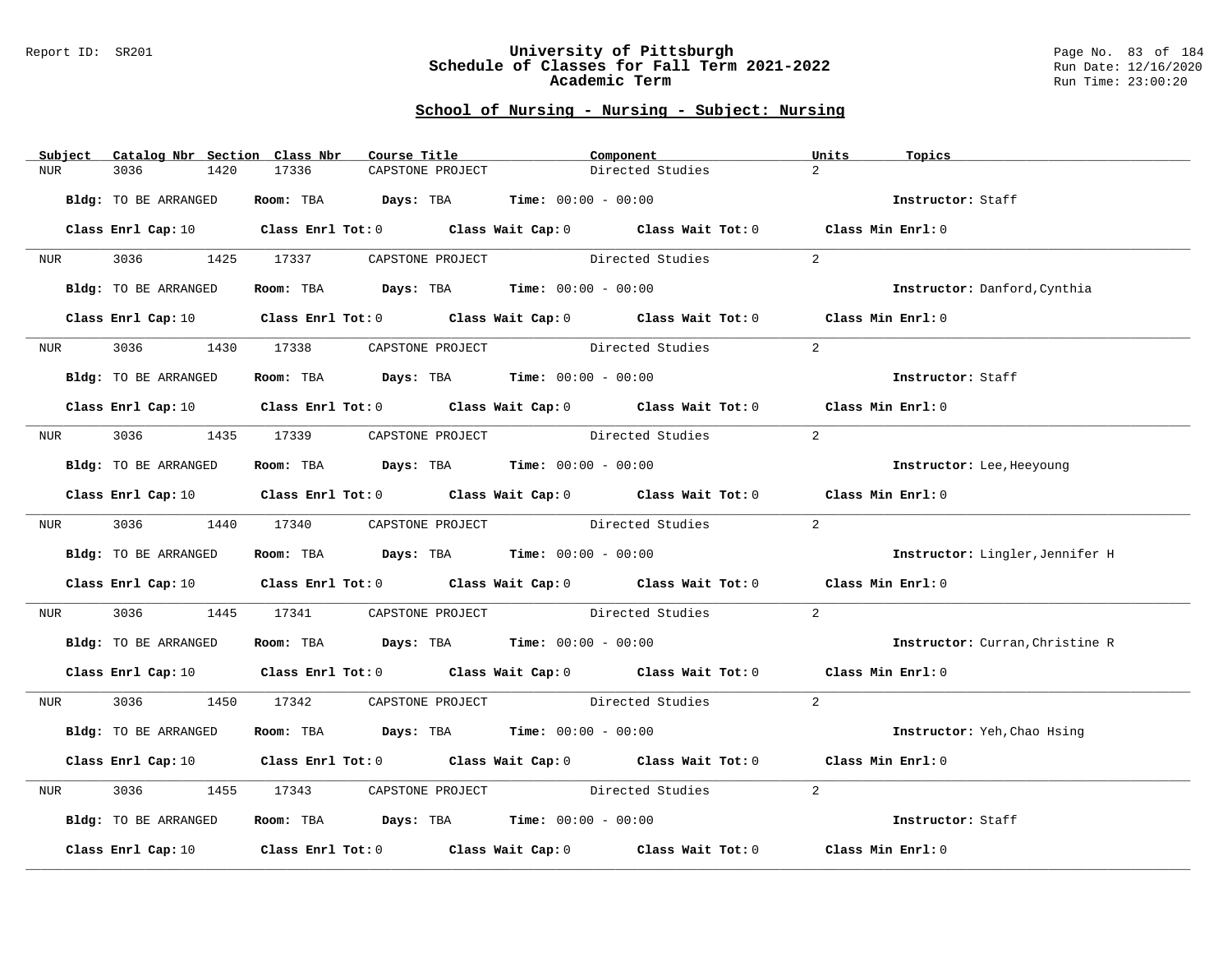| NUR        | 3036<br>1460         | 17344 | CAPSTONE PROJECT |                                                                | Directed Studies                                                                                                               | 2                                                                                                                              |
|------------|----------------------|-------|------------------|----------------------------------------------------------------|--------------------------------------------------------------------------------------------------------------------------------|--------------------------------------------------------------------------------------------------------------------------------|
|            | Bldg: TO BE ARRANGED |       |                  | Room: TBA $Days:$ TBA $Time: 00:00 - 00:00$                    |                                                                                                                                | Instructor: Neft, Michael W                                                                                                    |
|            |                      |       |                  |                                                                | Class Enrl Cap: 10 $\qquad$ Class Enrl Tot: 0 $\qquad$ Class Wait Cap: 0 $\qquad$ Class Wait Tot: 0 $\qquad$ Class Min Enrl: 0 |                                                                                                                                |
|            |                      |       |                  | NUR 3036 1465 18784 CAPSTONE PROJECT Directed Studies          |                                                                                                                                | 2                                                                                                                              |
|            | Bldg: TO BE ARRANGED |       |                  | Room: TBA $Days:$ TBA Time: $00:00 - 00:00$                    |                                                                                                                                | Instructor: Founds, Sandra Anne                                                                                                |
|            |                      |       |                  |                                                                |                                                                                                                                | Class Enrl Cap: 10 $\qquad$ Class Enrl Tot: 0 $\qquad$ Class Wait Cap: 0 $\qquad$ Class Wait Tot: 0 $\qquad$ Class Min Enrl: 0 |
|            |                      |       |                  |                                                                | NUR 3036 1470 18778 CAPSTONE PROJECT Directed Studies 2                                                                        |                                                                                                                                |
|            |                      |       |                  | Bldg: TO BE ARRANGED ROOM: TBA Days: TBA Time: 00:00 - 00:00   |                                                                                                                                | Instructor: Godfrey, Kathleen                                                                                                  |
|            |                      |       |                  |                                                                |                                                                                                                                | Class Enrl Cap: 10 $\qquad$ Class Enrl Tot: 0 $\qquad$ Class Wait Cap: 0 $\qquad$ Class Wait Tot: 0 $\qquad$ Class Min Enrl: 0 |
|            |                      |       |                  | NUR 3036 1475 18785 CAPSTONE PROJECT Directed Studies          |                                                                                                                                | 2                                                                                                                              |
|            | Bldg: TO BE ARRANGED |       |                  | Room: TBA $Days:$ TBA $Time: 00:00 - 00:00$                    |                                                                                                                                | Instructor: Park, Na Jin                                                                                                       |
|            |                      |       |                  |                                                                |                                                                                                                                | Class Enrl Cap: 10 $\qquad$ Class Enrl Tot: 0 $\qquad$ Class Wait Cap: 0 $\qquad$ Class Wait Tot: 0 $\qquad$ Class Min Enrl: 0 |
|            |                      |       |                  |                                                                | NUR 3036 1480 18786 CAPSTONE PROJECT Directed Studies                                                                          | 2                                                                                                                              |
|            | Bldg: TO BE ARRANGED |       |                  | Room: TBA $Days:$ TBA $Time: 00:00 - 00:00$                    |                                                                                                                                | Instructor: Zedreck Gonzalez, Judith F                                                                                         |
|            |                      |       |                  |                                                                |                                                                                                                                | Class Enrl Cap: 10 $\qquad$ Class Enrl Tot: 0 $\qquad$ Class Wait Cap: 0 $\qquad$ Class Wait Tot: 0 $\qquad$ Class Min Enrl: 0 |
|            |                      |       |                  | NUR 3036 1485 18787 CAPSTONE PROJECT Directed Studies          |                                                                                                                                | 2                                                                                                                              |
|            | Bldg: TO BE ARRANGED |       |                  | Room: TBA $Days:$ TBA $Time: 00:00 - 00:00$                    |                                                                                                                                | Instructor: Palmer, Laura                                                                                                      |
|            |                      |       |                  |                                                                | Class Enrl Cap: 10 $\qquad$ Class Enrl Tot: 0 $\qquad$ Class Wait Cap: 0 $\qquad$ Class Wait Tot: 0                            | Class Min Enrl: 0                                                                                                              |
| <b>NUR</b> |                      |       |                  | 3036 1490 18788 CAPSTONE PROJECT Directed Studies              |                                                                                                                                | 2                                                                                                                              |
|            |                      |       |                  | Bldg: TO BE ARRANGED ROOM: TBA Days: TBA Time: 00:00 - 00:00   |                                                                                                                                | Instructor: Foertsch, Lisa Yvonne                                                                                              |
|            |                      |       |                  |                                                                | Class Enrl Cap: 10 $\qquad$ Class Enrl Tot: 0 $\qquad$ Class Wait Cap: 0 $\qquad$ Class Wait Tot: 0                            | Class Min Enrl: 0                                                                                                              |
|            |                      |       |                  | NUR 3036 1500 15051 CAPSTONE PROJECT Directed Studies          |                                                                                                                                | 2                                                                                                                              |
|            | Bldg: TO BE ARRANGED |       |                  | Room: TBA $\rule{1em}{0.15mm}$ Days: TBA Time: $00:00 - 00:00$ |                                                                                                                                | Instructor: Hravnak, Marilyn                                                                                                   |
|            |                      |       |                  |                                                                | Class Enrl Cap: 15 Class Enrl Tot: 0 Class Wait Cap: 0 Class Wait Tot: 0 Class Min Enrl: 0                                     |                                                                                                                                |
|            |                      |       |                  |                                                                | NUR 3036 1510 15052 CAPSTONE PROJECT Directed Studies 2                                                                        |                                                                                                                                |
|            | Bldg: TO BE ARRANGED |       |                  | Room: TBA $Days:$ TBA $Time: 00:00 - 00:00$                    |                                                                                                                                | Instructor: Schlenk, Elizabeth Ann                                                                                             |
|            | Class Enrl Cap: 15   |       |                  |                                                                |                                                                                                                                | Class Enrl Tot: $0$ Class Wait Cap: $0$ Class Wait Tot: $0$ Class Min Enrl: $0$                                                |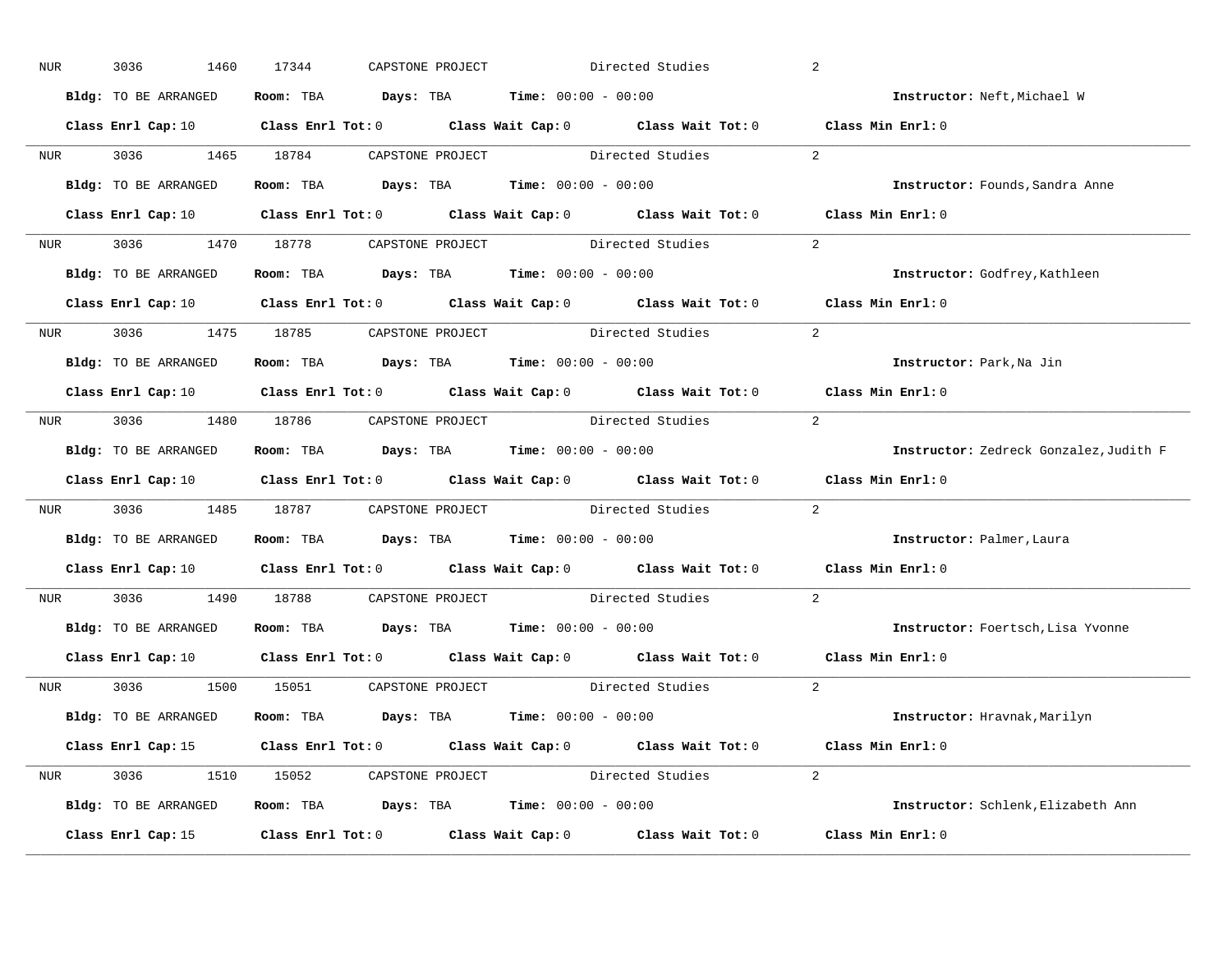#### Report ID: SR201 **University of Pittsburgh** Page No. 85 of 184 **Schedule of Classes for Fall Term 2021-2022** Run Date: 12/16/2020 **Academic Term** Run Time: 23:00:20

| Subject    | Catalog Nbr Section Class Nbr            | Course Title                                                                          |                                                      | Component                                                                       | Units<br>Topics                   |
|------------|------------------------------------------|---------------------------------------------------------------------------------------|------------------------------------------------------|---------------------------------------------------------------------------------|-----------------------------------|
| <b>NUR</b> | 3036<br>1520                             | 15053                                                                                 | CAPSTONE PROJECT                                     | Directed Studies                                                                | $\overline{2}$                    |
|            | Bldg: TO BE ARRANGED                     | Room: TBA                                                                             | <b>Days:</b> TBA <b>Time:</b> $00:00 - 00:00$        |                                                                                 | Instructor: Mitchell, Ann M.      |
|            | Class Enrl Cap: 15                       |                                                                                       |                                                      | Class Enrl Tot: 0 Class Wait Cap: 0 Class Wait Tot: 0                           | Class Min Enrl: 0                 |
| NUR        | 3036<br>1530                             | 15054                                                                                 | CAPSTONE PROJECT                                     | Directed Studies                                                                | $\overline{2}$                    |
|            | Bldg: TO BE ARRANGED                     | Room: TBA $\rule{1em}{0.15mm}$ Days: TBA $\rule{1.5mm}{0.15mm}$ Time: $00:00 - 00:00$ |                                                      |                                                                                 | Instructor: Nativio, Donna        |
|            | Class Enrl Cap: 15                       |                                                                                       |                                                      | Class Enrl Tot: 0 Class Wait Cap: 0 Class Wait Tot: 0 Class Min Enrl: 0         |                                   |
| NUR        | 3036<br>1540                             | 15055                                                                                 | CAPSTONE PROJECT                                     | Directed Studies                                                                | 2                                 |
|            | Bldg: TO BE ARRANGED                     | Room: TBA $Days:$ TBA $Time: 00:00 - 00:00$                                           |                                                      |                                                                                 | Instructor: Puskar, Kathryn R.    |
|            | Class Enrl Cap: 15                       |                                                                                       |                                                      | Class Enrl Tot: 0 Class Wait Cap: 0 Class Wait Tot: 0 Class Min Enrl: 0         |                                   |
| NUR        | 1550<br>3036 700                         | 15056                                                                                 | CAPSTONE PROJECT                                     | Directed Studies                                                                | 2                                 |
|            | Bldg: TO BE ARRANGED                     | Room: TBA                                                                             | $\texttt{Davis:}$ TBA $\texttt{Time:}$ 00:00 - 00:00 |                                                                                 | Instructor: Hoffmann, Rosemary L. |
|            | Class Enrl Cap: 15                       |                                                                                       |                                                      | Class Enrl Tot: 0 Class Wait Cap: 0 Class Wait Tot: 0 Class Min Enrl: 0         |                                   |
| NUR        | 3036<br>1560                             | 15057                                                                                 | CAPSTONE PROJECT Directed Studies                    |                                                                                 | 2                                 |
|            | Bldg: TO BE ARRANGED                     | Room: TBA                                                                             | <b>Days:</b> TBA <b>Time:</b> $00:00 - 00:00$        |                                                                                 | Instructor: Rosenzweig, Margaret  |
|            | Class Enrl Cap: 15                       |                                                                                       |                                                      | Class Enrl Tot: $0$ Class Wait Cap: $0$ Class Wait Tot: $0$ Class Min Enrl: $0$ |                                   |
| NUR        | 3036<br>1570                             | 24664                                                                                 | CAPSTONE PROJECT Directed Studies                    |                                                                                 | $\overline{2}$                    |
|            | Bldg: WEB Based Class                    | Room: TBA $Days:$ TBA $Time: 00:00 - 00:00$                                           |                                                      |                                                                                 | Instructor: Fennimore, Laura A    |
|            | Class Enrl Cap: 15<br>Attributes: Online |                                                                                       |                                                      | Class Enrl Tot: 0 Class Wait Cap: 0 Class Wait Tot: 0                           | Class Min Enrl: 0                 |
| NUR        | 3036<br>1580                             | 24665                                                                                 | CAPSTONE PROJECT                                     | Directed Studies                                                                | 2                                 |
|            | Bldg: TO BE ARRANGED                     | Room: TBA $Days:$ TBA $Time: 00:00 - 00:00$                                           |                                                      |                                                                                 | Instructor: Fennimore, Laura A    |
|            | Class Enrl Cap: 15                       |                                                                                       |                                                      | Class Enrl Tot: 0 Class Wait Cap: 0 Class Wait Tot: 0                           | Class Min Enrl: 0                 |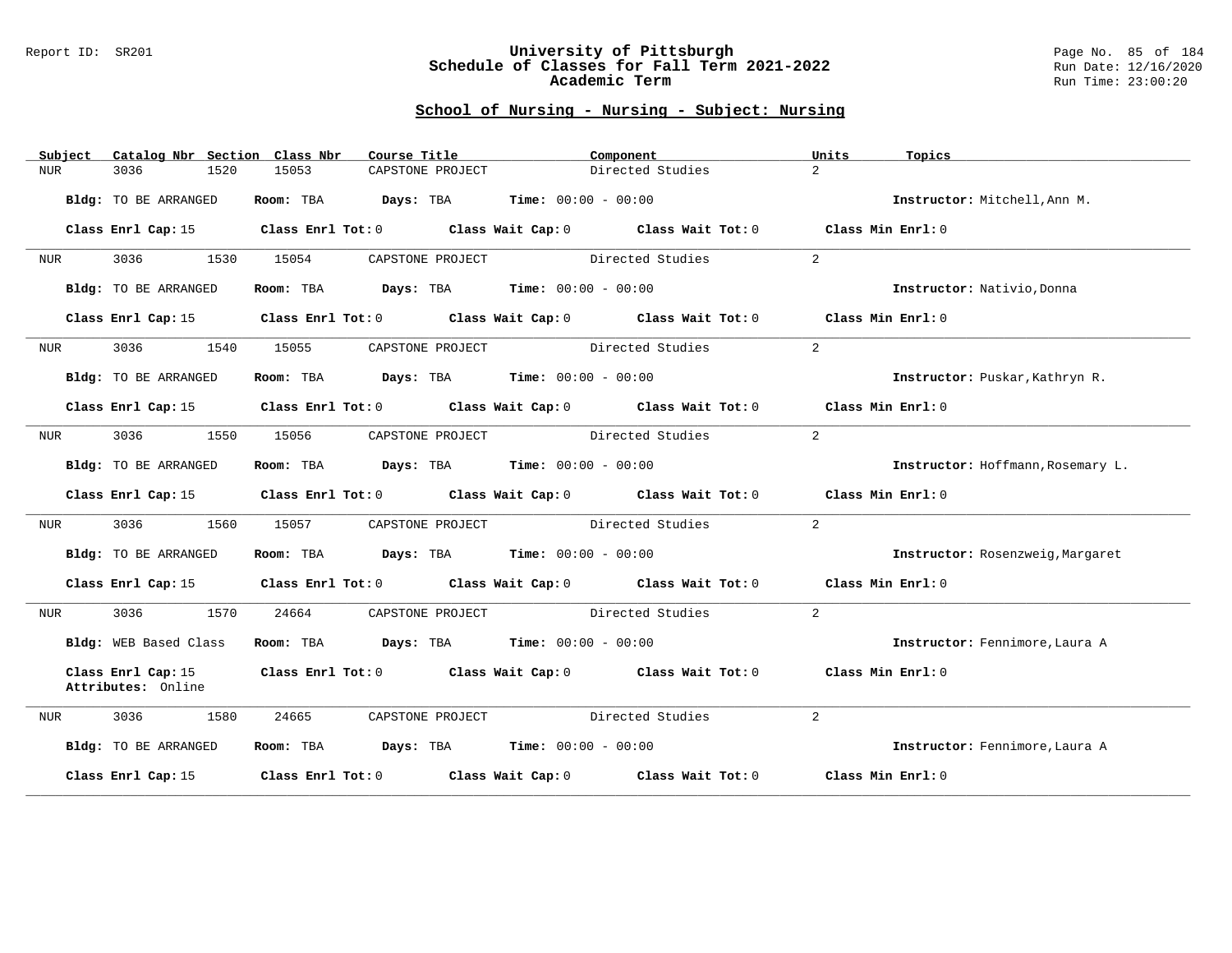#### Report ID: SR201 **University of Pittsburgh** Page No. 86 of 184 **Schedule of Classes for Fall Term 2021-2022** Run Date: 12/16/2020 **Academic Term** Run Time: 23:00:20

| Subject<br>Catalog Nbr Section Class Nbr | Course Title                                                                                                                   | Component | Units<br>Topics                     |
|------------------------------------------|--------------------------------------------------------------------------------------------------------------------------------|-----------|-------------------------------------|
| 3037<br>1005<br><b>NUR</b>               | 23447<br>DNP PROJECT CLINICAL                                                                                                  | Clinical  | $\mathbf{1}$                        |
| Bldg: TO BE ARRANGED                     | Room: TBA Days: TBA Time: $00:00 - 00:00$                                                                                      |           | Instructor: Burkett, Marnie L       |
|                                          | Class Enrl Cap: 10 $\qquad$ Class Enrl Tot: 0 $\qquad$ Class Wait Cap: 0 $\qquad$ Class Wait Tot: 0 $\qquad$ Class Min Enrl: 0 |           |                                     |
| 3037 1006<br><b>NUR</b>                  | DNP PROJECT CLINICAL Clinical<br>23448                                                                                         |           | <sup>1</sup>                        |
| Bldg: TO BE ARRANGED                     | Room: TBA $Days:$ TBA $Time: 00:00 - 00:00$                                                                                    |           | Instructor: Conley, Yvette Perry    |
| Class Enrl Cap: 10                       | Class Enrl Tot: 0 Class Wait Cap: 0 Class Wait Tot: 0                                                                          |           | Class Min Enrl: 0                   |
| 3037<br>1007<br>NUR <sub>i</sub>         | DNP PROJECT CLINICAL Clinical<br>23449                                                                                         |           | $\mathbf{1}$                        |
| Bldg: TO BE ARRANGED                     | Room: TBA $Days:$ TBA $Time: 00:00 - 00:00$                                                                                    |           | Instructor: Kang, Ja Hyun           |
|                                          | Class Enrl Cap: 10 $\qquad$ Class Enrl Tot: 0 $\qquad$ Class Wait Cap: 0 $\qquad$ Class Wait Tot: 0 $\qquad$ Class Min Enrl: 0 |           |                                     |
| 3037 1008 23450<br>NUR <b>NUR</b>        | DNP PROJECT CLINICAL Clinical                                                                                                  |           | $\mathbf{1}$                        |
| Bldg: TO BE ARRANGED                     | Room: TBA $\rule{1em}{0.15mm}$ Days: TBA $\rule{1.5mm}{0.15mm}$ Time: $00:00 - 00:00$                                          |           | Instructor: Al-Zaiti, Salah S       |
|                                          | Class Enrl Cap: 10 Class Enrl Tot: 0 Class Wait Cap: 0 Class Wait Tot: 0                                                       |           | Class Min Enrl: 0                   |
|                                          | NUR 3037 1009 23451 DNP PROJECT CLINICAL Clinical                                                                              |           | $\mathbf{1}$                        |
| Bldg: TO BE ARRANGED                     | Room: TBA $Days: TBA$ Time: $00:00 - 00:00$                                                                                    |           | Instructor: Kregg-Byers, Claudia M. |
|                                          | Class Enrl Cap: 10 Class Enrl Tot: 0 Class Wait Cap: 0 Class Wait Tot: 0                                                       |           | Class Min Enrl: 0                   |
| 3037 30<br>1010<br>NUR                   | 14996<br>DNP PROJECT CLINICAL Clinical                                                                                         |           | <sup>1</sup>                        |
| Bldg: TO BE ARRANGED                     | Room: TBA $Days:$ TBA Time: $00:00 - 00:00$                                                                                    |           | Instructor: Calhoun, Jaclyn Anne    |
|                                          | Class Enrl Cap: 15 Class Enrl Tot: 0 Class Wait Cap: 0 Class Wait Tot: 0 Class Min Enrl: 0                                     |           |                                     |
| 3037 1011<br><b>NUR</b>                  | 22920<br>DNP PROJECT CLINICAL Clinical                                                                                         |           | $\overline{1}$                      |
| Bldg: TO BE ARRANGED                     | Room: TBA $Days:$ TBA $Time: 00:00 - 00:00$                                                                                    |           | Instructor: Faett, Becky L          |
|                                          | Class Enrl Cap: 15 Class Enrl Tot: 0 Class Wait Cap: 0 Class Wait Tot: 0                                                       |           | Class Min Enrl: 0                   |
| 3037<br>1012<br>NUR                      | DNP PROJECT CLINICAL Clinical<br>22921                                                                                         |           | $\mathbf{1}$                        |
| Bldg: TO BE ARRANGED                     | <b>Room:</b> TBA $Days:$ TBA $Time: 00:00 - 00:00$                                                                             |           | Instructor: Schlenk, Elizabeth Ann  |
| Class Enrl Cap: 15                       | Class Enrl Tot: 0 Class Wait Cap: 0 Class Wait Tot: 0                                                                          |           | Class Min Enrl: 0                   |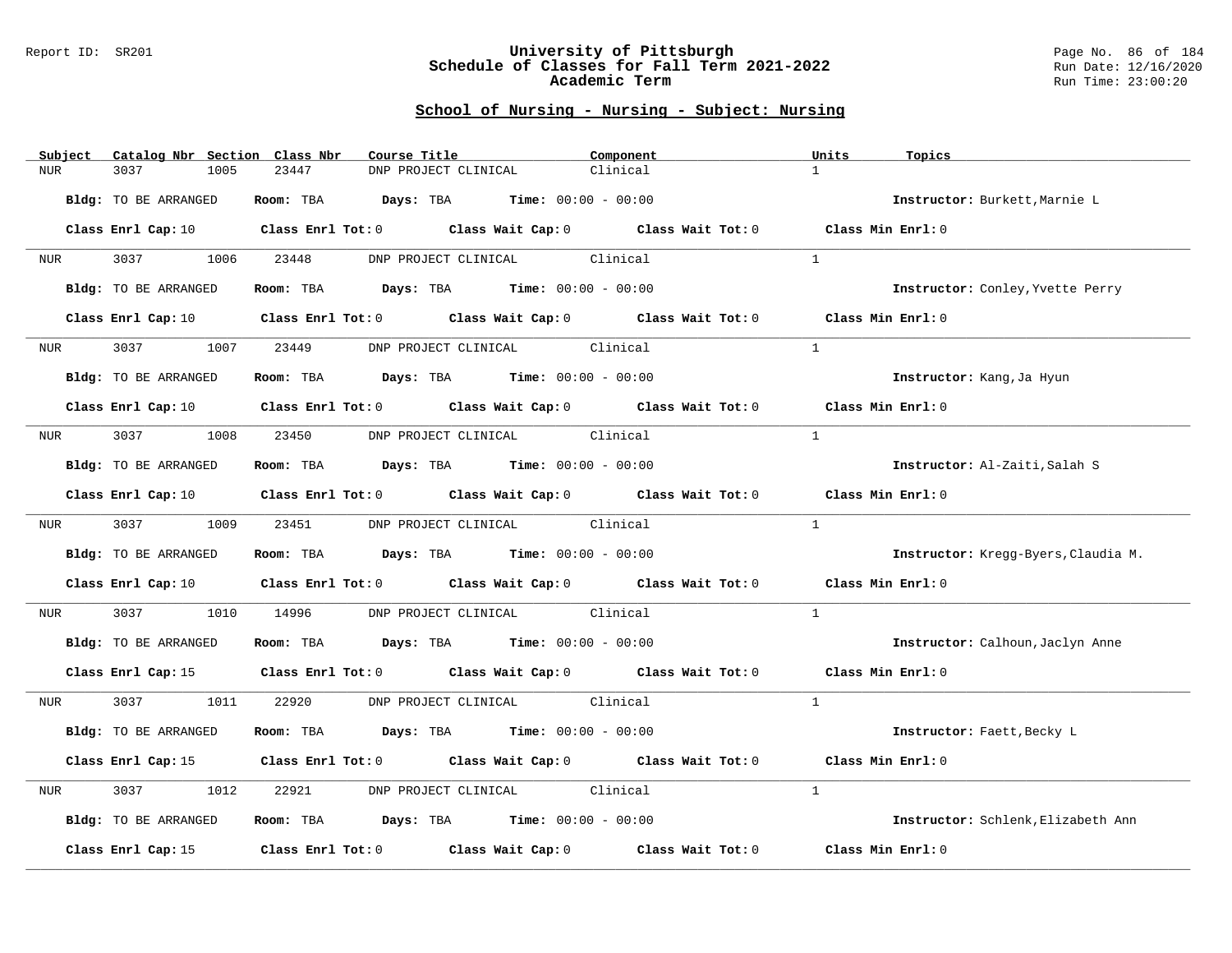| NUR              | 3037<br>1013         | 22922<br>Clinical<br>DNP PROJECT CLINICAL                                                           | $\mathbf{1}$                             |
|------------------|----------------------|-----------------------------------------------------------------------------------------------------|------------------------------------------|
|                  | Bldg: TO BE ARRANGED | Room: TBA $\rule{1em}{0.15mm}$ Days: TBA Time: $00:00 - 00:00$                                      | Instructor: Grant, Catherine             |
|                  |                      | Class Enrl Cap: 15 Class Enrl Tot: 0 Class Wait Cap: 0 Class Wait Tot: 0 Class Min Enrl: 0          |                                          |
|                  | NUR 3037 1014 22923  | DNP PROJECT CLINICAL Clinical                                                                       | $\overline{1}$                           |
|                  | Bldg: TO BE ARRANGED | Room: TBA $Days:$ TBA $Time:$ $00:00 - 00:00$                                                       | Instructor: Sherwood, Paula Riess        |
|                  |                      | Class Enrl Cap: 15 (Class Enrl Tot: 0 (Class Wait Cap: 0 (Class Wait Tot: 0 (Class Min Enrl: 0)     |                                          |
|                  |                      | NUR 3037 1015 22924 DNP PROJECT CLINICAL Clinical                                                   | $\overline{1}$                           |
|                  |                      | Bldg: TO BE ARRANGED Room: TBA Days: TBA Time: 00:00 - 00:00                                        | Instructor: Kreashko, Lisa Marie         |
|                  |                      | Class Enrl Cap: 15 Class Enrl Tot: 0 Class Wait Cap: 0 Class Wait Tot: 0 Class Min Enrl: 0          |                                          |
|                  |                      | NUR 3037 1016 23452 DNP PROJECT CLINICAL Clinical                                                   | $\mathbf{1}$                             |
|                  | Bldg: TO BE ARRANGED | Room: TBA $Days:$ TBA $Time: 00:00 - 00:00$                                                         | Instructor: Dechant, Jason Jay           |
|                  |                      | Class Enrl Cap: 10 $\qquad$ Class Enrl Tot: 0 $\qquad$ Class Wait Cap: 0 $\qquad$ Class Wait Tot: 0 | Class Min Enrl: 0                        |
|                  |                      | NUR 3037 1017 23453 DNP PROJECT CLINICAL Clinical                                                   | $\overline{1}$                           |
|                  | Bldg: TO BE ARRANGED | Room: TBA $Days: TBA$ Time: $00:00 - 00:00$                                                         | Instructor: Feeley, Christine A          |
|                  |                      | Class Enrl Cap: 10 $\qquad$ Class Enrl Tot: 0 $\qquad$ Class Wait Cap: 0 $\qquad$ Class Wait Tot: 0 | Class Min Enrl: 0                        |
| NUR <sub>p</sub> |                      | 3037 1018 23454 DNP PROJECT CLINICAL Clinical                                                       | $\mathbf{1}$                             |
|                  | Bldg: TO BE ARRANGED | Room: TBA $Days:$ TBA $Time: 00:00 - 00:00$                                                         | Instructor: Imes, Christopher C          |
|                  |                      | Class Enrl Cap: 10 Class Enrl Tot: 0 Class Wait Cap: 0 Class Wait Tot: 0                            | Class Min Enrl: 0                        |
| <b>NUR</b>       | 3037 1019            | 23455 DNP PROJECT CLINICAL Clinical                                                                 | $\mathbf{1}$                             |
|                  | Bldg: TO BE ARRANGED | Room: TBA $Days:$ TBA $Time: 00:00 - 00:00$                                                         | Instructor: Kaufman, Robert Reid         |
|                  | Class Enrl Cap: 10   | Class Enrl Tot: 0 $\qquad$ Class Wait Cap: 0 $\qquad$ Class Wait Tot: 0                             | Class Min Enrl: 0                        |
|                  |                      | NUR 3037 1020 14997 DNP PROJECT CLINICAL Clinical                                                   | $\overline{1}$                           |
|                  | Bldg: TO BE ARRANGED | Room: TBA $Days:$ TBA $Time: 00:00 - 00:00$                                                         | Instructor: Alexander, Sheila A          |
|                  |                      | Class Enrl Cap: 15 Class Enrl Tot: 0 Class Wait Cap: 0 Class Wait Tot: 0 Class Min Enrl: 0          |                                          |
|                  |                      | NUR 3037 1021 23456 DNP PROJECT CLINICAL Clinical                                                   | $\overline{1}$                           |
|                  | Bldg: TO BE ARRANGED | <b>Room:</b> TBA $Days: TBA$ <b>Time:</b> $00:00 - 00:00$                                           | Instructor: Kitutu, Julius Mulwa Munyoki |
|                  | Class Enrl Cap: 10   | Class Enrl Tot: $0$ Class Wait Cap: $0$ Class Wait Tot: $0$ Class Min Enrl: $0$                     |                                          |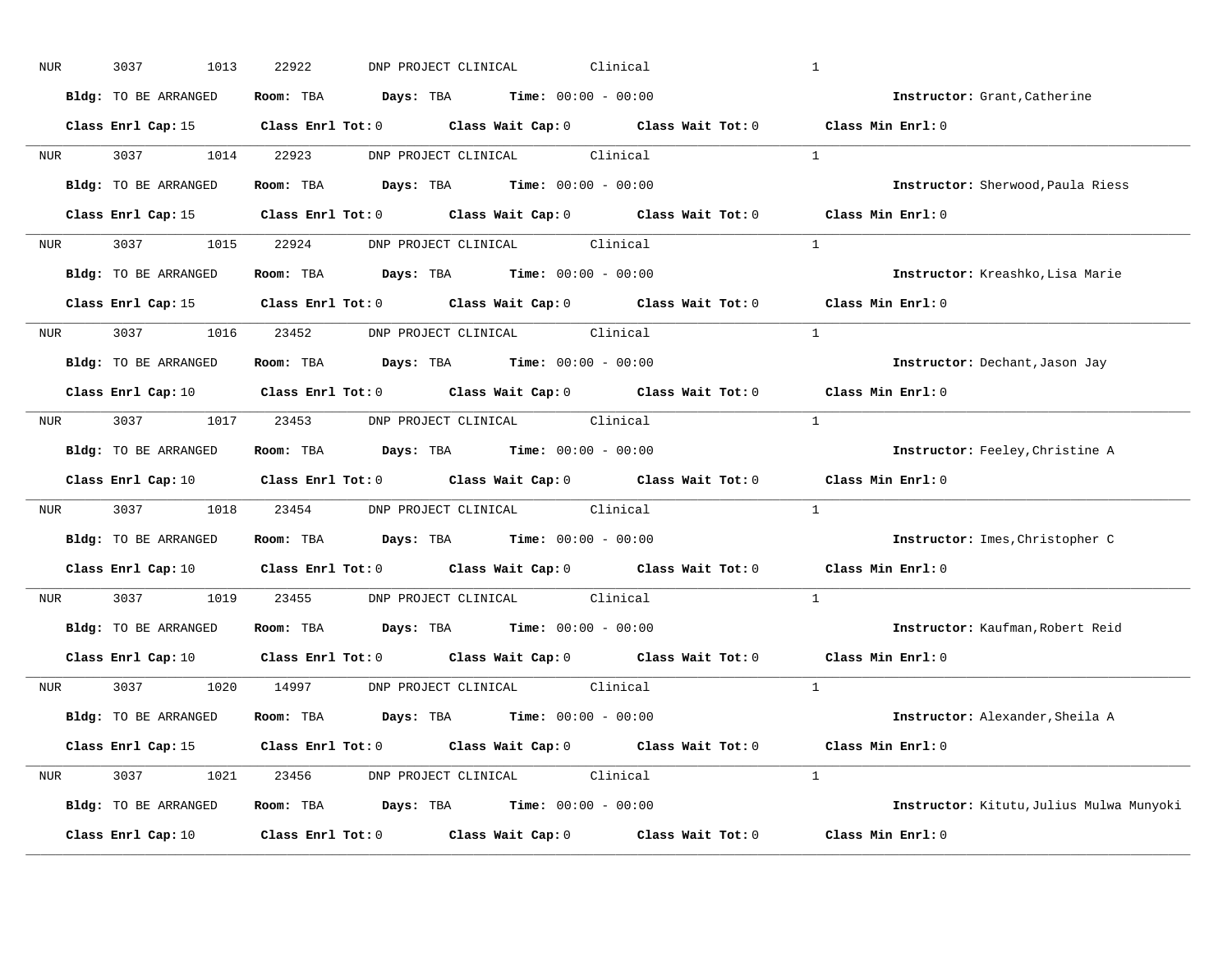#### Report ID: SR201 **University of Pittsburgh** Page No. 88 of 184 **Schedule of Classes for Fall Term 2021-2022** Run Date: 12/16/2020 **Academic Term** Run Time: 23:00:20

| Subject          | Catalog Nbr Section Class Nbr | Course Title                                      | Component                                                                                                                      | Units<br>Topics                          |
|------------------|-------------------------------|---------------------------------------------------|--------------------------------------------------------------------------------------------------------------------------------|------------------------------------------|
| <b>NUR</b>       | 3037<br>1022                  | 23457<br>DNP PROJECT CLINICAL                     | Clinical                                                                                                                       | $\mathbf{1}$                             |
|                  | Bldg: TO BE ARRANGED          | Room: TBA $Days: TBA$ Time: $00:00 - 00:00$       |                                                                                                                                | Instructor: Li, Dan                      |
|                  |                               |                                                   | Class Enrl Cap: 10 $\qquad$ Class Enrl Tot: 0 $\qquad$ Class Wait Cap: 0 $\qquad$ Class Wait Tot: 0 $\qquad$ Class Min Enrl: 0 |                                          |
|                  | NUR 3037 1023                 | 23458<br>DNP PROJECT CLINICAL Clinical            |                                                                                                                                | $\mathbf{1}$                             |
|                  | Bldg: TO BE ARRANGED          | Room: TBA $Days:$ TBA $Time: 00:00 - 00:00$       |                                                                                                                                | Instructor: Staff                        |
|                  |                               |                                                   | Class Enrl Cap: 10 $\qquad$ Class Enrl Tot: 0 $\qquad$ Class Wait Cap: 0 $\qquad$ Class Wait Tot: 0 $\qquad$ Class Min Enrl: 0 |                                          |
| NUR <sub>p</sub> | 3037<br>1024                  | DNP PROJECT CLINICAL Clinical<br>23459            |                                                                                                                                | $\mathbf{1}$                             |
|                  | Bldg: TO BE ARRANGED          | Room: TBA $Days:$ TBA $Time: 00:00 - 00:00$       |                                                                                                                                | Instructor: Ren, Dianxu                  |
|                  |                               |                                                   | Class Enrl Cap: 10 $\qquad$ Class Enrl Tot: 0 $\qquad$ Class Wait Cap: 0 $\qquad$ Class Wait Tot: 0 $\qquad$ Class Min Enrl: 0 |                                          |
| NUR <b>NUR</b>   | 3037 1025 23460               | DNP PROJECT CLINICAL Clinical                     |                                                                                                                                | $\overline{1}$                           |
|                  | Bldg: TO BE ARRANGED          | Room: TBA $Days:$ TBA $Time: 00:00 - 00:00$       |                                                                                                                                | Instructor: Rohay, Jeffrey Michael       |
|                  |                               |                                                   | Class Enrl Cap: 10 Class Enrl Tot: 0 Class Wait Cap: 0 Class Wait Tot: 0 Class Min Enrl: 0                                     |                                          |
|                  |                               | NUR 3037 1026 23461 DNP PROJECT CLINICAL Clinical |                                                                                                                                | $\overline{1}$                           |
|                  | Bldg: TO BE ARRANGED          | Room: TBA $Days:$ TBA $Time: 00:00 - 00:00$       |                                                                                                                                | Instructor: Wymard-Tomlinson, Danielle M |
|                  |                               |                                                   | Class Enrl Cap: 10 Class Enrl Tot: 0 Class Wait Cap: 0 Class Wait Tot: 0 Class Min Enrl: 0                                     |                                          |
| NUR              | 3037<br>1027                  | DNP PROJECT CLINICAL Clinical<br>23462            |                                                                                                                                | $\mathbf{1}$                             |
|                  | Bldg: TO BE ARRANGED          | Room: TBA $Days:$ TBA $Time: 00:00 - 00:00$       |                                                                                                                                | Instructor: Yates, Cecelia               |
|                  |                               |                                                   | Class Enrl Cap: 10 $\qquad$ Class Enrl Tot: 0 $\qquad$ Class Wait Cap: 0 $\qquad$ Class Wait Tot: 0 $\qquad$ Class Min Enrl: 0 |                                          |
| <b>NUR</b>       |                               | 3037 1030 14998 DNP PROJECT CLINICAL Clinical     |                                                                                                                                | $\mathbf{1}$                             |
|                  | Bldg: TO BE ARRANGED          | Room: TBA $Days:$ TBA $Time: 00:00 - 00:00$       |                                                                                                                                | Instructor: Bender, Catherine M          |
|                  |                               |                                                   | Class Enrl Cap: 15 (Class Enrl Tot: 0 (Class Wait Cap: 0 (Class Wait Tot: 0 (Class Min Enrl: 0)                                |                                          |
| NUR              | 3037<br>1040                  | DNP PROJECT CLINICAL Clinical<br>14999            |                                                                                                                                | 1                                        |
|                  | Bldg: TO BE ARRANGED          | Room: TBA $Days:$ TBA $Time: 00:00 - 00:00$       |                                                                                                                                | Instructor: Burke, Lora E                |
|                  |                               |                                                   | Class Enrl Cap: 15 $\qquad$ Class Enrl Tot: 0 $\qquad$ Class Wait Cap: 0 $\qquad$ Class Wait Tot: 0                            | Class Min Enrl: 0                        |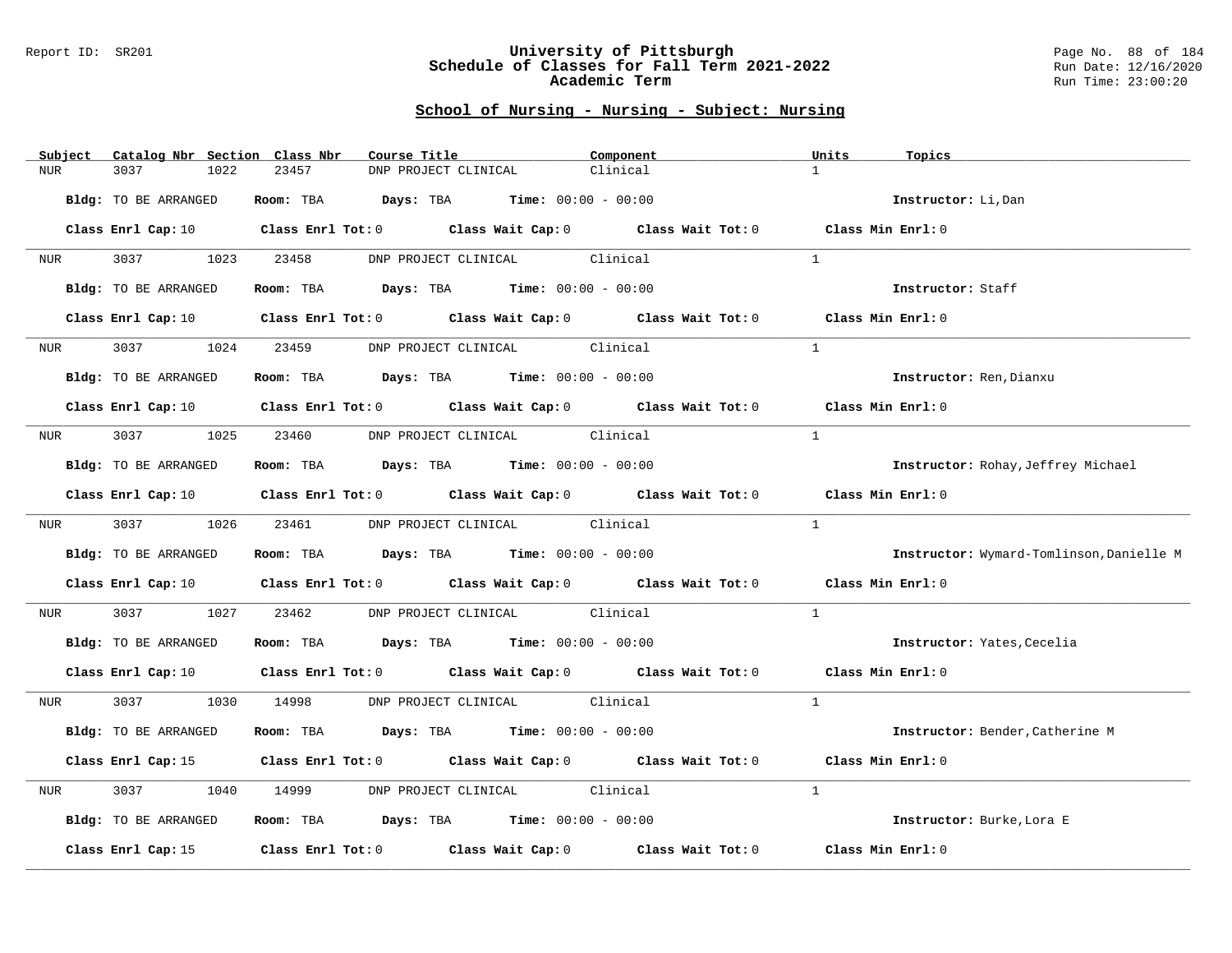| NUR              | 3037<br>1050         | 15000<br>DNP PROJECT CLINICAL<br>Clinical                                                       | $\mathbf{1}$                           |
|------------------|----------------------|-------------------------------------------------------------------------------------------------|----------------------------------------|
|                  | Bldg: TO BE ARRANGED | Room: TBA $Days:$ TBA $Time: 00:00 - 00:00$                                                     | Instructor: Dorman, Janice S           |
|                  |                      | Class Enrl Cap: 15 Class Enrl Tot: 0 Class Wait Cap: 0 Class Wait Tot: 0 Class Min Enrl: 0      |                                        |
|                  | NUR 3037 1060 15001  | DNP PROJECT CLINICAL Clinical                                                                   | $\overline{1}$                         |
|                  | Bldg: TO BE ARRANGED | Room: TBA $Days:$ TBA $Time: 00:00 - 00:00$                                                     | Instructor: Charron-Prochownik, Denise |
|                  |                      | Class Enrl Cap: 15 (Class Enrl Tot: 0 (Class Wait Cap: 0 (Class Wait Tot: 0 (Class Min Enrl: 0) |                                        |
|                  |                      | NUR 3037 1070 15002 DNP PROJECT CLINICAL Clinical                                               | $\overline{1}$                         |
|                  | Bldg: TO BE ARRANGED | Room: TBA $Days:$ TBA Time: $00:00 - 00:00$                                                     | Instructor: Zelazny, Jamie Michele     |
|                  |                      | Class Enrl Cap: 15 Class Enrl Tot: 0 Class Wait Cap: 0 Class Wait Tot: 0 Class Min Enrl: 0      |                                        |
|                  |                      | NUR 3037 1080 15003 DNP PROJECT CLINICAL Clinical                                               | $\overline{1}$                         |
|                  | Bldg: TO BE ARRANGED | Room: TBA $Days:$ TBA $Time: 00:00 - 00:00$                                                     | Instructor: Choi, JiYeon               |
|                  |                      | Class Enrl Cap: 15 Class Enrl Tot: 0 Class Wait Cap: 0 Class Wait Tot: 0                        | Class Min Enrl: 0                      |
|                  |                      | NUR 3037 1090 15004 DNP PROJECT CLINICAL Clinical                                               | $\frac{1}{2}$                          |
|                  | Bldg: TO BE ARRANGED | Room: TBA $Days: TBA$ Time: $00:00 - 00:00$                                                     | Instructor: Constantino, Rose          |
|                  |                      | Class Enrl Cap: 15 Class Enrl Tot: 0 Class Wait Cap: 0 Class Wait Tot: 0                        | Class Min Enrl: 0                      |
| NUR <sub>p</sub> |                      | 3037 1100 15005 DNP PROJECT CLINICAL Clinical                                                   | $\mathbf{1}$                           |
|                  | Bldg: TO BE ARRANGED | Room: TBA $Days:$ TBA $Time: 00:00 - 00:00$                                                     | Instructor: Dabbs, Annette J De Vito   |
|                  |                      | Class Enrl Cap: 15 (Class Enrl Tot: 0 (Class Wait Cap: 0 (Class Wait Tot: 0)                    | Class Min Enrl: 0                      |
| <b>NUR</b>       |                      | 3037 1105 22997 DNP PROJECT CLINICAL Clinical                                                   | $\mathbf{1}$                           |
|                  | Bldg: TO BE ARRANGED | Room: TBA $Days:$ TBA Time: $00:00 - 00:00$                                                     | Instructor: Callan, Judith Ann         |
|                  |                      | Class Enrl Cap: 35 Class Enrl Tot: 0 Class Wait Cap: 0 Class Wait Tot: 0                        | Class Min Enrl: 0                      |
|                  |                      | NUR 3037 1110 15006 DNP PROJECT CLINICAL Clinical                                               | $\overline{1}$                         |
|                  | Bldg: TO BE ARRANGED | Room: TBA $Days:$ TBA $Time: 00:00 - 00:00$                                                     | Instructor: Donovan, Heidi Ann Scharf  |
|                  |                      | Class Enrl Cap: 15 Class Enrl Tot: 0 Class Wait Cap: 0 Class Wait Tot: 0 Class Min Enrl: 0      |                                        |
|                  |                      | NUR 3037 1115 22998 DNP PROJECT CLINICAL Clinical                                               | $\overline{1}$                         |
|                  | Bldg: TO BE ARRANGED | Room: TBA $Days: TBA$ Time: $00:00 - 00:00$                                                     | Instructor: Danford, Cynthia           |
|                  | Class Enrl Cap: 35   | Class Enrl Tot: $0$ Class Wait Cap: $0$ Class Wait Tot: $0$ Class Min Enrl: $0$                 |                                        |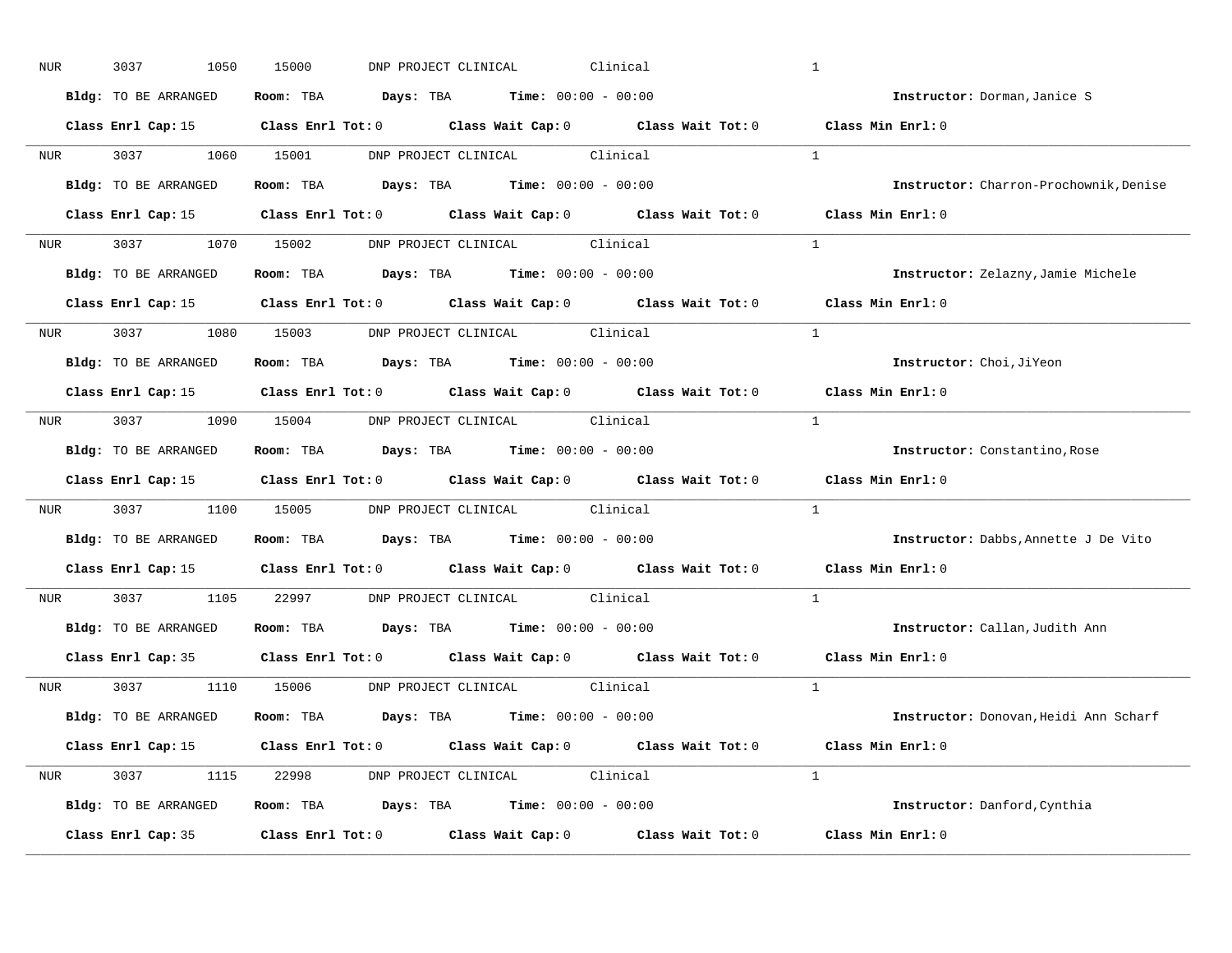#### Report ID: SR201 **University of Pittsburgh** Page No. 90 of 184 **Schedule of Classes for Fall Term 2021-2022** Run Date: 12/16/2020 **Academic Term** Run Time: 23:00:20

| Subject             | Catalog Nbr Section Class Nbr | Course Title                                                                               | Component                                                   | Units<br>Topics                        |
|---------------------|-------------------------------|--------------------------------------------------------------------------------------------|-------------------------------------------------------------|----------------------------------------|
| NUR                 | 3037<br>1120                  | 15007<br>DNP PROJECT CLINICAL                                                              | Clinical                                                    | $\mathbf{1}$                           |
|                     |                               |                                                                                            |                                                             |                                        |
|                     | Bldg: TO BE ARRANGED          | Room: TBA $Days:$ TBA $Time: 00:00 - 00:00$                                                |                                                             | Instructor: Foertsch, Lisa Yvonne      |
|                     |                               |                                                                                            |                                                             |                                        |
|                     |                               | Class Enrl Cap: 15 Class Enrl Tot: 0 Class Wait Cap: 0 Class Wait Tot: 0 Class Min Enrl: 0 |                                                             |                                        |
| NUR <b>NUR</b>      | 3037 1125                     | 22999 DNP PROJECT CLINICAL Clinical                                                        |                                                             | $\mathbf{1}$                           |
|                     |                               |                                                                                            |                                                             |                                        |
|                     | Bldg: TO BE ARRANGED          | Room: TBA $Days:$ TBA $Time: 00:00 - 00:00$                                                |                                                             | Instructor:                            |
|                     | Class Enrl Cap: 35            | Class Enrl Tot: 0                                                                          | Class Wait Cap: $0$ Class Wait Tot: $0$ Class Min Enrl: $0$ |                                        |
|                     |                               |                                                                                            |                                                             |                                        |
| NUR <sub>p</sub>    | 3037 1130 15008               | DNP PROJECT CLINICAL Clinical                                                              |                                                             | $\mathbf{1}$                           |
|                     |                               |                                                                                            |                                                             |                                        |
|                     | Bldg: TO BE ARRANGED          | Room: TBA $Days:$ TBA $Time: 00:00 - 00:00$                                                |                                                             | Instructor: Doswell, Willa             |
|                     |                               |                                                                                            |                                                             |                                        |
|                     |                               | Class Enrl Cap: 15 Class Enrl Tot: 0 Class Wait Cap: 0 Class Wait Tot: 0 Class Min Enrl: 0 |                                                             |                                        |
| NUR <sub>i</sub>    | 3037 1135                     | 23000<br>DNP PROJECT CLINICAL Clinical                                                     |                                                             | $\mathbf{1}$                           |
|                     |                               |                                                                                            |                                                             |                                        |
|                     | Bldg: TO BE ARRANGED          | Room: TBA $\rule{1em}{0.15mm}$ Days: TBA Time: $00:00 - 00:00$                             |                                                             | Instructor: Park, Mijung               |
|                     |                               |                                                                                            |                                                             |                                        |
|                     |                               | Class Enrl Cap: 35 Class Enrl Tot: 0 Class Wait Cap: 0 Class Wait Tot: 0 Class Min Enrl: 0 |                                                             |                                        |
|                     |                               |                                                                                            |                                                             |                                        |
| NUR                 | 1140<br>3037                  | 15009 DNP PROJECT CLINICAL Clinical                                                        |                                                             | $\mathbf{1}$                           |
|                     |                               |                                                                                            |                                                             |                                        |
|                     | Bldg: TO BE ARRANGED          | Room: TBA $Days:$ TBA Time: $00:00 - 00:00$                                                |                                                             | Instructor: Dunbar-Jacob, Jacqueline M |
|                     |                               |                                                                                            |                                                             |                                        |
|                     |                               | Class Enrl Cap: 15 Class Enrl Tot: 0 Class Wait Cap: 0 Class Wait Tot: 0 Class Min Enrl: 0 |                                                             |                                        |
| NUR                 | 3037 1145                     | 23001 DNP PROJECT CLINICAL Clinical                                                        |                                                             | $\overline{1}$                         |
|                     |                               |                                                                                            |                                                             |                                        |
|                     | Bldg: TO BE ARRANGED          | Room: TBA $Days:$ TBA $Time: 00:00 - 00:00$                                                |                                                             | Instructor: Staff                      |
|                     |                               |                                                                                            |                                                             |                                        |
|                     |                               | Class Enrl Cap: 35 Class Enrl Tot: 0 Class Wait Cap: 0 Class Wait Tot: 0 Class Min Enrl: 0 |                                                             |                                        |
|                     |                               |                                                                                            |                                                             |                                        |
| NUR <sub>tion</sub> | 3037 1150                     | DNP PROJECT CLINICAL Clinical<br>15010                                                     |                                                             | $\mathbf{1}$                           |
|                     |                               |                                                                                            |                                                             |                                        |
|                     | Bldg: TO BE ARRANGED          | Room: TBA $Days:$ TBA $Time: 00:00 - 00:00$                                                |                                                             | Instructor: Engberg, Sandra J          |
|                     |                               |                                                                                            |                                                             |                                        |
|                     |                               | Class Enrl Cap: 15 Class Enrl Tot: 0 Class Wait Cap: 0 Class Wait Tot: 0 Class Min Enrl: 0 |                                                             |                                        |
| NUR                 | 3037 30<br>1155               | 23002 DNP PROJECT CLINICAL Clinical                                                        |                                                             | $\mathbf{1}$                           |
|                     |                               |                                                                                            |                                                             |                                        |
|                     | Bldg: TO BE ARRANGED          | Room: TBA $Days:$ TBA Time: $00:00 - 00:00$                                                |                                                             | Instructor: Wesmiller, Susan W         |
|                     |                               |                                                                                            |                                                             |                                        |
|                     |                               | Class Enrl Cap: 35 Class Enrl Tot: 0 Class Wait Cap: 0 Class Wait Tot: 0 Class Min Enrl: 0 |                                                             |                                        |
|                     |                               |                                                                                            |                                                             |                                        |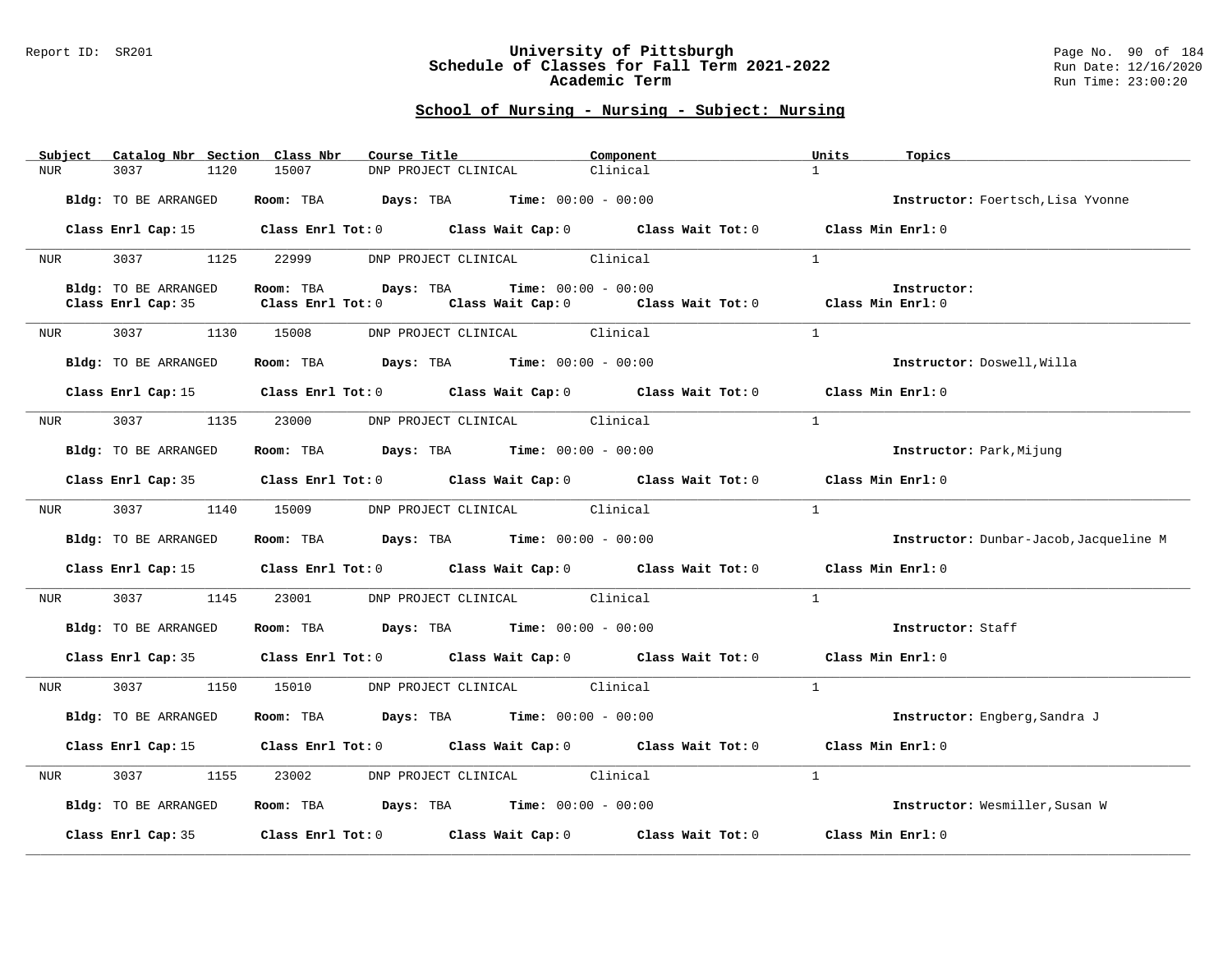#### Report ID: SR201 **University of Pittsburgh** Page No. 91 of 184 **Schedule of Classes for Fall Term 2021-2022** Run Date: 12/16/2020 **Academic Term** Run Time: 23:00:20

| Subject          | Catalog Nbr Section Class Nbr | Course Title                                                                             | Component                                                                                                           | Units<br>Topics                |
|------------------|-------------------------------|------------------------------------------------------------------------------------------|---------------------------------------------------------------------------------------------------------------------|--------------------------------|
| <b>NUR</b>       | 3037<br>1160                  | 15011<br>DNP PROJECT CLINICAL                                                            | Clinical                                                                                                            | $\mathbf{1}$                   |
|                  | Bldg: TO BE ARRANGED          | Room: TBA $Days:$ TBA $Time: 00:00 - 00:00$                                              |                                                                                                                     | Instructor: Callan, Judith Ann |
|                  |                               |                                                                                          | Class Enrl Cap: 15 Class Enrl Tot: 0 Class Wait Cap: 0 Class Wait Tot: 0 Class Min Enrl: 0                          |                                |
| <b>NUR</b>       | 3037 1165                     | 23003 DNP PROJECT CLINICAL Clinical                                                      |                                                                                                                     | $\mathbf{1}$                   |
|                  | Bldg: TO BE ARRANGED          | Room: TBA $Days:$ TBA $Time: 00:00 - 00:00$                                              |                                                                                                                     | Instructor: Wang, Weiwen       |
|                  |                               |                                                                                          | Class Enrl Cap: 35 Class Enrl Tot: 0 Class Wait Cap: 0 Class Wait Tot: 0 Class Min Enrl: 0                          |                                |
| NUR <sub>p</sub> | 3037 300                      | 1170 15012 DNP PROJECT CLINICAL Clinical                                                 |                                                                                                                     | $\mathbf{1}$                   |
|                  | Bldg: TO BE ARRANGED          | Room: TBA $Days:$ TBA $Time: 00:00 - 00:00$                                              |                                                                                                                     | Instructor: Staff              |
|                  |                               |                                                                                          | Class Enrl Cap: 15 Class Enrl Tot: 0 Class Wait Cap: 0 Class Wait Tot: 0 Class Min Enrl: 0                          |                                |
| NUR              |                               | 3037 1175 23004 DNP PROJECT CLINICAL Clinical                                            |                                                                                                                     | $\overline{1}$                 |
|                  | Bldg: TO BE ARRANGED          | Room: TBA $Days:$ TBA $Time: 00:00 - 00:00$                                              |                                                                                                                     | Instructor: Sowko, Lucille Ann |
|                  |                               |                                                                                          | Class Enrl Cap: 35 Class Enrl Tot: 0 Class Wait Cap: 0 Class Wait Tot: 0 Class Min Enrl: 0                          |                                |
| <b>NUR</b>       |                               | 3037 1180 15013 DNP PROJECT CLINICAL Clinical                                            |                                                                                                                     | $\overline{1}$                 |
|                  | Bldg: TO BE ARRANGED          | Room: TBA $\rule{1em}{0.15mm}$ Days: TBA $\rule{1.15mm}]{0.15mm}$ Time: $0.000 - 0.0000$ |                                                                                                                     | Instructor: Henker, Richard A. |
|                  |                               |                                                                                          | Class Enrl Cap: 15 Class Enrl Tot: 0 Class Wait Cap: 0 Class Wait Tot: 0                                            | Class Min Enrl: 0              |
| NUR              | 3037<br>1185                  | 23005 DNP PROJECT CLINICAL Clinical                                                      |                                                                                                                     | $\mathbf{1}$                   |
|                  | Bldg: TO BE ARRANGED          | Room: TBA $Days:$ TBA $Time: 00:00 - 00:00$                                              |                                                                                                                     | Instructor: Miller, Susan E    |
|                  |                               |                                                                                          | Class Enrl Cap: 35 Class Enrl Tot: 0 Class Wait Cap: 0 Class Wait Tot: 0 Class Min Enrl: 0                          |                                |
| <b>NUR</b>       |                               | 3037 1190 15014 DNP PROJECT CLINICAL Clinical                                            |                                                                                                                     | $\mathbf{1}$                   |
|                  | Bldg: TO BE ARRANGED          | Room: TBA $Days:$ TBA $Time: 00:00 - 00:00$                                              |                                                                                                                     | Instructor: Godfrey, Kathleen  |
|                  |                               |                                                                                          | Class Enrl Cap: 15 (Class Enrl Tot: 0 (Class Wait Cap: 0 (Class Wait Tot: 0 (Class Min Enrl: 0)                     |                                |
| NUR              | 3037<br>1195                  | 23006                                                                                    | DNP PROJECT CLINICAL Clinical                                                                                       | $\mathbf{1}$                   |
|                  | Bldg: TO BE ARRANGED          | Room: TBA $Days:$ TBA Time: $00:00 - 00:00$                                              |                                                                                                                     | Instructor: Staff              |
|                  |                               |                                                                                          | Class Enrl Cap: 35 $\,$ Class Enrl Tot: 0 $\,$ Class Wait Cap: 0 $\,$ Class Wait Tot: 0 $\,$ Class Wait Tot: 0 $\,$ | Class Min Enrl: 0              |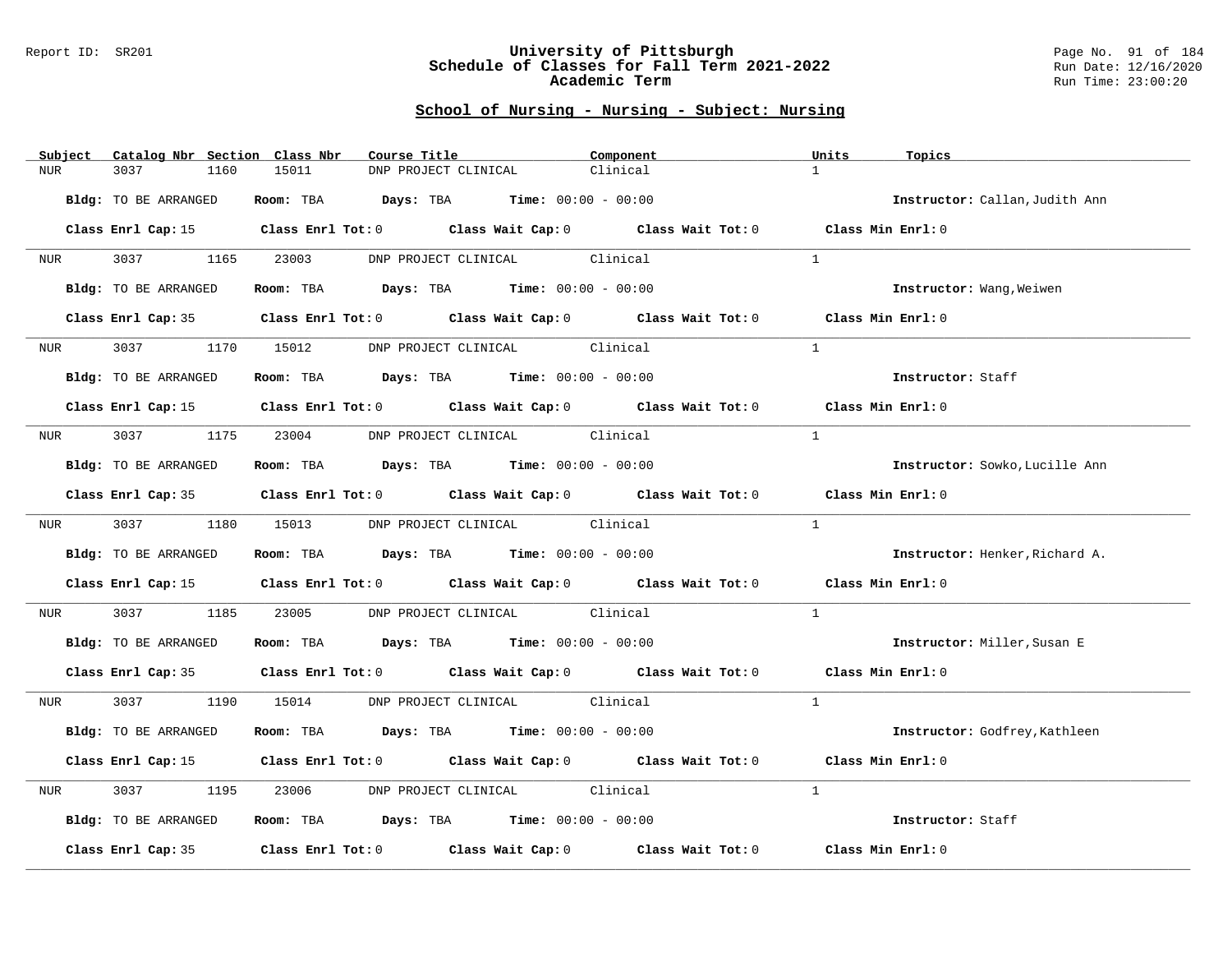| <b>NUR</b> | 3037<br>1200                             | 22198                  | DNP PROJECT CLINICAL         | Clinical          | $\mathbf{1}$                      |
|------------|------------------------------------------|------------------------|------------------------------|-------------------|-----------------------------------|
|            | Bldg: WEB Based Class                    | Room: TBA<br>Days: TBA | <b>Time:</b> $00:00 - 00:00$ |                   | Instructor: Foertsch, Lisa Yvonne |
|            | Class Enrl Cap: 15<br>Attributes: Online | Class Enrl Tot: 0      | Class Wait Cap: 0            | Class Wait Tot: 0 | Class Min Enrl: 0                 |
| <b>NUR</b> | 3037<br>1201                             | 22790                  | DNP PROJECT CLINICAL         | Clinical          | $\mathbf{1}$                      |
|            | Bldg: WEB Based Class                    | Room: TBA<br>Days: TBA | <b>Time:</b> $00:00 - 00:00$ |                   | Instructor: Danford, Cynthia      |
|            | Class Enrl Cap: 15<br>Attributes: Online | Class Enrl Tot: 0      | Class Wait Cap: 0            | Class Wait Tot: 0 | Class Min Enrl: 0                 |
| NUR        | 3037<br>1202                             | 22791                  | DNP PROJECT CLINICAL         | Clinical          | $\mathbf{1}$                      |
|            | Bldg: WEB Based Class                    | Room: TBA<br>Days: TBA | <b>Time:</b> $00:00 - 00:00$ |                   | Instructor: Park, Mijung          |
|            | Class Enrl Cap: 15<br>Attributes: Online | Class Enrl Tot: 0      | Class Wait Cap: 0            | Class Wait Tot: 0 | Class Min Enrl: 0                 |
| <b>NUR</b> | 3037<br>1203                             | 22792                  | DNP PROJECT CLINICAL         | Clinical          | $\mathbf{1}$                      |
|            | Bldg: WEB Based Class                    | Room: TBA<br>Days: TBA | <b>Time:</b> $00:00 - 00:00$ |                   | Instructor: Rosenzweig, Margaret  |
|            | Class Enrl Cap: 15<br>Attributes: Online | Class Enrl Tot: 0      | Class Wait Cap: 0            | Class Wait Tot: 0 | Class Min Enrl: 0                 |
| <b>NUR</b> | 3037<br>1204                             | 22793                  | DNP PROJECT CLINICAL         | Clinical          | $\mathbf{1}$                      |
|            | Bldg: WEB Based Class                    | Room: TBA<br>Days: TBA | <b>Time:</b> $00:00 - 00:00$ |                   | Instructor: Puskar, Kathryn R.    |
|            | Class Enrl Cap: 15<br>Attributes: Online | Class Enrl Tot: 0      | Class Wait Cap: 0            | Class Wait Tot: 0 | Class Min Enrl: 0                 |
| <b>NUR</b> | 3037<br>1205                             | 22794                  | DNP PROJECT CLINICAL         | Clinical          | $\mathbf{1}$                      |
|            | Bldg: WEB Based Class                    | Room: TBA<br>Days: TBA | <b>Time:</b> $00:00 - 00:00$ |                   | Instructor: Park, Na Jin          |
|            | Class Enrl Cap: 15<br>Attributes: Online | Class Enrl Tot: 0      | Class Wait Cap: 0            | Class Wait Tot: 0 | Class Min Enrl: 0                 |
| <b>NUR</b> | 3037<br>1206                             | 22795                  | DNP PROJECT CLINICAL         | Clinical          | $\mathbf{1}$                      |
|            | Bldg: WEB Based Class                    | Room: TBA<br>Days: TBA | <b>Time:</b> $00:00 - 00:00$ |                   | Instructor: Curran, Christine R   |
|            | Class Enrl Cap: 15<br>Attributes: Online | Class Enrl Tot: 0      | Class Wait Cap: 0            | Class Wait Tot: 0 | Class Min Enrl: 0                 |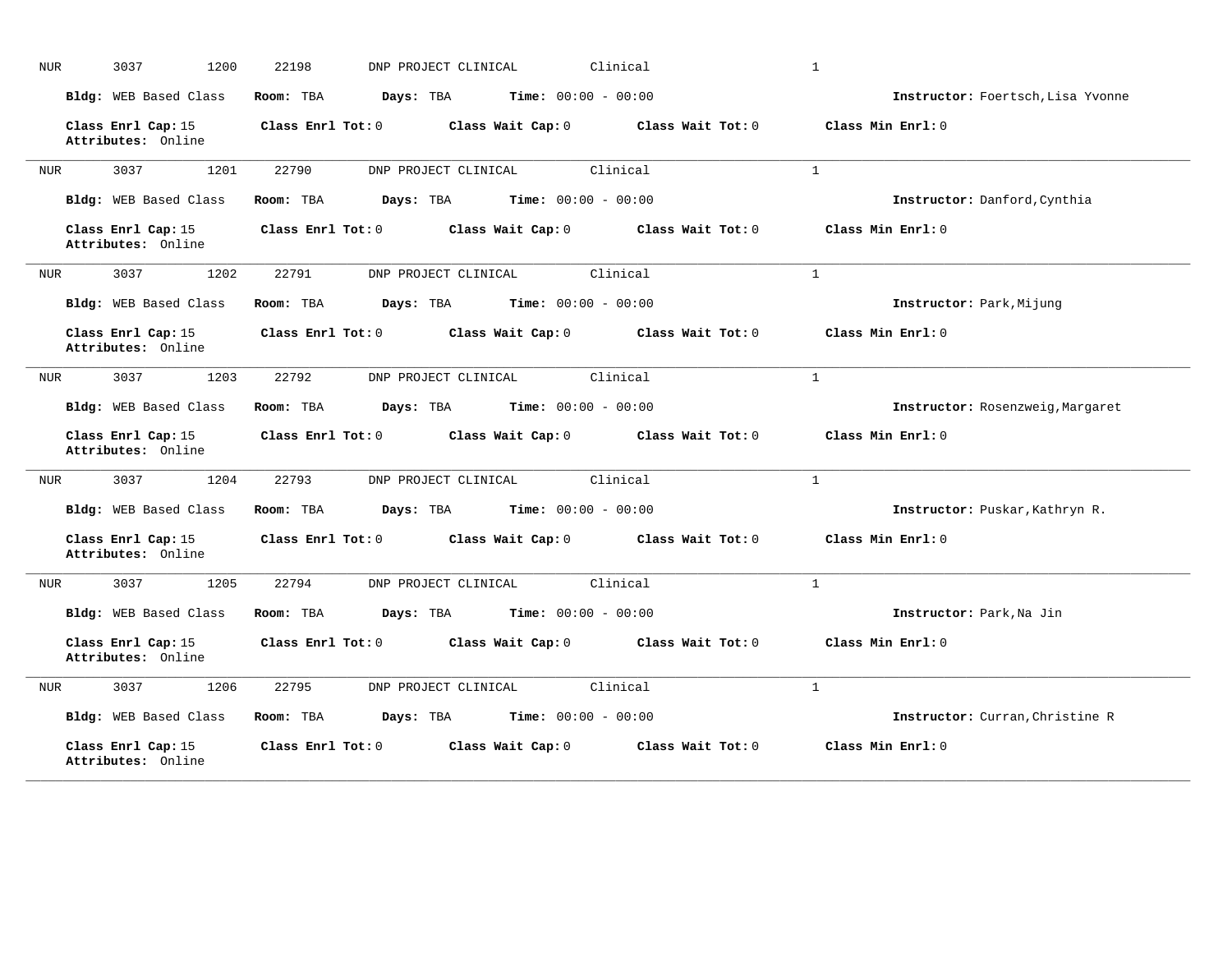### Report ID: SR201 **University of Pittsburgh** Page No. 93 of 184 **Schedule of Classes for Fall Term 2021-2022** Run Date: 12/16/2020 **Academic Term** Run Time: 23:00:20

| Catalog Nbr Section Class Nbr<br>Subject | Course Title                                           | Component         | Units<br>Topics                  |
|------------------------------------------|--------------------------------------------------------|-------------------|----------------------------------|
| 3037<br>1207<br>NUR                      | DNP PROJECT CLINICAL<br>22796                          | Clinical          | $\mathbf{1}$                     |
| Bldg: WEB Based Class                    | Room: TBA<br>Days: TBA<br><b>Time:</b> $00:00 - 00:00$ |                   | Instructor: Palmer, Laura        |
| Class Enrl Cap: 15<br>Attributes: Online | Class Enrl Tot: 0<br>Class Wait Cap: 0                 | Class Wait Tot: 0 | Class Min Enrl: 0                |
| 3037<br>1208<br>NUR                      | DNP PROJECT CLINICAL<br>22797                          | Clinical          | $\mathbf{1}$                     |
| Bldg: WEB Based Class                    | Time: $00:00 - 00:00$<br>Room: TBA<br>Days: TBA        |                   | Instructor: O'Donnell, John Marc |
| Class Enrl Cap: 15<br>Attributes: Online | Class Enrl Tot: 0<br>Class Wait Cap: 0                 | Class Wait Tot: 0 | Class Min Enrl: 0                |
| 3037<br>1209<br>NUR                      | 22798<br>DNP PROJECT CLINICAL                          | Clinical          | $\mathbf{1}$                     |
| Bldg: WEB Based Class                    | <b>Time:</b> $00:00 - 00:00$<br>Room: TBA<br>Days: TBA |                   | Instructor: Neft, Michael W      |
| Class Enrl Cap: 15<br>Attributes: Online | Class Enrl Tot: 0<br>Class Wait Cap: 0                 | Class Wait Tot: 0 | Class Min Enrl: 0                |
| 1210<br>3037<br>NUR                      | 22199<br>DNP PROJECT CLINICAL                          | Clinical          | $\mathbf{1}$                     |
| Bldg: WEB Based Class                    | Room: TBA<br>Days: TBA<br><b>Time:</b> $00:00 - 00:00$ |                   | Instructor: Yeh, Chao Hsing      |
| Class Enrl Cap: 15<br>Attributes: Online | Class Wait Cap: 0<br>Class Enrl Tot: 0                 | Class Wait Tot: 0 | Class Min Enrl: 0                |
| 3037<br>1211<br>NUR                      | 22807<br>DNP PROJECT CLINICAL                          | Clinical          | $\mathbf{1}$                     |
| Bldg: WEB Based Class                    | Room: TBA<br>Days: TBA<br><b>Time:</b> $00:00 - 00:00$ |                   | Instructor: Staff                |
| Class Enrl Cap: 15<br>Attributes: Online | Class Enrl Tot: 0<br>Class Wait Cap: 0                 | Class Wait Tot: 0 | Class Min Enrl: 0                |
| 3037<br>1212<br>NUR                      | 22808<br>DNP PROJECT CLINICAL                          | Clinical          | $\mathbf{1}$                     |
| Bldg: WEB Based Class                    | <b>Time:</b> $00:00 - 00:00$<br>Room: TBA<br>Days: TBA |                   | Instructor: Mitchell, Ann M.     |
| Class Enrl Cap: 15<br>Attributes: Online | Class Enrl Tot: 0<br>Class Wait Cap: 0                 | Class Wait Tot: 0 | Class Min Enrl: 0                |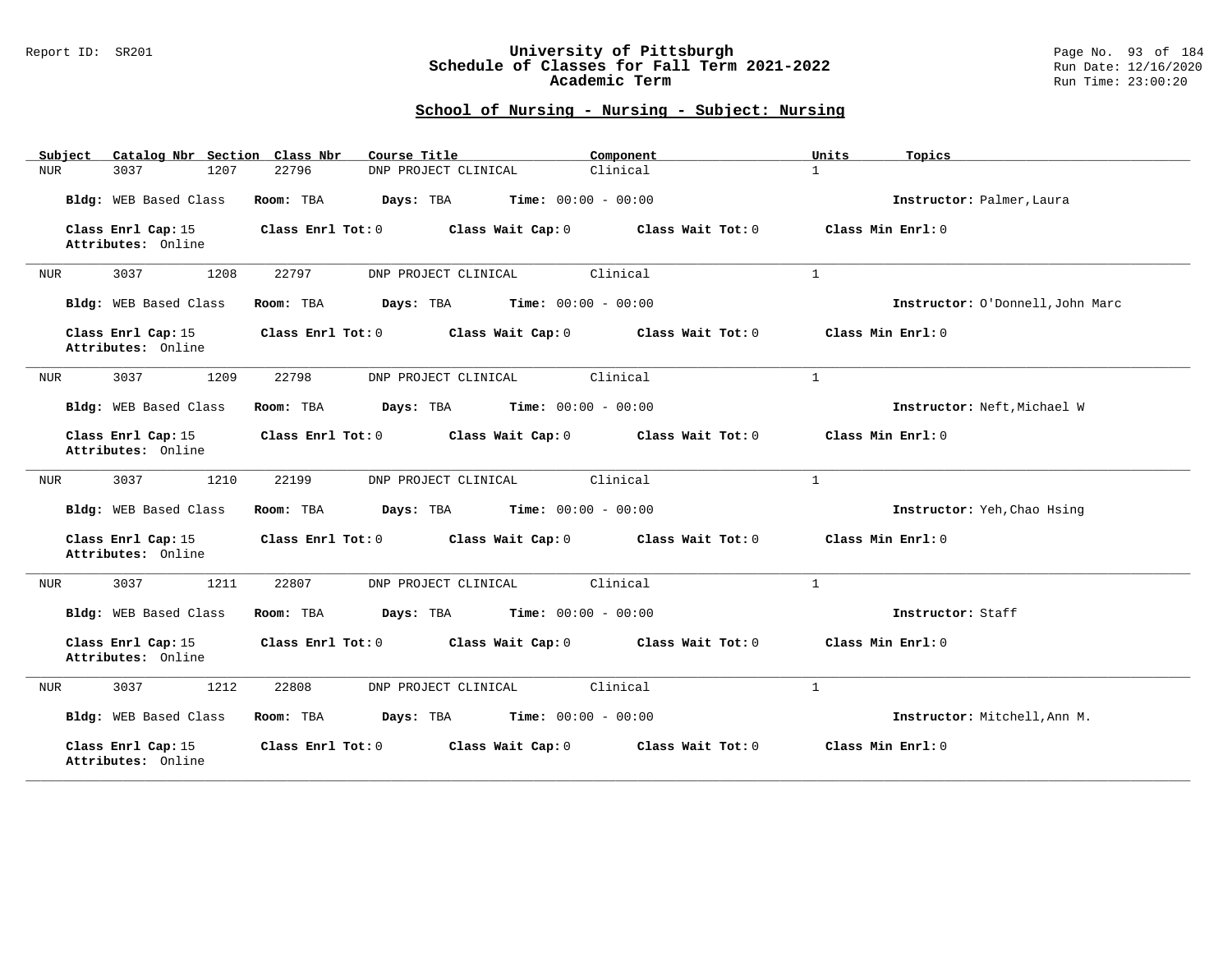### Report ID: SR201 **University of Pittsburgh** Page No. 94 of 184 **Schedule of Classes for Fall Term 2021-2022** Run Date: 12/16/2020 **Academic Term** Run Time: 23:00:20

| Catalog Nbr Section Class Nbr<br>Subject | Course Title                                           | Component         | Units<br>Topics                  |
|------------------------------------------|--------------------------------------------------------|-------------------|----------------------------------|
| 3037<br>1213<br>NUR                      | 22809<br>DNP PROJECT CLINICAL                          | Clinical          | $\mathbf{1}$                     |
| Bldg: WEB Based Class                    | <b>Time:</b> $00:00 - 00:00$<br>Room: TBA<br>Days: TBA |                   | Instructor: Maurer, Geraldine M  |
| Class Enrl Cap: 15<br>Attributes: Online | Class Enrl Tot: 0<br>Class Wait Cap: 0                 | Class Wait Tot: 0 | Class Min Enrl: 0                |
| 3037<br>1214<br><b>NUR</b>               | 22810<br>DNP PROJECT CLINICAL                          | Clinical          | $\mathbf{1}$                     |
| Bldg: WEB Based Class                    | Time: $00:00 - 00:00$<br>Room: TBA<br>Days: TBA        |                   | Instructor: Staff                |
| Class Enrl Cap: 15<br>Attributes: Online | Class Enrl Tot: 0<br>Class Wait Cap: 0                 | Class Wait Tot: 0 | Class Min Enrl: 0                |
| 1215<br>3037<br><b>NUR</b>               | 22811<br>DNP PROJECT CLINICAL                          | Clinical          | $\mathbf{1}$                     |
| Bldg: WEB Based Class                    | Days: TBA<br><b>Time:</b> $00:00 - 00:00$<br>Room: TBA |                   | Instructor: Lingler, Jennifer H  |
| Class Enrl Cap: 15<br>Attributes: Online | Class Enrl Tot: 0<br>Class Wait Cap: 0                 | Class Wait Tot: 0 | Class Min Enrl: 0                |
| 3037<br>1216<br>NUR                      | 22812<br>DNP PROJECT CLINICAL                          | Clinical          | $\mathbf{1}$                     |
| Bldg: WEB Based Class                    | Time: $00:00 - 00:00$<br>Room: TBA<br>Days: TBA        |                   | Instructor: Lee, Heeyoung        |
| Class Enrl Cap: 15<br>Attributes: Online | Class Enrl Tot: 0<br>Class Wait Cap: 0                 | Class Wait Tot: 0 | Class Min Enrl: 0                |
| 1217<br>3037<br><b>NUR</b>               | 22813<br>DNP PROJECT CLINICAL                          | Clinical          | $\mathbf{1}$                     |
| Bldg: WEB Based Class                    | Days: TBA<br><b>Time:</b> $00:00 - 00:00$<br>Room: TBA |                   | Instructor: Calhoun, Jaclyn Anne |
| Class Enrl Cap: 15<br>Attributes: Online | Class Enrl Tot: 0<br>Class Wait Cap: 0                 | Class Wait Tot: 0 | Class Min Enrl: 0                |
| 3037<br>1218<br><b>NUR</b>               | 22814<br>DNP PROJECT CLINICAL                          | Clinical          | $\mathbf{1}$                     |
| Bldg: WEB Based Class                    | <b>Time:</b> $00:00 - 00:00$<br>Room: TBA<br>Days: TBA |                   | Instructor: Alexander, Sheila A  |
| Class Enrl Cap: 15<br>Attributes: Online | Class Enrl Tot: 0<br>Class Wait Cap: 0                 | Class Wait Tot: 0 | Class Min Enrl: 0                |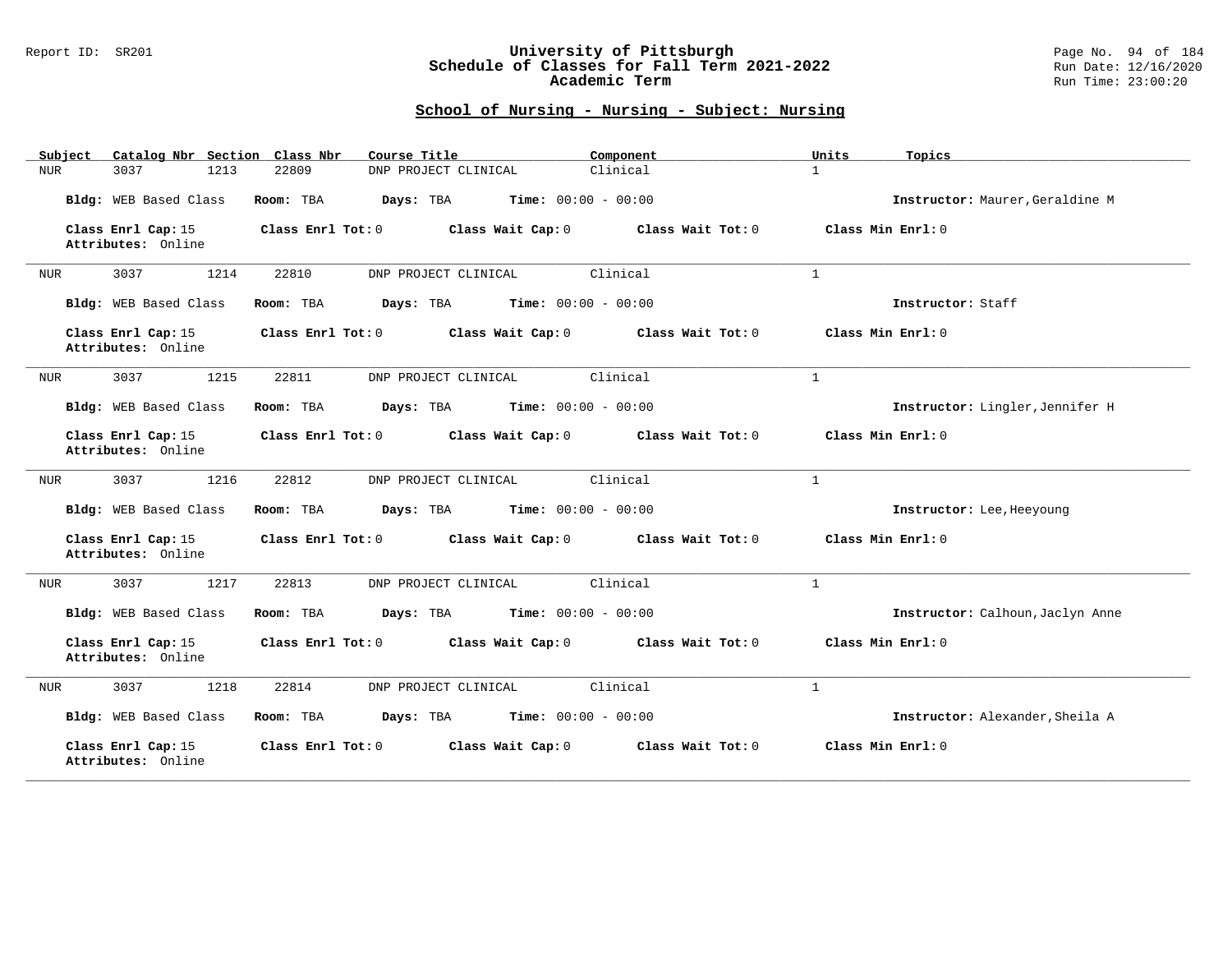### Report ID: SR201 **University of Pittsburgh** Page No. 95 of 184 **Schedule of Classes for Fall Term 2021-2022** Run Date: 12/16/2020 **Academic Term** Run Time: 23:00:20

| Catalog Nbr Section Class Nbr<br>Subject | Course Title                                           | Component         | Units<br>Topics                 |
|------------------------------------------|--------------------------------------------------------|-------------------|---------------------------------|
| 3037<br>1219<br>NUR                      | 22815<br>DNP PROJECT CLINICAL                          | Clinical          | $\mathbf{1}$                    |
| Bldg: WEB Based Class                    | Room: TBA<br>Days: TBA<br><b>Time:</b> $00:00 - 00:00$ |                   | Instructor: Beach, Michael D    |
| Class Enrl Cap: 15<br>Attributes: Online | Class Enrl Tot: 0<br>Class Wait Cap: 0                 | Class Wait Tot: 0 | Class Min Enrl: 0               |
| 3037<br>1220<br>NUR                      | 22200<br>DNP PROJECT CLINICAL                          | Clinical          | $\mathbf{1}$                    |
| Bldg: WEB Based Class                    | Days: TBA<br><b>Time:</b> $00:00 - 00:00$<br>Room: TBA |                   | Instructor: Staff               |
| Class Enrl Cap: 15<br>Attributes: Online | Class Enrl Tot: 0<br>Class Wait Cap: 0                 | Class Wait Tot: 0 | Class Min $Err1:0$              |
| 3037<br>1221<br>NUR                      | 22825<br>DNP PROJECT CLINICAL                          | Clinical          | $\mathbf{1}$                    |
| Bldg: WEB Based Class                    | <b>Time:</b> $00:00 - 00:00$<br>Room: TBA<br>Days: TBA |                   | Instructor: Bender, Catherine M |
| Class Enrl Cap: 15<br>Attributes: Online | Class Enrl Tot: 0<br>Class Wait Cap: 0                 | Class Wait Tot: 0 | Class Min Enrl: 0               |
| 1222<br>3037<br>NUR                      | DNP PROJECT CLINICAL<br>22826                          | Clinical          | $\mathbf{1}$                    |
| Bldg: WEB Based Class                    | <b>Time:</b> $00:00 - 00:00$<br>Room: TBA<br>Days: TBA |                   | Instructor: Blazeck, Alice Maus |
| Class Enrl Cap: 15<br>Attributes: Online | Class Enrl Tot: 0<br>Class Wait Cap: 0                 | Class Wait Tot: 0 | Class Min Enrl: 0               |
| 3037<br>1223<br>NUR                      | 22827<br>DNP PROJECT CLINICAL                          | Clinical          | $\mathbf{1}$                    |
| Bldg: WEB Based Class                    | <b>Time:</b> $00:00 - 00:00$<br>Room: TBA<br>Days: TBA |                   | Instructor: Braxter, Betty J.   |
| Class Enrl Cap: 15<br>Attributes: Online | Class Enrl Tot: 0<br>Class Wait Cap: 0                 | Class Wait Tot: 0 | Class Min Enrl: 0               |
| 3037<br>1224<br>NUR                      | 22828<br>DNP PROJECT CLINICAL                          | Clinical          | $\mathbf{1}$                    |
| Bldg: WEB Based Class                    | <b>Time:</b> $00:00 - 00:00$<br>Room: TBA<br>Days: TBA |                   | Instructor: Burke, Lora E       |
| Class Enrl Cap: 15<br>Attributes: Online | Class Enrl Tot: 0<br>Class Wait Cap: 0                 | Class Wait Tot: 0 | Class Min Enrl: 0               |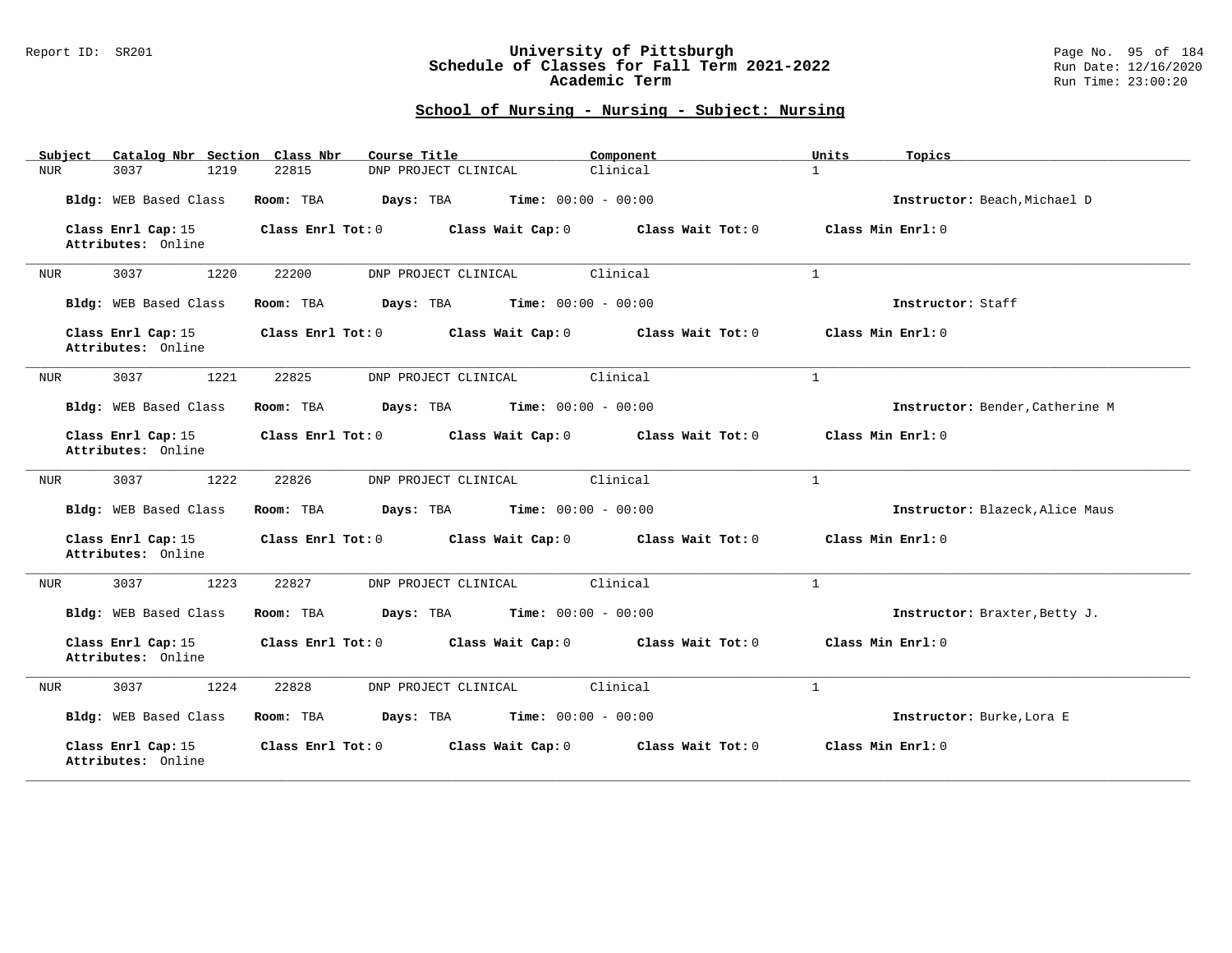### Report ID: SR201 **University of Pittsburgh** Page No. 96 of 184 **Schedule of Classes for Fall Term 2021-2022** Run Date: 12/16/2020 **Academic Term** Run Time: 23:00:20

| Catalog Nbr Section Class Nbr<br>Subject | Course Title                                           | Component         | Units<br>Topics                        |
|------------------------------------------|--------------------------------------------------------|-------------------|----------------------------------------|
| 1225<br>3037<br>NUR                      | 22829<br>DNP PROJECT CLINICAL                          | Clinical          | $\mathbf{1}$                           |
| Bldg: WEB Based Class                    | <b>Time:</b> $00:00 - 00:00$<br>Room: TBA<br>Days: TBA |                   | Instructor: Charron-Prochownik, Denise |
| Class Enrl Cap: 15<br>Attributes: Online | Class Enrl Tot: 0<br>Class Wait Cap: 0                 | Class Wait Tot: 0 | Class Min Enrl: 0                      |
| 3037<br>1226<br>NUR                      | 22839<br>DNP PROJECT CLINICAL                          | Clinical          | $\mathbf{1}$                           |
| Bldg: WEB Based Class                    | Time: $00:00 - 00:00$<br>Room: TBA<br>Days: TBA        |                   | Instructor: Chasens, Eileen Ruth       |
| Class Enrl Cap: 15<br>Attributes: Online | Class Enrl Tot: 0<br>Class Wait Cap: 0                 | Class Wait Tot: 0 | Class Min Enrl: 0                      |
| 1227<br>3037<br>NUR                      | 22840<br>DNP PROJECT CLINICAL                          | Clinical          | $\mathbf{1}$                           |
| Bldg: WEB Based Class                    | Days: TBA<br><b>Time:</b> $00:00 - 00:00$<br>Room: TBA |                   | Instructor: Staff                      |
| Class Enrl Cap: 15<br>Attributes: Online | Class Enrl Tot: 0<br>Class Wait Cap: 0                 | Class Wait Tot: 0 | Class Min Enrl: 0                      |
| 3037<br>1228<br>NUR                      | 22841<br>DNP PROJECT CLINICAL                          | Clinical          | $\mathbf{1}$                           |
| Bldg: WEB Based Class                    | Room: TBA<br>Days: TBA<br><b>Time:</b> $00:00 - 00:00$ |                   | Instructor: Staff                      |
| Class Enrl Cap: 15<br>Attributes: Online | Class Enrl Tot: 0<br>Class Wait Cap: 0                 | Class Wait Tot: 0 | Class Min Enrl: 0                      |
| 1229<br>3037<br>NUR                      | 22842<br>DNP PROJECT CLINICAL                          | Clinical          | $\mathbf{1}$                           |
| Bldg: WEB Based Class                    | Days: TBA<br><b>Time:</b> $00:00 - 00:00$<br>Room: TBA |                   | Instructor: Dabbs, Annette J De Vito   |
| Class Enrl Cap: 15<br>Attributes: Online | Class Enrl Tot: 0<br>Class Wait Cap: 0                 | Class Wait Tot: 0 | Class Min Enrl: 0                      |
| 3037<br>1230<br><b>NUR</b>               | 22201<br>DNP PROJECT CLINICAL                          | Clinical          | $\mathbf{1}$                           |
| Bldg: WEB Based Class                    | <b>Time:</b> $00:00 - 00:00$<br>Room: TBA<br>Days: TBA |                   | Instructor: Tuite, Patricia K          |
| Class Enrl Cap: 15<br>Attributes: Online | Class Enrl Tot: 0<br>Class Wait Cap: 0                 | Class Wait Tot: 0 | Class Min Enrl: 0                      |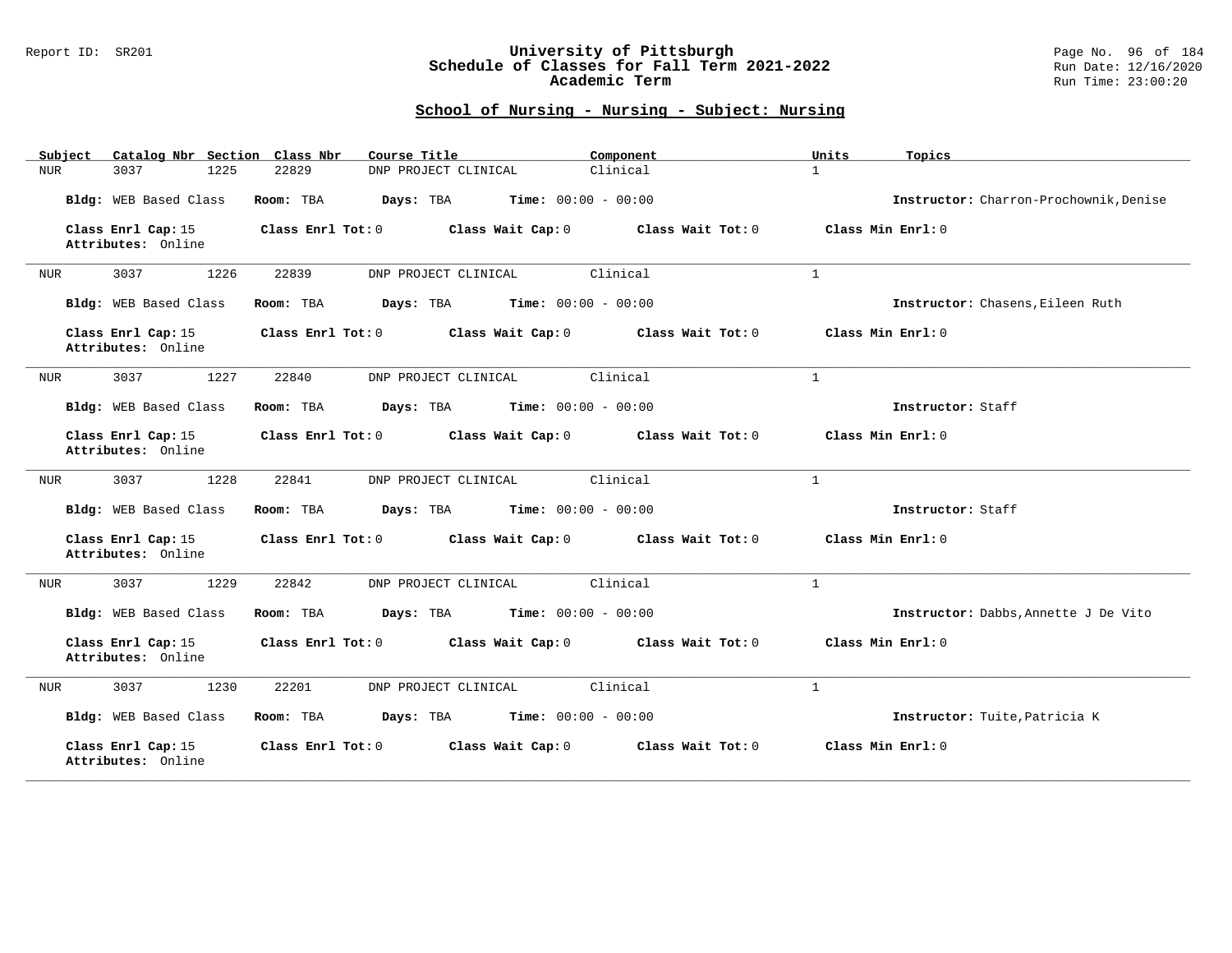### Report ID: SR201 **University of Pittsburgh** Page No. 97 of 184 **Schedule of Classes for Fall Term 2021-2022** Run Date: 12/16/2020 **Academic Term** Run Time: 23:00:20

| Catalog Nbr Section Class Nbr<br>Subject | Course Title                                           | Component           | Units<br>Topics                        |
|------------------------------------------|--------------------------------------------------------|---------------------|----------------------------------------|
| 3037<br>1231<br>NUR                      | DNP PROJECT CLINICAL<br>22843                          | Clinical            | $\mathbf{1}$                           |
| Bldg: WEB Based Class                    | Room: TBA<br>Days: TBA<br><b>Time:</b> $00:00 - 00:00$ |                     | Instructor: Staff                      |
| Class Enrl Cap: 15<br>Attributes: Online | Class Enrl Tot: 0<br>Class Wait Cap: 0                 | Class Wait Tot: 0   | Class Min Enrl: 0                      |
| 3037<br>1232<br>NUR                      | 22844<br>DNP PROJECT CLINICAL                          | Clinical            | $\mathbf{1}$                           |
| Bldg: WEB Based Class                    | Time: $00:00 - 00:00$<br>Days: TBA<br>Room: TBA        |                     | Instructor: Donovan, Heidi Ann Scharf  |
| Class Enrl Cap: 15<br>Attributes: Online | Class Enrl Tot: 0<br>Class Wait Cap: 0                 | Class Wait Tot: 0   | Class Min $Enrl: 0$                    |
| 3037<br>1233<br>NUR                      | 22845<br>DNP PROJECT CLINICAL                          | Clinical            | $\mathbf{1}$                           |
| Bldg: WEB Based Class                    | <b>Time:</b> $00:00 - 00:00$<br>Room: TBA<br>Days: TBA |                     | Instructor: Doswell, Willa             |
| Class Enrl Cap: 15<br>Attributes: Online | Class Enrl Tot: 0<br>Class Wait Cap: 0                 | Class Wait Tot: $0$ | Class Min Enrl: 0                      |
| 1234<br>3037<br>NUR                      | DNP PROJECT CLINICAL<br>22846                          | Clinical            | $\mathbf{1}$                           |
| Bldg: WEB Based Class                    | Days: TBA<br><b>Time:</b> $00:00 - 00:00$<br>Room: TBA |                     | Instructor: Burkett, Marnie L          |
| Class Enrl Cap: 15<br>Attributes: Online | Class Enrl Tot: 0<br>Class Wait Cap: 0                 | Class Wait Tot: 0   | Class Min Enrl: 0                      |
| 3037<br>1235<br>NUR                      | 22847<br>DNP PROJECT CLINICAL                          | Clinical            | $\mathbf{1}$                           |
| Bldg: WEB Based Class                    | <b>Time:</b> $00:00 - 00:00$<br>Room: TBA<br>Days: TBA |                     | Instructor: Dunbar-Jacob, Jacqueline M |
| Class Enrl Cap: 15<br>Attributes: Online | Class Enrl Tot: 0<br>Class Wait Cap: 0                 | Class Wait Tot: 0   | Class Min Enrl: 0                      |
| 3037<br>1236<br>NUR                      | 22848<br>DNP PROJECT CLINICAL                          | Clinical            | $\mathbf{1}$                           |
| Bldg: WEB Based Class                    | <b>Time:</b> $00:00 - 00:00$<br>Room: TBA<br>Days: TBA |                     | Instructor: Engberg, Sandra J          |
| Class Enrl Cap: 15<br>Attributes: Online | Class Enrl Tot: 0<br>Class Wait Cap: 0                 | Class Wait Tot: 0   | Class Min Enrl: 0                      |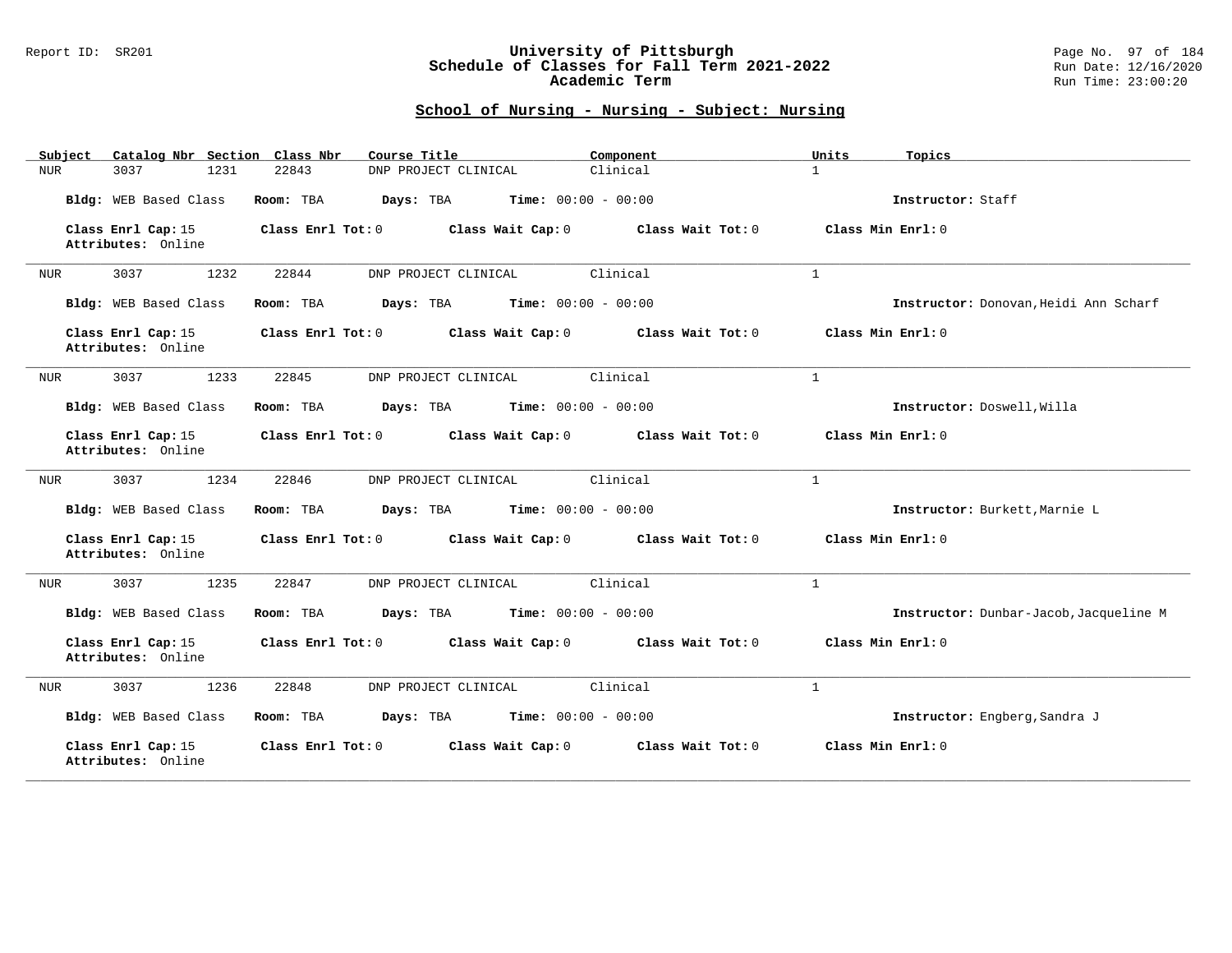### Report ID: SR201 **University of Pittsburgh** Page No. 98 of 184 **Schedule of Classes for Fall Term 2021-2022** Run Date: 12/16/2020 **Academic Term** Run Time: 23:00:20

| Catalog Nbr Section Class Nbr<br>Subject | Course Title                                           | Component           | Units<br>Topics                      |
|------------------------------------------|--------------------------------------------------------|---------------------|--------------------------------------|
| 3037<br>1237<br>NUR                      | DNP PROJECT CLINICAL<br>22849                          | Clinical            | $\mathbf{1}$                         |
| Bldg: WEB Based Class                    | Room: TBA<br>Days: TBA<br><b>Time:</b> $00:00 - 00:00$ |                     | Instructor: Erlen, Judith            |
| Class Enrl Cap: 15<br>Attributes: Online | Class Enrl Tot: 0<br>Class Wait Cap: 0                 | Class Wait Tot: 0   | Class Min Enrl: 0                    |
| 3037<br>1238<br>NUR                      | 22850<br>DNP PROJECT CLINICAL                          | Clinical            | $\mathbf{1}$                         |
| Bldg: WEB Based Class                    | Time: $00:00 - 00:00$<br>Room: TBA<br>Days: TBA        |                     | Instructor: Staff                    |
| Class Enrl Cap: 15<br>Attributes: Online | Class Enrl Tot: 0<br>Class Wait Cap: 0                 | Class Wait Tot: 0   | Class Min $Enrl: 0$                  |
| 3037<br>1239<br>NUR                      | 22851<br>DNP PROJECT CLINICAL                          | Clinical            | $\mathbf{1}$                         |
| Bldg: WEB Based Class                    | <b>Time:</b> $00:00 - 00:00$<br>Room: TBA<br>Days: TBA |                     | Instructor: Callan, Judith Ann       |
| Class Enrl Cap: 15<br>Attributes: Online | Class Enrl Tot: 0<br>Class Wait Cap: 0                 | Class Wait Tot: $0$ | Class Min Enrl: 0                    |
| 1240<br>3037<br>NUR                      | DNP PROJECT CLINICAL<br>22202                          | Clinical            | $\mathbf{1}$                         |
| Bldg: WEB Based Class                    | <b>Time:</b> $00:00 - 00:00$<br>Room: TBA<br>Days: TBA |                     | Instructor: Coleman, Timothy Michael |
| Class Enrl Cap: 15<br>Attributes: Online | Class Enrl Tot: 0<br>Class Wait Cap: 0                 | Class Wait Tot: 0   | Class Min Enrl: 0                    |
| 3037<br>1241<br>NUR                      | 22862<br>DNP PROJECT CLINICAL                          | Clinical            | $\mathbf{1}$                         |
| Bldg: WEB Based Class                    | <b>Time:</b> $00:00 - 00:00$<br>Room: TBA<br>Days: TBA |                     | Instructor: Conley, Yvette Perry     |
| Class Enrl Cap: 15<br>Attributes: Online | Class Enrl Tot: 0<br>Class Wait Cap: 0                 | Class Wait Tot: 0   | Class Min Enrl: 0                    |
| 3037<br>1242<br>NUR                      | 22864<br>DNP PROJECT CLINICAL                          | Clinical            | $\mathbf{1}$                         |
| Bldg: WEB Based Class                    | <b>Time:</b> $00:00 - 00:00$<br>Room: TBA<br>Days: TBA |                     | Instructor: Godfrey, Kathleen        |
| Class Enrl Cap: 15<br>Attributes: Online | Class Enrl Tot: 0<br>Class Wait Cap: 0                 | Class Wait Tot: 0   | Class Min Enrl: 0                    |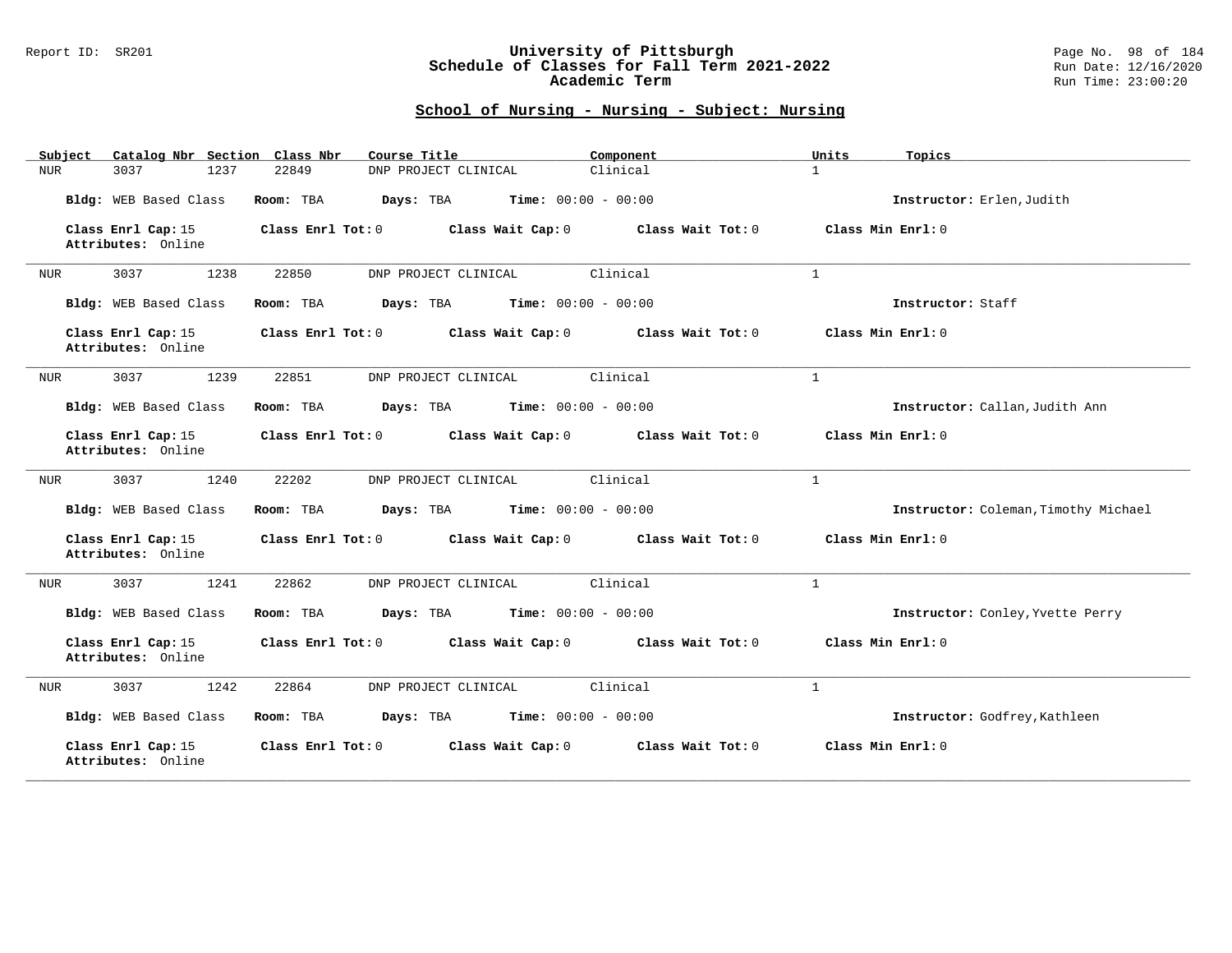### Report ID: SR201 **University of Pittsburgh** Page No. 99 of 184 **Schedule of Classes for Fall Term 2021-2022** Run Date: 12/16/2020 **Academic Term** Run Time: 23:00:20

| Catalog Nbr Section Class Nbr<br>Subject | Course Title                                           | Component         | Units<br>Topics                   |
|------------------------------------------|--------------------------------------------------------|-------------------|-----------------------------------|
| 3037<br>1243<br>NUR                      | DNP PROJECT CLINICAL<br>22866                          | Clinical          | $\mathbf{1}$                      |
| Bldg: WEB Based Class                    | Room: TBA<br>Days: TBA<br><b>Time:</b> $00:00 - 00:00$ |                   | Instructor: Haines, Alice Jane    |
| Class Enrl Cap: 15<br>Attributes: Online | Class Enrl Tot: 0<br>Class Wait Cap: 0                 | Class Wait Tot: 0 | Class Min Enrl: 0                 |
| 3037<br>1244<br>NUR                      | 22872<br>DNP PROJECT CLINICAL                          | Clinical          | $\mathbf{1}$                      |
| Bldg: WEB Based Class                    | <b>Time:</b> $00:00 - 00:00$<br>Room: TBA<br>Days: TBA |                   | Instructor: Staff                 |
| Class Enrl Cap: 15<br>Attributes: Online | Class Enrl Tot: 0<br>Class Wait Cap: 0                 | Class Wait Tot: 0 | Class Min $Enrl: 0$               |
| 3037<br>1245<br>NUR                      | 22873<br>DNP PROJECT CLINICAL                          | Clinical          | $\mathbf{1}$                      |
| Bldg: WEB Based Class                    | <b>Time:</b> $00:00 - 00:00$<br>Room: TBA<br>Days: TBA |                   | Instructor: Henker, Richard A.    |
| Class Enrl Cap: 15<br>Attributes: Online | Class Enrl Tot: 0<br>Class Wait Cap: 0                 | Class Wait Tot: 0 | Class Min Enrl: 0                 |
| 1246<br>3037<br>NUR                      | DNP PROJECT CLINICAL<br>22878                          | Clinical          | $\mathbf{1}$                      |
| Bldg: WEB Based Class                    | Days: TBA<br><b>Time:</b> $00:00 - 00:00$<br>Room: TBA |                   | Instructor: Hoffmann, Rosemary L. |
| Class Enrl Cap: 15<br>Attributes: Online | Class Enrl Tot: 0<br>Class Wait Cap: 0                 | Class Wait Tot: 0 | Class Min Enrl: 0                 |
| 3037<br>1247<br>NUR                      | 22879<br>DNP PROJECT CLINICAL                          | Clinical          | $\mathbf{1}$                      |
| Bldg: WEB Based Class                    | <b>Time:</b> $00:00 - 00:00$<br>Room: TBA<br>Days: TBA |                   | Instructor: Kang, Ja Hyun         |
| Class Enrl Cap: 15<br>Attributes: Online | Class Enrl Tot: 0<br>Class Wait Cap: 0                 | Class Wait Tot: 0 | Class Min Enrl: 0                 |
| 3037<br>1248<br>NUR                      | 22880<br>DNP PROJECT CLINICAL                          | Clinical          | $\mathbf{1}$                      |
| Bldg: WEB Based Class                    | <b>Time:</b> $00:00 - 00:00$<br>Room: TBA<br>Days: TBA |                   | Instructor: Hravnak, Marilyn      |
| Class Enrl Cap: 15<br>Attributes: Online | Class Enrl Tot: 0<br>Class Wait Cap: 0                 | Class Wait Tot: 0 | Class Min Enrl: 0                 |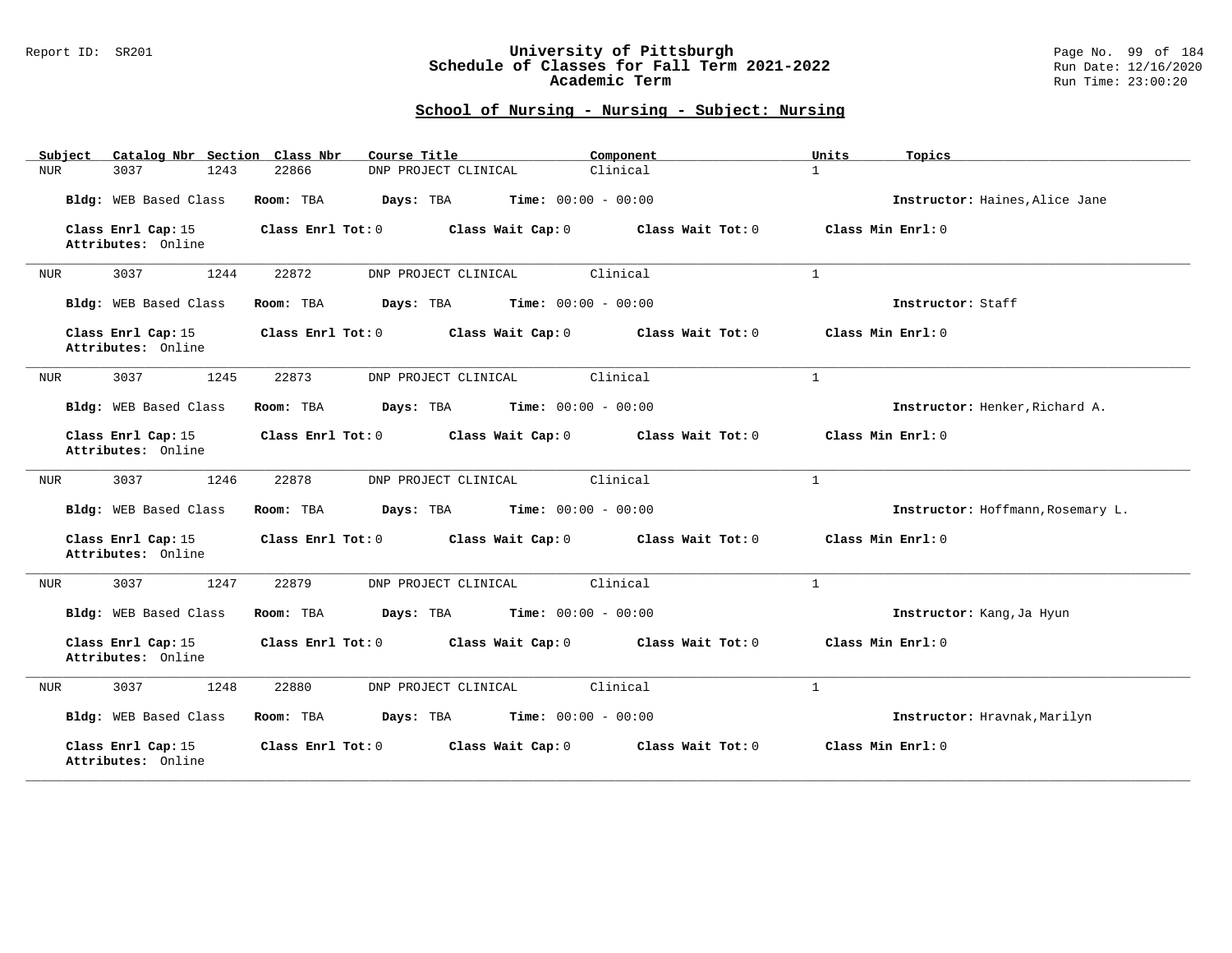#### Report ID: SR201 **University of Pittsburgh** Page No. 100 of 184 **Schedule of Classes for Fall Term 2021-2022** Run Date: 12/16/2020 **Academic Term** Run Time: 23:00:20

| Catalog Nbr Section Class Nbr<br>Subject | Course Title                                           | Component         | Units<br>Topics                |
|------------------------------------------|--------------------------------------------------------|-------------------|--------------------------------|
| 1249<br>3037<br>NUR                      | 22881<br>DNP PROJECT CLINICAL                          | Clinical          | $\mathbf{1}$                   |
| Bldg: WEB Based Class                    | <b>Time:</b> $00:00 - 00:00$<br>Room: TBA<br>Days: TBA |                   | Instructor: Staff              |
| Class Enrl Cap: 15<br>Attributes: Online | Class Enrl Tot: 0<br>Class Wait Cap: 0                 | Class Wait Tot: 0 | Class Min Enrl: 0              |
| 3037<br>1250<br>NUR                      | 22203<br>DNP PROJECT CLINICAL                          | Clinical          | $\mathbf{1}$                   |
| Bldg: WEB Based Class                    | Time: $00:00 - 00:00$<br>Room: TBA<br>Days: TBA        |                   | Instructor: Constantino, Rose  |
| Class Enrl Cap: 15<br>Attributes: Online | Class Enrl Tot: 0<br>Class Wait Cap: 0                 | Class Wait Tot: 0 | Class Min Enrl: 0              |
| 1251<br>3037<br>NUR                      | 22887<br>DNP PROJECT CLINICAL                          | Clinical          | $\mathbf{1}$                   |
| Bldg: WEB Based Class                    | Days: TBA<br><b>Time:</b> $00:00 - 00:00$<br>Room: TBA |                   | Instructor: Cassidy, Brenda L. |
| Class Enrl Cap: 15<br>Attributes: Online | Class Enrl Tot: 0<br>Class Wait Cap: 0                 | Class Wait Tot: 0 | Class Min Enrl: 0              |
| 3037<br>1252<br>NUR                      | 22888<br>DNP PROJECT CLINICAL                          | Clinical          | $\mathbf{1}$                   |
| Bldg: WEB Based Class                    | Room: TBA<br>Days: TBA<br><b>Time:</b> $00:00 - 00:00$ |                   | Instructor: Staff              |
| Class Enrl Cap: 15<br>Attributes: Online | Class Enrl Tot: 0 Class Wait Cap: 0 Class Wait Tot: 0  |                   | Class Min Enrl: 0              |
| 1253<br>3037<br>NUR                      | 22889<br>DNP PROJECT CLINICAL                          | Clinical          | $\mathbf{1}$                   |
| Bldg: WEB Based Class                    | Days: TBA<br><b>Time:</b> $00:00 - 00:00$<br>Room: TBA |                   | Instructor: Choi, JiYeon       |
| Class Enrl Cap: 15<br>Attributes: Online | Class Enrl Tot: 0<br>Class Wait Cap: 0                 | Class Wait Tot: 0 | Class Min Enrl: 0              |
| 3037<br>1254<br>NUR                      | 22890<br>DNP PROJECT CLINICAL                          | Clinical          | $\mathbf{1}$                   |
| Bldg: WEB Based Class                    | <b>Time:</b> $00:00 - 00:00$<br>Room: TBA<br>Days: TBA |                   | Instructor: Faett, Becky L     |
| Class Enrl Cap: 15<br>Attributes: Online | Class Enrl Tot: 0<br>Class Wait Cap: 0                 | Class Wait Tot: 0 | Class Min Enrl: 0              |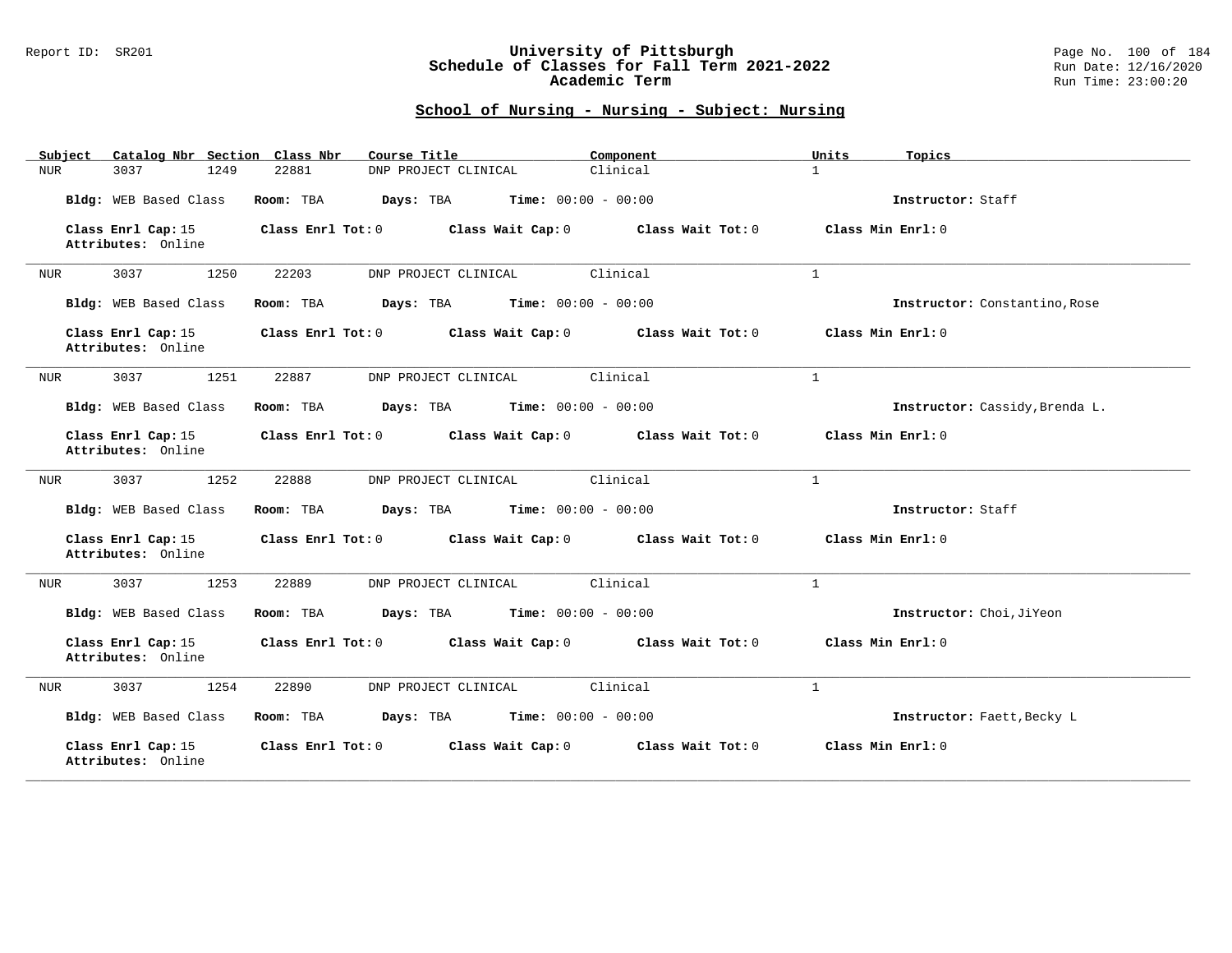### Report ID: SR201 **University of Pittsburgh** Page No. 101 of 184 **Schedule of Classes for Fall Term 2021-2022** Run Date: 12/16/2020 **Academic Term** Run Time: 23:00:20

| Catalog Nbr Section Class Nbr<br>Subject | Course Title                                           | Component         | Units<br>Topics                  |
|------------------------------------------|--------------------------------------------------------|-------------------|----------------------------------|
| 3037<br>1255<br>NUR                      | 22896<br>DNP PROJECT CLINICAL                          | Clinical          | $\mathbf{1}$                     |
| Bldg: WEB Based Class                    | <b>Time:</b> $00:00 - 00:00$<br>Room: TBA<br>Days: TBA |                   | Instructor: Al-Zaiti, Salah S    |
| Class Enrl Cap: 15<br>Attributes: Online | Class Enrl Tot: 0<br>Class Wait Cap: 0                 | Class Wait Tot: 0 | Class Min Enrl: 0                |
| 3037<br>1256<br>NUR                      | 22897<br>DNP PROJECT CLINICAL                          | Clinical          | $\mathbf{1}$                     |
| Bldg: WEB Based Class                    | Time: $00:00 - 00:00$<br>Room: TBA<br>Days: TBA        |                   | Instructor: Kreashko, Lisa Marie |
| Class Enrl Cap: 15<br>Attributes: Online | Class Enrl Tot: 0<br>Class Wait Cap: 0                 | Class Wait Tot: 0 | Class Min Enrl: 0                |
| 1257<br>3037<br>NUR                      | 22898<br>DNP PROJECT CLINICAL                          | Clinical          | $\mathbf{1}$                     |
| Bldg: WEB Based Class                    | Days: TBA<br><b>Time:</b> $00:00 - 00:00$<br>Room: TBA |                   | Instructor: Novosel, Lorraine M  |
| Class Enrl Cap: 15<br>Attributes: Online | Class Enrl Tot: 0<br>Class Wait Cap: 0                 | Class Wait Tot: 0 | Class Min Enrl: 0                |
| 3037<br>1258<br>NUR                      | 22899<br>DNP PROJECT CLINICAL                          | Clinical          | $\mathbf{1}$                     |
| Bldg: WEB Based Class                    | Room: TBA<br>Days: TBA<br><b>Time:</b> $00:00 - 00:00$ |                   | Instructor: Staff                |
| Class Enrl Cap: 15<br>Attributes: Online | Class Enrl Tot: 0<br>Class Wait Cap: 0                 | Class Wait Tot: 0 | Class Min Enrl: 0                |
| 3037<br>1259<br>NUR                      | 22900<br>DNP PROJECT CLINICAL                          | Clinical          | $\mathbf{1}$                     |
| Bldg: WEB Based Class                    | Days: TBA<br><b>Time:</b> $00:00 - 00:00$<br>Room: TBA |                   | Instructor: Staff                |
| Class Enrl Cap: 15<br>Attributes: Online | Class Enrl Tot: 0<br>Class Wait Cap: 0                 | Class Wait Tot: 0 | Class Min Enrl: 0                |
| 3037<br>1260<br>NUR                      | 22204<br>DNP PROJECT CLINICAL                          | Clinical          | $\mathbf{1}$                     |
| Bldg: WEB Based Class                    | <b>Time:</b> $00:00 - 00:00$<br>Room: TBA<br>Days: TBA |                   | Instructor: Guttendorf, Jane     |
| Class Enrl Cap: 15<br>Attributes: Online | Class Enrl Tot: 0<br>Class Wait Cap: 0                 | Class Wait Tot: 0 | Class Min Enrl: 0                |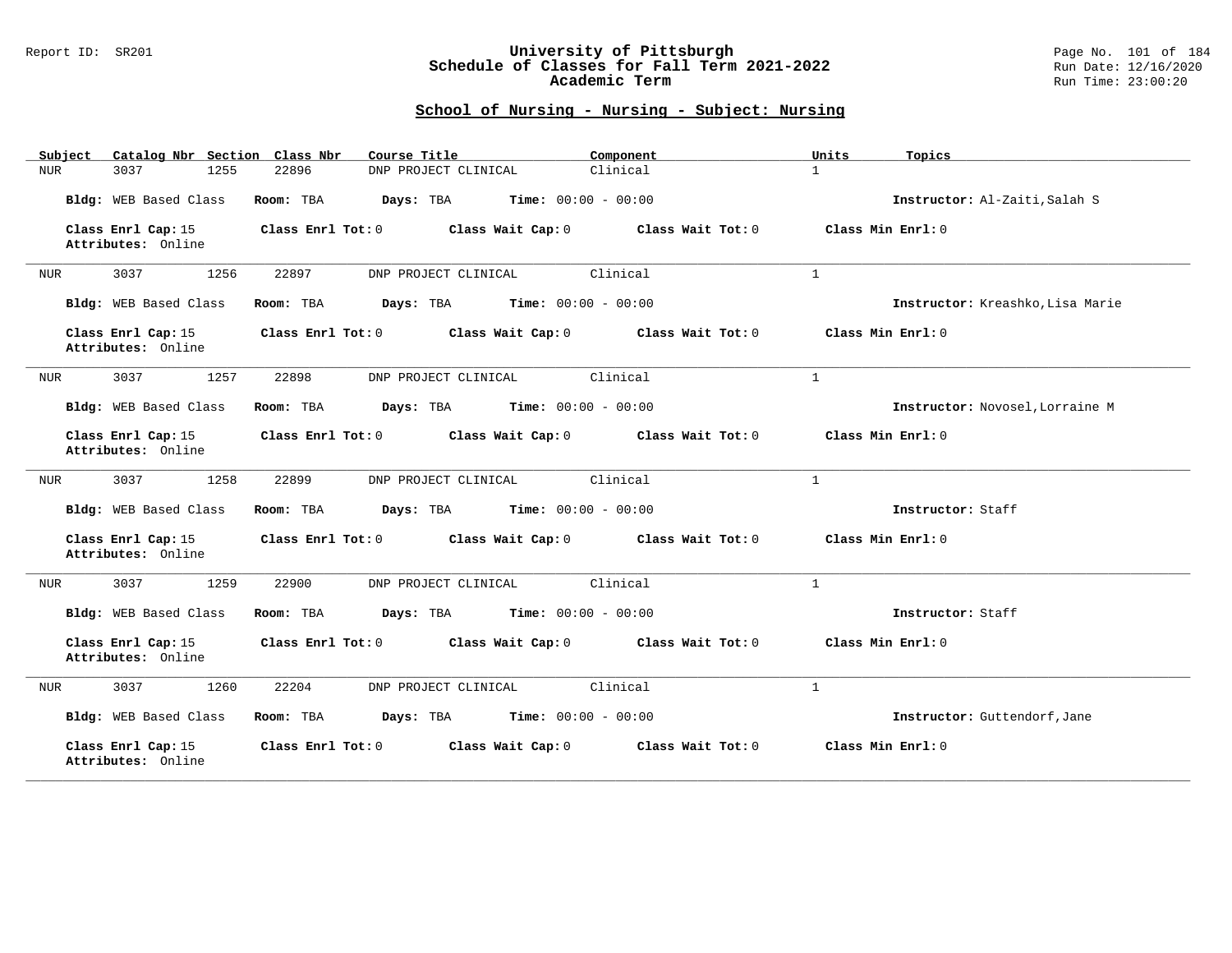### Report ID: SR201 **University of Pittsburgh** Page No. 102 of 184 **Schedule of Classes for Fall Term 2021-2022** Run Date: 12/16/2020 **Academic Term** Run Time: 23:00:20

| Catalog Nbr Section Class Nbr<br>Subject | Course Title                                           | Component         | Units<br>Topics                        |
|------------------------------------------|--------------------------------------------------------|-------------------|----------------------------------------|
| 3037<br>1261<br>NUR                      | 22907<br>DNP PROJECT CLINICAL                          | Clinical          | $\mathbf{1}$                           |
| Bldg: WEB Based Class                    | Time: $00:00 - 00:00$<br>Room: TBA<br>Days: TBA        |                   | Instructor: Grant, Catherine           |
| Class Enrl Cap: 15<br>Attributes: Online | Class Enrl Tot: 0<br>Class Wait Cap: 0                 | Class Wait Tot: 0 | Class Min Enrl: 0                      |
| 3037<br>1262<br>NUR                      | 22908<br>DNP PROJECT CLINICAL                          | Clinical          | $\mathbf{1}$                           |
| Bldg: WEB Based Class                    | <b>Time:</b> $00:00 - 00:00$<br>Room: TBA<br>Days: TBA |                   | Instructor: Zedreck Gonzalez, Judith F |
| Class Enrl Cap: 15<br>Attributes: Online | Class Enrl Tot: 0<br>Class Wait Cap: 0                 | Class Wait Tot:0  | Class Min Enrl: 0                      |
| 1263<br>3037<br>NUR                      | DNP PROJECT CLINICAL<br>22909                          | Clinical          | $\mathbf{1}$                           |
| Bldg: WEB Based Class                    | Days: TBA<br><b>Time:</b> $00:00 - 00:00$<br>Room: TBA |                   | Instructor: Wesmiller, Susan W         |
| Class Enrl Cap: 15<br>Attributes: Online | Class Enrl Tot: 0<br>Class Wait Cap: 0                 | Class Wait Tot: 0 | Class Min Enrl: 0                      |
| 3037<br>1264<br>NUR                      | DNP PROJECT CLINICAL<br>22910                          | Clinical          | $\mathbf{1}$                           |
| Bldg: WEB Based Class                    | <b>Time:</b> $00:00 - 00:00$<br>Room: TBA<br>Days: TBA |                   | Instructor: Wang, Weiwen               |
| Class Enrl Cap: 15<br>Attributes: Online | Class Enrl Tot: 0<br>Class Wait Cap: 0                 | Class Wait Tot: 0 | Class Min Enrl: 0                      |
| 3037<br>1265<br>NUR                      | 22911<br>DNP PROJECT CLINICAL                          | Clinical          | $\mathbf{1}$                           |
| Bldg: WEB Based Class                    | <b>Time:</b> $00:00 - 00:00$<br>Room: TBA<br>Days: TBA |                   | Instructor: Sowko, Lucille Ann         |
| Class Enrl Cap: 15<br>Attributes: Online | Class Enrl Tot: 0<br>Class Wait Cap: 0                 | Class Wait Tot: 0 | Class Min Enrl: 0                      |
| 3037<br>1266<br>NUR                      | 22912<br>DNP PROJECT CLINICAL                          | Clinical          | $\mathbf{1}$                           |
| Bldg: WEB Based Class                    | Room: TBA<br>Days: TBA<br><b>Time:</b> $00:00 - 00:00$ |                   | Instructor: Miller, Susan E            |
| Class Enrl Cap: 15<br>Attributes: Online | Class Wait Cap: 0<br>Class Enrl Tot: 0                 | Class Wait Tot: 0 | Class Min Enrl: 0                      |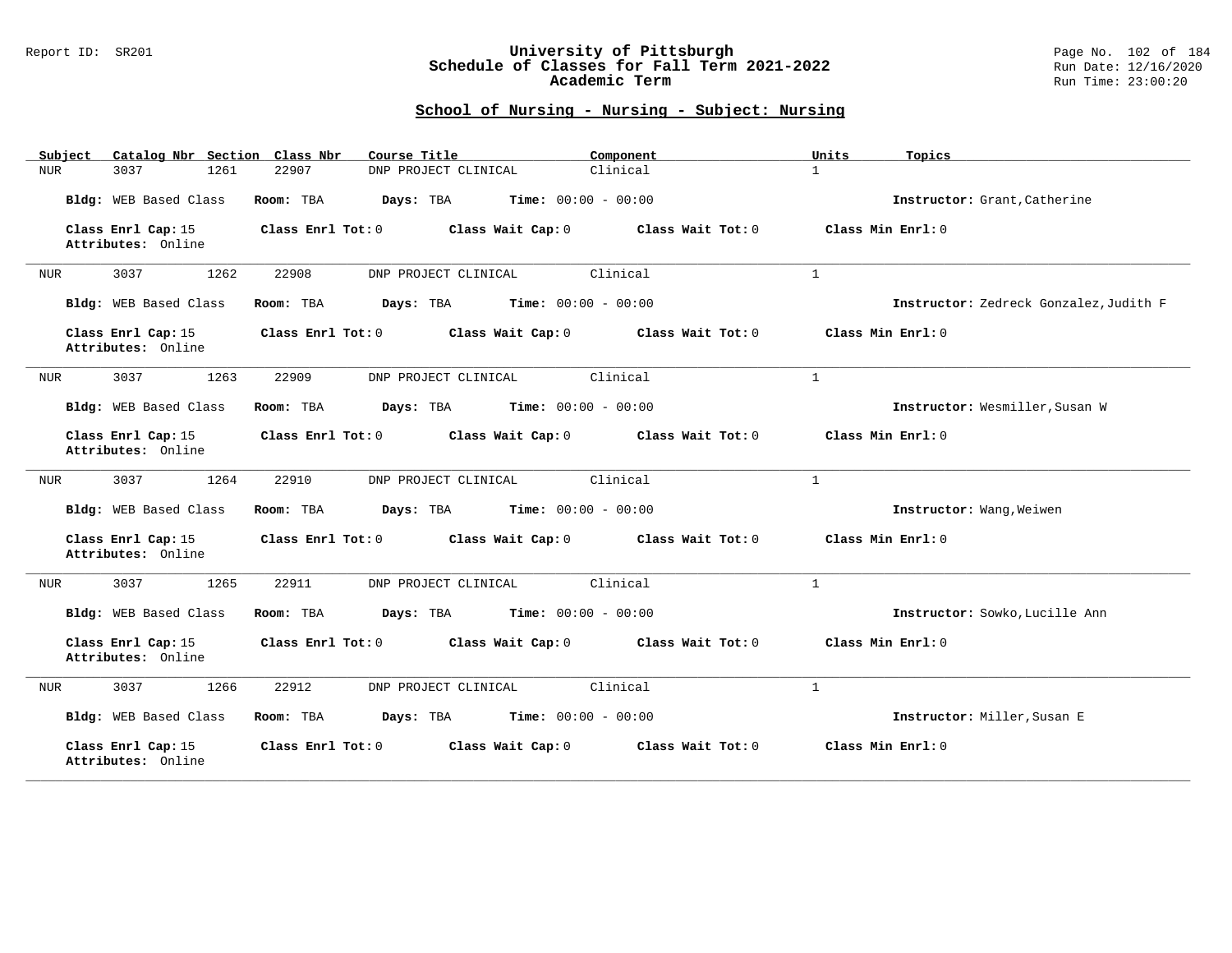### Report ID: SR201 **University of Pittsburgh** Page No. 103 of 184 **Schedule of Classes for Fall Term 2021-2022** Run Date: 12/16/2020 **Academic Term** Run Time: 23:00:20

| Catalog Nbr Section Class Nbr<br>Subject | Course Title                                           | Component           | Units<br>Topics                    |
|------------------------------------------|--------------------------------------------------------|---------------------|------------------------------------|
| 3037<br>1267<br>NUR                      | DNP PROJECT CLINICAL<br>22913                          | Clinical            | $\mathbf{1}$                       |
| Bldg: WEB Based Class                    | Room: TBA<br>Days: TBA<br><b>Time:</b> $00:00 - 00:00$ |                     | Instructor: Dechant, Jason Jay     |
| Class Enrl Cap: 15<br>Attributes: Online | Class Enrl Tot: 0<br>Class Wait Cap: 0                 | Class Wait Tot: 0   | Class Min Enrl: 0                  |
| 1268<br>3037<br>NUR                      | 23007<br>DNP PROJECT CLINICAL                          | Clinical            | $\mathbf{1}$                       |
| Bldg: WEB Based Class                    | Time: $00:00 - 00:00$<br>Room: TBA<br>Days: TBA        |                     | Instructor: Dorman, Janice S       |
| Class Enrl Cap: 35<br>Attributes: Online | Class Enrl Tot: 0<br>Class Wait Cap: 0                 | Class Wait $Tot: 0$ | Class Min Enrl: 0                  |
| 3037<br>1269<br>NUR                      | 23147<br>DNP PROJECT CLINICAL                          | Clinical            | $\mathbf{1}$                       |
| Bldg: WEB Based Class                    | <b>Time:</b> $00:00 - 00:00$<br>Room: TBA<br>Days: TBA |                     | Instructor: Feeley, Christine A    |
| Class Enrl Cap: 15<br>Attributes: Online | Class Enr1 Tot: 0<br>Class Wait Cap: 0                 | Class Wait $Tot: 0$ | Class Min Enrl: 0                  |
| 1270<br>3037<br>NUR                      | 15022<br>DNP PROJECT CLINICAL                          | Clinical            | $\mathbf{1}$                       |
| Bldg: WEB Based Class                    | <b>Time:</b> $00:00 - 00:00$<br>Room: TBA<br>Days: TBA |                     | Instructor: Schlenk, Elizabeth Ann |
| Class Enrl Cap: 15<br>Attributes: Online | Class Wait Cap: 0<br>Class Enrl Tot: 0                 | Class Wait Tot: 0   | Class Min Enrl: 0                  |
| 3037<br>1271<br>NUR                      | 23148<br>DNP PROJECT CLINICAL                          | Clinical            | $\mathbf{1}$                       |
| Bldg: WEB Based Class                    | <b>Time:</b> $00:00 - 00:00$<br>Room: TBA<br>Days: TBA |                     | Instructor: Imes, Christopher C    |
| Class Enrl Cap: 15<br>Attributes: Online | Class Enrl Tot: 0<br>Class Wait Cap: 0                 | Class Wait Tot: 0   | Class Min Enrl: 0                  |
| 1272<br>3037<br>NUR                      | 23149<br>DNP PROJECT CLINICAL                          | Clinical            | $\mathbf{1}$                       |
| Bldg: WEB Based Class                    | Room: TBA<br>Days: TBA<br><b>Time:</b> $00:00 - 00:00$ |                     | Instructor: Kaufman, Robert Reid   |
| Class Enrl Cap: 15<br>Attributes: Online | Class Enrl Tot: 0<br>Class Wait Cap: 0                 | Class Wait Tot: 0   | Class Min Enrl: 0                  |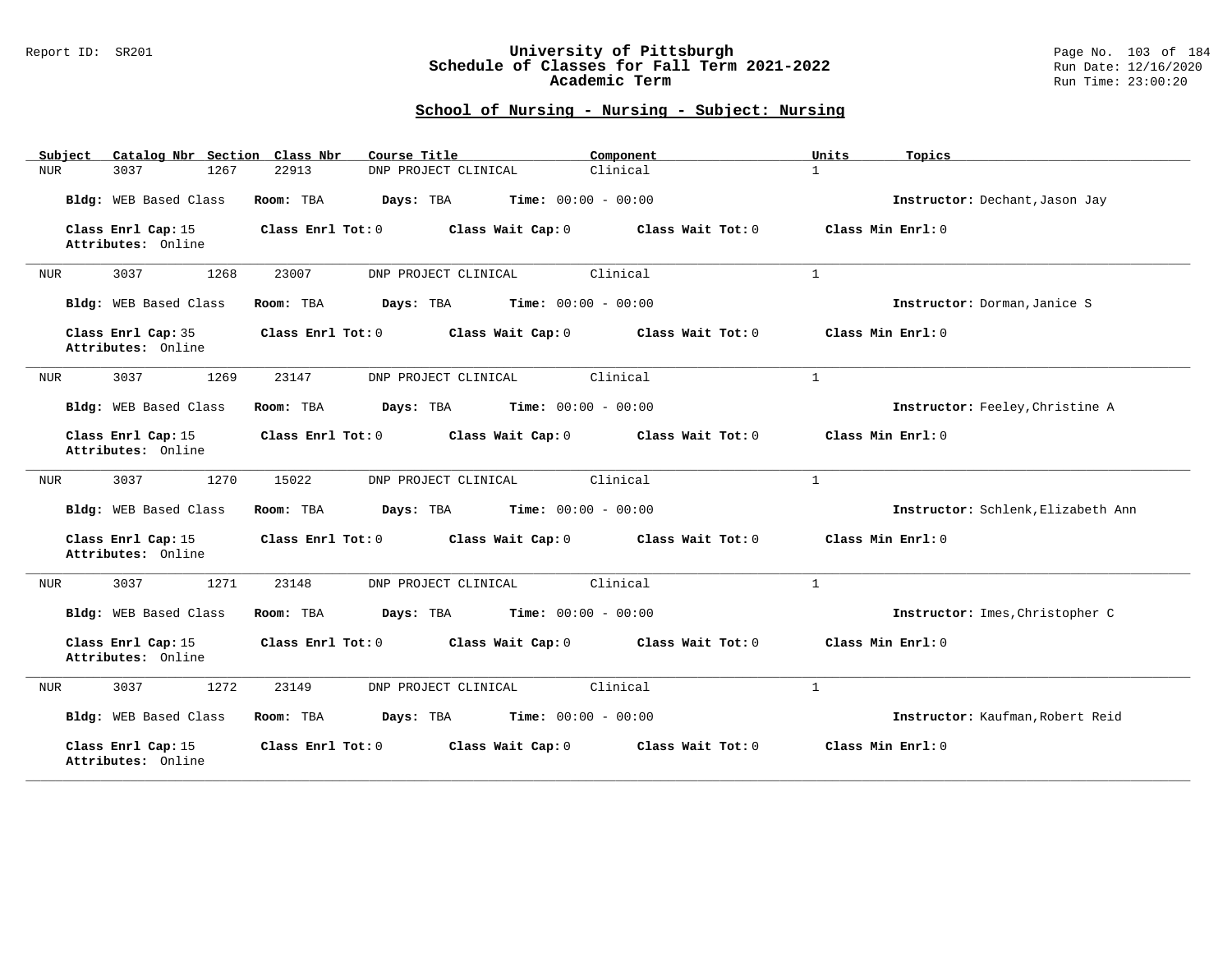### Report ID: SR201 **University of Pittsburgh** Page No. 104 of 184 **Schedule of Classes for Fall Term 2021-2022** Run Date: 12/16/2020 **Academic Term** Run Time: 23:00:20

| Catalog Nbr Section Class Nbr<br>Subject | Course Title                                           | Component         | Units<br>Topics                     |
|------------------------------------------|--------------------------------------------------------|-------------------|-------------------------------------|
| 3037<br>1273<br>NUR                      | 23150<br>DNP PROJECT CLINICAL                          | Clinical          | $\mathbf{1}$                        |
| Bldg: WEB Based Class                    | Room: TBA<br>Days: TBA<br><b>Time:</b> $00:00 - 00:00$ |                   | Instructor: Staff                   |
| Class Enrl Cap: 15<br>Attributes: Online | Class Enrl Tot: 0<br>Class Wait Cap: 0                 | Class Wait Tot: 0 | Class Min Enrl: 0                   |
| 3037<br>1274<br>NUR                      | 23151<br>DNP PROJECT CLINICAL                          | Clinical          | $\mathbf{1}$                        |
| Bldg: WEB Based Class                    | Days: TBA<br>$Time: 00:00 - 00:00$<br>Room: TBA        |                   | Instructor: Staff                   |
| Class Enrl Cap: 15<br>Attributes: Online | Class Enrl Tot: 0<br>Class Wait Cap: 0                 | Class Wait Tot: 0 | Class Min $Err1:0$                  |
| 3037<br>1275<br>NUR                      | 23152<br>DNP PROJECT CLINICAL                          | Clinical          | $\mathbf{1}$                        |
| Bldg: WEB Based Class                    | Days: TBA<br>$Time: 00:00 - 00:00$<br>Room: TBA        |                   | Instructor: Staff                   |
| Class Enrl Cap: 15<br>Attributes: Online | Class Enrl Tot: 0<br>Class Wait Cap: 0                 | Class Wait Tot: 0 | Class Min Enrl: 0                   |
| 3037<br>1276<br>NUR                      | DNP PROJECT CLINICAL<br>23153                          | Clinical          | $\mathbf{1}$                        |
| Bldg: WEB Based Class                    | <b>Time:</b> $00:00 - 00:00$<br>Room: TBA<br>Days: TBA |                   | Instructor: Staff                   |
| Class Enrl Cap: 15<br>Attributes: Online | Class Enrl Tot: 0 Class Wait Cap: 0                    | Class Wait Tot: 0 | Class Min Enrl: 0                   |
| 3037<br>1277<br>NUR                      | 23154<br>DNP PROJECT CLINICAL                          | Clinical          | $\mathbf{1}$                        |
| Bldg: WEB Based Class                    | <b>Time:</b> $00:00 - 00:00$<br>Room: TBA<br>Days: TBA |                   | Instructor: Yates, Cecelia          |
| Class Enrl Cap: 15<br>Attributes: Online | Class Enrl Tot: 0<br>Class Wait Cap: 0                 | Class Wait Tot: 0 | Class Min Enrl: 0                   |
| 3037<br>1278<br>NUR                      | 23155<br>DNP PROJECT CLINICAL                          | Clinical          | $\mathbf{1}$                        |
| Bldg: WEB Based Class                    | <b>Time:</b> $00:00 - 00:00$<br>Room: TBA<br>Days: TBA |                   | Instructor: Kregg-Byers, Claudia M. |
| Class Enrl Cap: 15<br>Attributes: Online | Class Enrl Tot: 0<br>Class Wait Cap: 0                 | Class Wait Tot: 0 | Class Min Enrl: 0                   |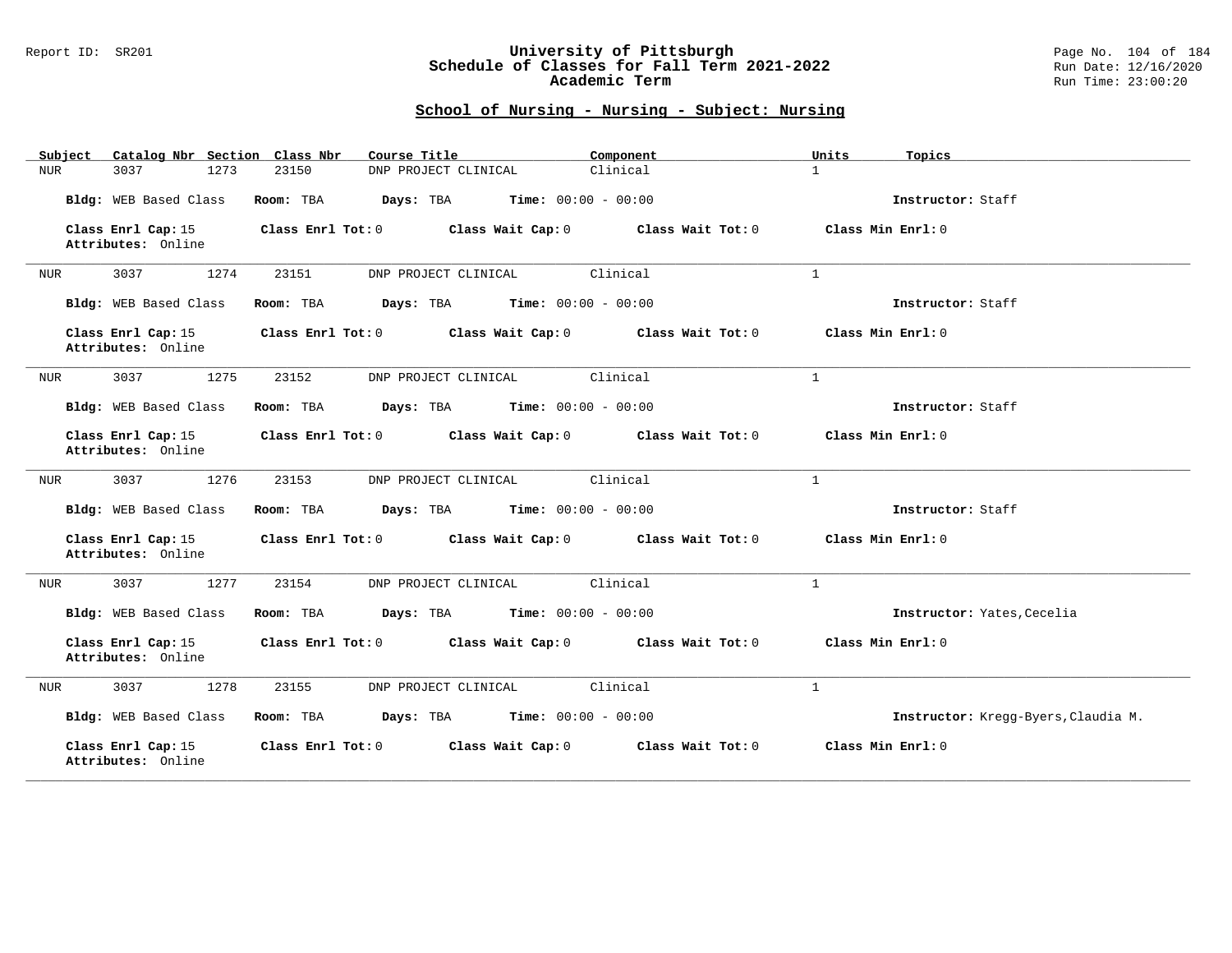### Report ID: SR201 **University of Pittsburgh** Page No. 105 of 184 **Schedule of Classes for Fall Term 2021-2022** Run Date: 12/16/2020 **Academic Term** Run Time: 23:00:20

| Catalog Nbr Section Class Nbr<br>Subject | Course Title                                           | Component         | Units<br>Topics                          |
|------------------------------------------|--------------------------------------------------------|-------------------|------------------------------------------|
| 3037<br>1279<br>NUR                      | DNP PROJECT CLINICAL<br>23156                          | Clinical          | $\mathbf{1}$                             |
| Bldg: WEB Based Class                    | Room: TBA<br>Days: TBA<br><b>Time:</b> $00:00 - 00:00$ |                   | Instructor: Wymard-Tomlinson, Danielle M |
| Class Enrl Cap: 15<br>Attributes: Online | Class Enrl Tot: 0<br>Class Wait Cap: 0                 | Class Wait Tot: 0 | Class Min Enrl: 0                        |
| 3037<br>1280<br><b>NUR</b>               | 15023<br>DNP PROJECT CLINICAL                          | Clinical          | $\mathbf{1}$                             |
| Bldg: WEB Based Class                    | <b>Time:</b> $00:00 - 00:00$<br>Room: TBA<br>Days: TBA |                   | Instructor: Founds, Sandra Anne          |
| Class Enrl Cap: 15<br>Attributes: Online | Class Enrl Tot: 0<br>Class Wait Cap: 0                 | Class Wait Tot: 0 | Class Min $Enrl: 0$                      |
| 3037<br>1281<br>NUR                      | 23157<br>DNP PROJECT CLINICAL                          | Clinical          | $\mathbf{1}$                             |
| Bldg: WEB Based Class                    | <b>Time:</b> $00:00 - 00:00$<br>Room: TBA<br>Days: TBA |                   | Instructor: Rohay, Jeffrey Michael       |
| Class Enrl Cap: 15<br>Attributes: Online | Class Enrl Tot: 0<br>Class Wait Cap: 0                 | Class Wait Tot: 0 | Class Min Enrl: 0                        |
| 1282<br>3037<br>NUR                      | DNP PROJECT CLINICAL<br>23158                          | Clinical          | $\mathbf{1}$                             |
| Bldg: WEB Based Class                    | Days: TBA<br><b>Time:</b> $00:00 - 00:00$<br>Room: TBA |                   | Instructor: Ren, Dianxu                  |
| Class Enrl Cap: 15<br>Attributes: Online | Class Enrl Tot: 0<br>Class Wait Cap: 0                 | Class Wait Tot: 0 | Class Min Enrl: 0                        |
| 3037<br>1283<br><b>NUR</b>               | DNP PROJECT CLINICAL<br>23159                          | Clinical          | $\mathbf{1}$                             |
| Bldg: WEB Based Class                    | <b>Time:</b> $00:00 - 00:00$<br>Room: TBA<br>Days: TBA |                   | Instructor: Staff                        |
| Class Enrl Cap: 15<br>Attributes: Online | Class Enrl Tot: 0<br>Class Wait Cap: 0                 | Class Wait Tot: 0 | Class Min Enrl: 0                        |
| 3037<br>1284<br>NUR                      | 23160<br>DNP PROJECT CLINICAL                          | Clinical          | $\mathbf{1}$                             |
| Bldg: WEB Based Class                    | <b>Time:</b> $00:00 - 00:00$<br>Room: TBA<br>Days: TBA |                   | Instructor: Kitutu, Julius Mulwa Munyoki |
| Class Enrl Cap: 15<br>Attributes: Online | Class Enrl Tot: 0<br>Class Wait Cap: 0                 | Class Wait Tot: 0 | Class Min Enrl: 0                        |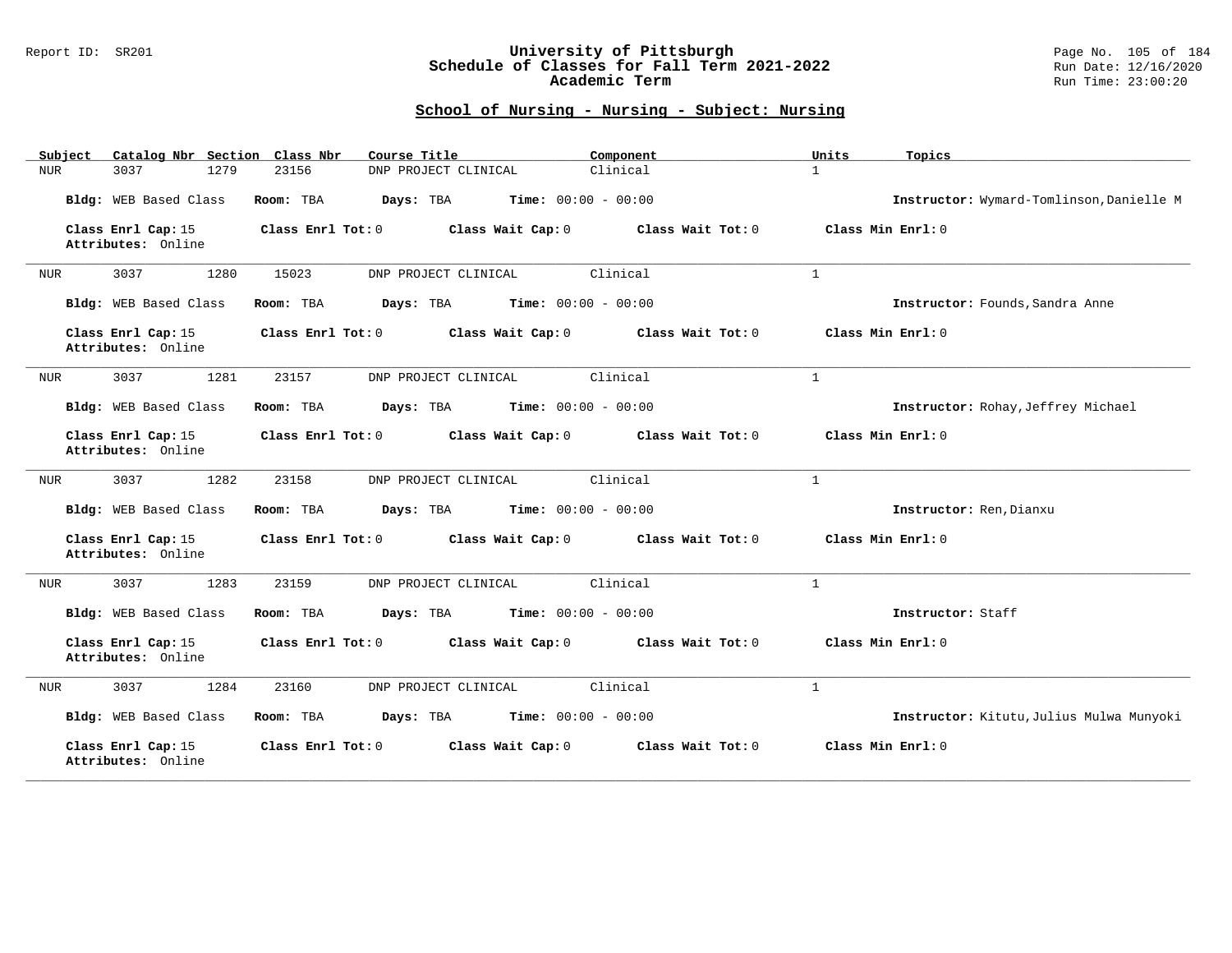#### Report ID: SR201 **University of Pittsburgh** Page No. 106 of 184 **Schedule of Classes for Fall Term 2021-2022** Run Date: 12/16/2020 **Academic Term** Run Time: 23:00:20

| Subject<br>Catalog Nbr Section Class Nbr                          | Course Title                                                                              | Component         | Units<br>Topics                   |
|-------------------------------------------------------------------|-------------------------------------------------------------------------------------------|-------------------|-----------------------------------|
| 3037<br>1285<br>NUR                                               | 23161<br>DNP PROJECT CLINICAL                                                             | Clinical          | $\mathbf{1}$                      |
| Bldg: WEB Based Class<br>Class Enrl Cap: 15<br>Attributes: Online | Time: $00:00 - 00:00$<br>Room: TBA<br>Days: TBA<br>Class Enrl Tot: 0<br>Class Wait Cap: 0 | Class Wait Tot: 0 | Instructor:<br>Class Min Enrl: 0  |
| 3037<br>1286<br>NUR                                               | 23162<br>DNP PROJECT CLINICAL                                                             | Clinical          | $\mathbf{1}$                      |
| Bldg: WEB Based Class                                             | <b>Days:</b> TBA <b>Time:</b> $00:00 - 00:00$<br>Room: TBA                                |                   | Instructor: Staff                 |
| Class Enrl Cap: 15<br>Attributes: Online                          | Class Enrl Tot: 0 Class Wait Cap: 0 Class Wait Tot: 0                                     |                   | Class Min Enrl: 0                 |
| 3037<br>1287<br>NUR                                               | 23163<br>DNP PROJECT CLINICAL                                                             | Clinical          | $\mathbf{1}$                      |
| Bldg: WEB Based Class                                             | <b>Days:</b> TBA <b>Time:</b> $00:00 - 00:00$<br>Room: TBA                                |                   | Instructor: Li, Dan               |
| Class Enrl Cap: 15<br>Attributes: Online                          | Class Enrl Tot: 0 Class Wait Cap: 0 Class Wait Tot: 0                                     |                   | Class Min Enrl: 0                 |
| 3037 30<br>1290<br>NUR                                            | 15024<br>DNP PROJECT CLINICAL                                                             | Clinical          | $\mathbf{1}$                      |
| Bldg: WEB Based Class                                             | $\texttt{Davis:}$ TBA $\texttt{Time:}$ 00:00 - 00:00<br>Room: TBA                         |                   | Instructor: Sherwood, Paula Riess |
| Class Enrl Cap: 15<br>Attributes: Online                          | Class Enrl Tot: 0 Class Wait Cap: 0 Class Wait Tot: 0                                     |                   | Class Min Enrl: 0                 |
| 3037<br>1300<br>NUR                                               | 15025<br>DNP PROJECT CLINICAL                                                             | Clinical          | $\mathbf{1}$                      |
| Bldg: TO BE ARRANGED                                              | $\texttt{Days:}$ TBA $\texttt{Time:}$ 00:00 - 00:00<br>Room: TBA                          |                   | Instructor: Tuite, Patricia K     |
| Class Enrl Cap: 15                                                | Class Enrl Tot: 0 Class Wait Cap: 0 Class Wait Tot: 0                                     |                   | Class Min Enrl: 0                 |
| 3037<br>1310<br>NUR                                               | 15026<br>DNP PROJECT CLINICAL                                                             | Clinical          | $\mathbf{1}$                      |
| Bldg: TO BE ARRANGED                                              | Room: TBA<br><b>Days:</b> TBA <b>Time:</b> $00:00 - 00:00$                                |                   | Instructor: Staff                 |
| Class Enrl Cap: 15                                                | Class Enrl Tot: 0 Class Wait Cap: 0 Class Wait Tot: 0                                     |                   | Class Min Enrl: 0                 |
| 3037<br>1320<br>NUR                                               | DNP PROJECT CLINICAL<br>15027                                                             | Clinical          | $\mathbf{1}$                      |
| Bldg: TO BE ARRANGED                                              | <b>Days:</b> TBA <b>Time:</b> $00:00 - 00:00$<br>Room: TBA                                |                   | Instructor: Staff                 |
| Class Enrl Cap: 15                                                | Class Enrl Tot: 0 Class Wait Cap: 0                                                       | Class Wait Tot: 0 | Class Min Enrl: 0                 |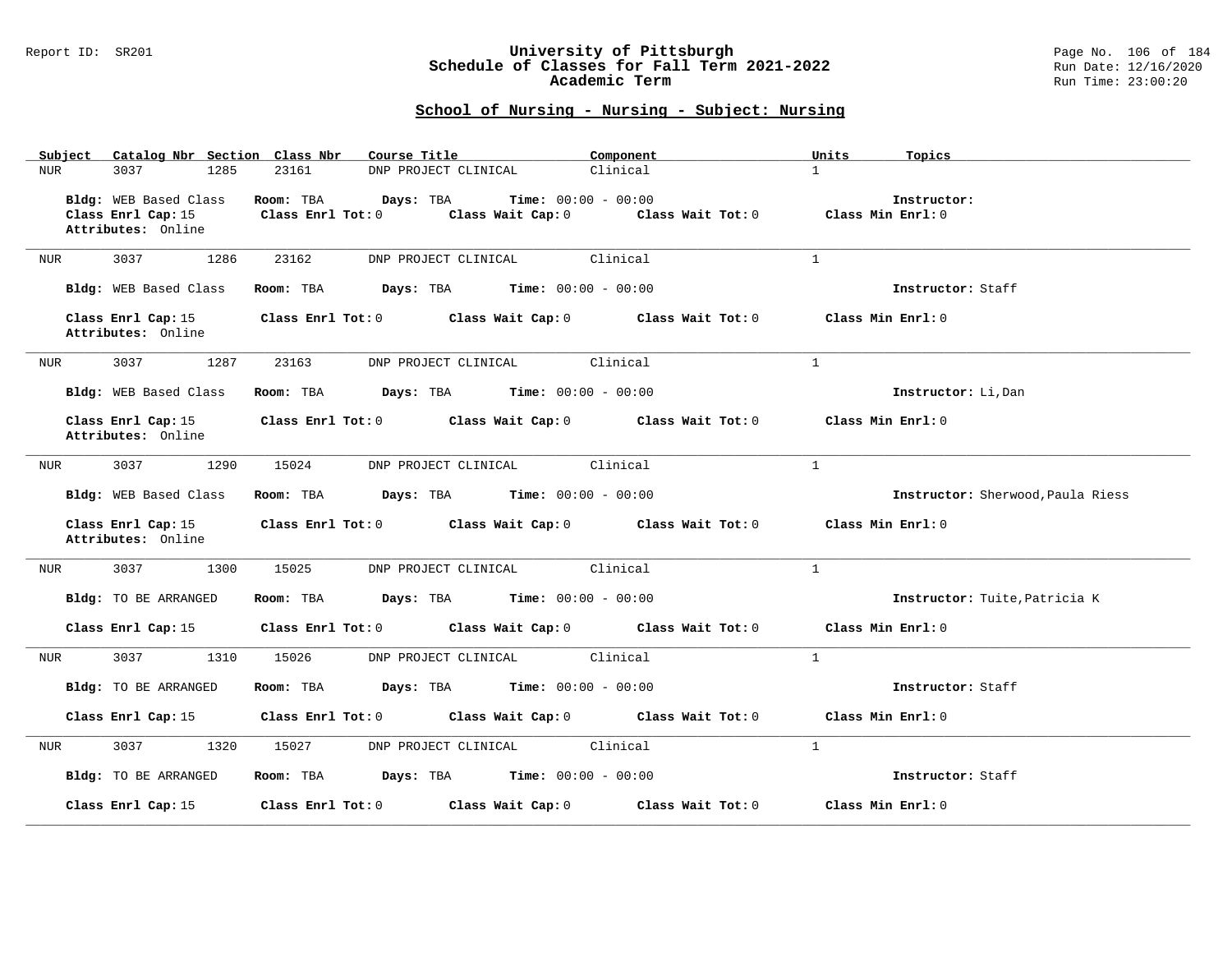#### Report ID: SR201 **University of Pittsburgh** Page No. 107 of 184 **Schedule of Classes for Fall Term 2021-2022** Run Date: 12/16/2020 **Academic Term** Run Time: 23:00:20

| Subject    | Catalog Nbr Section Class Nbr | Course Title                                                                                                                   | Component | Units<br>Topics                      |
|------------|-------------------------------|--------------------------------------------------------------------------------------------------------------------------------|-----------|--------------------------------------|
| <b>NUR</b> | 3037<br>1330                  | 15028<br>DNP PROJECT CLINICAL                                                                                                  | Clinical  | $\mathbf{1}$                         |
|            | Bldg: TO BE ARRANGED          | <b>Days:</b> TBA <b>Time:</b> $00:00 - 00:00$<br>Room: TBA                                                                     |           | Instructor: Coleman, Timothy Michael |
|            |                               | Class Enrl Cap: 15 Class Enrl Tot: 0 Class Wait Cap: 0 Class Wait Tot: 0 Class Min Enrl: 0                                     |           |                                      |
| NUR        | 3037 300                      | 1340 15029<br>DNP PROJECT CLINICAL Clinical                                                                                    |           | $\mathbf{1}$                         |
|            | Bldg: TO BE ARRANGED          | Room: TBA $Days: TBA$ Time: $00:00 - 00:00$                                                                                    |           | Instructor: Chasens, Eileen Ruth     |
|            | Class Enrl Cap: 15            | Class Enrl Tot: 0 Class Wait Cap: 0 Class Wait Tot: 0                                                                          |           | Class Min Enrl: 0                    |
| NUR        | 3037<br>1350                  | DNP PROJECT CLINICAL<br>15030                                                                                                  | Clinical  | $\mathbf{1}$                         |
|            | Bldg: TO BE ARRANGED          | Room: TBA $Days:$ TBA $Time: 00:00 - 00:00$                                                                                    |           | Instructor: Niemczyk, Nancy Anderson |
|            |                               | Class Enrl Cap: 15 Class Enrl Tot: 0 Class Wait Cap: 0 Class Wait Tot: 0 Class Min Enrl: 0                                     |           |                                      |
| NUR        |                               | 3037 1360 15031 DNP PROJECT CLINICAL Clinical                                                                                  |           | $\mathbf{1}$                         |
|            | <b>Bldg:</b> TO BE ARRANGED   | Room: TBA $\rule{1em}{0.15mm}$ Days: TBA Time: $00:00 - 00:00$                                                                 |           | Instructor: Beach, Michael D         |
|            |                               | Class Enrl Cap: 15 Class Enrl Tot: 0 Class Wait Cap: 0 Class Wait Tot: 0                                                       |           | Class Min Enrl: 0                    |
| NUR        | 3037                          | 1370 16856<br>DNP PROJECT CLINICAL Clinical                                                                                    |           | $\mathbf{1}$                         |
|            | Bldg: TO BE ARRANGED          | Room: TBA $Days:$ TBA $Time: 00:00 - 00:00$                                                                                    |           | Instructor: O'Donnell, John Marc     |
|            |                               | Class Enrl Cap: 10 $\qquad$ Class Enrl Tot: 0 $\qquad$ Class Wait Cap: 0 $\qquad$ Class Wait Tot: 0                            |           | Class Min Enrl: 0                    |
| NUR        | 3037<br>1375                  | 17311<br>DNP PROJECT CLINICAL Clinical                                                                                         |           | $\mathbf{1}$                         |
|            | Bldg: TO BE ARRANGED          | Room: TBA $Days:$ TBA $Time: 00:00 - 00:00$                                                                                    |           | Instructor: Blazeck, Alice Maus      |
|            |                               | Class Enrl Cap: 10 $\qquad$ Class Enrl Tot: 0 $\qquad$ Class Wait Cap: 0 $\qquad$ Class Wait Tot: 0 $\qquad$ Class Min Enrl: 0 |           |                                      |
| NUR        | 3037 30                       | 1380 17312<br>DNP PROJECT CLINICAL Clinical                                                                                    |           | $\overline{1}$                       |
|            | Bldg: TO BE ARRANGED          | Room: TBA $Days:$ TBA $Time: 00:00 - 00:00$                                                                                    |           | Instructor: Braxter, Betty J.        |
|            |                               | Class Enrl Cap: 10 Class Enrl Tot: 0 Class Wait Cap: 0 Class Wait Tot: 0                                                       |           | Class Min Enrl: 0                    |
| NUR        | 3037<br>1385                  | DNP PROJECT CLINICAL Clinical<br>17313                                                                                         |           | $\mathbf{1}$                         |
|            | Bldg: TO BE ARRANGED          | Room: TBA $Days: TBA$ Time: $00:00 - 00:00$                                                                                    |           | Instructor: Haines, Alice Jane       |
|            | Class Enrl Cap: 10            | Class Enrl Tot: 0 Class Wait Cap: 0 Class Wait Tot: 0                                                                          |           | Class Min Enrl: 0                    |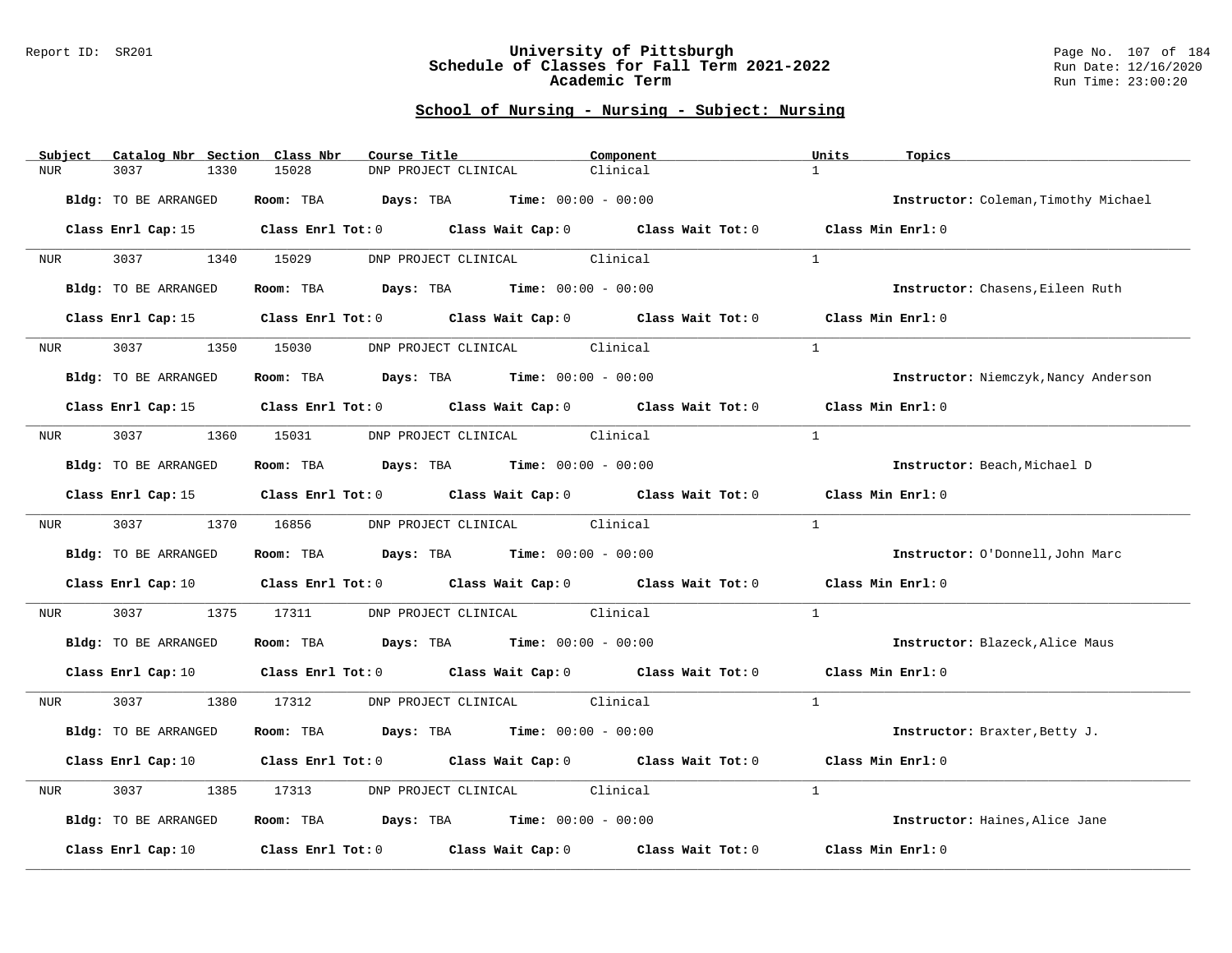| NUR <sub>p</sub> | 3037 1390            | 17314 DNP PROJECT CLINICAL                                                                                                                                                    | Clinical | $\mathbf{1}$                    |
|------------------|----------------------|-------------------------------------------------------------------------------------------------------------------------------------------------------------------------------|----------|---------------------------------|
|                  | Bldg: TO BE ARRANGED | Room: TBA $Days:$ TBA $Time: 00:00 - 00:00$                                                                                                                                   |          | Instructor: Staff               |
|                  |                      | Class Enrl Cap: 10 Class Enrl Tot: 0 Class Wait Cap: 0 Class Wait Tot: 0 Class Min Enrl: 0                                                                                    |          |                                 |
|                  |                      | NUR 3037 1395 17315 DNP PROJECT CLINICAL Clinical                                                                                                                             |          | $\overline{1}$                  |
|                  | Bldg: TO BE ARRANGED | Room: TBA $Days:$ TBA $Time: 00:00 - 00:00$                                                                                                                                   |          | Instructor: Staff               |
|                  |                      | Class Enrl Cap: 10 $\qquad$ Class Enrl Tot: 0 $\qquad$ Class Wait Cap: 0 $\qquad$ Class Wait Tot: 0 $\qquad$ Class Min Enrl: 0                                                |          |                                 |
|                  |                      | NUR 3037 1400 17316 DNP PROJECT CLINICAL Clinical                                                                                                                             |          | $\sim$ 1                        |
|                  | Bldg: TO BE ARRANGED | Room: TBA $Days:$ TBA $Time: 00:00 - 00:00$<br>Class Enrl Cap: 10 $\qquad$ Class Enrl Tot: 0 $\qquad$ Class Wait Cap: 0 $\qquad$ Class Wait Tot: 0 $\qquad$ Class Min Enrl: 0 |          | Instructor:                     |
|                  |                      | NUR 3037 1405 17317 DNP PROJECT CLINICAL Clinical                                                                                                                             |          | $\overline{1}$                  |
|                  |                      | Bldg: TO BE ARRANGED Room: TBA Days: TBA Time: 00:00 - 00:00                                                                                                                  |          | Instructor: Staff               |
|                  |                      | Class Enrl Cap: 10 $\qquad$ Class Enrl Tot: 0 $\qquad$ Class Wait Cap: 0 $\qquad$ Class Wait Tot: 0 $\qquad$ Class Min Enrl: 0                                                |          |                                 |
|                  |                      | NUR 3037 1410 17318 DNP PROJECT CLINICAL Clinical                                                                                                                             |          | $\overline{1}$                  |
|                  | Bldg: TO BE ARRANGED | Room: TBA $\rule{1em}{0.15mm}$ Days: TBA Time: $00:00 - 00:00$                                                                                                                |          | Instructor: Staff               |
|                  |                      | Class Enrl Cap: 10 $\qquad$ Class Enrl Tot: 0 $\qquad$ Class Wait Cap: 0 $\qquad$ Class Wait Tot: 0 $\qquad$ Class Min Enrl: 0                                                |          |                                 |
| <b>NUR</b>       |                      | 3037 1415 17319 DNP PROJECT CLINICAL Clinical                                                                                                                                 |          | $\mathbf{1}$                    |
|                  |                      | Bldg: TO BE ARRANGED Room: TBA Days: TBA Time: 00:00 - 00:00                                                                                                                  |          | Instructor: Maurer, Geraldine M |
|                  |                      | Class Enrl Cap: 10 $\qquad$ Class Enrl Tot: 0 $\qquad$ Class Wait Cap: 0 $\qquad$ Class Wait Tot: 0 $\qquad$ Class Min Enrl: 0                                                |          |                                 |
|                  |                      | NUR 3037 1420 17320 DNP PROJECT CLINICAL Clinical                                                                                                                             |          | $\overline{1}$                  |
|                  | Bldg: TO BE ARRANGED | Room: TBA $Days:$ TBA $Time: 00:00 - 00:00$<br>Class Enrl Cap: 10 $\qquad$ Class Enrl Tot: 0 $\qquad$ Class Wait Cap: 0 $\qquad$ Class Wait Tot: 0 $\qquad$ Class Min Enrl: 0 |          | Instructor:                     |
|                  |                      | NUR 3037 1425 17321 DNP PROJECT CLINICAL Clinical                                                                                                                             |          | $\frac{1}{2}$                   |
|                  |                      | Bldg: TO BE ARRANGED Room: TBA Days: TBA Time: 00:00 - 00:00                                                                                                                  |          | Instructor: Lee, Heeyoung       |
|                  |                      | Class Enrl Cap: 10 $\qquad$ Class Enrl Tot: 0 $\qquad$ Class Wait Cap: 0 $\qquad$ Class Wait Tot: 0 $\qquad$ Class Min Enrl: 0                                                |          |                                 |
|                  |                      | NUR 3037 1430 17322 DNP PROJECT CLINICAL Clinical                                                                                                                             |          | $\overline{1}$                  |
|                  | Bldg: TO BE ARRANGED | Room: TBA $Days:$ TBA $Time: 00:00 - 00:00$                                                                                                                                   |          | Instructor: Lingler, Jennifer H |
|                  | Class Enrl Cap: 10   | Class Enrl Tot: $0$ Class Wait Cap: $0$ Class Wait Tot: $0$ Class Min Enrl: $0$                                                                                               |          |                                 |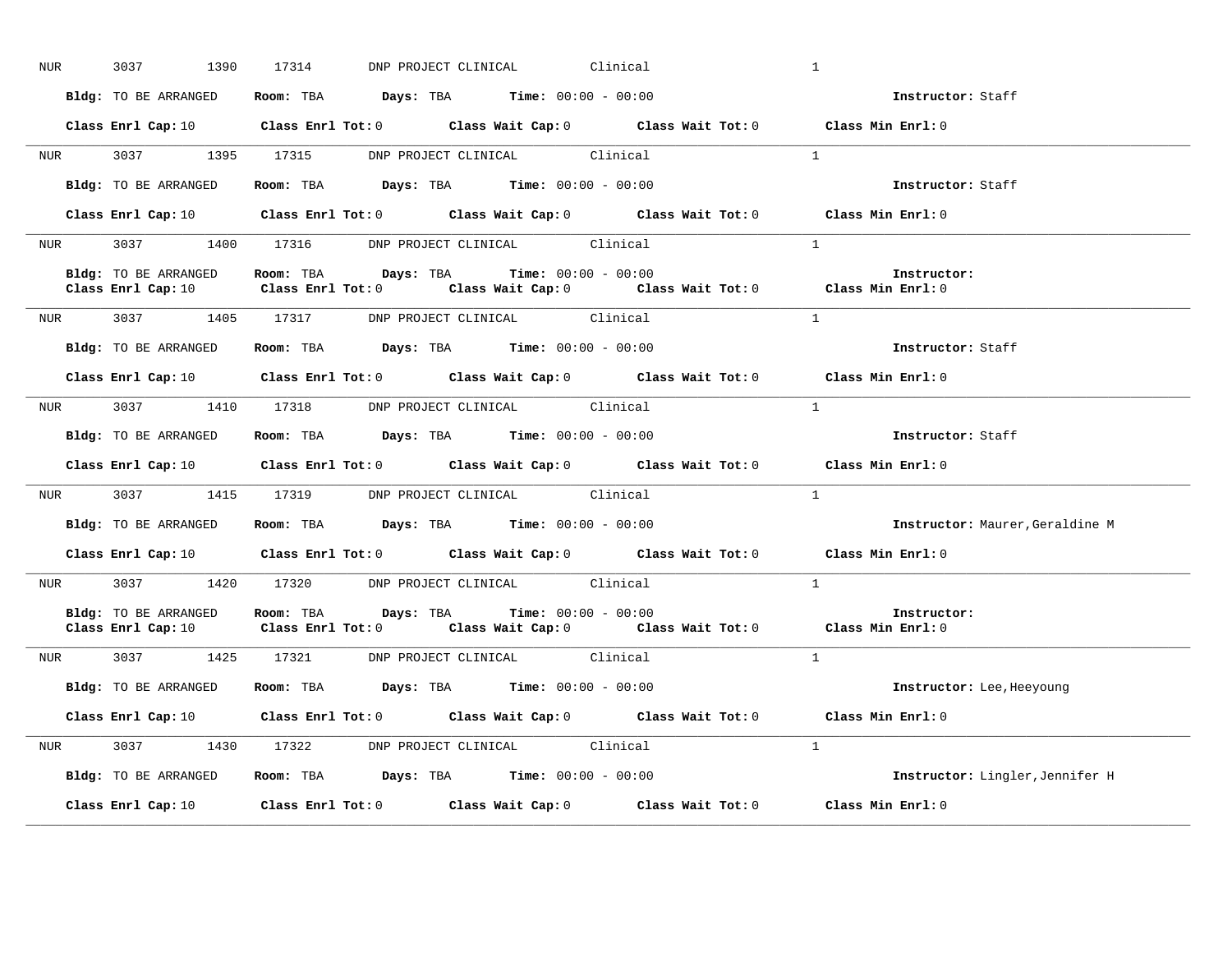#### Report ID: SR201 **University of Pittsburgh** Page No. 109 of 184 **Schedule of Classes for Fall Term 2021-2022** Run Date: 12/16/2020 **Academic Term** Run Time: 23:00:20

| Subject          | Catalog Nbr Section Class Nbr | Course Title                                                                                                                   | Component | Units<br>Topics                        |
|------------------|-------------------------------|--------------------------------------------------------------------------------------------------------------------------------|-----------|----------------------------------------|
| <b>NUR</b>       | 3037<br>1435                  | 17323<br>DNP PROJECT CLINICAL                                                                                                  | Clinical  | $\mathbf{1}$                           |
|                  | Bldg: TO BE ARRANGED          | Room: TBA $Days:$ TBA $Time: 00:00 - 00:00$                                                                                    |           | Instructor: Neft, Michael W            |
|                  |                               | Class Enrl Cap: 10 $\qquad$ Class Enrl Tot: 0 $\qquad$ Class Wait Cap: 0 $\qquad$ Class Wait Tot: 0 $\qquad$ Class Min Enrl: 0 |           |                                        |
| <b>NUR</b>       | 3037 1440 17324               | DNP PROJECT CLINICAL Clinical                                                                                                  |           | $\mathbf{1}$                           |
|                  | Bldg: TO BE ARRANGED          | Room: TBA $Days:$ TBA $Time: 00:00 - 00:00$                                                                                    |           | Instructor: Guttendorf, Jane           |
|                  |                               | Class Enrl Cap: 10 $\qquad$ Class Enrl Tot: 0 $\qquad$ Class Wait Cap: 0 $\qquad$ Class Wait Tot: 0 $\qquad$ Class Min Enrl: 0 |           |                                        |
| NUR <sub>p</sub> | 3037 300                      | 1445 17325 DNP PROJECT CLINICAL Clinical                                                                                       |           | $\mathbf{1}$                           |
|                  | Bldg: TO BE ARRANGED          | Room: TBA $Days:$ TBA $Time: 00:00 - 00:00$                                                                                    |           | Instructor: Staff                      |
|                  |                               | Class Enrl Cap: 10 $\qquad$ Class Enrl Tot: 0 $\qquad$ Class Wait Cap: 0 $\qquad$ Class Wait Tot: 0 $\qquad$ Class Min Enrl: 0 |           |                                        |
|                  |                               | NUR 3037 1450 17326 DNP PROJECT CLINICAL Clinical                                                                              |           | $\mathbf{1}$                           |
|                  | Bldg: TO BE ARRANGED          | Room: TBA $Days:$ TBA Time: $00:00 - 00:00$                                                                                    |           | Instructor: Cassidy, Brenda L.         |
|                  |                               | Class Enrl Cap: 10 Class Enrl Tot: 0 Class Wait Cap: 0 Class Wait Tot: 0 Class Min Enrl: 0                                     |           |                                        |
|                  |                               | NUR 3037 1455 17327 DNP PROJECT CLINICAL Clinical                                                                              |           | $\mathbf{1}$                           |
|                  | Bldg: TO BE ARRANGED          | Room: TBA $\rule{1em}{0.15mm}$ Days: TBA Time: $00:00 - 00:00$                                                                 |           | Instructor: Yeh, Chao Hsing            |
|                  |                               | Class Enrl Cap: 10 Class Enrl Tot: 0 Class Wait Cap: 0 Class Wait Tot: 0 Class Min Enrl: 0                                     |           |                                        |
| NUR              | 3037 30                       | 1460 18779 DNP PROJECT CLINICAL Clinical                                                                                       |           | $\mathbf{1}$                           |
|                  | Bldg: TO BE ARRANGED          | Room: TBA $Days: TBA$ Time: $00:00 - 00:00$                                                                                    |           | Instructor: Founds, Sandra Anne        |
|                  |                               | Class Enrl Cap: 10 Class Enrl Tot: 0 Class Wait Cap: 0 Class Wait Tot: 0 Class Min Enrl: 0                                     |           |                                        |
|                  |                               | NUR 3037 1465 18780 DNP PROJECT CLINICAL Clinical                                                                              |           | $\overline{1}$                         |
|                  | Bldg: TO BE ARRANGED          | Room: TBA $Days:$ TBA $Time: 00:00 - 00:00$                                                                                    |           | Instructor: Novosel, Lorraine M        |
|                  |                               | Class Enrl Cap: 10 $\qquad$ Class Enrl Tot: 0 $\qquad$ Class Wait Cap: 0 $\qquad$ Class Wait Tot: 0 $\qquad$ Class Min Enrl: 0 |           |                                        |
| NUR              | 3037<br>1470                  | 18781 DNP PROJECT CLINICAL Clinical                                                                                            |           | $\mathbf{1}$                           |
|                  | Bldg: TO BE ARRANGED          | Room: TBA $Days:$ TBA $Time: 00:00 - 00:00$                                                                                    |           | Instructor: Zedreck Gonzalez, Judith F |
|                  |                               | Class Enrl Cap: 10 $\qquad$ Class Enrl Tot: 0 $\qquad$ Class Wait Cap: 0 $\qquad$ Class Wait Tot: 0                            |           | Class Min Enrl: 0                      |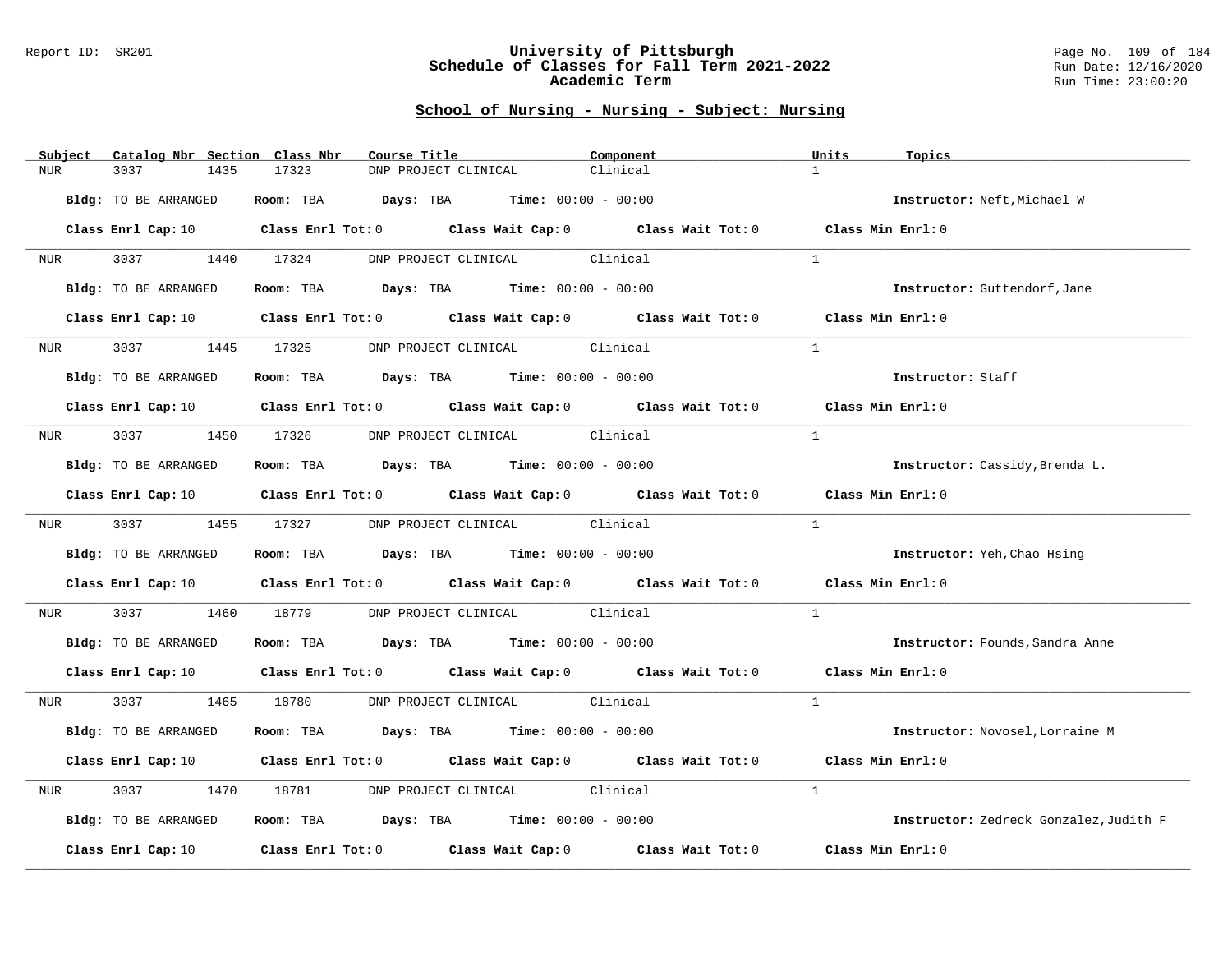| NUR |            | 3037<br>1475                | 18782<br>DNP PROJECT CLINICAL                                                                                                  | Clinical | $\mathbf{1}$                      |
|-----|------------|-----------------------------|--------------------------------------------------------------------------------------------------------------------------------|----------|-----------------------------------|
|     |            | Bldg: TO BE ARRANGED        | Room: TBA $\rule{1em}{0.15mm}$ Days: TBA $\rule{1.15mm}]{0.15mm}$ Time: $0.000 - 0.0000$                                       |          | Instructor: Park, Na Jin          |
|     |            |                             | Class Enrl Cap: 10 $\qquad$ Class Enrl Tot: 0 $\qquad$ Class Wait Cap: 0 $\qquad$ Class Wait Tot: 0 $\qquad$ Class Min Enrl: 0 |          |                                   |
|     |            |                             | NUR 3037 1480 18783 DNP PROJECT CLINICAL Clinical                                                                              |          | $\sim$ 1                          |
|     |            | Bldg: TO BE ARRANGED        | Room: TBA Days: TBA Time: $00:00 - 00:00$                                                                                      |          | Instructor: Palmer, Laura         |
|     |            |                             | Class Enrl Cap: 10 $\qquad$ Class Enrl Tot: 0 $\qquad$ Class Wait Cap: 0 $\qquad$ Class Wait Tot: 0 $\qquad$ Class Min Enrl: 0 |          |                                   |
|     |            |                             | NUR 3037 1500 15015 DNP PROJECT CLINICAL Clinical                                                                              |          | $\overline{1}$                    |
|     |            |                             | Bldg: TO BE ARRANGED Room: TBA Days: TBA Time: 00:00 - 00:00                                                                   |          | Instructor: Hravnak, Marilyn      |
|     |            |                             | Class Enrl Cap: 15 Class Enrl Tot: 0 Class Wait Cap: 0 Class Wait Tot: 0 Class Min Enrl: 0                                     |          |                                   |
|     |            |                             | NUR 3037 1510 15016 DNP PROJECT CLINICAL Clinical                                                                              |          | $\mathbf{1}$                      |
|     |            | <b>Bldg:</b> TO BE ARRANGED | Room: TBA $Days:$ TBA $Time: 00:00 - 00:00$                                                                                    |          | Instructor: Curran, Christine R   |
|     |            |                             | Class Enrl Cap: 15 Class Enrl Tot: 0 Class Wait Cap: 0 Class Wait Tot: 0                                                       |          | Class Min Enrl: 0                 |
|     |            |                             | NUR 3037 1520 15017 DNP PROJECT CLINICAL Clinical                                                                              |          | $\overline{1}$                    |
|     |            | Bldg: TO BE ARRANGED        | Room: TBA $Days:$ TBA $Time: 00:00 - 00:00$                                                                                    |          | Instructor: Mitchell, Ann M.      |
|     |            |                             | Class Enrl Cap: 15 (Class Enrl Tot: 0 (Class Wait Cap: 0 (Class Wait Tot: 0)                                                   |          | Class Min Enrl: 0                 |
|     |            |                             | NUR 3037 1530 15018 DNP PROJECT CLINICAL Clinical                                                                              |          | $\mathbf{1}$                      |
|     |            | Bldg: TO BE ARRANGED        | Room: TBA $\rule{1em}{0.15mm}$ Days: TBA Time: $00:00 - 00:00$                                                                 |          | Instructor: Staff                 |
|     |            |                             | Class Enrl Cap: 15 Class Enrl Tot: 0 Class Wait Cap: 0 Class Wait Tot: 0                                                       |          | Class Min Enrl: 0                 |
|     | <b>NUR</b> |                             | 3037 1540 15019 DNP PROJECT CLINICAL Clinical                                                                                  |          | $\mathbf{1}$                      |
|     |            |                             | Bldg: TO BE ARRANGED Room: TBA Days: TBA Time: 00:00 - 00:00                                                                   |          | Instructor: Puskar, Kathryn R.    |
|     |            | Class Enrl Cap: 15          | Class Enrl Tot: $0$ Class Wait Cap: $0$ Class Wait Tot: $0$                                                                    |          | Class Min Enrl: 0                 |
|     |            |                             | NUR 3037 1550 15020 DNP PROJECT CLINICAL Clinical                                                                              |          | $\frac{1}{2}$                     |
|     |            | Bldg: TO BE ARRANGED        | Room: TBA $Days:$ TBA $Time: 00:00 - 00:00$                                                                                    |          | Instructor: Hoffmann, Rosemary L. |
|     |            |                             | Class Enrl Cap: 15 Class Enrl Tot: 0 Class Wait Cap: 0 Class Wait Tot: 0 Class Min Enrl: 0                                     |          |                                   |
|     |            |                             | NUR 3037 1560 15021 DNP PROJECT CLINICAL Clinical                                                                              |          | $\mathbf{1}$                      |
|     |            | Bldg: TO BE ARRANGED        | <b>Room:</b> TBA $\qquad \qquad$ Days: TBA $\qquad \qquad$ Time: $00:00 - 00:00$                                               |          | Instructor: Rosenzweig, Margaret  |
|     |            |                             | Class Enrl Cap: 15 Class Enrl Tot: 0 Class Wait Cap: 0 Class Wait Tot: 0 Class Min Enrl: 0                                     |          |                                   |
|     |            |                             |                                                                                                                                |          |                                   |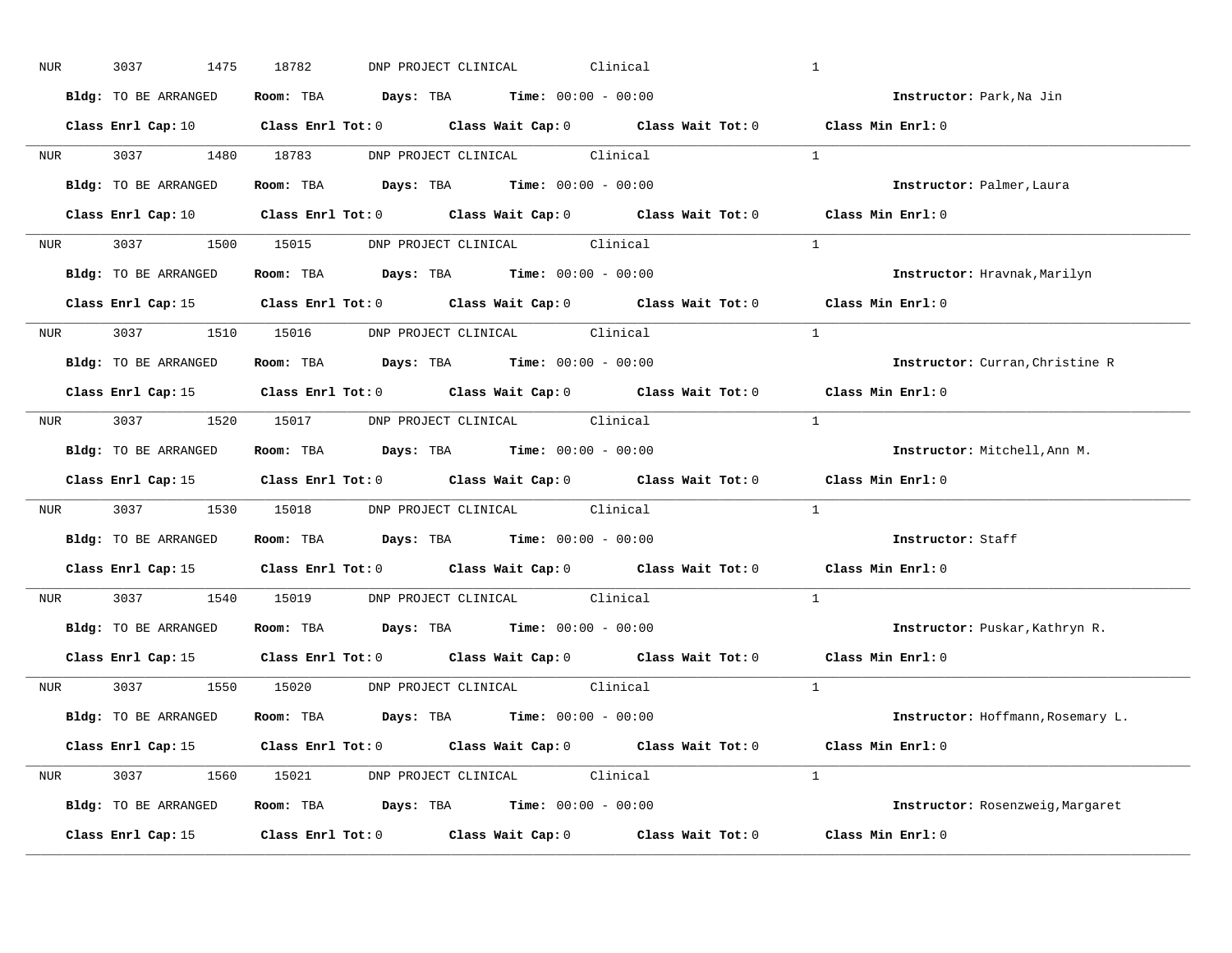### Report ID: SR201 **University of Pittsburgh** Page No. 111 of 184 **Schedule of Classes for Fall Term 2021-2022** Run Date: 12/16/2020 **Academic Term** Run Time: 23:00:20

| Subject                                  | Catalog Nbr Section Class Nbr<br>Course Title              | Component                           | Units<br>Topics                   |
|------------------------------------------|------------------------------------------------------------|-------------------------------------|-----------------------------------|
| 3037<br>NUR                              | 1570<br>24661<br>DNP PROJECT CLINICAL                      | Clinical                            | $\mathbf{1}$                      |
| Bldg: WEB Based Class                    | Days: TBA<br>Time: $00:00 - 00:00$<br>Room: TBA            |                                     | Instructor: Hoffmann, Rosemary L. |
| Class Enrl Cap: 15<br>Attributes: Online | Class Wait Cap: 0<br>Class Enrl Tot: 0                     | Class Wait Tot: 0                   | Class Min Enrl: 0                 |
| 3037<br>NUR                              | 1580<br>24662<br>DNP PROJECT CLINICAL                      | Clinical                            | $\mathbf{1}$                      |
| Bldg: WEB Based Class                    | Room: TBA<br>Days: TBA<br>$Time: 00:00 - 00:00$            |                                     | Instructor: Fennimore, Laura A    |
| Class Enrl Cap: 15<br>Attributes: Online | Class Enrl Tot: 0 Class Wait Cap: 0 Class Wait Tot: 0      |                                     | Class Min Enrl: 0                 |
| 3037<br>NUR                              | 24663<br>1590<br>DNP PROJECT CLINICAL                      | Clinical                            | $\mathbf{1}$                      |
| Bldg: TO BE ARRANGED                     | <b>Days:</b> TBA <b>Time:</b> $00:00 - 00:00$<br>Room: TBA |                                     | Instructor: Fennimore, Laura A    |
| Class Enrl Cap: 15                       | Class Enrl Tot: 0 Class Wait Cap: 0 Class Wait Tot: 0      |                                     | Class Min Enrl: 0                 |
| 3037<br>NUR                              | 1591<br>DNP PROJECT CLINICAL<br>26944                      | Clinical                            | <sup>1</sup>                      |
| Bldg: WEB Based Class                    | Room: TBA<br><b>Days:</b> TBA <b>Time:</b> $00:00 - 00:00$ |                                     | Instructor: Staff                 |
| Class Enrl Cap: 15<br>Attributes: Online | Class Enrl Tot: 0 Class Wait Cap: 0 Class Wait Tot: 0      |                                     | Class Min Enrl: 0                 |
| 3037<br>NUR                              | 1592<br>26945<br>DNP PROJECT CLINICAL                      | Clinical                            | $\mathbf{1}$                      |
| Bldg: WEB Based Class                    | <b>Days:</b> TBA <b>Time:</b> $00:00 - 00:00$<br>Room: TBA |                                     | Instructor: Staff                 |
| Class Enrl Cap: 15<br>Attributes: Online | Class Enrl Tot: 0 Class Wait Cap: 0 Class Wait Tot: 0      |                                     | Class Min Enrl: 0                 |
| 3037<br>NUR                              | 1593<br>26946<br>DNP PROJECT CLINICAL                      | Clinical                            | $\mathbf{1}$                      |
| Bldg: WEB Based Class                    | Room: TBA<br><b>Days:</b> TBA <b>Time:</b> $00:00 - 00:00$ |                                     | Instructor: Staff                 |
| Class Enrl Cap: 15<br>Attributes: Online | $Class$ $Enr1$ $Tot: 0$                                    | Class Wait Cap: 0 Class Wait Tot: 0 | Class Min Enrl: 0                 |
| 3037<br>NUR                              | 1594<br>26947<br>DNP PROJECT CLINICAL                      | Clinical                            | $\mathbf{1}$                      |
| Bldg: WEB Based Class                    | <b>Days:</b> TBA <b>Time:</b> $00:00 - 00:00$<br>Room: TBA |                                     | Instructor: Staff                 |
| Class Enrl Cap: 15<br>Attributes: Online | $Class$ $Enr1$ $Tot: 0$<br>Class Wait Cap: 0               | Class Wait Tot: 0                   | Class Min Enrl: 0                 |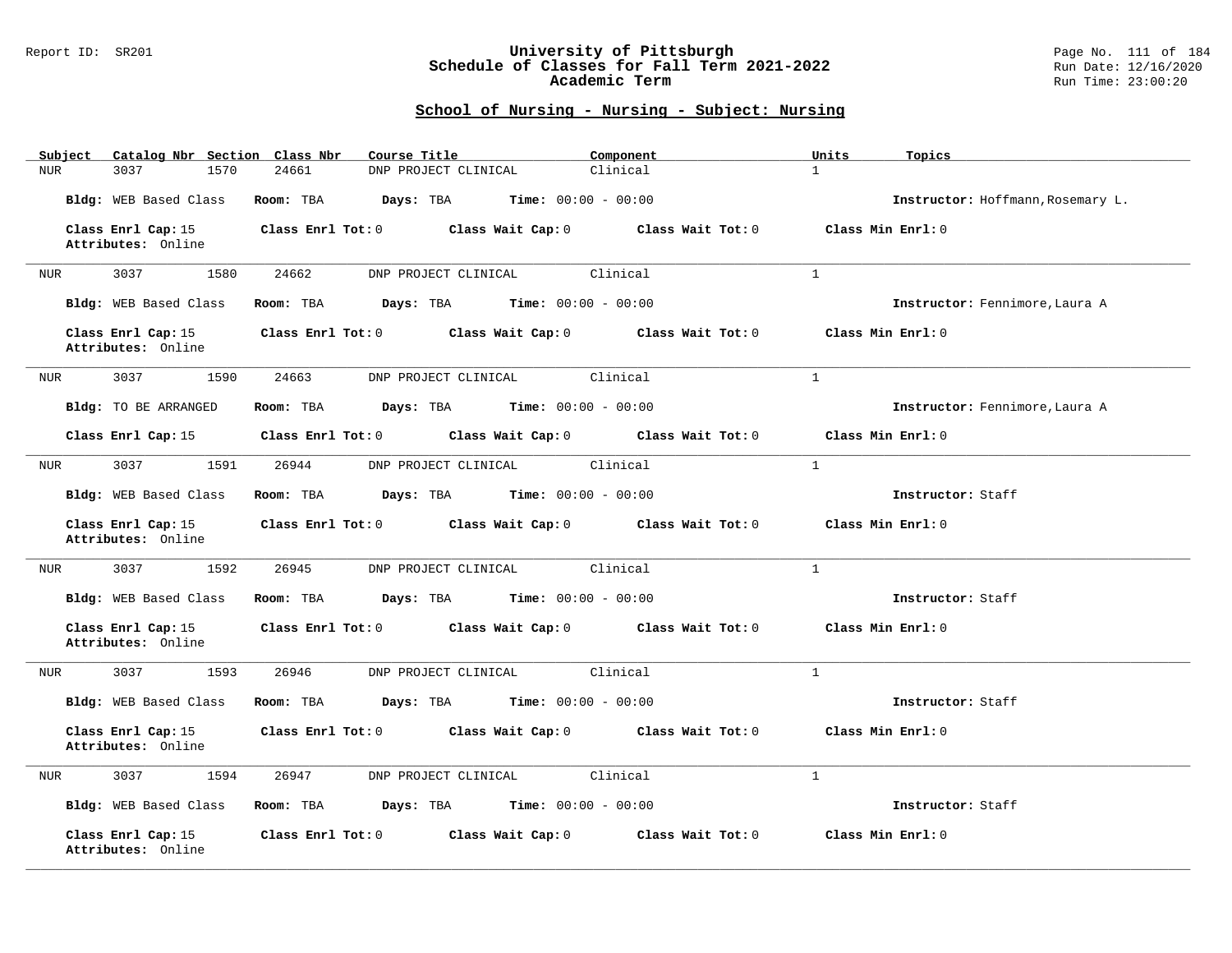| NUR.             | 3037<br>1595                             | 26948     | DNP PROJECT CLINICAL                          | Clinical                                                                                   | $\mathbf{1}$                           |
|------------------|------------------------------------------|-----------|-----------------------------------------------|--------------------------------------------------------------------------------------------|----------------------------------------|
|                  | Bldg: WEB Based Class                    | Room: TBA | <b>Days:</b> TBA <b>Time:</b> $00:00 - 00:00$ |                                                                                            | Instructor: Staff                      |
|                  | Class Enrl Cap: 15<br>Attributes: Online |           |                                               | Class Enrl Tot: $0$ Class Wait Cap: $0$ Class Wait Tot: $0$                                | Class Min Enrl: 0                      |
| NUR              | 3037 1596                                | 26949     | DNP PROJECT CLINICAL Clinical                 |                                                                                            | $\mathbf{1}$                           |
|                  | Bldg: WEB Based Class                    | Room: TBA | <b>Days:</b> TBA <b>Time:</b> $00:00 - 00:00$ |                                                                                            | Instructor: Staff                      |
|                  | Class Enrl Cap: 15<br>Attributes: Online |           |                                               | Class Enrl Tot: 0 Class Wait Cap: 0 Class Wait Tot: 0                                      | Class Min Enrl: 0                      |
| NUR              |                                          |           | 3045 1010 13494 RESEARCH PRACTICUM Practicum  |                                                                                            | $1 - 6$                                |
|                  | Bldg: TO BE ARRANGED                     |           | Room: TBA $Days:$ TBA $Time: 00:00 - 00:00$   |                                                                                            | Instructor: Albrecht, Susan A          |
|                  |                                          |           |                                               | Class Enrl Cap: 25 Class Enrl Tot: 0 Class Wait Cap: 0 Class Wait Tot: 0 Class Min Enrl: 0 |                                        |
| NUR              | 3045<br>1020                             | 13495     | RESEARCH PRACTICUM Practicum                  |                                                                                            | $1 - 6$                                |
|                  | Bldg: TO BE ARRANGED                     |           | Room: TBA $Days:$ TBA $Time: 00:00 - 00:00$   |                                                                                            | Instructor: Bender, Catherine M        |
|                  |                                          |           |                                               | Class Enrl Cap: 25 Class Enrl Tot: 0 Class Wait Cap: 0 Class Wait Tot: 0 Class Min Enrl: 0 |                                        |
| NUR <sub>p</sub> | 3045 1030 13496                          |           | RESEARCH PRACTICUM Practicum                  |                                                                                            | $1 - 6$                                |
|                  | Bldg: TO BE ARRANGED                     |           | Room: TBA $Days:$ TBA $Time: 00:00 - 00:00$   |                                                                                            | Instructor: Burke, Lora E              |
|                  |                                          |           |                                               | Class Enrl Cap: 25 Class Enrl Tot: 0 Class Wait Cap: 0 Class Wait Tot: 0                   | Class Min Enrl: 0                      |
| NUR              | 3045<br>1040                             | 13497     | RESEARCH PRACTICUM                            | Practicum                                                                                  | $1 - 6$                                |
|                  | Bldg: TO BE ARRANGED                     |           | Room: TBA $Days:$ TBA $Time: 00:00 - 00:00$   |                                                                                            | Instructor: Charron-Prochownik, Denise |
|                  |                                          |           |                                               | Class Enrl Cap: 25 Class Enrl Tot: 0 Class Wait Cap: 0 Class Wait Tot: 0 Class Min Enrl: 0 |                                        |
| NUR <sub>p</sub> | 3045 1050                                |           | 13498 RESEARCH PRACTICUM Practicum            |                                                                                            | $1 - 6$                                |
|                  | <b>Bldg:</b> TO BE ARRANGED              |           | Room: TBA $Days:$ TBA $Time: 00:00 - 00:00$   |                                                                                            | Instructor: Staff                      |
|                  | Class Enrl Cap: 25                       |           |                                               | Class Enrl Tot: 0 Class Wait Cap: 0 Class Wait Tot: 0                                      | Class Min Enrl: 0                      |
| NUR              | 3045<br>1060                             | 13499     | RESEARCH PRACTICUM                            | Practicum                                                                                  | $1 - 6$                                |
|                  | Bldg: TO BE ARRANGED                     | Room: TBA | <b>Days:</b> TBA <b>Time:</b> $00:00 - 00:00$ |                                                                                            | Instructor: Conley, Yvette Perry       |
|                  |                                          |           |                                               |                                                                                            |                                        |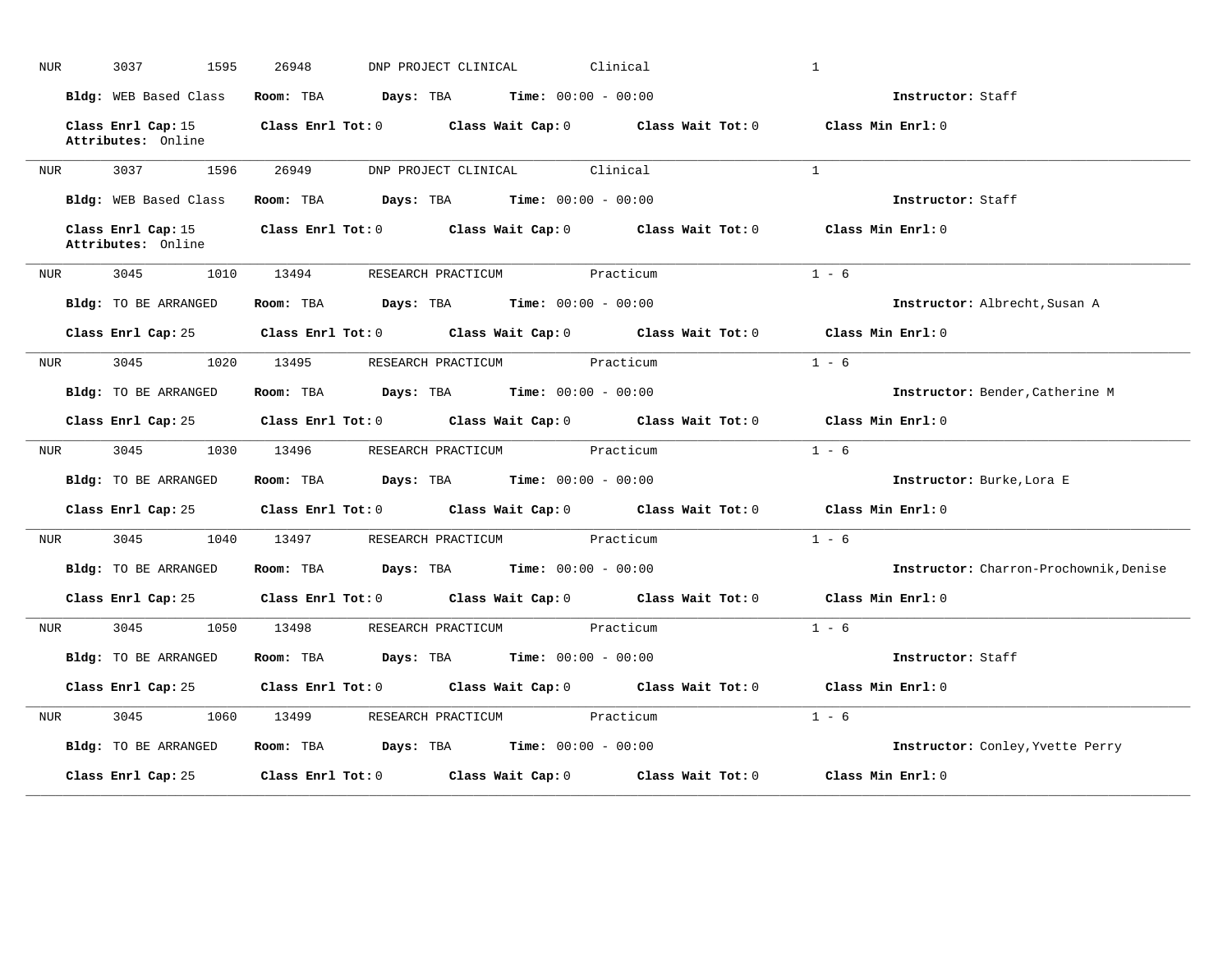#### Report ID: SR201 **University of Pittsburgh** Page No. 113 of 184 **Schedule of Classes for Fall Term 2021-2022** Run Date: 12/16/2020 **Academic Term** Run Time: 23:00:20

| $1 - 6$<br>3045<br>13500<br><b>NUR</b><br>1070<br>RESEARCH PRACTICUM<br>Practicum<br>Room: TBA $Days:$ TBA $Time: 00:00 - 00:00$<br>Bldg: TO BE ARRANGED<br>Instructor: Constantino, Rose<br>Class Enrl Cap: 25 Class Enrl Tot: 0 Class Wait Cap: 0 Class Wait Tot: 0 Class Min Enrl: 0<br>3045<br>$1 - 6$<br>1080 13501<br>RESEARCH PRACTICUM Practicum<br>NUR <sub>p</sub><br>Bldg: TO BE ARRANGED<br>Room: TBA $Days: TBA$ Time: $00:00 - 00:00$<br>Instructor: Dabbs, Annette J De Vito<br>Class Enrl Tot: $0$ Class Wait Cap: $0$ Class Wait Tot: $0$ Class Min Enrl: $0$<br>Class Enrl Cap: 25<br>RESEARCH PRACTICUM Practicum<br>$1 - 6$<br>3045<br>1090<br>13502<br><b>NUR</b><br>Room: TBA $\rule{1em}{0.15mm}$ Days: TBA $\rule{1.5mm}{0.15mm}$ Time: $00:00 - 00:00$<br><b>Bldg:</b> TO BE ARRANGED<br>Instructor: Donovan, Heidi Ann Scharf<br>Class Enrl Cap: 25 Class Enrl Tot: 0 Class Wait Cap: 0 Class Wait Tot: 0 Class Min Enrl: 0<br>NUR 3045 1100 13503 RESEARCH PRACTICUM Practicum<br>$1 - 6$<br>Room: TBA $Days:$ TBA $Time: 00:00 - 00:00$<br><b>Bldg:</b> TO BE ARRANGED<br>Instructor: Dorman, Janice S<br>Class Enrl Cap: 25 Class Enrl Tot: 0 Class Wait Cap: 0 Class Wait Tot: 0 Class Min Enrl: 0<br>$1 - 6$<br>3045<br>1110 13504 RESEARCH PRACTICUM Practicum<br>NUR <b>NUR</b><br>Room: TBA $\rule{1em}{0.15mm}$ Days: TBA Time: $00:00 - 00:00$<br>Bldg: TO BE ARRANGED<br>Instructor: Doswell, Willa<br>Class Enrl Cap: 25 (Class Enrl Tot: 0 ) (Class Wait Cap: 0 ) (Class Wait Tot: 0<br>Class Min Enrl: 0<br>$1 - 6$<br>3045<br>1120 13505 RESEARCH PRACTICUM Practicum<br>NUR<br>Room: TBA $Days: TBA$ Time: $00:00 - 00:00$<br>Bldg: TO BE ARRANGED<br>Instructor: Dunbar-Jacob, Jacqueline M<br>Class Enrl Cap: 25 Class Enrl Tot: 0 Class Wait Cap: 0 Class Wait Tot: 0 Class Min Enrl: 0<br>3045<br>$1 - 6$<br>1130 13506 RESEARCH PRACTICUM Practicum<br>NUR <sub>p</sub><br>Bldg: TO BE ARRANGED<br>Room: TBA $Days: TBA$ Time: $00:00 - 00:00$<br>Instructor: Engberg, Sandra J<br>Class Enrl Cap: 25 Class Enrl Tot: 0 Class Wait Cap: 0 Class Wait Tot: 0 Class Min Enrl: 0<br>$1 - 6$<br>3045<br>RESEARCH PRACTICUM Practicum<br>1140<br>13507<br>NUR<br>Room: TBA $Days:$ TBA $Time: 00:00 - 00:00$<br>Bldg: TO BE ARRANGED<br>Instructor: Erlen, Judith<br>Class Enrl Tot: $0$ Class Wait Cap: $0$ Class Wait Tot: $0$<br>Class Min Enrl: 0<br>Class Enrl Cap: 25 | Subject | Catalog Nbr Section Class Nbr | Course Title | Component | Units | Topics |
|-----------------------------------------------------------------------------------------------------------------------------------------------------------------------------------------------------------------------------------------------------------------------------------------------------------------------------------------------------------------------------------------------------------------------------------------------------------------------------------------------------------------------------------------------------------------------------------------------------------------------------------------------------------------------------------------------------------------------------------------------------------------------------------------------------------------------------------------------------------------------------------------------------------------------------------------------------------------------------------------------------------------------------------------------------------------------------------------------------------------------------------------------------------------------------------------------------------------------------------------------------------------------------------------------------------------------------------------------------------------------------------------------------------------------------------------------------------------------------------------------------------------------------------------------------------------------------------------------------------------------------------------------------------------------------------------------------------------------------------------------------------------------------------------------------------------------------------------------------------------------------------------------------------------------------------------------------------------------------------------------------------------------------------------------------------------------------------------------------------------------------------------------------------------------------------------------------------------------------------------------------------------------------------------------------------------------------------------------------------------------------------------------------------------------|---------|-------------------------------|--------------|-----------|-------|--------|
|                                                                                                                                                                                                                                                                                                                                                                                                                                                                                                                                                                                                                                                                                                                                                                                                                                                                                                                                                                                                                                                                                                                                                                                                                                                                                                                                                                                                                                                                                                                                                                                                                                                                                                                                                                                                                                                                                                                                                                                                                                                                                                                                                                                                                                                                                                                                                                                                                       |         |                               |              |           |       |        |
|                                                                                                                                                                                                                                                                                                                                                                                                                                                                                                                                                                                                                                                                                                                                                                                                                                                                                                                                                                                                                                                                                                                                                                                                                                                                                                                                                                                                                                                                                                                                                                                                                                                                                                                                                                                                                                                                                                                                                                                                                                                                                                                                                                                                                                                                                                                                                                                                                       |         |                               |              |           |       |        |
|                                                                                                                                                                                                                                                                                                                                                                                                                                                                                                                                                                                                                                                                                                                                                                                                                                                                                                                                                                                                                                                                                                                                                                                                                                                                                                                                                                                                                                                                                                                                                                                                                                                                                                                                                                                                                                                                                                                                                                                                                                                                                                                                                                                                                                                                                                                                                                                                                       |         |                               |              |           |       |        |
|                                                                                                                                                                                                                                                                                                                                                                                                                                                                                                                                                                                                                                                                                                                                                                                                                                                                                                                                                                                                                                                                                                                                                                                                                                                                                                                                                                                                                                                                                                                                                                                                                                                                                                                                                                                                                                                                                                                                                                                                                                                                                                                                                                                                                                                                                                                                                                                                                       |         |                               |              |           |       |        |
|                                                                                                                                                                                                                                                                                                                                                                                                                                                                                                                                                                                                                                                                                                                                                                                                                                                                                                                                                                                                                                                                                                                                                                                                                                                                                                                                                                                                                                                                                                                                                                                                                                                                                                                                                                                                                                                                                                                                                                                                                                                                                                                                                                                                                                                                                                                                                                                                                       |         |                               |              |           |       |        |
|                                                                                                                                                                                                                                                                                                                                                                                                                                                                                                                                                                                                                                                                                                                                                                                                                                                                                                                                                                                                                                                                                                                                                                                                                                                                                                                                                                                                                                                                                                                                                                                                                                                                                                                                                                                                                                                                                                                                                                                                                                                                                                                                                                                                                                                                                                                                                                                                                       |         |                               |              |           |       |        |
|                                                                                                                                                                                                                                                                                                                                                                                                                                                                                                                                                                                                                                                                                                                                                                                                                                                                                                                                                                                                                                                                                                                                                                                                                                                                                                                                                                                                                                                                                                                                                                                                                                                                                                                                                                                                                                                                                                                                                                                                                                                                                                                                                                                                                                                                                                                                                                                                                       |         |                               |              |           |       |        |
|                                                                                                                                                                                                                                                                                                                                                                                                                                                                                                                                                                                                                                                                                                                                                                                                                                                                                                                                                                                                                                                                                                                                                                                                                                                                                                                                                                                                                                                                                                                                                                                                                                                                                                                                                                                                                                                                                                                                                                                                                                                                                                                                                                                                                                                                                                                                                                                                                       |         |                               |              |           |       |        |
|                                                                                                                                                                                                                                                                                                                                                                                                                                                                                                                                                                                                                                                                                                                                                                                                                                                                                                                                                                                                                                                                                                                                                                                                                                                                                                                                                                                                                                                                                                                                                                                                                                                                                                                                                                                                                                                                                                                                                                                                                                                                                                                                                                                                                                                                                                                                                                                                                       |         |                               |              |           |       |        |
|                                                                                                                                                                                                                                                                                                                                                                                                                                                                                                                                                                                                                                                                                                                                                                                                                                                                                                                                                                                                                                                                                                                                                                                                                                                                                                                                                                                                                                                                                                                                                                                                                                                                                                                                                                                                                                                                                                                                                                                                                                                                                                                                                                                                                                                                                                                                                                                                                       |         |                               |              |           |       |        |
|                                                                                                                                                                                                                                                                                                                                                                                                                                                                                                                                                                                                                                                                                                                                                                                                                                                                                                                                                                                                                                                                                                                                                                                                                                                                                                                                                                                                                                                                                                                                                                                                                                                                                                                                                                                                                                                                                                                                                                                                                                                                                                                                                                                                                                                                                                                                                                                                                       |         |                               |              |           |       |        |
|                                                                                                                                                                                                                                                                                                                                                                                                                                                                                                                                                                                                                                                                                                                                                                                                                                                                                                                                                                                                                                                                                                                                                                                                                                                                                                                                                                                                                                                                                                                                                                                                                                                                                                                                                                                                                                                                                                                                                                                                                                                                                                                                                                                                                                                                                                                                                                                                                       |         |                               |              |           |       |        |
|                                                                                                                                                                                                                                                                                                                                                                                                                                                                                                                                                                                                                                                                                                                                                                                                                                                                                                                                                                                                                                                                                                                                                                                                                                                                                                                                                                                                                                                                                                                                                                                                                                                                                                                                                                                                                                                                                                                                                                                                                                                                                                                                                                                                                                                                                                                                                                                                                       |         |                               |              |           |       |        |
|                                                                                                                                                                                                                                                                                                                                                                                                                                                                                                                                                                                                                                                                                                                                                                                                                                                                                                                                                                                                                                                                                                                                                                                                                                                                                                                                                                                                                                                                                                                                                                                                                                                                                                                                                                                                                                                                                                                                                                                                                                                                                                                                                                                                                                                                                                                                                                                                                       |         |                               |              |           |       |        |
|                                                                                                                                                                                                                                                                                                                                                                                                                                                                                                                                                                                                                                                                                                                                                                                                                                                                                                                                                                                                                                                                                                                                                                                                                                                                                                                                                                                                                                                                                                                                                                                                                                                                                                                                                                                                                                                                                                                                                                                                                                                                                                                                                                                                                                                                                                                                                                                                                       |         |                               |              |           |       |        |
|                                                                                                                                                                                                                                                                                                                                                                                                                                                                                                                                                                                                                                                                                                                                                                                                                                                                                                                                                                                                                                                                                                                                                                                                                                                                                                                                                                                                                                                                                                                                                                                                                                                                                                                                                                                                                                                                                                                                                                                                                                                                                                                                                                                                                                                                                                                                                                                                                       |         |                               |              |           |       |        |
|                                                                                                                                                                                                                                                                                                                                                                                                                                                                                                                                                                                                                                                                                                                                                                                                                                                                                                                                                                                                                                                                                                                                                                                                                                                                                                                                                                                                                                                                                                                                                                                                                                                                                                                                                                                                                                                                                                                                                                                                                                                                                                                                                                                                                                                                                                                                                                                                                       |         |                               |              |           |       |        |
|                                                                                                                                                                                                                                                                                                                                                                                                                                                                                                                                                                                                                                                                                                                                                                                                                                                                                                                                                                                                                                                                                                                                                                                                                                                                                                                                                                                                                                                                                                                                                                                                                                                                                                                                                                                                                                                                                                                                                                                                                                                                                                                                                                                                                                                                                                                                                                                                                       |         |                               |              |           |       |        |
|                                                                                                                                                                                                                                                                                                                                                                                                                                                                                                                                                                                                                                                                                                                                                                                                                                                                                                                                                                                                                                                                                                                                                                                                                                                                                                                                                                                                                                                                                                                                                                                                                                                                                                                                                                                                                                                                                                                                                                                                                                                                                                                                                                                                                                                                                                                                                                                                                       |         |                               |              |           |       |        |
|                                                                                                                                                                                                                                                                                                                                                                                                                                                                                                                                                                                                                                                                                                                                                                                                                                                                                                                                                                                                                                                                                                                                                                                                                                                                                                                                                                                                                                                                                                                                                                                                                                                                                                                                                                                                                                                                                                                                                                                                                                                                                                                                                                                                                                                                                                                                                                                                                       |         |                               |              |           |       |        |
|                                                                                                                                                                                                                                                                                                                                                                                                                                                                                                                                                                                                                                                                                                                                                                                                                                                                                                                                                                                                                                                                                                                                                                                                                                                                                                                                                                                                                                                                                                                                                                                                                                                                                                                                                                                                                                                                                                                                                                                                                                                                                                                                                                                                                                                                                                                                                                                                                       |         |                               |              |           |       |        |
|                                                                                                                                                                                                                                                                                                                                                                                                                                                                                                                                                                                                                                                                                                                                                                                                                                                                                                                                                                                                                                                                                                                                                                                                                                                                                                                                                                                                                                                                                                                                                                                                                                                                                                                                                                                                                                                                                                                                                                                                                                                                                                                                                                                                                                                                                                                                                                                                                       |         |                               |              |           |       |        |
|                                                                                                                                                                                                                                                                                                                                                                                                                                                                                                                                                                                                                                                                                                                                                                                                                                                                                                                                                                                                                                                                                                                                                                                                                                                                                                                                                                                                                                                                                                                                                                                                                                                                                                                                                                                                                                                                                                                                                                                                                                                                                                                                                                                                                                                                                                                                                                                                                       |         |                               |              |           |       |        |
|                                                                                                                                                                                                                                                                                                                                                                                                                                                                                                                                                                                                                                                                                                                                                                                                                                                                                                                                                                                                                                                                                                                                                                                                                                                                                                                                                                                                                                                                                                                                                                                                                                                                                                                                                                                                                                                                                                                                                                                                                                                                                                                                                                                                                                                                                                                                                                                                                       |         |                               |              |           |       |        |
|                                                                                                                                                                                                                                                                                                                                                                                                                                                                                                                                                                                                                                                                                                                                                                                                                                                                                                                                                                                                                                                                                                                                                                                                                                                                                                                                                                                                                                                                                                                                                                                                                                                                                                                                                                                                                                                                                                                                                                                                                                                                                                                                                                                                                                                                                                                                                                                                                       |         |                               |              |           |       |        |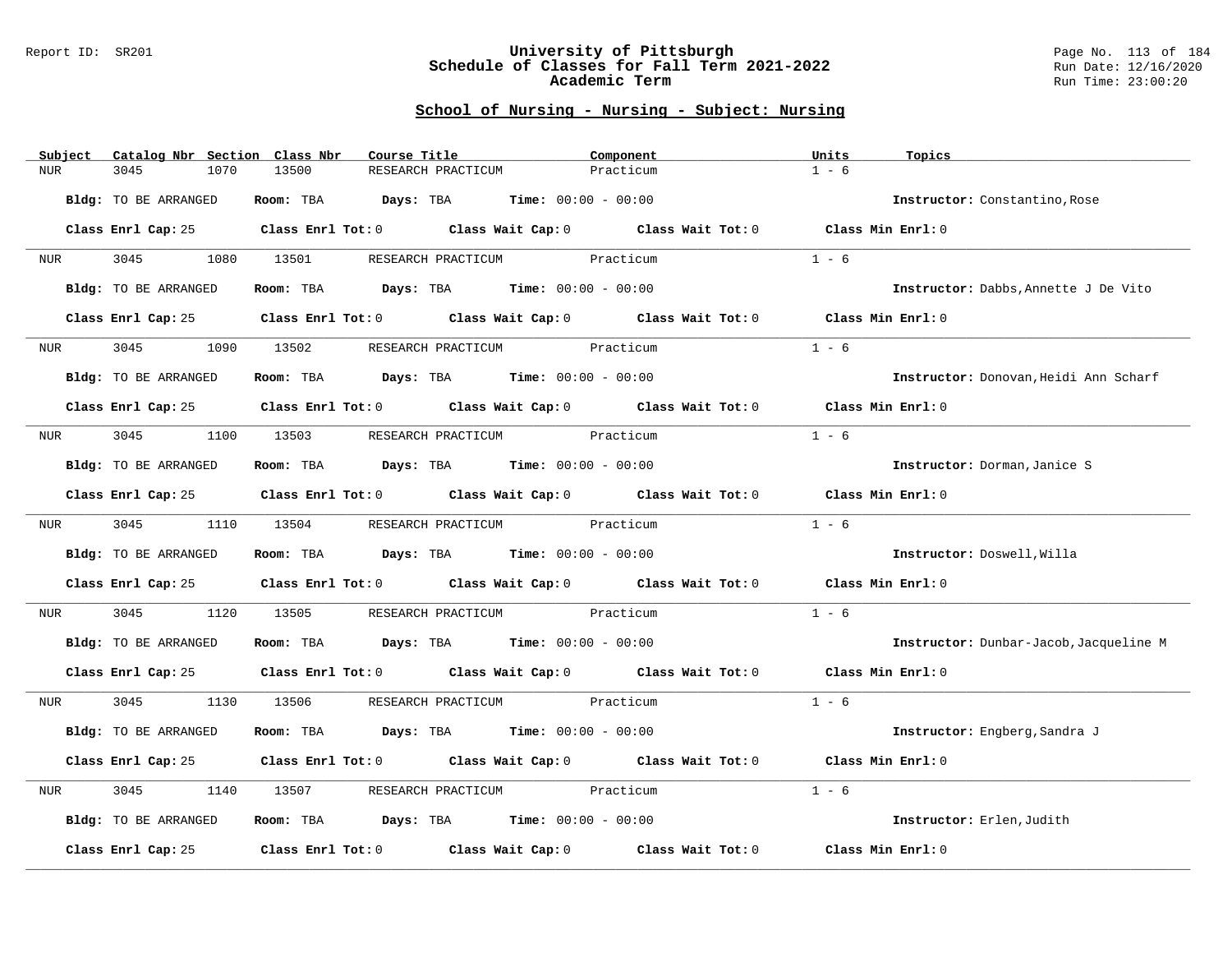| NUR              | 3045<br>1150         | 13508<br>RESEARCH PRACTICUM                                                                | Practicum         | $1 - 6$                                  |
|------------------|----------------------|--------------------------------------------------------------------------------------------|-------------------|------------------------------------------|
|                  | Bldg: TO BE ARRANGED | $\texttt{Days:}$ TBA Time: $00:00 - 00:00$<br>Room: TBA                                    |                   | Instructor: Kitutu, Julius Mulwa Munyoki |
|                  |                      | Class Enrl Cap: 25 Class Enrl Tot: 0 Class Wait Cap: 0 Class Wait Tot: 0 Class Min Enrl: 0 |                   |                                          |
| NUR              | 3045<br>1160         | 13509<br>RESEARCH PRACTICUM                                                                | Practicum         | $1 - 6$                                  |
|                  | Bldg: TO BE ARRANGED | Room: TBA $Days:$ TBA $Time: 00:00 - 00:00$                                                |                   | Instructor: Henker, Richard A.           |
|                  |                      | Class Enrl Cap: 25 Class Enrl Tot: 0 Class Wait Cap: 0 Class Wait Tot: 0 Class Min Enrl: 0 |                   |                                          |
| NUR              | 3045                 | 1170 13510 RESEARCH PRACTICUM Practicum                                                    |                   | $1 - 6$                                  |
|                  | Bldg: TO BE ARRANGED | Room: TBA $Days:$ TBA $Time: 00:00 - 00:00$                                                |                   | Instructor: Danford, Cynthia             |
|                  |                      | Class Enrl Cap: 25 Class Enrl Tot: 0 Class Wait Cap: 0 Class Wait Tot: 0                   |                   | Class Min Enrl: 0                        |
| NUR <sub>p</sub> | 3045 1180            | 13511<br>RESEARCH PRACTICUM Practicum                                                      |                   | $1 - 6$                                  |
|                  | Bldg: TO BE ARRANGED | Room: TBA $Days:$ TBA $Time: 00:00 - 00:00$                                                |                   | Instructor: Hravnak, Marilyn             |
|                  |                      | Class Enrl Cap: 25 Class Enrl Tot: 0 Class Wait Cap: 0 Class Wait Tot: 0                   |                   | Class Min Enrl: 0                        |
|                  |                      | NUR 3045 1190 13512 RESEARCH PRACTICUM Practicum                                           |                   | $1 - 6$                                  |
|                  | Bldg: TO BE ARRANGED | $\texttt{DayS:}$ TBA $\texttt{Time:}$ 00:00 - 00:00<br>Room: TBA                           |                   | Instructor: Lingler, Jennifer H          |
|                  |                      | Class Enrl Cap: 25 Class Enrl Tot: 0 Class Wait Cap: 0 Class Wait Tot: 0                   |                   | Class Min Enrl: 0                        |
| NUR              | 3045<br>1200         | 13513<br>RESEARCH PRACTICUM Practicum                                                      |                   | $1 - 6$                                  |
|                  | Bldg: TO BE ARRANGED | Room: TBA<br><b>Days:</b> TBA <b>Time:</b> $00:00 - 00:00$                                 |                   | Instructor: Hoffmann, Rosemary L.        |
|                  |                      | Class Enrl Cap: 25 Class Enrl Tot: 0 Class Wait Cap: 0 Class Wait Tot: 0                   |                   | Class Min Enrl: 0                        |
| NUR              | 3045<br>1210         | 13514<br>RESEARCH PRACTICUM                                                                | Practicum         | $1 - 6$                                  |
|                  | Bldg: TO BE ARRANGED | <b>Days:</b> TBA <b>Time:</b> $00:00 - 00:00$<br>Room: TBA                                 |                   | Instructor: Braxter, Betty J.            |
|                  |                      | Class Enrl Cap: 25 Class Enrl Tot: 0 Class Wait Cap: 0 Class Wait Tot: 0                   |                   | Class Min Enrl: 0                        |
| NUR              | 3045<br>1220         | 13515<br>RESEARCH PRACTICUM Practicum                                                      |                   | $1 - 6$                                  |
|                  | Bldg: TO BE ARRANGED | Room: TBA $\rule{1em}{0.15mm}$ Days: TBA $\rule{1.15mm}]{0.15mm}$ Time: $0.000 - 0.0000$   |                   | Instructor: Nativio, Donna               |
|                  |                      | Class Enrl Cap: 25 Class Enrl Tot: 0 Class Wait Cap: 0 Class Wait Tot: 0 Class Min Enrl: 0 |                   |                                          |
| NUR              | 3045<br>1230         | 13516<br>RESEARCH PRACTICUM Practicum                                                      |                   | $1 - 6$                                  |
|                  | Bldg: TO BE ARRANGED | Room: TBA $Days:$ TBA $Time: 00:00 - 00:00$                                                |                   | Instructor: Mitchell, Ann M.             |
|                  | Class Enrl Cap: 25   | Class Enrl Tot: 0<br>Class Wait Cap: 0                                                     | Class Wait Tot: 0 | Class Min Enrl: 0                        |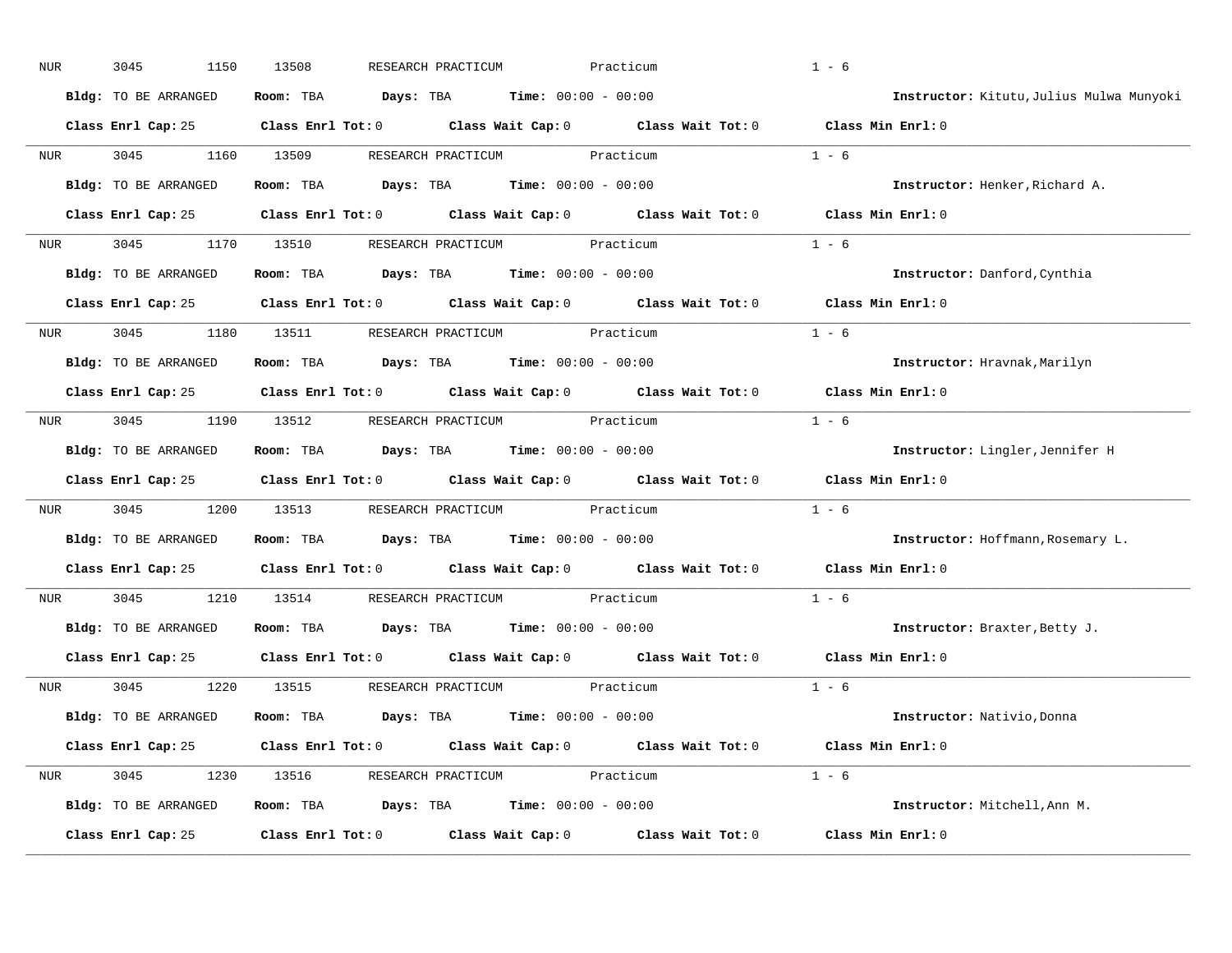#### Report ID: SR201 **University of Pittsburgh** Page No. 115 of 184 **Schedule of Classes for Fall Term 2021-2022** Run Date: 12/16/2020 **Academic Term** Run Time: 23:00:20

| Subject<br>Catalog Nbr Section Class Nbr | Course Title                                                                               | Component | Units<br>Topics                    |
|------------------------------------------|--------------------------------------------------------------------------------------------|-----------|------------------------------------|
| <b>NUR</b><br>3045<br>1240               | 13517<br>RESEARCH PRACTICUM                                                                | Practicum | $1 - 6$                            |
| Bldg: TO BE ARRANGED                     | Room: TBA $Days:$ TBA $Time: 00:00 - 00:00$                                                |           | Instructor: Chasens, Eileen Ruth   |
|                                          | Class Enrl Cap: 25 Class Enrl Tot: 0 Class Wait Cap: 0 Class Wait Tot: 0 Class Min Enrl: 0 |           |                                    |
| NUR                                      | 3045 1250 13518 RESEARCH PRACTICUM Practicum                                               |           | $1 - 6$                            |
| Bldg: TO BE ARRANGED                     | Room: TBA $Days:$ TBA $Time: 00:00 - 00:00$                                                |           | Instructor: Puskar, Kathryn R.     |
| Class Enrl Cap: 25                       | Class Enrl Tot: 0 Class Wait Cap: 0 Class Wait Tot: 0 Class Min Enrl: 0                    |           |                                    |
| 3045<br>1260<br>NUR <sub>tion</sub>      | RESEARCH PRACTICUM Practicum<br>13519                                                      |           | $1 - 6$                            |
| Bldg: TO BE ARRANGED                     | Room: TBA $Days:$ TBA $Time: 00:00 - 00:00$                                                |           | Instructor: Rosenzweig, Margaret   |
|                                          | Class Enrl Cap: 25 Class Enrl Tot: 0 Class Wait Cap: 0 Class Wait Tot: 0 Class Min Enrl: 0 |           |                                    |
| NUR <sub>e</sub>                         | 3045 1270 13520 RESEARCH PRACTICUM Practicum                                               |           | $1 - 6$                            |
| Bldg: TO BE ARRANGED                     | Room: TBA $Days:$ TBA $Time: 00:00 - 00:00$                                                |           | Instructor: Schlenk, Elizabeth Ann |
|                                          | Class Enrl Cap: 25 Class Enrl Tot: 0 Class Wait Cap: 0 Class Wait Tot: 0 Class Min Enrl: 0 |           |                                    |
| NUR <b>NUR</b>                           | 3045 1280 13521 RESEARCH PRACTICUM Practicum                                               |           | $1 - 6$                            |
| Bldg: TO BE ARRANGED                     | Room: TBA $Days:$ TBA $Time: 00:00 - 00:00$                                                |           | Instructor: Sereika, Susan M       |
|                                          | Class Enrl Cap: 25 Class Enrl Tot: 0 Class Wait Cap: 0 Class Wait Tot: 0                   |           | Class Min Enrl: 0                  |
| 3045<br>1290<br>NUR                      | 13522 RESEARCH PRACTICUM Practicum                                                         |           | $1 - 6$                            |
| Bldg: TO BE ARRANGED                     | Room: TBA $Days:$ TBA Time: $00:00 - 00:00$                                                |           | Instructor: Staff                  |
|                                          | Class Enrl Cap: 25 Class Enrl Tot: 0 Class Wait Cap: 0 Class Wait Tot: 0 Class Min Enrl: 0 |           |                                    |
| 3045<br>NUR <sub>e</sub>                 | 1300 13523 RESEARCH PRACTICUM Practicum                                                    |           | $1 - 6$                            |
| Bldg: TO BE ARRANGED                     | Room: TBA $Days:$ TBA $Time: 00:00 - 00:00$                                                |           | Instructor: Swigart, Valerie A     |
|                                          | Class Enrl Cap: 25 Class Enrl Tot: 0 Class Wait Cap: 0 Class Wait Tot: 0                   |           | Class Min Enrl: 0                  |
| 3045<br>1310<br>NUR                      | RESEARCH PRACTICUM Practicum<br>13527                                                      |           | $1 - 6$                            |
| Bldg: TO BE ARRANGED                     | Room: TBA $Days:$ TBA $Time: 00:00 - 00:00$                                                |           | Instructor: O'Donnell, John Marc   |
| Class Enrl Cap: 25                       | Class Enrl Tot: $0$ Class Wait Cap: $0$ Class Wait Tot: $0$                                |           | Class Min Enrl: 0                  |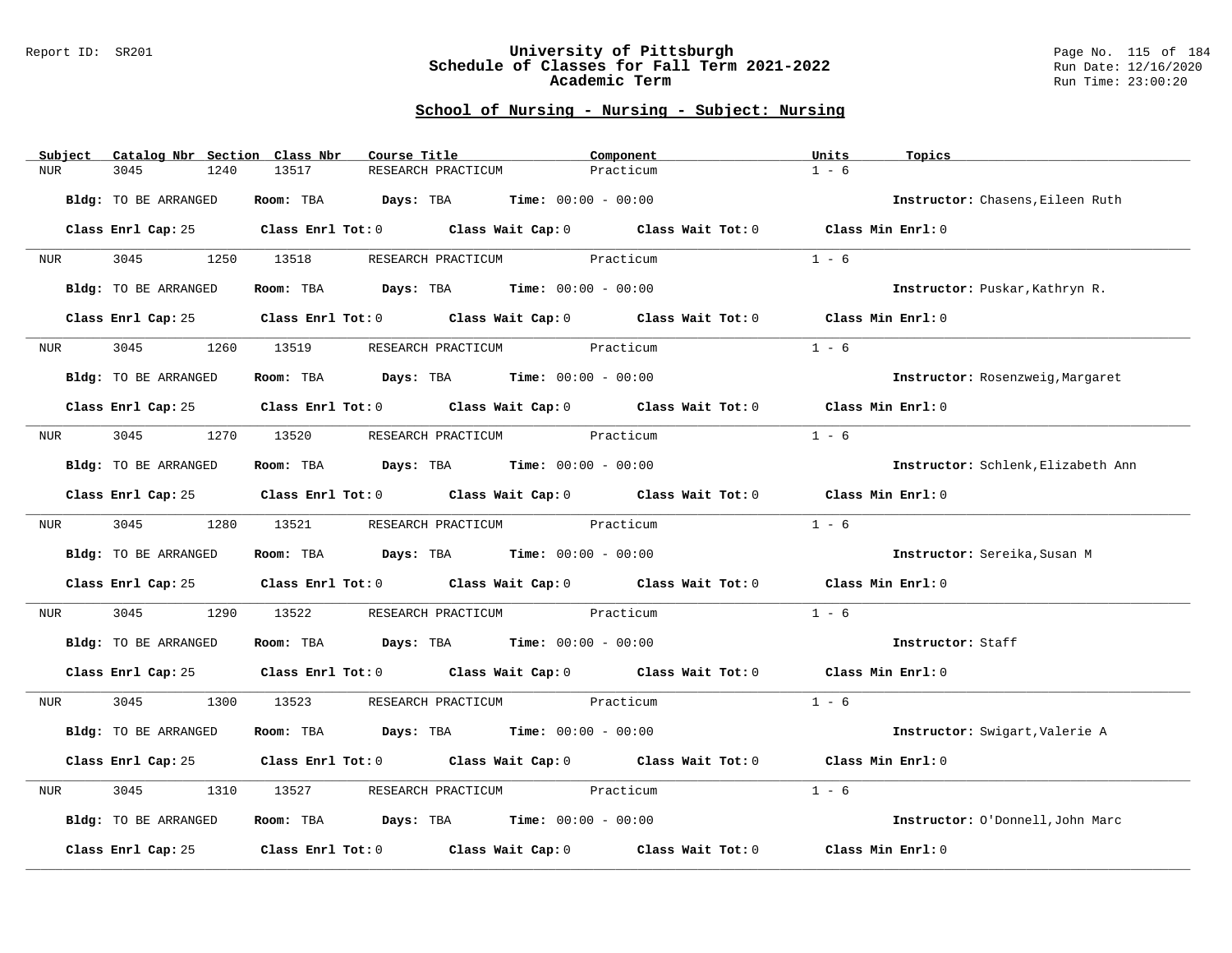| NUR              | 3045<br>1320                              | 13528                                                                                      | RESEARCH PRACTICUM Practicum                                                                       | $1 - 6$                           |
|------------------|-------------------------------------------|--------------------------------------------------------------------------------------------|----------------------------------------------------------------------------------------------------|-----------------------------------|
|                  | Bldg: TO BE ARRANGED                      | Room: TBA $Days: TBA$ Time: $00:00 - 00:00$                                                |                                                                                                    | Instructor: Yates, Cecelia        |
|                  |                                           |                                                                                            | Class Enrl Cap: 25 Class Enrl Tot: 0 Class Wait Cap: 0 Class Wait Tot: 0 Class Min Enrl: 0         |                                   |
|                  |                                           | NUR 3045 1330 13529 RESEARCH PRACTICUM Practicum                                           |                                                                                                    | $1 - 6$                           |
|                  | Bldg: TO BE ARRANGED                      | Room: TBA $Days:$ TBA $Time: 00:00 - 00:00$                                                |                                                                                                    | Instructor: Sherwood, Paula Riess |
|                  |                                           |                                                                                            | Class Enrl Cap: 25 Class Enrl Tot: 0 Class Wait Cap: 0 Class Wait Tot: 0 Class Min Enrl: 0         |                                   |
| NUR <b>NUR</b>   |                                           | 3045 1340 13656 RESEARCH PRACTICUM Practicum                                               |                                                                                                    | $1 - 6$                           |
|                  | Bldg: TO BE ARRANGED                      | Room: TBA $Days:$ TBA $Time: 00:00 - 00:00$                                                |                                                                                                    | Instructor: Ren, Dianxu           |
|                  |                                           |                                                                                            | Class Enrl Cap: 5 Class Enrl Tot: 0 Class Wait Cap: 0 Class Wait Tot: 0 Class Min Enrl: 0          |                                   |
|                  |                                           | NUR 3045 1350 13657 RESEARCH PRACTICUM Practicum                                           |                                                                                                    | $1 - 6$                           |
|                  |                                           | <b>Bldg:</b> TO BE ARRANGED <b>Room:</b> TBA <b>Days:</b> TBA <b>Time:</b> $00:00 - 00:00$ |                                                                                                    | Instructor: Alexander, Sheila A   |
|                  |                                           |                                                                                            | Class Enrl Cap: 5 Class Enrl Tot: 0 Class Wait Cap: 0 Class Wait Tot: 0 Class Min Enrl: 0          |                                   |
|                  |                                           | NUR 3045 1360 13658 RESEARCH PRACTICUM Practicum                                           |                                                                                                    | $1 - 6$                           |
|                  | Bldg: TO BE ARRANGED                      | Room: TBA $Days:$ TBA $Time: 00:00 - 00:00$                                                |                                                                                                    | Instructor: Staff                 |
|                  |                                           |                                                                                            | Class Enrl Cap: 5 $\qquad$ Class Enrl Tot: 0 $\qquad$ Class Wait Cap: 0 $\qquad$ Class Wait Tot: 0 | Class Min Enrl: 0                 |
| <b>NUR</b>       | 3045                                      | 1370 13659 RESEARCH PRACTICUM Practicum                                                    |                                                                                                    | $1 - 6$                           |
|                  | Bldg: TO BE ARRANGED                      | Room: TBA $Days:$ TBA $Time: 00:00 - 00:00$                                                | Class Enrl Cap: 5 Class Enrl Tot: 0 Class Wait Cap: 0 Class Wait Tot: 0 Class Min Enrl: 0          | Instructor:                       |
|                  |                                           | NUR 3045 1380 13660 RESEARCH PRACTICUM Practicum                                           |                                                                                                    | $1 - 6$                           |
|                  | <b>Bldg:</b> TO BE ARRANGED               | <b>Room:</b> TBA <b>Days:</b> TBA <b>Time:</b> 00:00 - 00:00                               | Class Enrl Cap: 5 Class Enrl Tot: 0 Class Wait Cap: 0 Class Wait Tot: 0 Class Min Enrl: 0          | Instructor:                       |
|                  |                                           | NUR 3045 1390 13661 RESEARCH PRACTICUM Practicum                                           |                                                                                                    | $1 - 6$                           |
|                  | Bldg: TO BE ARRANGED                      | Room: TBA $Days:$ TBA Time: $00:00 - 00:00$                                                |                                                                                                    | Instructor: Founds, Sandra Anne   |
|                  |                                           |                                                                                            | Class Enrl Cap: 5 Class Enrl Tot: 0 Class Wait Cap: 0 Class Wait Tot: 0 Class Min Enrl: 0          |                                   |
| NUR <sub>i</sub> |                                           | 3045 1400 13662 RESEARCH PRACTICUM Practicum                                               |                                                                                                    | $1 - 6$                           |
|                  | Bldg: TO BE ARRANGED<br>Class Enrl Cap: 5 | <b>Room:</b> TBA $Days: TBA$ <b>Time:</b> $00:00 - 00:00$                                  | Class Enrl Tot: $0$ Class Wait Cap: $0$ Class Wait Tot: $0$                                        | Instructor:<br>Class Min Enrl: 0  |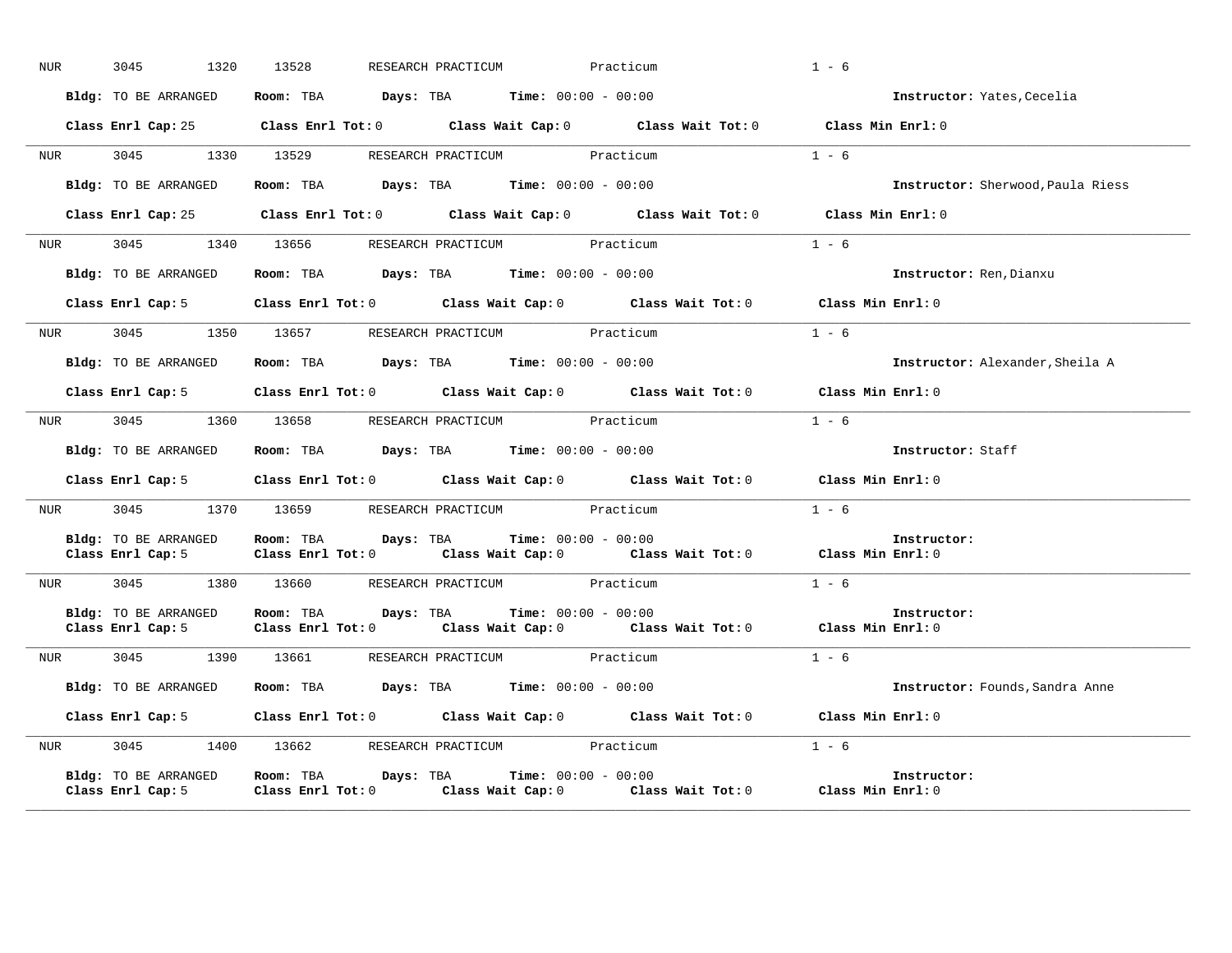#### Report ID: SR201 **University of Pittsburgh** Page No. 117 of 184 **Schedule of Classes for Fall Term 2021-2022** Run Date: 12/16/2020 **Academic Term** Run Time: 23:00:20

|            | Catalog Nbr Section Class Nbr<br>Subject | Course Title                                                   | Component                                                                                                                      | Units<br>Topics                    |
|------------|------------------------------------------|----------------------------------------------------------------|--------------------------------------------------------------------------------------------------------------------------------|------------------------------------|
| <b>NUR</b> | 3045<br>1410                             | 17954<br>RESEARCH PRACTICUM                                    | Practicum                                                                                                                      | $1 - 6$                            |
|            | Bldg: TO BE ARRANGED                     | Room: TBA $Days:$ TBA Time: $00:00 - 00:00$                    |                                                                                                                                | Instructor: Yeh, Chao Hsing        |
|            |                                          |                                                                | Class Enrl Cap: 10 $\qquad$ Class Enrl Tot: 0 $\qquad$ Class Wait Cap: 0 $\qquad$ Class Wait Tot: 0 $\qquad$ Class Min Enrl: 0 |                                    |
| NUR        | 3045<br>1411                             | 27105                                                          | RESEARCH PRACTICUM Practicum                                                                                                   | $1 - 6$                            |
|            | Bldg: TO BE ARRANGED                     | Room: TBA $Days:$ TBA Time: $00:00 - 00:00$                    |                                                                                                                                | Instructor: Wesmiller, Susan W     |
|            |                                          |                                                                | Class Enrl Cap: 15 Class Enrl Tot: 0 Class Wait Cap: 0 Class Wait Tot: 0 Class Min Enrl: 0                                     |                                    |
| NUR        | 3045<br>1412                             | 27106 RESEARCH PRACTICUM Practicum                             |                                                                                                                                | $1 - 6$                            |
|            | Bldg: TO BE ARRANGED                     | Room: TBA $\rule{1em}{0.15mm}$ Days: TBA Time: $00:00 - 00:00$ |                                                                                                                                | Instructor: Staff                  |
|            |                                          |                                                                | Class Enrl Cap: 15 (Class Enrl Tot: 0 (Class Wait Cap: 0 (Class Wait Tot: 0 (Class Min Enrl: 0)                                |                                    |
| NUR        | 3045<br>1413                             | 27107 RESEARCH PRACTICUM Practicum                             |                                                                                                                                | $1 - 6$                            |
|            | Bldg: TO BE ARRANGED                     | Room: TBA $Days:$ TBA $Time: 00:00 - 00:00$                    |                                                                                                                                | Instructor: Staff                  |
|            |                                          |                                                                | Class Enrl Cap: 15 Class Enrl Tot: 0 Class Wait Cap: 0 Class Wait Tot: 0 Class Min Enrl: 0                                     |                                    |
| NUR        | 3045<br>1414                             | 27108                                                          | RESEARCH PRACTICUM Practicum                                                                                                   | $1 - 6$                            |
|            |                                          |                                                                |                                                                                                                                |                                    |
|            | Bldg: TO BE ARRANGED                     | Room: TBA $Days:$ TBA $Time: 00:00 - 00:00$                    |                                                                                                                                | Instructor: Staff                  |
|            |                                          |                                                                | Class Enrl Cap: 15 (Class Enrl Tot: 0 (Class Wait Cap: 0 (Class Wait Tot: 0 (Class Min Enrl: 0)                                |                                    |
| NUR        | 3045<br>1415                             | 27109                                                          | RESEARCH PRACTICUM Practicum                                                                                                   | $1 - 6$                            |
|            | Bldg: TO BE ARRANGED                     | Room: TBA $Days:$ TBA $Time: 00:00 - 00:00$                    |                                                                                                                                | Instructor: Staff                  |
|            |                                          |                                                                | Class Enrl Cap: 15 (Class Enrl Tot: 0 (Class Wait Cap: 0 (Class Wait Tot: 0 (Class Min Enrl: 0)                                |                                    |
| NUR        | 3052<br>1210                             | 23058                                                          | MANUSCRIPT DEVELOPMENT Practicum                                                                                               | $\mathbf{1}$                       |
|            |                                          | Bldg: WEB Based Class Room: TBA Days: TBA Time: 00:00 - 00:00  |                                                                                                                                | Instructor: Schlenk, Elizabeth Ann |
|            | Attributes: Online                       |                                                                | Class Enrl Cap: 15 Class Enrl Tot: 0 Class Wait Cap: 0 Class Wait Tot: 0 Class Min Enrl: 0                                     |                                    |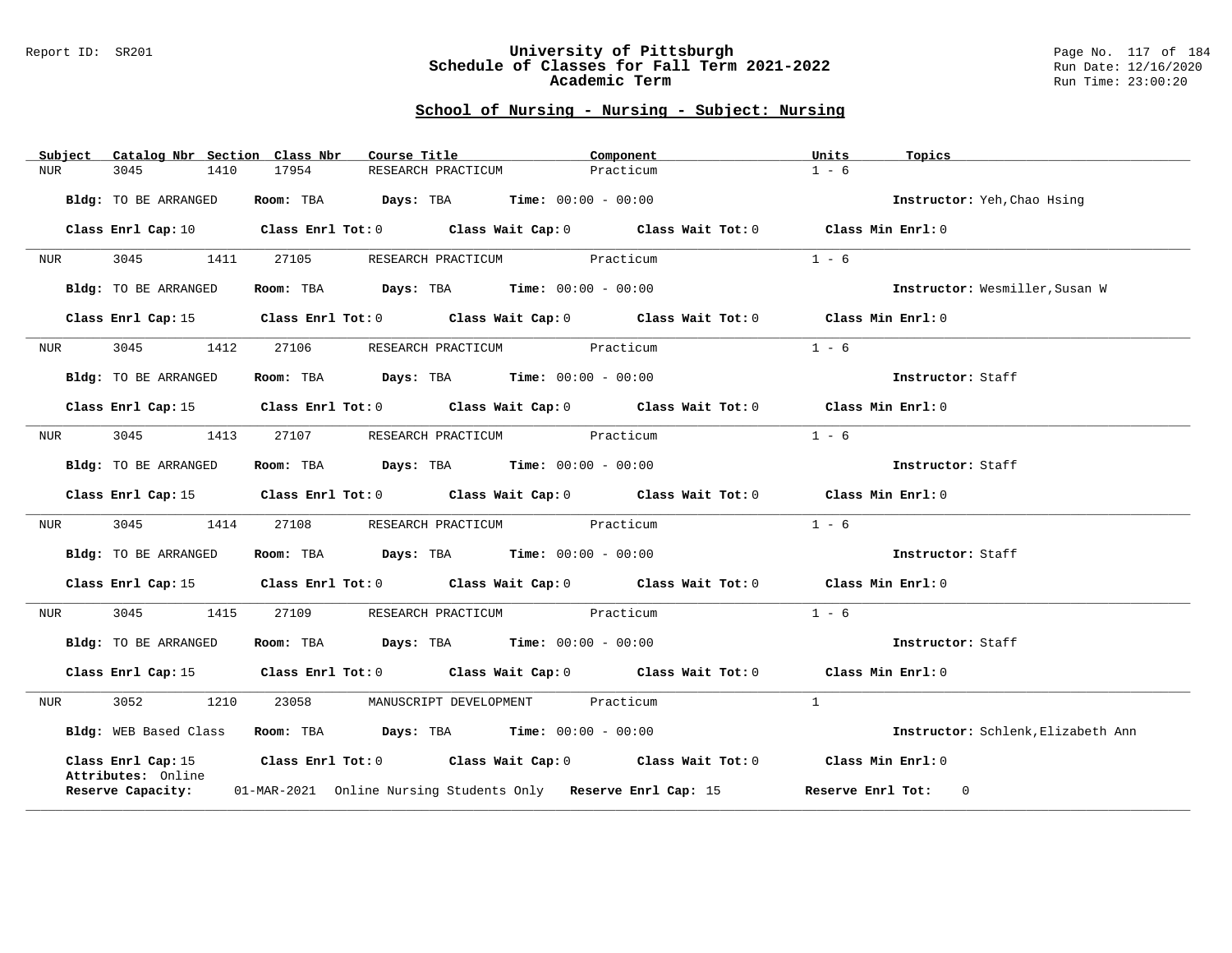### Report ID: SR201 **University of Pittsburgh** Page No. 118 of 184 **Schedule of Classes for Fall Term 2021-2022** Run Date: 12/16/2020 **Academic Term** Run Time: 23:00:20

| Catalog Nbr Section Class Nbr<br>Subject             | Course Title                                                                                                                                                                                                                       | Component                    | Units<br>Topics                    |  |  |
|------------------------------------------------------|------------------------------------------------------------------------------------------------------------------------------------------------------------------------------------------------------------------------------------|------------------------------|------------------------------------|--|--|
| 3052<br>1230<br><b>NUR</b>                           | 24200<br>MANUSCRIPT DEVELOPMENT                                                                                                                                                                                                    | Practicum                    | $\mathbf{1}$                       |  |  |
| Bldg: Victoria Building Room: 00230                  | Days: Th                                                                                                                                                                                                                           | <b>Time:</b> $13:00 - 13:50$ | Instructor: Schlenk, Elizabeth Ann |  |  |
|                                                      |                                                                                                                                                                                                                                    |                              | Mitchell, Ann M.                   |  |  |
| Class Enrl Cap: 25                                   | Class Enrl Tot: 0<br>Class Wait Cap: 0<br>Room Characteristics: PeopleSoft - Scheduled (PS)(1)                                                                                                                                     | Class Wait Tot: 0            | Class Min Enrl: 0                  |  |  |
| 3052D<br>1500<br><b>NUR</b>                          | 24992<br>MANUSCRIPT DEVELOPMENT                                                                                                                                                                                                    | Practicum                    | $\mathbf{1}$                       |  |  |
| Bldg: WEB Based Class                                | Room: TBA<br>Days: Th                                                                                                                                                                                                              | <b>Time:</b> $13:00 - 13:50$ | Instructor: Schlenk, Elizabeth Ann |  |  |
| Class Enrl Cap: 20<br>Attributes: Distance Education | Class Enrl Tot: 0<br>Class Wait Cap: 0                                                                                                                                                                                             | Class Wait Tot: 0            | Class Min Enrl: 0                  |  |  |
|                                                      | <b></b> This class has an additional fee. For more information go to <a <br="" href="http://www.registrar.pitt.edu">target="_blank"&gt;http://www.registrar.pitt.edu/</a> , and click on Faculty and Staff, then Course and Class. |                              |                                    |  |  |
| 3054<br>1040<br><b>NUR</b>                           | 21618<br>PRAC FOR NUR & HLTH SCI EDUC Practicum                                                                                                                                                                                    |                              | 3                                  |  |  |
| Bldg: Victoria Building Room: 00111                  | Days: W                                                                                                                                                                                                                            | <b>Time:</b> $13:00 - 15:50$ | Instructor: Dorman, Janice S       |  |  |
| Class Enrl Cap: 20                                   | Class Enrl Tot: 0<br>Class Wait Cap: 0<br>Room Characteristics: PeopleSoft - Scheduled (PS)(1)                                                                                                                                     | Class Wait $Tot: 0$          | Class Min Enrl: 0                  |  |  |
| 3060<br><b>NUR</b><br>1005                           | 23748<br>INDEPENDENT STUDY                                                                                                                                                                                                         | Independent Study            | $1 - 9$                            |  |  |
| Bldg: TO BE ARRANGED                                 | Room: TBA<br>Days: TBA                                                                                                                                                                                                             | <b>Time:</b> $00:00 - 00:00$ | Instructor: Wang, Weiwen           |  |  |
| Class Enrl Cap: 15                                   | Class Enrl Tot: 0<br>Class Wait Cap: 0                                                                                                                                                                                             | Class Wait Tot: 0            | Class Min Enrl: 0                  |  |  |
| <b>NUR</b><br>3060<br>1006                           | 23749<br>INDEPENDENT STUDY                                                                                                                                                                                                         | Independent Study            | $1 - 9$                            |  |  |
| <b>Bldg:</b> TO BE ARRANGED                          | Room: TBA<br>Days: TBA                                                                                                                                                                                                             | Time: $00:00 - 00:00$        | Instructor: Staff                  |  |  |
| Class Enrl Cap: 15                                   | Class Enrl Tot: 0<br>Class Wait Cap: 0                                                                                                                                                                                             | Class Wait Tot: 0            | Class Min Enrl: 0                  |  |  |
| 3060<br>1007<br><b>NUR</b>                           | 23750<br>INDEPENDENT STUDY                                                                                                                                                                                                         | Independent Study            | $1 - 9$                            |  |  |
| <b>Bldg:</b> TO BE ARRANGED                          | Room: TBA<br>Days: TBA                                                                                                                                                                                                             | <b>Time:</b> $00:00 - 00:00$ | Instructor: Yates, Cecelia         |  |  |
| Class Enrl Cap: 15                                   | Class Enrl Tot: 0<br>Class Wait Cap: 0                                                                                                                                                                                             | Class Wait Tot: 0            | Class Min Enrl: 0                  |  |  |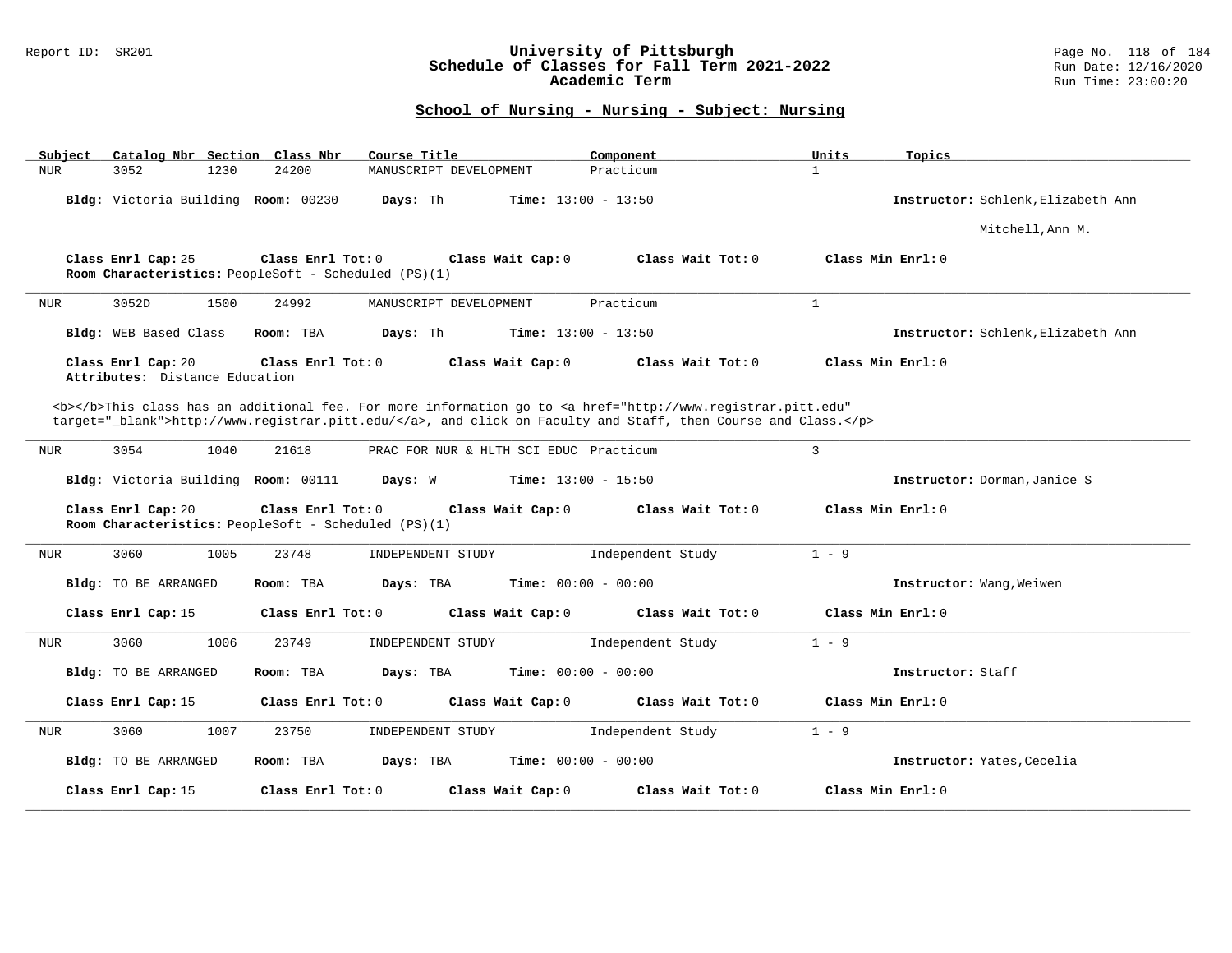#### Report ID: SR201 **University of Pittsburgh** Page No. 119 of 184 **Schedule of Classes for Fall Term 2021-2022** Run Date: 12/16/2020 **Academic Term** Run Time: 23:00:20

| Catalog Nbr Section Class Nbr<br>Subject | Course Title                                                                                                                   | Component         | Units<br>Topics                  |
|------------------------------------------|--------------------------------------------------------------------------------------------------------------------------------|-------------------|----------------------------------|
| 3060<br>1008<br>NUR                      | 23751<br>INDEPENDENT STUDY                                                                                                     | Independent Study | $1 - 9$                          |
| Bldg: TO BE ARRANGED                     | Room: TBA $Days:$ TBA $Time: 00:00 - 00:00$                                                                                    |                   | Instructor: Kreashko, Lisa Marie |
|                                          | Class Enrl Cap: 15 Class Enrl Tot: 0 Class Wait Cap: 0 Class Wait Tot: 0 Class Min Enrl: 0                                     |                   |                                  |
| 3060 1009<br>NUR <sub>p</sub>            | 23752 INDEPENDENT STUDY 1ndependent Study                                                                                      |                   | $1 - 9$                          |
| Bldg: TO BE ARRANGED                     | Room: TBA $Days:$ TBA $Time: 00:00 - 00:00$                                                                                    |                   | Instructor: Kang, Ja Hyun        |
| Class Enrl Cap: 15                       | Class Enrl Tot: 0 Class Wait Cap: 0 Class Wait Tot: 0 Class Min Enrl: 0                                                        |                   |                                  |
| 3060<br><b>NUR</b>                       | 1010 13412 INDEPENDENT STUDY Independent Study                                                                                 |                   | $1 - 9$                          |
| Bldg: TO BE ARRANGED                     | Room: TBA $Days:$ TBA $Time: 00:00 - 00:00$                                                                                    |                   | Instructor: Albrecht, Susan A    |
|                                          | Class Enrl Cap: 10 $\qquad$ Class Enrl Tot: 0 $\qquad$ Class Wait Cap: 0 $\qquad$ Class Wait Tot: 0 $\qquad$ Class Min Enrl: 0 |                   |                                  |
|                                          | NUR 3060 1011 23753 INDEPENDENT STUDY Independent Study                                                                        |                   | $1 - 9$                          |
| Bldg: TO BE ARRANGED                     | Room: TBA $Days:$ TBA $Time: 00:00 - 00:00$                                                                                    |                   | Instructor: Park, Mijung         |
|                                          | Class Enrl Cap: 15 Class Enrl Tot: 0 Class Wait Cap: 0 Class Wait Tot: 0 Class Min Enrl: 0                                     |                   |                                  |
| NUR <b>NUR</b>                           | 3060 1012 23754 INDEPENDENT STUDY Independent Study                                                                            |                   | $1 - 9$                          |
| Bldg: TO BE ARRANGED                     | Room: TBA $Days:$ TBA $Time: 00:00 - 00:00$                                                                                    |                   | Instructor: Park, Na Jin         |
|                                          | Class Enrl Cap: 15 (class Enrl Tot: 0 (class Wait Cap: 0 (class Wait Tot: 0 (class Min Enrl: 0)                                |                   |                                  |
| 3060 000<br>NUR <sub>tion</sub>          | 1020 13525 INDEPENDENT STUDY Independent Study                                                                                 |                   | $1 - 9$                          |
| Bldg: TO BE ARRANGED                     | Room: TBA $Days:$ TBA $Time: 00:00 - 00:00$                                                                                    |                   | Instructor: Conley, Yvette Perry |
|                                          | Class Enrl Cap: 10 $\qquad$ Class Enrl Tot: 0 $\qquad$ Class Wait Cap: 0 $\qquad$ Class Wait Tot: 0 $\qquad$ Class Min Enrl: 0 |                   |                                  |
| NUR <sub>tion</sub>                      | 3060 1030 13584 INDEPENDENT STUDY Independent Study 1 - 9                                                                      |                   |                                  |
| Bldg: TO BE ARRANGED                     | Room: TBA $Days:$ TBA $Time: 00:00 - 00:00$                                                                                    |                   | Instructor: Bender, Catherine M  |
|                                          | Class Enrl Cap: 15 (Class Enrl Tot: 0 (Class Wait Cap: 0 (Class Wait Tot: 0 (Class Min Enrl: 0)                                |                   |                                  |
| 3060<br>1040<br>NUR                      | INDEPENDENT STUDY 1ndependent Study<br>13585                                                                                   |                   | $1 - 9$                          |
| Bldg: TO BE ARRANGED                     | Room: TBA $Days:$ TBA $Time: 00:00 - 00:00$                                                                                    |                   | Instructor: Burke, Lora E        |
|                                          | Class Enrl Cap: 15 $\qquad$ Class Enrl Tot: 0 $\qquad$ Class Wait Cap: 0 $\qquad$ Class Wait Tot: 0                            |                   | Class Min Enrl: 0                |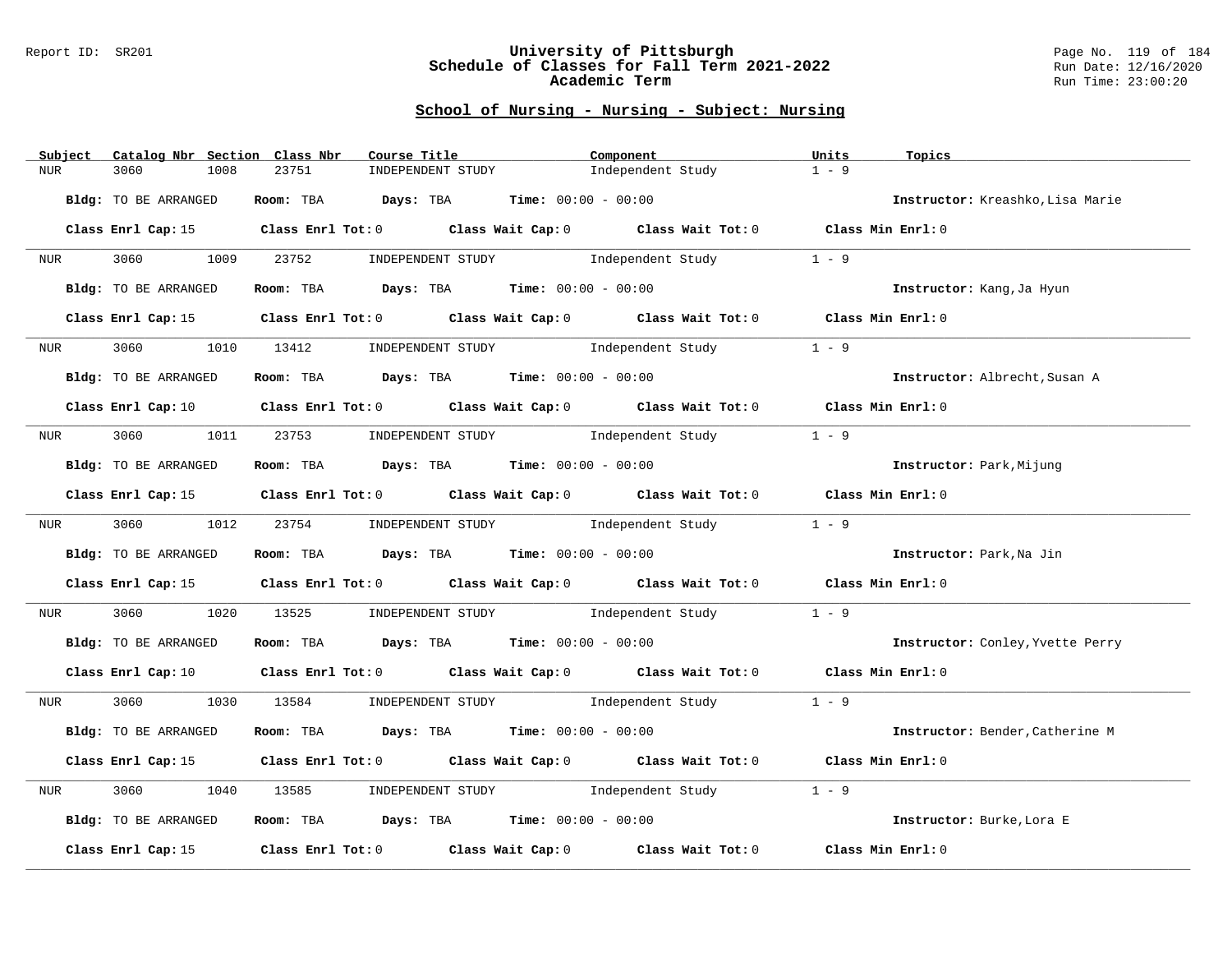| NUR              | 3060<br>1050         | Independent Study<br>13586<br>INDEPENDENT STUDY                                                 | $1 - 9$                                |
|------------------|----------------------|-------------------------------------------------------------------------------------------------|----------------------------------------|
|                  | Bldg: TO BE ARRANGED | Room: TBA $Days:$ TBA $Time: 00:00 - 00:00$                                                     | Instructor: Charron-Prochownik, Denise |
|                  |                      | Class Enrl Cap: 15 (Class Enrl Tot: 0 (Class Wait Cap: 0 (Class Wait Tot: 0 (Class Min Enrl: 0) |                                        |
|                  |                      | NUR 3060 1060 13587 INDEPENDENT STUDY Independent Study 1 - 9                                   |                                        |
|                  | Bldg: TO BE ARRANGED | Room: TBA $Days:$ TBA Time: $00:00 - 00:00$                                                     | Instructor: Luyster, Faith S           |
|                  |                      | Class Enrl Cap: 15 (Class Enrl Tot: 0 (Class Wait Cap: 0 (Class Wait Tot: 0 (Class Min Enrl: 0) |                                        |
|                  |                      | NUR 3060 1070 13588 INDEPENDENT STUDY Independent Study 1 - 9                                   |                                        |
|                  | Bldg: TO BE ARRANGED | Room: TBA $Days:$ TBA $Time: 00:00 - 00:00$                                                     | Instructor: Constantino, Rose          |
|                  |                      | Class Enrl Cap: 15 Class Enrl Tot: 0 Class Wait Cap: 0 Class Wait Tot: 0 Class Min Enrl: 0      |                                        |
|                  |                      | NUR 3060 1080 13589 INDEPENDENT STUDY Independent Study 1 - 9                                   |                                        |
|                  | Bldg: TO BE ARRANGED | Room: TBA $Days:$ TBA $Time: 00:00 - 00:00$                                                     | Instructor: Dabbs, Annette J De Vito   |
|                  |                      | Class Enrl Cap: 15 Class Enrl Tot: 0 Class Wait Cap: 0 Class Wait Tot: 0 Class Min Enrl: 0      |                                        |
|                  |                      | NUR 3060 1090 13590 INDEPENDENT STUDY Independent Study 1 - 9                                   |                                        |
|                  | Bldg: TO BE ARRANGED | Room: TBA $Days:$ TBA $Time: 00:00 - 00:00$                                                     | Instructor: Donovan, Heidi Ann Scharf  |
|                  |                      | Class Enrl Cap: 15 (Class Enrl Tot: 0 (Class Wait Cap: 0 (Class Wait Tot: 0 (Class Min Enrl: 0) |                                        |
| NUR <sub>p</sub> |                      | 3060 1100 13591 INDEPENDENT STUDY Independent Study 1 - 9                                       |                                        |
|                  | Bldg: TO BE ARRANGED | Room: TBA $Days:$ TBA $Time: 00:00 - 00:00$                                                     | Instructor: Dorman, Janice S           |
|                  |                      | Class Enrl Cap: 15 (Class Enrl Tot: 0 (Class Wait Cap: 0 (Class Wait Tot: 0 (Class Min Enrl: 0) |                                        |
| <b>NUR</b>       |                      | 3060 1110 13592 INDEPENDENT STUDY Independent Study 1 - 9                                       |                                        |
|                  | Bldg: TO BE ARRANGED | Room: TBA $Days:$ TBA $Time: 00:00 - 00:00$                                                     | Instructor: Doswell, Willa             |
|                  | Class Enrl Cap: 15   | Class Enrl Tot: $0$ Class Wait Cap: $0$ Class Wait Tot: $0$                                     | Class Min Enrl: 0                      |
|                  |                      | NUR 3060 1120 13593 INDEPENDENT STUDY Independent Study 1 - 9                                   |                                        |
|                  | Bldg: TO BE ARRANGED | Room: TBA $Days:$ TBA $Time: 00:00 - 00:00$                                                     | Instructor: Dunbar-Jacob, Jacqueline M |
|                  |                      | Class Enrl Cap: 15 Class Enrl Tot: 0 Class Wait Cap: 0 Class Wait Tot: 0 Class Min Enrl: 0      |                                        |
|                  |                      | NUR 3060 1130 13594 INDEPENDENT STUDY Independent Study 1 - 9                                   |                                        |
|                  | Bldg: TO BE ARRANGED | Room: TBA $Days: TBA$ Time: $00:00 - 00:00$                                                     | Instructor: Engberg, Sandra J          |
|                  |                      | Class Enrl Cap: 15 Class Enrl Tot: 0 Class Wait Cap: 0 Class Wait Tot: 0                        | Class Min Enrl: 0                      |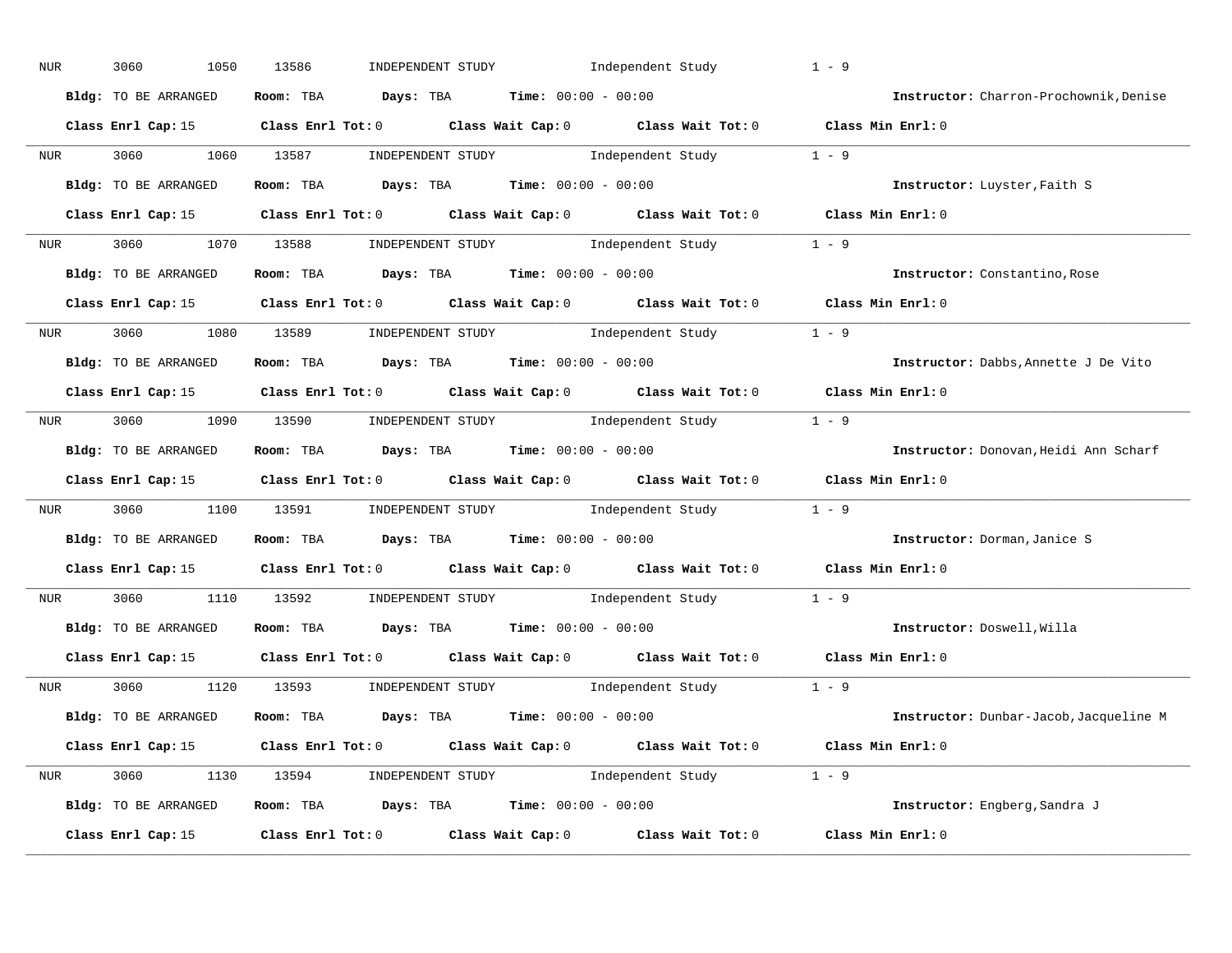#### Report ID: SR201 **University of Pittsburgh** Page No. 121 of 184 **Schedule of Classes for Fall Term 2021-2022** Run Date: 12/16/2020 **Academic Term** Run Time: 23:00:20

| Catalog Nbr Section Class Nbr<br>Subject | Course Title                                                                                        | Component                           | Units<br>Topics                 |
|------------------------------------------|-----------------------------------------------------------------------------------------------------|-------------------------------------|---------------------------------|
| 3060<br>NUR<br>1140                      | 13595<br>INDEPENDENT STUDY                                                                          | Independent Study                   | $1 - 9$                         |
| Bldg: TO BE ARRANGED                     | Room: TBA $Days:$ TBA $Time: 00:00 - 00:00$                                                         |                                     | Instructor: Erlen, Judith       |
|                                          | Class Enrl Cap: 15 Class Enrl Tot: 0 Class Wait Cap: 0 Class Wait Tot: 0 Class Min Enrl: 0          |                                     |                                 |
| 3060 1150 13596<br>NUR <sub>p</sub>      | INDEPENDENT STUDY 1ndependent Study                                                                 |                                     | $1 - 9$                         |
| Bldg: TO BE ARRANGED                     | Room: TBA $Days:$ TBA $Time: 00:00 - 00:00$                                                         |                                     | Instructor: Grant, Catherine    |
| Class Enrl Cap: 15                       | Class Enrl Tot: 0 Class Wait Cap: 0 Class Wait Tot: 0 Class Min Enrl: 0                             |                                     |                                 |
| 3060<br><b>NUR</b>                       | 1160 13597                                                                                          | INDEPENDENT STUDY 1ndependent Study | $1 - 9$                         |
| Bldg: TO BE ARRANGED                     | Room: TBA $Days:$ TBA $Time: 00:00 - 00:00$                                                         |                                     | Instructor: Henker, Richard A.  |
|                                          | Class Enrl Cap: 15 Class Enrl Tot: 0 Class Wait Cap: 0 Class Wait Tot: 0 Class Min Enrl: 0          |                                     |                                 |
|                                          | NUR 3060 1170 13598 INDEPENDENT STUDY Independent Study                                             |                                     | $1 - 9$                         |
| Bldg: TO BE ARRANGED                     | Room: TBA $Days:$ TBA $Time: 00:00 - 00:00$                                                         |                                     | Instructor: Tuite, Patricia K   |
|                                          | Class Enrl Cap: 15 Class Enrl Tot: 0 Class Wait Cap: 0 Class Wait Tot: 0 Class Min Enrl: 0          |                                     |                                 |
| NUR <b>NUR</b>                           | 3060 1180 13599 INDEPENDENT STUDY Independent Study                                                 |                                     | $1 - 9$                         |
| Bldg: TO BE ARRANGED                     | Room: TBA $Days:$ TBA $Time: 00:00 - 00:00$                                                         |                                     | Instructor: Hravnak, Marilyn    |
|                                          | Class Enrl Cap: 15 (class Enrl Tot: 0 (class Wait Cap: 0 (class Wait Tot: 0 (class Min Enrl: 0)     |                                     |                                 |
| 3060 000<br>NUR <sub>u</sub>             | 1190 13600 INDEPENDENT STUDY Independent Study                                                      |                                     | $1 - 9$                         |
| Bldg: TO BE ARRANGED                     | Room: TBA $Days:$ TBA $Time: 00:00 - 00:00$                                                         |                                     | Instructor: Mitchell, Ann M.    |
|                                          | Class Enrl Cap: 15 (Class Enrl Tot: 0 (Class Wait Cap: 0 (Class Wait Tot: 0 (Class Min Enrl: 0)     |                                     |                                 |
| NUR <sub>tion</sub>                      | 3060 1200 13601 INDEPENDENT STUDY Independent Study 1 - 9                                           |                                     |                                 |
| Bldg: TO BE ARRANGED                     | Room: TBA $Days:$ TBA $Time: 00:00 - 00:00$                                                         |                                     | Instructor: Palmer, Laura       |
|                                          | Class Enrl Cap: 15 (Class Enrl Tot: 0 (Class Wait Cap: 0 (Class Wait Tot: 0 (Class Min Enrl: 0)     |                                     |                                 |
| 3060<br>1210<br>NUR                      | INDEPENDENT STUDY 1ndependent Study<br>13602                                                        |                                     | $1 - 9$                         |
| Bldg: TO BE ARRANGED                     | Room: TBA $Days:$ TBA $Time: 00:00 - 00:00$                                                         |                                     | Instructor: Blazeck, Alice Maus |
|                                          | Class Enrl Cap: 15 $\qquad$ Class Enrl Tot: 0 $\qquad$ Class Wait Cap: 0 $\qquad$ Class Wait Tot: 0 |                                     | Class Min Enrl: 0               |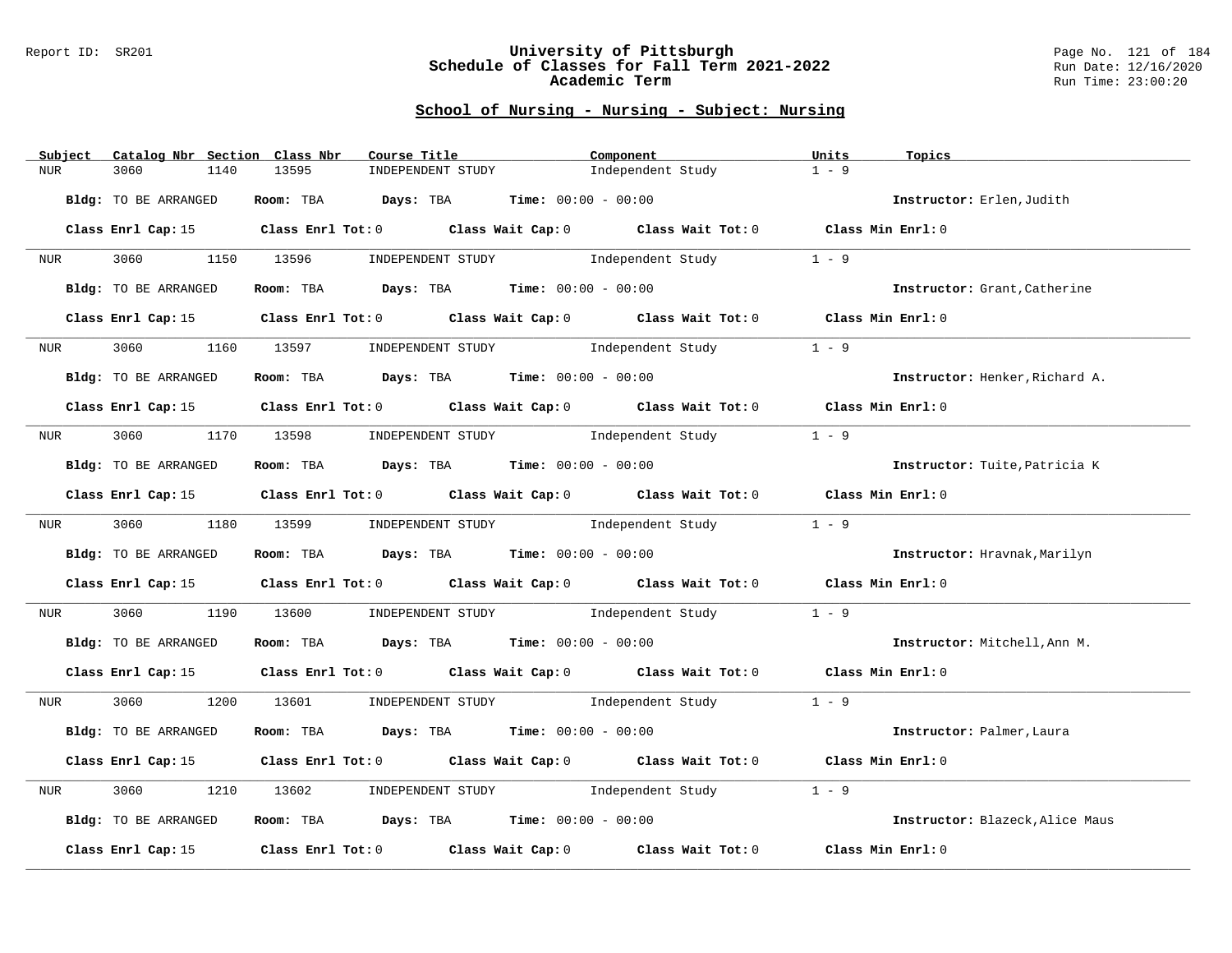| <b>NUR</b> | 3060<br>1220         | INDEPENDENT STUDY 1ndependent Study<br>13603                                                                                                  | $1 - 9$                            |
|------------|----------------------|-----------------------------------------------------------------------------------------------------------------------------------------------|------------------------------------|
|            | Bldg: TO BE ARRANGED | Room: TBA $Days:$ TBA $Time: 00:00 - 00:00$                                                                                                   | Instructor: Nativio, Donna         |
|            |                      | Class Enrl Cap: 15 Class Enrl Tot: 0 Class Wait Cap: 0 Class Wait Tot: 0 Class Min Enrl: 0                                                    |                                    |
|            |                      | NUR 3060 1230 13604 INDEPENDENT STUDY Independent Study 1 - 9                                                                                 |                                    |
|            | Bldg: TO BE ARRANGED | Room: TBA $Days:$ TBA Time: $00:00 - 00:00$                                                                                                   | Instructor: Dechant, Jason Jay     |
|            |                      | Class Enrl Cap: 15 Class Enrl Tot: 0 Class Wait Cap: 0 Class Wait Tot: 0 Class Min Enrl: 0                                                    |                                    |
|            |                      | NUR 3060 1240 13605 INDEPENDENT STUDY Independent Study 1 - 9                                                                                 |                                    |
|            | Bldg: TO BE ARRANGED | Room: TBA $Days:$ TBA $Time: 00:00 - 00:00$                                                                                                   | Instructor: Puskar, Kathryn R.     |
|            |                      | Class Enrl Cap: 15 Class Enrl Tot: 0 Class Wait Cap: 0 Class Wait Tot: 0 Class Min Enrl: 0                                                    |                                    |
|            |                      | NUR 3060 1250 13606 INDEPENDENT STUDY Independent Study 1 - 9                                                                                 |                                    |
|            | Bldg: TO BE ARRANGED | Room: TBA $Days: TBA$ Time: $00:00 - 00:00$                                                                                                   | Instructor: Schlenk, Elizabeth Ann |
|            |                      | Class Enrl Cap: 15 Class Enrl Tot: 0 Class Wait Cap: 0 Class Wait Tot: 0 Class Min Enrl: 0                                                    |                                    |
| <b>NUR</b> |                      | 3060 1260 13607 INDEPENDENT STUDY Independent Study 1 - 9                                                                                     |                                    |
|            | Bldg: TO BE ARRANGED | Room: TBA $Days:$ TBA Time: $00:00 - 00:00$                                                                                                   | Instructor: Sereika, Susan M       |
|            |                      | Class Enrl Cap: 15 Class Enrl Tot: 0 Class Wait Cap: 0 Class Wait Tot: 0 Class Min Enrl: 0                                                    |                                    |
|            |                      | NUR 3060 1270 13608 INDEPENDENT STUDY Independent Study 1 - 9                                                                                 |                                    |
|            | Bldg: TO BE ARRANGED | Room: TBA $Days:$ TBA $Time: 00:00 - 00:00$                                                                                                   | Instructor: Sherwood, Paula Riess  |
|            |                      | Class Enrl Cap: 15 Class Enrl Tot: 0 Class Wait Cap: 0 Class Wait Tot: 0 Class Min Enrl: 0                                                    |                                    |
|            |                      | NUR 3060 1280 13609 INDEPENDENT STUDY Independent Study 1 - 9                                                                                 |                                    |
|            | Bldg: TO BE ARRANGED | Room: TBA $Days: TBA$ Time: $00:00 - 00:00$                                                                                                   | Instructor: Danford, Cynthia       |
|            |                      | Class Enrl Cap: 15 Class Enrl Tot: 0 Class Wait Cap: 0 Class Wait Tot: 0 Class Min Enrl: 0                                                    |                                    |
|            |                      | NUR 3060 1290 13610 INDEPENDENT STUDY Independent Study 1 - 9                                                                                 |                                    |
|            | Bldg: TO BE ARRANGED | Room: TBA $Days:$ TBA $Time: 00:00 - 00:00$<br>Class Enrl Cap: 15 (Class Enrl Tot: 0 (Class Wait Cap: 0 (Class Wait Tot: 0 (Class Min Enrl: 0 | Instructor:                        |
|            |                      | NUR 3060 1300 13663 INDEPENDENT STUDY Independent Study                                                                                       | $1 - 9$                            |
|            | Bldg: TO BE ARRANGED | <b>Room:</b> TBA <b>Days:</b> TBA <b>Time:</b> 00:00 - 00:00                                                                                  | Instructor: Ren, Dianxu            |
|            | Class Enrl Cap: 5    | Class Enrl Tot: $0$ Class Wait Cap: $0$ Class Wait Tot: $0$                                                                                   | Class Min Enrl: 0                  |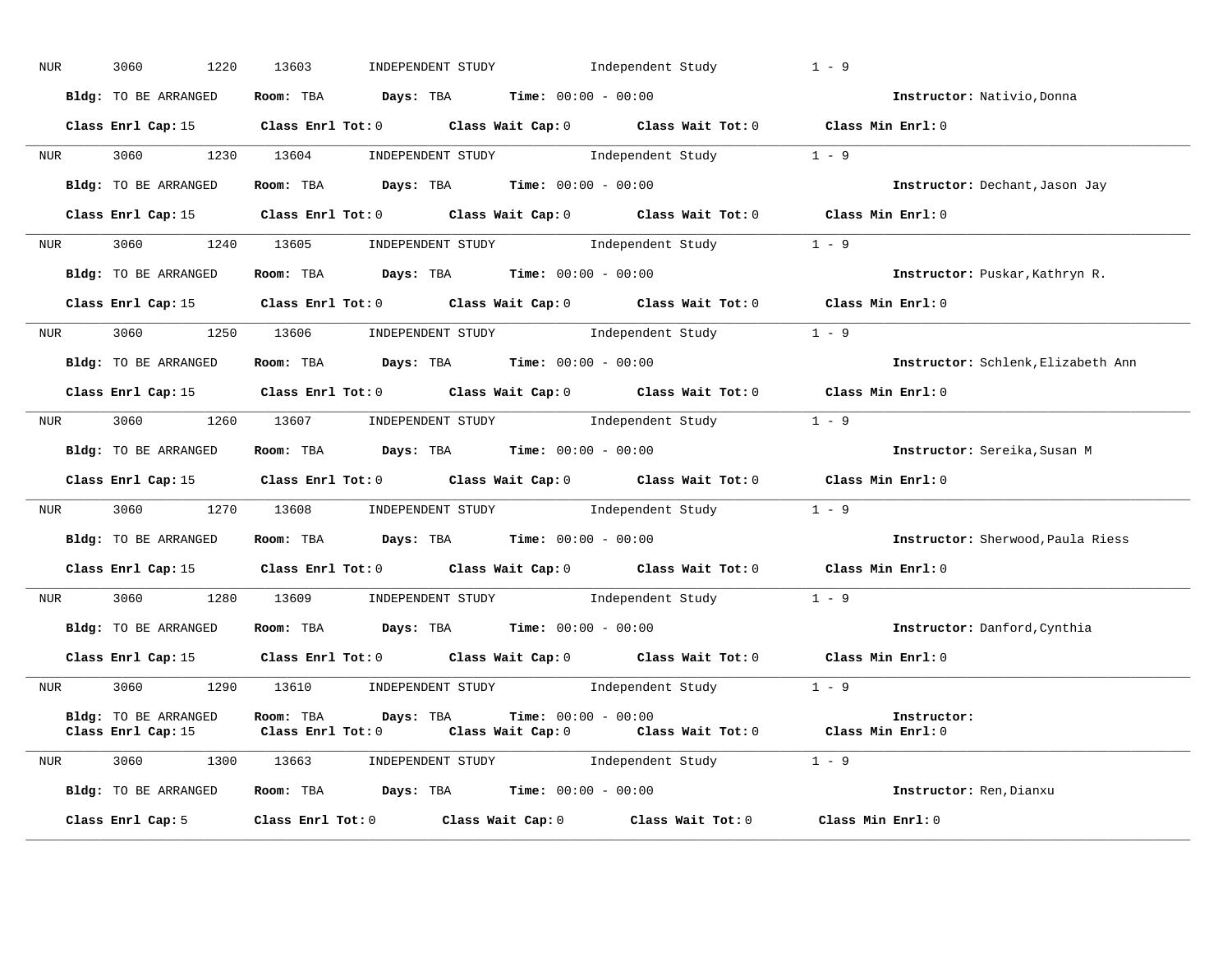#### Report ID: SR201 **University of Pittsburgh** Page No. 123 of 184 **Schedule of Classes for Fall Term 2021-2022** Run Date: 12/16/2020 **Academic Term** Run Time: 23:00:20

| Subject                      | Catalog Nbr Section Class Nbr | Course Title                                                   | Component                                                                                       | Units<br>Topics                 |                                  |
|------------------------------|-------------------------------|----------------------------------------------------------------|-------------------------------------------------------------------------------------------------|---------------------------------|----------------------------------|
| 3060<br><b>NUR</b>           | 1310<br>13664                 | INDEPENDENT STUDY                                              | Independent Study                                                                               | $1 - 9$                         |                                  |
| Bldg: TO BE ARRANGED         | Room: TBA                     | <b>Days:</b> TBA <b>Time:</b> $00:00 - 00:00$                  |                                                                                                 | Instructor: Alexander, Sheila A |                                  |
| Class Enrl Cap: 5            |                               |                                                                | Class Enrl Tot: 0 Class Wait Cap: 0 Class Wait Tot: 0 Class Min Enrl: 0                         |                                 |                                  |
| 3060 000<br>NUR <sub>p</sub> | 1320 13665                    | INDEPENDENT STUDY 1ndependent Study                            |                                                                                                 | $1 - 9$                         |                                  |
| Bldg: TO BE ARRANGED         |                               | Room: TBA $Days: TBA$ Time: $00:00 - 00:00$                    |                                                                                                 |                                 | Instructor: Chasens, Eileen Ruth |
| Class Enrl Cap: 5            |                               | Class Enrl Tot: 0 Class Wait Cap: 0 Class Wait Tot: 0          |                                                                                                 | Class Min Enrl: 0               |                                  |
| 3060<br>NUR <sub>p</sub>     | 1330<br>13666                 | INDEPENDENT STUDY 1ndependent Study                            |                                                                                                 | $1 - 9$                         |                                  |
| Bldg: TO BE ARRANGED         |                               | Room: TBA $Days:$ TBA $Time: 00:00 - 00:00$                    |                                                                                                 | Instructor: Braxter, Betty J.   |                                  |
| Class Enrl Cap: 5            |                               |                                                                | Class Enrl Tot: 0 Class Wait Cap: 0 Class Wait Tot: 0 Class Min Enrl: 0                         |                                 |                                  |
| NUR <sub>e</sub>             |                               | 3060 1340 13667 INDEPENDENT STUDY Independent Study            |                                                                                                 | $1 - 9$                         |                                  |
| Bldg: TO BE ARRANGED         |                               | Room: TBA $\rule{1em}{0.15mm}$ Days: TBA Time: $00:00 - 00:00$ |                                                                                                 | Instructor: Novosel, Lorraine M |                                  |
| Class Enrl Cap: 5            |                               | Class Enrl Tot: $0$ Class Wait Cap: $0$ Class Wait Tot: $0$    |                                                                                                 | Class Min Enrl: 0               |                                  |
| 3060<br>NUR <sub>e</sub>     | 1350 13668                    | INDEPENDENT STUDY 1ndependent Study                            |                                                                                                 | $1 - 9$                         |                                  |
| Bldg: TO BE ARRANGED         |                               | <b>Room:</b> TBA $Days: TBA$ <b>Time:</b> $00:00 - 00:00$      |                                                                                                 |                                 | Instructor: Rosenzweig, Margaret |
| Class Enrl Cap: 5            |                               | Class Enrl Tot: $0$ Class Wait Cap: $0$ Class Wait Tot: $0$    |                                                                                                 | Class Min Enrl: 0               |                                  |
| 3060<br>NUR                  | 1360<br>13669                 |                                                                | INDEPENDENT STUDY 1ndependent Study                                                             | $1 - 9$                         |                                  |
| Bldg: TO BE ARRANGED         |                               | Room: TBA $Days: TBA$ Time: $00:00 - 00:00$                    |                                                                                                 |                                 | Instructor: O'Donnell, John Marc |
| Class Enrl Cap: 5            |                               |                                                                | Class Enrl Tot: 0 Class Wait Cap: 0 Class Wait Tot: 0 Class Min Enrl: 0                         |                                 |                                  |
| 3060<br>NUR                  | 1370 16860                    |                                                                | INDEPENDENT STUDY 1ndependent Study                                                             | $1 - 9$                         |                                  |
| Bldg: TO BE ARRANGED         |                               | Room: TBA $Days: TBA$ Time: $00:00 - 00:00$                    |                                                                                                 | Instructor: Choi, JiYeon        |                                  |
|                              |                               |                                                                | Class Enrl Cap: 15 (Class Enrl Tot: 0 (Class Wait Cap: 0 (Class Wait Tot: 0 (Class Min Enrl: 0) |                                 |                                  |
| 3060<br>NUR                  | 1380<br>16861                 | INDEPENDENT STUDY 1ndependent Study                            |                                                                                                 | $1 - 9$                         |                                  |
| Bldg: TO BE ARRANGED         |                               | Room: TBA $Days:$ TBA $Time: 00:00 - 00:00$                    |                                                                                                 | Instructor: Beach, Michael D    |                                  |
| Class Enrl Cap: 15           |                               |                                                                | Class Enrl Tot: 0 Class Wait Cap: 0 Class Wait Tot: 0                                           | Class Min Enrl: 0               |                                  |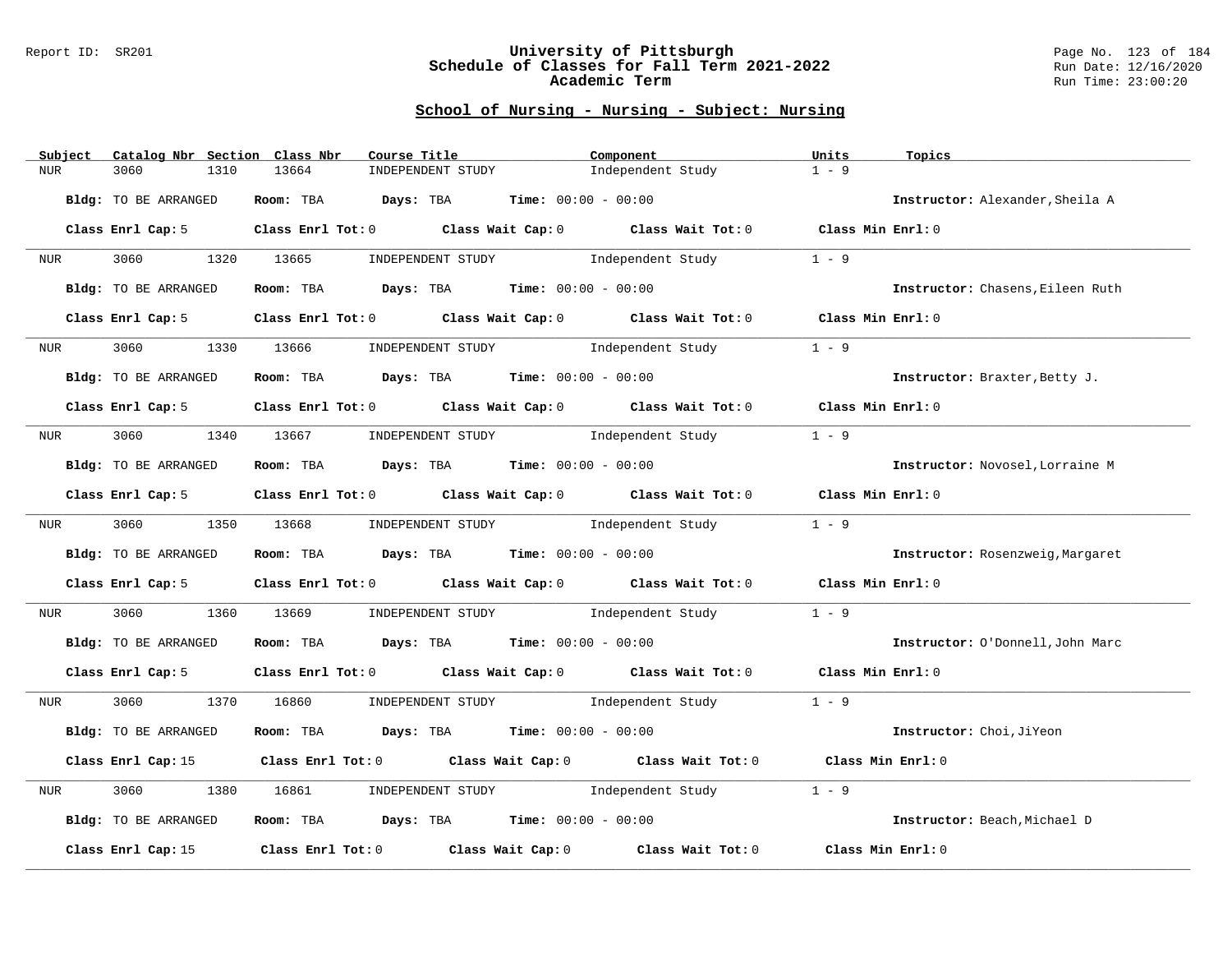| NUR <sub>e</sub> | 3060<br>1390                               | 16862<br>INDEPENDENT STUDY                Independent Study                                                                                                                                                                                         | $1 - 9$                             |
|------------------|--------------------------------------------|-----------------------------------------------------------------------------------------------------------------------------------------------------------------------------------------------------------------------------------------------------|-------------------------------------|
|                  | Bldg: TO BE ARRANGED                       | Room: TBA $Days:$ TBA $Time: 00:00 - 00:00$                                                                                                                                                                                                         | Instructor: Founds, Sandra Anne     |
|                  |                                            | Class Enrl Cap: 15 Class Enrl Tot: 0 Class Wait Cap: 0 Class Wait Tot: 0 Class Min Enrl: 0                                                                                                                                                          |                                     |
|                  |                                            | NUR 3060 1400 17347 INDEPENDENT STUDY Independent Study 1 - 9                                                                                                                                                                                       |                                     |
|                  |                                            | Bldg: TO BE ARRANGED Room: TBA Days: TBA Time: 00:00 - 00:00                                                                                                                                                                                        | Instructor: Foertsch, Lisa Yvonne   |
|                  |                                            | Class Enrl Cap: 10 $\qquad$ Class Enrl Tot: 0 $\qquad$ Class Wait Cap: 0 $\qquad$ Class Wait Tot: 0 $\qquad$ Class Min Enrl: 0                                                                                                                      |                                     |
|                  |                                            | NUR 3060 1410 17348 INDEPENDENT STUDY Independent Study 1 - 9                                                                                                                                                                                       |                                     |
|                  | Bldg: TO BE ARRANGED                       | Room: TBA $Days:$ TBA $Time: 00:00 - 00:00$                                                                                                                                                                                                         | Instructor: Staff                   |
|                  |                                            | Class Enrl Cap: 10 $\qquad$ Class Enrl Tot: 0 $\qquad$ Class Wait Cap: 0 $\qquad$ Class Wait Tot: 0 $\qquad$ Class Min Enrl: 0                                                                                                                      |                                     |
|                  |                                            | NUR 3060 1420 17979 INDEPENDENT STUDY Independent Study 1 - 9                                                                                                                                                                                       |                                     |
|                  | Bldg: TO BE ARRANGED                       | Room: TBA $\rule{1em}{0.15mm}$ Days: TBA Time: $00:00 - 00:00$                                                                                                                                                                                      | Instructor: Staff                   |
|                  |                                            | Class Enrl Cap: 10 $\qquad$ Class Enrl Tot: 0 $\qquad$ Class Wait Cap: 0 $\qquad$ Class Wait Tot: 0 $\qquad$ Class Min Enrl: 0                                                                                                                      |                                     |
|                  |                                            | NUR 3060 1430 17980 INDEPENDENT STUDY Independent Study 1 - 9                                                                                                                                                                                       |                                     |
|                  | Bldg: TO BE ARRANGED                       | Room: TBA $\rule{1em}{0.15mm}$ Days: TBA Time: $00:00 - 00:00$                                                                                                                                                                                      | Instructor: Kregg-Byers, Claudia M. |
|                  |                                            | Class Enrl Cap: 10 $\qquad$ Class Enrl Tot: 0 $\qquad$ Class Wait Cap: 0 $\qquad$ Class Wait Tot: 0 $\qquad$ Class Min Enrl: 0                                                                                                                      |                                     |
|                  |                                            | NUR 3060 1440 17981 INDEPENDENT STUDY Independent Study 1 - 9                                                                                                                                                                                       |                                     |
|                  | Bldg: TO BE ARRANGED                       | Room: TBA $Days:$ TBA $Time: 00:00 - 00:00$                                                                                                                                                                                                         | Instructor: Staff                   |
|                  |                                            | Class Enrl Cap: 10 $\qquad$ Class Enrl Tot: 0 $\qquad$ Class Wait Cap: 0 $\qquad$ Class Wait Tot: 0 $\qquad$ Class Min Enrl: 0                                                                                                                      |                                     |
|                  |                                            | NUR 3060 1450 17982 INDEPENDENT STUDY Independent Study 1 - 9                                                                                                                                                                                       |                                     |
|                  | Bldg: TO BE ARRANGED<br>Class Enrl Cap: 10 | <b>Time:</b> $00:00 - 00:00$<br>Room: TBA<br>Days: TBA<br>This class with the control of the control of the control of the control of the class with the class with Enri<br>Class Enrl Tot: 0 Class Wait Cap: 0 Class Wait Tot: 0 Class Min Enrl: 0 | Instructor:                         |
|                  |                                            | NUR 3060 1460 17983 INDEPENDENT STUDY Independent Study 1 - 9                                                                                                                                                                                       |                                     |
|                  | Bldg: TO BE ARRANGED                       | Room: TBA $\rule{1em}{0.15mm}$ Days: TBA Time: $00:00 - 00:00$                                                                                                                                                                                      | Instructor: Li, Dan                 |
|                  |                                            | Class Enrl Cap: 10 $\qquad$ Class Enrl Tot: 0 $\qquad$ Class Wait Cap: 0 $\qquad$ Class Wait Tot: 0 $\qquad$ Class Min Enrl: 0                                                                                                                      |                                     |
|                  |                                            | NUR 3060 1470 17984 INDEPENDENT STUDY Independent Study 1 - 9                                                                                                                                                                                       |                                     |
|                  | Bldg: TO BE ARRANGED                       | <b>Room:</b> TBA <b>Days:</b> TBA <b>Time:</b> 00:00 - 00:00                                                                                                                                                                                        | Instructor: Faett, Becky L          |
|                  | Class Enrl Cap: 10                         | Class Enrl Tot: 0 Class Wait Cap: 0 Class Wait Tot: 0 Class Min Enrl: 0                                                                                                                                                                             |                                     |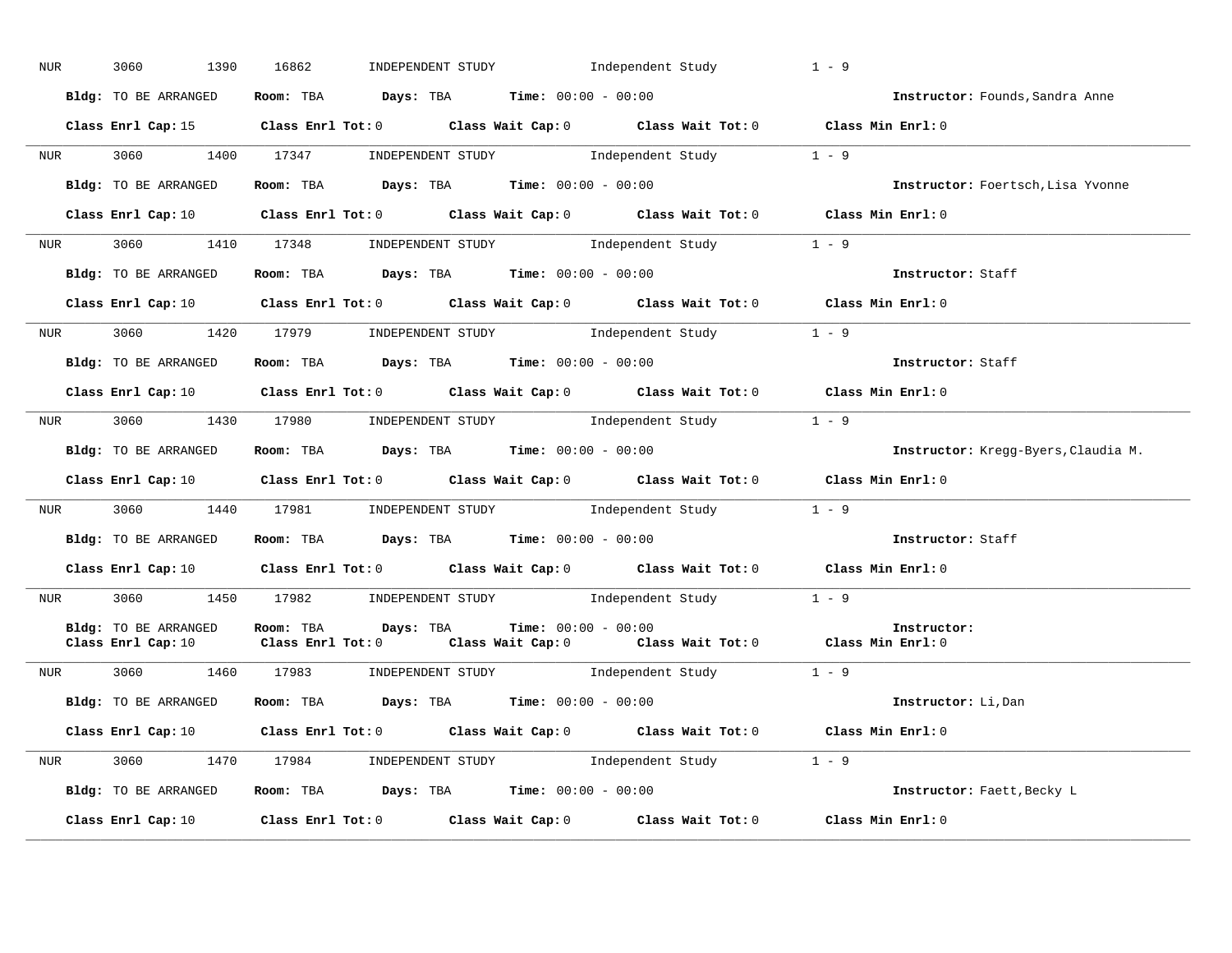#### Report ID: SR201 **University of Pittsburgh** Page No. 125 of 184 **Schedule of Classes for Fall Term 2021-2022** Run Date: 12/16/2020 **Academic Term** Run Time: 23:00:20

| Catalog Nbr Section Class Nbr<br>Subject | Course Title                                                                                                                   | Component                           | Units<br>Topics                          |
|------------------------------------------|--------------------------------------------------------------------------------------------------------------------------------|-------------------------------------|------------------------------------------|
| 3060<br>1480<br><b>NUR</b>               | 17985<br>INDEPENDENT STUDY                                                                                                     | Independent Study                   | $1 - 9$                                  |
| Bldg: TO BE ARRANGED                     | Room: TBA $Days:$ TBA $Time: 00:00 - 00:00$                                                                                    |                                     | Instructor: Hoffmann, Rosemary L.        |
|                                          | Class Enrl Cap: 10 $\qquad$ Class Enrl Tot: 0 $\qquad$ Class Wait Cap: 0 $\qquad$ Class Wait Tot: 0 $\qquad$ Class Min Enrl: 0 |                                     |                                          |
| 3060 1490 17986<br>NUR <sub>i</sub>      |                                                                                                                                | INDEPENDENT STUDY 1ndependent Study | $1 - 9$                                  |
| Bldg: TO BE ARRANGED                     | Room: TBA $Days:$ TBA $Time: 00:00 - 00:00$                                                                                    |                                     | Instructor: Staff                        |
| Class Enrl Cap: 10                       | Class Enrl Tot: 0 Class Wait Cap: 0 Class Wait Tot: 0 Class Min Enrl: 0                                                        |                                     |                                          |
| 3060<br>1500<br>NUR <sub>u</sub>         | 17987                                                                                                                          | INDEPENDENT STUDY 1ndependent Study | $1 - 9$                                  |
| Bldg: TO BE ARRANGED                     | Room: TBA $\rule{1em}{0.15mm}$ Days: TBA $\rule{1.5mm}{0.15mm}$ Time: $00:00 - 00:00$                                          |                                     | Instructor: Guttendorf, Jane             |
|                                          | Class Enrl Cap: 10 $\qquad$ Class Enrl Tot: 0 $\qquad$ Class Wait Cap: 0 $\qquad$ Class Wait Tot: 0 $\qquad$ Class Min Enrl: 0 |                                     |                                          |
| NUR <sub>e</sub>                         | 3060 1510 17988 INDEPENDENT STUDY Independent Study                                                                            |                                     | $1 - 9$                                  |
| <b>Bldg:</b> TO BE ARRANGED              | Room: TBA $Days:$ TBA $Time: 00:00 - 00:00$                                                                                    |                                     | Instructor: Kitutu, Julius Mulwa Munyoki |
|                                          | Class Enrl Cap: 10 $\qquad$ Class Enrl Tot: 0 $\qquad$ Class Wait Cap: 0 $\qquad$ Class Wait Tot: 0 $\qquad$ Class Min Enrl: 0 |                                     |                                          |
| NUR <sub>e</sub>                         | 3060 1520 17989 INDEPENDENT STUDY Independent Study                                                                            |                                     | $1 - 9$                                  |
| Bldg: TO BE ARRANGED                     | Room: TBA $Days:$ TBA $Time: 00:00 - 00:00$                                                                                    |                                     | Instructor: Lee, Heeyoung                |
|                                          | Class Enrl Cap: 10 Class Enrl Tot: 0 Class Wait Cap: 0 Class Wait Tot: 0 Class Min Enrl: 0                                     |                                     |                                          |
| 3060<br>NUR                              | 1530 17990                                                                                                                     | INDEPENDENT STUDY 1ndependent Study | $1 - 9$                                  |
| Bldg: TO BE ARRANGED                     | Room: TBA $Days:$ TBA $Time: 00:00 - 00:00$                                                                                    |                                     | Instructor: Lingler, Jennifer H          |
|                                          | Class Enrl Cap: 10 $\qquad$ Class Enrl Tot: 0 $\qquad$ Class Wait Cap: 0 $\qquad$ Class Wait Tot: 0 $\qquad$ Class Min Enrl: 0 |                                     |                                          |
| NUR <sub>tion</sub>                      | 3060 1540 17991 INDEPENDENT STUDY Independent Study 1 - 9                                                                      |                                     |                                          |
| Bldg: TO BE ARRANGED                     | Room: TBA $Days: TBA$ Time: $00:00 - 00:00$                                                                                    |                                     | Instructor: Neft, Michael W              |
|                                          | Class Enrl Cap: 10 $\qquad$ Class Enrl Tot: 0 $\qquad$ Class Wait Cap: 0 $\qquad$ Class Wait Tot: 0 $\qquad$ Class Min Enrl: 0 |                                     |                                          |
| 3060<br>1550<br>NUR                      | 17992                                                                                                                          | INDEPENDENT STUDY 1ndependent Study | $1 - 9$                                  |
| Bldg: TO BE ARRANGED                     | Room: TBA $Days:$ TBA $Time: 00:00 - 00:00$                                                                                    |                                     | Instructor: Coleman, Timothy Michael     |
| Class Enrl Cap: 10                       | Class Enrl Tot: $0$ Class Wait Cap: $0$ Class Wait Tot: $0$                                                                    |                                     | Class Min Enrl: 0                        |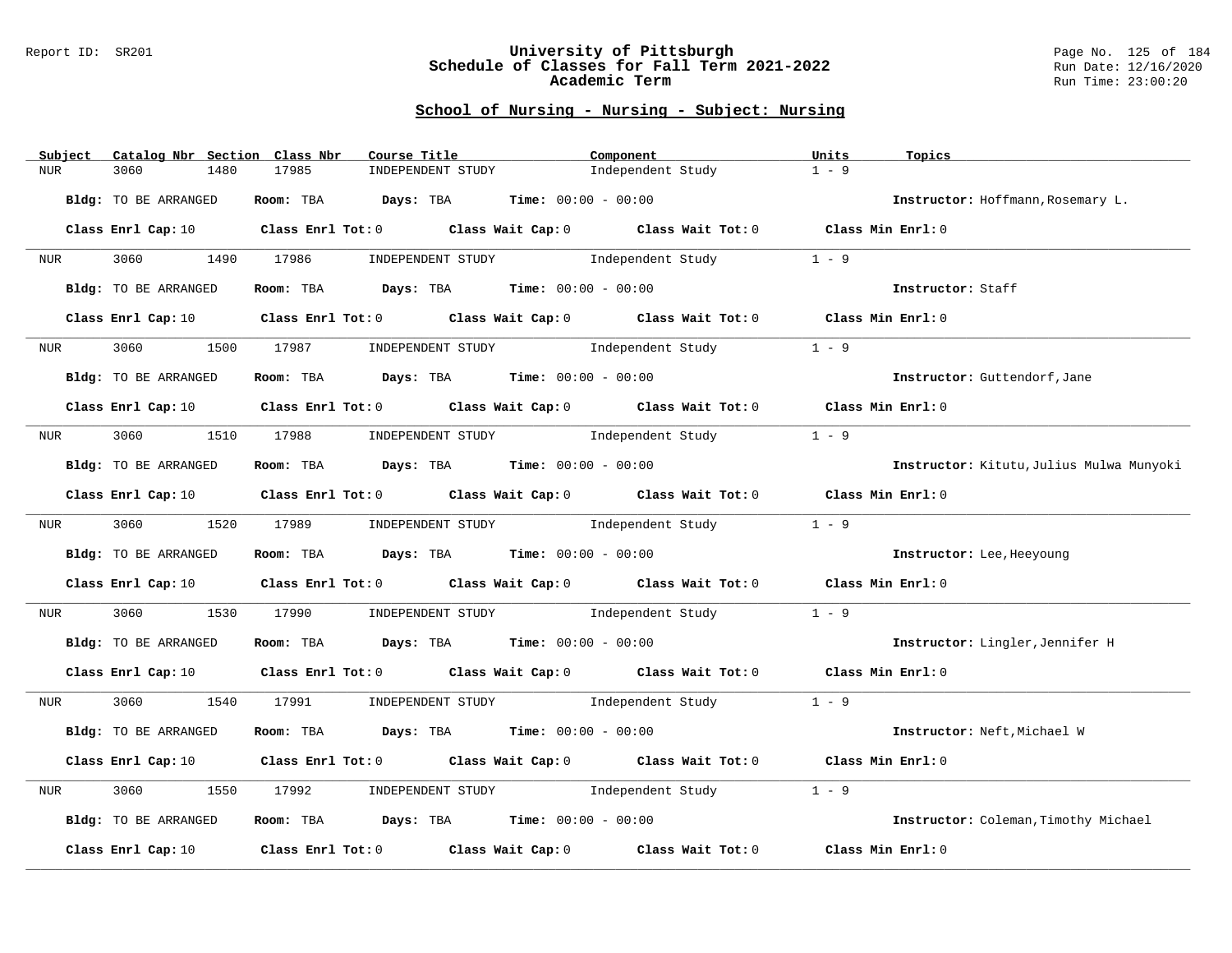| NUR              | 3060<br>1560         | Independent Study<br>17993<br>INDEPENDENT STUDY                                                                                | $1 - 9$                                |
|------------------|----------------------|--------------------------------------------------------------------------------------------------------------------------------|----------------------------------------|
|                  | Bldg: TO BE ARRANGED | Room: TBA $Days:$ TBA $Time: 00:00 - 00:00$                                                                                    | Instructor: Curran, Christine R        |
|                  |                      | Class Enrl Cap: 10 $\qquad$ Class Enrl Tot: 0 $\qquad$ Class Wait Cap: 0 $\qquad$ Class Wait Tot: 0 $\qquad$ Class Min Enrl: 0 |                                        |
|                  |                      | NUR 3060 1570 17994 INDEPENDENT STUDY Independent Study 1 - 9                                                                  |                                        |
|                  | Bldg: TO BE ARRANGED | Room: TBA $Days:$ TBA Time: $00:00 - 00:00$                                                                                    | Instructor: Yeh, Chao Hsing            |
|                  |                      | Class Enrl Cap: 10 $\qquad$ Class Enrl Tot: 0 $\qquad$ Class Wait Cap: 0 $\qquad$ Class Wait Tot: 0 $\qquad$ Class Min Enrl: 0 |                                        |
|                  |                      | NUR 3060 1580 17995 INDEPENDENT STUDY Independent Study 1 - 9                                                                  |                                        |
|                  |                      | <b>Bldg:</b> TO BE ARRANGED <b>Room:</b> TBA <b>Days:</b> TBA <b>Time:</b> $00:00 - 00:00$                                     | Instructor: Staff                      |
|                  |                      | Class Enrl Cap: 10 $\qquad$ Class Enrl Tot: 0 $\qquad$ Class Wait Cap: 0 $\qquad$ Class Wait Tot: 0 $\qquad$ Class Min Enrl: 0 |                                        |
|                  |                      | NUR 3060 1590 17996 INDEPENDENT STUDY Independent Study 1 - 9                                                                  |                                        |
|                  | Bldg: TO BE ARRANGED | Room: TBA $Days:$ TBA $Time: 00:00 - 00:00$                                                                                    | Instructor: Maurer, Geraldine M        |
|                  |                      | Class Enrl Cap: 10 $\qquad$ Class Enrl Tot: 0 $\qquad$ Class Wait Cap: 0 $\qquad$ Class Wait Tot: 0 $\qquad$ Class Min Enrl: 0 |                                        |
|                  |                      | NUR 3060 1600 17997 INDEPENDENT STUDY Independent Study 1 - 9                                                                  |                                        |
|                  | Bldg: TO BE ARRANGED | Room: TBA $Days:$ TBA $Time: 00:00 - 00:00$                                                                                    | Instructor: Zedreck Gonzalez, Judith F |
|                  |                      | Class Enrl Cap: 10 $\qquad$ Class Enrl Tot: 0 $\qquad$ Class Wait Cap: 0 $\qquad$ Class Wait Tot: 0 $\qquad$ Class Min Enrl: 0 |                                        |
| NUR <sub>p</sub> |                      | 3060 1610 18264 INDEPENDENT STUDY Independent Study 1 - 9                                                                      |                                        |
|                  | Bldg: TO BE ARRANGED | Room: TBA $Days:$ TBA $Time: 00:00 - 00:00$                                                                                    | Instructor: Swigart, Valerie A         |
|                  |                      | Class Enrl Cap: 10 $\qquad$ Class Enrl Tot: 0 $\qquad$ Class Wait Cap: 0 $\qquad$ Class Wait Tot: 0 $\qquad$ Class Min Enrl: 0 |                                        |
| <b>NUR</b>       |                      | 3060 1630 18265 INDEPENDENT STUDY Independent Study 1 - 9                                                                      |                                        |
|                  | Bldg: TO BE ARRANGED | Room: TBA $Days:$ TBA Time: $00:00 - 00:00$                                                                                    | Instructor: Godfrey, Kathleen          |
|                  | Class Enrl Cap: 10   | Class Enrl Tot: $0$ Class Wait Cap: $0$ Class Wait Tot: $0$                                                                    | Class Min Enrl: 0                      |
|                  |                      | NUR 3060 1640 18789 INDEPENDENT STUDY Independent Study 1 - 9                                                                  |                                        |
|                  | Bldg: TO BE ARRANGED | Room: TBA $\rule{1em}{0.15mm}$ Days: TBA Time: $00:00 - 00:00$                                                                 | Instructor: Haines, Alice Jane         |
|                  |                      | Class Enrl Cap: 10 $\qquad$ Class Enrl Tot: 0 $\qquad$ Class Wait Cap: 0 $\qquad$ Class Wait Tot: 0 $\qquad$ Class Min Enrl: 0 |                                        |
|                  |                      | NUR 3060 1650 18790 INDEPENDENT STUDY Independent Study 1 - 9                                                                  |                                        |
|                  | Bldg: TO BE ARRANGED | Room: TBA $Days:$ TBA $Time:$ $00:00 - 00:00$                                                                                  | Instructor: Cassidy, Brenda L.         |
|                  | Class Enrl Cap: 10   | Class Enrl Tot: $0$ Class Wait Cap: $0$ Class Wait Tot: $0$                                                                    | Class Min Enrl: 0                      |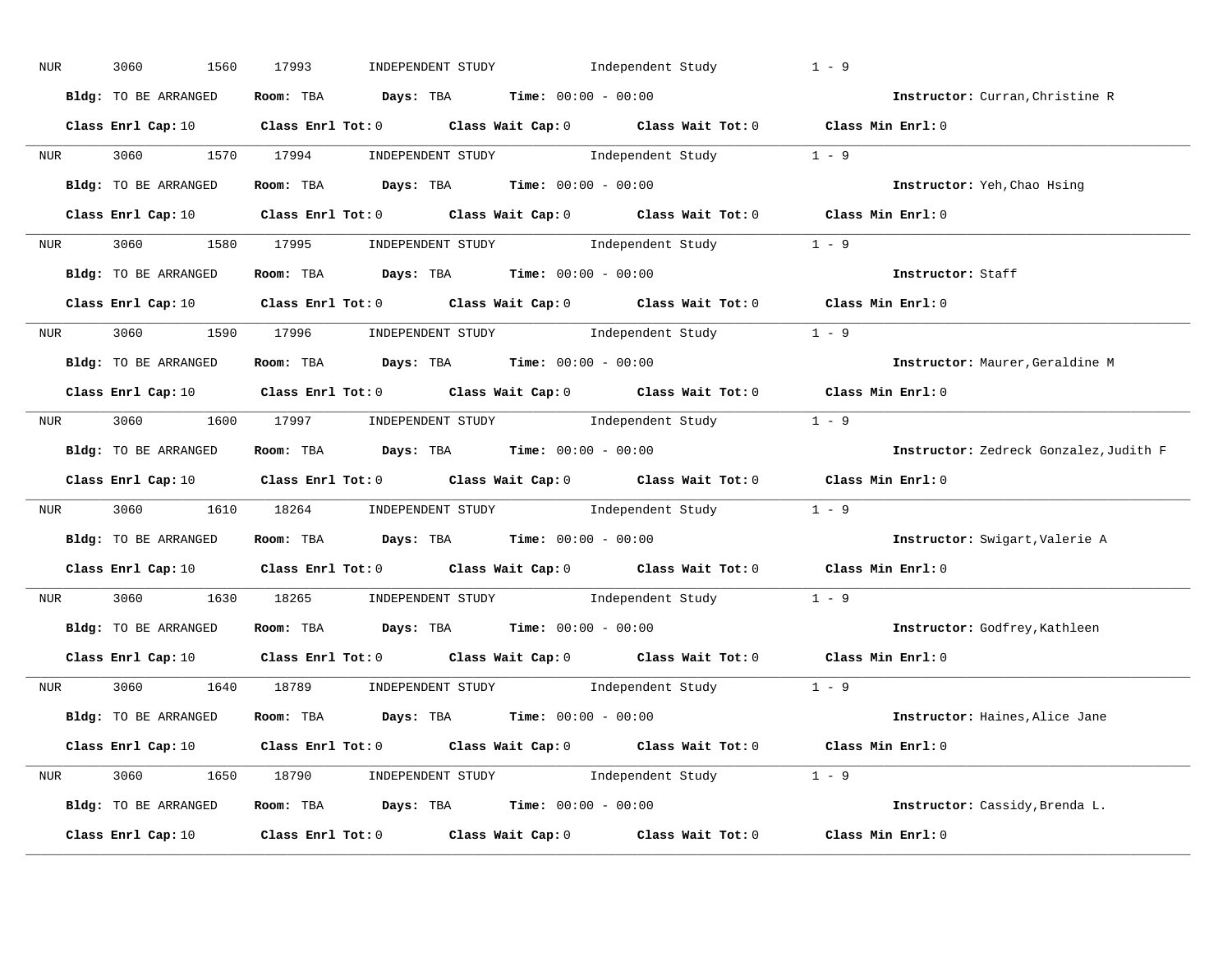#### Report ID: SR201 **University of Pittsburgh** Page No. 127 of 184 **Schedule of Classes for Fall Term 2021-2022** Run Date: 12/16/2020 **Academic Term** Run Time: 23:00:20

| Catalog Nbr Section Class Nbr<br>Subject | Course Title                                        | Component                                                                                                                      | Units<br>Topics                    |
|------------------------------------------|-----------------------------------------------------|--------------------------------------------------------------------------------------------------------------------------------|------------------------------------|
| <b>NUR</b><br>3060<br>1660               | 18791<br>INDEPENDENT STUDY                          | Independent Study                                                                                                              | $1 - 9$                            |
| Bldg: TO BE ARRANGED                     | Room: TBA $Days:$ TBA $Time: 00:00 - 00:00$         |                                                                                                                                | Instructor: Puccio, Ava Marie      |
|                                          |                                                     | Class Enrl Cap: 10 $\qquad$ Class Enrl Tot: 0 $\qquad$ Class Wait Cap: 0 $\qquad$ Class Wait Tot: 0 $\qquad$ Class Min Enrl: 0 |                                    |
| <b>NUR</b>                               |                                                     | 3060 1665 23783 INDEPENDENT STUDY Independent Study                                                                            | $1 - 9$                            |
| Bldg: TO BE ARRANGED                     | Room: TBA $Days:$ TBA $Time: 00:00 - 00:00$         |                                                                                                                                | Instructor: Al-Zaiti, Salah S      |
| Class Enrl Cap: 15                       |                                                     | Class Enrl Tot: 0 Class Wait Cap: 0 Class Wait Tot: 0 Class Min Enrl: 0                                                        |                                    |
| 3060<br>1670<br>NUR <sub>tion</sub>      |                                                     | 23784 INDEPENDENT STUDY 1ndependent Study                                                                                      | $1 - 9$                            |
| Bldg: TO BE ARRANGED                     | Room: TBA $Days:$ TBA $Time: 00:00 - 00:00$         |                                                                                                                                | Instructor: Fennimore, Laura A     |
|                                          |                                                     | Class Enrl Cap: 15 Class Enrl Tot: 0 Class Wait Cap: 0 Class Wait Tot: 0 Class Min Enrl: 0                                     |                                    |
| NUR <sub>e</sub>                         | 3060 1675 23785 INDEPENDENT STUDY Independent Study |                                                                                                                                | $1 - 9$                            |
| Bldg: TO BE ARRANGED                     | Room: TBA $Days:$ TBA $Time: 00:00 - 00:00$         |                                                                                                                                | Instructor: Imes, Christopher C    |
|                                          |                                                     | Class Enrl Cap: 15 Class Enrl Tot: 0 Class Wait Cap: 0 Class Wait Tot: 0 Class Min Enrl: 0                                     |                                    |
|                                          |                                                     |                                                                                                                                | $1 - 9$                            |
| Bldg: TO BE ARRANGED                     | Room: TBA $Days:$ TBA $Time: 00:00 - 00:00$         |                                                                                                                                | Instructor: Staff                  |
|                                          |                                                     | Class Enrl Cap: 15 Class Enrl Tot: 0 Class Wait Cap: 0 Class Wait Tot: 0 Class Min Enrl: 0                                     |                                    |
| 3060 000<br>NUR <sub>u</sub>             |                                                     | 1685 23787 INDEPENDENT STUDY Independent Study                                                                                 | $1 - 9$                            |
| Bldg: TO BE ARRANGED                     | Room: TBA $Days:$ TBA $Time:$ 00:00 - 00:00         |                                                                                                                                | Instructor: Miller, Susan E        |
|                                          |                                                     | Class Enrl Cap: 15 Class Enrl Tot: 0 Class Wait Cap: 0 Class Wait Tot: 0 Class Min Enrl: 0                                     |                                    |
| NUR <sub>e</sub>                         |                                                     | 3060 1690 23788 INDEPENDENT STUDY Independent Study 1 - 9                                                                      |                                    |
| Bldg: TO BE ARRANGED                     | Room: TBA $Days:$ TBA $Time: 00:00 - 00:00$         |                                                                                                                                | Instructor: Rohay, Jeffrey Michael |
|                                          |                                                     | Class Enrl Cap: 15 (Class Enrl Tot: 0 (Class Wait Cap: 0 (Class Wait Tot: 0 (Class Min Enrl: 0)                                |                                    |
| 3060<br>1695<br>NUR                      | 23789                                               | INDEPENDENT STUDY 1ndependent Study                                                                                            | $1 - 9$                            |
| Bldg: TO BE ARRANGED                     | Room: TBA $Days:$ TBA $Time: 00:00 - 00:00$         |                                                                                                                                | Instructor: Sowko, Lucille Ann     |
| Class Enrl Cap: 15                       |                                                     | Class Enrl Tot: $0$ Class Wait Cap: $0$ Class Wait Tot: $0$                                                                    | Class Min Enrl: 0                  |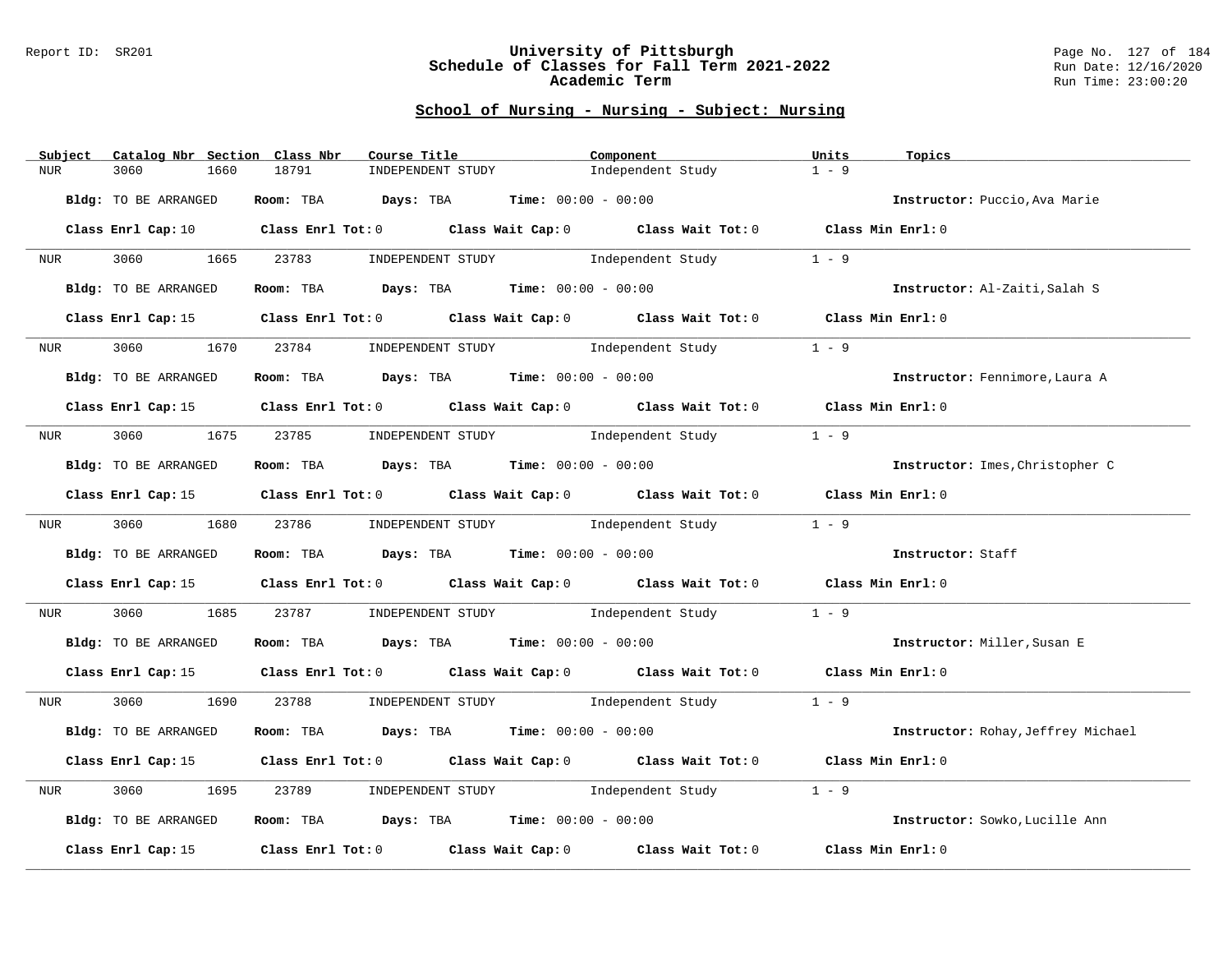| NUR              | 3060<br>1700         | INDEPENDENT STUDY 1ndependent Study<br>23790                                                                                   | $1 - 9$                                  |
|------------------|----------------------|--------------------------------------------------------------------------------------------------------------------------------|------------------------------------------|
|                  | Bldg: TO BE ARRANGED | Room: TBA $Days:$ TBA $Time: 00:00 - 00:00$                                                                                    | Instructor: Neft, Michael W              |
|                  |                      | Class Enrl Cap: 15 Class Enrl Tot: 0 Class Wait Cap: 0 Class Wait Tot: 0 Class Min Enrl: 0                                     |                                          |
|                  |                      | NUR 3060 1705 23791 INDEPENDENT STUDY Independent Study 1 - 9                                                                  |                                          |
|                  |                      | Bldg: TO BE ARRANGED Room: TBA Days: TBA Time: 00:00 - 00:00                                                                   | Instructor: Wymard-Tomlinson, Danielle M |
|                  |                      | Class Enrl Cap: 15 Class Enrl Tot: 0 Class Wait Cap: 0 Class Wait Tot: 0 Class Min Enrl: 0                                     |                                          |
|                  |                      | NUR 3060 1710 23792 INDEPENDENT STUDY Independent Study 1 - 9                                                                  |                                          |
|                  |                      | Bldg: TO BE ARRANGED Room: TBA Days: TBA Time: 00:00 - 00:00                                                                   | Instructor: Demirci, Jill                |
|                  |                      | Class Enrl Cap: 15 Class Enrl Tot: 0 Class Wait Cap: 0 Class Wait Tot: 0 Class Min Enrl: 0                                     |                                          |
|                  |                      | NUR 3060 1711 27110 INDEPENDENT STUDY Independent Study 1 - 9                                                                  |                                          |
|                  | Bldg: TO BE ARRANGED | Room: TBA $Days:$ TBA $Time:$ $00:00 - 00:00$                                                                                  | Instructor: Wesmiller, Susan W           |
|                  |                      | Class Enrl Cap: 15 Class Enrl Tot: 0 Class Wait Cap: 0 Class Wait Tot: 0 Class Min Enrl: 0                                     |                                          |
|                  |                      | NUR 3060 1712 27111 INDEPENDENT STUDY Independent Study 1 - 9                                                                  |                                          |
|                  | Bldg: TO BE ARRANGED | Room: TBA $Days: TBA$ Time: $00:00 - 00:00$                                                                                    | Instructor: Martsolf, Grant R            |
|                  |                      | Class Enrl Cap: 15 Class Enrl Tot: 0 Class Wait Cap: 0 Class Wait Tot: 0 Class Min Enrl: 0                                     |                                          |
| NUR <sub>p</sub> |                      | 3060 1713 27112 INDEPENDENT STUDY Independent Study 1 - 9                                                                      |                                          |
|                  |                      | Bldg: TO BE ARRANGED ROOM: TBA Days: TBA Time: 00:00 - 00:00                                                                   | Instructor: Seaman, Jennifer B           |
|                  |                      | Class Enrl Cap: 15 Class Enrl Tot: 0 Class Wait Cap: 0 Class Wait Tot: 0 Class Min Enrl: 0                                     |                                          |
|                  |                      | NUR 3060 1714 27113 INDEPENDENT STUDY Independent Study 1 - 9                                                                  |                                          |
|                  | Bldg: TO BE ARRANGED | Room: TBA $Days:$ TBA $Time: 00:00 - 00:00$                                                                                    | Instructor: Staff                        |
|                  | Class Enrl Cap: 15   | Class Enrl Tot: 0 $\qquad$ Class Wait Cap: 0 $\qquad$ Class Wait Tot: 0 $\qquad$ Class Min Enrl: 0                             |                                          |
|                  |                      | NUR 3060 1715 27114 INDEPENDENT STUDY Independent Study 1 - 9                                                                  |                                          |
|                  |                      | $Bldg: TO BE ARRANGED$ Room: TBA $Days: TBA$ Time: $00:00 - 00:00$                                                             | Instructor: Staff                        |
|                  |                      | Class Enrl Cap: 15 Class Enrl Tot: 0 Class Wait Cap: 0 Class Wait Tot: 0 Class Min Enrl: 0                                     |                                          |
|                  |                      | NUR 3071 1010 25244 PHD RESEARCH APPRENTICESHIP Directed Studies 1 - 6                                                         |                                          |
|                  |                      | Bldg: TO BE ARRANGED Room: TBA Days: TBA Time: 00:00 - 00:00                                                                   | Instructor: Imes, Christopher C          |
|                  |                      | Class Enrl Cap: 10 $\qquad$ Class Enrl Tot: 0 $\qquad$ Class Wait Cap: 0 $\qquad$ Class Wait Tot: 0 $\qquad$ Class Min Enrl: 0 |                                          |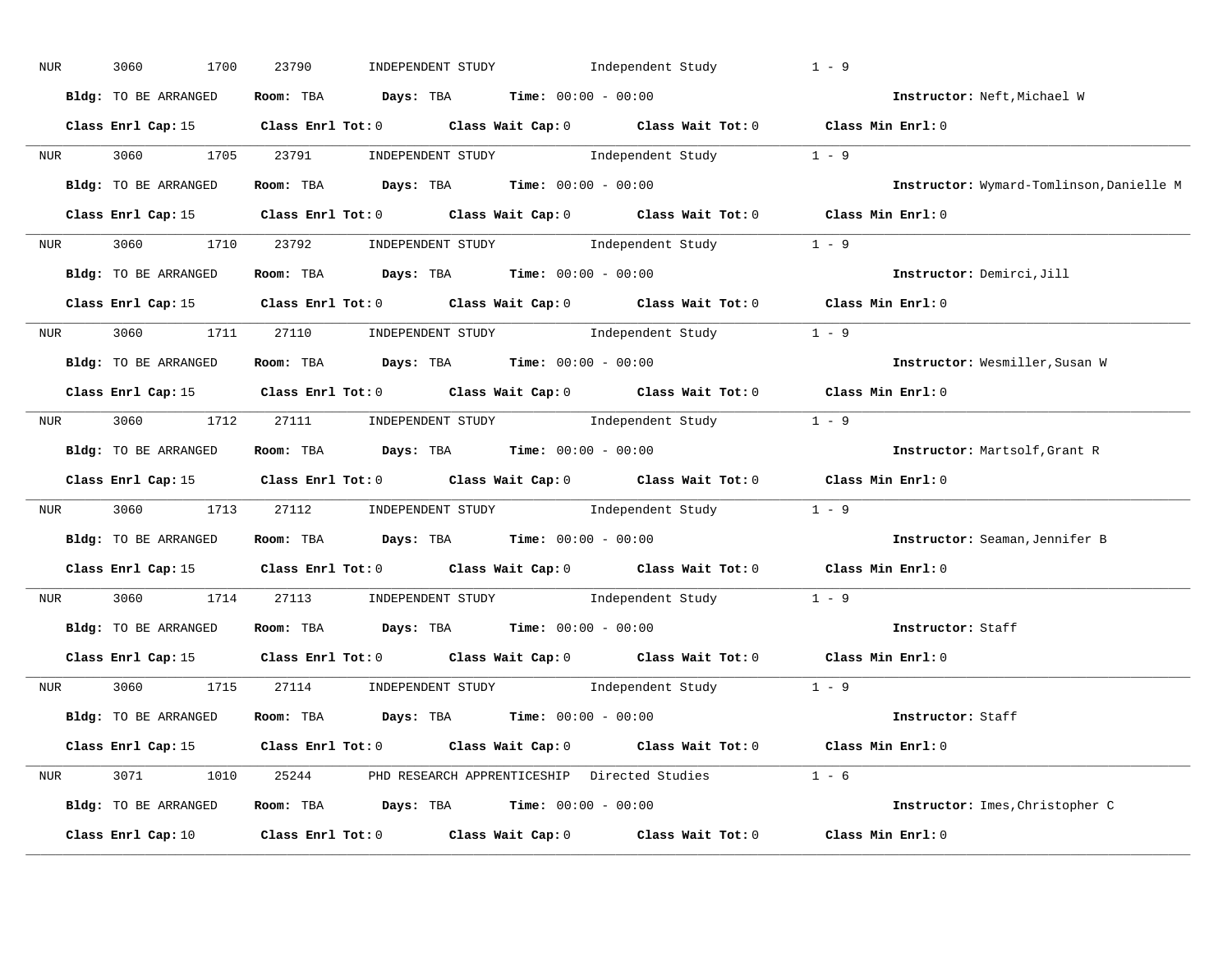#### Report ID: SR201 **University of Pittsburgh** Page No. 129 of 184 **Schedule of Classes for Fall Term 2021-2022** Run Date: 12/16/2020 **Academic Term** Run Time: 23:00:20

| Subject | Catalog Nbr Section  | Class Nbr<br>Course Title                                                                                                      | Component                                    | Units<br>Topics                        |
|---------|----------------------|--------------------------------------------------------------------------------------------------------------------------------|----------------------------------------------|----------------------------------------|
| NUR     | 3071<br>1020         | PHD RESEARCH APPRENTICESHIP<br>25245                                                                                           | Directed Studies                             | $1 - 6$                                |
|         | Bldg: TO BE ARRANGED | <b>Days:</b> TBA <b>Time:</b> $00:00 - 00:00$<br>Room: TBA                                                                     |                                              | Instructor: Bender, Catherine M        |
|         |                      | Class Enrl Cap: 10 $\qquad$ Class Enrl Tot: 0 $\qquad$ Class Wait Cap: 0 $\qquad$ Class Wait Tot: 0 $\qquad$ Class Min Enrl: 0 |                                              |                                        |
| NUR     | 3071 200<br>1030     | 25246                                                                                                                          | PHD RESEARCH APPRENTICESHIP Directed Studies | $1 - 6$                                |
|         | Bldg: TO BE ARRANGED | Room: TBA $Days:$ TBA $Time: 00:00 - 00:00$                                                                                    |                                              | Instructor: Burke, Lora E              |
|         | Class Enrl Cap: 10   | Class Enrl Tot: 0 Class Wait Cap: 0 Class Wait Tot: 0                                                                          |                                              | Class Min Enrl: 0                      |
| NUR     | 3071<br>1040         | 25247<br>PHD RESEARCH APPRENTICESHIP Directed Studies                                                                          |                                              | $1 - 6$                                |
|         | Bldg: TO BE ARRANGED | Room: TBA<br><b>Days:</b> TBA <b>Time:</b> $00:00 - 21:00$                                                                     |                                              | Instructor: Charron-Prochownik, Denise |
|         |                      | Class Enrl Cap: 10 $\qquad$ Class Enrl Tot: 0 $\qquad$ Class Wait Cap: 0 $\qquad$ Class Wait Tot: 0 $\qquad$ Class Min Enrl: 0 |                                              |                                        |
| NUR     | 3071 300<br>1050     | 25248<br>PHD RESEARCH APPRENTICESHIP Directed Studies                                                                          |                                              | $1 - 6$                                |
|         | Bldg: TO BE ARRANGED | Room: TBA $Days:$ TBA $Time: 00:00 - 00:00$                                                                                    |                                              | Instructor: Lee, Young Ji              |
|         |                      | Class Enrl Cap: 10 $\qquad$ Class Enrl Tot: 0 $\qquad$ Class Wait Cap: 0 $\qquad$ Class Wait Tot: 0                            |                                              | Class Min Enrl: 0                      |
| NUR     | 3071<br>1060         | 25249<br>PHD RESEARCH APPRENTICESHIP Directed Studies                                                                          |                                              | $1 - 6$                                |
|         | Bldg: TO BE ARRANGED | Room: TBA $Days:$ TBA $Time: 00:00 - 00:00$                                                                                    |                                              | Instructor: Conley, Yvette Perry       |
|         |                      | Class Enrl Cap: 10 $\qquad$ Class Enrl Tot: 0 $\qquad$ Class Wait Cap: 0 $\qquad$ Class Wait Tot: 0                            |                                              | Class Min $Enr1:0$                     |
| NUR     | 3071<br>1070         | 25250<br>PHD RESEARCH APPRENTICESHIP Directed Studies                                                                          |                                              | $1 - 6$                                |
|         | Bldg: TO BE ARRANGED | Room: TBA $Days:$ TBA $Time: 00:00 - 00:00$                                                                                    |                                              | Instructor: Constantino, Rose          |
|         | Class Enrl Cap: 10   | Class Enrl Tot: 0 Class Wait Cap: 0 Class Wait Tot: 0 Class Min Enrl: 0                                                        |                                              |                                        |
| NUR     | 3071 \<br>1080       | 25251                                                                                                                          | PHD RESEARCH APPRENTICESHIP Directed Studies | $1 - 6$                                |
|         | Bldg: TO BE ARRANGED | <b>Days:</b> TBA <b>Time:</b> $00:00 - 00:00$<br>Room: TBA                                                                     |                                              | Instructor: Dabbs, Annette J De Vito   |
|         | Class Enrl Cap: 10   | Class Enrl Tot: 0 Class Wait Cap: 0 Class Wait Tot: 0                                                                          |                                              | Class Min Enrl: 0                      |
| NUR     | 3071<br>1090         | 25252<br>PHD RESEARCH APPRENTICESHIP Directed Studies                                                                          |                                              | $1 - 6$                                |
|         | Bldg: TO BE ARRANGED | Room: TBA $Days:$ TBA $Time: 00:00 - 00:00$                                                                                    |                                              | Instructor: Donovan, Heidi Ann Scharf  |
|         | Class Enrl Cap: 10   | Class Enrl Tot: 0 Class Wait Cap: 0                                                                                            | Class Wait Tot: 0                            | Class Min Enrl: 0                      |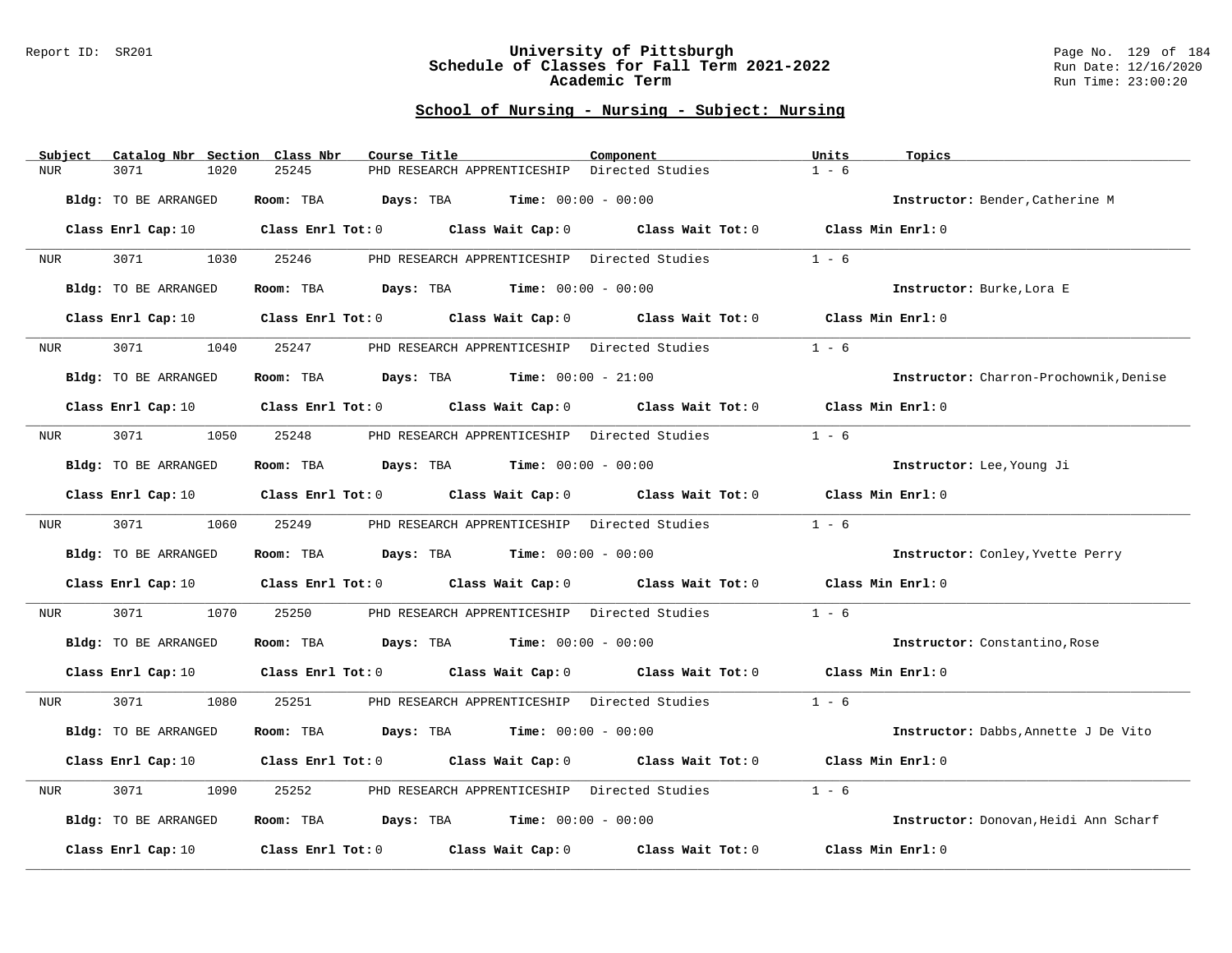| NUR              | 3071<br>1100         | 25253<br>PHD RESEARCH APPRENTICESHIP Directed Studies                                                                          | $1 - 6$                                |
|------------------|----------------------|--------------------------------------------------------------------------------------------------------------------------------|----------------------------------------|
|                  | Bldg: TO BE ARRANGED | Room: TBA $\rule{1em}{0.15mm}$ Days: TBA $\rule{1.15mm}]{0.15mm}$ Time: $0.000 - 0.0000$                                       | Instructor: Dorman, Janice S           |
|                  |                      | Class Enrl Cap: 10 $\qquad$ Class Enrl Tot: 0 $\qquad$ Class Wait Cap: 0 $\qquad$ Class Wait Tot: 0 $\qquad$ Class Min Enrl: 0 |                                        |
| NUR <sub>i</sub> | 3071 300             | 1110 25254<br>PHD RESEARCH APPRENTICESHIP Directed Studies                                                                     | $1 - 6$                                |
|                  | Bldg: TO BE ARRANGED | Room: TBA $Days: TBA$ Time: $00:00 - 00:00$                                                                                    | Instructor: Doswell, Willa             |
|                  |                      | Class Enrl Cap: 10 $\qquad$ Class Enrl Tot: 0 $\qquad$ Class Wait Cap: 0 $\qquad$ Class Wait Tot: 0 $\qquad$ Class Min Enrl: 0 |                                        |
|                  |                      | NUR 3071 1120 25255 PHD RESEARCH APPRENTICESHIP Directed Studies 1 - 6                                                         |                                        |
|                  | Bldg: TO BE ARRANGED | Room: TBA $Days:$ TBA $Time: 00:00 - 00:00$                                                                                    | Instructor: Dunbar-Jacob, Jacqueline M |
|                  |                      | Class Enrl Cap: 10 $\qquad$ Class Enrl Tot: 0 $\qquad$ Class Wait Cap: 0 $\qquad$ Class Wait Tot: 0                            | Class Min Enrl: 0                      |
|                  |                      | NUR 3071 1130 25256 PHD RESEARCH APPRENTICESHIP Directed Studies                                                               | $1 - 6$                                |
|                  | Bldg: TO BE ARRANGED | Room: TBA $Days: TBA$ Time: $00:00 - 00:00$                                                                                    | Instructor: Engberg, Sandra J          |
|                  |                      | Class Enrl Cap: 10 $\qquad$ Class Enrl Tot: 0 $\qquad$ Class Wait Cap: 0 $\qquad$ Class Wait Tot: 0 $\qquad$ Class Min Enrl: 0 |                                        |
|                  |                      | NUR 3071 1140 25257 PHD RESEARCH APPRENTICESHIP Directed Studies 1 - 6                                                         |                                        |
|                  | Bldg: TO BE ARRANGED | Room: TBA $Days: TBA$ Time: $00:00 - 00:00$                                                                                    | Instructor: Martsolf, Grant R          |
|                  |                      | Class Enrl Cap: 10 $\qquad$ Class Enrl Tot: 0 $\qquad$ Class Wait Cap: 0 $\qquad$ Class Wait Tot: 0 $\qquad$ Class Min Enrl: 0 |                                        |
| NUR <sub>i</sub> |                      | 3071 1150 25258 PHD RESEARCH APPRENTICESHIP Directed Studies                                                                   | $1 - 6$                                |
|                  | Bldg: TO BE ARRANGED | Room: TBA $Days:$ TBA $Time: 00:00 - 00:00$                                                                                    | Instructor: Danford, Cynthia           |
|                  |                      | Class Enrl Cap: 10 $\qquad$ Class Enrl Tot: 0 $\qquad$ Class Wait Cap: 0 $\qquad$ Class Wait Tot: 0                            | Class Min Enrl: 0                      |
| NUR <sub>p</sub> | 3071 200<br>1160     | 25259<br>PHD RESEARCH APPRENTICESHIP Directed Studies                                                                          | $1 - 6$                                |
|                  | Bldg: TO BE ARRANGED | Room: TBA $Days:$ TBA $Time: 00:00 - 00:00$                                                                                    | Instructor: Henker, Richard A.         |
|                  |                      | Class Enrl Cap: 10 Class Enrl Tot: 0 Class Wait Cap: 0 Class Wait Tot: 0                                                       | Class Min Enrl: 0                      |
|                  |                      | NUR 3071 1170 25260 PHD RESEARCH APPRENTICESHIP Directed Studies 1 - 6                                                         |                                        |
|                  | Bldg: TO BE ARRANGED | Room: TBA $Days:$ TBA $Time: 00:00 - 00:00$                                                                                    | Instructor: O'Donnell, John Marc       |
|                  |                      | Class Enrl Cap: 10 $\qquad$ Class Enrl Tot: 0 $\qquad$ Class Wait Cap: 0 $\qquad$ Class Wait Tot: 0 $\qquad$ Class Min Enrl: 0 |                                        |
|                  |                      | NUR 3071 1180 25261 PHD RESEARCH APPRENTICESHIP Directed Studies 1 - 6                                                         |                                        |
|                  | Bldg: TO BE ARRANGED | Room: TBA $Days: TBA$ Time: $00:00 - 00:00$                                                                                    | Instructor: Hravnak, Marilyn           |
|                  | Class Enrl Cap: 10   | Class Enrl Tot: $0$ Class Wait Cap: $0$ Class Wait Tot: $0$                                                                    | Class Min Enrl: 0                      |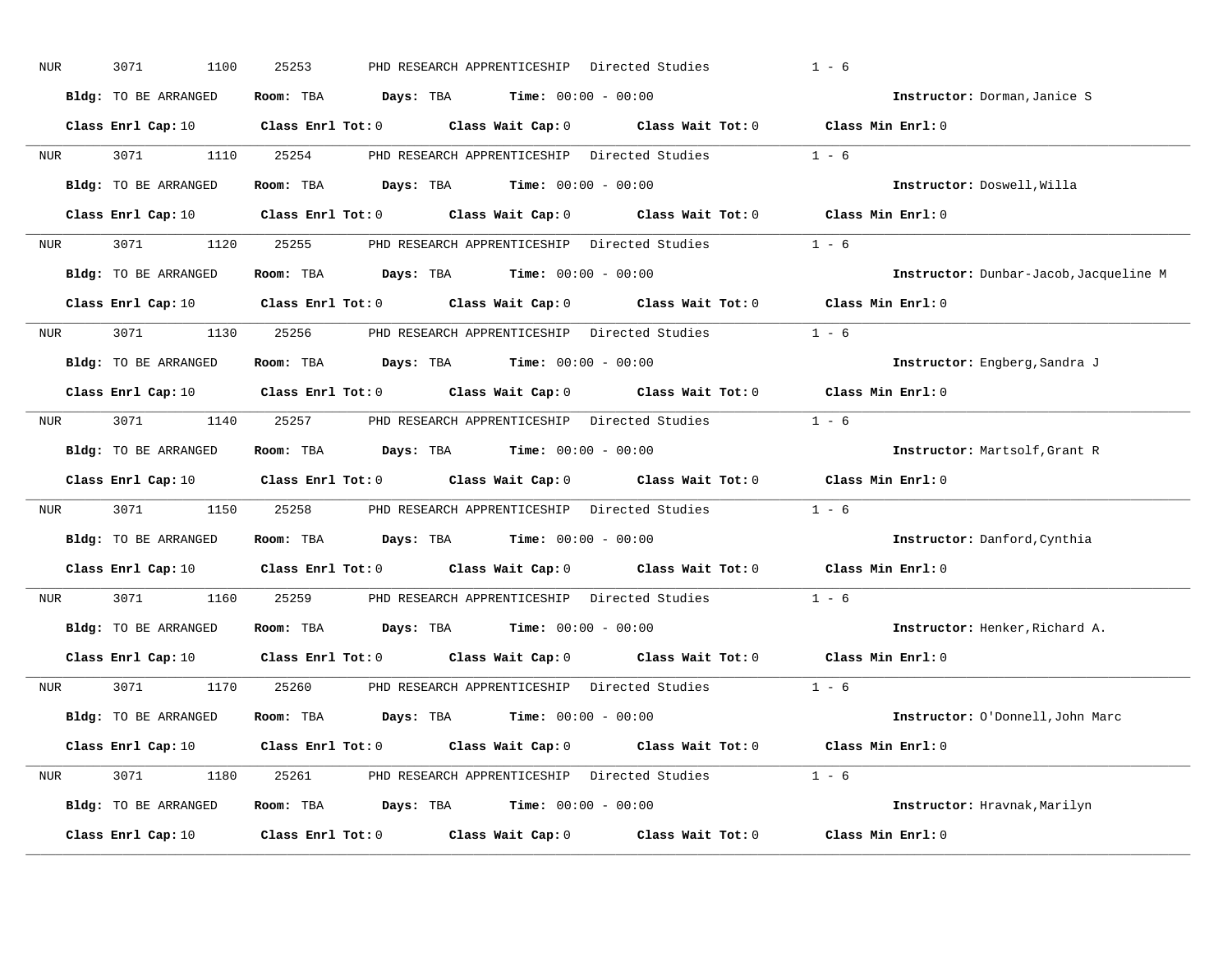#### Report ID: SR201 **University of Pittsburgh** Page No. 131 of 184 **Schedule of Classes for Fall Term 2021-2022** Run Date: 12/16/2020 **Academic Term** Run Time: 23:00:20

| Subject            | Catalog Nbr Section  | Class Nbr               | Course Title                                          | Component                                                               | Units<br>Topics                    |
|--------------------|----------------------|-------------------------|-------------------------------------------------------|-------------------------------------------------------------------------|------------------------------------|
| NUR<br>3071        | 1190                 | 25262                   | PHD RESEARCH APPRENTICESHIP                           | Directed Studies                                                        | $1 - 6$                            |
|                    | Bldg: TO BE ARRANGED | Room: TBA               | <b>Days:</b> TBA <b>Time:</b> $00:00 - 00:00$         |                                                                         | Instructor: Mitchell, Ann M.       |
|                    | Class Enrl Cap: 10   |                         | Class Enrl Tot: 0 Class Wait Cap: 0                   | Class Wait Tot: 0 Class Min Enrl: 0                                     |                                    |
| 3071<br>NUR        | 1200                 | 25263                   | PHD RESEARCH APPRENTICESHIP Directed Studies          |                                                                         | $1 - 6$                            |
|                    | Bldg: TO BE ARRANGED | Room: TBA               | $\texttt{DayS:}$ TBA $\texttt{Time:}$ 00:00 - 00:00   |                                                                         | Instructor: Yates, Cecelia         |
|                    | Class Enrl Cap: 10   |                         | Class Enrl Tot: 0 Class Wait Cap: 0                   | Class Wait Tot: 0                                                       | Class Min Enrl: 0                  |
| 3071<br>NUR        | 1210                 | 25264                   | PHD RESEARCH APPRENTICESHIP Directed Studies          |                                                                         | $1 - 6$                            |
|                    | Bldg: TO BE ARRANGED | Room: TBA               | <b>Days:</b> TBA <b>Time:</b> $00:00 - 00:00$         |                                                                         | Instructor: Hoffmann, Rosemary L.  |
|                    | Class Enrl Cap: 10   |                         |                                                       | Class Enrl Tot: 0 Class Wait Cap: 0 Class Wait Tot: 0 Class Min Enrl: 0 |                                    |
| 3071<br>NUR        | 1220                 | 25265                   | PHD RESEARCH APPRENTICESHIP Directed Studies          |                                                                         | $1 - 6$                            |
|                    | Bldg: TO BE ARRANGED | Room: TBA               | $\texttt{DayS:}$ TBA $\texttt{Time:}$ 00:00 - 00:00   |                                                                         | Instructor: Nativio, Donna         |
|                    | Class Enrl Cap: 10   |                         | Class Enrl Tot: 0 Class Wait Cap: 0                   | Class Wait Tot: 0                                                       | Class Min Enrl: 0                  |
| 3071<br>NUR        | 1230                 | 25266                   | PHD RESEARCH APPRENTICESHIP Directed Studies          |                                                                         | $1 - 6$                            |
|                    | Bldg: TO BE ARRANGED | Room: TBA               | $\texttt{DayS:}$ TBA $\texttt{Time:}$ 00:00 - 00:00   |                                                                         | Instructor: Puskar, Kathryn R.     |
| Class Enrl Cap: 10 |                      |                         | Class Enrl Tot: 0 Class Wait Cap: 0                   | Class Wait Tot: 0                                                       | Class Min Enrl: 0                  |
| 3071<br>NUR        | 1240                 | 25267                   | PHD RESEARCH APPRENTICESHIP Directed Studies          |                                                                         | $1 - 6$                            |
|                    | Bldg: TO BE ARRANGED | Room: TBA               | $\texttt{Days:}$ TBA $\texttt{Time:}$ 00:00 - 00:00   |                                                                         | Instructor: Schlenk, Elizabeth Ann |
|                    | Class Enrl Cap: 10   |                         | Class Enrl Tot: 0 Class Wait Cap: 0 Class Wait Tot: 0 |                                                                         | Class Min Enrl: 0                  |
| 3071<br>NUR        | 1250                 | 25268                   | PHD RESEARCH APPRENTICESHIP Directed Studies          |                                                                         | $1 - 6$                            |
|                    | Bldg: TO BE ARRANGED | Room: TBA               | $Days: TBA$ Time: $00:00 - 00:00$                     |                                                                         | Instructor: Sereika, Susan M       |
|                    | Class Enrl Cap: 10   |                         | Class Enrl Tot: 0 Class Wait Cap: 0 Class Wait Tot: 0 |                                                                         | Class Min Enrl: 0                  |
| 3071<br><b>NUR</b> | 1260                 | 25269                   | PHD RESEARCH APPRENTICESHIP Directed Studies          |                                                                         | $1 - 6$                            |
|                    | Bldg: TO BE ARRANGED | Room: TBA               | <b>Days:</b> TBA <b>Time:</b> $00:00 - 00:00$         |                                                                         | Instructor: Sherwood, Paula Riess  |
| Class Enrl Cap: 10 |                      | $Class$ $Enr1$ $Tot: 0$ | Class Wait Cap: 0                                     | Class Wait Tot: 0                                                       | Class Min Enrl: 0                  |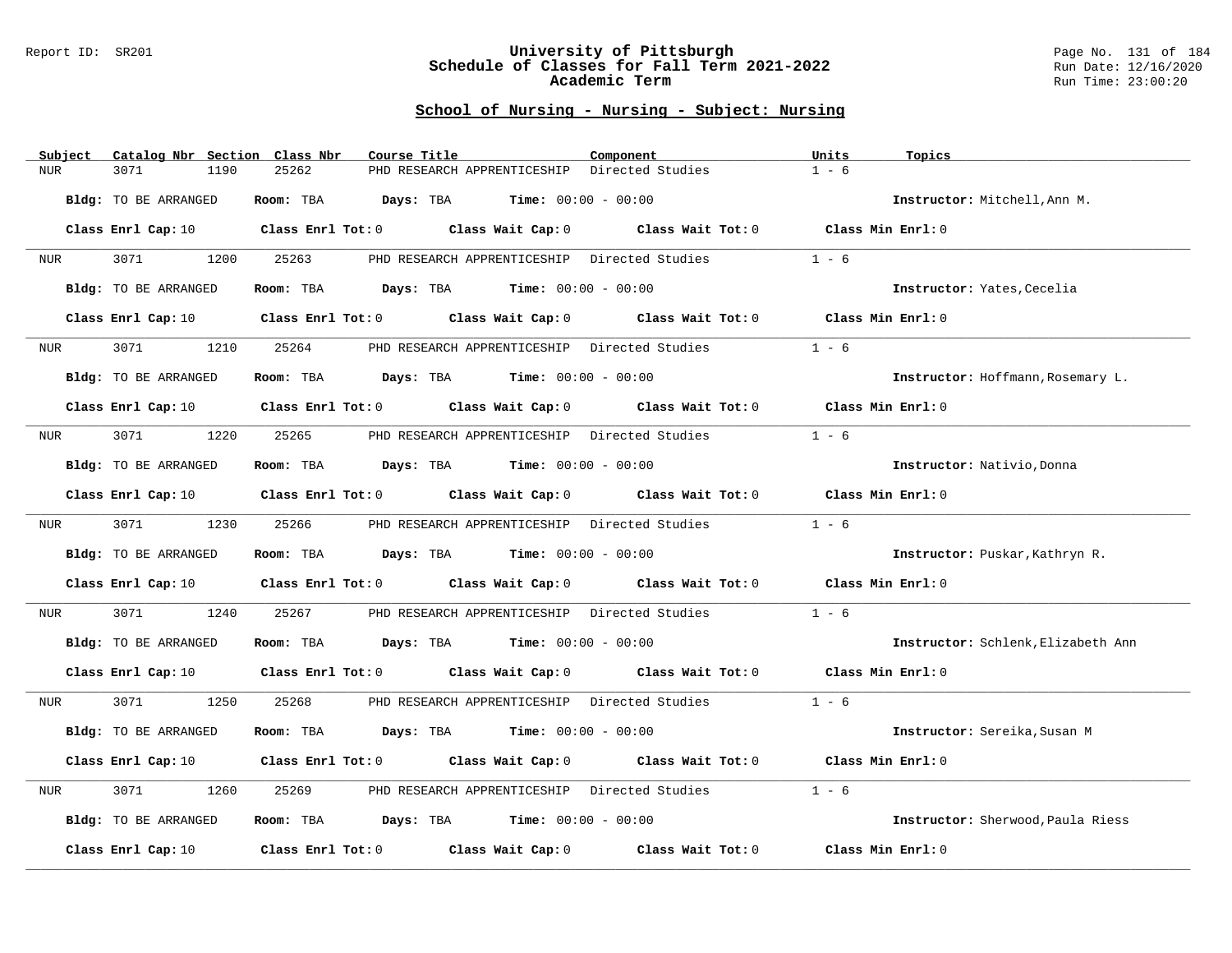| NUR              | 3071<br>1270         | 25270<br>PHD RESEARCH APPRENTICESHIP Directed Studies                                                                          | $1 - 6$                                  |
|------------------|----------------------|--------------------------------------------------------------------------------------------------------------------------------|------------------------------------------|
|                  | Bldg: TO BE ARRANGED | Room: TBA $\rule{1em}{0.15mm}$ Days: TBA $\rule{1.15mm}]{0.15mm}$ Time: $0.000 - 0.0000$                                       | Instructor: Al-Zaiti, Salah S            |
|                  |                      | Class Enrl Cap: 10 $\qquad$ Class Enrl Tot: 0 $\qquad$ Class Wait Cap: 0 $\qquad$ Class Wait Tot: 0 $\qquad$ Class Min Enrl: 0 |                                          |
| NUR <sub>p</sub> | 3071 \               | 1280 25271<br>PHD RESEARCH APPRENTICESHIP Directed Studies                                                                     | $1 - 6$                                  |
|                  | Bldg: TO BE ARRANGED | Room: TBA $Days: TBA$ Time: $00:00 - 00:00$                                                                                    | Instructor: Swigart, Valerie A           |
|                  |                      | Class Enrl Cap: 10 $\qquad$ Class Enrl Tot: 0 $\qquad$ Class Wait Cap: 0 $\qquad$ Class Wait Tot: 0 $\qquad$ Class Min Enrl: 0 |                                          |
|                  |                      | NUR 3071 1290 25272 PHD RESEARCH APPRENTICESHIP Directed Studies 1 - 6                                                         |                                          |
|                  | Bldg: TO BE ARRANGED | Room: TBA $Days:$ TBA $Time:$ $00:00 - 00:00$                                                                                  | Instructor: Ren, Dianxu                  |
|                  |                      | Class Enrl Cap: 10 $\qquad$ Class Enrl Tot: 0 $\qquad$ Class Wait Cap: 0 $\qquad$ Class Wait Tot: 0                            | Class Min Enrl: 0                        |
| <b>NUR</b>       |                      | 3071 1300 25273 PHD RESEARCH APPRENTICESHIP Directed Studies                                                                   | $1 - 6$                                  |
|                  | Bldg: TO BE ARRANGED | Room: TBA $Days: TBA$ Time: $00:00 - 00:00$                                                                                    | Instructor: Alexander, Sheila A          |
|                  |                      | Class Enrl Cap: 10 Class Enrl Tot: 0 Class Wait Cap: 0 Class Wait Tot: 0                                                       | Class Min Enrl: 0                        |
| NUR <b>NUR</b>   |                      | 3071 1310 25274 PHD RESEARCH APPRENTICESHIP Directed Studies                                                                   | $1 - 6$                                  |
|                  | Bldg: TO BE ARRANGED | Room: TBA $Days: TBA$ Time: $00:00 - 00:00$                                                                                    | Instructor: Chasens, Eileen Ruth         |
|                  |                      | Class Enrl Cap: 10 Class Enrl Tot: 0 Class Wait Cap: 0 Class Wait Tot: 0                                                       | Class Min Enrl: 0                        |
| NUR              | 3071                 | 1320 25275 PHD RESEARCH APPRENTICESHIP Directed Studies                                                                        | $1 - 6$                                  |
|                  | Bldg: TO BE ARRANGED | Room: TBA $Days: TBA$ Time: $00:00 - 00:00$                                                                                    | Instructor: Braxter, Betty J.            |
|                  |                      | Class Enrl Cap: 10 $\qquad$ Class Enrl Tot: 0 $\qquad$ Class Wait Cap: 0 $\qquad$ Class Wait Tot: 0                            | Class Min Enrl: 0                        |
| NUR <sub>p</sub> | 3071 300<br>1330     | 25276<br>PHD RESEARCH APPRENTICESHIP Directed Studies                                                                          | $1 - 6$                                  |
|                  | Bldg: TO BE ARRANGED | Room: TBA $Days:$ TBA $Time: 00:00 - 00:00$                                                                                    | Instructor: Rosenzweig, Margaret         |
|                  |                      | Class Enrl Cap: 10 Class Enrl Tot: 0 Class Wait Cap: 0 Class Wait Tot: 0                                                       | Class Min Enrl: 0                        |
|                  | NUR 3071             | 1340 25277 PHD RESEARCH APPRENTICESHIP Directed Studies 1 - 6                                                                  |                                          |
|                  | Bldg: TO BE ARRANGED | Room: TBA $Days: TBA$ Time: $00:00 - 00:00$                                                                                    | Instructor: Lingler, Jennifer H          |
|                  |                      | Class Enrl Cap: 10 $\qquad$ Class Enrl Tot: 0 $\qquad$ Class Wait Cap: 0 $\qquad$ Class Wait Tot: 0 $\qquad$ Class Min Enrl: 0 |                                          |
| NUR <sub>e</sub> |                      | 3071 1350 25278 PHD RESEARCH APPRENTICESHIP Directed Studies 1 - 6                                                             |                                          |
|                  | Bldg: TO BE ARRANGED | Room: TBA $Days: TBA$ Time: $00:00 - 00:00$                                                                                    | Instructor: Kitutu, Julius Mulwa Munyoki |
|                  | Class Enrl Cap: 10   | Class Enrl Tot: $0$ Class Wait Cap: $0$ Class Wait Tot: $0$                                                                    | Class Min Enrl: 0                        |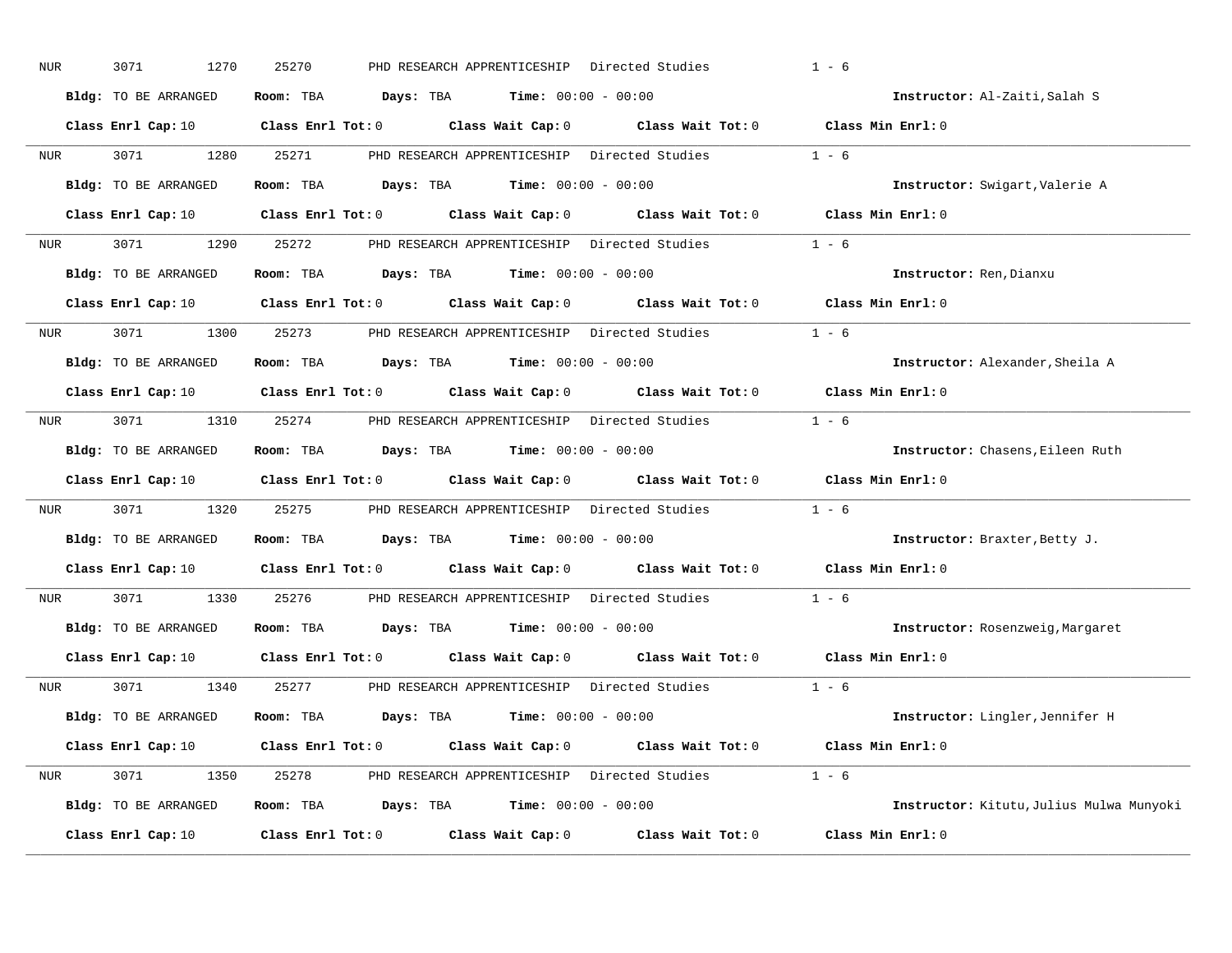#### Report ID: SR201 **University of Pittsburgh** Page No. 133 of 184 **Schedule of Classes for Fall Term 2021-2022** Run Date: 12/16/2020 **Academic Term** Run Time: 23:00:20

| Subject<br>Catalog Nbr Section | Class Nbr                                                                                                                      | Course Title                                  | Component                                                               | Units<br>Topics                 |
|--------------------------------|--------------------------------------------------------------------------------------------------------------------------------|-----------------------------------------------|-------------------------------------------------------------------------|---------------------------------|
| 3071<br>NUR.                   | 25279<br>1360                                                                                                                  | PHD RESEARCH APPRENTICESHIP                   | Directed Studies                                                        | $1 - 6$                         |
| Bldg: TO BE ARRANGED           | Room: TBA                                                                                                                      | <b>Days:</b> TBA <b>Time:</b> $00:00 - 00:00$ |                                                                         | Instructor: Demirci, Jill       |
|                                | Class Enrl Cap: 10 $\qquad$ Class Enrl Tot: 0 $\qquad$ Class Wait Cap: 0 $\qquad$ Class Wait Tot: 0 $\qquad$ Class Min Enrl: 0 |                                               |                                                                         |                                 |
| 3071<br>NUR                    | 1370<br>25280                                                                                                                  |                                               | PHD RESEARCH APPRENTICESHIP Directed Studies                            | $1 - 6$                         |
| Bldg: TO BE ARRANGED           |                                                                                                                                | Room: TBA $Days:$ TBA $Time: 00:00 - 00:00$   |                                                                         | Instructor: Founds, Sandra Anne |
| Class Enrl Cap: 10             |                                                                                                                                |                                               | Class Enrl Tot: 0 Class Wait Cap: 0 Class Wait Tot: 0                   | Class Min Enrl: 0               |
| 3071<br>NUR                    | 1375<br>25993                                                                                                                  | PHD RESEARCH APPRENTICESHIP Directed Studies  |                                                                         | $1 - 6$                         |
|                                | Bldg: Victoria Building Room: 00360 Days: TBA Time: 00:00 - 00:00                                                              |                                               |                                                                         | Instructor: Wesmiller, Susan W  |
| Class Enrl Cap: 10             |                                                                                                                                |                                               | Class Enrl Tot: 0 Class Wait Cap: 0 Class Wait Tot: 0 Class Min Enrl: 0 |                                 |
| 3071 1380<br>NUR               | 25995                                                                                                                          | PHD RESEARCH APPRENTICESHIP Directed Studies  |                                                                         | $1 - 6$                         |
|                                | Bldg: Victoria Building Room: 00360 Days: TBA Time: 00:00 - 00:00                                                              |                                               |                                                                         | Instructor: Feeley, Christine A |
| Class Enrl Cap: 10             |                                                                                                                                |                                               | Class Enrl Tot: 0 Class Wait Cap: 0 Class Wait Tot: 0                   | Class Min Enrl: 0               |
| 3071<br>NUR                    | 1385<br>26815                                                                                                                  | PHD RESEARCH APPRENTICESHIP Directed Studies  |                                                                         | $1 - 6$                         |
| Bldg: TO BE ARRANGED           |                                                                                                                                | Room: TBA $Days:$ TBA $Time: 00:00 - 00:00$   |                                                                         | Instructor: Luyster, Faith S    |
|                                | Class Enrl Cap: 10 Class Enrl Tot: 0 Class Wait Cap: 0 Class Wait Tot: 0                                                       |                                               |                                                                         | Class Min Enrl: 0               |
| 3071<br>NUR                    | 1390<br>26816                                                                                                                  |                                               | PHD RESEARCH APPRENTICESHIP Directed Studies                            | $1 - 6$                         |
| Bldg: TO BE ARRANGED           |                                                                                                                                | Room: TBA $Days:$ TBA $Time: 00:00 - 00:00$   |                                                                         | Instructor: Lee, Heeyoung       |
|                                | Class Enrl Cap: 10 $\qquad$ Class Enrl Tot: 0 $\qquad$ Class Wait Cap: 0 $\qquad$ Class Wait Tot: 0 $\qquad$ Class Min Enrl: 0 |                                               |                                                                         |                                 |
| 3071<br>NUR                    | 1395<br>26817                                                                                                                  |                                               | PHD RESEARCH APPRENTICESHIP Directed Studies                            | $1 - 6$                         |
| Bldg: TO BE ARRANGED           |                                                                                                                                | Room: TBA $Days:$ TBA $Time: 00:00 - 00:00$   |                                                                         | Instructor: Staff               |
| Class Enrl Cap: 10             |                                                                                                                                |                                               | Class Enrl Tot: 0 Class Wait Cap: 0 Class Wait Tot: 0                   | Class Min Enrl: 0               |
| 3071<br>NUR                    | 1400<br>26818                                                                                                                  | PHD RESEARCH APPRENTICESHIP Directed Studies  |                                                                         | $1 - 6$                         |
| Bldg: TO BE ARRANGED           |                                                                                                                                | Room: TBA $Days:$ TBA $Time: 00:00 - 00:00$   |                                                                         | Instructor: Staff               |
| Class Enrl Cap: 10             |                                                                                                                                |                                               | Class Enrl Tot: 0 Class Wait Cap: 0 Class Wait Tot: 0                   | Class Min Enrl: 0               |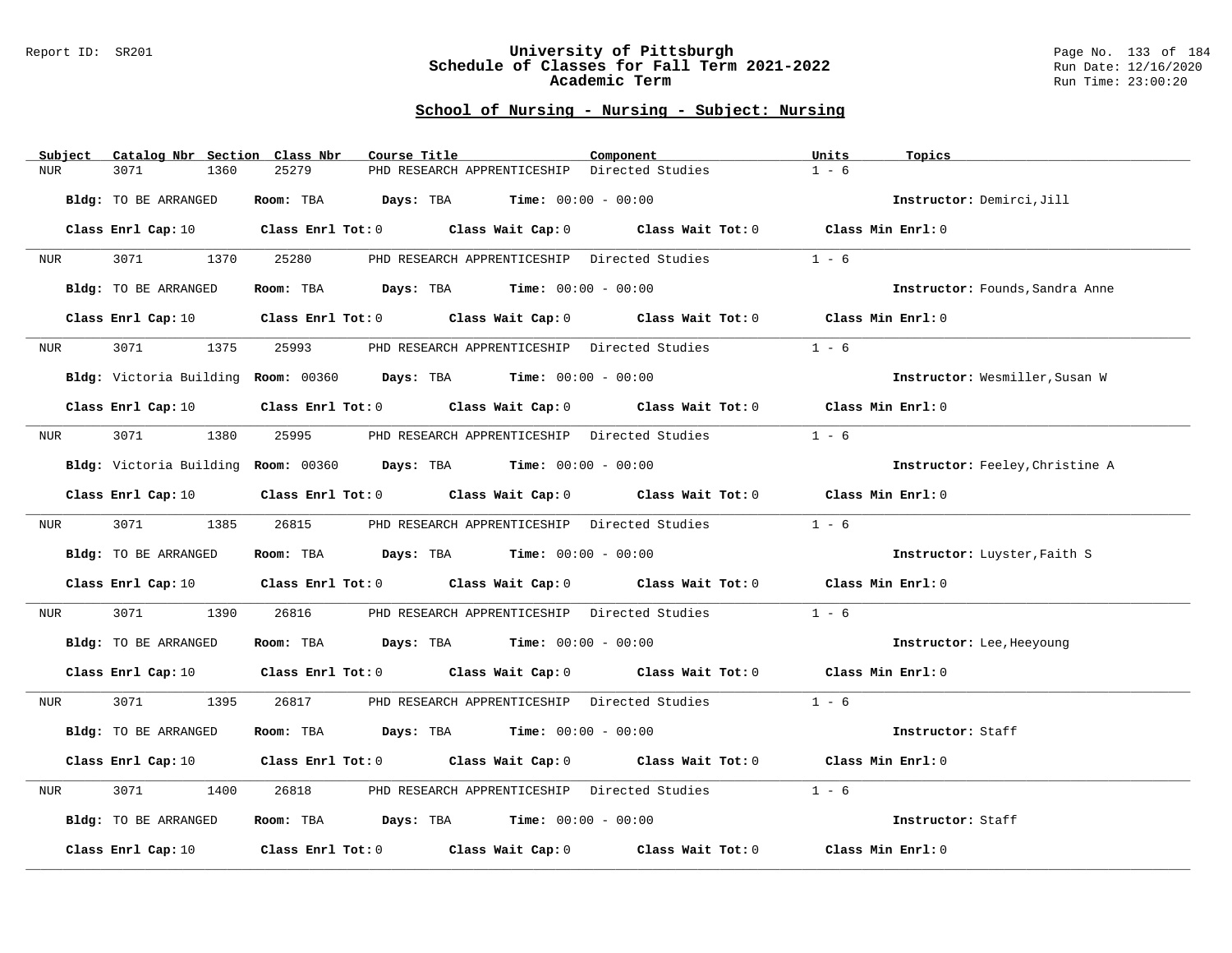| NUR<br>3071<br>1405                                        | PHD RESEARCH APPRENTICESHIP<br>26819<br>Directed Studies                                                                                                                                                                           | $1 - 6$                                                     |
|------------------------------------------------------------|------------------------------------------------------------------------------------------------------------------------------------------------------------------------------------------------------------------------------------|-------------------------------------------------------------|
| <b>Bldg:</b> TO BE ARRANGED                                | Days: TBA<br><b>Time:</b> $00:00 - 00:00$<br>Room: TBA                                                                                                                                                                             | Instructor: Staff                                           |
| Class Enrl Cap: 10                                         | Class Enrl Tot: 0<br>Class Wait Cap: 0                                                                                                                                                                                             | Class Wait Tot: 0<br>Class Min Enrl: 0                      |
| 3099<br>1050<br><b>NUR</b>                                 | 18519<br>THE SCI OF HLTH CARE DELIVERY Lecture                                                                                                                                                                                     | $\overline{2}$                                              |
| Bldg: Victoria Building Room: 00114                        | Time: $15:00 - 16:50$<br>Days: M                                                                                                                                                                                                   | Instructor: Anderson, Maighdlin W                           |
| Class Enrl Cap: 35                                         | Class Enrl Tot: 0<br>Class Wait Cap: 0<br>Room Characteristics: PeopleSoft - Scheduled (PS)(1)                                                                                                                                     | Class Min Enrl: 0<br>Class Wait Tot: 0                      |
| <b>NUR</b><br>3099<br>1200                                 | 22225<br>THE SCI OF HLTH CARE DELIVERY Lecture                                                                                                                                                                                     | 2                                                           |
| Bldg: WEB Based Class                                      | Room: TBA<br>Days: TBA<br><b>Time:</b> $00:00 - 00:00$                                                                                                                                                                             | Instructor: Hravnak, Marilyn                                |
| Class Enrl Cap: 20<br>Attributes: Online                   | Class Enrl Tot: 0<br>Class Wait Cap: 0                                                                                                                                                                                             | Class Min Enrl: 0<br>Class Wait Tot: 0                      |
| Reserve Capacity:                                          | 01-MAR-2021 Online Nursing Students Only Reserve Enrl Cap: 20                                                                                                                                                                      | Reserve Enrl Tot:<br>$\Omega$                               |
| <b>NUR</b><br>3099D<br>1500                                | 24993<br>THE SCI OF HLTH CARE DELIVERY Lecture                                                                                                                                                                                     | $\overline{2}$                                              |
| Bldg: TO BE ARRANGED                                       | Room: TBA<br>Days: M<br><b>Time:</b> $15:00 - 16:50$                                                                                                                                                                               | Instructor: Anderson, Maighdlin W                           |
| Class Enrl Cap: 20<br>Attributes: Distance Education       | Class Enrl Tot: 0<br>Class Wait Cap: 0                                                                                                                                                                                             | Class Wait Tot: 0<br>Class Min Enrl: 0                      |
|                                                            | <b></b> This class has an additional fee. For more information go to <a <br="" href="http://www.registrar.pitt.edu">target="_blank"&gt;http://www.registrar.pitt.edu/</a> , and click on Faculty and Staff, then Course and Class. |                                                             |
| 3112<br>1010<br><b>NUR</b>                                 | 27174<br>APPL PARAM + NONPARAM STATS 1 Lecture                                                                                                                                                                                     | 3                                                           |
| Bldg: TBA                                                  | Room: TBA<br>Days: Th<br><b>Time:</b> $13:00 - 15:50$                                                                                                                                                                              | Instructor: Scott, Paul Wesley                              |
| Class Enrl Cap: 15                                         | Class Enrl Tot: 0<br>Class Wait Cap: 0<br>Room Characteristics: PeopleSoft - Scheduled (PS)(1)<br><b>Combined Section ID:</b> 0859(NUR/2112/3112) - NUR 2112(#27173)                                                               | Class Min Enrl: 0<br>Class Wait Tot: 0                      |
| 0005<br>1240<br>NUR                                        | 23196<br>HONORS FRESHMAN SEMINAR<br>Seminar                                                                                                                                                                                        | $\mathbf{1}$                                                |
| Bldg: Victoria Building Room: 00116                        | Days: W<br><b>Time:</b> $12:00 - 12:50$                                                                                                                                                                                            | UNIVERSITY HONORS COLLEGE<br>Instructor: Al-Zaiti, Salah S  |
| Class Enrl Cap: 25<br>Attributes: University Honors Course | Class Enrl Tot: 0<br>Class Wait Cap: 20<br>Room Characteristics: PeopleSoft - Scheduled (PS)(1)                                                                                                                                    | Class Wait Tot: 0<br>Class Min Enrl: 0                      |
| 1142<br>1010<br><b>NUR</b>                                 | 25300<br>PROF ISSUES IN ADV PRA NURSINGSeminar                                                                                                                                                                                     | 2                                                           |
| Bldg: Victoria Building Room: 00360                        | <b>Time:</b> $13:00 - 15:50$<br>Days: M                                                                                                                                                                                            | UNIVERSITY HONORS COLLEGE<br>Instructor: Henker, Richard A. |
| Class Enrl Cap: 8<br>Attributes: University Honors Course  | Class Enrl Tot: $0$<br>Class Wait Cap: 8                                                                                                                                                                                           | Class Min Enrl: 0<br>Class Wait Tot: 0                      |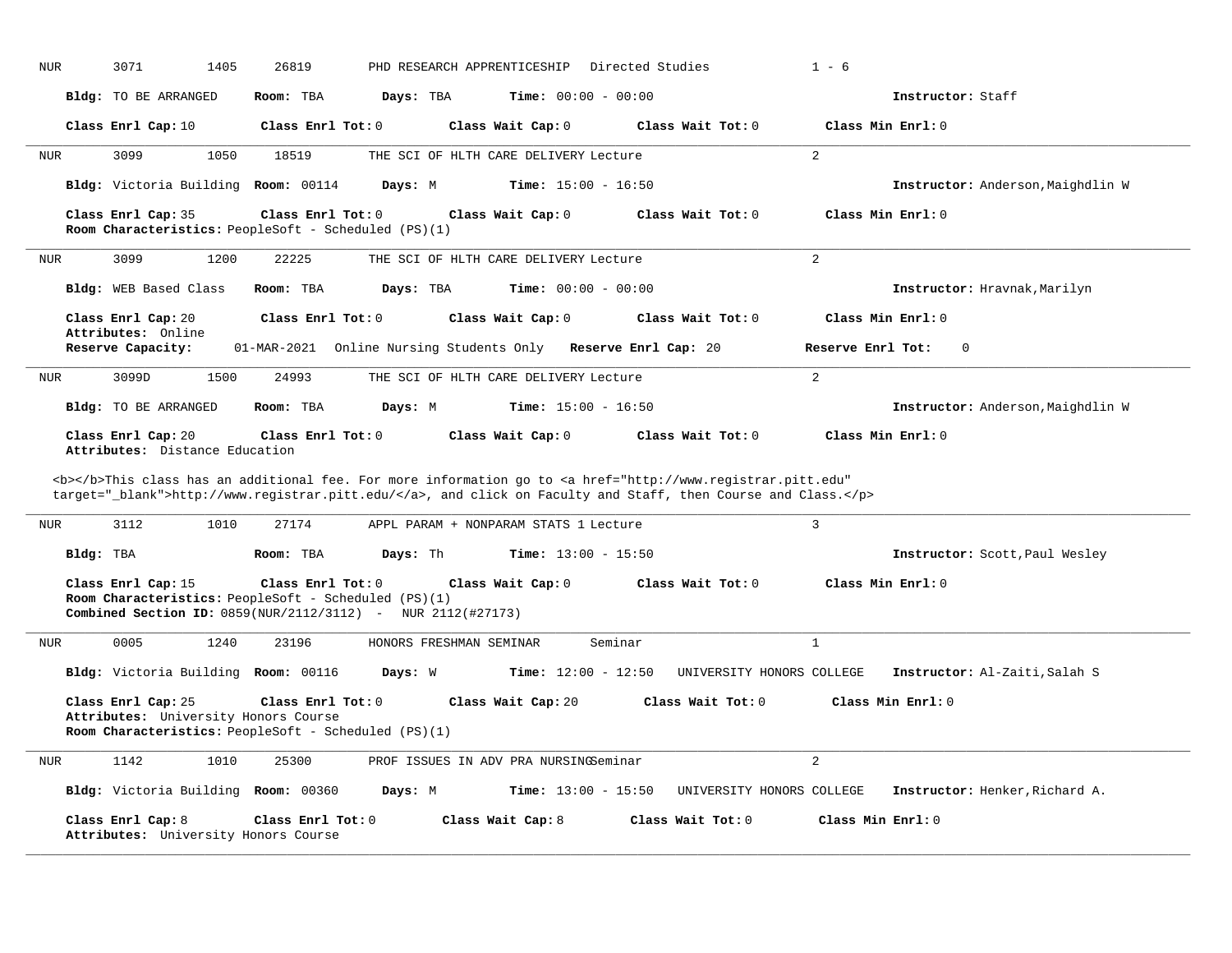#### Report ID: SR201 **University of Pittsburgh** Page No. 135 of 184 **Schedule of Classes for Fall Term 2021-2022** Run Date: 12/16/2020 **Academic Term** Run Time: 23:00:20

| Subject    | Catalog Nbr Section Class Nbr                                                                |                   | Course Title                                 | Component                    |                           | Units             | Topics                           |
|------------|----------------------------------------------------------------------------------------------|-------------------|----------------------------------------------|------------------------------|---------------------------|-------------------|----------------------------------|
| NUR        | 1070<br>1143                                                                                 | 25724             | FNDTN PERSNLZD HLTH:                         | Seminar                      |                           | $\overline{2}$    |                                  |
|            | Bldg: Victoria Building Room: 00114                                                          |                   | Days: W                                      | $Time: 12:00 - 13:50$        | UNIVERSITY HONORS COLLEGE |                   | Instructor: Yates, Cecelia       |
|            | Class Enrl Cap: 10                                                                           | Class Enrl Tot: 0 | Class Wait Cap: 10                           |                              | Class Wait Tot: 0         |                   | Class Min Enrl: 0                |
|            | Attributes: University Honors Course<br>Room Characteristics: PeopleSoft - Scheduled (PS)(1) |                   |                                              |                              |                           |                   |                                  |
|            |                                                                                              |                   |                                              |                              |                           |                   |                                  |
| <b>NUR</b> | 1212<br>1090                                                                                 | 27426             | INTRO TO HC FINANCE AND POLICYLecture        |                              |                           | 0.5               |                                  |
|            | Bldg: Victoria Building Room: 00117                                                          |                   | Days: Tu                                     | $Time: 16:00 - 16:50$        |                           |                   | Instructor: Martsolf, Grant R    |
|            |                                                                                              |                   |                                              |                              |                           |                   | Germack, Hayley D                |
|            | Class Enrl Cap: 50                                                                           | Class Enrl Tot: 0 | Class Wait Cap: 20                           |                              | Class Wait Tot: 0         |                   | Class Min Enrl: 0                |
|            | Room Characteristics: PeopleSoft - Scheduled (PS)(1)                                         |                   |                                              |                              |                           |                   |                                  |
| NUR        | 3285<br>1010                                                                                 | 25070             | PHILPHCL UNDERPINNINGS NUR RESLecture        |                              |                           | $\overline{3}$    |                                  |
|            | Bldg: Victoria Building Room: 00230                                                          |                   | <b>Days:</b> Tu <b>Time:</b> $14:00 - 16:50$ |                              |                           |                   | Instructor: Wilkenfeld, Daniel A |
|            | Class Enrl Cap: 25<br>Room Characteristics: PeopleSoft - Scheduled (PS)(1)                   | Class Enrl Tot: 0 | Class Wait Cap: 0                            |                              | Class Wait Tot: 0         | Class Min Enrl: 0 |                                  |
| NUR        | 3290<br>1010                                                                                 | 25068             | ADV OUAN ANLYTC METHDS SEMNR Seminar         |                              |                           | $\overline{3}$    |                                  |
|            | Bldg: Victoria Building Room: 00369                                                          |                   | Days: Th                                     | <b>Time:</b> $13:00 - 15:50$ |                           |                   | Instructor: Sereika, Susan M     |
|            | Class Enrl Cap: 12                                                                           | Class Enrl Tot: 0 | Class Wait Cap: 0                            |                              | Class Wait Tot: 0         | Class Min Enrl: 0 |                                  |
| NUR        | 3291<br>1010                                                                                 | 25069             | RSPNSBTYS & ACTIVTS SCIENTS 1 Seminar        |                              |                           | $\overline{2}$    |                                  |
|            | Bldg: Victoria Building Room: 00111                                                          |                   | <b>Days:</b> M <b>Time:</b> $11:00 - 12:50$  |                              |                           |                   | Instructor: Lingler, Jennifer H  |
|            | Class Enrl Cap: 25<br>Room Characteristics: PeopleSoft - Scheduled (PS)(1)                   | Class Enrl Tot: 0 | Class Wait Cap: 0                            |                              | Class Wait $Tot: 0$       |                   | Class Min $Enrl: 0$              |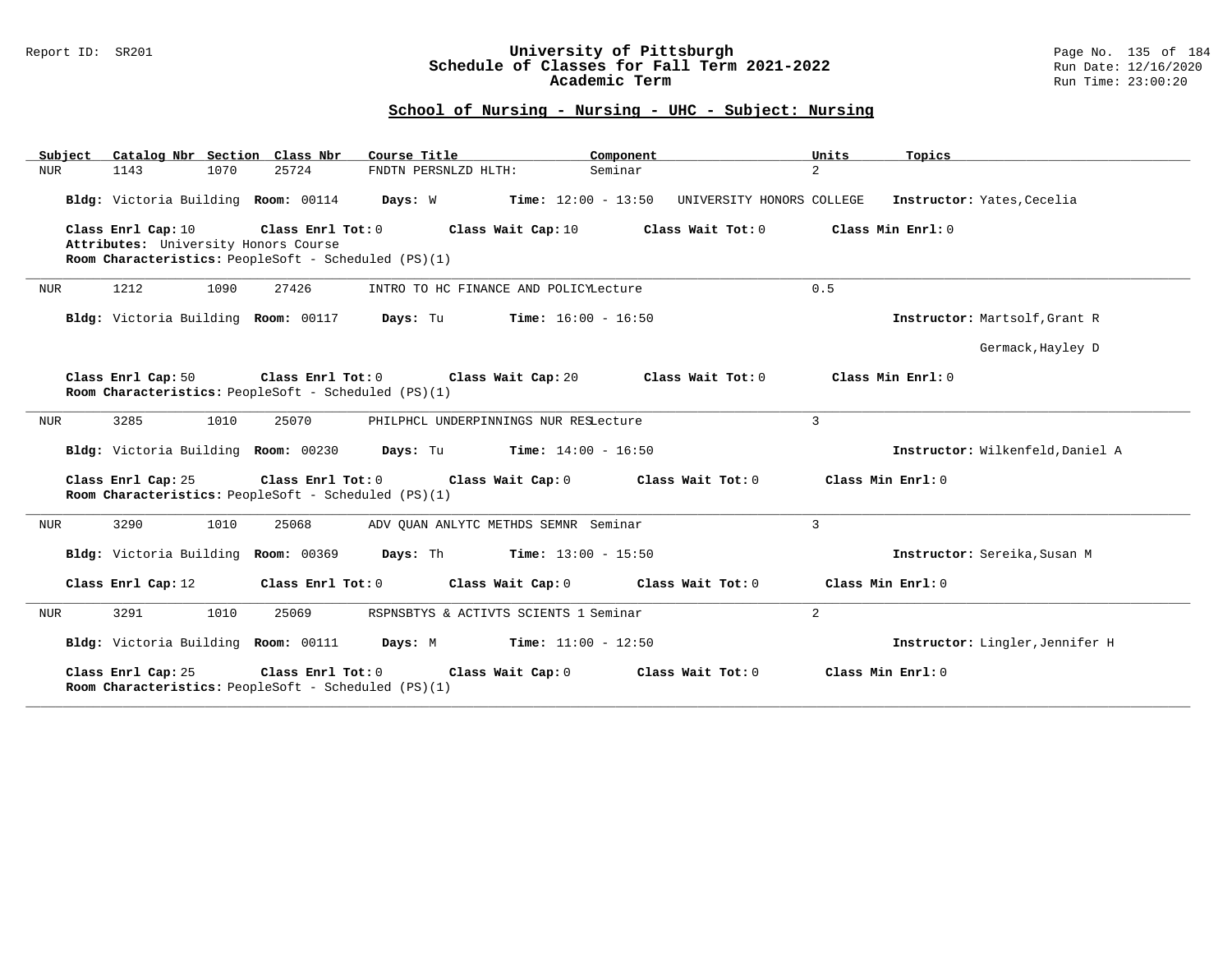### Report ID: SR201 **University of Pittsburgh** Page No. 136 of 184 **Schedule of Classes for Fall Term 2021-2022** Run Date: 12/16/2020 **Academic Term** Run Time: 23:00:20

# **School of Nursing - School of Nursing - Subject: Clinical Nurse Specialist**

| Subject   | Catalog Nbr Section Class Nbr |      |                                                                                  | Course Title                |                              | Component         | Units             | Topics                        |
|-----------|-------------------------------|------|----------------------------------------------------------------------------------|-----------------------------|------------------------------|-------------------|-------------------|-------------------------------|
| NURCNS    | 2853                          | 1010 | 26814                                                                            | CLINICAL EMPHASIS SPECIALTY |                              | Lecture           |                   |                               |
| Bldg: TBA |                               |      | Room: TBA                                                                        | Days: W                     | <b>Time:</b> $08:00 - 16:25$ |                   |                   | Instructor: Tuite, Patricia K |
|           | Class Enrl Cap: 20            |      | Class Enrl Tot: 0<br><b>Room Characteristics:</b> PeopleSoft - Scheduled (PS)(1) |                             | Class Wait Cap: 0            | Class Wait Tot: 0 | Class Min Enrl: 0 |                               |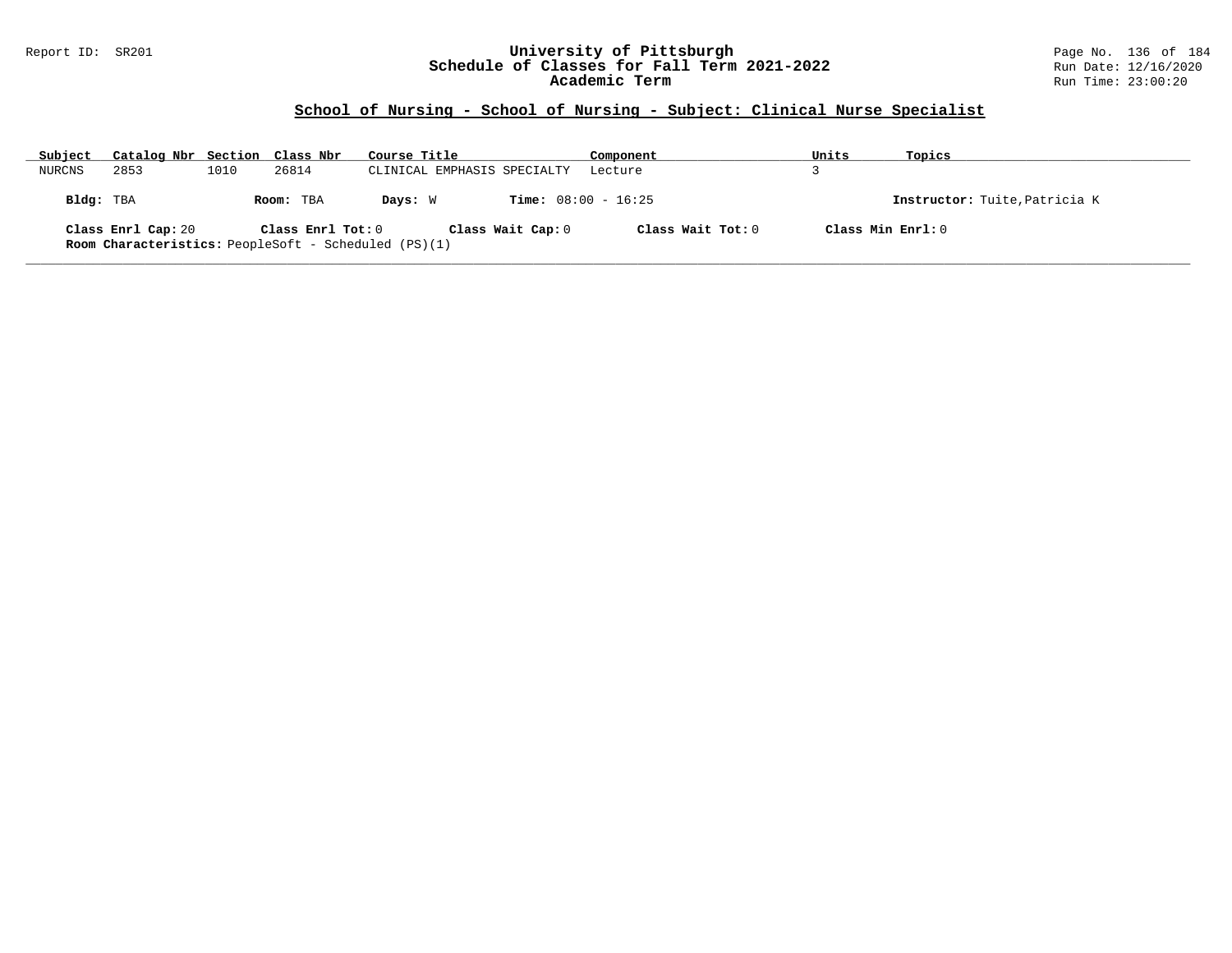# Report ID: SR201 **1988 Manual Constant Constant Constant Constant Constant Page No. 137 of 184**<br>**Schedule of Classes for Fall Term 2021-2022** 201 Run Date: 12/16/2020 Schedule of Classes for Fall Term 2021-2022<br>Academic Term

### **School of Nursing - Office of the Dean, School of Nursing - Subject: FT Diss Study NURS**

| Subject | Catalog Nbr Section Class Nbr |      |                   | Course Title |                              | Component                                                                                                                                      | Units       | Topics            |
|---------|-------------------------------|------|-------------------|--------------|------------------------------|------------------------------------------------------------------------------------------------------------------------------------------------|-------------|-------------------|
| FTDP    | 0000                          | 1010 | 13413             |              |                              | FULL-TIME DISSERTATION STUDY Full Time Dissertation                                                                                            | $\mathbf 0$ |                   |
|         | Bldg: TO BE ARRANGED          |      | Room: TBA         | Days: TBA    | <b>Time:</b> $00:00 - 00:00$ |                                                                                                                                                |             | Instructor: Staff |
|         | Class Enrl Cap: 999           |      | Class Enrl Tot: 0 |              | Class Wait Cap: 0            | Class Wait Tot: 0                                                                                                                              |             | Class Min Enrl: 0 |
|         |                               |      |                   |              |                              | <b></b> This class has an additional fee. For more information go to <a <="" href="http://www.registrar.pitt.edu" td=""><td></td><td></td></a> |             |                   |

**\_\_\_\_\_\_\_\_\_\_\_\_\_\_\_\_\_\_\_\_\_\_\_\_\_\_\_\_\_\_\_\_\_\_\_\_\_\_\_\_\_\_\_\_\_\_\_\_\_\_\_\_\_\_\_\_\_\_\_\_\_\_\_\_\_\_\_\_\_\_\_\_\_\_\_\_\_\_\_\_\_\_\_\_\_\_\_\_\_\_\_\_\_\_\_\_\_\_\_\_\_\_\_\_\_\_\_\_\_\_\_\_\_\_\_\_\_\_\_\_\_\_\_\_\_\_\_\_\_\_\_\_\_\_\_\_\_\_\_\_\_\_\_\_\_\_\_\_\_\_\_\_\_\_\_\_**

target="\_blank">http://www.registrar.pitt.edu/</a>, and click on Faculty and Staff, then Course and Class.</p>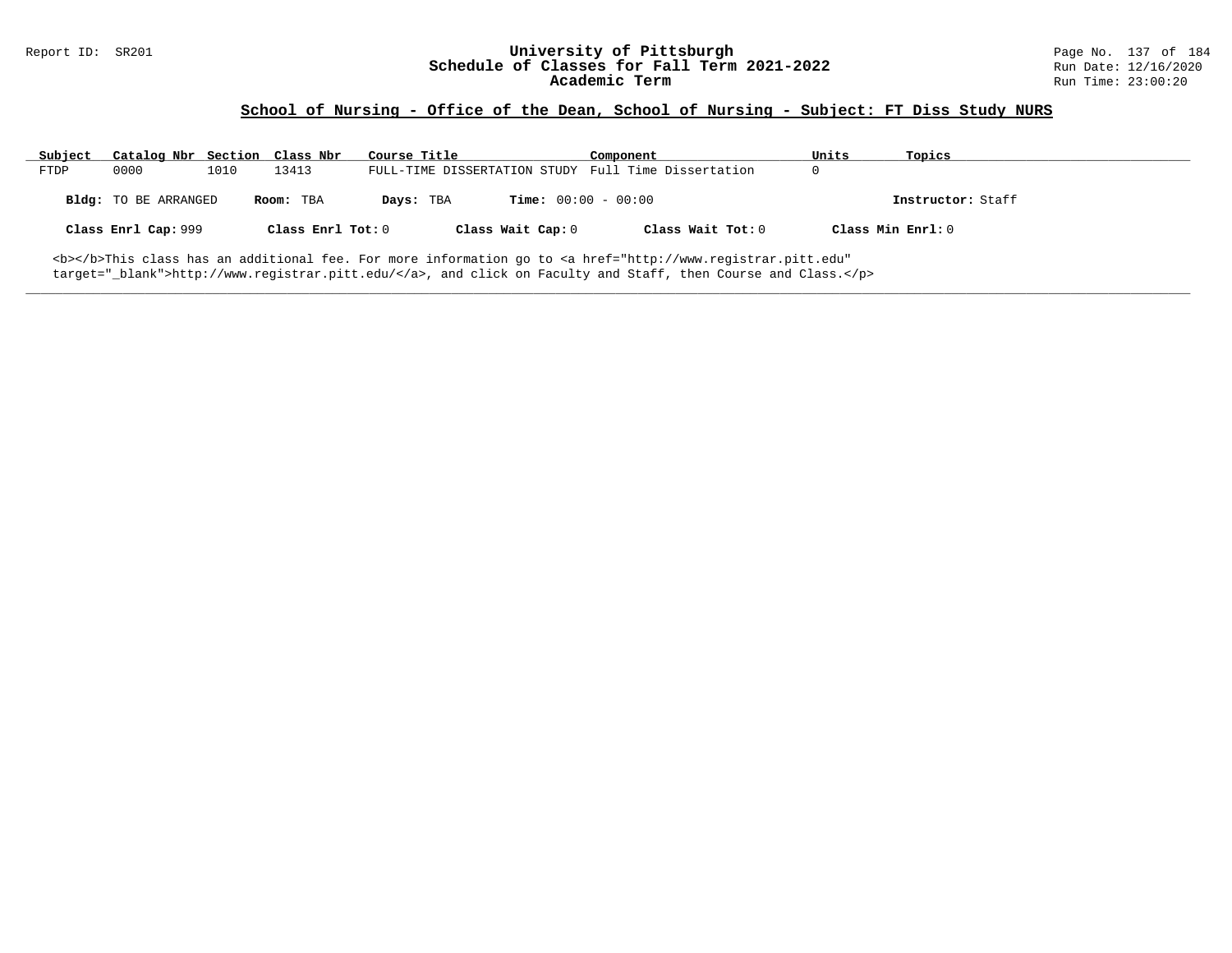### Report ID: SR201 **University of Pittsburgh** Page No. 138 of 184 **Schedule of Classes for Fall Term 2021-2022** Run Date: 12/16/2020 **Academic Term** Run Time: 23:00:20

| Subject | Catalog Nbr Section Class Nbr | Course Title                                                      | Component                                                                                                                      | Units<br>Topics                       |
|---------|-------------------------------|-------------------------------------------------------------------|--------------------------------------------------------------------------------------------------------------------------------|---------------------------------------|
| NURCNS  | 2161<br>1010                  | 13450<br>INDEPENDENT STUDY                                        | Independent Study                                                                                                              | $1 - 3$                               |
|         |                               | Bldg: Victoria Building Room: 00336 Days: TBA Time: 00:00 - 00:00 |                                                                                                                                | Instructor: Hoffman, Leslie A         |
|         |                               |                                                                   | Class Enrl Cap: 20 		 Class Enrl Tot: 0 		 Class Wait Cap: 0 		 Class Wait Tot: 0 		 Class Min Enrl: 0                         |                                       |
| NURCNS  | 2161                          | 1020 13545                                                        | INDEPENDENT STUDY The Independent Study                                                                                        | $1 - 3$                               |
|         |                               | Bldg: Victoria Building Room: 00336 Days: TBA Time: 00:00 - 00:00 |                                                                                                                                | Instructor: Staff                     |
|         |                               |                                                                   | Class Enrl Cap: 20 		 Class Enrl Tot: 0 		 Class Wait Cap: 0 		 Class Wait Tot: 0 		 Class Min Enrl: 0                         |                                       |
| NURCNS  | 2161                          |                                                                   | 1030 13546 INDEPENDENT STUDY 1ndependent Study                                                                                 | $1 - 3$                               |
|         |                               | Bldg: Victoria Building Room: 00336 Days: TBA Time: 00:00 - 00:00 |                                                                                                                                | Instructor: Tuite, Patricia K         |
|         |                               |                                                                   | Class Enrl Cap: 20 Class Enrl Tot: 0 Class Wait Cap: 0 Class Wait Tot: 0 Class Min Enrl: 0                                     |                                       |
| NURCNS  | 2161                          |                                                                   | 1040 13547 INDEPENDENT STUDY Independent Study                                                                                 | $1 - 3$                               |
|         |                               | Bldg: Victoria Building Room: 00336 Days: TBA Time: 00:00 - 00:00 |                                                                                                                                | Instructor: Henker, Richard A.        |
|         |                               |                                                                   | Class Enrl Cap: 20 Class Enrl Tot: 0 Class Wait Cap: 0 Class Wait Tot: 0 Class Min Enrl: 0                                     |                                       |
|         |                               |                                                                   | NURCNS 2161 1050 13548 INDEPENDENT STUDY Independent Study 1 - 3                                                               |                                       |
|         |                               | Bldg: Victoria Building Room: 00336 Days: TBA Time: 00:00 - 00:00 |                                                                                                                                | Instructor: Staff                     |
|         |                               |                                                                   | Class Enrl Cap: 20 $\qquad$ Class Enrl Tot: 0 $\qquad$ Class Wait Cap: 0 $\qquad$ Class Wait Tot: 0 $\qquad$ Class Min Enrl: 0 |                                       |
| NURCNS  | 2161                          | 1060 13549                                                        | INDEPENDENT STUDY 1ndependent Study                                                                                            | $1 - 3$                               |
|         |                               | Bldg: Victoria Building Room: 00336 Days: TBA Time: 00:00 - 00:00 |                                                                                                                                | Instructor: Donovan, Heidi Ann Scharf |
|         |                               |                                                                   | Class Enrl Cap: 20 $\qquad$ Class Enrl Tot: 0 $\qquad$ Class Wait Cap: 0 $\qquad$ Class Wait Tot: 0 $\qquad$ Class Min Enrl: 0 |                                       |
| NURCNS  |                               |                                                                   | 2161 1070 15080 INDEPENDENT STUDY Independent Study 1 - 3                                                                      |                                       |
|         |                               | Bldg: Victoria Building Room: 00336 Days: TBA Time: 00:00 - 00:00 |                                                                                                                                | Instructor: Beach, Michael D          |
|         | Class Enrl Cap: 15            |                                                                   | Class Enrl Tot: 0 Class Wait Cap: 0 Class Wait Tot: 0 Class Min Enrl: 0                                                        |                                       |
| NURCNS  | 2161<br>1080                  |                                                                   | 15081 INDEPENDENT STUDY 1ndependent Study                                                                                      | $1 - 3$                               |
|         |                               | Bldg: Victoria Building Room: 00336 Days: TBA Time: 00:00 - 00:00 |                                                                                                                                | Instructor: Staff                     |
|         | Class Enrl Cap: 15            |                                                                   | Class Enrl Tot: 0 Class Wait Cap: 0 Class Wait Tot: 0                                                                          | Class Min Enrl: 0                     |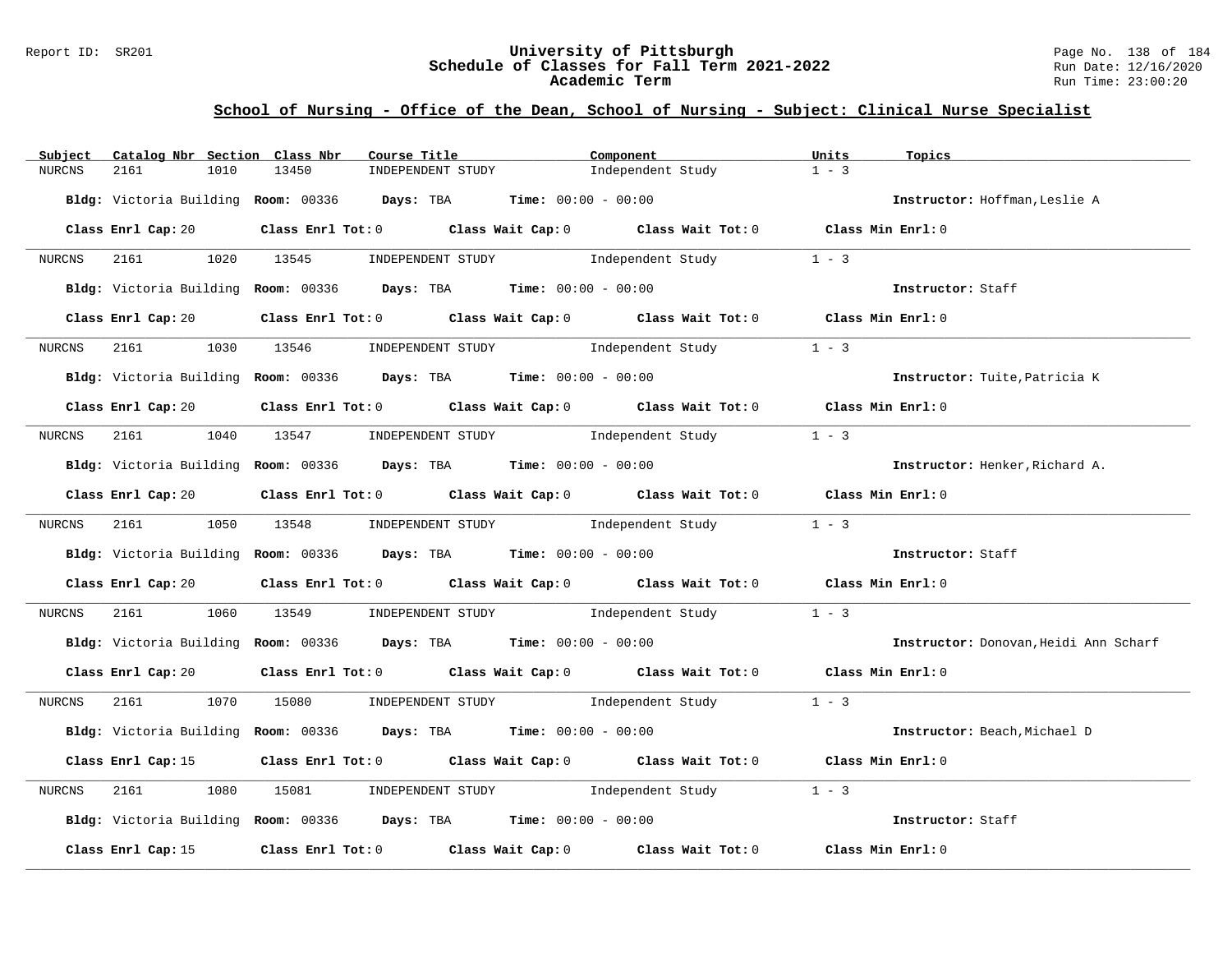| 2161<br>NURCNS     | 1090<br>15082 | INDEPENDENT STUDY Independent Study                                                                                            |                         | $1 - 3$                          |
|--------------------|---------------|--------------------------------------------------------------------------------------------------------------------------------|-------------------------|----------------------------------|
|                    |               | Bldg: Victoria Building Room: 00336 Days: TBA Time: 00:00 - 00:00                                                              |                         | Instructor: Rosenzweig, Margaret |
| Class Enrl Cap: 15 |               | Class Enrl Tot: 0 Class Wait Cap: 0 Class Wait Tot: 0 Class Min Enrl: 0                                                        |                         |                                  |
|                    |               | NURCNS 2161 1100 15083 INDEPENDENT STUDY Independent Study 1 - 3                                                               |                         |                                  |
|                    |               | Bldg: Victoria Building Room: 00336 Days: TBA Time: 00:00 - 00:00                                                              |                         | Instructor: Hravnak, Marilyn     |
|                    |               | Class Enrl Cap: 15 Class Enrl Tot: 0 Class Wait Cap: 0 Class Wait Tot: 0 Class Min Enrl: 0                                     |                         |                                  |
|                    |               | NURCNS 2350 1010 24206 GROUP THERAPY THEORY Lecture                                                                            |                         | $\overline{2}$                   |
|                    |               | Bldg: TO BE ARRANGED Room: TBA Days: TBA Time: 00:00 - 00:00                                                                   |                         | Instructor: Staff                |
|                    |               | Class Enrl Cap: 10 Class Enrl Tot: 0 Class Wait Cap: 0 Class Wait Tot: 0 Class Min Enrl: 0                                     |                         |                                  |
|                    |               | NURCNS 2351 1010 27418 GROUP THERAPY PRACTICUM Practicum                                                                       |                         | $\mathbf{1}$                     |
|                    |               | Bldg: Victoria Building Room: 00415 Days: TBA Time: 00:00 - 00:00                                                              |                         | Instructor: Staff                |
|                    |               | Class Enrl Cap: 20 Class Enrl Tot: 0 Class Wait Cap: 0 Class Wait Tot: 0 Class Min Enrl: 0                                     |                         |                                  |
| NURCNS             |               | 2353 1010 27061 FMLY THRPY ROLE SEM & CLN PRACPracticum                                                                        |                         | $\mathbf{1}$                     |
|                    |               | Bldg: Victoria Building Room: 00415 Days: TBA Time: 00:00 - 00:00                                                              |                         | Instructor: Lee, Heeyoung        |
| Class Enrl Cap: 10 |               | Class Enrl Tot: 0 $\qquad$ Class Wait Cap: 0 $\qquad$ Class Wait Tot: 0 $\qquad$ Class Min Enrl: 0                             |                         |                                  |
| NURCNS             |               | 2361 1010 13473 INDEPENDENT STUDY Independent Study 1 - 3                                                                      |                         |                                  |
|                    |               | Bldg: Victoria Building Room: 00336 Days: TBA Time: 00:00 - 00:00                                                              |                         | Instructor: Mitchell, Ann M.     |
|                    |               | Class Enrl Cap: 10 $\qquad$ Class Enrl Tot: 0 $\qquad$ Class Wait Cap: 0 $\qquad$ Class Wait Tot: 0 $\qquad$ Class Min Enrl: 0 |                         |                                  |
| NURCNS             |               | 1015 13478 INDEPENDENT STUDY                                                                                                   | Independent Study 1 - 3 |                                  |
|                    |               | Bldg: Victoria Building Room: 00336 Days: TBA Time: 00:00 - 00:00                                                              |                         | Instructor: Puskar, Kathryn R.   |
| Class Enrl Cap: 10 |               | Class Enrl Tot: 0 Class Wait Cap: 0 Class Wait Tot: 0 Class Min Enrl: 0                                                        |                         |                                  |
| 2361 236<br>NURCNS |               | 1020 13698 INDEPENDENT STUDY 1ndependent Study 1 - 3                                                                           |                         |                                  |
|                    |               | Bldg: Victoria Building Room: 00415 Days: TBA Time: 00:00 - 00:00                                                              |                         | Instructor: Constantino, Rose    |
|                    |               | Class Enrl Cap: 15 Class Enrl Tot: 0 Class Wait Cap: 0 Class Wait Tot: 0 Class Min Enrl: 0                                     |                         |                                  |
|                    |               | NURCNS 2361 1030 13699 INDEPENDENT STUDY Independent Study 1 - 3                                                               |                         |                                  |
|                    |               | Bldg: Victoria Building Room: 00415 Days: TBA Time: 00:00 - 00:00                                                              |                         | Instructor: Albrecht, Susan A    |
| Class Enrl Cap: 15 |               | Class Enrl Tot: 0 Class Wait Cap: 0 Class Wait Tot: 0 Class Min Enrl: 0                                                        |                         |                                  |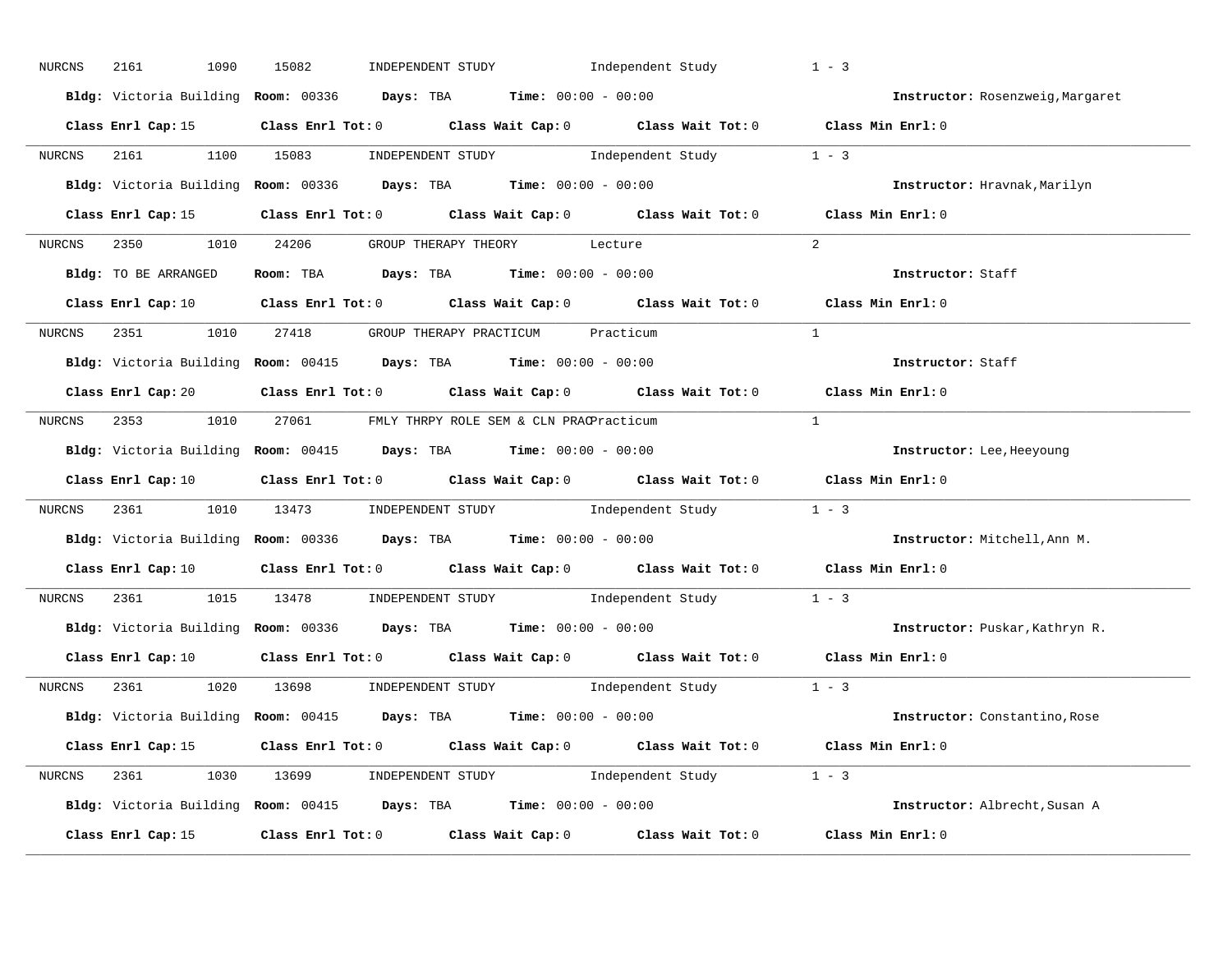### Report ID: SR201 **University of Pittsburgh** Page No. 140 of 184 **Schedule of Classes for Fall Term 2021-2022** Run Date: 12/16/2020 **Academic Term** Run Time: 23:00:20

| Subject       | Catalog Nbr Section Class Nbr | Course Title                                                                                                                                 | Component         | Units<br>Topics                     |
|---------------|-------------------------------|----------------------------------------------------------------------------------------------------------------------------------------------|-------------------|-------------------------------------|
| <b>NURCNS</b> | 2361<br>1040                  | INDEPENDENT STUDY<br>13700                                                                                                                   | Independent Study | $1 - 3$                             |
|               |                               | Bldg: Victoria Building Room: 00415 Days: TBA Time: 00:00 - 00:00                                                                            |                   | Instructor: La Rue, Elizabeth Marie |
|               | Class Enrl Cap: 15            | Class Enrl Tot: 0 Class Wait Cap: 0 Class Wait Tot: 0 Class Min Enrl: 0                                                                      |                   |                                     |
| NURCNS        | 1050<br>2361                  | INDEPENDENT STUDY 1ndependent Study<br>13701                                                                                                 |                   | $1 - 3$                             |
|               |                               | Bldg: Victoria Building Room: 00415 Days: TBA<br>$Time: 00:00 - 00:00$                                                                       |                   | Instructor:                         |
|               | Class Enrl Cap: 15            | Class Enrl Tot: 0 $\qquad$ Class Wait Cap: 0 $\qquad$ Class Wait Tot: 0 $\qquad$ Class Min Enrl: 0                                           |                   |                                     |
| NURCNS        | 1060<br>2361                  | 13702<br>INDEPENDENT STUDY 1ndependent Study                                                                                                 |                   | $1 - 3$                             |
|               |                               | Bldg: Victoria Building Room: 00415 Days: TBA Time: 00:00 - 00:00                                                                            |                   | Instructor: Schlenk, Elizabeth Ann  |
|               | Class Enrl Cap: 15            | Class Enrl Tot: $0$ Class Wait Cap: $0$ Class Wait Tot: $0$ Class Min Enrl: $0$                                                              |                   |                                     |
| NURCNS        | 1070<br>2361                  | 13703 INDEPENDENT STUDY Independent Study                                                                                                    |                   | $1 - 3$                             |
|               |                               | Bldg: Victoria Building Room: 00415 Days: TBA Time: 00:00 - 00:00                                                                            |                   | Instructor:                         |
|               | Class Enrl Cap: 15            | Class Enrl Tot: 0 $\qquad$ Class Wait Cap: 0 $\qquad$ Class Wait Tot: 0 $\qquad$ Class Min Enrl: 0                                           |                   |                                     |
| NURCNS        | 1080<br>2361                  | INDEPENDENT STUDY 1 - 3<br>13706                                                                                                             |                   |                                     |
|               |                               | Bldg: Victoria Building Room: 00415 Days: TBA Time: 00:00 - 00:00                                                                            |                   | Instructor: Staff                   |
|               |                               | Class Enrl Cap: 15 Class Enrl Tot: 0 Class Wait Cap: 0 Class Wait Tot: 0 Class Min Enrl: 0                                                   |                   |                                     |
| NURCNS        | 2361<br>1090                  | 15071 INDEPENDENT STUDY Independent Study                                                                                                    |                   | $1 - 3$                             |
|               | Class Enrl Cap: 15            | Bldg: Victoria Building Room: 00415 Days: TBA Time: 00:00 - 00:00<br>Class Enrl Tot: 0 Class Wait Cap: 0 Class Wait Tot: 0 Class Min Enrl: 0 |                   | Instructor:                         |
|               |                               |                                                                                                                                              |                   |                                     |
| NURCNS        | 2361<br>1100                  | 15072<br>INDEPENDENT STUDY 1ndependent Study                                                                                                 |                   | $1 - 3$                             |
|               |                               | Bldg: Victoria Building Room: 00415 Days: TBA Time: 00:00 - 00:00                                                                            |                   | Instructor: Lee, Heeyoung           |
|               |                               | Class Enrl Cap: 15 Class Enrl Tot: 0 Class Wait Cap: 0 Class Wait Tot: 0 Class Min Enrl: 0                                                   |                   |                                     |
| NURCNS        | 2851                          | 1050 13670 CNS CLINICAL PRACTICUM 1 Practicum                                                                                                |                   | $4 - 5$                             |
|               | Bldg: TO BE ARRANGED          | Room: TBA $\rule{1em}{0.15mm}$ Days: TBA $\rule{1.5mm}{0.15mm}$ Time: $00:00 - 00:00$                                                        |                   | Instructor: Tuite, Patricia K       |
|               | Class Enrl Cap: 35            | Class Enrl Tot: $0$ Class Wait Cap: $0$ Class Wait Tot: $0$ Class Min Enrl: $0$                                                              |                   |                                     |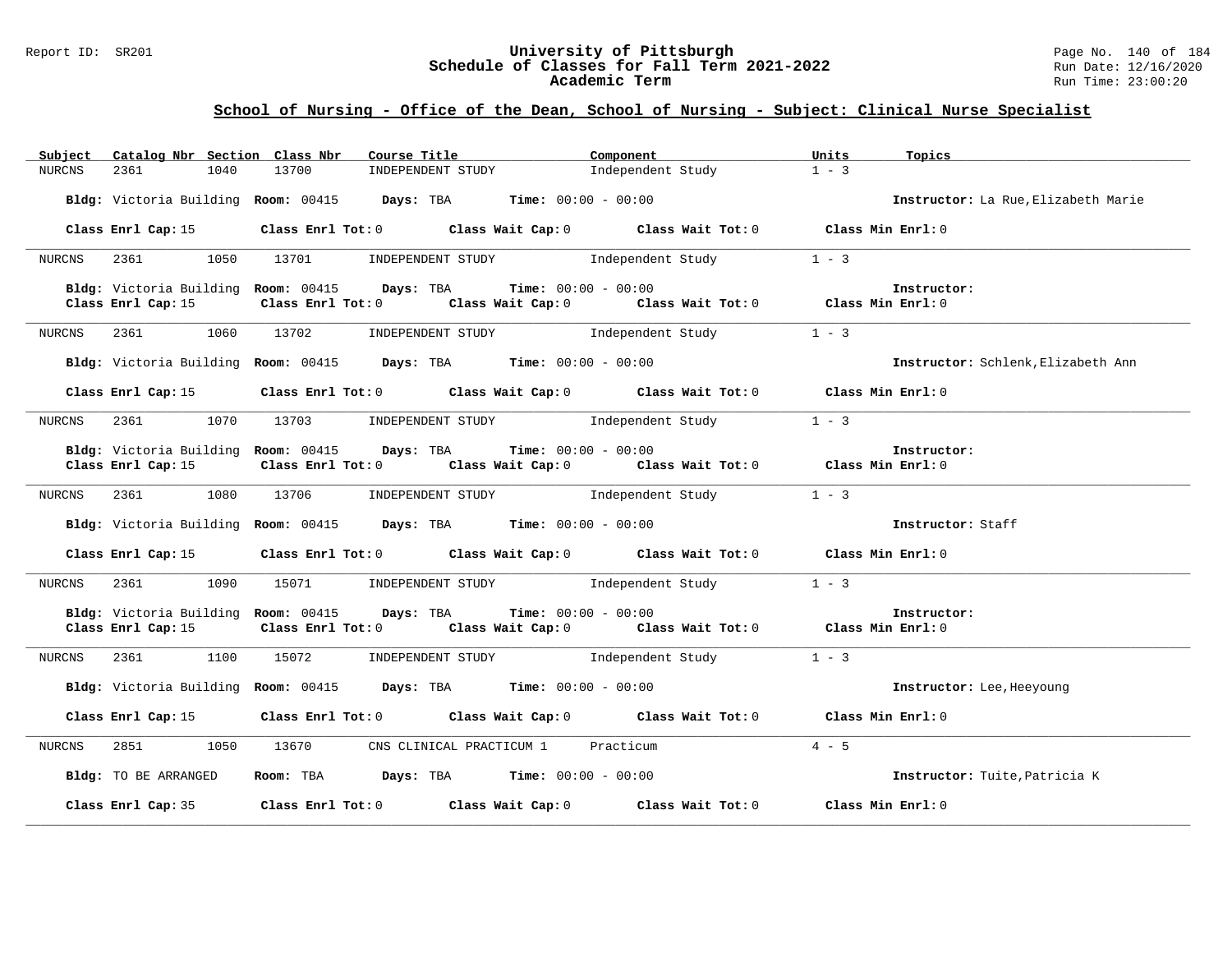### Report ID: SR201 **University of Pittsburgh** Page No. 141 of 184 **Schedule of Classes for Fall Term 2021-2022** Run Date: 12/16/2020 **Academic Term** Run Time: 23:00:20

| Subject | Catalog Nbr Section Class Nbr            | Course Title | Component                                                                                          | Units<br>Topics                 |
|---------|------------------------------------------|--------------|----------------------------------------------------------------------------------------------------|---------------------------------|
| NURCNS  | 2851<br>1060                             | 21403        | Practicum<br>CNS CLINICAL PRACTICUM 1                                                              | $4 - 5$                         |
|         | Bldg: TO BE ARRANGED                     |              | <b>Room:</b> TBA <b>Days:</b> TBA <b>Time:</b> 00:00 - 00:00                                       | Instructor: Puskar, Kathryn R.  |
|         | Class Enrl Cap: 10                       |              | Class Enrl Tot: $0$ Class Wait Cap: $0$ Class Wait Tot: $0$ Class Min Enrl: $0$                    |                                 |
| NURCNS  | 2852<br>1010                             | 13474        | CNS CLINICAL PRACTICUM 2 Practicum                                                                 | $1 - 4$                         |
|         |                                          |              | Bldg: Victoria Building Room: 00415 Days: TBA Time: 00:00 - 00:00                                  | Instructor: Puskar, Kathryn R.  |
|         | Class Enrl Cap: 10                       |              | Class Enrl Tot: 0 Class Wait Cap: 0 Class Wait Tot: 0 Class Min Enrl: 0                            |                                 |
| NURCNS  | 2852<br>1015                             | 13475        | CNS CLINICAL PRACTICUM 2 Practicum                                                                 | $1 - 4$                         |
|         |                                          |              | Bldg: Victoria Building Room: 00336 Days: TBA Time: 00:00 - 00:00                                  | Instructor: Tuite, Patricia K   |
|         | Class Enrl Cap: 10                       |              | Class Enrl Tot: $0$ Class Wait Cap: $0$ Class Wait Tot: $0$ Class Min Enrl: $0$                    |                                 |
| NURCNS  | 3039<br>1010                             | 15770        | DNP-CNS ROLE PRACTICUM Practicum                                                                   | $1 - 10$                        |
|         |                                          |              | Bldg: Victoria Building Room: 00336 Days: TBA Time: 00:00 - 00:00                                  | Instructor: Tuite, Patricia K   |
|         | Class Enrl Cap: 20                       |              | Class Enrl Tot: 0 Class Wait Cap: 0 Class Wait Tot: 0 Class Min Enrl: 0                            |                                 |
| NURCNS  | 3039 30<br>1030                          | 18774        | DNP-CNS ROLE PRACTICUM Practicum                                                                   | $1 - 10$                        |
|         |                                          |              | Bldg: Victoria Building Room: 00336 Days: TBA Time: 00:00 - 00:00                                  | Instructor: Hravnak, Marilyn    |
|         | Class Enrl Cap: 20                       |              | Class Enrl Tot: 0 Class Wait Cap: 0 Class Wait Tot: 0 Class Min Enrl: 0                            |                                 |
| NURCNS  | 3039<br>1050                             | 18772        | DNP-CNS ROLE PRACTICUM Practicum                                                                   | $1 - 10$                        |
|         |                                          |              | Bldg: Victoria Building Room: 00415 Days: TBA Time: 00:00 - 00:00                                  | Instructor: Schachner, Marcia K |
|         | Class Enrl Cap: 10                       |              | Class Enrl Tot: 0 $\qquad$ Class Wait Cap: 0 $\qquad$ Class Wait Tot: 0 $\qquad$ Class Min Enrl: 0 |                                 |
| NURCNS  | 3039<br>1200                             | 22217        | DNP-CNS ROLE PRACTICUM Practicum                                                                   | $1 - 10$                        |
|         | Bldg: WEB Based Class                    |              | Room: TBA $\rule{1em}{0.15mm}$ Days: TBA $\rule{1.15mm}]{0.15mm}$ Time: $0.000 - 0.0000$           | Instructor: Tuite, Patricia K   |
|         | Class Enrl Cap: 20<br>Attributes: Online |              | Class Enrl Tot: 0 Class Wait Cap: 0 Class Wait Tot: 0                                              | Class Min Enrl: 0               |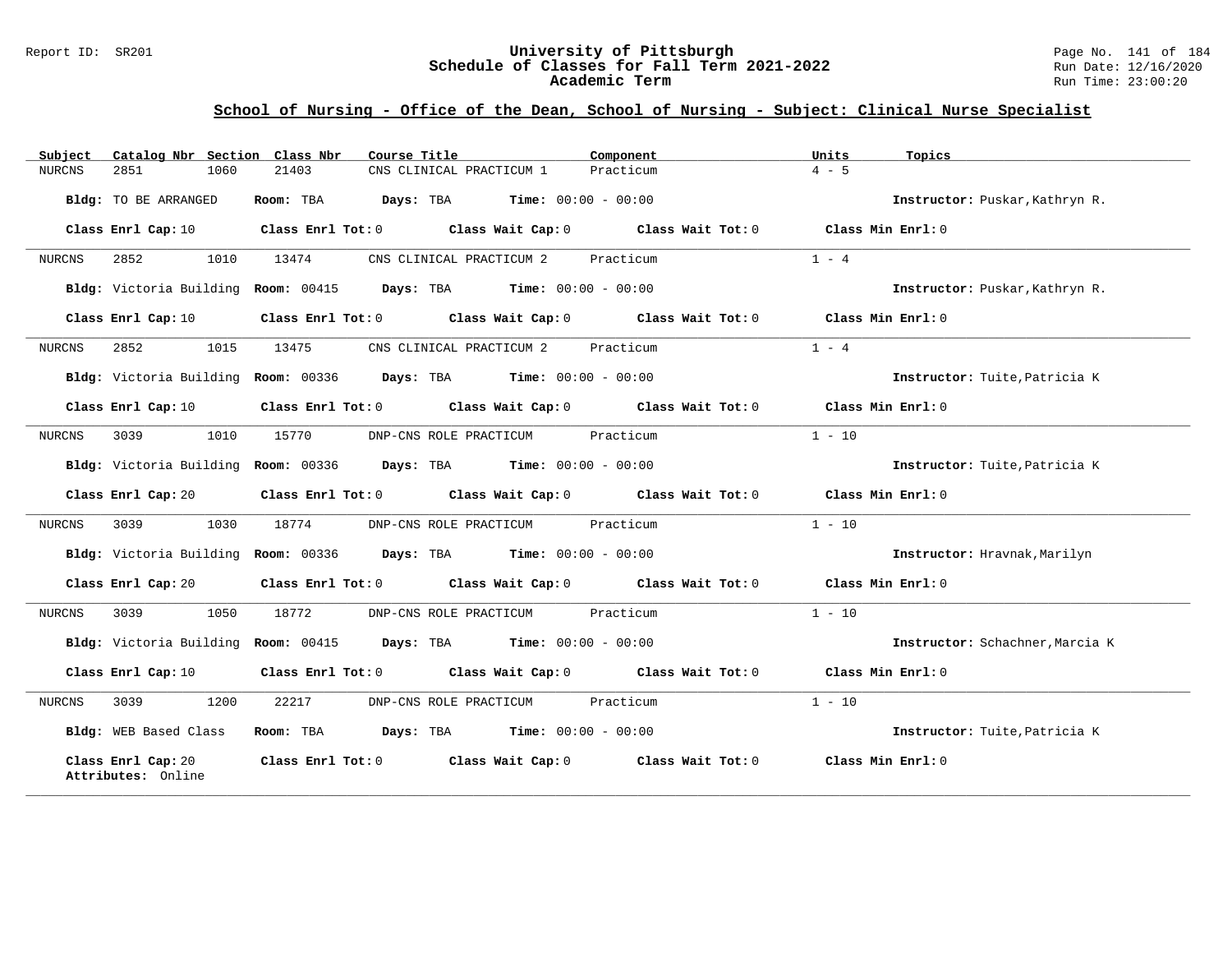### Report ID: SR201 **University of Pittsburgh** Page No. 142 of 184 **Schedule of Classes for Fall Term 2021-2022** Run Date: 12/16/2020 **Academic Term** Run Time: 23:00:20

| Subject | Catalog Nbr Section Class Nbr |      |                     | Course Title |                              | Component                    | Units             | Topics                          |
|---------|-------------------------------|------|---------------------|--------------|------------------------------|------------------------------|-------------------|---------------------------------|
| NURCNS  | 3039                          | 1210 | 22219               |              | DNP-CNS ROLE PRACTICUM       | Practicum                    | $1 - 10$          |                                 |
|         | <b>Bldg:</b> WEB Based Class  |      | Room: TBA           | Days: TBA    |                              | <b>Time:</b> $00:00 - 00:00$ |                   | Instructor: Schachner, Marcia K |
|         | Class Enrl Cap: 20            |      | Class Enrl Tot: $0$ |              | Class Wait Cap: 0            | Class Wait $Tot: 0$          |                   | Class Min $Enrl: 0$             |
|         | Attributes: Online            |      |                     |              |                              |                              |                   |                                 |
|         | Reserve Capacity:             |      | 01-MAR-2021         |              | Online Nursing Students Only | Reserve Enrl Cap: 20         | Reserve Enrl Tot: | 0                               |
|         |                               |      |                     |              |                              |                              |                   |                                 |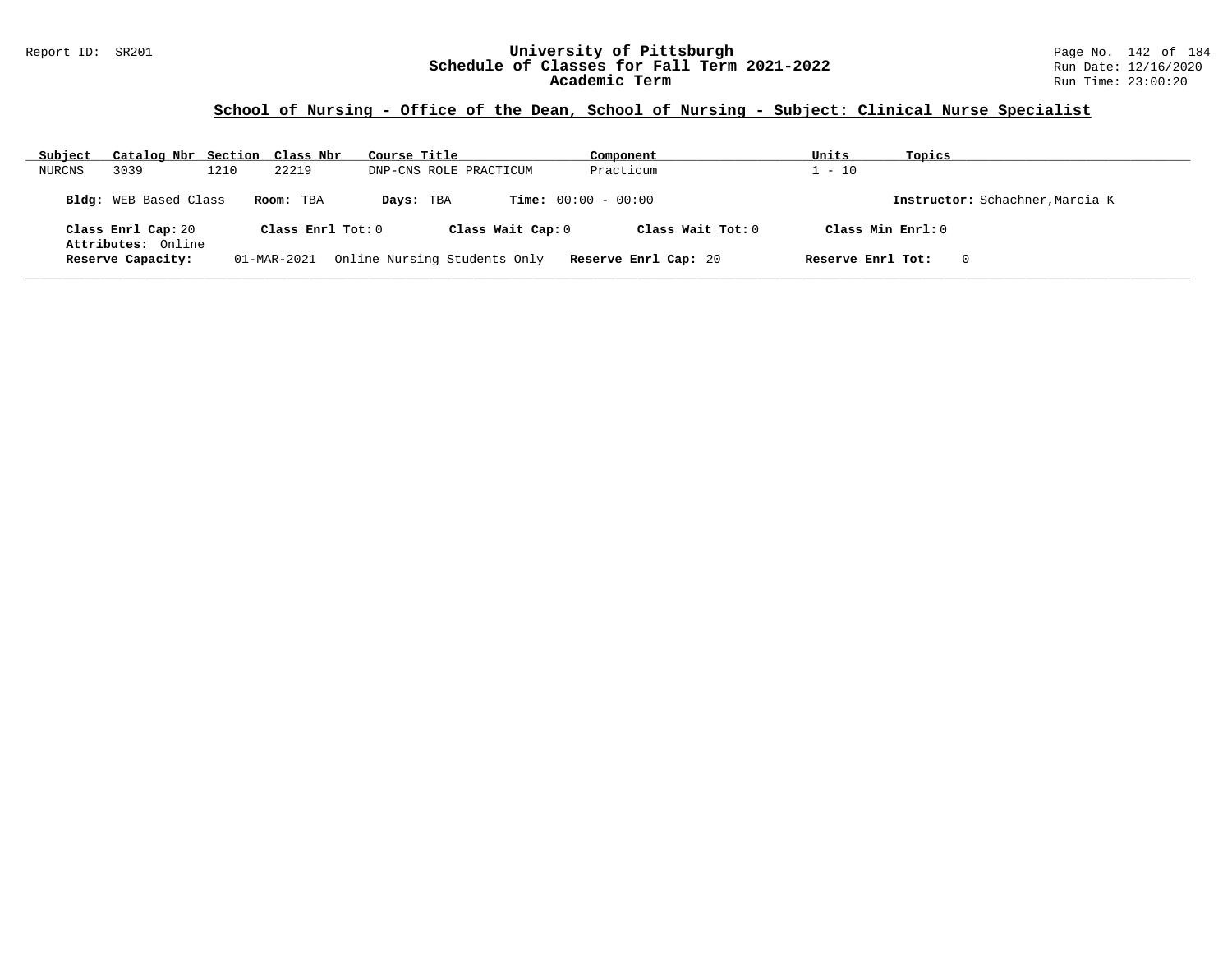### Report ID: SR201 **University of Pittsburgh** Page No. 143 of 184 **Schedule of Classes for Fall Term 2021-2022** Run Date: 12/16/2020 **Academic Term** Run Time: 23:00:20

# **School of Nursing - Office of the Dean, School of Nursing - Subject: Nurse Midwife**

| Subject |                      | Catalog Nbr Section Class Nbr                                                    | Course Title                     | Component             | Units<br>Topics                      |
|---------|----------------------|----------------------------------------------------------------------------------|----------------------------------|-----------------------|--------------------------------------|
| NURNM   | 3500                 | 1010<br>26325                                                                    | AMBULATORY ROLE PRACTICUM        | Practicum             | 3                                    |
|         | Bldg: TO BE ARRANGED | Room: OCTBA                                                                      | Days: TBA                        | $Time: 00:00 - 00:00$ | Instructor: Boyer, Vivian            |
|         | Class Enrl Cap: 30   | Class Enrl Tot: 0                                                                | Class Wait Cap: 0                | Class Wait Tot: 0     | Class Min Enrl: 0                    |
| NURNM   | 3509                 | 1050<br>27415                                                                    | NM ROLE SEMINAR 1: PROF          | Seminar               |                                      |
|         | Bldg: TBA            | Room: TBA                                                                        | Days: W<br>$Time: 12:00 - 14:50$ |                       | Instructor: Founds, Sandra Anne      |
|         |                      |                                                                                  |                                  |                       |                                      |
|         | Class Enrl Cap: 25   | Class Enrl Tot: 0<br><b>Room Characteristics:</b> PeopleSoft - Scheduled (PS)(1) | Class Wait Cap: 0                | Class Wait Tot: 0     | Class Min Enrl: 0                    |
| NURNM   | 3511                 | 26326<br>1010                                                                    | NORMAL CHILDBEARING FAMILY       | Lecture               | 4                                    |
|         | Bldg: TBA            | Room: TBA                                                                        | Days: W                          | $Time: 13:00 - 16:50$ | Instructor: Niemczyk, Nancy Anderson |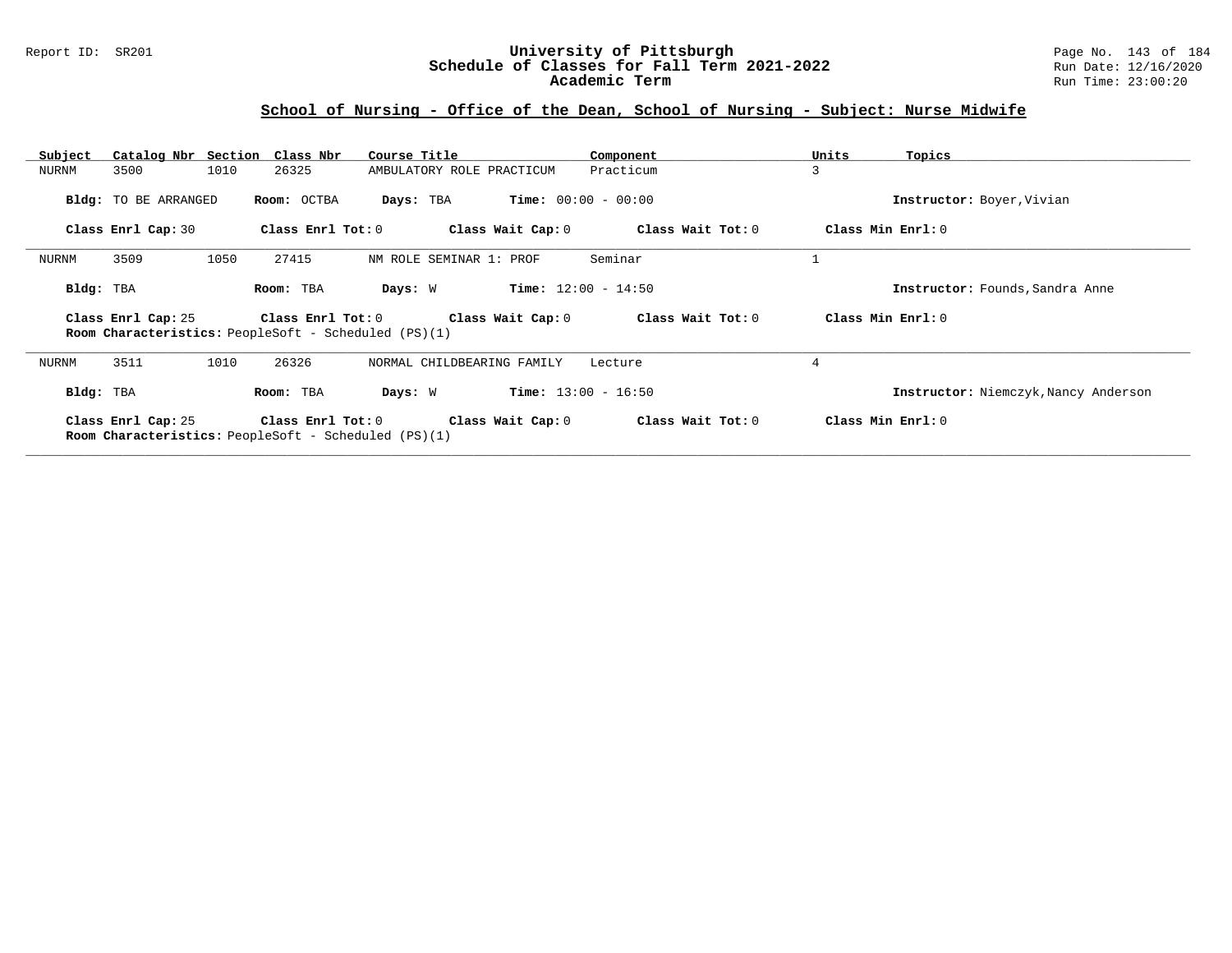### Report ID: SR201 **University of Pittsburgh** Page No. 144 of 184 **Schedule of Classes for Fall Term 2021-2022** Run Date: 12/16/2020 **Academic Term** Run Time: 23:00:20

# **School of Nursing - Office of the Dean, School of Nursing - Subject: Nurse Practitioner**

| Catalog Nbr Section Class Nbr<br>Subject             | Course Title                                                              | Component                                                                                                                                                                                                                          | Units<br>Topics                   |
|------------------------------------------------------|---------------------------------------------------------------------------|------------------------------------------------------------------------------------------------------------------------------------------------------------------------------------------------------------------------------------|-----------------------------------|
| <b>NURNP</b><br>2026<br>1060                         | 13648<br>ROLE SEMINAR 1                                                   | Seminar                                                                                                                                                                                                                            | $\mathbf{1}$                      |
| Bldg: Victoria Building Room: 00114                  | Days: Th                                                                  | <b>Time:</b> $12:00 - 14:50$                                                                                                                                                                                                       | Instructor: Novosel, Lorraine M   |
|                                                      |                                                                           |                                                                                                                                                                                                                                    | Godfrey, Kathleen                 |
| Class Enrl Cap: 36                                   | Class Enrl Tot: 0<br>Room Characteristics: PeopleSoft - Scheduled (PS)(1) | Class Wait Cap: 0<br>Class Wait Tot: 0                                                                                                                                                                                             | Class Min Enrl: 0                 |
| 2026D<br>1500<br>NURNP                               | 24981<br>ROLE SEMINAR 1                                                   | Seminar                                                                                                                                                                                                                            | $\mathbf{1}$                      |
| Bldg: WEB Based Class                                | Room: TBA<br>Days: Th                                                     | <b>Time:</b> $12:00 - 14:50$                                                                                                                                                                                                       | Instructor: Novosel, Lorraine M   |
| Class Enrl Cap: 20<br>Attributes: Distance Education | Class Enrl Tot: $0$                                                       | Class Wait Cap: 0<br>Class Wait Tot: 0                                                                                                                                                                                             | Class Min Enrl: 0                 |
|                                                      |                                                                           |                                                                                                                                                                                                                                    |                                   |
|                                                      |                                                                           | <b></b> This class has an additional fee. For more information go to <a <br="" href="http://www.registrar.pitt.edu">target="_blank"&gt;http://www.registrar.pitt.edu/</a> , and click on Faculty and Staff, then Course and Class. |                                   |
| 2028<br>1010<br>NURNP                                | 13456<br>ROLE PRACTICUM                                                   | Practicum                                                                                                                                                                                                                          | $1 - 6$                           |
| Bldg: TO BE ARRANGED                                 | Room: TBA<br>Days: TBA                                                    | <b>Time:</b> $00:00 - 00:00$                                                                                                                                                                                                       | Instructor: Beach, Michael D      |
| Class Enrl Cap: 10                                   | Class Enrl Tot: 0                                                         | Class Wait Cap: 0<br>Class Wait Tot: 0                                                                                                                                                                                             | Class Min Enrl: 0                 |
| 2028<br>1015<br>NURNP                                | 13455<br>ROLE PRACTICUM                                                   | Practicum                                                                                                                                                                                                                          | $1 - 6$                           |
| <b>Bldg:</b> TO BE ARRANGED                          | Room: TBA<br>Days: TBA                                                    | <b>Time:</b> $00:00 - 00:00$                                                                                                                                                                                                       | Instructor: Rosenzweig, Margaret  |
| Class Enrl Cap: 10                                   | Class Enrl Tot: 0                                                         | Class Wait Cap: 0<br>Class Wait Tot: 0                                                                                                                                                                                             | Class Min Enrl: 0                 |
| <b>NURNP</b><br>2028<br>1020                         | 13454<br>ROLE PRACTICUM                                                   | Practicum                                                                                                                                                                                                                          | $1 - 6$                           |
| <b>Bldg:</b> TO BE ARRANGED                          | Days: TBA<br>Room: TBA                                                    | <b>Time:</b> $00:00 - 00:00$                                                                                                                                                                                                       | Instructor: Anderson, Maighdlin W |
| Class Enrl Cap: 10                                   | Class Enrl Tot: 0                                                         | Class Wait Cap: 0<br>Class Wait Tot: 0                                                                                                                                                                                             | Class Min Enrl: 0                 |
| 2028<br>1025<br>NURNP                                | 13476<br>ROLE PRACTICUM                                                   | Practicum                                                                                                                                                                                                                          | $1 - 6$                           |
| <b>Bldg:</b> TO BE ARRANGED                          | Days: TBA<br>Room: TBA                                                    | <b>Time:</b> $00:00 - 00:00$                                                                                                                                                                                                       | Instructor: Ursiny, Deborah A.    |
| Class Enrl Cap: 10                                   | Class Enrl Tot: 0                                                         | Class Wait Cap: 0<br>Class Wait Tot: 0                                                                                                                                                                                             | Class Min Enrl: 0                 |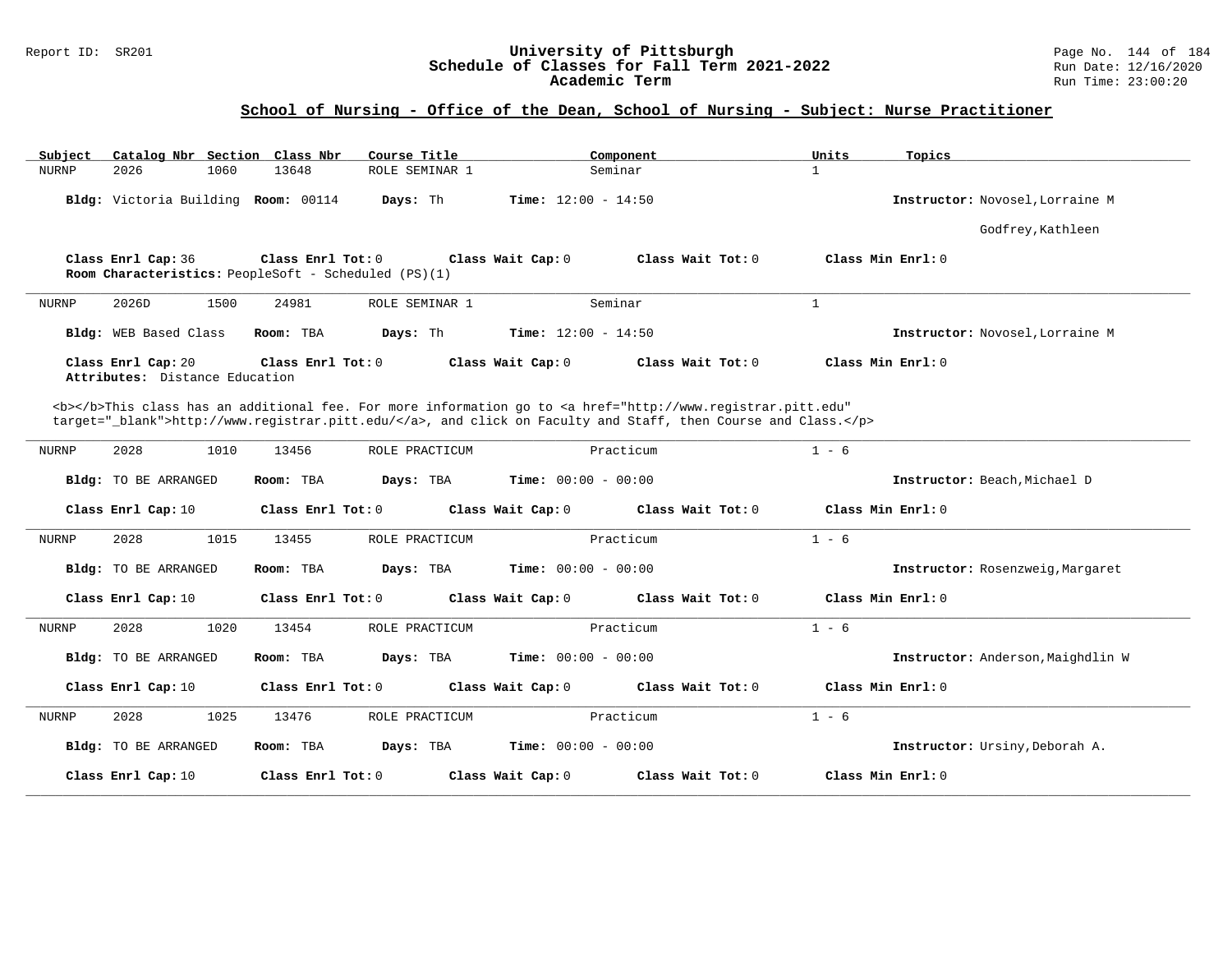#### Report ID: SR201 **University of Pittsburgh** Page No. 145 of 184 **Schedule of Classes for Fall Term 2021-2022** Run Date: 12/16/2020 **Academic Term** Run Time: 23:00:20

|              | Subject Catalog Nbr Section Class Nbr | Course Title                                | Component                                                                                                                                   | Units<br>Topics                 |
|--------------|---------------------------------------|---------------------------------------------|---------------------------------------------------------------------------------------------------------------------------------------------|---------------------------------|
| <b>NURNP</b> | 2028<br>1030                          | 15073<br>ROLE PRACTICUM                     | Practicum                                                                                                                                   | $1 - 6$                         |
|              | Bldg: TO BE ARRANGED                  | Room: TBA $Days:$ TBA $Time: 00:00 - 00:00$ |                                                                                                                                             | Instructor: Novosel, Lorraine M |
|              |                                       |                                             | Class Enrl Cap: 15 (class Enrl Tot: 0 (class Wait Cap: 0 (class Wait Tot: 0 $\sim$                                                          | Class Min Enrl: 0               |
| NURNP        | 2028                                  | 1040 15074                                  | ROLE PRACTICUM Practicum                                                                                                                    | $1 - 6$                         |
|              | Bldg: TO BE ARRANGED                  | Room: TBA $Days:$ TBA $Time: 00:00 - 00:00$ |                                                                                                                                             | Instructor: Hravnak, Marilyn    |
|              |                                       |                                             | Class Enrl Cap: 15 Class Enrl Tot: 0 Class Wait Cap: 0 Class Wait Tot: 0 Class Min Enrl: 0                                                  |                                 |
| NURNP        |                                       | 2028 1050 15075 ROLE PRACTICUM              | Practicum                                                                                                                                   | $1 - 6$                         |
|              | Bldg: TO BE ARRANGED                  | Room: TBA $Days:$ TBA $Time: 00:00 - 00:00$ |                                                                                                                                             | Instructor: Nativio, Donna      |
|              |                                       |                                             | Class Enrl Cap: 15 Class Enrl Tot: 0 Class Wait Cap: 0 Class Wait Tot: 0 Class Min Enrl: 0                                                  |                                 |
| NURNP        | 2028 1060 15076                       | ROLE PRACTICUM                              | Practicum                                                                                                                                   | $1 - 6$                         |
|              | Bldg: TO BE ARRANGED                  | Room: TBA $Days:$ TBA $Time: 00:00 - 00:00$ |                                                                                                                                             | Instructor: Cassidy, Brenda L.  |
|              |                                       |                                             | Class Enrl Cap: 15 (class Enrl Tot: 0 (class Wait Cap: 0 (class Wait Tot: 0 (class Min Enrl: 0)                                             |                                 |
| NURNP        | 2028                                  | 1070 15077 ROLE PRACTICUM                   | Practicum                                                                                                                                   | $1 - 6$                         |
|              | Bldg: TO BE ARRANGED                  | Room: TBA $Days:$ TBA $Time: 00:00 - 00:00$ |                                                                                                                                             | Instructor: Staff               |
|              |                                       |                                             | Class Enrl Cap: 15 (Class Enrl Tot: 0 (Class Wait Cap: 0 (Class Wait Tot: 0                                                                 | Class Min Enrl: 0               |
| NURNP        | 2028                                  | 1080 15078 ROLE PRACTICUM Practicum         |                                                                                                                                             | $1 - 6$                         |
|              | Bldg: TO BE ARRANGED                  | Room: TBA                                   | <b>Days:</b> TBA <b>Time:</b> $00:00 - 00:00$<br>Class Enrl Cap: 15 Class Enrl Tot: 0 Class Wait Cap: 0 Class Wait Tot: 0 Class Min Enrl: 0 | Instructor:                     |
| NURNP        | 2028                                  | 1090 15079 ROLE PRACTICUM Practicum         |                                                                                                                                             | $1 - 6$                         |
|              | Bldg: TO BE ARRANGED                  | Room: TBA<br>Days: TBA                      | $Time: 00:00 - 00:00$<br>Class Enrl Cap: 15 (Class Enrl Tot: 0 (Class Wait Cap: 0 (Class Wait Tot: 0 (Class Min Enrl: 0)                    | Instructor:                     |
| NURNP        | 2028                                  | 1110 18262                                  | ROLE PRACTICUM Practicum                                                                                                                    | $1 - 6$                         |
|              | Bldg: TO BE ARRANGED                  | Room: TBA $Days:$ TBA $Time: 00:00 - 00:00$ |                                                                                                                                             | Instructor: Guttendorf, Jane    |
|              | Class Enrl Cap: 10                    |                                             | Class Enrl Tot: $0$ Class Wait Cap: $0$ Class Wait Tot: $0$ Class Min Enrl: $0$                                                             |                                 |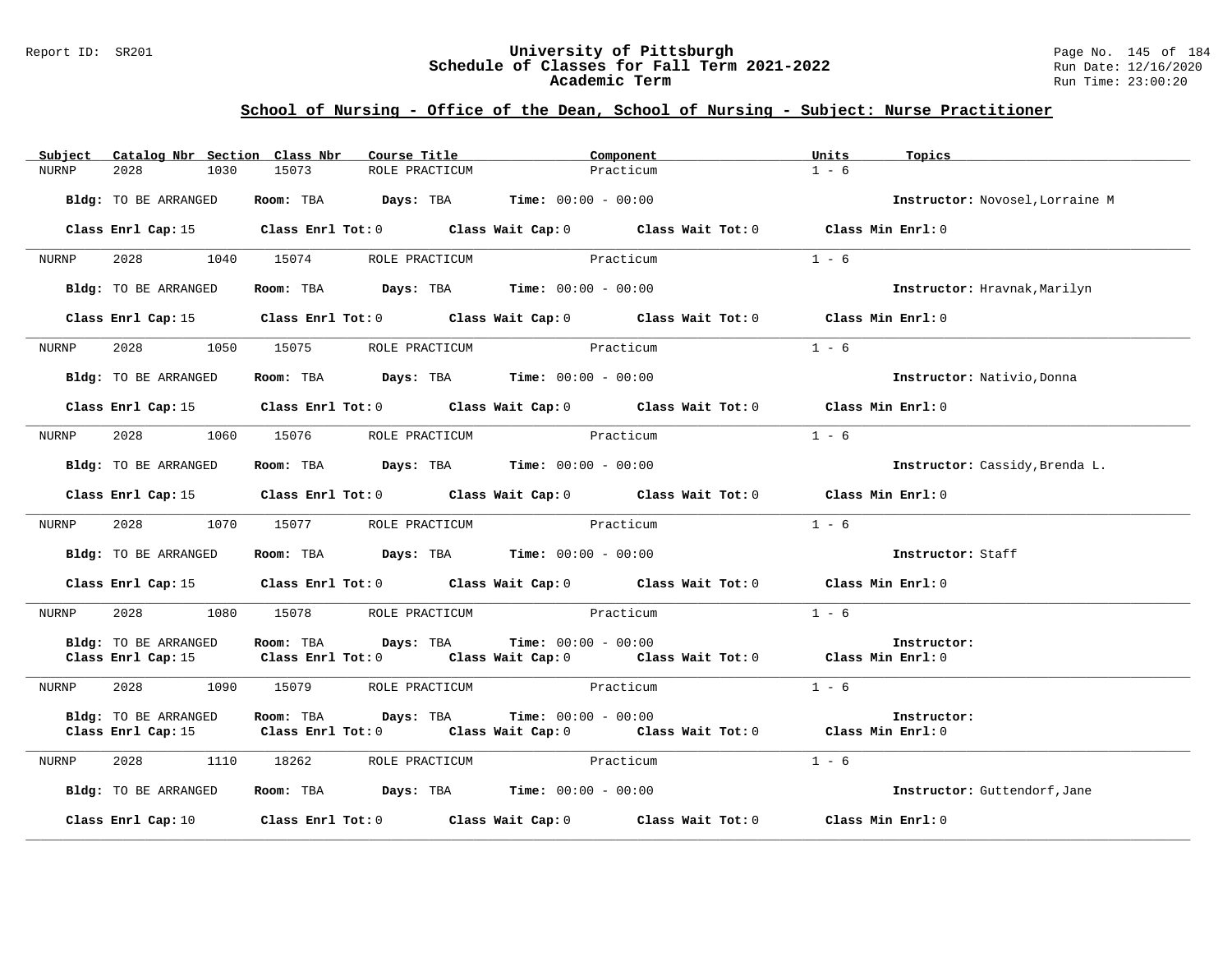#### Report ID: SR201 **University of Pittsburgh** Page No. 146 of 184 **Schedule of Classes for Fall Term 2021-2022** Run Date: 12/16/2020 **Academic Term** Run Time: 23:00:20

| Catalog Nbr Section Class Nbr<br>Subject | Course Title                                                              | Component                              | Units<br>Topics                   |
|------------------------------------------|---------------------------------------------------------------------------|----------------------------------------|-----------------------------------|
| 2028<br>1130<br><b>NURNP</b>             | 18263<br>ROLE PRACTICUM                                                   | Practicum                              | $1 - 6$                           |
| Bldg: TO BE ARRANGED                     | Room: TBA<br>Days: TBA                                                    | <b>Time:</b> $00:00 - 00:00$           | Instructor: Godfrey, Kathleen     |
| Class Enrl Cap: 10                       | Class Enrl Tot: 0                                                         | Class Wait Tot: 0<br>Class Wait Cap: 0 | Class Min Enrl: 0                 |
| 2028<br>1135<br>NURNP                    | ROLE PRACTICUM<br>28457                                                   | Practicum                              | $1 - 6$                           |
| Bldg: WEB Based Class                    | Room: TBA<br>Days: TBA                                                    | <b>Time:</b> $00:00 - 00:00$           | Instructor: Guttendorf, Jane      |
| Class Enrl Cap: 25<br>Attributes: Online | Class Enrl Tot: 0                                                         | Class Wait Cap: 0<br>Class Wait Tot: 0 | Class Min Enrl: 0                 |
| 2028<br>1140<br>NURNP                    | 28458<br>ROLE PRACTICUM                                                   | Practicum                              | $1 - 6$                           |
| Bldg: WEB Based Class                    | Room: TBA<br>Days: TBA                                                    | <b>Time:</b> $00:00 - 00:00$           | Instructor: Anderson, Maighdlin W |
|                                          |                                                                           |                                        | Beach, Michael D                  |
| Class Enrl Cap: 25<br>Attributes: Online | Class Enrl Tot: 0                                                         | Class Wait Cap: 0<br>Class Wait Tot: 0 | Class Min Enrl: 0                 |
| 2028<br>1145<br>NURNP                    | 28459<br>ROLE PRACTICUM                                                   | Practicum                              | $1 - 6$                           |
| Bldg: WEB Based Class                    | Room: TBA<br>Days: TBA                                                    | <b>Time:</b> $00:00 - 00:00$           | Instructor: Staff                 |
| Class Enrl Cap: 25<br>Attributes: Online | Class Enrl Tot: 0                                                         | Class Wait Cap: 0<br>Class Wait Tot: 0 | Class Min Enrl: 0                 |
| 2102<br>1040<br>NURNP                    | 21827<br>MGT: CMPLX HLTH PROB 2                                           | Lecture                                | $\overline{3}$                    |
| Bldg: TBA                                | Room: TBA<br>Days: W                                                      | $Time: 08:00 - 16:25$                  | Instructor: Guttendorf, Jane      |
| Class Enrl Cap: 20                       | Class Enrl Tot: 0<br>Room Characteristics: PeopleSoft - Scheduled (PS)(1) | Class Wait Tot: 0<br>Class Wait Cap: 0 | Class Min Enrl: 0                 |
| 2102<br>1050<br>NURNP                    | 27311<br>MGT: CMPLX HLTH PROB 2                                           | Lecture                                | $\overline{3}$                    |
| Bldg: WEB Based Class                    | Room: TBA<br>Days: TBA                                                    | <b>Time:</b> $00:00 - 00:00$           | Instructor: Guttendorf, Jane      |
| Class Enrl Cap: 25<br>Attributes: Online | Class Enrl Tot: 0                                                         | Class Wait Cap: 0<br>Class Wait Tot: 0 | Class Min Enrl: 0                 |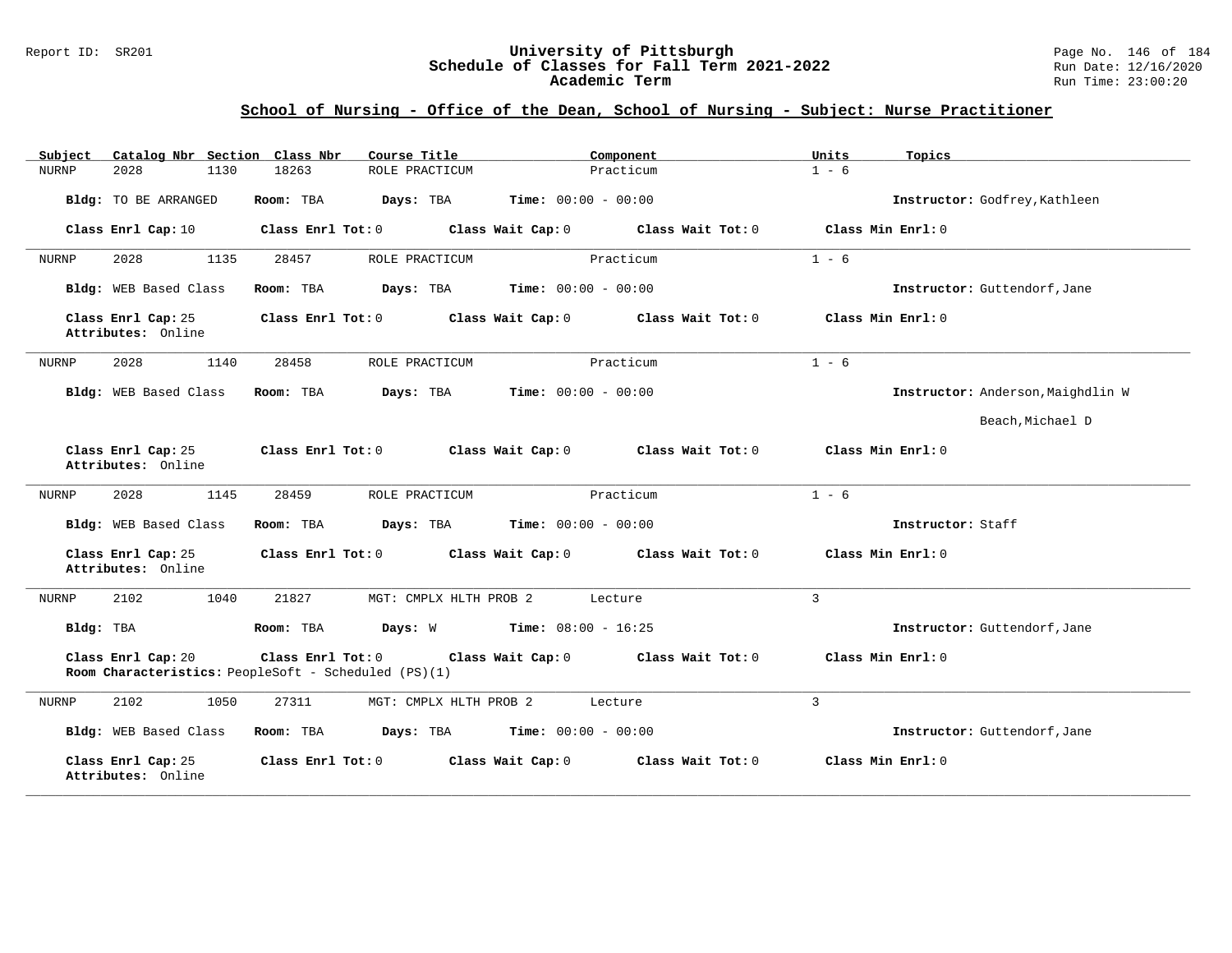#### Report ID: SR201 **University of Pittsburgh** Page No. 147 of 184 **Schedule of Classes for Fall Term 2021-2022** Run Date: 12/16/2020 **Academic Term** Run Time: 23:00:20

| Subject<br>Catalog Nbr Section Class Nbr             | Course Title                                                                                                                                                                                                                       | Component                                | Units<br>Topics                  |  |  |  |
|------------------------------------------------------|------------------------------------------------------------------------------------------------------------------------------------------------------------------------------------------------------------------------------------|------------------------------------------|----------------------------------|--|--|--|
| 2102D<br>1500<br><b>NURNP</b>                        | 24985                                                                                                                                                                                                                              | MGT CMPLX HLT PROB ACU/CRIT 2 Lecture    | $\mathbf{R}$                     |  |  |  |
| Bldg: WEB Based Class                                | Room: TBA<br>Days: W                                                                                                                                                                                                               | <b>Time:</b> $08:00 - 16:25$             | Instructor: Guttendorf, Jane     |  |  |  |
| Class Enrl Cap: 20<br>Attributes: Distance Education | Class Enrl Tot: 0                                                                                                                                                                                                                  | Class Wait Cap: 0<br>Class Wait $Tot: 0$ | Class Min Enrl: 0                |  |  |  |
|                                                      | <b></b> This class has an additional fee. For more information go to <a <br="" href="http://www.registrar.pitt.edu">target="_blank"&gt;http://www.registrar.pitt.edu/</a> , and click on Faculty and Staff, then Course and Class. |                                          |                                  |  |  |  |
| 2105<br>1010<br>NURNP                                | 28453                                                                                                                                                                                                                              | CLIN EMPHSS - CARDIOPULMONARY Clinical   | 3                                |  |  |  |
| Bldg: WEB Based Class                                | Room: TBA<br>Days: TBA                                                                                                                                                                                                             | <b>Time:</b> $00:00 - 00:00$             | Instructor: Guttendorf, Jane     |  |  |  |
| Class Enrl Cap: 25<br>Attributes: Online             | Class Enrl Tot: 0                                                                                                                                                                                                                  | Class Wait Cap: 0<br>Class Wait Tot: 0   | Class Min Enrl: 0                |  |  |  |
| 2105<br>1040<br><b>NURNP</b>                         | 13464                                                                                                                                                                                                                              | CLIN EMPHSS - CARDIOPULMONARY Clinical   | 3                                |  |  |  |
| Bldg: TO BE ARRANGED                                 | Room: TBA<br>Days: TBA                                                                                                                                                                                                             | <b>Time:</b> $00:00 - 00:00$             | Instructor: Guttendorf, Jane     |  |  |  |
| Class Enrl Cap: 15                                   | Class Enrl Tot: 0<br>Combined Section ID: 0482(NURNP/2105/2106/NURSP/2190/219)- NURNP 2106(#13465)                                                                                                                                 | Class Wait Cap: 0<br>Class Wait Tot: 0   | Class Min Enrl: 0                |  |  |  |
| 2106<br>1010<br>NURNP                                | 28452                                                                                                                                                                                                                              | CLIN EMPHASIS - CRITICAL CARE Clinical   | 3                                |  |  |  |
| Bldg: WEB Based Class                                | Room: TBA<br>Days: TBA                                                                                                                                                                                                             | <b>Time:</b> $00:00 - 00:00$             | Instructor: Guttendorf, Jane     |  |  |  |
| Class Enrl Cap: 25<br>Attributes: Online             | Class Enrl Tot: 0                                                                                                                                                                                                                  | Class Wait Cap: 0<br>Class Wait Tot: 0   | Class Min Enrl: 0                |  |  |  |
| 1040<br>2106<br>NURNP                                | 13465                                                                                                                                                                                                                              | CLIN EMPHASIS - CRITICAL CARE Clinical   | 3                                |  |  |  |
| <b>Bldg:</b> TO BE ARRANGED                          | Room: TBA<br>Days: TBA                                                                                                                                                                                                             | <b>Time:</b> $00:00 - 00:00$             | Instructor: Guttendorf, Jane     |  |  |  |
| Class Enrl Cap: 25                                   | Class Enrl Tot: 0<br>Combined Section ID: 0482(NURNP/2105/2106/NURSP/2190/219)- NURNP 2105(#13464)                                                                                                                                 | Class Wait Cap: 0<br>Class Wait $Tot: 0$ | Class Min Enrl: 0                |  |  |  |
| 2107<br>1010<br>NURNP                                | 28456                                                                                                                                                                                                                              | CLINICAL EMPHASIS - ONCOLOGY Clinical    | 3                                |  |  |  |
| Bldg: WEB Based Class                                | Room: TBA<br>Days: TBA                                                                                                                                                                                                             | Time: $00:00 - 00:00$                    | Instructor: Rosenzweig, Margaret |  |  |  |
| Class Enrl Cap: 25<br>Attributes: Online             | Class Enrl Tot: 0                                                                                                                                                                                                                  | Class Wait Cap: 0<br>Class Wait Tot: 0   | Class Min Enrl: 0                |  |  |  |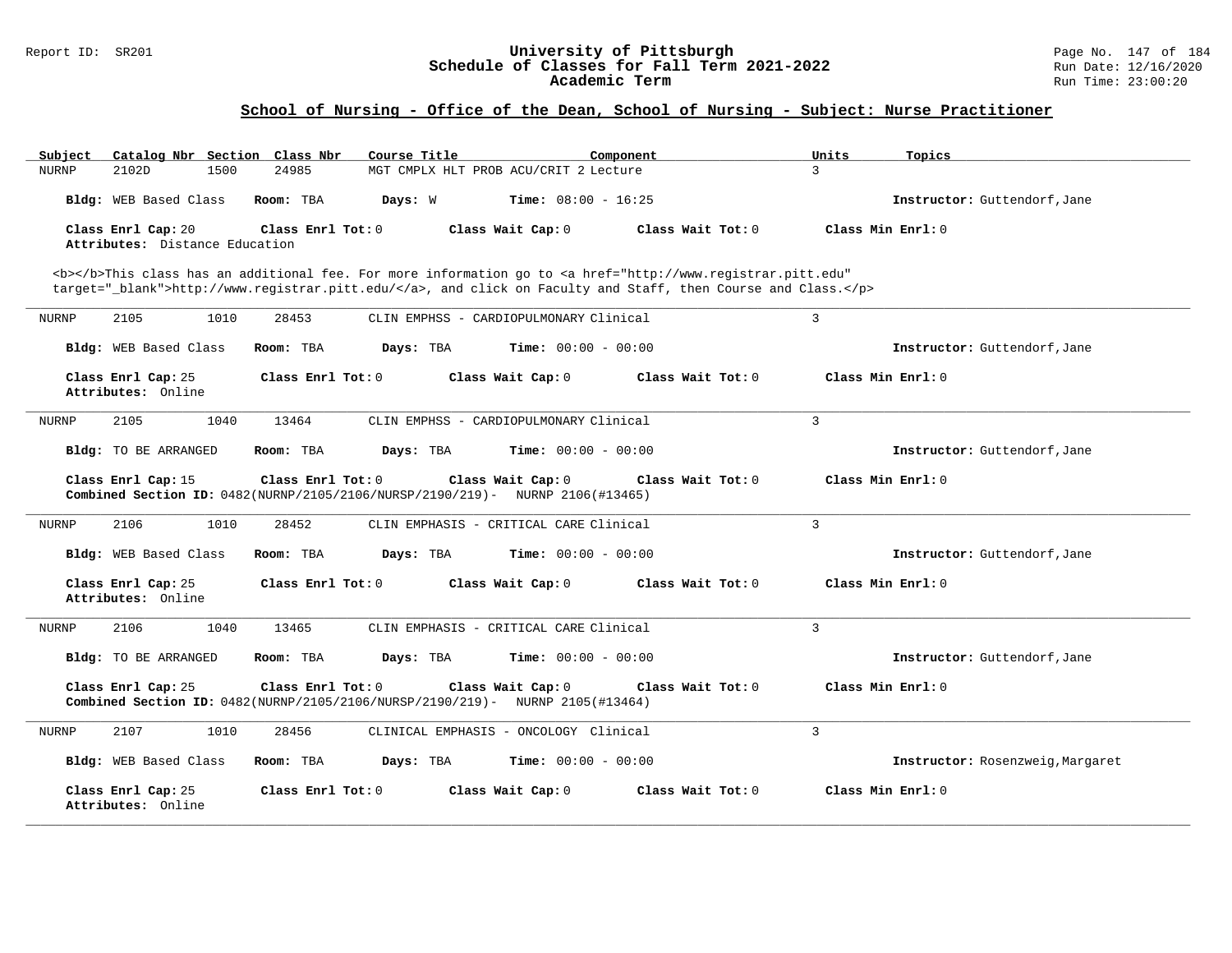#### Report ID: SR201 **University of Pittsburgh** Page No. 148 of 184 **Schedule of Classes for Fall Term 2021-2022** Run Date: 12/16/2020 **Academic Term** Run Time: 23:00:20

| Catalog Nbr Section Class Nbr<br>Subject | Course Title<br>Component                                                                                                                                                                    | Units<br>Topics                  |
|------------------------------------------|----------------------------------------------------------------------------------------------------------------------------------------------------------------------------------------------|----------------------------------|
| <b>NURNP</b><br>2107<br>1040             | CLINICAL EMPHASIS - ONCOLOGY Clinical<br>13466                                                                                                                                               | $\mathcal{L}$                    |
| Bldg: TO BE ARRANGED                     | Room: TBA $\rule{1em}{0.15mm}$ Days: TBA Time: $00:00 - 00:00$                                                                                                                               | Instructor: Rosenzweig, Margaret |
| Class Enrl Cap: 35                       | Class Enrl Tot: 0 $\qquad$ Class Wait Cap: 0 $\qquad$ Class Wait Tot: 0 $\qquad$ Class Min Enrl: 0<br><b>Combined Section ID:</b> $0484(NURNP/2107/NURSP/2192) - NURSP 2192(\text{\#13469})$ |                                  |
| 1010<br><b>NURNP</b><br>2109             | 28455<br>CLIN EMPHASIS - DIRECTED STUDYClinical                                                                                                                                              | 3                                |
| Bldg: WEB Based Class                    | Room: TBA $Days:$ TBA $Time: 00:00 - 00:00$                                                                                                                                                  | Instructor: Beach, Michael D     |
| Class Enrl Cap: 25<br>Attributes: Online | Class Enrl Tot: $0$ Class Wait Cap: $0$ Class Wait Tot: $0$ Class Min Enrl: $0$                                                                                                              |                                  |
| 2109<br>1040<br>NURNP                    | 13467<br>CLIN EMPHASIS - DIRECTED STUDYClinical                                                                                                                                              | 3                                |
| Bldg: TO BE ARRANGED                     | Room: TBA $Days:$ TBA $Time: 00:00 - 00:00$                                                                                                                                                  | Instructor: Beach, Michael D     |
| Class Enrl Cap: 35                       | Class Enrl Tot: $0$ Class Wait Cap: $0$ Class Wait Tot: $0$ Class Min Enrl: $0$                                                                                                              |                                  |
| NURNP<br>2161<br>1030                    | 13468<br>INDEPENDENT STUDY<br>Independent Study                                                                                                                                              | $1 - 3$                          |
| Bldg: TO BE ARRANGED                     | <b>Time:</b> $00:00 - 00:00$<br>Room: TBA Days: TBA                                                                                                                                          | Instructor:                      |
|                                          | Class Enrl Cap: 15 Class Enrl Tot: 0 Class Wait Cap: 0 Class Wait Tot: 0 Class Min Enrl: 0                                                                                                   |                                  |
| 2161 1040 13550<br>NURNP                 | INDEPENDENT STUDY 1ndependent Study                                                                                                                                                          | $1 - 3$                          |
| Bldg: TO BE ARRANGED                     | Room: TBA $Days: TBA$ Time: $00:00 - 00:00$                                                                                                                                                  | Instructor: Puccio, Ava Marie    |
|                                          | Class Enrl Cap: 15 Class Enrl Tot: 0 Class Wait Cap: 0 Class Wait Tot: 0 Class Min Enrl: 0                                                                                                   |                                  |
| 2161<br>1050<br>NURNP                    | 13551<br>INDEPENDENT STUDY 1ndependent Study                                                                                                                                                 | $1 - 3$                          |
| Bldg: TO BE ARRANGED                     | Room: TBA $Days:$ TBA $Time: 00:00 - 00:00$                                                                                                                                                  | Instructor: Staff                |
|                                          | Class Enrl Cap: 15 Class Enrl Tot: 0 Class Wait Cap: 0 Class Wait Tot: 0 Class Min Enrl: 0                                                                                                   |                                  |
| 2161<br>1060<br>NURNP                    | 13552<br>INDEPENDENT STUDY 1ndependent Study                                                                                                                                                 | $1 - 3$                          |
| Bldg: TO BE ARRANGED                     | Room: TBA $Days: TBA$ Time: $00:00 - 00:00$                                                                                                                                                  | Instructor: Hravnak, Marilyn     |
| Class Enrl Cap: 15                       | Class Enrl Tot: $0$ Class Wait Cap: $0$ Class Wait Tot: $0$                                                                                                                                  | Class Min Enrl: 0                |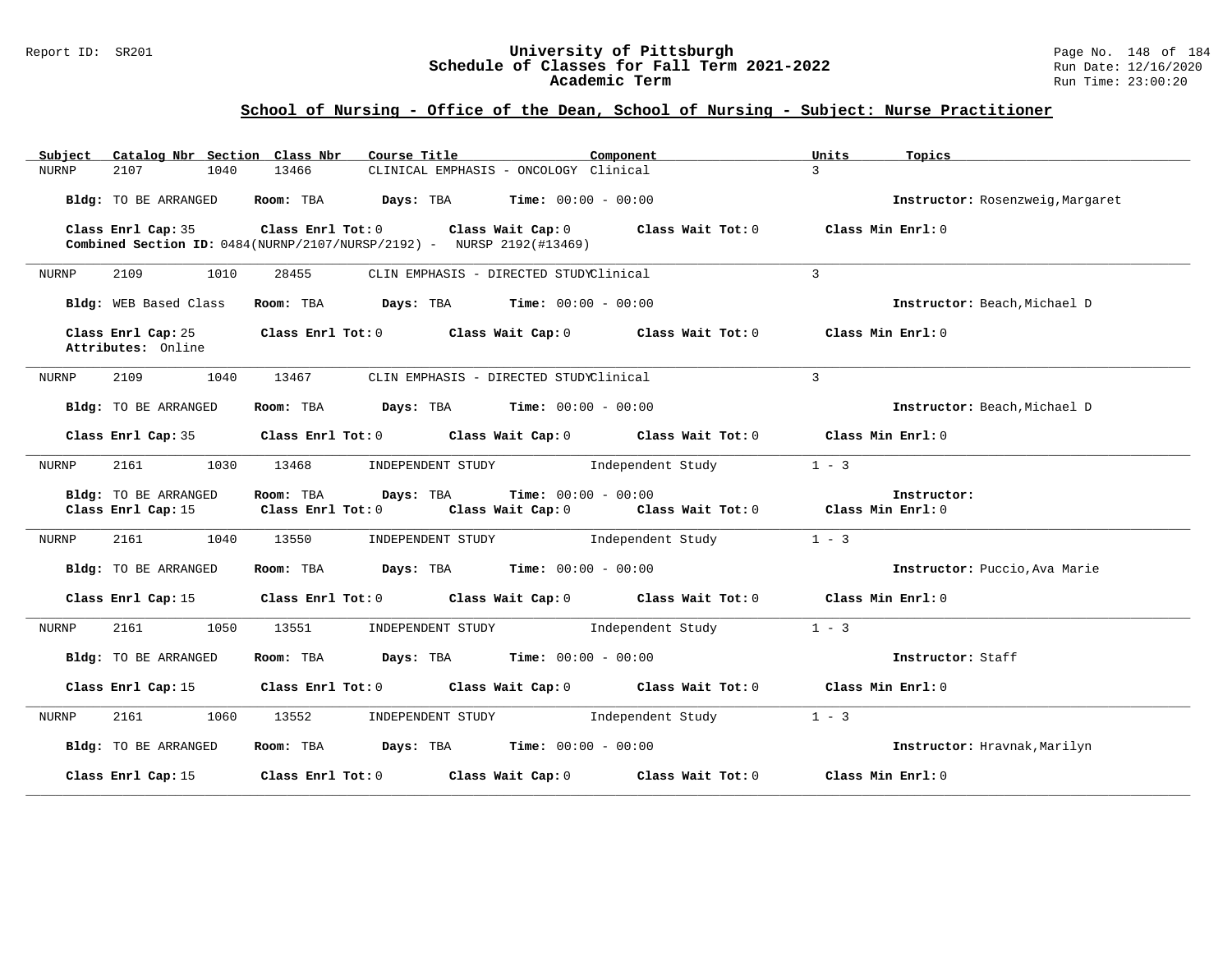#### Report ID: SR201 **University of Pittsburgh** Page No. 149 of 184 **Schedule of Classes for Fall Term 2021-2022** Run Date: 12/16/2020 **Academic Term** Run Time: 23:00:20

| Subject      | Catalog Nbr Section Class Nbr | Course Title                                | Component                                                                                       | Units<br>Topics                       |
|--------------|-------------------------------|---------------------------------------------|-------------------------------------------------------------------------------------------------|---------------------------------------|
| <b>NURNP</b> | 2161<br>1070                  | 13553<br>INDEPENDENT STUDY                  | Independent Study                                                                               | $1 - 3$                               |
|              | Bldg: TO BE ARRANGED          | Room: TBA $Days:$ TBA $Time: 00:00 - 00:00$ |                                                                                                 | Instructor: Hoffman, Leslie A         |
|              | Class Enrl Cap: 15            |                                             | Class Enrl Tot: 0 Class Wait Cap: 0 Class Wait Tot: 0 Class Min Enrl: 0                         |                                       |
| NURNP        | 2161<br>1080                  | 13554                                       | INDEPENDENT STUDY Dindependent Study                                                            | $1 - 3$                               |
|              | Bldg: TO BE ARRANGED          | Room: TBA $Days:$ TBA $Time: 00:00 - 00:00$ |                                                                                                 | Instructor: Beach, Michael D          |
|              |                               |                                             | Class Enrl Cap: 15 Class Enrl Tot: 0 Class Wait Cap: 0 Class Wait Tot: 0 Class Min Enrl: 0      |                                       |
| NURNP        | 1090<br>2161                  | 13555                                       | INDEPENDENT STUDY 1ndependent Study                                                             | $1 - 3$                               |
|              | Bldg: TO BE ARRANGED          | Room: TBA $Days:$ TBA $Time: 00:00 - 00:00$ |                                                                                                 | Instructor: Donovan, Heidi Ann Scharf |
|              |                               |                                             | Class Enrl Cap: 15 Class Enrl Tot: 0 Class Wait Cap: 0 Class Wait Tot: 0 Class Min Enrl: 0      |                                       |
| NURNP        | 2161<br>1100                  | 13556                                       | INDEPENDENT STUDY 1ndependent Study                                                             | $1 - 3$                               |
|              | Bldg: TO BE ARRANGED          | Room: TBA $Days:$ TBA $Time: 00:00 - 00:00$ |                                                                                                 | Instructor: Alexander, Sheila A       |
|              |                               |                                             | Class Enrl Cap: 15 Class Enrl Tot: 0 Class Wait Cap: 0 Class Wait Tot: 0 Class Min Enrl: 0      |                                       |
| NURNP        | 2161<br>1110                  | 13557                                       | INDEPENDENT STUDY 1ndependent Study                                                             | $1 - 3$                               |
|              | Bldg: TO BE ARRANGED          | Room: TBA $Days:$ TBA $Time: 00:00 - 00:00$ |                                                                                                 | Instructor: Rosenzweig, Margaret      |
|              | Class Enrl Cap: 15            |                                             | Class Enrl Tot: 0 Class Wait Cap: 0 Class Wait Tot: 0 Class Min Enrl: 0                         |                                       |
| NURNP        | 2161<br>1120                  | 15084<br>INDEPENDENT STUDY                  | Independent Study                                                                               | $1 - 3$                               |
|              | Bldg: TO BE ARRANGED          | Room: TBA $Days:$ TBA $Time: 00:00 - 00:00$ |                                                                                                 | Instructor: Henker, Richard A.        |
|              |                               |                                             | Class Enrl Cap: 15 (Class Enrl Tot: 0 (Class Wait Cap: 0 (Class Wait Tot: 0 (Class Min Enrl: 0) |                                       |
| NURNP        | 2161 1130                     | 15085                                       | INDEPENDENT STUDY 1ndependent Study                                                             | $1 - 3$                               |
|              | Bldg: TO BE ARRANGED          | Room: TBA $Days:$ TBA $Time: 00:00 - 00:00$ |                                                                                                 | Instructor: Guttendorf, Jane          |
|              | Class Enrl Cap: 15            |                                             | Class Enrl Tot: $0$ Class Wait Cap: $0$ Class Wait Tot: $0$ Class Min Enrl: $0$                 |                                       |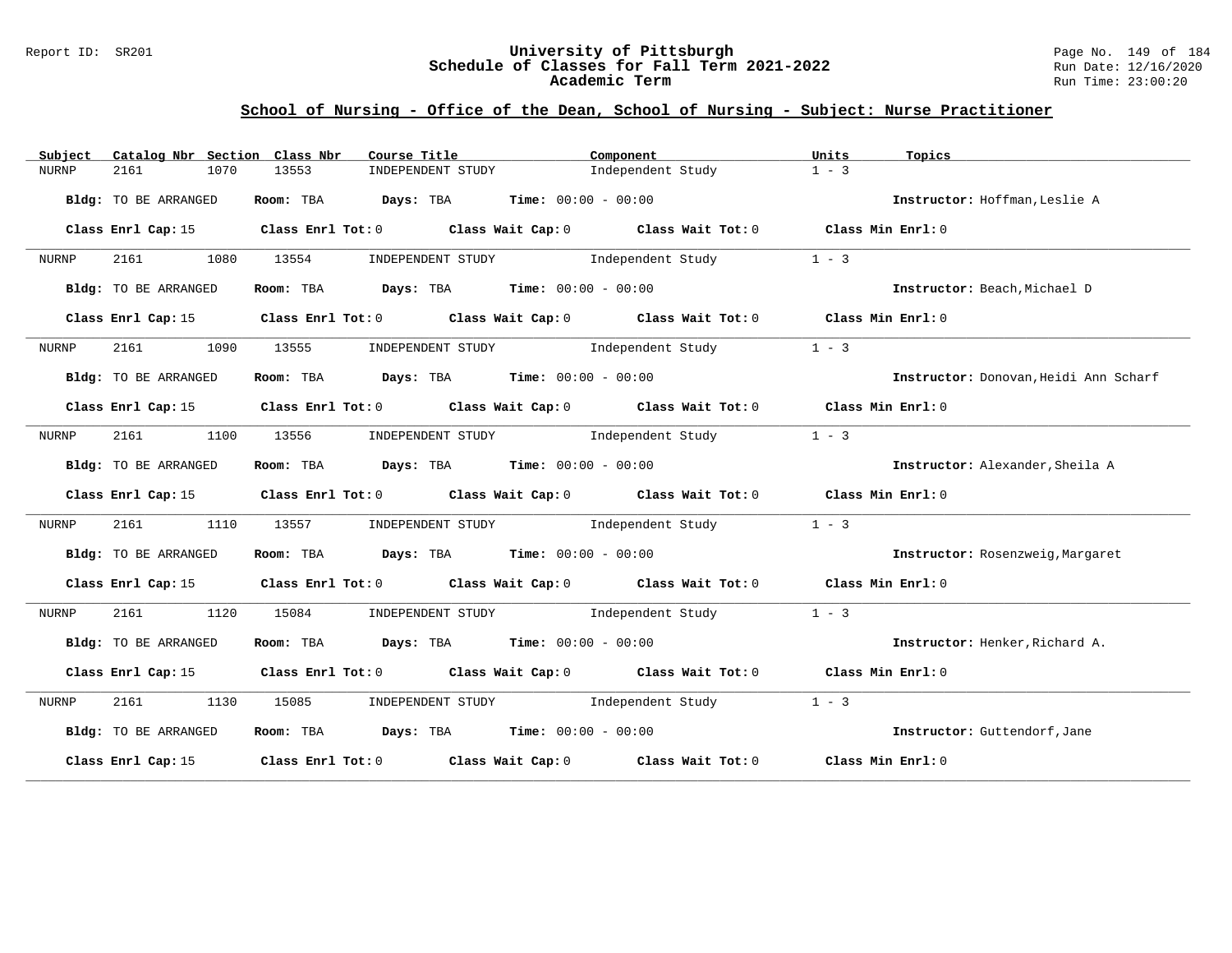#### Report ID: SR201 **University of Pittsburgh** Page No. 150 of 184 **Schedule of Classes for Fall Term 2021-2022** Run Date: 12/16/2020 **Academic Term** Run Time: 23:00:20

| Catalog Nbr Section Class Nbr<br>Subject             | Course Title<br>Component                                                                                        | Units<br>Topics                  |
|------------------------------------------------------|------------------------------------------------------------------------------------------------------------------|----------------------------------|
| <b>NURNP</b><br>2194<br>1010                         | CLN EMPHSS: TRMA EMRGY PREPRDNSClinical<br>28454                                                                 | $\overline{3}$                   |
| Bldg: WEB Based Class                                | Room: TBA<br>Days: TBA<br><b>Time:</b> $00:00 - 00:00$                                                           | Instructor: Beach, Michael D     |
| Class Enrl Cap: 25<br>Attributes: Online             | Class Enrl Tot: 0<br>Class Wait Cap: 0<br>Class Wait Tot: 0                                                      | Class Min Enrl: 0                |
| 2194<br>1030<br>NURNP                                | 13524<br>CLN EMPHSS: TRMA EMRGY PREPRDNSClinical                                                                 | $\overline{3}$                   |
| Bldg: TO BE ARRANGED                                 | <b>Days:</b> TBA <b>Time:</b> $00:00 - 00:00$<br>Room: TBA                                                       | Instructor: Beach, Michael D     |
| Class Enrl Cap: 20                                   | Class Enrl Tot: 0 Class Wait Cap: 0<br>Class Wait Tot: 0                                                         | Class Min Enrl: 0                |
|                                                      |                                                                                                                  |                                  |
| 2325<br>1010<br>NURNP                                | 24205<br>PSYCHOPHARMACOLOGY<br>Lecture                                                                           | $\overline{2}$                   |
|                                                      | Bldg: Victoria Building Room: 00228 Days: Th<br>$Time: 18:00 - 19:50$                                            | Instructor: Kaufman, Robert Reid |
|                                                      |                                                                                                                  | Lee, Heeyoung                    |
| Class Enrl Cap: 4                                    | Class Enrl Tot: 0 Class Wait Cap: 0<br>Class Wait Tot: 0<br>Room Characteristics: PeopleSoft - Scheduled (PS)(1) | Class Min Enrl: 0                |
|                                                      |                                                                                                                  |                                  |
| 2325D<br><b>NURNP</b><br>1500                        | 24987<br>PSYCHOPHARMACOLOGY<br>Lecture                                                                           | $\overline{2}$                   |
|                                                      | Bldg: WEB Based Class Room: TBA Days: Th Time: 18:00 - 19:50                                                     | Instructor: Kaufman, Robert Reid |
| Class Enrl Cap: 20<br>Attributes: Distance Education | Class Enrl Tot: 0 Class Wait Cap: 0<br>Class Wait Tot: 0                                                         | Class Min Enrl: 0                |
| 2340<br>1040<br>NURNP                                | 13459<br>MGT ACUT HLTH PRO PSYTRC<br>Lecture                                                                     | $\overline{a}$                   |
| Bldg: Victoria Building Room: TBA                    | <b>Days:</b> Tu <b>Time:</b> $16:00 - 17:50$                                                                     | Instructor: Lee, Heeyoung        |
| Class Enrl Cap: 20                                   | Class Enrl Tot: 0<br>Class Wait Cap: 0<br>Class Wait Tot: 0                                                      | Class Min Enrl: 0                |
| 2341<br>1010<br>NURNP                                | 13460<br>MGT PRACT ACUT HLTH PRO PSYTRCClinical                                                                  | $\overline{2}$                   |
| Bldg: TO BE ARRANGED                                 | <b>Days:</b> TBA <b>Time:</b> $00:00 - 00:00$<br>Room: TBA                                                       | Instructor: Lee, Heeyoung        |
| Class Enrl Cap: 20                                   | Class Wait Cap: 0<br>Class Wait Tot: 0<br>Class Enrl Tot: 0                                                      | Class Min Enrl: 0                |
| <b>NURNP</b><br>2361<br>1010                         | 13453<br>INDEPENDENT STUDY<br>Independent Study                                                                  | $1 - 3$                          |
| Bldg: TO BE ARRANGED                                 | Days: TBA<br><b>Time:</b> $00:00 - 00:00$<br>Room: TBA                                                           | Instructor: Lee, Heeyoung        |
| Class Enrl Cap: 10                                   | Class Enrl Tot: 0<br>Class Wait Cap: 0<br>Class Wait Tot: 0                                                      | Class Min Enrl: 0                |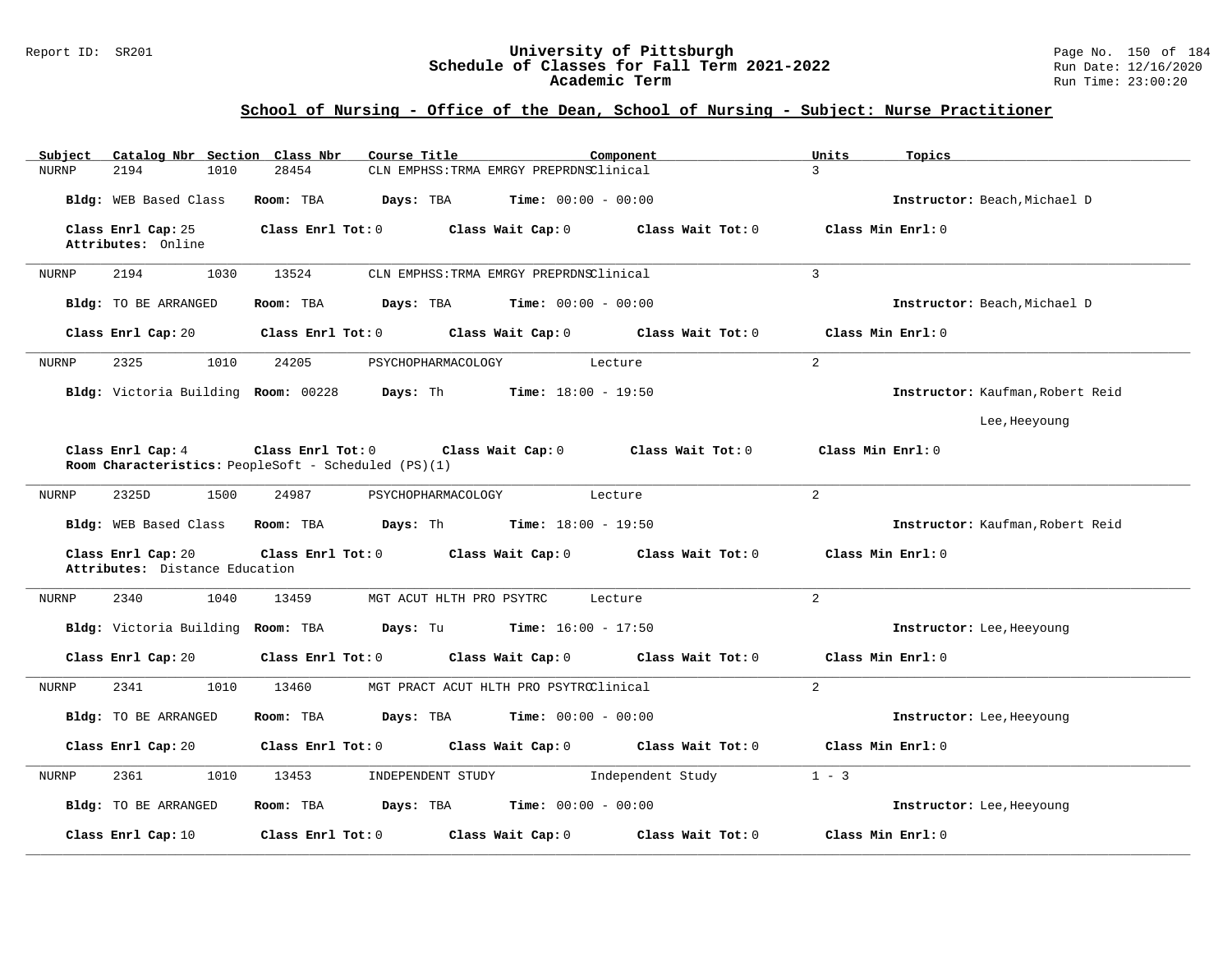#### Report ID: SR201 **University of Pittsburgh** Page No. 151 of 184 **Schedule of Classes for Fall Term 2021-2022** Run Date: 12/16/2020 **Academic Term** Run Time: 23:00:20

| Subject |                                            | Catalog Nbr Section Class Nbr                        | Course Title <b>Course Title</b>                                                                                                                                              | Component                    |                   | Units          | Topics                         |
|---------|--------------------------------------------|------------------------------------------------------|-------------------------------------------------------------------------------------------------------------------------------------------------------------------------------|------------------------------|-------------------|----------------|--------------------------------|
| NURNP   | 2361                                       | 1020<br>13680                                        | INDEPENDENT STUDY 1ndependent Study                                                                                                                                           |                              |                   | $1 - 3$        |                                |
|         | Bldg: TO BE ARRANGED                       |                                                      | Room: TBA $Days:$ TBA $Time: 00:00 - 00:00$                                                                                                                                   |                              |                   |                | Instructor: Mitchell, Ann M.   |
|         |                                            |                                                      | Class Enrl Cap: 10 $\qquad$ Class Enrl Tot: 0 $\qquad$ Class Wait Cap: 0 $\qquad$ Class Wait Tot: 0 $\qquad$ Class Min Enrl: 0                                                |                              |                   |                |                                |
| NURNP   | 2361 236                                   | 1030<br>13704                                        | INDEPENDENT STUDY                                                                                                                                                             |                              | Independent Study | $1 - 3$        |                                |
|         | Bldg: TO BE ARRANGED                       |                                                      | Room: TBA $Days:$ TBA $Time: 00:00 - 00:00$                                                                                                                                   |                              |                   |                | Instructor: Constantino, Rose  |
|         | Class Enrl Cap: 15                         |                                                      | Class Enrl Tot: 0 Class Wait Cap: 0 Class Wait Tot: 0 Class Min Enrl: 0                                                                                                       |                              |                   |                |                                |
| NURNP   | 2361 230                                   | 13705<br>1040                                        | INDEPENDENT STUDY 1ndependent Study                                                                                                                                           |                              |                   | $1 - 3$        |                                |
|         | Bldg: TO BE ARRANGED                       |                                                      | Room: TBA $Days:$ TBA $Time: 00:00 - 00:00$                                                                                                                                   |                              |                   |                | Instructor: Puskar, Kathryn R. |
|         |                                            |                                                      | Class Enrl Cap: 15 Class Enrl Tot: 0 Class Wait Cap: 0 Class Wait Tot: 0 Class Min Enrl: 0                                                                                    |                              |                   |                |                                |
| NURNP   | 2361                                       | 1050                                                 | 16319 INDEPENDENT STUDY 1ndependent Study                                                                                                                                     |                              |                   | $1 - 3$        |                                |
|         | Bldg: TO BE ARRANGED<br>Class Enrl Cap: 10 |                                                      | <b>Room:</b> TBA <b>Days:</b> TBA <b>Time:</b> 00:00 - 00:00<br>Class Enrl Tot: $0$ Class Wait Cap: $0$ Class Wait Tot: $0$ Class Min Enrl: $0$                               |                              |                   |                | Instructor:                    |
| NURNP   | 2361 1060                                  | 16320                                                | INDEPENDENT STUDY Thdependent Study                                                                                                                                           |                              |                   | $1 - 3$        |                                |
|         | Bldg: TO BE ARRANGED                       |                                                      | Room: TBA Days: TBA<br>Class Enrl Cap: 10 $\qquad$ Class Enrl Tot: 0 $\qquad$ Class Wait Cap: 0 $\qquad$ Class Wait Tot: 0 $\qquad$ Class Min Enrl: 0                         | <b>Time:</b> $00:00 - 00:00$ |                   |                | Instructor:                    |
| NURNP   |                                            | 2361 1070 16802                                      | INDEPENDENT STUDY 1ndependent Study                                                                                                                                           |                              |                   | $1 - 3$        |                                |
|         | Bldg: TO BE ARRANGED                       |                                                      | Room: TBA $Days:$ TBA $Time: 00:00 - 00:00$<br>Class Enrl Cap: 10 $\qquad$ Class Enrl Tot: 0 $\qquad$ Class Wait Cap: 0 $\qquad$ Class Wait Tot: 0 $\qquad$ Class Min Enrl: 0 |                              |                   |                | Instructor:                    |
| NURNP   | 2520 and 2520                              | 1020<br>13451                                        | MGT: PEDIATRIC HEALTH THEORY Lecture                                                                                                                                          |                              |                   | $\overline{2}$ |                                |
|         |                                            |                                                      | Bldg: Victoria Building Room: 00111 Days: Tu Time: 17:00 - 18:50                                                                                                              |                              |                   |                | Instructor: Danford, Cynthia   |
|         |                                            |                                                      |                                                                                                                                                                               |                              |                   |                | Cassidy, Brenda L.             |
|         | Class Enrl Cap: 20                         | Room Characteristics: PeopleSoft - Scheduled (PS)(1) | Class Enrl Tot: $0$ Class Wait Cap: $0$ Class Wait Tot: $0$ Class Min Enrl: $0$                                                                                               |                              |                   |                |                                |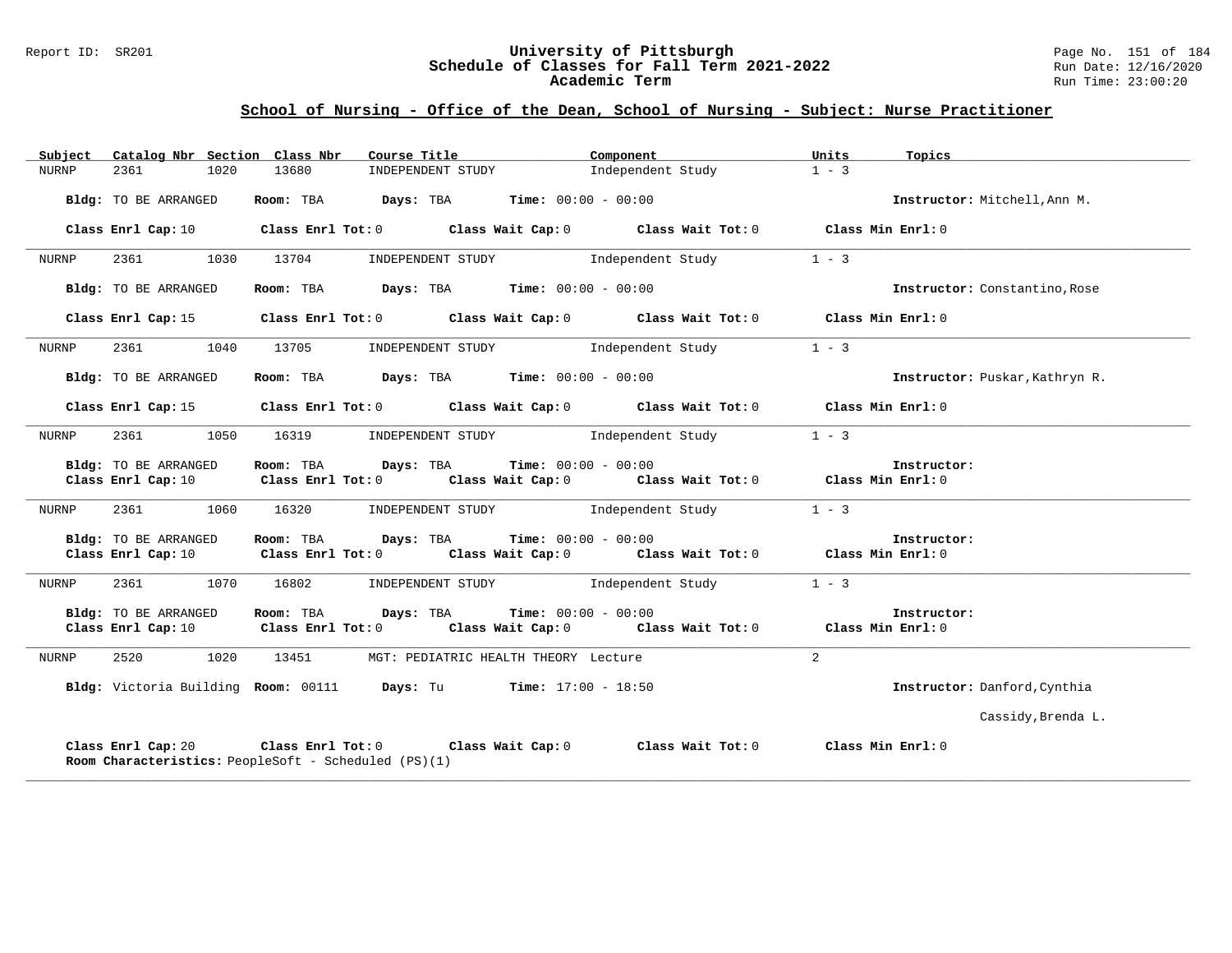### Report ID: SR201 **University of Pittsburgh** Page No. 152 of 184 **Schedule of Classes for Fall Term 2021-2022** Run Date: 12/16/2020 **Academic Term** Run Time: 23:00:20

### **School of Nursing - Office of the Dean, School of Nursing - Subject: Nurse Practitioner**

| Subject      |                                                      |      | Catalog Nbr Section Class Nbr                                             | Course Title |                                        | Component                                                                                                                                                                                                                          | Units          | Topics                          |
|--------------|------------------------------------------------------|------|---------------------------------------------------------------------------|--------------|----------------------------------------|------------------------------------------------------------------------------------------------------------------------------------------------------------------------------------------------------------------------------------|----------------|---------------------------------|
| <b>NURNP</b> | 2520D                                                | 1500 | 24986                                                                     |              | MGT: PEDIATRIC HEALTH THEORY Lecture   |                                                                                                                                                                                                                                    | $\overline{2}$ |                                 |
|              | Bldg: WEB Based Class                                |      | Room: TBA                                                                 | Days: Tu     | <b>Time:</b> $17:00 - 18:50$           |                                                                                                                                                                                                                                    |                | Instructor: Cassidy, Brenda L.  |
|              |                                                      |      |                                                                           |              |                                        |                                                                                                                                                                                                                                    |                | Danford, Cynthia                |
|              | Class Enrl Cap: 20<br>Attributes: Distance Education |      | Class Enrl Tot: 0                                                         |              | Class Wait Cap: 0                      | Class Wait Tot: 0                                                                                                                                                                                                                  |                | Class Min Enrl: 0               |
|              |                                                      |      |                                                                           |              |                                        | <b></b> This class has an additional fee. For more information go to <a <br="" href="http://www.registrar.pitt.edu">target="_blank"&gt;http://www.registrar.pitt.edu/</a> , and click on Faculty and Staff, then Course and Class. |                |                                 |
| NURNP        | 2521                                                 | 1020 | 13452                                                                     |              | MGT: PEDIATRIC HEALTH CLINICALClinical |                                                                                                                                                                                                                                    | $2 - 4$        |                                 |
|              |                                                      |      | Bldg: Victoria Building Room: 00111                                       | Days: Tu     | <b>Time:</b> $19:00 - 20:50$           |                                                                                                                                                                                                                                    |                | Instructor: Danford, Cynthia    |
|              | Class Enrl Cap: 20                                   |      | Class Enrl Tot: 0<br>Room Characteristics: PeopleSoft - Scheduled (PS)(1) |              | Class Wait Cap: 0                      | Class Wait $Tot: 0$                                                                                                                                                                                                                |                | Class Min $Enrl: 0$             |
| NURNP        | 2521D                                                | 1500 | 24988                                                                     |              | MGT: PEDIATRIC HEALTH CLINICALClinical |                                                                                                                                                                                                                                    | $2 - 4$        |                                 |
|              | <b>Bldg:</b> WEB Based Class                         |      | Room: TBA                                                                 | Days: Tu     | <b>Time:</b> $19:00 - 20:50$           |                                                                                                                                                                                                                                    |                | Instructor: Danford, Cynthia    |
|              | Class Enrl Cap: 20<br>Attributes: Distance Education |      | Class Enrl Tot: 0                                                         |              | Class Wait Cap: 0                      | Class Wait Tot: 0                                                                                                                                                                                                                  |                | Class Min Enrl: 0               |
|              |                                                      |      |                                                                           |              |                                        | <b></b> This class has an additional fee. For more information go to <a <br="" href="http://www.registrar.pitt.edu">target="_blank"&gt;http://www.registrar.pitt.edu/</a> , and click on Faculty and Staff, then Course and Class. |                |                                 |
| <b>NURNP</b> | 2523                                                 | 1030 | 13491                                                                     |              | MANAGEMENT: WOMEN'S HEALTH 1 Lecture   |                                                                                                                                                                                                                                    | 2              |                                 |
|              |                                                      |      | Bldg: Victoria Building Room: 00230                                       | Days: Th     | <b>Time:</b> $16:00 - 17:50$           |                                                                                                                                                                                                                                    |                | Instructor: Founds, Sandra Anne |
|              | Class Enrl Cap: 25                                   |      | Class Enrl Tot: 0<br>Room Characteristics: PeopleSoft - Scheduled (PS)(1) |              | Class Wait Cap: 0                      | Class Wait Tot: 0                                                                                                                                                                                                                  |                | Class Min Enrl: 0               |
| <b>NURNP</b> | 2523D                                                | 1500 | 24989                                                                     |              | MANAGEMENT: WOMEN'S HEALTH 1 Lecture   |                                                                                                                                                                                                                                    | 2              |                                 |
|              | Bldg: WEB Based Class                                |      | Room: TBA                                                                 | Days: Th     | <b>Time:</b> $16:00 - 17:50$           |                                                                                                                                                                                                                                    |                | Instructor: Founds, Sandra Anne |
|              | Class Enrl Cap: 20<br>Attributes: Distance Education |      | Class Enrl Tot: 0                                                         |              | Class Wait Cap: 0                      | Class Wait Tot: 0                                                                                                                                                                                                                  |                | Class Min Enrl: 0               |
|              |                                                      |      |                                                                           |              |                                        | <b></b> This class has an additional fee. For more information go to <a <br="" href="http://www.registrar.pitt.edu">target="_blank"&gt;http://www.registrar.pitt.edu/</a> , and click on Faculty and Staff, then Course and Class. |                |                                 |

**\_\_\_\_\_\_\_\_\_\_\_\_\_\_\_\_\_\_\_\_\_\_\_\_\_\_\_\_\_\_\_\_\_\_\_\_\_\_\_\_\_\_\_\_\_\_\_\_\_\_\_\_\_\_\_\_\_\_\_\_\_\_\_\_\_\_\_\_\_\_\_\_\_\_\_\_\_\_\_\_\_\_\_\_\_\_\_\_\_\_\_\_\_\_\_\_\_\_\_\_\_\_\_\_\_\_\_\_\_\_\_\_\_\_\_\_\_\_\_\_\_\_\_\_\_\_\_\_\_\_\_\_\_\_\_\_\_\_\_\_\_\_\_\_\_\_\_\_\_\_\_\_\_\_\_\_**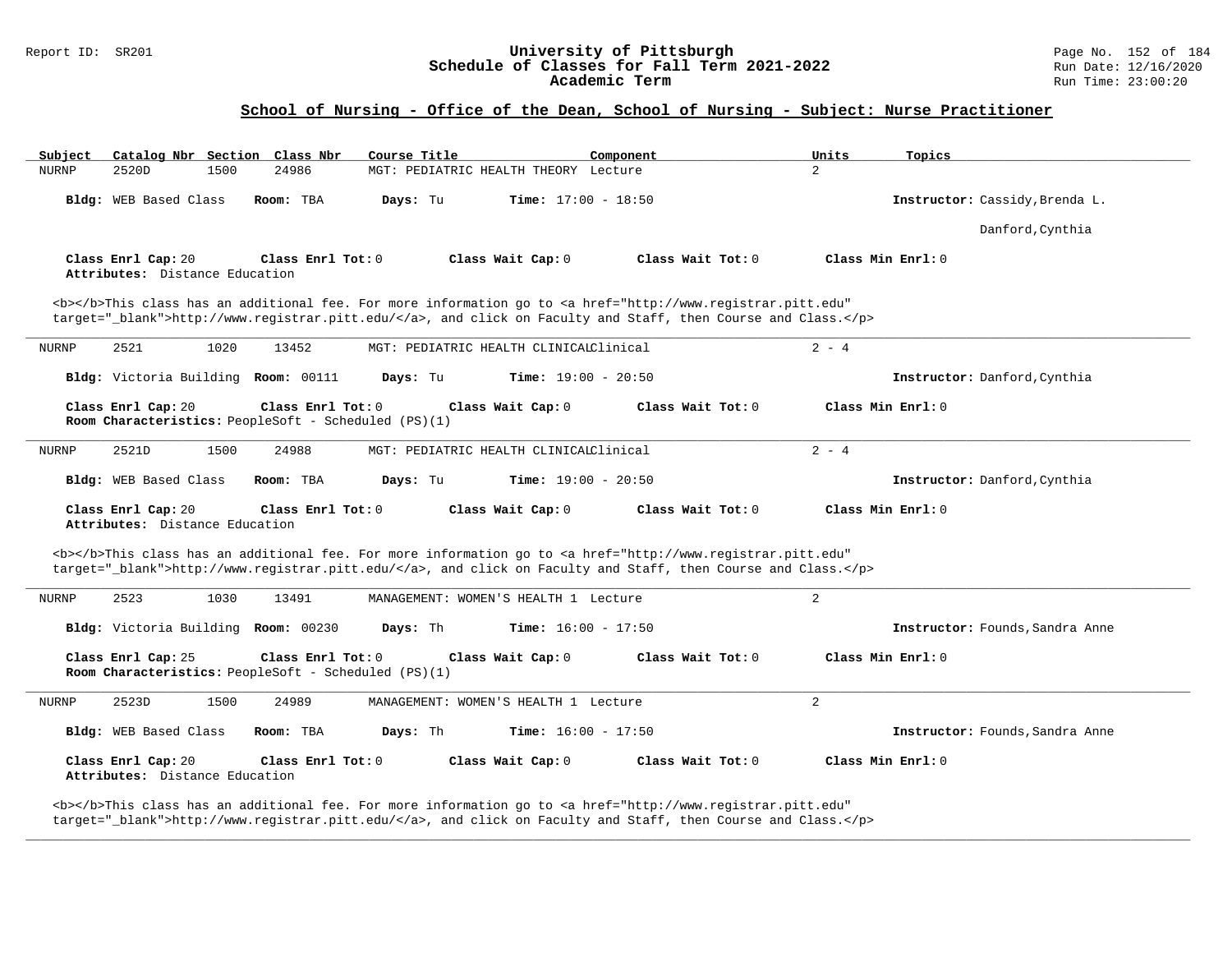#### Report ID: SR201 **University of Pittsburgh** Page No. 153 of 184 **Schedule of Classes for Fall Term 2021-2022** Run Date: 12/16/2020 **Academic Term** Run Time: 23:00:20

| Catalog Nbr Section Class Nbr<br>Subject | Course Title                                                            | Component         | Units<br>Topics                       |
|------------------------------------------|-------------------------------------------------------------------------|-------------------|---------------------------------------|
| 2526<br><b>NURNP</b><br>1210             | 28838<br>MGT: GERIATRIC HEALTH THEORY Lecture                           |                   | $\overline{2}$                        |
| Bldg: WEB Based Class                    | Room: TBA<br><b>Days:</b> TBA <b>Time:</b> $00:00 - 00:00$              |                   | Instructor: Novosel, Lorraine M       |
| Class Enrl Cap: 15<br>Attributes: Online | Class Enrl Tot: 0 Class Wait Cap: 0 Class Wait Tot: 0                   |                   | Class Min Enrl: 0                     |
| 2529<br>1030<br>NURNP                    | 18285<br>GERONTOLOGY CLINICAL PRACTICUMClinical                         |                   | $1 - 3$                               |
|                                          | Bldg: Victoria Building Room: 00440 Days: TBA Time: 00:00 - 00:00       |                   | Instructor: Novosel, Lorraine M       |
| Class Enrl Cap:3                         | Class Enrl Tot: 0 Class Wait Cap: 0 Class Wait Tot: 0                   |                   | Class Min Enrl: 0                     |
| NURNP<br>2529<br>1200                    | 22216<br>GERONTOLOGY CLINICAL PRACTICUMClinical                         |                   | $1 - 3$                               |
| Bldg: WEB Based Class                    | Room: TBA $Days:$ TBA $Time: 00:00 - 00:00$                             |                   | Instructor: Novosel, Lorraine M       |
| Class Enrl Cap: 20<br>Attributes: Online | Class Enrl Tot: 0 Class Wait Cap: 0 Class Wait Tot: 0                   |                   | Class Min Enrl: 0                     |
| Reserve Capacity:                        | 01-MAR-2021 Online Nursing Students Only Reserve Enrl Cap: 20           |                   | Reserve Enrl Tot:<br>$\overline{0}$   |
| 2561<br>1010<br>NURNP                    | 13681<br>INDEPENDENT STUDY                                              | Independent Study | $1 - 3$                               |
| Bldg: TO BE ARRANGED                     | <b>Days:</b> TBA <b>Time:</b> $00:00 - 00:00$<br>Room: TBA              |                   | Instructor: Charron-Prochownik.Denise |
| Class Enrl Cap: 15                       | Class Enrl Tot: 0 Class Wait Cap: 0 Class Wait Tot: 0                   |                   | Class Min Enrl: 0                     |
| 1015<br>NURNP<br>2561                    | 18687<br>INDEPENDENT STUDY                                              | Independent Study | $1 - 3$                               |
| Bldg: TO BE ARRANGED                     | Room: TBA<br><b>Days:</b> TBA <b>Time:</b> $00:00 - 00:00$              |                   | Instructor: Grant, Catherine          |
| Class Enrl Cap: 15                       | Class Enrl Tot: 0 Class Wait Cap: 0 Class Wait Tot: 0                   |                   | Class Min Enrl: 0                     |
| 2561<br>1020<br>NURNP                    | 13461<br>INDEPENDENT STUDY Independent Study                            |                   | $1 - 3$                               |
| Bldg: TO BE ARRANGED                     | Room: TBA $Days:$ TBA $Time: 00:00 - 00:00$                             |                   | Instructor: Doswell, Willa            |
| Class Enrl Cap: 10                       | Class Enrl Tot: 0 Class Wait Cap: 0 Class Wait Tot: 0 Class Min Enrl: 0 |                   |                                       |
| 2561<br>1030<br>NURNP                    | INDEPENDENT STUDY 1ndependent Study<br>13542                            |                   | $1 - 3$                               |
| Bldg: TO BE ARRANGED                     | Room: TBA $Days: TBA$ Time: $00:00 - 00:00$                             |                   | Instructor: Engberg, Sandra J         |
| Class Enrl Cap: 10                       | Class Enrl Tot: 0 Class Wait Cap: 0                                     | Class Wait Tot: 0 | Class Min Enrl: 0                     |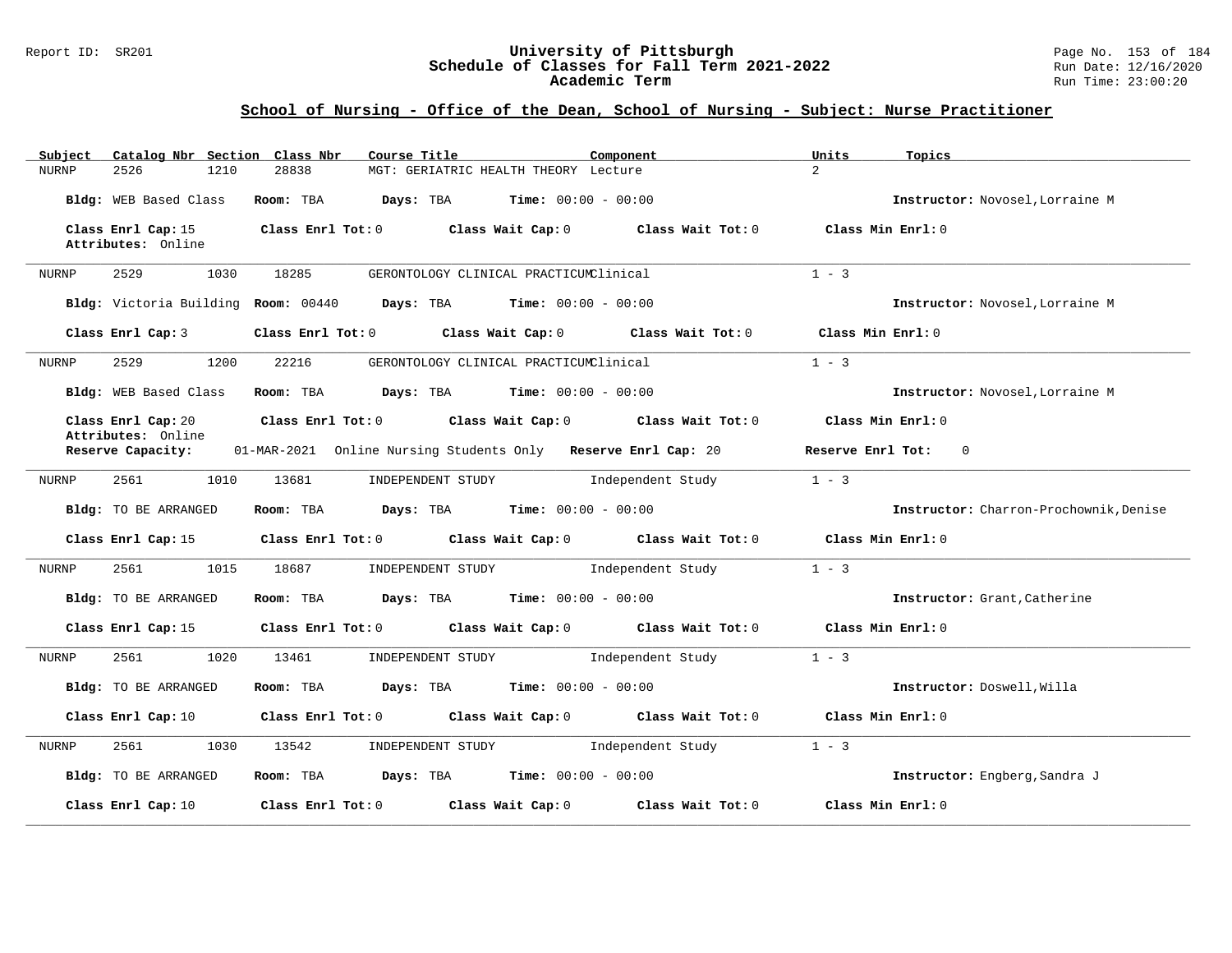#### Report ID: SR201 **University of Pittsburgh** Page No. 154 of 184 **Schedule of Classes for Fall Term 2021-2022** Run Date: 12/16/2020 **Academic Term** Run Time: 23:00:20

| Catalog Nbr Section Class Nbr<br>Subject | Course Title                                                                                                         | Component                    | Topics<br>Units                     |
|------------------------------------------|----------------------------------------------------------------------------------------------------------------------|------------------------------|-------------------------------------|
| 2561<br>1040<br><b>NURNP</b>             | 13543<br>INDEPENDENT STUDY                                                                                           | Independent Study            | $1 - 3$                             |
| Bldg: TO BE ARRANGED                     | Room: TBA $Days:$ TBA $Time: 00:00 - 00:00$                                                                          |                              | Instructor: Nativio, Donna          |
|                                          | Class Enrl Cap: 10 Class Enrl Tot: 0 Class Wait Cap: 0 Class Wait Tot: 0 Class Min Enrl: 0                           |                              |                                     |
| 2561<br>NURNP                            | INDEPENDENT STUDY 1ndependent Study<br>1050 13544                                                                    |                              | $1 - 3$                             |
| Bldg: TO BE ARRANGED                     | Room: TBA $Days:$ TBA $Time: 00:00 - 00:00$                                                                          |                              | Instructor: McAllister, Rebecca Ann |
|                                          | Class Enrl Cap: 10 Class Enrl Tot: 0 Class Wait Cap: 0 Class Wait Tot: 0 Class Min Enrl: 0                           |                              |                                     |
| NURNP                                    | 2561 1060 13690 INDEPENDENT STUDY 1ndependent Study                                                                  |                              | $1 - 3$                             |
| Bldg: TO BE ARRANGED                     | Room: TBA $Days:$ TBA $Time: 00:00 - 00:00$                                                                          |                              | Instructor: Cassidy, Brenda L.      |
|                                          | Class Enrl Cap: 15 Class Enrl Tot: 0 Class Wait Cap: 0 Class Wait Tot: 0 Class Min Enrl: 0                           |                              |                                     |
| NURNP                                    | 2561 1070 13691<br>INDEPENDENT STUDY 1ndependent Study                                                               |                              | $1 - 3$                             |
| Bldg: TO BE ARRANGED                     | Room: TBA $Days:$ TBA $Time: 00:00 - 00:00$                                                                          |                              | Instructor: Godfrey, Kathleen       |
|                                          | Class Enrl Cap: 15 Class Enrl Tot: 0 Class Wait Cap: 0 Class Wait Tot: 0 Class Min Enrl: 0                           |                              |                                     |
| 2561<br>NURNP                            | 1090 13682 INDEPENDENT STUDY                                                                                         | Independent Study            | $1 - 3$                             |
| Bldg: TO BE ARRANGED                     | Room: TBA $\rule{1em}{0.15mm}$ Days: TBA $\rule{1.15mm}{0.15mm}$ Time: $00:00 - 00:00$                               |                              | Instructor: Doswell, Willa          |
|                                          | Class Enrl Cap: 15 Class Enrl Tot: 0 Class Wait Cap: 0 Class Wait Tot: 0 Class Min Enrl: 0                           |                              |                                     |
| 2561<br>1095<br>NURNP                    | 13692        INDEPENDENT STUDY                Independent Study                                                      |                              | $1 - 3$                             |
| Bldg: TO BE ARRANGED                     | Room: TBA<br>Days: TBA<br>Class Enrl Cap: 15 Class Enrl Tot: 0 Class Wait Cap: 0 Class Wait Tot: 0 Class Min Enrl: 0 | <b>Time:</b> $00:00 - 00:00$ | Instructor:                         |
| 2561<br>NURNP                            | 1100 13683 INDEPENDENT STUDY Independent Study                                                                       |                              | $1 - 3$                             |
| Bldg: TO BE ARRANGED                     | Room: TBA<br>Days: TBA<br>Class Enrl Cap: 15 Class Enrl Tot: 0 Class Wait Cap: 0 Class Wait Tot: 0 Class Min Enrl: 0 | <b>Time:</b> $00:00 - 00:00$ | Instructor:                         |
| 2561<br>NURNP                            | 1105 13693<br>INDEPENDENT STUDY 1ndependent Study                                                                    |                              | $1 - 3$                             |
| Bldg: TO BE ARRANGED                     | Room: TBA $Days:$ TBA $Time:$ 00:00 - 00:00                                                                          |                              | Instructor: Conley, Yvette Perry    |
| Class Enrl Cap: 15                       | Class Enrl Tot: $0$ Class Wait Cap: $0$ Class Wait Tot: $0$ Class Min Enrl: $0$                                      |                              |                                     |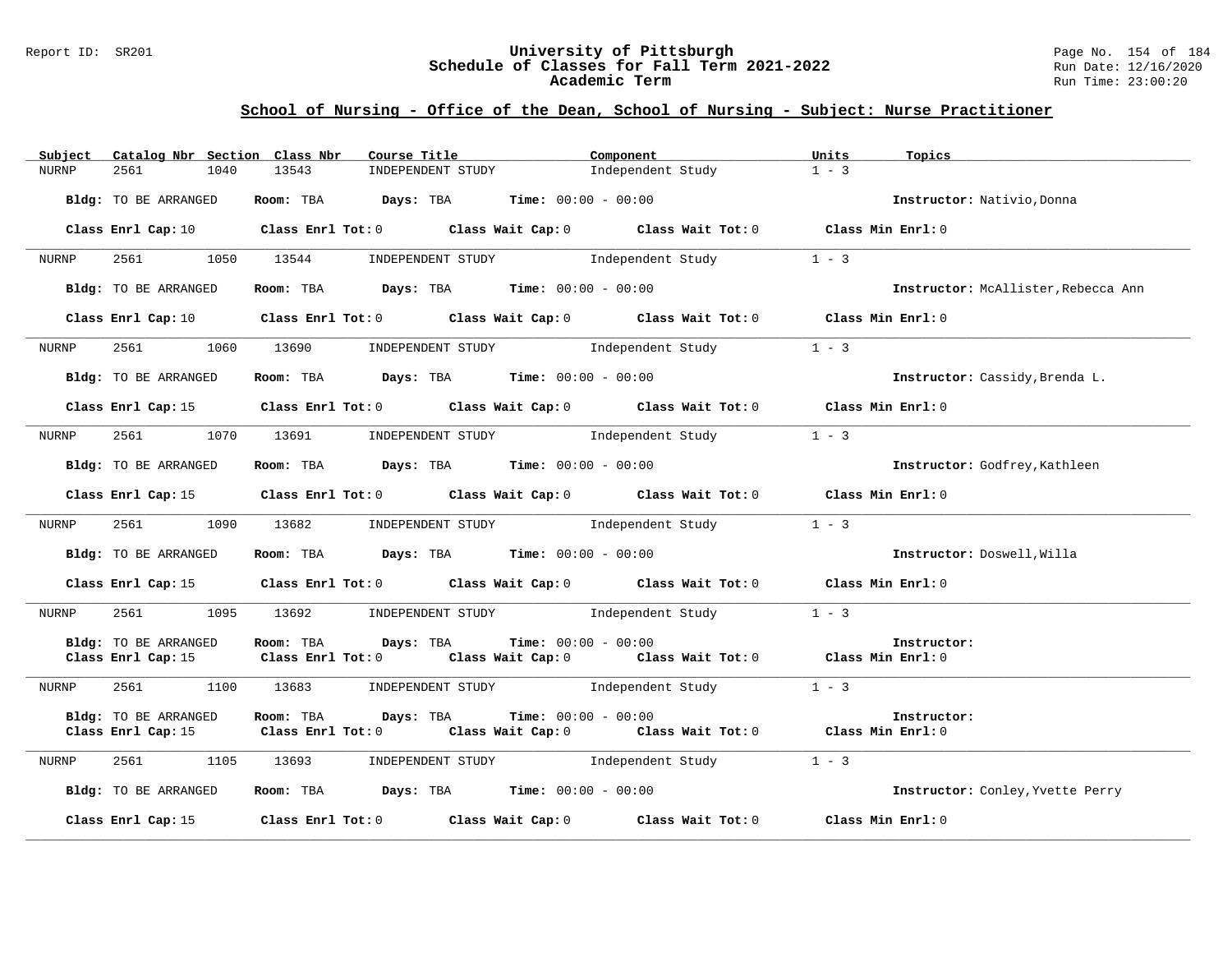#### Report ID: SR201 **University of Pittsburgh** Page No. 155 of 184 **Schedule of Classes for Fall Term 2021-2022** Run Date: 12/16/2020 **Academic Term** Run Time: 23:00:20

| Subject      | Catalog Nbr Section Class Nbr | Course Title                                        | Component                                                                                                                      | Units<br>Topics                |
|--------------|-------------------------------|-----------------------------------------------------|--------------------------------------------------------------------------------------------------------------------------------|--------------------------------|
| <b>NURNP</b> | 1110<br>2561                  | 13449<br>INDEPENDENT STUDY                          | Independent Study                                                                                                              | $1 - 3$                        |
|              | Bldg: TO BE ARRANGED          | Room: TBA $Days:$ TBA $Time: 00:00 - 00:00$         |                                                                                                                                | Instructor: Nativio. Donna     |
|              |                               |                                                     | Class Enrl Cap: 10 $\qquad$ Class Enrl Tot: 0 $\qquad$ Class Wait Cap: 0 $\qquad$ Class Wait Tot: 0 $\qquad$ Class Min Enrl: 0 |                                |
| NURNP        | 2561 200                      | 1115 13684                                          | INDEPENDENT STUDY 1ndependent Study                                                                                            | $1 - 3$                        |
|              | Bldg: TO BE ARRANGED          | Room: TBA $Days:$ TBA $Time: 00:00 - 00:00$         |                                                                                                                                | Instructor: Nativio, Donna     |
|              |                               |                                                     | Class Enrl Cap: 15 Class Enrl Tot: 0 Class Wait Cap: 0 Class Wait Tot: 0 Class Min Enrl: 0                                     |                                |
| NURNP        | 2561 200                      | 1120 13685                                          | INDEPENDENT STUDY 1 - 3                                                                                                        |                                |
|              | Bldg: TO BE ARRANGED          | Room: TBA $Days:$ TBA Time: $00:00 - 00:00$         |                                                                                                                                | Instructor: Cassidy, Brenda L. |
|              |                               |                                                     | Class Enrl Cap: 15 Class Enrl Tot: 0 Class Wait Cap: 0 Class Wait Tot: 0 Class Min Enrl: 0                                     |                                |
| NURNP        | 1130<br>2561                  | 13488 INDEPENDENT STUDY Independent Study           |                                                                                                                                | $1 - 3$                        |
|              | Bldg: TO BE ARRANGED          | Room: TBA $Days:$ TBA $Time: 00:00 - 00:00$         |                                                                                                                                | Instructor: Doswell, Willa     |
|              |                               |                                                     | Class Enrl Cap: 10 $\qquad$ Class Enrl Tot: 0 $\qquad$ Class Wait Cap: 0 $\qquad$ Class Wait Tot: 0 $\qquad$ Class Min Enrl: 0 |                                |
| NURNP        |                               | 2561 1140 13686 INDEPENDENT STUDY Independent Study |                                                                                                                                | $1 - 3$                        |
|              | Bldg: TO BE ARRANGED          | Days: TBA<br>Room: TBA                              | <b>Time:</b> $00:00 - 00:00$                                                                                                   | Instructor:                    |
|              | Class Enrl Cap: 15            | $Class$ $Enr1$ $Tot: 0$                             | Class Wait Cap: 0 Class Wait Tot: 0 Class Min Enrl: 0                                                                          |                                |
| NURNP        | 2561                          | 1150 13687                                          | INDEPENDENT STUDY 1 - 3                                                                                                        |                                |
|              | Bldg: TO BE ARRANGED          | Room: TBA $Days:$ TBA $Time: 00:00 - 00:00$         |                                                                                                                                | Instructor: Nativio, Donna     |
|              |                               |                                                     | Class Enrl Cap: 15 Class Enrl Tot: 0 Class Wait Cap: 0 Class Wait Tot: 0 Class Min Enrl: 0                                     |                                |
| NURNP        | 2561 1160 13688               |                                                     | INDEPENDENT STUDY 1ndependent Study                                                                                            | $1 - 3$                        |
|              | Bldg: TO BE ARRANGED          | Room: TBA $Days:$ TBA $Time:$ $00:00 - 00:00$       |                                                                                                                                | Instructor: Nativio, Donna     |
|              |                               |                                                     | Class Enrl Cap: 15 (Class Enrl Tot: 0 (Class Wait Cap: 0 (Class Wait Tot: 0 (Class Min Enrl: 0                                 |                                |
| NURNP        | 2561                          | 1170 13689                                          | INDEPENDENT STUDY 1ndependent Study                                                                                            | $1 - 3$                        |
|              | Bldg: TO BE ARRANGED          | Room: TBA $Days:$ TBA $Time:$ 00:00 - 00:00         |                                                                                                                                | Instructor: Cassidy, Brenda L. |
|              |                               |                                                     | Class Enrl Cap: 15 $\qquad$ Class Enrl Tot: 0 $\qquad$ Class Wait Cap: 0 $\qquad$ Class Wait Tot: 0                            | Class Min Enrl: 0              |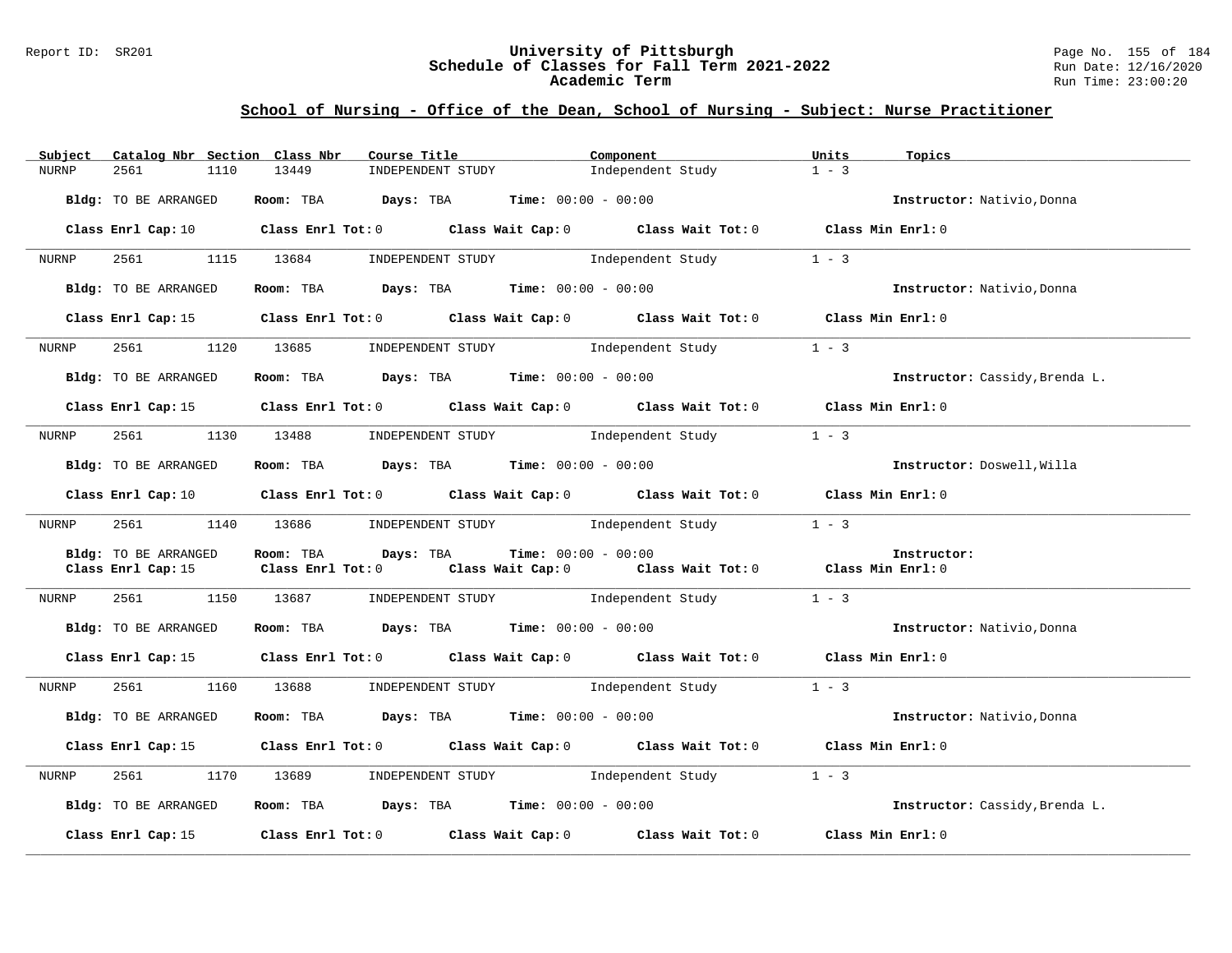#### Report ID: SR201 **University of Pittsburgh** Page No. 156 of 184 **Schedule of Classes for Fall Term 2021-2022** Run Date: 12/16/2020 **Academic Term** Run Time: 23:00:20

| Subject              | Catalog Nbr Section Class Nbr<br>Course Title                                                                                  | Component                                             | Units<br>Topics                  |
|----------------------|--------------------------------------------------------------------------------------------------------------------------------|-------------------------------------------------------|----------------------------------|
| 2561<br><b>NURNP</b> | 1180<br>13694<br>INDEPENDENT STUDY                                                                                             | Independent Study                                     | $1 - 3$                          |
| Bldg: TO BE ARRANGED | Room: TBA $Days:$ TBA $Time: 00:00 - 00:00$                                                                                    |                                                       | Instructor: Erlen, Judith        |
|                      | Class Enrl Cap: 15 Class Enrl Tot: 0 Class Wait Cap: 0 Class Wait Tot: 0 Class Min Enrl: 0                                     |                                                       |                                  |
| 2561 200<br>NURNP    | 1190 13695                                                                                                                     | INDEPENDENT STUDY The Independent Study               | $1 - 3$                          |
| Bldg: TO BE ARRANGED | Room: TBA $Days:$ TBA $Time: 00:00 - 00:00$                                                                                    |                                                       | Instructor: Swigart, Valerie A   |
|                      | Class Enrl Cap: 15 (class Enrl Tot: 0) (class Wait Cap: 0) (class Wait Tot: 0)                                                 |                                                       | Class Min Enrl: 0                |
| 2571 257<br>NURNP    | 1080 15957                                                                                                                     | GEN MGT OF SICK NEONATE-THEORYLecture                 | $\overline{4}$                   |
| Bldg: TO BE ARRANGED | Room: OCTBA Days: W Time: $13:00 - 16:50$                                                                                      |                                                       | Instructor: Godfrey, Kathleen    |
|                      | Class Enrl Cap: 20 $\qquad$ Class Enrl Tot: 0 $\qquad$ Class Wait Cap: 0 $\qquad$ Class Wait Tot: 0                            |                                                       | Class Min Enrl: 0                |
| 2572 200<br>NURNP    | 1050 15958                                                                                                                     | GEN ASSMNT & MGT SICK NEONATE Clinical                | $5^{\circ}$                      |
|                      | Bldg: Victoria Building Room: 00440 Days: TBA Time: 00:00 - 00:00                                                              |                                                       | Instructor: Godfrey, Kathleen    |
| Class Enrl Cap: 20   |                                                                                                                                | Class Enrl Tot: 0 Class Wait Cap: 0 Class Wait Tot: 0 | Class Min Enrl: 0                |
| 3038 300<br>NURNP    | 1030 16729                                                                                                                     | DNP NP ROLE PRACTICUM Practicum                       | $1 - 10$                         |
| Bldg: TO BE ARRANGED | Room: TBA $Days:$ TBA $Time: 00:00 - 00:00$                                                                                    |                                                       | Instructor: Chew, Cynthia Ann    |
|                      | Class Enrl Cap: 10 $\qquad$ Class Enrl Tot: 0 $\qquad$ Class Wait Cap: 0 $\qquad$ Class Wait Tot: 0 $\qquad$ Class Min Enrl: 0 |                                                       |                                  |
| 3038<br>NURNP        | 1035<br>16730                                                                                                                  | DNP NP ROLE PRACTICUM Practicum                       | $1 - 10$                         |
| Bldg: TO BE ARRANGED | Room: TBA $Days:$ TBA $Time: 00:00 - 00:00$                                                                                    |                                                       | Instructor: Engberg, Sandra J    |
|                      | Class Enrl Cap: 10 $\qquad$ Class Enrl Tot: 0 $\qquad$ Class Wait Cap: 0 $\qquad$ Class Wait Tot: 0 $\qquad$ Class Min Enrl: 0 |                                                       |                                  |
| NURNP<br>3038 300    | 1040 16731                                                                                                                     | DNP NP ROLE PRACTICUM Practicum                       | $1 - 10$                         |
| Bldg: TO BE ARRANGED | Room: TBA $Days:$ TBA $Time: 00:00 - 00:00$                                                                                    |                                                       | Instructor: Rosenzweig, Margaret |
|                      | Class Enrl Cap: 10 $\qquad$ Class Enrl Tot: 0 $\qquad$ Class Wait Cap: 0 $\qquad$ Class Wait Tot: 0                            |                                                       | Class Min $Err1:0$               |
| 3038<br>NURNP        | 1045<br>16732                                                                                                                  | DNP NP ROLE PRACTICUM Practicum                       | $1 - 10$                         |
| Bldg: TO BE ARRANGED | Room: TBA $Days:$ TBA $Time: 00:00 - 00:00$                                                                                    |                                                       | Instructor: Lee, Heeyoung        |
| Class Enrl Cap: 10   | Class Enrl Tot: $0$ $Class$ Wait Cap: $0$ $Class$ Wait Tot: $0$                                                                |                                                       | Class Min Enrl: 0                |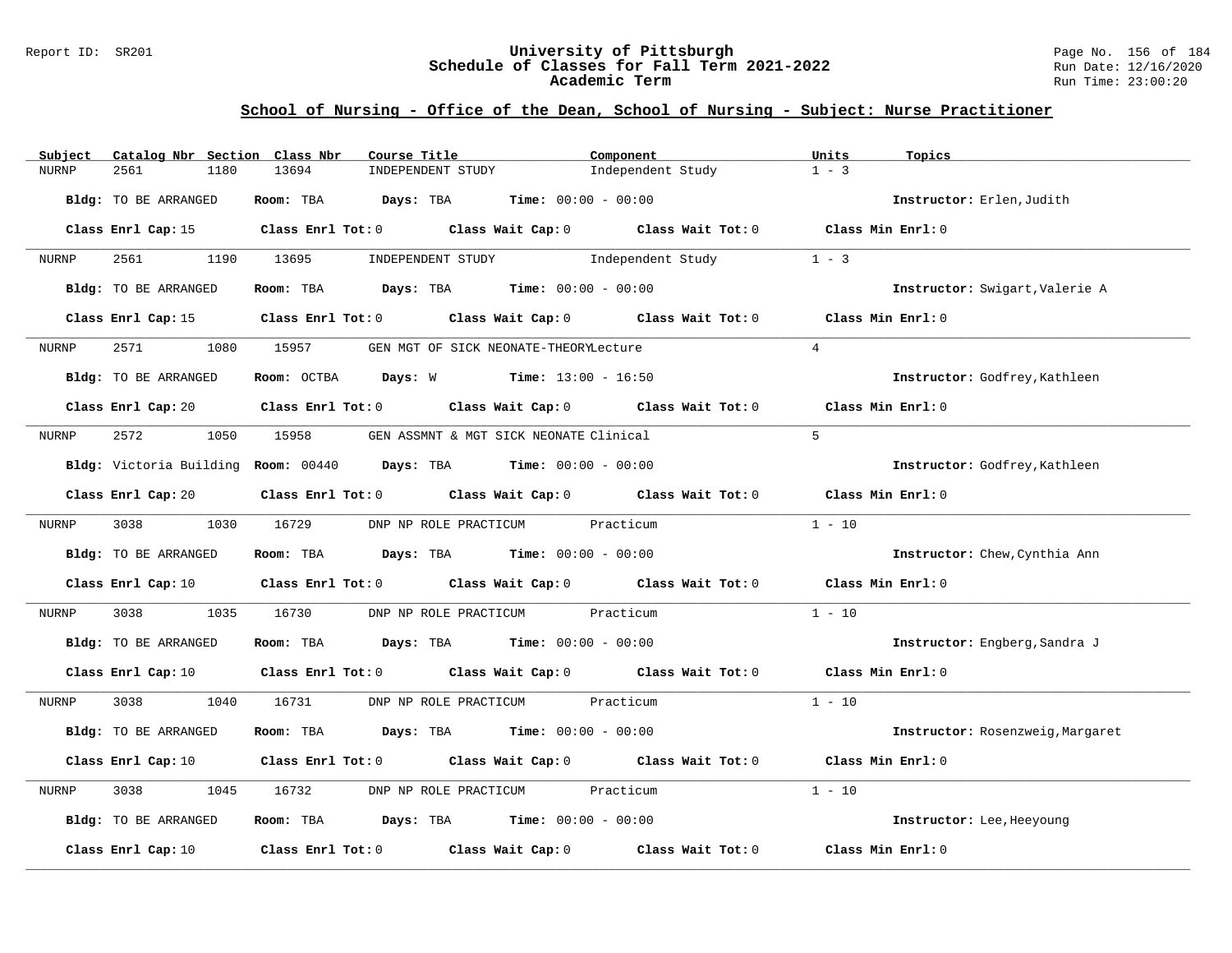| NURNP | 3038<br>1050         | 16733<br>DNP NP ROLE PRACTICUM                                                                                                 | Practicum | $1 - 10$                           |
|-------|----------------------|--------------------------------------------------------------------------------------------------------------------------------|-----------|------------------------------------|
|       | Bldg: TO BE ARRANGED | Room: TBA $Days:$ TBA $Time: 00:00 - 00:00$                                                                                    |           | Instructor: Hravnak, Marilyn       |
|       |                      | Class Enrl Cap: 10 $\qquad$ Class Enrl Tot: 0 $\qquad$ Class Wait Cap: 0 $\qquad$ Class Wait Tot: 0 $\qquad$ Class Min Enrl: 0 |           |                                    |
| NURNP | 3038 1055 17951      | DNP NP ROLE PRACTICUM Practicum                                                                                                |           | $1 - 10$                           |
|       | Bldg: TO BE ARRANGED | Room: TBA $Days:$ TBA $Time: 00:00 - 00:00$                                                                                    |           | Instructor: Schlenk, Elizabeth Ann |
|       |                      | Class Enrl Cap: 10 $\qquad$ Class Enrl Tot: 0 $\qquad$ Class Wait Cap: 0 $\qquad$ Class Wait Tot: 0 $\qquad$ Class Min Enrl: 0 |           |                                    |
| NURNP |                      | 3038 1060 17952 DNP NP ROLE PRACTICUM Practicum                                                                                |           | $1 - 10$                           |
|       | Bldg: TO BE ARRANGED | Room: TBA $\rule{1em}{0.15mm}$ Days: TBA Time: $00:00 - 00:00$                                                                 |           | Instructor: Cassidy, Brenda L.     |
|       |                      | Class Enrl Cap: 10 $\qquad$ Class Enrl Tot: 0 $\qquad$ Class Wait Cap: 0 $\qquad$ Class Wait Tot: 0                            |           | Class Min Enrl: 0                  |
| NURNP |                      | 3038 1065 18686 DNP NP ROLE PRACTICUM Practicum                                                                                |           | $1 - 10$                           |
|       | Bldg: TO BE ARRANGED | Room: TBA $\rule{1em}{0.15mm}$ Days: TBA $\rule{1.15mm}]{0.15mm}$ Time: $0.000 - 0.0000$                                       |           | Instructor: Godfrey, Kathleen      |
|       |                      | Class Enrl Cap: 15 (class Enrl Tot: 0 (class Wait Cap: 0 (class Wait Tot: 0)                                                   |           | Class Min Enrl: 0                  |
| NURNP |                      | 3038 1070 21404 DNP NP ROLE PRACTICUM Practicum                                                                                |           | $1 - 10$                           |
|       | Bldg: TO BE ARRANGED | Room: TBA $\rule{1em}{0.15mm}$ Days: TBA Time: $00:00 - 00:00$                                                                 |           | Instructor: Kaufman, Robert Reid   |
|       |                      | Class Enrl Cap: 10 $\qquad$ Class Enrl Tot: 0 $\qquad$ Class Wait Cap: 0 $\qquad$ Class Wait Tot: 0                            |           | Class Min Enrl: 0                  |
| NURNP |                      | 3038 1075 21405 DNP NP ROLE PRACTICUM Practicum                                                                                |           | $1 - 10$                           |
|       | Bldg: TO BE ARRANGED | Room: TBA $Days:$ TBA $Time: 00:00 - 00:00$                                                                                    |           | Instructor: Constantino, Rose      |
|       |                      | Class Enrl Cap: 10 Class Enrl Tot: 0 Class Wait Cap: 0 Class Wait Tot: 0                                                       |           | Class Min Enrl: 0                  |
| NURNP | 3038                 | 1080 21406 DNP NP ROLE PRACTICUM Practicum                                                                                     |           | $1 - 10$                           |
|       | Bldg: TO BE ARRANGED | Room: TBA $\rule{1em}{0.15mm}$ Days: TBA $\rule{1.15mm}]{0.15mm}$ Time: $0.000 - 0.0000$                                       |           | Instructor: Zelazny, Jamie Michele |
|       | Class Enrl Cap: 10   | Class Enrl Tot: $0$ Class Wait Cap: $0$ Class Wait Tot: $0$                                                                    |           | Class Min Enrl: 0                  |
| NURNP |                      | 3038 1085 21407 DNP NP ROLE PRACTICUM Practicum                                                                                |           | $1 - 10$                           |
|       | Bldg: TO BE ARRANGED | Room: TBA $Days:$ TBA $Time: 00:00 - 00:00$                                                                                    |           | Instructor: Calhoun, Jaclyn Anne   |
|       |                      | Class Enrl Cap: 10 Class Enrl Tot: 0 Class Wait Cap: 0 Class Wait Tot: 0 Class Min Enrl: 0                                     |           |                                    |
| NURNP |                      | 3038 1090 21408 DNP NP ROLE PRACTICUM Practicum                                                                                |           | $1 - 10$                           |
|       | Bldg: TO BE ARRANGED | Room: TBA $Days: TBA$ Time: $00:00 - 00:00$                                                                                    |           | Instructor: Staff                  |
|       | Class Enrl Cap: 10   | Class Enrl Tot: $0$ Class Wait Cap: $0$ Class Wait Tot: $0$                                                                    |           | Class Min Enrl: 0                  |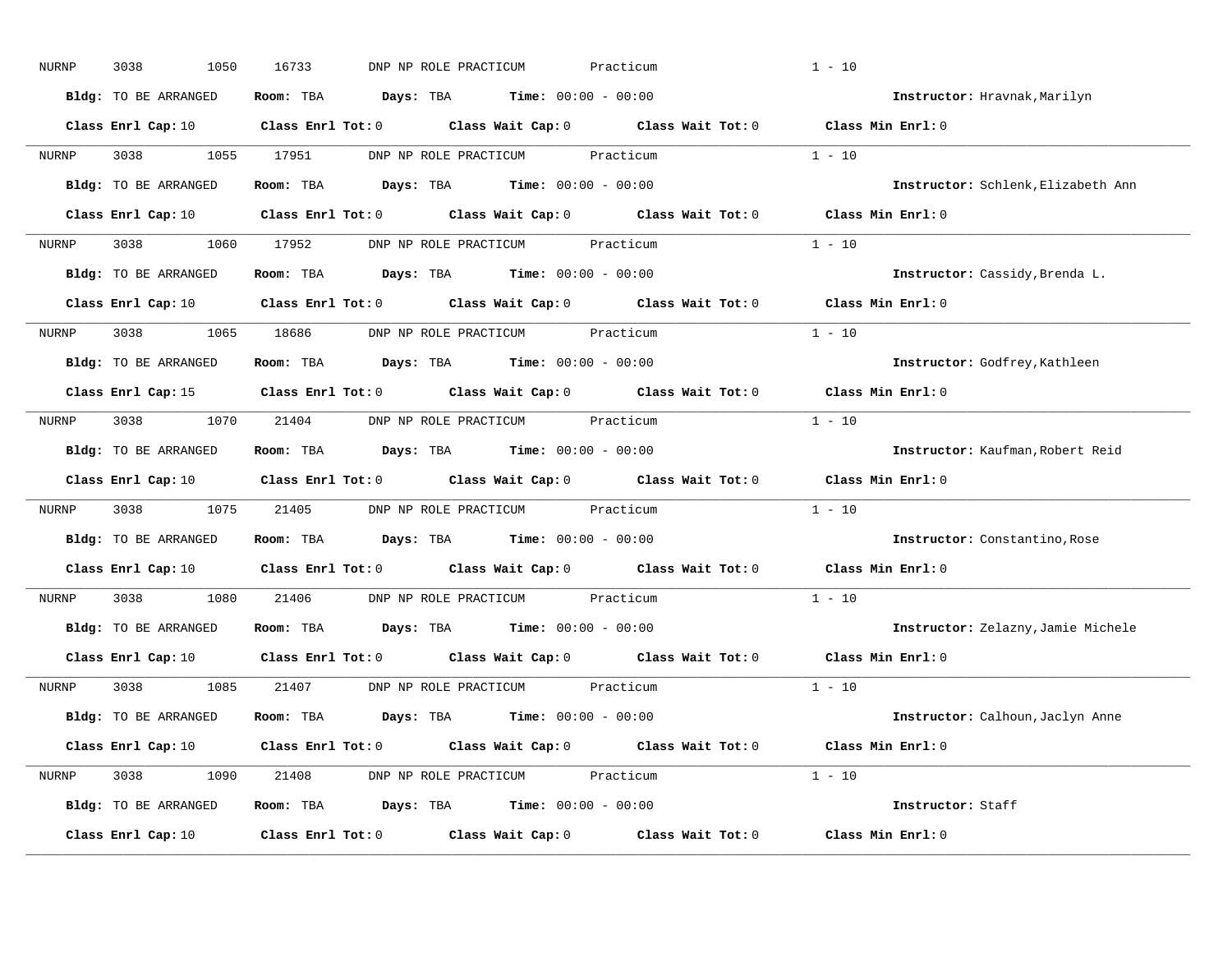#### Report ID: SR201 **University of Pittsburgh** Page No. 158 of 184 **Schedule of Classes for Fall Term 2021-2022** Run Date: 12/16/2020 **Academic Term** Run Time: 23:00:20

| Subject      | Catalog Nbr Section Class Nbr | Course Title                                                                                                                   | Component | Units<br>Topics                      |
|--------------|-------------------------------|--------------------------------------------------------------------------------------------------------------------------------|-----------|--------------------------------------|
| <b>NURNP</b> | 3038<br>1095                  | 21409<br>DNP NP ROLE PRACTICUM                                                                                                 | Practicum | $1 - 10$                             |
|              | Bldg: TO BE ARRANGED          | Room: TBA $Days:$ TBA $Time: 00:00 - 00:00$                                                                                    |           | Instructor: Staff                    |
|              |                               | Class Enrl Cap: 10 $\qquad$ Class Enrl Tot: 0 $\qquad$ Class Wait Cap: 0 $\qquad$ Class Wait Tot: 0 $\qquad$ Class Min Enrl: 0 |           |                                      |
| NURNP        | 3038 300<br>1100              | 21410<br>DNP NP ROLE PRACTICUM Practicum                                                                                       |           | $1 - 10$                             |
|              | Bldg: TO BE ARRANGED          | Room: TBA $\rule{1em}{0.15mm}$ Days: TBA $\rule{1.5mm}{0.15mm}$ Time: $00:00 - 00:00$                                          |           | Instructor: Staff                    |
|              |                               | Class Enrl Cap: 10 Class Enrl Tot: 0 Class Wait Cap: 0 Class Wait Tot: 0 Class Min Enrl: 0                                     |           |                                      |
| NURNP        | 3038 1105                     | 21411<br>DNP NP ROLE PRACTICUM Practicum                                                                                       |           | $1 - 10$                             |
|              | Bldg: TO BE ARRANGED          | Room: TBA $Days:$ TBA $Time: 00:00 - 00:00$                                                                                    |           | Instructor: Grant, Catherine         |
|              |                               | Class Enrl Cap: 10 $\qquad$ Class Enrl Tot: 0 $\qquad$ Class Wait Cap: 0 $\qquad$ Class Wait Tot: 0 $\qquad$ Class Min Enrl: 0 |           |                                      |
| NURNP        | 3038<br>1110                  | DNP NP ROLE PRACTICUM Practicum<br>21412                                                                                       |           | $1 - 10$                             |
|              | Bldg: TO BE ARRANGED          | Room: TBA $Days: TBA$ Time: $00:00 - 00:00$                                                                                    |           | Instructor: Coleman, Timothy Michael |
|              |                               | Class Enrl Cap: 10 $\qquad$ Class Enrl Tot: 0 $\qquad$ Class Wait Cap: 0 $\qquad$ Class Wait Tot: 0 $\qquad$ Class Min Enrl: 0 |           |                                      |
| NURNP        |                               | 3038 1115 21413 DNP NP ROLE PRACTICUM Practicum                                                                                |           | $1 - 10$                             |
|              | Bldg: TO BE ARRANGED          | Room: TBA $Days:$ TBA $Time: 00:00 - 00:00$                                                                                    |           | Instructor: Staff                    |
|              |                               | Class Enrl Cap: 10 $\qquad$ Class Enrl Tot: 0 $\qquad$ Class Wait Cap: 0 $\qquad$ Class Wait Tot: 0 $\qquad$ Class Min Enrl: 0 |           |                                      |
| NURNP        | 3038 1120                     | 21414 DNP NP ROLE PRACTICUM Practicum                                                                                          |           | $1 - 10$                             |
|              | Bldg: TO BE ARRANGED          | <b>Time:</b> $00:00 - 00:00$<br>Room: TBA<br>Days: TBA                                                                         |           | Instructor:                          |
|              | Class Enrl Cap: 10            | Class Enrl Tot: $0$ Class Wait Cap: $0$ Class Wait Tot: $0$ Class Min Enrl: $0$                                                |           |                                      |
| NURNP        | 3038 1125                     | 21415<br>DNP NP ROLE PRACTICUM Practicum                                                                                       |           | $1 - 10$                             |
|              | Bldg: TO BE ARRANGED          | Room: TBA $Days:$ TBA $Time:$ $00:00 - 00:00$                                                                                  |           | Instructor: Hoffmann, Rosemary L.    |
|              |                               | Class Enrl Cap: 10 $\qquad$ Class Enrl Tot: 0 $\qquad$ Class Wait Cap: 0 $\qquad$ Class Wait Tot: 0 $\qquad$ Class Min Enrl: 0 |           |                                      |
| NURNP        | 3038<br>1130                  | 21416<br>DNP NP ROLE PRACTICUM Practicum                                                                                       |           | $1 - 10$                             |
|              | Bldg: TO BE ARRANGED          | Room: TBA $Days:$ TBA $Time: 00:00 - 00:00$                                                                                    |           | Instructor: Haines, Alice Jane       |
|              | Class Enrl Cap: 10            | Class Enrl Tot: $0$ Class Wait Cap: $0$ Class Wait Tot: $0$                                                                    |           | Class Min Enrl: 0                    |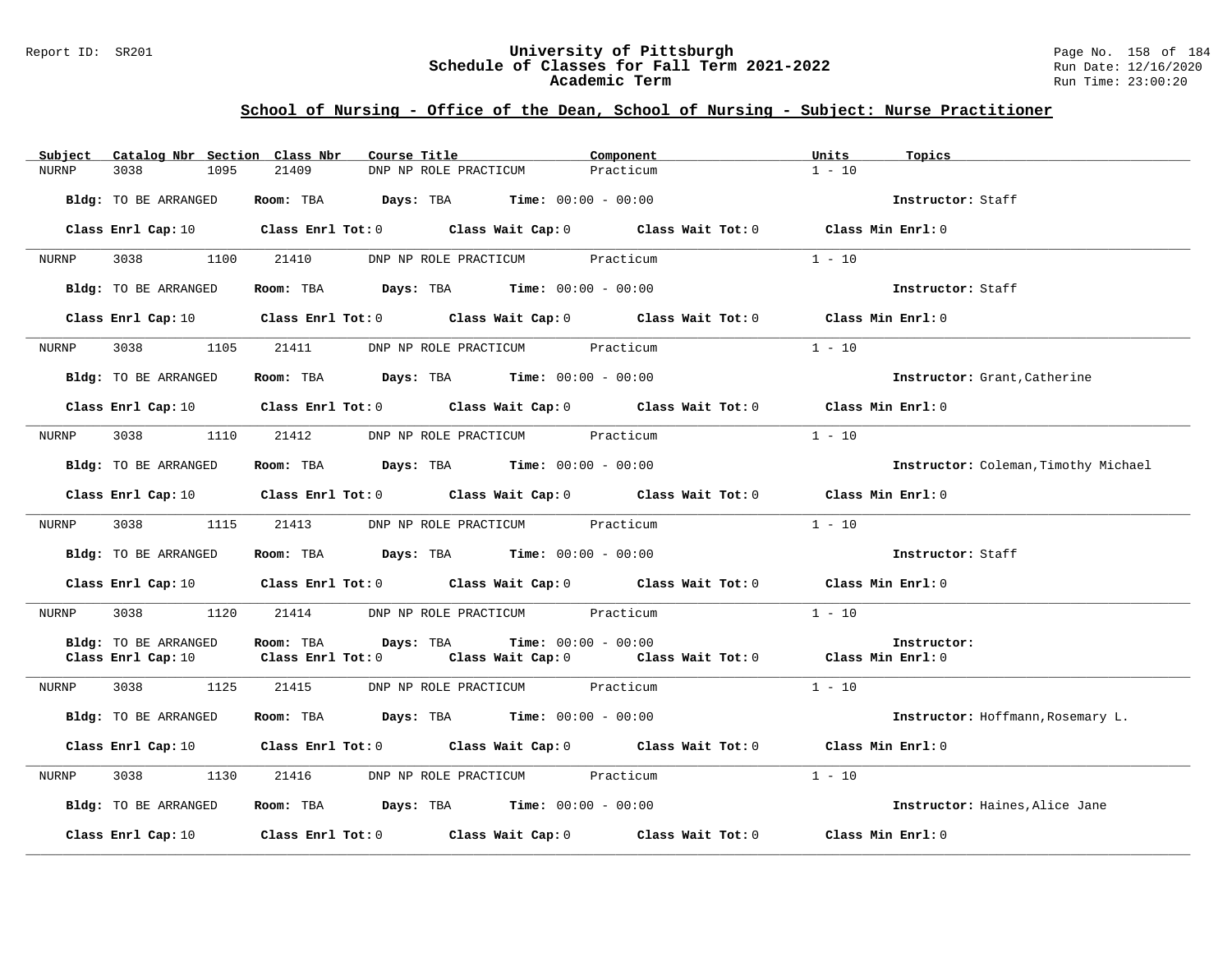#### Report ID: SR201 **University of Pittsburgh** Page No. 159 of 184 **Schedule of Classes for Fall Term 2021-2022** Run Date: 12/16/2020 **Academic Term** Run Time: 23:00:20

| Catalog Nbr Section Class Nbr<br>Subject | Course Title                                                                                                                   | Component | Units<br>Topics                       |
|------------------------------------------|--------------------------------------------------------------------------------------------------------------------------------|-----------|---------------------------------------|
| 3038<br>1135<br>NURNP                    | 21417<br>DNP NP ROLE PRACTICUM                                                                                                 | Practicum | $1 - 10$                              |
| Bldg: TO BE ARRANGED                     | Room: TBA $Days:$ TBA $Time: 00:00 - 00:00$                                                                                    |           | Instructor: Chew, Cynthia Ann         |
|                                          | Class Enrl Cap: 10 Class Enrl Tot: 0 Class Wait Cap: 0 Class Wait Tot: 0 Class Min Enrl: 0                                     |           |                                       |
| 3038 1140 21418<br>NURNP                 | DNP NP ROLE PRACTICUM Practicum                                                                                                |           | $1 - 10$                              |
| Bldg: TO BE ARRANGED                     | Room: TBA $Days:$ TBA $Time: 00:00 - 00:00$                                                                                    |           | Instructor: Ursiny, Deborah A.        |
|                                          | Class Enrl Cap: 10 $\qquad$ Class Enrl Tot: 0 $\qquad$ Class Wait Cap: 0 $\qquad$ Class Wait Tot: 0 $\qquad$ Class Min Enrl: 0 |           |                                       |
| 3038 1145 21419<br>NURNP                 | DNP NP ROLE PRACTICUM Practicum                                                                                                |           | $1 - 10$                              |
| Bldg: TO BE ARRANGED                     | Room: TBA $Days: TBA$ Time: $00:00 - 00:00$                                                                                    |           | Instructor: Mitchell, Ann M.          |
|                                          | Class Enrl Cap: 10 $\qquad$ Class Enrl Tot: 0 $\qquad$ Class Wait Cap: 0 $\qquad$ Class Wait Tot: 0 $\qquad$ Class Min Enrl: 0 |           |                                       |
| NURNP<br>3038<br>1150                    | 21420 DNP NP ROLE PRACTICUM Practicum                                                                                          |           | $1 - 10$                              |
| Bldg: TO BE ARRANGED                     | Room: TBA $Days:$ TBA $Time: 00:00 - 00:00$                                                                                    |           | Instructor:                           |
| Class Enrl Cap: 10                       | Class Enrl Tot: 0 $\qquad$ Class Wait Cap: 0 $\qquad$ Class Wait Tot: 0 $\qquad$ Class Min Enrl: 0                             |           |                                       |
| 3038<br>1155<br>NURNP                    | 21421<br>DNP NP ROLE PRACTICUM Practicum                                                                                       |           | $1 - 10$                              |
| Bldg: TO BE ARRANGED                     | Room: TBA $Days:$ TBA $Time: 00:00 - 00:00$                                                                                    |           | Instructor: Staff                     |
|                                          | Class Enrl Cap: 10 Class Enrl Tot: 0 Class Wait Cap: 0 Class Wait Tot: 0 Class Min Enrl: 0                                     |           |                                       |
| 3038<br>1160<br>NURNP                    | 21422 DNP NP ROLE PRACTICUM Practicum                                                                                          |           | $1 - 10$                              |
| Bldg: TO BE ARRANGED                     | Room: TBA $Days:$ TBA $Time: 00:00 - 00:00$                                                                                    |           | Instructor: Novosel, Lorraine M       |
|                                          | Class Enrl Cap: 10 Class Enrl Tot: 0 Class Wait Cap: 0 Class Wait Tot: 0 Class Min Enrl: 0                                     |           |                                       |
| 3038 30<br>1165<br>NURNP                 | 21423<br>DNP NP ROLE PRACTICUM Practicum                                                                                       |           | $1 - 10$                              |
| Bldg: TO BE ARRANGED                     | Room: TBA $Days:$ TBA $Time: 00:00 - 00:00$                                                                                    |           | Instructor: Donovan, Heidi Ann Scharf |
|                                          | Class Enrl Cap: 10 $\qquad$ Class Enrl Tot: 0 $\qquad$ Class Wait Cap: 0 $\qquad$ Class Wait Tot: 0 $\qquad$ Class Min Enrl: 0 |           |                                       |
| 3038<br>1170<br>NURNP                    | 21424<br>DNP NP ROLE PRACTICUM Practicum                                                                                       |           | $1 - 10$                              |
| Bldg: TO BE ARRANGED                     | Room: TBA $Days:$ TBA $Time: 00:00 - 00:00$                                                                                    |           | Instructor: Staff                     |
| Class Enrl Cap: 10                       | Class Enrl Tot: $0$ Class Wait Cap: $0$ Class Wait Tot: $0$                                                                    |           | Class Min Enrl: 0                     |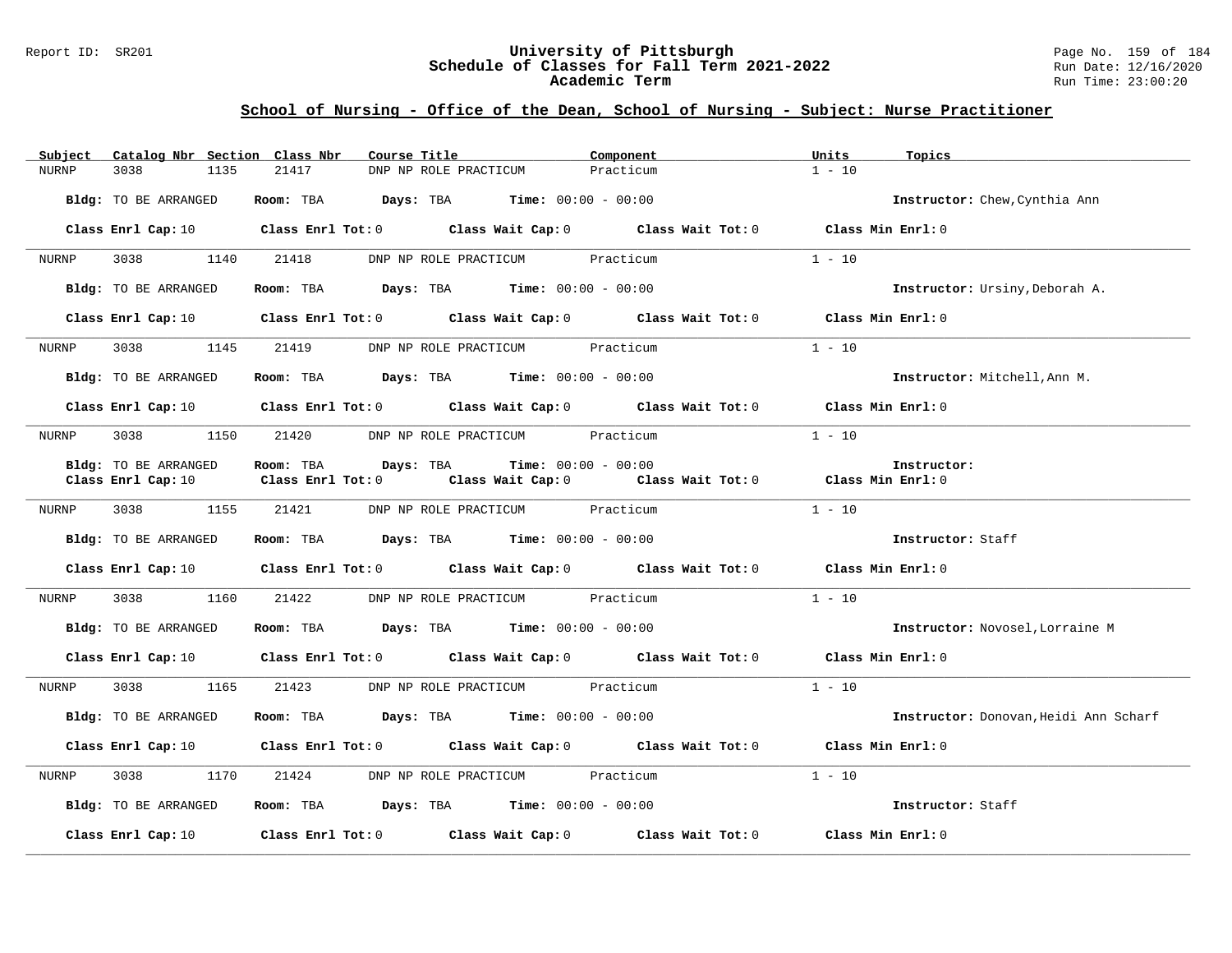#### Report ID: SR201 **University of Pittsburgh** Page No. 160 of 184 **Schedule of Classes for Fall Term 2021-2022** Run Date: 12/16/2020 **Academic Term** Run Time: 23:00:20

| Subject              | Catalog Nbr Section Class Nbr<br>Course Title                                                                                  | Component | Units<br>Topics                  |
|----------------------|--------------------------------------------------------------------------------------------------------------------------------|-----------|----------------------------------|
| 3038<br><b>NURNP</b> | 21425<br>1175<br>DNP NP ROLE PRACTICUM                                                                                         | Practicum | $1 - 10$                         |
| Bldg: TO BE ARRANGED | Room: TBA $Days:$ TBA $Time: 00:00 - 00:00$                                                                                    |           | Instructor: Staff                |
|                      | Class Enrl Cap: 10 $\qquad$ Class Enrl Tot: 0 $\qquad$ Class Wait Cap: 0 $\qquad$ Class Wait Tot: 0 $\qquad$ Class Min Enrl: 0 |           |                                  |
| 3038 300<br>NURNP    | 1180<br>21426<br>DNP NP ROLE PRACTICUM Practicum                                                                               |           | $1 - 10$                         |
| Bldg: TO BE ARRANGED | Room: TBA $Days:$ TBA $Time: 00:00 - 00:00$                                                                                    |           | Instructor: Guttendorf, Jane     |
|                      | Class Enrl Cap: 10 $\qquad$ Class Enrl Tot: 0 $\qquad$ Class Wait Cap: 0 $\qquad$ Class Wait Tot: 0                            |           | Class Min Enrl: 0                |
| 3038<br>NURNP        | 1185<br>21427<br>DNP NP ROLE PRACTICUM Practicum                                                                               |           | $1 - 10$                         |
| Bldg: TO BE ARRANGED | Room: TBA $Days:$ TBA $Time: 00:00 - 00:00$                                                                                    |           | Instructor: Callan, Judith Ann   |
|                      | Class Enrl Cap: 10 $\qquad$ Class Enrl Tot: 0 $\qquad$ Class Wait Cap: 0 $\qquad$ Class Wait Tot: 0 $\qquad$ Class Min Enrl: 0 |           |                                  |
| 3038<br>NURNP        | 1190<br>21428<br>DNP NP ROLE PRACTICUM Practicum                                                                               |           | $1 - 10$                         |
| Bldg: TO BE ARRANGED | Room: TBA $\rule{1em}{0.15mm}$ Days: TBA $\rule{1.5mm}{0.15mm}$ Time: $00:00 - 00:00$                                          |           | Instructor: Founds, Sandra Anne  |
|                      | Class Enrl Cap: 10 $\qquad$ Class Enrl Tot: 0 $\qquad$ Class Wait Cap: 0 $\qquad$ Class Wait Tot: 0                            |           | Class Min Enrl: 0                |
| 3038<br>NURNP        | 1195 21429<br>DNP NP ROLE PRACTICUM Practicum                                                                                  |           | $1 - 10$                         |
| Bldg: TO BE ARRANGED | Room: TBA $\rule{1em}{0.15mm}$ Days: TBA Time: $00:00 - 00:00$                                                                 |           | Instructor: Dorman, Janice S     |
|                      | Class Enrl Cap: 10 $\qquad$ Class Enrl Tot: 0 $\qquad$ Class Wait Cap: 0 $\qquad$ Class Wait Tot: 0                            |           | Class Min Enrl: 0                |
| 3038<br>NURNP        | 1200<br>21430<br>DNP NP ROLE PRACTICUM Practicum                                                                               |           | $1 - 10$                         |
| Bldg: TO BE ARRANGED | Room: TBA $Days:$ TBA $Time: 00:00 - 00:00$                                                                                    |           | Instructor: Maurer, Geraldine M  |
|                      | Class Enrl Cap: 10 Class Enrl Tot: 0 Class Wait Cap: 0 Class Wait Tot: 0 Class Min Enrl: 0                                     |           |                                  |
| 3038<br>NURNP        | 1205<br>21431<br>DNP NP ROLE PRACTICUM Practicum                                                                               |           | $1 - 10$                         |
| Bldg: TO BE ARRANGED | Room: TBA $Days: TBA$ Time: $00:00 - 00:00$                                                                                    |           | Instructor: Kreashko, Lisa Marie |
|                      | Class Enrl Cap: 10 Class Enrl Tot: 0 Class Wait Cap: 0 Class Wait Tot: 0                                                       |           | Class Min Enrl: 0                |
| 3038<br>NURNP        | 1210<br>21432<br>DNP NP ROLE PRACTICUM Practicum                                                                               |           | $1 - 10$                         |
| Bldg: TO BE ARRANGED | Room: TBA $Days:$ TBA $Time: 00:00 - 00:00$                                                                                    |           | Instructor: Beach, Michael D     |
| Class Enrl Cap: 10   | Class Enrl Tot: $0$ Class Wait Cap: $0$ Class Wait Tot: $0$                                                                    |           | Class Min Enrl: 0                |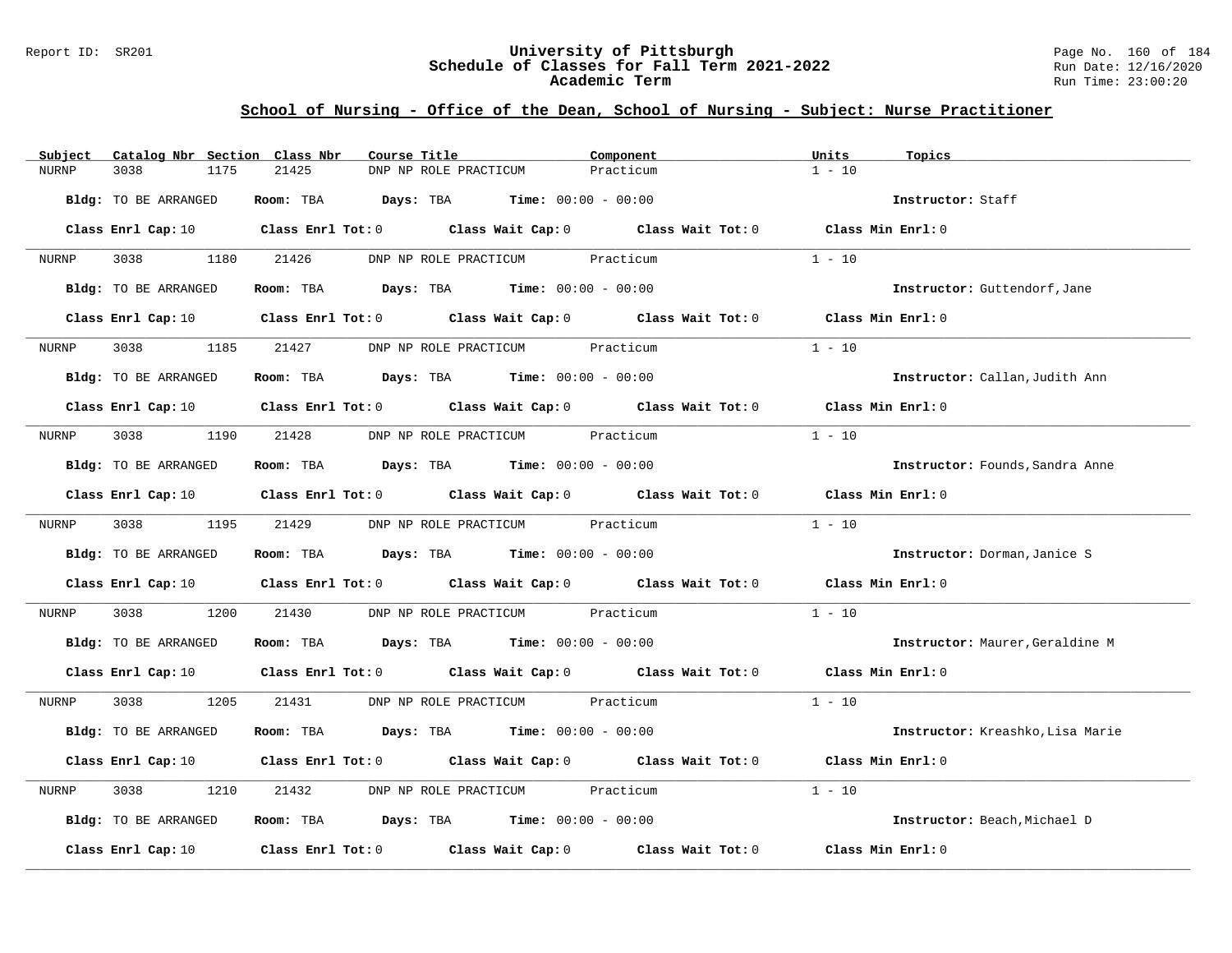| NURNP | 3038                        | 1215 | 21433               | DNP NP ROLE PRACTICUM                  |                              | Practicum           | $1 - 10$                       |  |
|-------|-----------------------------|------|---------------------|----------------------------------------|------------------------------|---------------------|--------------------------------|--|
|       | Bldg: TO BE ARRANGED        |      | Room: TBA           | Days: TBA                              | <b>Time:</b> $00:00 - 00:00$ |                     | Instructor: Danford, Cynthia   |  |
|       | Class Enrl Cap: 10          |      | Class Enrl Tot: $0$ |                                        | Class Wait Cap: 0            | Class Wait Tot: 0   | Class Min Enrl: 0              |  |
| NURNP | 3546                        | 1010 | 26242               | MGT: ADLSCNT HLTH YNG ADLT CLNClinical |                              |                     |                                |  |
|       | <b>Bldg:</b> TO BE ARRANGED |      | Room: OCTBA         | Days: M                                | <b>Time:</b> $08:00 - 16:00$ |                     | Instructor: Cassidy, Brenda L. |  |
|       | Class Enrl Cap: 5           |      | Class Enrl Tot: $0$ |                                        | Class Wait Cap: 0            | Class Wait $Tot: 0$ | Class Min $Enrl: 0$            |  |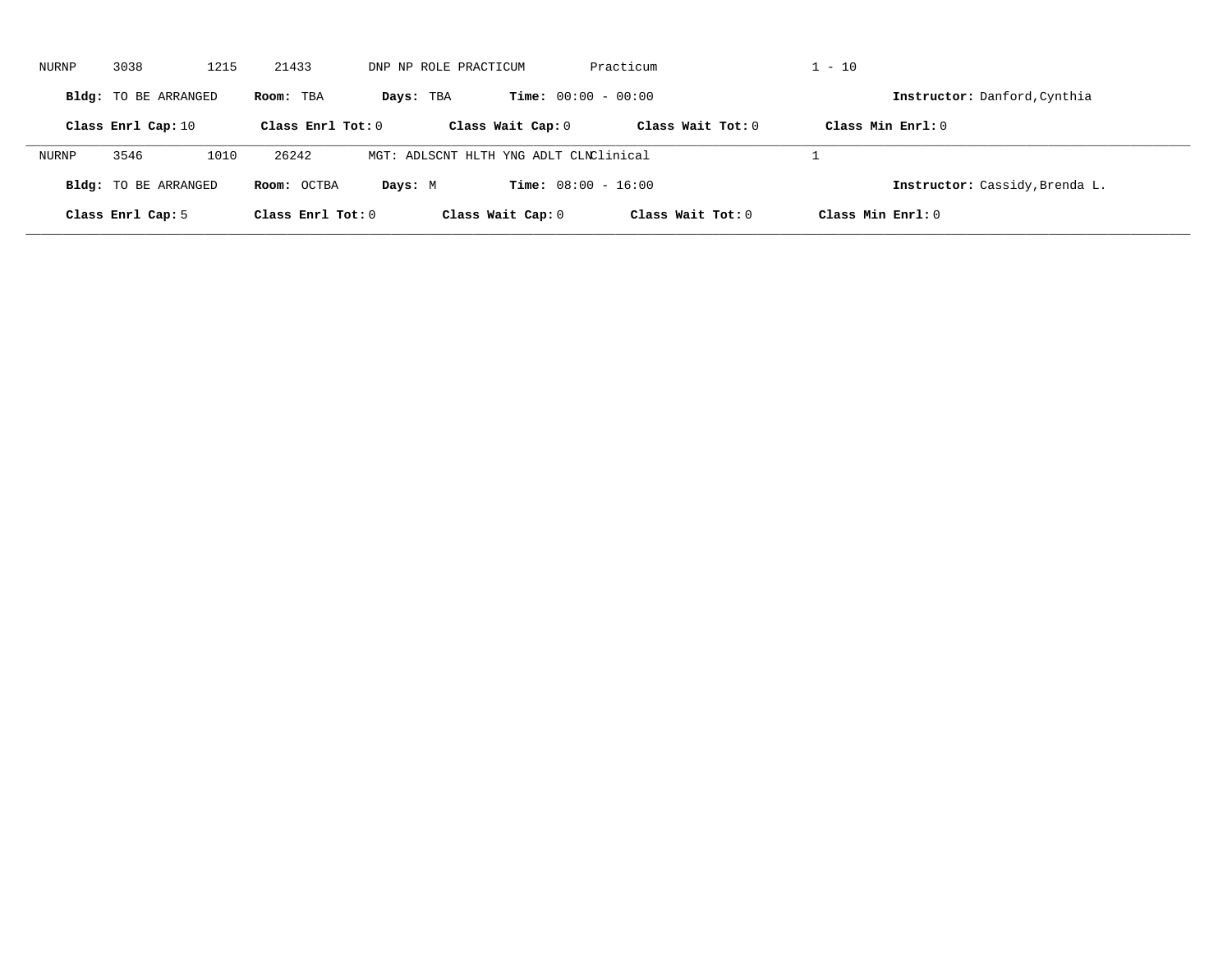| Catalog Nbr Section Class Nbr<br>Subject             | Course Title                                                              | Component                                     | Units<br>Topics                        |
|------------------------------------------------------|---------------------------------------------------------------------------|-----------------------------------------------|----------------------------------------|
| <b>NURSP</b><br>2061<br>1055                         | 25882                                                                     | ORGANIZTNL & MANAGEMENT THEORYLecture         | 3                                      |
| Bldg: Victoria Building Room: 00129                  | Days: M                                                                   | $Time: 08:00 - 10:50$                         | Instructor: Zedreck Gonzalez, Judith F |
| Class Enrl Cap: 42                                   | Class Enrl Tot: 0<br>Room Characteristics: PeopleSoft - Scheduled (PS)(1) | Class Wait Cap: 0 Class Wait Tot: 0           | Class Min Enrl: 0                      |
| Reserve Capacity:                                    | 01-MAR-2021 Nursing Anesthesia                                            | Reserve Enrl Cap: 12                          | Reserve Enrl Tot:<br>$\mathbf 0$       |
| 2061<br>1200<br>NURSP                                | 22213                                                                     | ORGANIZTNL & MANAGEMENT THEORYLecture         | $\overline{3}$                         |
| Bldg: WEB Based Class                                | Room: TBA                                                                 | <b>Days:</b> TBA <b>Time:</b> $00:00 - 00:00$ | Instructor: Warner, Karin              |
| Class Enrl Cap: 21<br>Attributes: Online             | Class Enrl Tot: 0                                                         | Class Wait Cap: 0<br>Class Wait Tot: 0        | Class Min Enrl: 0                      |
| Reserve Capacity:                                    | 01-MAR-2021 Online Nursing Students Only Reserve Enrl Cap: 20             |                                               | Reserve Enrl Tot:<br>$\mathbf 0$       |
| 2061<br>1205<br>NURSP                                | 29650                                                                     | ORGANIZTNL & MANAGEMENT THEORYLecture         | $\overline{3}$                         |
| <b>Bldg:</b> WEB Based Class                         | Room: TBA<br>Days: TBA                                                    | $Time: 00:00 - 00:00$                         | Instructor: Zedreck Gonzalez, Judith F |
| Class Enrl Cap: 20<br>Attributes: Online             | Class Enrl Tot: 0                                                         | Class Wait Cap: 0<br>Class Wait Tot: 0        | Class Min Enrl: 0                      |
| 1050<br>2061D<br>NURSP                               | 28472                                                                     | ORGANIZTNL & MANAGEMENT THEORYLecture         | $\overline{3}$                         |
| Bldg: WEB Based Class                                | Room: TBA<br>Days: M                                                      | $Time: 08:00 - 10:50$                         | Instructor: Zedreck Gonzalez, Judith F |
| Class Enrl Cap: 20<br>Attributes: Distance Education | Class Enrl Tot: 0                                                         | Class Wait Cap: 0<br>Class Wait Tot: 0        | Class Min Enrl: 0                      |
| 2064<br>1010<br>NURSP                                | 13457                                                                     | NURS ADMIN SEM AND PRACTICUM Practicum        | 3                                      |
| Bldg: TO BE ARRANGED                                 | Room: TBA<br>Days: TBA                                                    | <b>Time:</b> $00:00 - 00:00$                  | Instructor: Curran, Christine R        |
| Class Enrl Cap: 15                                   | Class Enrl Tot: 0                                                         | Class Wait Cap: 0<br>Class Wait Tot: 0        | Class Min Enrl: 0                      |
| 2073<br>1030<br>NURSP                                | 13458                                                                     | PRAC 1 NUR ED: TCH/LRNG ASSMNTPracticum       | $\overline{3}$                         |
| Bldg: Victoria Building Room: 00350                  | Days: TBA                                                                 | $Time: 00:00 - 00:00$                         | Instructor: Haines, Alice Jane         |
| Class Enrl Cap: 15<br>Attributes: Hybrid             | Class Enrl Tot: 0                                                         | Class Wait Cap: 0<br>Class Wait Tot: 0        | Class Min Enrl: 0                      |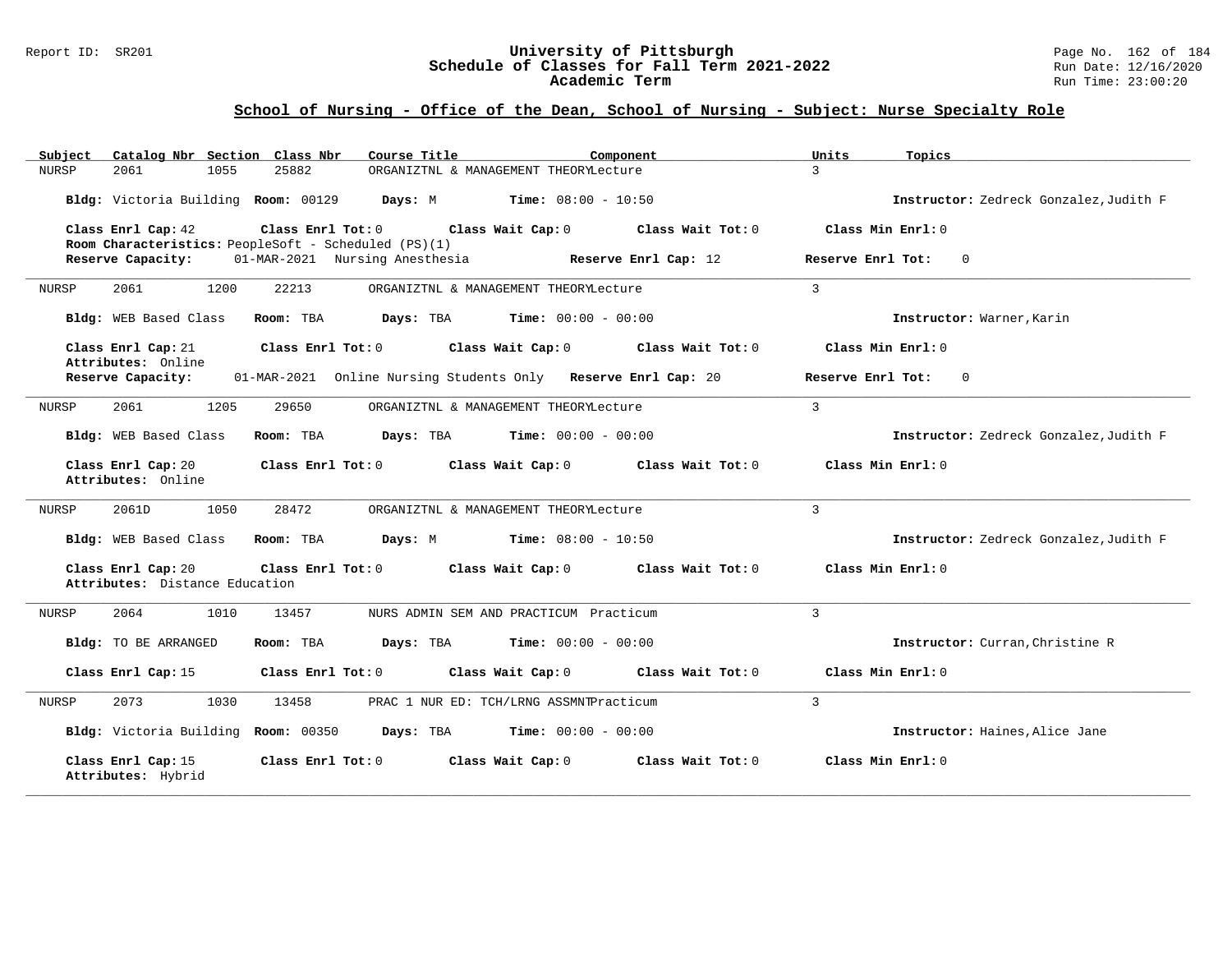#### Report ID: SR201 **University of Pittsburgh** Page No. 163 of 184 **Schedule of Classes for Fall Term 2021-2022** Run Date: 12/16/2020 **Academic Term** Run Time: 23:00:20

| Subject      | Catalog Nbr Section Class Nbr                        |                                                                           | Course Title                                                  |                              | Component                                                                                                                                                                                                                          | Units               | Topics                         |
|--------------|------------------------------------------------------|---------------------------------------------------------------------------|---------------------------------------------------------------|------------------------------|------------------------------------------------------------------------------------------------------------------------------------------------------------------------------------------------------------------------------------|---------------------|--------------------------------|
| <b>NURSP</b> | 2074<br>1010                                         | 16155                                                                     | PRAC 2 NUR ED: EDUC PRG MGT                                   |                              | Practicum                                                                                                                                                                                                                          | $\overline{3}$      |                                |
|              | Bldg: Victoria Building Room: 00123                  |                                                                           | Days: W                                                       | <b>Time:</b> $12:00 - 14:00$ |                                                                                                                                                                                                                                    |                     | Instructor: Haines, Alice Jane |
|              | Class Enrl Cap: 5                                    | Class Enrl Tot: 0                                                         |                                                               | Class Wait Cap: 0            | Class Wait Tot: 0                                                                                                                                                                                                                  | Class Min $Enrl: 0$ |                                |
|              | Attributes: Hybrid                                   |                                                                           |                                                               |                              |                                                                                                                                                                                                                                    |                     |                                |
|              |                                                      | Room Characteristics: PeopleSoft - Scheduled (PS)(1)                      |                                                               |                              |                                                                                                                                                                                                                                    |                     |                                |
| NURSP        | 2075<br>1010                                         | 18581                                                                     | INTRO TO HEALTH INFORMATICS Lecture                           |                              |                                                                                                                                                                                                                                    | $\overline{3}$      |                                |
|              | Bldg: Victoria Building Room: 00122                  |                                                                           | Days: M                                                       | <b>Time:</b> $17:00 - 19:50$ |                                                                                                                                                                                                                                    |                     | Instructor: Lee, Young Ji      |
|              | Class Enrl Cap: 38                                   | Class Enrl Tot: 0<br>Room Characteristics: PeopleSoft - Scheduled (PS)(1) |                                                               | Class Wait Cap: 0            | Class Wait Tot: 0                                                                                                                                                                                                                  | Class Min Enrl: 0   |                                |
| NURSP        | 2075<br>1200                                         | 22212                                                                     | INTRO TO HEALTH INFORMATICS Lecture                           |                              |                                                                                                                                                                                                                                    | $\overline{3}$      |                                |
|              | Bldg: WEB Based Class                                | Room: TBA                                                                 | Days: TBA                                                     | <b>Time:</b> $00:00 - 00:00$ |                                                                                                                                                                                                                                    |                     | Instructor: Lee, Young Ji      |
|              | Class Enrl Cap: 20<br>Attributes: Online             | Class $Enr1 Tot: 0$                                                       |                                                               | Class Wait Cap: 0            | Class Wait $Tot: 0$                                                                                                                                                                                                                | Class Min Enrl: 0   |                                |
|              | Reserve Capacity:                                    |                                                                           | 01-MAR-2021 Online Nursing Students Only Reserve Enrl Cap: 20 |                              |                                                                                                                                                                                                                                    | Reserve Enrl Tot:   | $\mathbf 0$                    |
| NURSP        | 2075D<br>1500                                        | 24984                                                                     | INTRO TO HEALTH INFORMATICS Lecture                           |                              |                                                                                                                                                                                                                                    | $\overline{3}$      |                                |
|              | Bldg: TO BE ARRANGED                                 | Room: TBA                                                                 | Days: M                                                       | <b>Time:</b> $17:00 - 19:50$ |                                                                                                                                                                                                                                    |                     | Instructor: Lee, Young Ji      |
|              | Class Enrl Cap: 35<br>Attributes: Distance Education | Class Enrl Tot: 0                                                         |                                                               | Class Wait Cap: 0            | Class Wait Tot: 0                                                                                                                                                                                                                  | Class Min Enrl: 0   |                                |
|              |                                                      |                                                                           |                                                               |                              | <b></b> This class has an additional fee. For more information go to <a <br="" href="http://www.registrar.pitt.edu">target="_blank"&gt;http://www.registrar.pitt.edu/</a> , and click on Faculty and Staff, then Course and Class. |                     |                                |
| <b>NURSP</b> | 2085<br>1200                                         | 22449                                                                     | NURSING INFORMTCS PRACTICUM 1 Practicum                       |                              |                                                                                                                                                                                                                                    | $3 - 4$             |                                |
|              | Bldg: WEB Based Class                                | Room: TBA                                                                 | Days: TBA                                                     | <b>Time:</b> $00:00 - 00:00$ |                                                                                                                                                                                                                                    |                     | Instructor: Lee, Young Ji      |
|              | Class Enrl Cap: 10<br>Attributes: Online             | Class Enrl Tot: 0                                                         |                                                               | Class Wait Cap: 0            | Class Wait Tot: 0                                                                                                                                                                                                                  | Class Min Enrl: 0   |                                |
|              | Reserve Capacity:                                    |                                                                           | 01-MAR-2021 Online Nursing Students Only Reserve Enrl Cap: 10 |                              |                                                                                                                                                                                                                                    | Reserve Enrl Tot:   | $\mathbf 0$                    |
| <b>NURSP</b> | 2085<br>1205                                         | 27149                                                                     | NURSING INFORMTCS PRACTICUM 1 Practicum                       |                              |                                                                                                                                                                                                                                    | $3 - 4$             |                                |
|              | Bldg: WEB Based Class                                | Room: TBA                                                                 | Days: TBA                                                     | <b>Time:</b> $00:00 - 00:00$ |                                                                                                                                                                                                                                    |                     | Instructor: Li, Dan            |
|              | Class Enrl Cap: 10<br>Attributes: Online             | Class Enrl Tot: 0                                                         |                                                               | Class Wait Cap: 0            | Class Wait Tot: 0                                                                                                                                                                                                                  | Class Min Enrl: 0   |                                |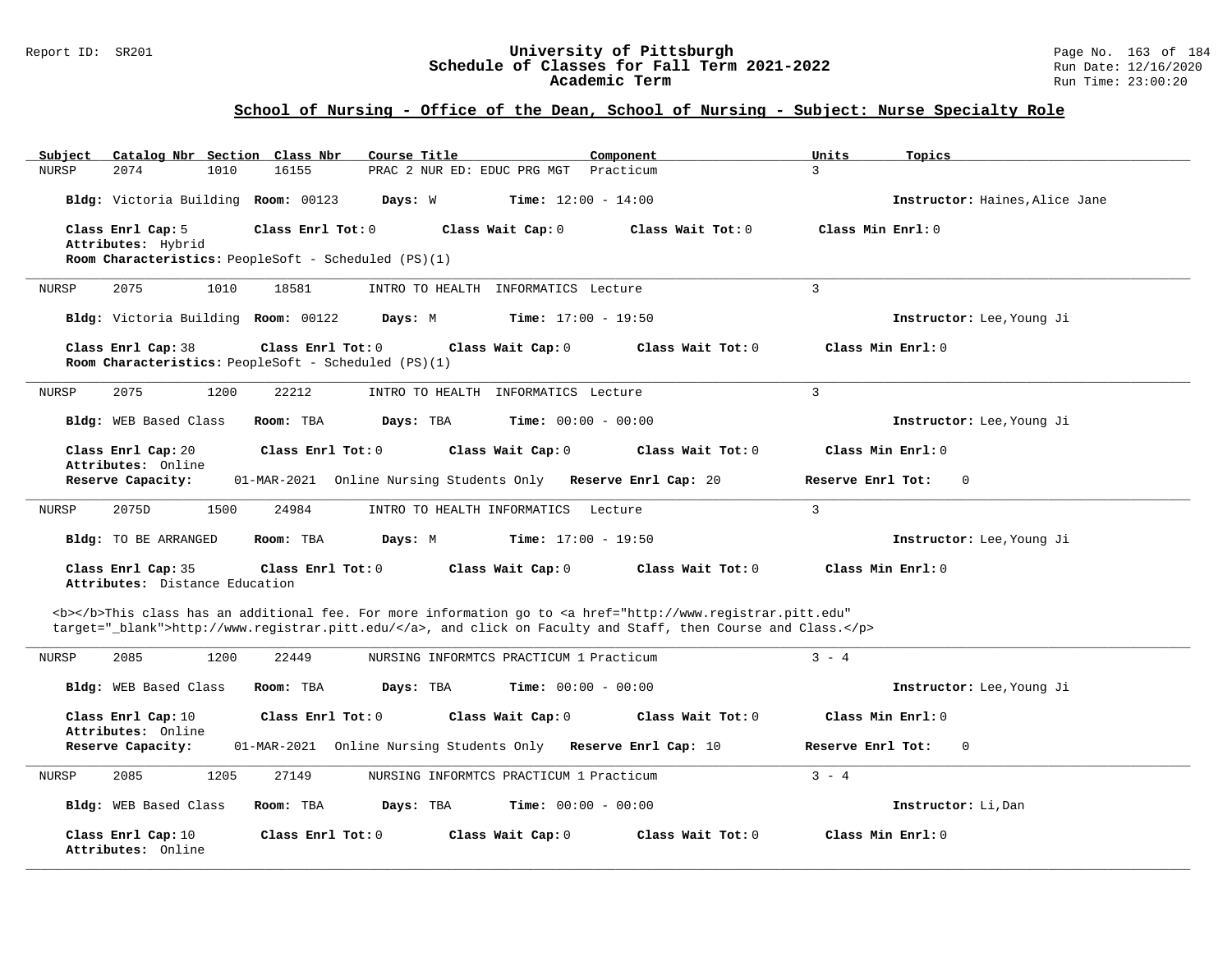| <b>NURSP</b> | 2086<br>1200                             | 22211             |                                                               |                                         |                   | $3 - 4$                           |
|--------------|------------------------------------------|-------------------|---------------------------------------------------------------|-----------------------------------------|-------------------|-----------------------------------|
|              | Bldg: WEB Based Class                    | Room: TBA         | Days: TBA                                                     | <b>Time:</b> $00:00 - 00:00$            |                   | Instructor: Lee, Young Ji         |
|              | Class Enrl Cap: 20                       | Class Enrl Tot: 0 |                                                               | Class Wait Cap: 0                       | Class Wait Tot: 0 | Class Min Enrl: 0                 |
|              | Attributes: Online<br>Reserve Capacity:  |                   | 01-MAR-2021 Online Nursing Students Only Reserve Enrl Cap: 20 |                                         |                   | Reserve Enrl Tot:<br>$\mathbf 0$  |
| <b>NURSP</b> | 2086<br>1300                             | 24905             |                                                               | NURSING INFORMTCS PRACTICUM 2 Practicum |                   | $3 - 4$                           |
|              | Bldg: WEB Based Class                    | Room: TBA         | Days: TBA                                                     | <b>Time:</b> $00:00 - 00:00$            |                   | Instructor: Li, Dan               |
|              | Class Enrl Cap: 20<br>Attributes: Online | Class Enrl Tot: 0 |                                                               | Class Wait Cap: 20                      | Class Wait Tot: 0 | Class Min Enrl: 0                 |
| <b>NURSP</b> | 2093<br>1200                             | 22210             |                                                               | EDUC & MENTORING CLIN SETTING Lecture   |                   | $\overline{3}$                    |
|              | Bldg: WEB Based Class                    | Room: TBA         | Days: TBA                                                     | <b>Time:</b> $00:00 - 00:00$            |                   | Instructor: Hoffmann, Rosemary L. |
|              | Class Enrl Cap: 20                       | Class Enrl Tot: 0 |                                                               | Class Wait Cap: 0                       | Class Wait Tot: 0 | Class Min Enrl: 0                 |
|              | Attributes: Online<br>Reserve Capacity:  |                   | 01-MAR-2021 Online Nursing Students Only Reserve Enrl Cap: 20 |                                         |                   | Reserve Enrl Tot:<br>$\Omega$     |
|              |                                          |                   |                                                               |                                         |                   |                                   |
| <b>NURSP</b> | 2095<br>1200                             | 22209             |                                                               | CONTEM ISS NUR & CNL ROLE SEM Seminar   |                   | $\overline{2}$                    |
|              | Bldg: WEB Based Class                    | Room: TBA         | Days: TBA                                                     | <b>Time:</b> $00:00 - 00:00$            |                   | Instructor: Hoffmann, Rosemary L. |
|              | Class Enrl Cap: 20                       | Class Enrl Tot: 0 |                                                               | Class Wait Cap: 0                       | Class Wait Tot: 0 | Class Min Enrl: 0                 |
|              | Attributes: Online<br>Reserve Capacity:  |                   | 01-MAR-2021 Online Nursing Students Only Reserve Enrl Cap: 20 |                                         |                   | Reserve Enrl Tot:<br>$\mathbf 0$  |
| NURSP        | 1050<br>2096                             | 21761             | CNL CLINICAL PRACTICUM 1                                      |                                         | Practicum         | 2                                 |
|              | Bldg: Victoria Building Room: 00336      |                   | Days: TBA                                                     | <b>Time:</b> $00:00 - 00:00$            |                   | Instructor: Campbell, Grace B     |
|              | Class Enrl Cap: 15                       | Class Enrl Tot: 0 |                                                               | Class Wait Cap: 0                       | Class Wait Tot: 0 | Class Min Enrl: 0                 |
| <b>NURSP</b> | 2096<br>1200                             | 22208             | CNL CLINICAL PRACTICUM 1                                      |                                         | Practicum         | $\overline{2}$                    |
|              | Bldg: WEB Based Class                    | Room: TBA         | Days: TBA                                                     | <b>Time:</b> $00:00 - 00:00$            |                   | Instructor: Campbell, Grace B     |
|              | Class Enrl Cap: 20                       | Class Enrl Tot: 0 |                                                               | Class Wait Cap: 0                       | Class Wait Tot: 0 | Class Min Enrl: 0                 |
|              | Attributes: Online<br>Reserve Capacity:  |                   | 01-MAR-2021 Online Nursing Students Only Reserve Enrl Cap: 20 |                                         |                   | Reserve Enrl Tot:<br>$\mathbf 0$  |
| <b>NURSP</b> | 2097<br>1050                             | 16679             | CNL CLINICAL PRACTICUM 2                                      |                                         | Practicum         | $\mathcal{L}$                     |
|              | Bldg: Victoria Building Room: 00336      |                   | Days: TBA                                                     | <b>Time:</b> $00:00 - 00:00$            |                   | Instructor: Campbell, Grace B     |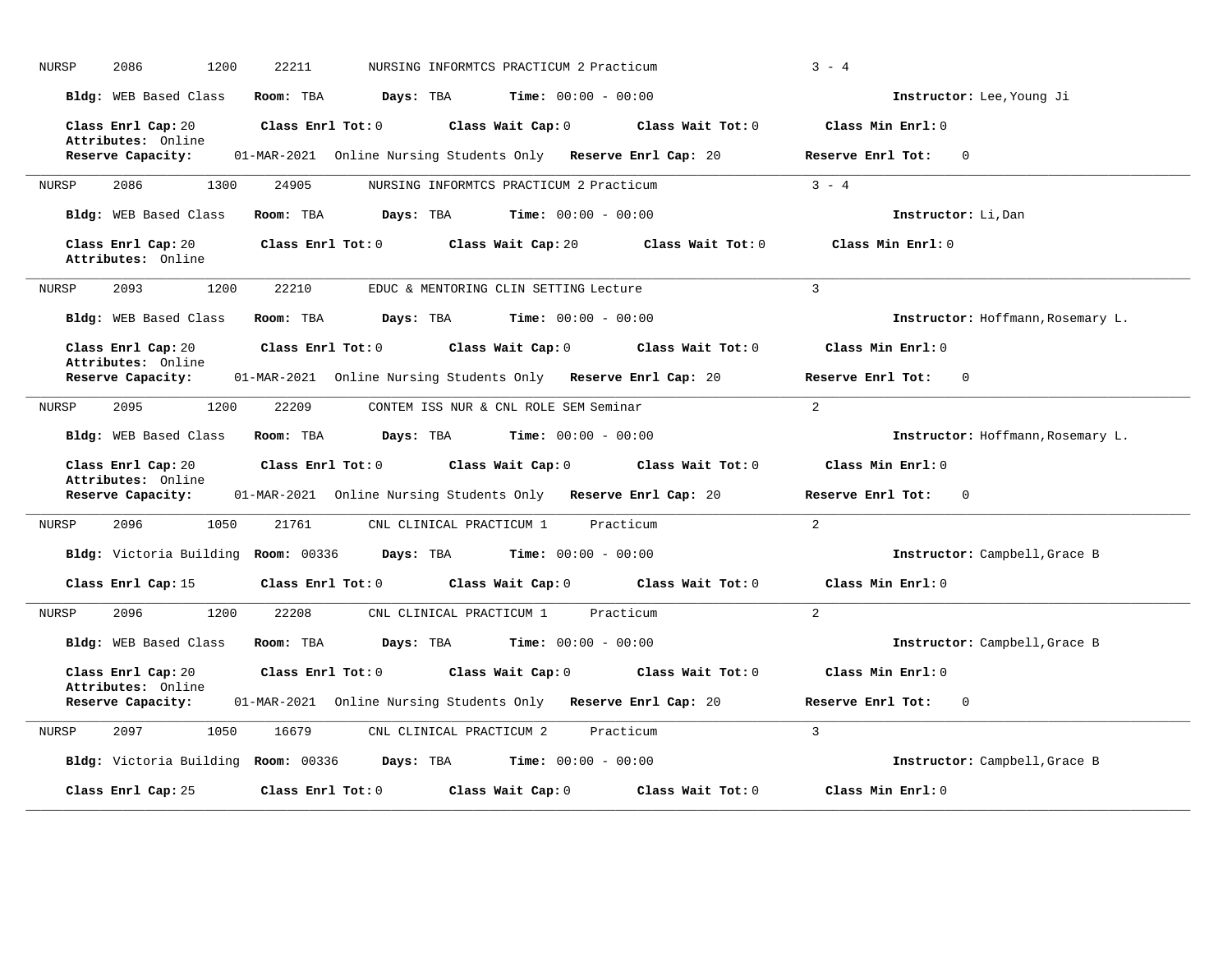#### Report ID: SR201 **University of Pittsburgh** Page No. 165 of 184 **Schedule of Classes for Fall Term 2021-2022** Run Date: 12/16/2020 **Academic Term** Run Time: 23:00:20

| Catalog Nbr Section Class Nbr<br>Subject         | Course Title<br>Component                                                                                          | Units<br>Topics                   |
|--------------------------------------------------|--------------------------------------------------------------------------------------------------------------------|-----------------------------------|
| NURSP<br>2097<br>1200                            | 22207<br>CNL CLINICAL PRACTICUM 2<br>Practicum                                                                     | $\mathcal{L}$                     |
| Bldg: WEB Based Class                            | Room: TBA $Days:$ TBA $Time: 00:00 - 00:00$                                                                        | Instructor: Campbell, Grace B     |
| Class Enrl Cap: 20<br>Attributes: Online         | Class Enrl Tot: $0$ Class Wait Cap: $0$ Class Wait Tot: $0$ Class Min Enrl: $0$                                    |                                   |
| Reserve Capacity:                                | 01-MAR-2021 Online Nursing Students Only Reserve Enrl Cap: 20                                                      | Reserve Enrl Tot: 0               |
| 1015<br>2161<br>NURSP                            | INDEPENDENT STUDY 1ndependent Study<br>13482                                                                       | $1 - 3$                           |
| Bldg: TO BE ARRANGED                             | Room: TBA $Days:$ TBA $Time: 00:00 - 00:00$                                                                        | Instructor: Alexander, Sheila A   |
| Class Enrl Cap: 5                                | Class Enrl Tot: $0$ Class Wait Cap: $0$ Class Wait Tot: $0$ Class Min Enrl: $0$                                    |                                   |
| 2161<br>1020<br>NURSP                            | 13536<br>INDEPENDENT STUDY 1ndependent Study                                                                       | $1 - 3$                           |
| Bldg: TO BE ARRANGED                             | Room: TBA $Days:$ TBA $Time: 00:00 - 00:00$                                                                        | Instructor: Sherwood, Paula Riess |
| Class Enrl Cap: 5                                | Class Enrl Tot: 0 Class Wait Cap: 0 Class Wait Tot: 0 Class Min Enrl: 0                                            |                                   |
| NURSP<br>2161<br>1030                            | 13537<br>INDEPENDENT STUDY 1ndependent Study                                                                       | $1 - 3$                           |
| Bldg: TO BE ARRANGED                             | Room: TBA $Days:$ TBA $Time: 00:00 - 00:00$                                                                        | Instructor: Staff                 |
| Class Enrl Cap: 5                                | Class Enrl Tot: 0 Class Wait Cap: 0 Class Wait Tot: 0                                                              | Class Min Enrl: 0                 |
| 2161<br>1040<br>NURSP                            | INDEPENDENT STUDY<br>13538<br>Independent Study                                                                    | $1 - 3$                           |
| Bldg: TO BE ARRANGED                             | Room: TBA $Days:$ TBA $Time: 00:00 - 00:00$                                                                        | Instructor: Staff                 |
| Class Enrl Cap: 5                                | Class Enrl Tot: 0 Class Wait Cap: 0 Class Wait Tot: 0                                                              | Class Min Enrl: 0                 |
| 1050<br>2161 200<br>NURSP                        | Independent Study<br>13539<br>INDEPENDENT STUDY                                                                    | $1 - 3$                           |
| Bldg: TO BE ARRANGED                             | Room: TBA $Days: TBA$ Time: $00:00 - 00:00$                                                                        | Instructor: Rosenzweig, Margaret  |
| Class Enrl Cap: 5                                | Class Enrl Tot: 0 Class Wait Cap: 0 Class Wait Tot: 0                                                              | Class Min Enrl: 0                 |
| 2161<br>1060<br>NURSP                            | 13540<br>INDEPENDENT STUDY 1ndependent Study                                                                       | $1 - 3$                           |
| <b>Bldg:</b> TO BE ARRANGED<br>Class Enrl Cap: 5 | <b>Time:</b> $00:00 - 00:00$<br>Room: TBA<br>Days: TBA<br>Class Enrl Tot: 0<br>Class Wait Cap: 0 Class Wait Tot: 0 | Instructor:<br>Class Min Enrl: 0  |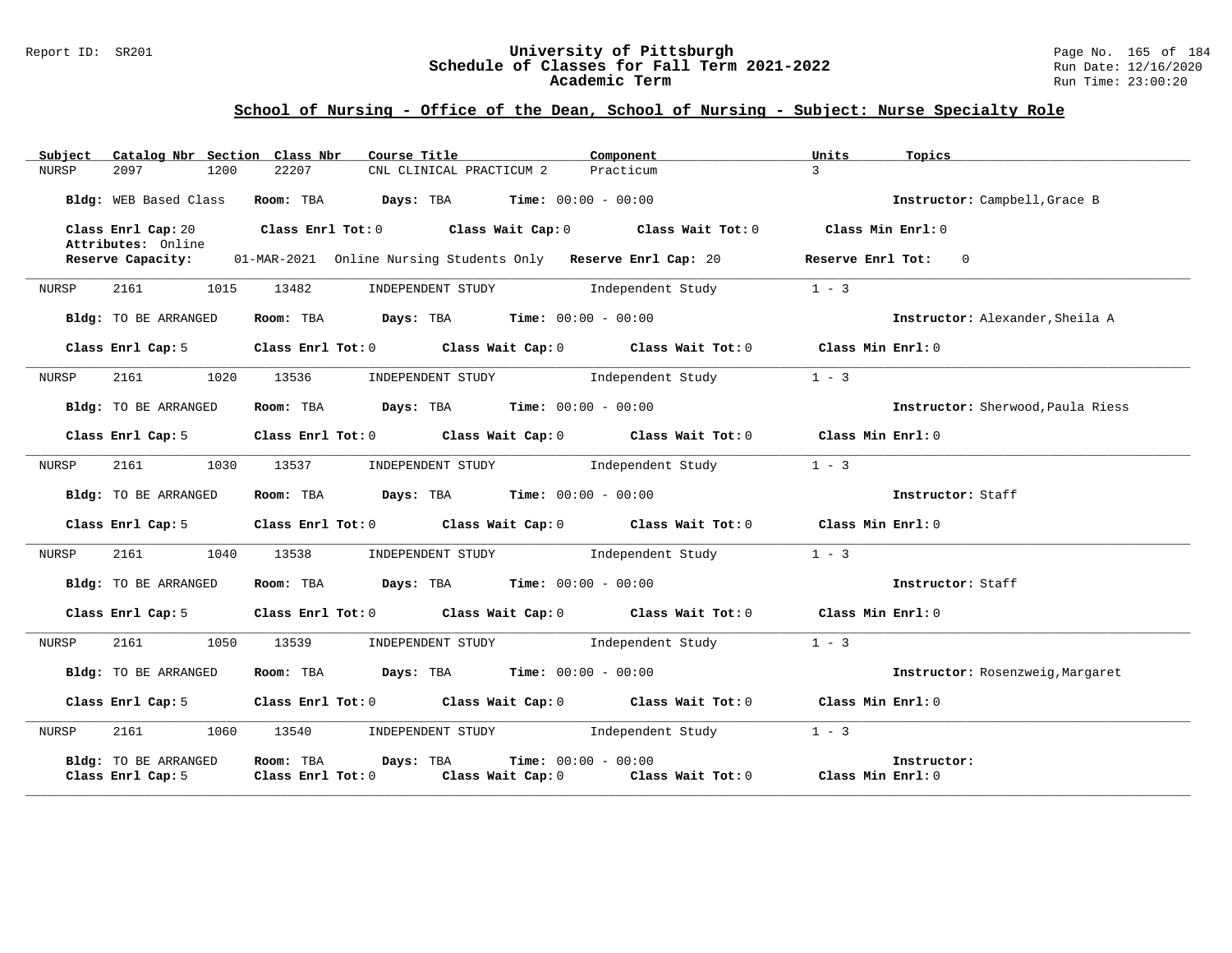### Report ID: SR201 **1988 Chedule of Classes for Fall Term 2021-2022** Page No. 166 of 184 **Schedule of Classes for Fall Term 2021-2022** Run Date: 12/16/2020 **Academic Term** Run Time: 23:00:20

| Catalog Nbr Section Class Nbr<br>Subject   | Course Title                                                                                                                                   | Component                    | Units<br>Topics                    |
|--------------------------------------------|------------------------------------------------------------------------------------------------------------------------------------------------|------------------------------|------------------------------------|
| <b>NURSP</b><br>2161<br>1070               | 13541<br>INDEPENDENT STUDY                                                                                                                     | Independent Study            | $1 - 3$                            |
| Bldg: TO BE ARRANGED                       | Days: TBA<br>Room: TBA                                                                                                                         | <b>Time:</b> $00:00 - 00:00$ | Instructor:                        |
| Class Enrl Cap: 5                          | Class Enrl Tot: 0 Class Wait Cap: 0                                                                                                            | Class Wait Tot: 0            | Class Min Enrl: 0                  |
| 2192<br>1040<br>NURSP                      | 13469<br>ADV SPECIALTY OPTION: ONCOLOGYLecture                                                                                                 |                              | $\overline{3}$                     |
| Bldg: TO BE ARRANGED                       | Room: TBA $Days: TBA$ Time: $00:00 - 00:00$                                                                                                    |                              | Instructor: Rosenzweig, Margaret   |
| Class Enrl Cap: 5                          | Class Enrl Tot: 0 Class Wait Cap: 0 Class Wait Tot: 0<br><b>Combined Section ID:</b> $0484(NURNP/2107/NURSP/2192) - NURNP 2107(\text{#13466})$ |                              | Class Min Enrl: 0                  |
| 2361<br>NURSP<br>1010                      | 13462<br>INDEPENDENT STUDY                                                                                                                     | Independent Study            | $1 - 3$                            |
| Bldg: TO BE ARRANGED                       | Room: TBA $Days:$ TBA $Time: 00:00 - 00:00$                                                                                                    |                              | Instructor: Albrecht, Susan A      |
|                                            | Class Enrl Cap: 20 Class Enrl Tot: 0 Class Wait Cap: 0 Class Wait Tot: 0                                                                       |                              | Class Min Enrl: 0                  |
| 2361 236<br>NURSP                          | 1020 13531<br>INDEPENDENT STUDY                                                                                                                | Independent Study            | $1 - 3$                            |
| Bldg: TO BE ARRANGED<br>Class Enrl Cap: 20 | Room: TBA Days: TBA<br>Class Enrl Tot: 0 $\qquad$ Class Wait Cap: 0 $\qquad$ Class Wait Tot: 0 $\qquad$ Class Min Enrl: 0                      | <b>Time:</b> $00:00 - 00:00$ | Instructor:                        |
| 2361 1030 13532<br>NURSP                   | INDEPENDENT STUDY 1ndependent Study                                                                                                            |                              | $1 - 3$                            |
| Bldg: TO BE ARRANGED                       | Room: TBA $Days: TBA$ Time: $00:00 - 00:00$                                                                                                    |                              | Instructor: Mitchell, Ann M.       |
| Class Enrl Cap: 20                         | Class Enrl Tot: 0 Class Wait Cap: 0 Class Wait Tot: 0                                                                                          |                              | Class Min Enrl: 0                  |
| 2361<br>1040<br>NURSP                      | INDEPENDENT STUDY<br>13533                                                                                                                     | Independent Study            | $1 - 3$                            |
| Bldg: TO BE ARRANGED                       | Room: TBA $\rule{1em}{0.15mm}$ Days: TBA Time: $00:00 - 00:00$                                                                                 |                              | Instructor: Schlenk, Elizabeth Ann |
| Class Enrl Cap: 20                         | Class Enrl Tot: $0$ Class Wait Cap: $0$ Class Wait Tot: $0$ Class Min Enrl: $0$                                                                |                              |                                    |
| 2361<br>1050<br>NURSP                      | 13534 INDEPENDENT STUDY Independent Study                                                                                                      |                              | $1 - 3$                            |
| Bldg: TO BE ARRANGED                       | Room: TBA<br>Days: TBA<br>Class Enrl Cap: 20 		 Class Enrl Tot: 0 		 Class Wait Cap: 0 		 Class Wait Tot: 0 		 Class Min Enrl: 0               | <b>Time:</b> $00:00 - 00:00$ | Instructor:                        |
| 2361<br>1060<br>NURSP                      | 13535 INDEPENDENT STUDY 1ndependent Study                                                                                                      |                              | $1 - 3$                            |
| Bldg: TO BE ARRANGED                       | Room: TBA $\rule{1em}{0.15mm}$ Days: TBA Time: $00:00 - 00:00$                                                                                 |                              | Instructor: Constantino, Rose      |
| Class Enrl Cap: 20                         | Class Enrl Tot: $0$ Class Wait Cap: $0$ Class Wait Tot: $0$                                                                                    |                              | Class Min Enrl: 0                  |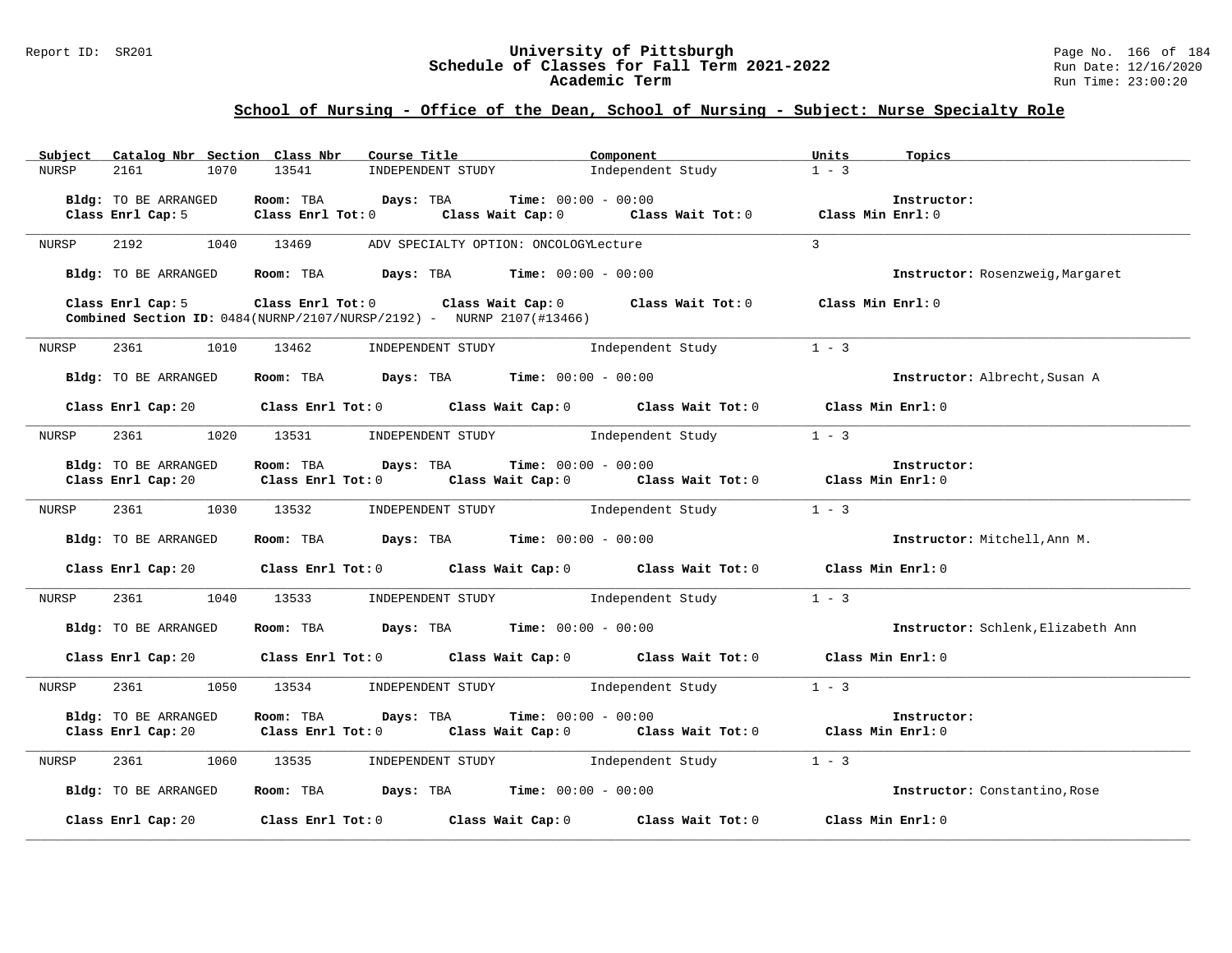#### Report ID: SR201 **University of Pittsburgh** Page No. 167 of 184 **Schedule of Classes for Fall Term 2021-2022** Run Date: 12/16/2020 **Academic Term** Run Time: 23:00:20

| Subject |                                          | Catalog Nbr Section Class Nbr | Course Title <b>Course Title</b>                              | Component                                                                                           | Units<br>Topics                     |
|---------|------------------------------------------|-------------------------------|---------------------------------------------------------------|-----------------------------------------------------------------------------------------------------|-------------------------------------|
| NURSP   | 2361<br>1070                             | 13696                         | INDEPENDENT STUDY                                             | Independent Study                                                                                   | $1 - 3$                             |
|         | Bldg: TO BE ARRANGED                     |                               | Room: TBA $Days: TBA$ Time: $00:00 - 00:00$                   |                                                                                                     | Instructor: Puskar, Kathryn R.      |
|         | Class Enrl Cap: 15                       |                               |                                                               | Class Enrl Tot: 0 Class Wait Cap: 0 Class Wait Tot: 0 Class Min Enrl: 0                             |                                     |
| NURSP   | 2361<br>1080                             | 13697                         | INDEPENDENT STUDY                                             | Independent Study                                                                                   | $1 - 3$                             |
|         | Bldg: TO BE ARRANGED                     | Room: TBA Days: TBA           |                                                               | <b>Time:</b> $00:00 - 00:00$                                                                        | Instructor:                         |
|         | Class Enrl Cap: 15                       |                               |                                                               | Class Enrl Tot: 0 $\qquad$ Class Wait Cap: 0 $\qquad$ Class Wait Tot: 0 $\qquad$ Class Min Enrl: 0  |                                     |
| NURSP   |                                          | 2361 1090 13707               |                                                               | INDEPENDENT STUDY 1ndependent Study                                                                 | $1 - 3$                             |
|         | Bldg: TO BE ARRANGED                     |                               | Room: TBA $Days:$ TBA $Time: 00:00 - 00:00$                   |                                                                                                     | Instructor: Staff                   |
|         |                                          |                               |                                                               | Class Enrl Cap: 15 $\qquad$ Class Enrl Tot: 0 $\qquad$ Class Wait Cap: 0 $\qquad$ Class Wait Tot: 0 | Class Min Enrl: 0                   |
| NURSP   | 2361 236<br>1100                         | 14995                         | INDEPENDENT STUDY                                             | Independent Study                                                                                   | $1 - 3$                             |
|         | Bldg: TO BE ARRANGED                     | Room: TBA                     | Days: TBA                                                     | <b>Time:</b> $00:00 - 00:00$                                                                        | Instructor:                         |
|         |                                          |                               |                                                               | Class Enrl Cap: 15 Class Enrl Tot: 0 Class Wait Cap: 0 Class Wait Tot: 0 Class Min Enrl: 0          |                                     |
| NURSP   | 2373 1020 13490                          |                               | NURSING ADMIN RESIDENCY Practicum                             |                                                                                                     | $\mathbf{3}$                        |
|         | Bldg: TO BE ARRANGED                     |                               | <b>Room:</b> TBA <b>Days:</b> TBA <b>Time:</b> 00:00 - 00:00  |                                                                                                     | Instructor: Fennimore, Laura A      |
|         |                                          |                               |                                                               | Class Enrl Cap: 20 Class Enrl Tot: 0 Class Wait Cap: 0 Class Wait Tot: 0 Class Min Enrl: 0          |                                     |
| NURSP   | 2373 1200                                | 22602                         | NURSING ADMIN RESIDENCY                                       | Practicum                                                                                           | $\overline{3}$                      |
|         | Bldg: WEB Based Class                    |                               | Room: TBA $Days:$ TBA $Time: 00:00 - 00:00$                   |                                                                                                     | Instructor: Fennimore, Laura A      |
|         | Class Enrl Cap: 10                       |                               |                                                               | Class Enrl Tot: $0$ Class Wait Cap: $0$ Class Wait Tot: $0$                                         | Class Min Enrl: 0                   |
|         | Attributes: Online                       |                               |                                                               | <b>Reserve Capacity:</b> 01-MAR-2021 Online Nursing Students Only Reserve Enrl Cap: 10              | Reserve Enrl Tot: 0                 |
| NURSP   | 1210<br>2383                             | 23030                         | MTHS IN TEC EVAL & USABILITY Lecture                          |                                                                                                     | 1.5                                 |
|         |                                          |                               | Bldg: WEB Based Class Room: TBA Days: TBA Time: 00:00 - 00:00 |                                                                                                     | Instructor: Li, Dan                 |
|         | Class Enrl Cap: 10<br>Attributes: Online |                               |                                                               | Class Enrl Tot: $0$ Class Wait Cap: $0$ Class Wait Tot: $0$                                         | Class Min Enrl: 0                   |
|         | Reserve Capacity:                        |                               | 01-MAR-2021 Online Nursing Students Only Reserve Enrl Cap: 10 |                                                                                                     | Reserve Enrl Tot:<br>$\overline{0}$ |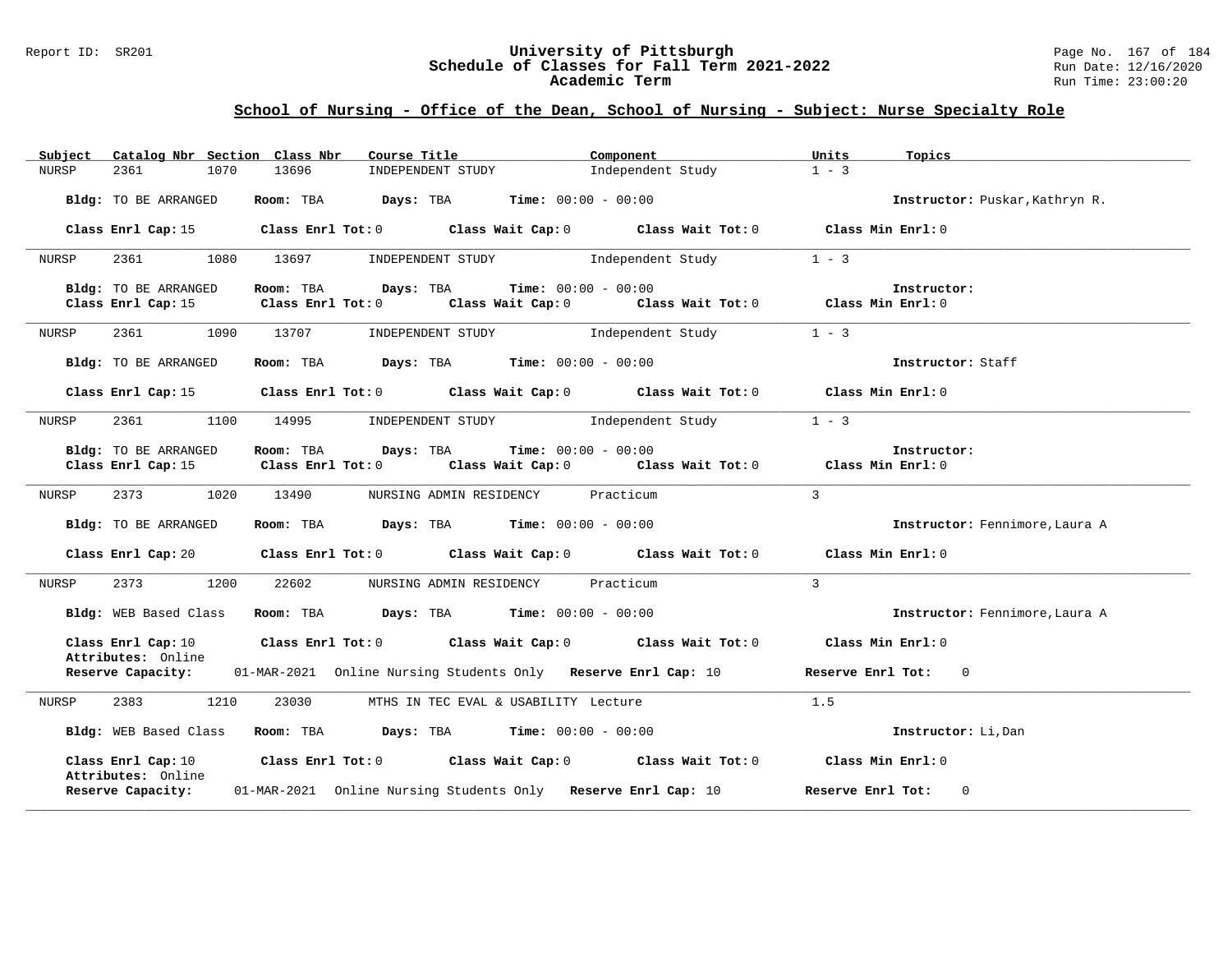#### Report ID: SR201 **University of Pittsburgh** Page No. 168 of 184 **Schedule of Classes for Fall Term 2021-2022** Run Date: 12/16/2020 **Academic Term** Run Time: 23:00:20

| Catalog Nbr Section Class Nbr<br>Course Title<br>Subject<br>Component                                                                     | Units<br>Topics                    |
|-------------------------------------------------------------------------------------------------------------------------------------------|------------------------------------|
| <b>NURSP</b><br>2388<br>1220<br>23031<br>DATABASE MANAGEMENT<br>Lecture                                                                   | $\overline{2}$                     |
| Bldg: WEB Based Class<br>Room: TBA<br>Days: TBA<br><b>Time:</b> $00:00 - 00:00$                                                           | Instructor: Rohay, Jeffrey Michael |
| Class Enrl Cap: 25<br>Class Enrl Tot: 0<br>Class Wait Cap: 0<br>Class Wait Tot: 0<br>Attributes: Online                                   | Class Min Enrl: 0                  |
| 01-MAR-2021 Online Nursing Students Only Reserve Enrl Cap: 10<br>Reserve Capacity:                                                        | $\mathbf 0$<br>Reserve Enrl Tot:   |
| 2388<br>1240<br>27419<br>DATABASE MANAGEMENT<br>NURSP<br>Lecture                                                                          | 2                                  |
| Bldg: Victoria Building Room: 00115<br><b>Days:</b> Tu <b>Time:</b> $18:00 - 19:50$                                                       | Instructor: Rohay, Jeffrey Michael |
| Class Enrl Cap: 45<br>Class Enrl Tot: 0<br>Class Wait Cap: 0<br>Class Wait Tot: 0<br>Room Characteristics: PeopleSoft - Scheduled (PS)(1) | Class Min Enrl: 0                  |
| 2388D<br>1100<br>28471<br>NURSP<br>DATABASE MANAGEMENT<br>Lecture                                                                         | 2                                  |
| <b>Days:</b> Tu <b>Time:</b> $18:00 - 19:50$<br>Bldg: WEB Based Class<br>Room: TBA                                                        | Instructor: Rohay, Jeffrey Michael |
| Class Enrl Cap: 20<br>Class Enrl Tot: 0<br>Class Wait Cap: 0<br>Class Wait Tot: 0<br>Attributes: Distance Education                       | Class Min Enrl: 0                  |
| 1200<br>22206<br>NURSP<br>3094<br>EVID-BASD MGT & QUALT IMPRVMNTLecture                                                                   | $\overline{3}$                     |
| Bldg: WEB Based Class<br>Room: TBA<br>Days: TBA<br><b>Time:</b> $00:00 - 00:00$                                                           | Instructor: Fennimore, Laura A     |
| Class Enrl Cap: 20<br>Class Enrl Tot: 0<br>Class Wait Cap: 0<br>Class Wait Tot: 0<br>Attributes: Online                                   | Class Min Enrl: 0                  |
| Reserve Capacity:<br>01-MAR-2021 Online Nursing Students Only Reserve Enrl Cap: 20                                                        | Reserve Enrl Tot:<br>0             |
| 3096<br>1040<br>18192<br>DTA ANLYTCS & CLIN SYMS DESIGNDirected Studies<br>NURSP                                                          | $\overline{3}$                     |
| Bldg: TO BE ARRANGED<br>Room: TBA<br>Days: M<br>$Time: 16:00 - 19:00$                                                                     | Instructor: Fennimore, Laura A     |
| Class Enrl Tot: 0<br>Class Wait Cap: 0<br>Class Wait Tot: 0<br>Class Enrl Cap: 1                                                          | Class Min Enrl: 0                  |
| DTA ANLYTCS & CLIN SYMS DESIGNDirected Studies<br>3096<br>1200<br>22205<br>NURSP                                                          | $\overline{3}$                     |
| Bldg: WEB Based Class<br>Room: TBA<br>Days: TBA<br>$Time: 00:00 - 00:00$                                                                  | Instructor: Fennimore, Laura A     |
| Class Enrl Cap: 20<br>Class Enrl Tot: 0<br>Class Wait Cap: 0<br>Class Wait Tot: 0<br>Attributes: Online                                   | Class Min Enrl: 0                  |
| 01-MAR-2021 Online Nursing Students Only Reserve Enrl Cap: 20<br>Reserve Capacity:                                                        | Reserve Enrl Tot:<br>0             |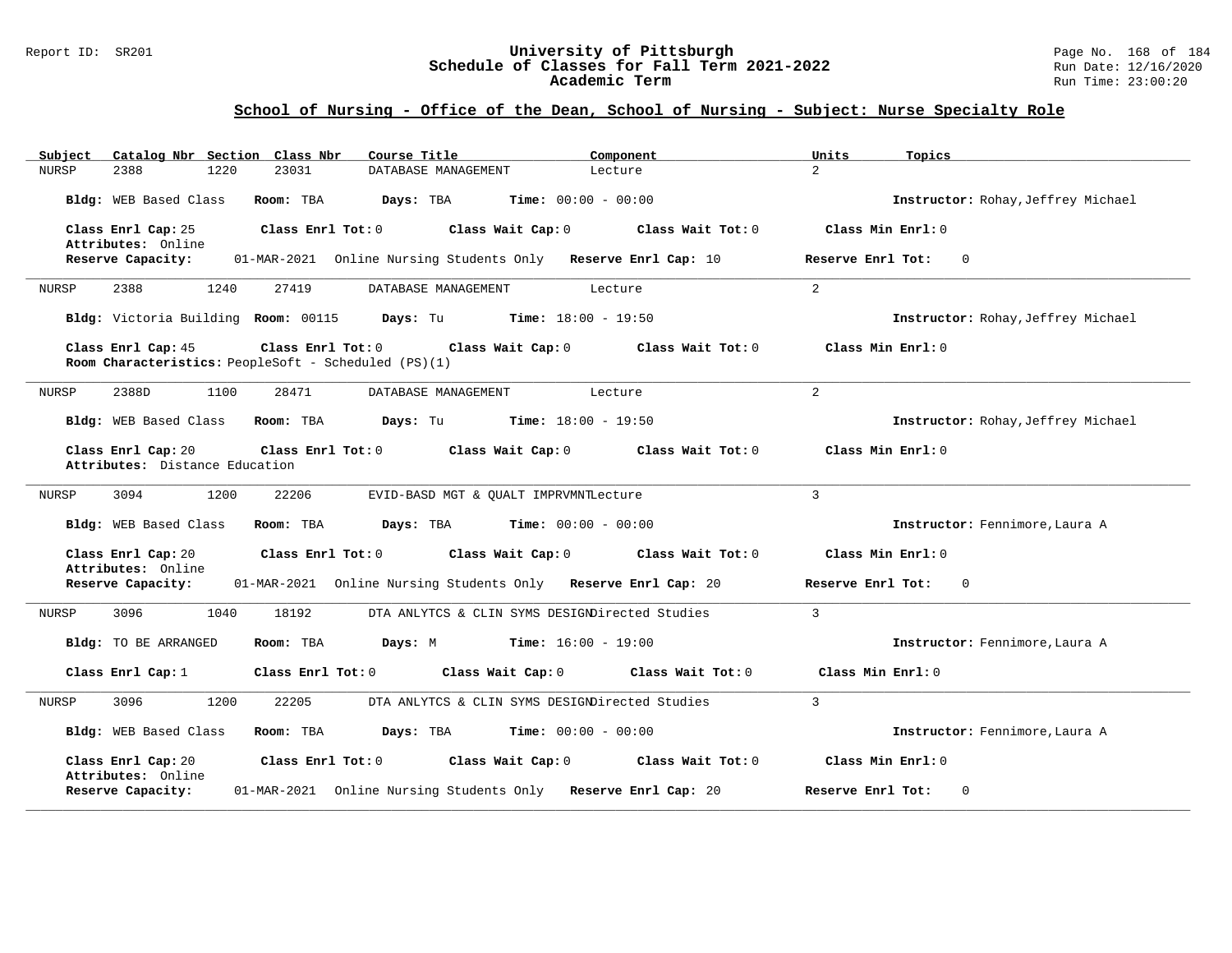### Report ID: SR201 **University of Pittsburgh** Page No. 169 of 184 **Schedule of Classes for Fall Term 2021-2022** Run Date: 12/16/2020 **Academic Term** Run Time: 23:00:20

| Subject | Catalog Nbr Section                      | Class Nbr                           | Course Title                                      |                              | Component         | Units<br>Topics                        |  |
|---------|------------------------------------------|-------------------------------------|---------------------------------------------------|------------------------------|-------------------|----------------------------------------|--|
| NURSP   | 3097                                     | 1020<br>21950                       | DNP RESIDENCY:                                    | ADMINISTRATIONPracticum      |                   | $1 - 10$                               |  |
|         |                                          | Bldg: Victoria Building Room: 00336 | Days: TBA                                         | <b>Time:</b> $00:00 - 00:00$ |                   | Instructor: Fennimore, Laura A         |  |
|         | Class Enrl Cap: 10                       | Class $Enr1$ Tot: $0$               |                                                   | Class Wait Cap: 0            | Class Wait Tot: 0 | Class Min Enrl: 0                      |  |
| NURSP   | 3097                                     | 22226<br>1200                       | DNP RESIDENCY:                                    | ADMINISTRATIONPracticum      |                   | $1 - 10$                               |  |
|         | <b>Bldg:</b> WEB Based Class             | Room: TBA                           | Days: TBA                                         | <b>Time:</b> $00:00 - 00:00$ |                   | Instructor: Fennimore, Laura A         |  |
|         | Class Enrl Cap: 20<br>Attributes: Online | Class $Enr1$ Tot: $0$               |                                                   | Class Wait Cap: 0            | Class Wait Tot: 0 | Class Min Enrl: 0                      |  |
|         | Reserve Capacity:                        | 01-MAR-2021                         | Online Nursing Students Only Reserve Enrl Cap: 20 |                              |                   | Reserve Enrl Tot:<br>$\Omega$          |  |
| NURSP   | 3097                                     | 27075<br>1300                       | DNP RESIDENCY:                                    | ADMINISTRATIONPracticum      |                   | $1 - 10$                               |  |
|         | <b>Bldg:</b> TO BE ARRANGED              | Room: TBA                           | Days: TBA                                         | <b>Time:</b> $00:00 - 00:00$ |                   | Instructor: Zedreck Gonzalez, Judith F |  |
|         | Class Enrl Cap: 35                       | Class Enrl Tot: $0$                 |                                                   | Class Wait Cap: 0            | Class Wait Tot: 0 | Class Min Enrl: 0                      |  |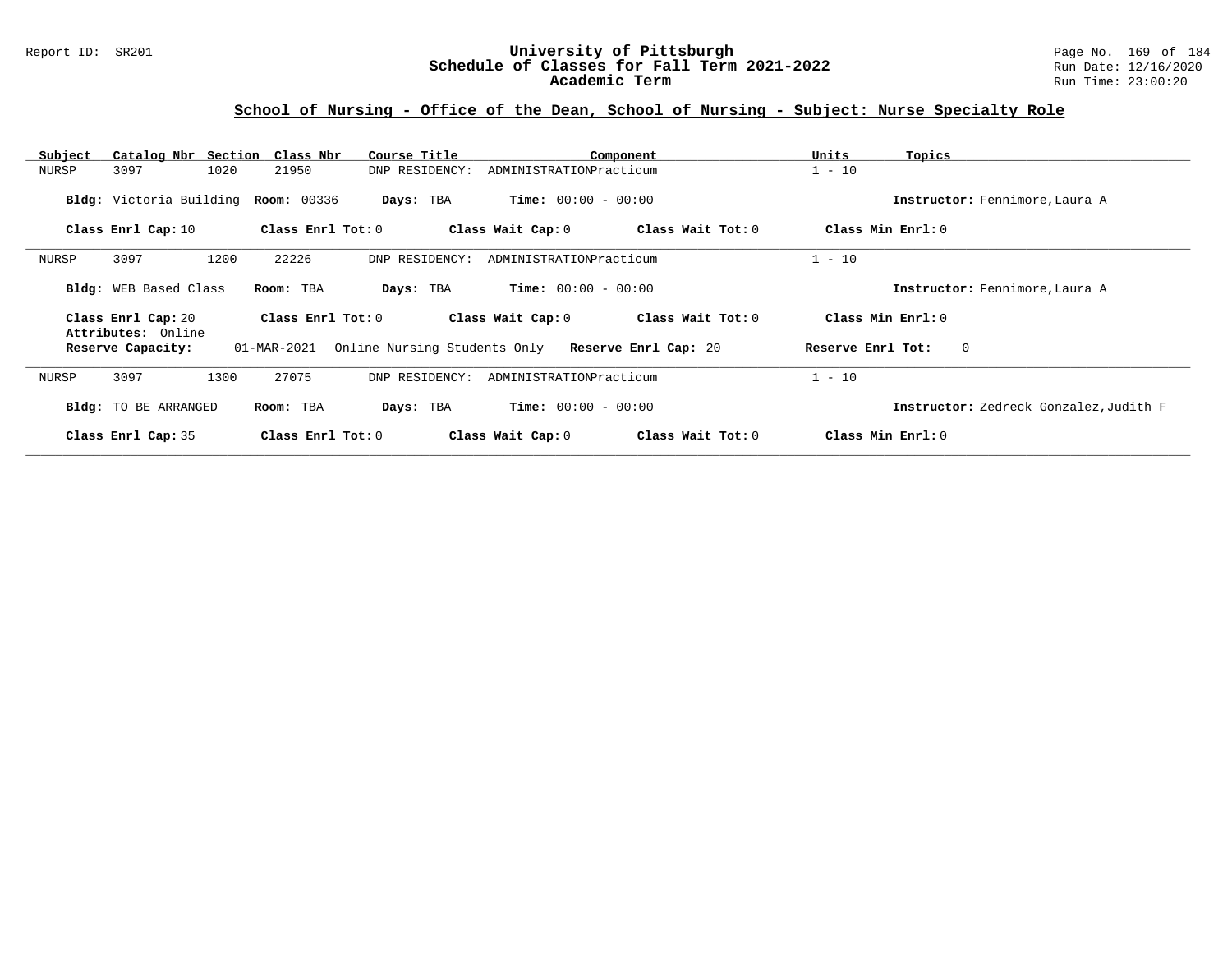#### Report ID: SR201 **University of Pittsburgh** Page No. 170 of 184 **Schedule of Classes for Fall Term 2021-2022** Run Date: 12/16/2020 **Academic Term** Run Time: 23:00:20

| 2633<br>24872<br>Independent Study<br>$\mathbf{1}$<br><b>NURSAN</b><br>1050<br>NURS ANES CAR DLVRY CMBODIA                                                                                                                         |  |
|------------------------------------------------------------------------------------------------------------------------------------------------------------------------------------------------------------------------------------|--|
|                                                                                                                                                                                                                                    |  |
| Days: TBA<br><b>Time:</b> $00:00 - 00:00$<br>Instructor: Henker, Richard A.<br>Bldg: TO BE ARRANGED<br>Room: TBA                                                                                                                   |  |
| Class Enrl Cap: 35<br>Class Enrl Tot: 0<br>Class Wait Cap: 0<br>Class Wait Tot: 0<br>Class Min Enrl: 0                                                                                                                             |  |
| $\mathbf 0$<br>2633IS<br>1050<br>24873<br>NURS ANES CAR DLVRY CMBODIA-ISIndependent Study<br><b>NURSAN</b>                                                                                                                         |  |
| Bldg: TO BE ARRANGED<br>Room: TBA<br>Days: TBA<br><b>Time:</b> $00:00 - 00:00$<br>Instructor: Whitehead, Jeffrey Robert                                                                                                            |  |
| Henker, Richard A.                                                                                                                                                                                                                 |  |
| Class Min Enrl: 0<br>Class Enrl Cap: 35<br>Class Enrl Tot: 0<br>Class Wait Cap: 0<br>Class Wait Tot: 0                                                                                                                             |  |
| <b></b> This class has an additional fee. For more information go to <a <="" href="http://www.registrar.pitt.edu" td=""><td></td></a>                                                                                              |  |
| target=" blank">http://www.registrar.pitt.edu/, and click on Faculty and Staff, then Course and Class.                                                                                                                             |  |
| $\Omega$                                                                                                                                                                                                                           |  |
| <b>NURSAN</b><br>26330S<br>1050<br>24874<br>NURS ANES CAR DLVRY CMBODIA-OSIndependent Study                                                                                                                                        |  |
| Days: TBA<br><b>Time:</b> $00:00 - 00:00$<br>Instructor: Whitehead, Jeffrey Robert<br>Bldg: TO BE ARRANGED<br>Room: TBA                                                                                                            |  |
| Henker, Richard A.                                                                                                                                                                                                                 |  |
| Class Enrl Cap: 35<br>Class Enrl Tot: 0<br>Class Wait Cap: 0<br>Class Wait Tot: 0<br>Class Min Enrl: 0                                                                                                                             |  |
| <b></b> This class has an additional fee. For more information go to <a <br="" href="http://www.registrar.pitt.edu">target="_blank"&gt;http://www.registrar.pitt.edu/</a> , and click on Faculty and Staff, then Course and Class. |  |
| 3<br>2715<br>1010<br>13477<br>NURSAN<br>ADV PRACT INITIATIVES FOR CRNALecture                                                                                                                                                      |  |
| Bldg: Victoria Building<br><b>Room: 00336</b><br>Days: TBA<br><b>Time:</b> $00:00 - 00:00$<br>Instructor: Staff                                                                                                                    |  |
| Class Enrl Cap: 10<br>Class Enrl Tot: 0<br>Class Wait Cap: 0<br>Class Wait Tot: 0<br>Class Min Enrl: 0                                                                                                                             |  |
| 2780<br>$1 - 3$<br><b>NURSAN</b><br>1010<br>13430<br>INDEPENDENT STUDY<br>Independent Study                                                                                                                                        |  |
| Bldg: Victoria Building<br><b>Room: 00336</b><br><b>Time:</b> $00:00 - 00:00$<br>Days: TBA<br>Instructor: O'Donnell, John Marc                                                                                                     |  |
| Class Enrl Cap: 10<br>Class Wait Tot: 0<br>Class Min Enrl: 0<br>Class Enrl Tot: 0<br>Class Wait Cap: 0                                                                                                                             |  |
| 2780<br>1015<br>13435<br>INDEPENDENT STUDY<br>Independent Study<br>$1 - 3$<br>NURSAN                                                                                                                                               |  |
| <b>Bldg:</b> Victoria Building<br><b>Room:</b> 00336<br>Days: TBA<br><b>Time:</b> $00:00 - 00:00$<br>Instructor: Neft, Michael W                                                                                                   |  |
| Class Enrl Tot: 0<br>Class Wait Tot: 0<br>Class Min Enrl: 0<br>Class Enrl Cap: 10<br>Class Wait Cap: 0                                                                                                                             |  |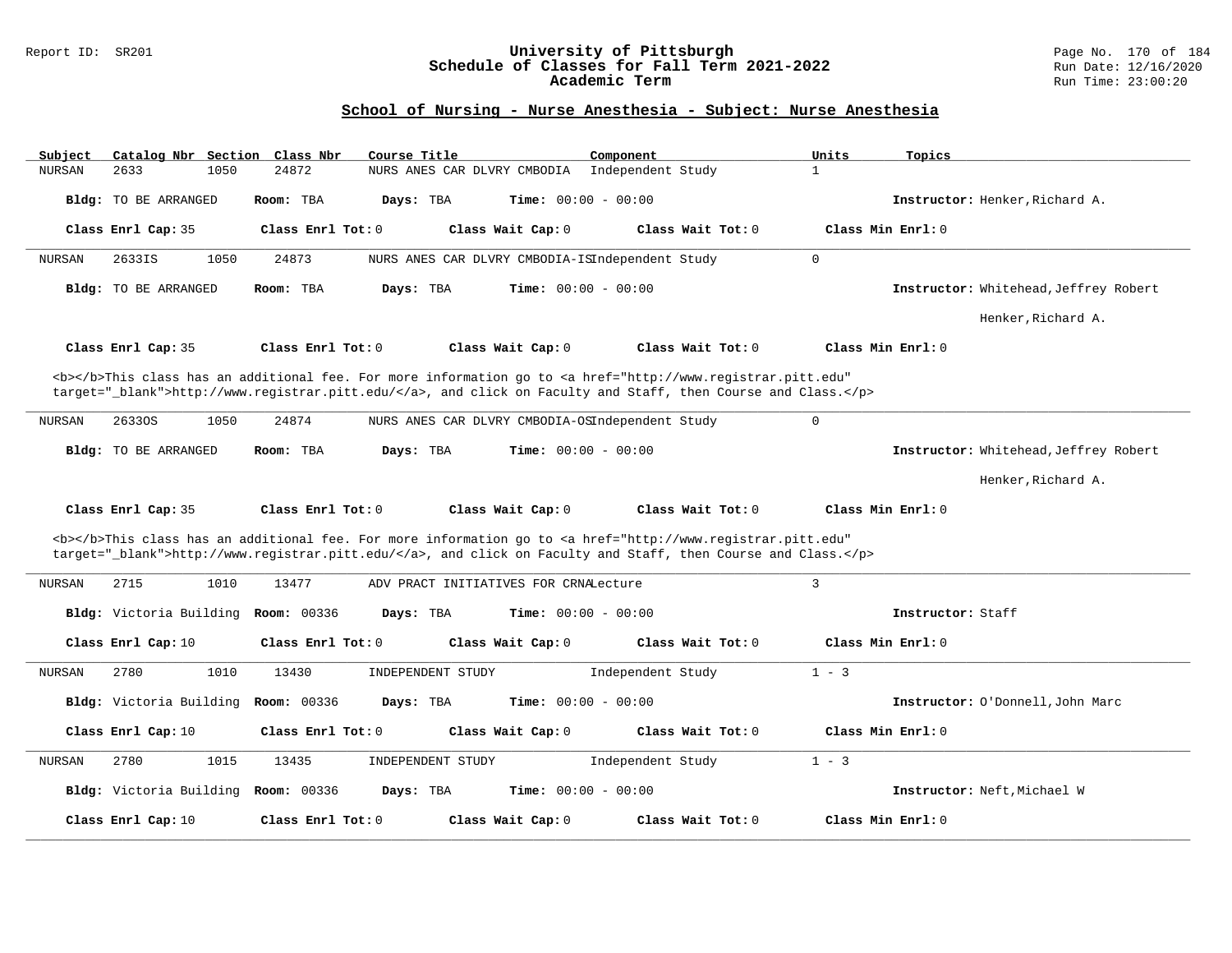#### Report ID: SR201 **University of Pittsburgh** Page No. 171 of 184 **Schedule of Classes for Fall Term 2021-2022** Run Date: 12/16/2020 **Academic Term** Run Time: 23:00:20

| Subject | Catalog Nbr Section Class Nbr |       | Course Title                                                                               | Component         | Units<br>Topics                  |
|---------|-------------------------------|-------|--------------------------------------------------------------------------------------------|-------------------|----------------------------------|
| NURSAN  | 2780<br>1020                  | 13434 | INDEPENDENT STUDY                                                                          | Independent Study | $1 - 3$                          |
|         |                               |       | Bldg: Victoria Building Room: 00336 Days: TBA Time: 00:00 - 00:00                          |                   | Instructor: Staff                |
|         |                               |       |                                                                                            |                   |                                  |
|         | Class Enrl Cap: 10            |       | Class Enrl Tot: 0 Class Wait Cap: 0 Class Wait Tot: 0 Class Min Enrl: 0                    |                   |                                  |
| NURSAN  | 2780 1025 13446               |       | INDEPENDENT STUDY 1 - 3                                                                    |                   |                                  |
|         |                               |       | Bldg: Victoria Building Room: 00336 Days: TBA Time: 00:00 - 00:00                          |                   | Instructor: Staff                |
|         | Class Enrl Cap: 10            |       | Class Enrl Tot: 0 Class Wait Cap: 0 Class Wait Tot: 0 Class Min Enrl: 0                    |                   |                                  |
| NURSAN  | 2780<br>1035                  |       | 13483 INDEPENDENT STUDY Independent Study                                                  |                   | $1 - 3$                          |
|         |                               |       | Bldg: Victoria Building Room: 00336 Days: TBA Time: 00:00 - 00:00                          |                   | Instructor: Henker, Richard A.   |
|         | Class Enrl Cap: 20            |       | Class Enrl Tot: 0 Class Wait Cap: 0 Class Wait Tot: 0 Class Min Enrl: 0                    |                   |                                  |
|         |                               |       | NURSAN 2780 1040 13640 INDEPENDENT STUDY        Independent Study                          |                   | $1 - 3$                          |
|         |                               |       | Bldg: Victoria Building Room: 00336 Days: TBA Time: 00:00 - 00:00                          |                   | Instructor: Goode Jr, Joseph S   |
|         | Class Enrl Cap: 10            |       | Class Enrl Tot: 0 Class Wait Cap: 0 Class Wait Tot: 0 Class Min Enrl: 0                    |                   |                                  |
| NURSAN  |                               |       | 2780 1045 13641 INDEPENDENT STUDY                                                          | Independent Study | $1 - 3$                          |
|         |                               |       | Bldg: Victoria Building Room: 00336 Days: TBA Time: 00:00 - 00:00                          |                   | Instructor: Mermigas, Judith A   |
|         | Class Enrl Cap: 10            |       | Class Enrl Tot: 0 Class Wait Cap: 0 Class Wait Tot: 0 Class Min Enrl: 0                    |                   |                                  |
| NURSAN  |                               |       | 2780 1050 16655 INDEPENDENT STUDY Independent Study                                        |                   | $1 - 3$                          |
|         |                               |       | Bldg: Victoria Building Room: 00336 Days: TBA Time: 00:00 - 00:00                          |                   | Instructor: Dixon, Bettina A     |
|         |                               |       | Class Enrl Cap: 15 Class Enrl Tot: 0 Class Wait Cap: 0 Class Wait Tot: 0 Class Min Enrl: 0 |                   |                                  |
|         |                               |       | NURSAN 2780 1055 23225 INDEPENDENT STUDY Independent Study 1 - 3                           |                   |                                  |
|         | Bldg: TO BE ARRANGED          |       | Room: TBA $Days:$ TBA $Time: 00:00 - 00:00$                                                |                   | Instructor: Staff                |
|         |                               |       | Class Enrl Cap: 15 Class Enrl Tot: 0 Class Wait Cap: 0 Class Wait Tot: 0 Class Min Enrl: 0 |                   |                                  |
| NURSAN  | 2785<br>1010                  | 13445 | THESIS                                                                                     | Thesis Research   | $1 - 3$                          |
|         |                               |       | Bldg: Victoria Building Room: 00336 Days: TBA Time: 00:00 - 00:00                          |                   | Instructor: O'Donnell, John Marc |
|         | Class Enrl Cap: 10            |       | Class Enrl Tot: 0 Class Wait Cap: 0 Class Wait Tot: 0                                      |                   | Class Min Enrl: 0                |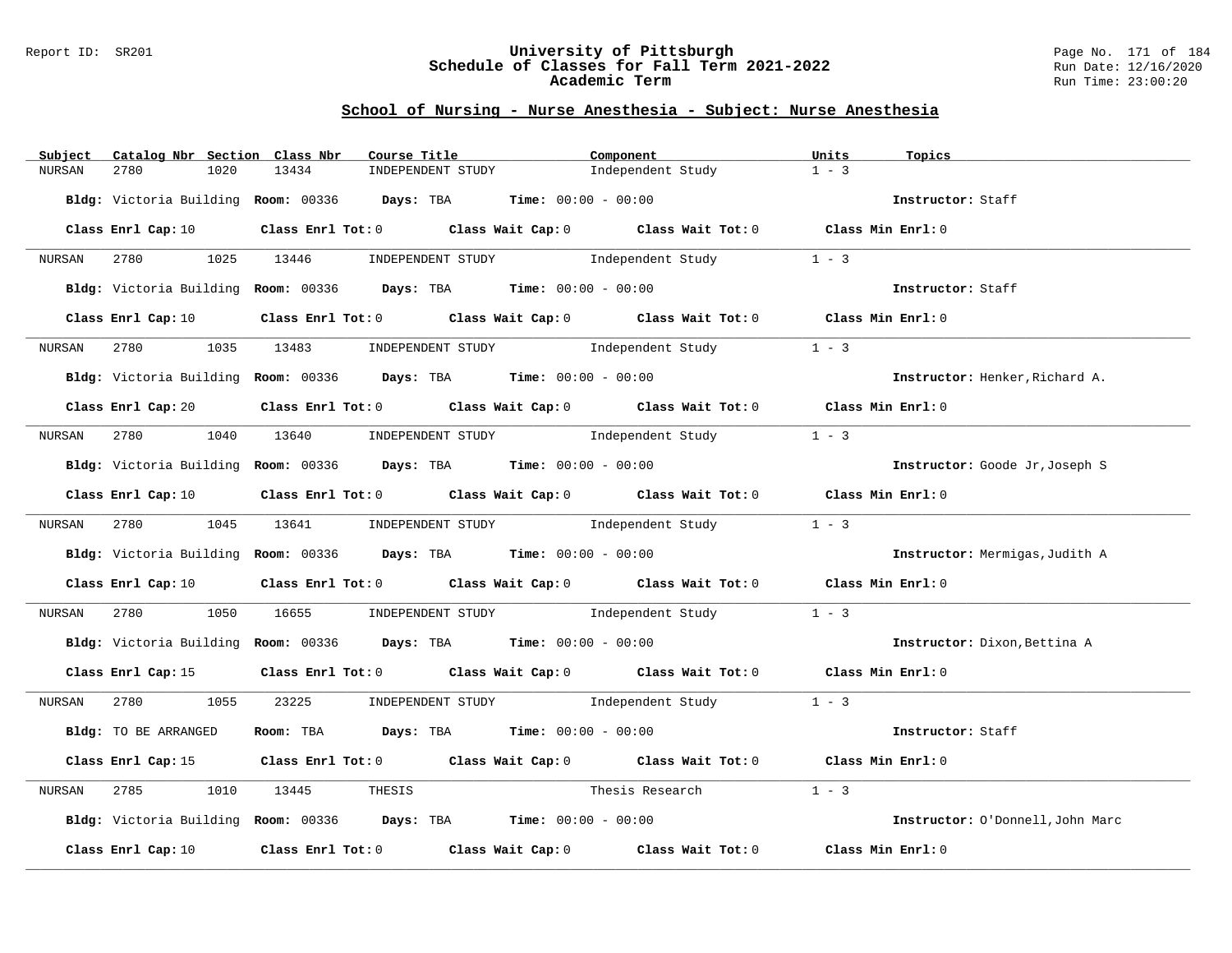| NURSAN | 2791<br>1010       | 13444 | CLINICAL PRACTICUM<br>Clinical                                                             | $\mathbf 0$                           |
|--------|--------------------|-------|--------------------------------------------------------------------------------------------|---------------------------------------|
|        |                    |       | Bldg: Victoria Building Room: 00336 Days: TBA Time: 00:00 - 00:00                          | Instructor: Dixon, Bettina A          |
|        |                    |       | Class Enrl Cap: 25 Class Enrl Tot: 0 Class Wait Cap: 0 Class Wait Tot: 0 Class Min Enrl: 0 |                                       |
|        |                    |       | NURSAN 2791 1020 13481 CLINICAL PRACTICUM Clinical                                         | $\Omega$                              |
|        |                    |       | Bldg: Victoria Building Room: 00336 Days: TBA Time: 00:00 - 00:00                          | Instructor: Henker, Richard A.        |
|        |                    |       | Class Enrl Cap: 25 Class Enrl Tot: 0 Class Wait Cap: 0 Class Wait Tot: 0 Class Min Enrl: 0 |                                       |
|        |                    |       | NURSAN 2791 1025 13420 CLINICAL PRACTICUM Clinical                                         | $\Omega$                              |
|        |                    |       | Bldg: Victoria Building Room: 00336 Days: TBA Time: 00:00 - 00:00                          | Instructor: Neft, Michael W           |
|        |                    |       | Class Enrl Cap: 25 Class Enrl Tot: 0 Class Wait Cap: 0 Class Wait Tot: 0 Class Min Enrl: 0 |                                       |
|        |                    |       | NURSAN 2791 1030 13437 CLINICAL PRACTICUM Clinical                                         | $\Omega$                              |
|        |                    |       | Bldg: Victoria Building Room: 00336 Days: TBA Time: 00:00 - 00:00                          | Instructor: Staff                     |
|        |                    |       | Class Enrl Cap: 25 Class Enrl Tot: 0 Class Wait Cap: 0 Class Wait Tot: 0 Class Min Enrl: 0 |                                       |
|        |                    |       | NURSAN 2791 1035 13436 CLINICAL PRACTICUM Clinical                                         | $\Omega$                              |
|        |                    |       | Bldg: Victoria Building Room: 00336 Days: TBA Time: 00:00 - 00:00                          | Instructor: O'Donnell, John Marc      |
|        |                    |       | Class Enrl Cap: 25 Class Enrl Tot: 0 Class Wait Cap: 0 Class Wait Tot: 0 Class Min Enrl: 0 |                                       |
| NURSAN |                    |       | 2791 1040 13642 CLINICAL PRACTICUM Clinical                                                | $\Omega$                              |
|        |                    |       | Bldg: Victoria Building Room: 00336 Days: TBA Time: 00:00 - 00:00                          | Instructor: Goode Jr, Joseph S        |
|        |                    |       | Class Enrl Cap: 25 Class Enrl Tot: 0 Class Wait Cap: 0 Class Wait Tot: 0                   | Class Min Enrl: 0                     |
| NURSAN |                    |       | 2791 1045 13643 CLINICAL PRACTICUM Clinical                                                | $\Omega$                              |
|        |                    |       | Bldg: Victoria Building Room: 00336 Days: TBA Time: 00:00 - 00:00                          | Instructor: Staff                     |
|        |                    |       |                                                                                            |                                       |
|        | Class Enrl Cap: 25 |       | Class Enrl Tot: 0 Class Wait Cap: 0 Class Wait Tot: 0 Class Min Enrl: 0                    |                                       |
|        |                    |       | NURSAN 2791 1050 16656 CLINICAL PRACTICUM Clinical                                         | $\Omega$                              |
|        |                    |       | Bldg: Victoria Building Room: 00336 Days: TBA Time: 00:00 - 00:00                          | <b>Instructor:</b> Mermigas, Judith A |
|        |                    |       | Class Enrl Cap: 15 Class Enrl Tot: 0 Class Wait Cap: 0 Class Wait Tot: 0 Class Min Enrl: 0 |                                       |
|        |                    |       | NURSAN 2791 1055 22683 CLINICAL PRACTICUM Clinical                                         | $\Omega$                              |
|        |                    |       | Bldg: TO BE ARRANGED Room: TBA Days: TBA Time: 00:00 - 00:00                               | Instructor: Staff                     |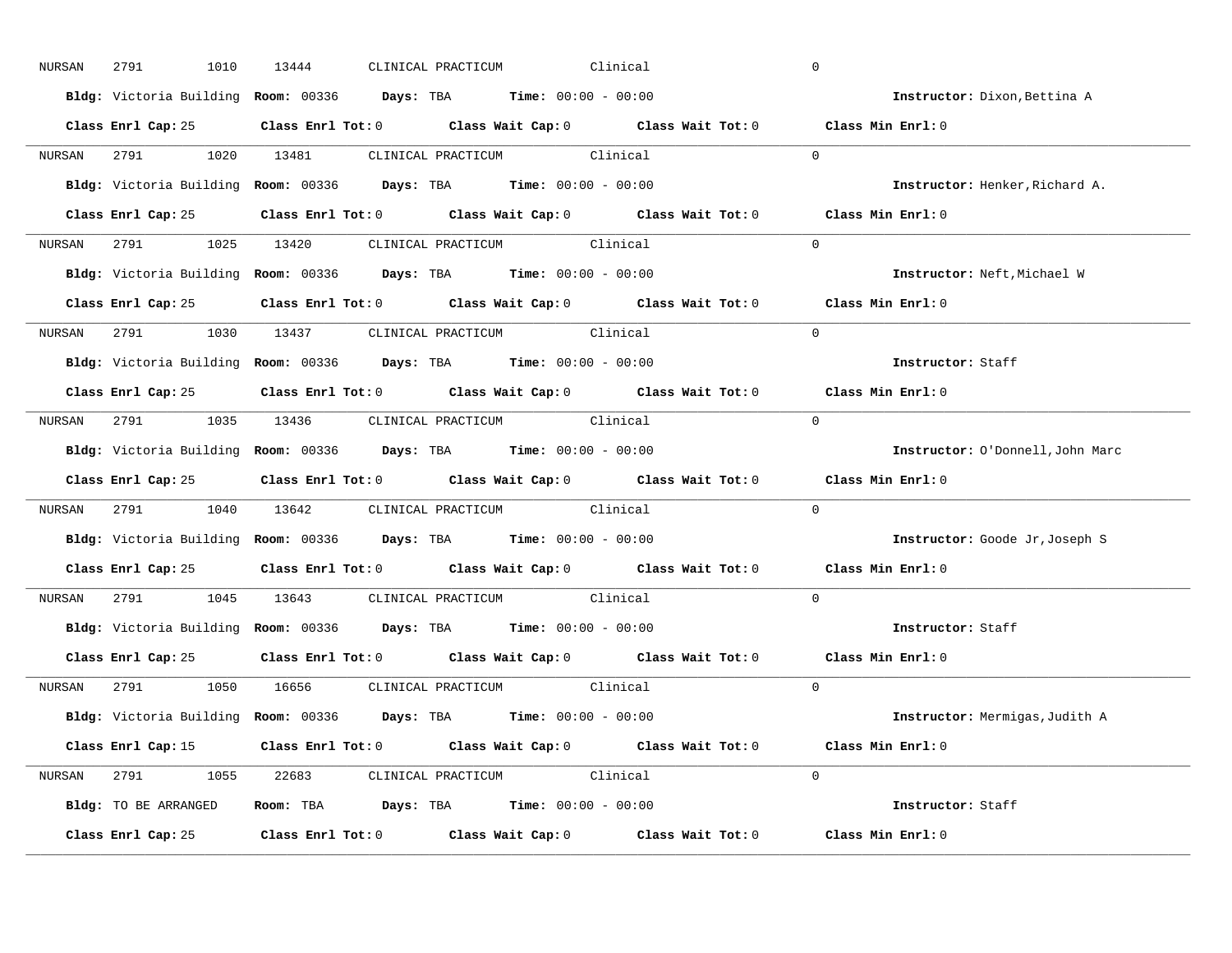#### Report ID: SR201 **University of Pittsburgh** Page No. 173 of 184 **Schedule of Classes for Fall Term 2021-2022** Run Date: 12/16/2020 **Academic Term** Run Time: 23:00:20

| Subject | Catalog Nbr Section Class Nbr | Course Title                                                             |                                   | Component                                                                                  | Units<br>Topics                  |
|---------|-------------------------------|--------------------------------------------------------------------------|-----------------------------------|--------------------------------------------------------------------------------------------|----------------------------------|
| NURSAN  | 2793<br>1010                  | 13671                                                                    | CLINICAL PRACTICUM                | Clinical                                                                                   | $\Omega$                         |
|         | Bldg: TO BE ARRANGED          | Room: TBA $Days: TBA$ Time: $00:00 - 00:00$                              |                                   |                                                                                            | Instructor: Dixon, Bettina A     |
|         |                               |                                                                          |                                   | Class Enrl Cap: 35 Class Enrl Tot: 0 Class Wait Cap: 0 Class Wait Tot: 0 Class Min Enrl: 0 |                                  |
|         |                               | NURSAN 2793 1020 13672 CLINICAL PRACTICUM Clinical                       |                                   |                                                                                            | $\Omega$                         |
|         | Bldg: TO BE ARRANGED          | Room: TBA $Days:$ TBA $Time: 00:00 - 00:00$                              |                                   |                                                                                            | Instructor: Henker, Richard A.   |
|         | Class Enrl Cap: 35            |                                                                          |                                   | Class Enrl Tot: $0$ Class Wait Cap: $0$ Class Wait Tot: $0$ Class Min Enrl: $0$            |                                  |
| NURSAN  | 2793 and $\sim$               | 1030 13673 CLINICAL PRACTICUM Clinical                                   |                                   |                                                                                            | $\Omega$                         |
|         | Bldg: TO BE ARRANGED          | Room: TBA $Days:$ TBA Time: $00:00 - 00:00$                              |                                   |                                                                                            | Instructor: Neft, Michael W      |
|         |                               |                                                                          |                                   | Class Enrl Cap: 35 Class Enrl Tot: 0 Class Wait Cap: 0 Class Wait Tot: 0 Class Min Enrl: 0 |                                  |
| NURSAN  |                               | 2793 1040 13674 CLINICAL PRACTICUM Clinical                              |                                   |                                                                                            | $\Omega$                         |
|         | Bldg: TO BE ARRANGED          | Room: TBA $Days:$ TBA Time: $00:00 - 00:00$                              |                                   |                                                                                            | Instructor: Staff                |
|         |                               |                                                                          |                                   | Class Enrl Cap: 35 Class Enrl Tot: 0 Class Wait Cap: 0 Class Wait Tot: 0 Class Min Enrl: 0 |                                  |
|         |                               | NURSAN 2793 1050 13675 CLINICAL PRACTICUM Clinical                       |                                   |                                                                                            | $\Omega$                         |
|         | Bldg: TO BE ARRANGED          | Room: TBA $Days:$ TBA Time: $00:00 - 00:00$                              |                                   |                                                                                            | Instructor: O'Donnell, John Marc |
|         |                               | Class Enrl Cap: 35 Class Enrl Tot: 0 Class Wait Cap: 0 Class Wait Tot: 0 |                                   |                                                                                            | Class Min Enrl: 0                |
| NURSAN  | 1060                          | 13676 CLINICAL PRACTICUM Clinical                                        |                                   |                                                                                            | $\Omega$                         |
|         | Bldg: TO BE ARRANGED          | Room: TBA $Days:$ TBA $Time: 00:00 - 00:00$                              |                                   |                                                                                            | Instructor: Goode Jr, Joseph S   |
|         |                               |                                                                          |                                   | Class Enrl Cap: 35 Class Enrl Tot: 0 Class Wait Cap: 0 Class Wait Tot: 0 Class Min Enrl: 0 |                                  |
|         |                               | NURSAN 2793 1070 13677 CLINICAL PRACTICUM Clinical                       |                                   |                                                                                            | $\Omega$                         |
|         | Bldg: TO BE ARRANGED          | Room: TBA $Days:$ TBA $Time: 00:00 - 00:00$                              |                                   |                                                                                            | Instructor: Staff                |
|         |                               |                                                                          |                                   | Class Enrl Cap: 35 Class Enrl Tot: 0 Class Wait Cap: 0 Class Wait Tot: 0                   | Class Min Enrl: 0                |
| NURSAN  | 2793<br>1080                  |                                                                          | 16657 CLINICAL PRACTICUM Clinical |                                                                                            | $\Omega$                         |
|         | Bldg: TO BE ARRANGED          | Room: TBA $Days:$ TBA Time: $00:00 - 00:00$                              |                                   |                                                                                            | Instructor: Mermigas, Judith A   |
|         | Class Enrl Cap: 15            |                                                                          |                                   | Class Enrl Tot: $0$ Class Wait Cap: $0$ Class Wait Tot: $0$                                | Class Min Enrl: 0                |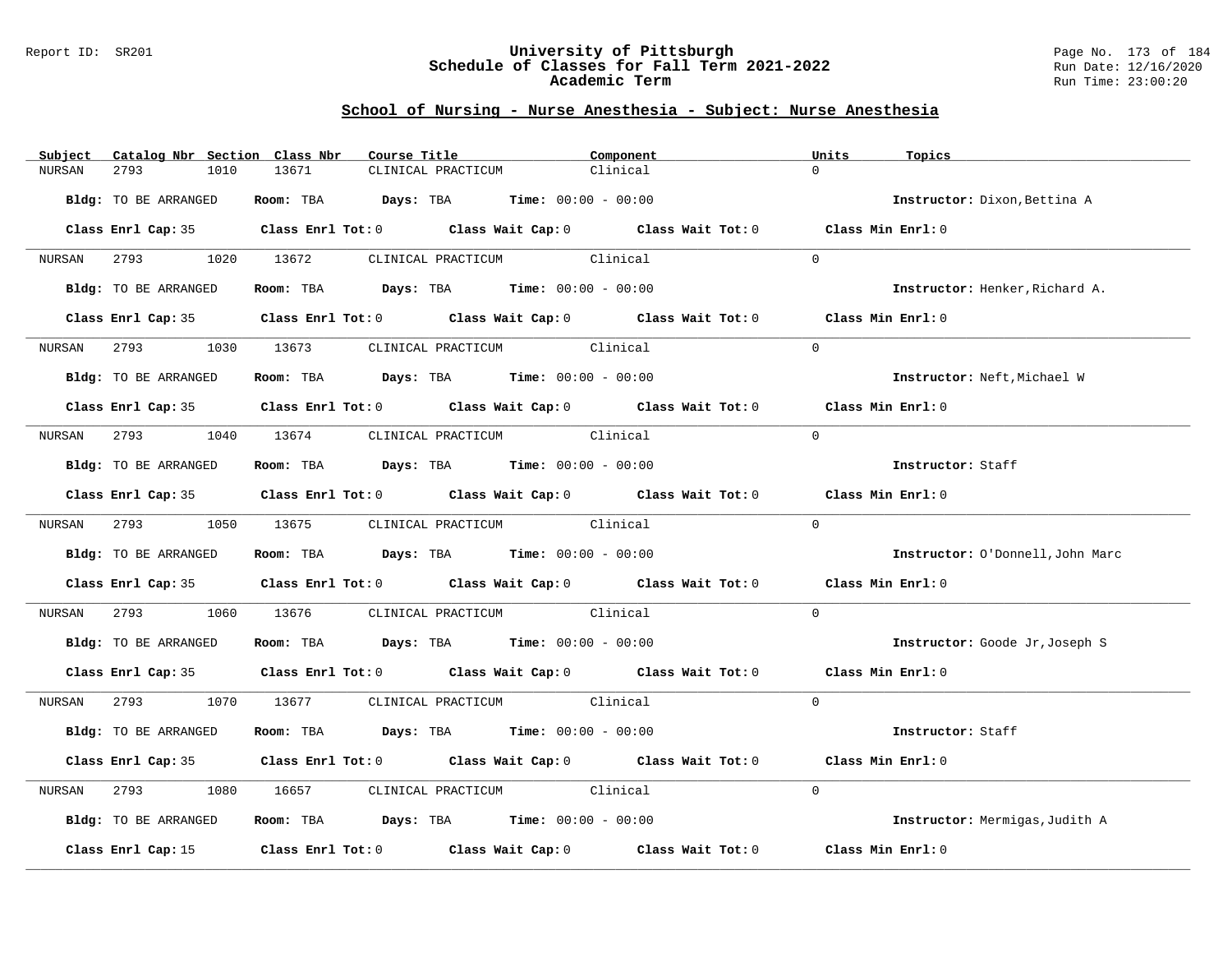|        | 2793<br>1085         | 22684 | CLINICAL PRACTICUM<br>Clinical                                                             | $\mathbf 0$                      |
|--------|----------------------|-------|--------------------------------------------------------------------------------------------|----------------------------------|
|        | Bldg: TO BE ARRANGED |       | Room: TBA $Days: TBA$ Time: $00:00 - 00:00$                                                | Instructor: Staff                |
|        |                      |       | Class Enrl Cap: 25 Class Enrl Tot: 0 Class Wait Cap: 0 Class Wait Tot: 0 Class Min Enrl: 0 |                                  |
|        |                      |       | NURSAN 2794 1010 13443 CLINICAL PRACTICUM Clinical                                         | $\Omega$                         |
|        |                      |       | Bldg: Victoria Building Room: 00336 Days: TBA Time: 00:00 - 00:00                          | Instructor: Dixon, Bettina A     |
|        |                      |       | Class Enrl Cap: 25 Class Enrl Tot: 0 Class Wait Cap: 0 Class Wait Tot: 0 Class Min Enrl: 0 |                                  |
|        |                      |       | NURSAN 2794 1020 13484 CLINICAL PRACTICUM Clinical                                         | $\Omega$                         |
|        |                      |       | Bldg: Victoria Building Room: 00336 Days: TBA Time: 00:00 - 00:00                          | Instructor: Henker, Richard A.   |
|        |                      |       | Class Enrl Cap: 25 Class Enrl Tot: 0 Class Wait Cap: 0 Class Wait Tot: 0 Class Min Enrl: 0 |                                  |
|        |                      |       | NURSAN 2794 1025 13438 CLINICAL PRACTICUM Clinical                                         | $\Omega$                         |
|        |                      |       | Bldg: Victoria Building Room: 00336 Days: TBA Time: 00:00 - 00:00                          | Instructor: Neft, Michael W      |
|        |                      |       | Class Enrl Cap: 25 Class Enrl Tot: 0 Class Wait Cap: 0 Class Wait Tot: 0 Class Min Enrl: 0 |                                  |
|        |                      |       | NURSAN 2794 1030 13439 CLINICAL PRACTICUM Clinical                                         | $\Omega$                         |
|        |                      |       | Bldg: Victoria Building Room: 00336 Days: TBA Time: 00:00 - 00:00                          | Instructor: Palmer, Laura        |
|        |                      |       | Class Enrl Cap: 25 Class Enrl Tot: 0 Class Wait Cap: 0 Class Wait Tot: 0 Class Min Enrl: 0 |                                  |
|        |                      |       | NURSAN 2794 1035 13418 CLINICAL PRACTICUM Clinical                                         | $\Omega$                         |
|        |                      |       | Bldg: Victoria Building Room: 00336 Days: TBA Time: 00:00 - 00:00                          | Instructor: O'Donnell, John Marc |
|        |                      |       |                                                                                            |                                  |
|        |                      |       | Class Enrl Cap: 25 Class Enrl Tot: 0 Class Wait Cap: 0 Class Wait Tot: 0                   | Class Min Enrl: 0                |
| NURSAN |                      |       | 2794 1040 13644 CLINICAL PRACTICUM Clinical                                                | $\Omega$                         |
|        |                      |       | Bldg: Victoria Building Room: 00336 Days: TBA Time: 00:00 - 00:00                          | Instructor: Goode Jr, Joseph S   |
|        |                      |       | Class Enrl Cap: 25 Class Enrl Tot: 0 Class Wait Cap: 0 Class Wait Tot: 0 Class Min Enrl: 0 |                                  |
|        |                      |       | NURSAN 2794 1045 13645 CLINICAL PRACTICUM Clinical                                         | $\Omega$                         |
|        |                      |       | Bldg: Victoria Building Room: 00336 Days: TBA Time: 00:00 - 00:00                          | Instructor: Staff                |
|        |                      |       | Class Enrl Cap: 25 Class Enrl Tot: 0 Class Wait Cap: 0 Class Wait Tot: 0 Class Min Enrl: 0 |                                  |
|        |                      |       | NURSAN 2794 1050 16658 CLINICAL PRACTICUM Clinical                                         | $\Omega$                         |
|        |                      |       | Bldg: Victoria Building Room: 00336 Days: TBA Time: 00:00 - 00:00                          | Instructor: Mermigas, Judith A   |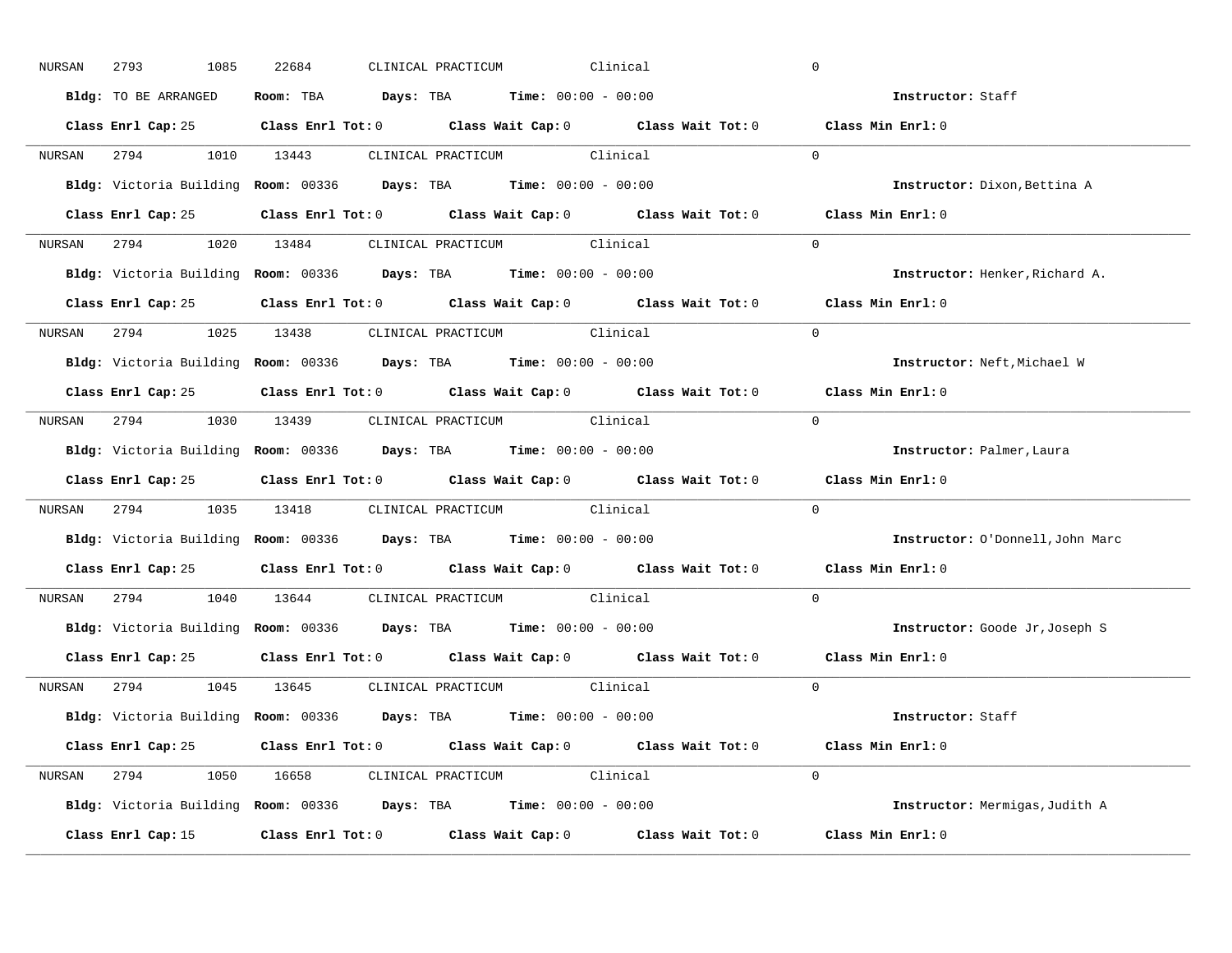#### Report ID: SR201 **University of Pittsburgh** Page No. 175 of 184 **Schedule of Classes for Fall Term 2021-2022** Run Date: 12/16/2020 **Academic Term** Run Time: 23:00:20

| Subject                                                                                                                                                                                                                            |                                                                                                                                                                                                                                    |      | Catalog Nbr Section Class Nbr | Course Title |                    |                              | Component |                                                                                                                                                                                                                                    | Units        | Topics                         |
|------------------------------------------------------------------------------------------------------------------------------------------------------------------------------------------------------------------------------------|------------------------------------------------------------------------------------------------------------------------------------------------------------------------------------------------------------------------------------|------|-------------------------------|--------------|--------------------|------------------------------|-----------|------------------------------------------------------------------------------------------------------------------------------------------------------------------------------------------------------------------------------------|--------------|--------------------------------|
| <b>NURSAN</b>                                                                                                                                                                                                                      | 2794                                                                                                                                                                                                                               | 1055 | 22685                         |              | CLINICAL PRACTICUM |                              | Clinical  |                                                                                                                                                                                                                                    | $\Omega$     |                                |
|                                                                                                                                                                                                                                    | Bldg: TO BE ARRANGED                                                                                                                                                                                                               |      | Room: TBA                     | Days: TBA    |                    | Time: $00:00 - 00:00$        |           |                                                                                                                                                                                                                                    |              | Instructor: Staff              |
|                                                                                                                                                                                                                                    | Class Enrl Cap: 25                                                                                                                                                                                                                 |      | Class Enrl Tot: $0$           |              |                    | Class Wait Cap: 0            |           | Class Wait $Tot: 0$                                                                                                                                                                                                                |              | Class Min Enrl: 0              |
| NURSAN                                                                                                                                                                                                                             | 2796                                                                                                                                                                                                                               | 1020 | 15763                         |              | CLINICAL PRACTICUM |                              | Clinical  |                                                                                                                                                                                                                                    | $\mathbf{0}$ |                                |
|                                                                                                                                                                                                                                    | <b>Bldg:</b> Victoria Building                                                                                                                                                                                                     |      | <b>Room: 00336</b>            | Days: TBA    |                    | <b>Time:</b> $00:00 - 00:00$ |           |                                                                                                                                                                                                                                    |              | Instructor: Dixon, Bettina A   |
|                                                                                                                                                                                                                                    | Class Enrl Cap: 20                                                                                                                                                                                                                 |      | Class Enrl Tot: 0             |              |                    | Class Wait Cap: 0            |           | Class Wait Tot: 0                                                                                                                                                                                                                  |              | Class Min Enrl: 0              |
|                                                                                                                                                                                                                                    |                                                                                                                                                                                                                                    |      |                               |              |                    |                              |           | <b></b> This class has an additional fee. For more information go to <a <br="" href="http://www.registrar.pitt.edu">target="_blank"&gt;http://www.registrar.pitt.edu/</a> , and click on Faculty and Staff, then Course and Class. |              |                                |
| NURSAN                                                                                                                                                                                                                             | 2796                                                                                                                                                                                                                               | 1030 | 15764                         |              | CLINICAL PRACTICUM |                              | Clinical  |                                                                                                                                                                                                                                    | $\mathbf 0$  |                                |
|                                                                                                                                                                                                                                    | Bldg: Victoria Building                                                                                                                                                                                                            |      | <b>Room: 00336</b>            | Days: TBA    |                    | <b>Time:</b> $00:00 - 00:00$ |           |                                                                                                                                                                                                                                    |              | Instructor: Goode Jr, Joseph S |
|                                                                                                                                                                                                                                    | Class Enrl Cap: 20                                                                                                                                                                                                                 |      | Class Enrl Tot: 0             |              |                    | Class Wait Cap: 0            |           | Class Wait Tot: 0                                                                                                                                                                                                                  |              | Class Min Enrl: 0              |
|                                                                                                                                                                                                                                    |                                                                                                                                                                                                                                    |      |                               |              |                    |                              |           | <b></b> This class has an additional fee. For more information go to <a <br="" href="http://www.registrar.pitt.edu">target=" blank"&gt;http://www.registrar.pitt.edu/</a> , and click on Faculty and Staff, then Course and Class. |              |                                |
| NURSAN                                                                                                                                                                                                                             | 2796                                                                                                                                                                                                                               | 1040 | 15765                         |              | CLINICAL PRACTICUM |                              | Clinical  |                                                                                                                                                                                                                                    | $\mathbf 0$  |                                |
|                                                                                                                                                                                                                                    | Bldg: Victoria Building Room: 00336                                                                                                                                                                                                |      |                               | Days: TBA    |                    | <b>Time:</b> $00:00 - 00:00$ |           |                                                                                                                                                                                                                                    |              | Instructor: Henker, Richard A. |
|                                                                                                                                                                                                                                    | Class Enrl Cap: 20                                                                                                                                                                                                                 |      | Class Enrl Tot: 0             |              |                    | Class Wait Cap: 0            |           | Class Wait Tot: 0                                                                                                                                                                                                                  |              | Class Min Enrl: 0              |
| <b></b> This class has an additional fee. For more information go to <a <br="" href="http://www.registrar.pitt.edu">target=" blank"&gt;http://www.registrar.pitt.edu/</a> , and click on Faculty and Staff, then Course and Class. |                                                                                                                                                                                                                                    |      |                               |              |                    |                              |           |                                                                                                                                                                                                                                    |              |                                |
| <b>NURSAN</b>                                                                                                                                                                                                                      | 2796                                                                                                                                                                                                                               | 1050 | 15766                         |              | CLINICAL PRACTICUM |                              | Clinical  |                                                                                                                                                                                                                                    | $\mathbf{0}$ |                                |
|                                                                                                                                                                                                                                    | Bldg: Victoria Building Room: 00336                                                                                                                                                                                                |      |                               | Days: TBA    |                    | Time: $00:00 - 00:00$        |           |                                                                                                                                                                                                                                    |              | Instructor: Staff              |
|                                                                                                                                                                                                                                    | Class Enrl Cap: 20                                                                                                                                                                                                                 |      | Class Enrl Tot: $0$           |              |                    | Class Wait Cap: 0            |           | Class Wait Tot: 0                                                                                                                                                                                                                  |              | $Class Min Ernst: 0$           |
|                                                                                                                                                                                                                                    | <b></b> This class has an additional fee. For more information go to <a <br="" href="http://www.registrar.pitt.edu">target="_blank"&gt;http://www.registrar.pitt.edu/</a> , and click on Faculty and Staff, then Course and Class. |      |                               |              |                    |                              |           |                                                                                                                                                                                                                                    |              |                                |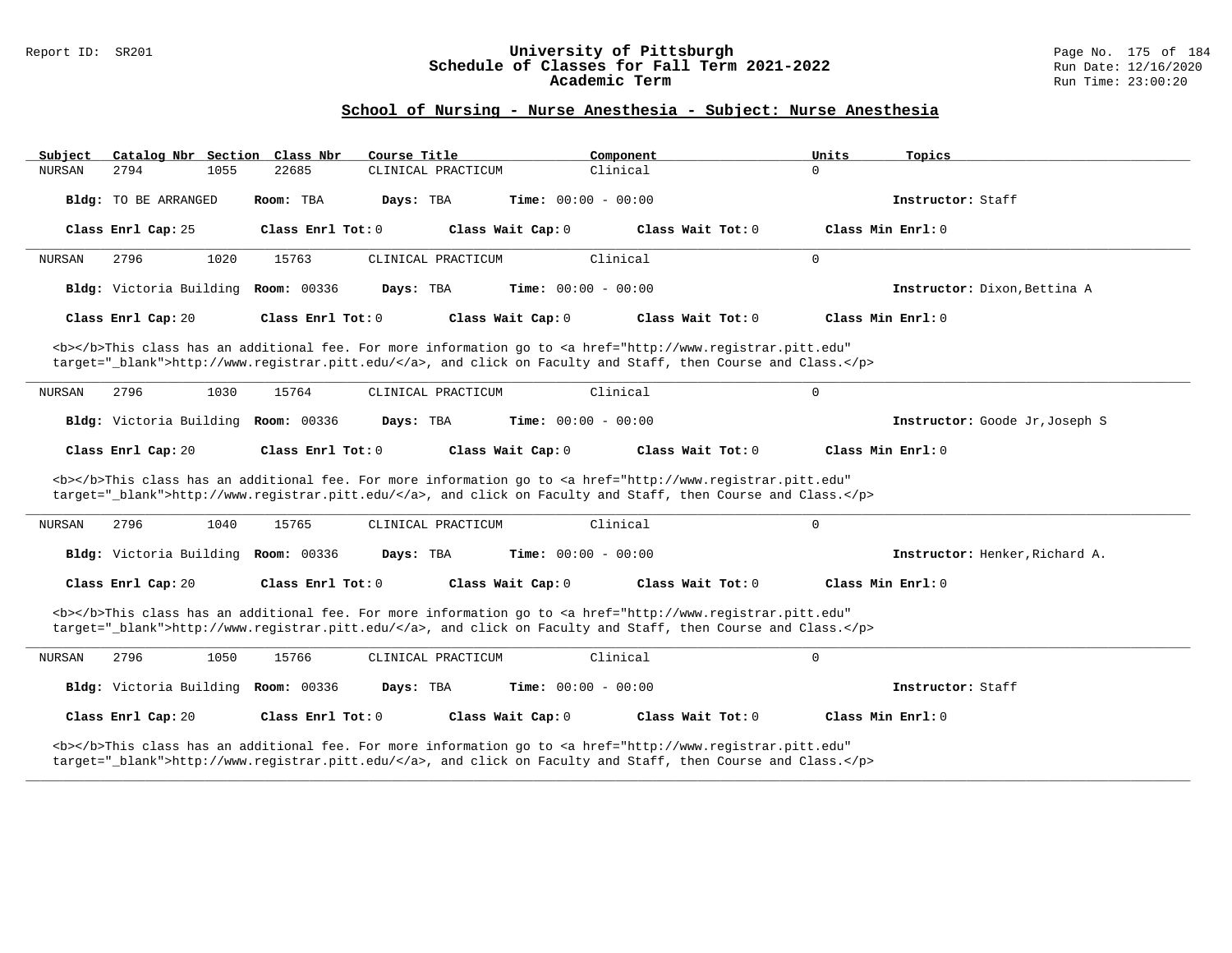#### Report ID: SR201 **University of Pittsburgh** Page No. 176 of 184 **Schedule of Classes for Fall Term 2021-2022** Run Date: 12/16/2020 **Academic Term** Run Time: 23:00:20

| Catalog Nbr Section Class Nbr<br>Subject                                                                                                                                                                                           | Course Title                                                                                                                                                                                                                       | Component            | Units<br>Topics                  |  |  |  |
|------------------------------------------------------------------------------------------------------------------------------------------------------------------------------------------------------------------------------------|------------------------------------------------------------------------------------------------------------------------------------------------------------------------------------------------------------------------------------|----------------------|----------------------------------|--|--|--|
| <b>NURSAN</b><br>2796<br>1060                                                                                                                                                                                                      | 15767<br>CLINICAL PRACTICUM                                                                                                                                                                                                        | Clinical<br>$\Omega$ |                                  |  |  |  |
| Bldg: Victoria Building Room: 00336                                                                                                                                                                                                | <b>Time:</b> $00:00 - 00:00$<br>Days: TBA                                                                                                                                                                                          |                      | Instructor: O'Donnell, John Marc |  |  |  |
| Class Enrl Cap: 20                                                                                                                                                                                                                 | Class Enrl Tot: 0<br>Class Wait Cap: 0                                                                                                                                                                                             | Class Wait Tot: 0    | Class Min Enrl: 0                |  |  |  |
|                                                                                                                                                                                                                                    | <b></b> This class has an additional fee. For more information go to <a <br="" href="http://www.registrar.pitt.edu">target="_blank"&gt;http://www.registrar.pitt.edu/</a> , and click on Faculty and Staff, then Course and Class. |                      |                                  |  |  |  |
| 2796<br>1070<br>NURSAN                                                                                                                                                                                                             | 15768<br>CLINICAL PRACTICUM                                                                                                                                                                                                        | Clinical<br>$\Omega$ |                                  |  |  |  |
| Bldg: Victoria Building Room: 00336                                                                                                                                                                                                | <b>Time:</b> $00:00 - 00:00$<br>Days: TBA                                                                                                                                                                                          |                      | Instructor: Neft, Michael W      |  |  |  |
| Class Enrl Cap: 20                                                                                                                                                                                                                 | Class Enrl Tot: 0<br>Class Wait Cap: 0                                                                                                                                                                                             | Class Wait Tot: 0    | Class Min Enrl: 0                |  |  |  |
|                                                                                                                                                                                                                                    | <b></b> This class has an additional fee. For more information go to <a <br="" href="http://www.registrar.pitt.edu">target="_blank"&gt;http://www.registrar.pitt.edu/</a> , and click on Faculty and Staff, then Course and Class. |                      |                                  |  |  |  |
| 2796<br>1080<br>NURSAN                                                                                                                                                                                                             | 15769<br>CLINICAL PRACTICUM                                                                                                                                                                                                        | Clinical<br>0        |                                  |  |  |  |
| Bldg: Victoria Building Room: 00336                                                                                                                                                                                                | Days: TBA<br><b>Time:</b> $00:00 - 00:00$                                                                                                                                                                                          |                      | Instructor: Staff                |  |  |  |
| Class Enrl Cap: 20                                                                                                                                                                                                                 | Class Enrl Tot: 0<br>Class Wait Cap: 0                                                                                                                                                                                             | Class Wait Tot: 0    | Class Min Enrl: 0                |  |  |  |
|                                                                                                                                                                                                                                    | <b></b> This class has an additional fee. For more information go to <a <br="" href="http://www.registrar.pitt.edu">target="_blank"&gt;http://www.registrar.pitt.edu/</a> , and click on Faculty and Staff, then Course and Class. |                      |                                  |  |  |  |
| 2796<br>1090<br>NURSAN                                                                                                                                                                                                             | 16659<br>CLINICAL PRACTICUM                                                                                                                                                                                                        | Clinical<br>0        |                                  |  |  |  |
| Bldg: Victoria Building Room: 00336                                                                                                                                                                                                | Days: TBA<br><b>Time:</b> $00:00 - 00:00$                                                                                                                                                                                          |                      | Instructor: Mermigas, Judith A   |  |  |  |
| Class Enrl Cap: 15                                                                                                                                                                                                                 | Class Enrl Tot: $0$<br>Class Wait Cap: 0                                                                                                                                                                                           | Class Wait Tot: 0    | Class Min Enrl: 0                |  |  |  |
| <b></b> This class has an additional fee. For more information go to <a <br="" href="http://www.registrar.pitt.edu">target="_blank"&gt;http://www.registrar.pitt.edu/</a> , and click on Faculty and Staff, then Course and Class. |                                                                                                                                                                                                                                    |                      |                                  |  |  |  |
| 2796<br>1095<br><b>NURSAN</b>                                                                                                                                                                                                      | 22686<br>CLINICAL PRACTICUM                                                                                                                                                                                                        | Clinical<br>0        |                                  |  |  |  |
| Bldg: TO BE ARRANGED                                                                                                                                                                                                               | Room: TBA<br>Days: TBA<br><b>Time:</b> $00:00 - 00:00$                                                                                                                                                                             |                      | Instructor: Staff                |  |  |  |
| Class Enrl Cap: 25                                                                                                                                                                                                                 | Class Enrl Tot: 0<br>Class Wait Cap: 0                                                                                                                                                                                             | Class Wait Tot: 0    | Class Min Enrl: 0                |  |  |  |
| <b></b> This class has an additional fee. For more information go to <a <br="" href="http://www.registrar.pitt.edu">target="_blank"&gt;http://www.registrar.pitt.edu/</a> , and click on Faculty and Staff, then Course and Class. |                                                                                                                                                                                                                                    |                      |                                  |  |  |  |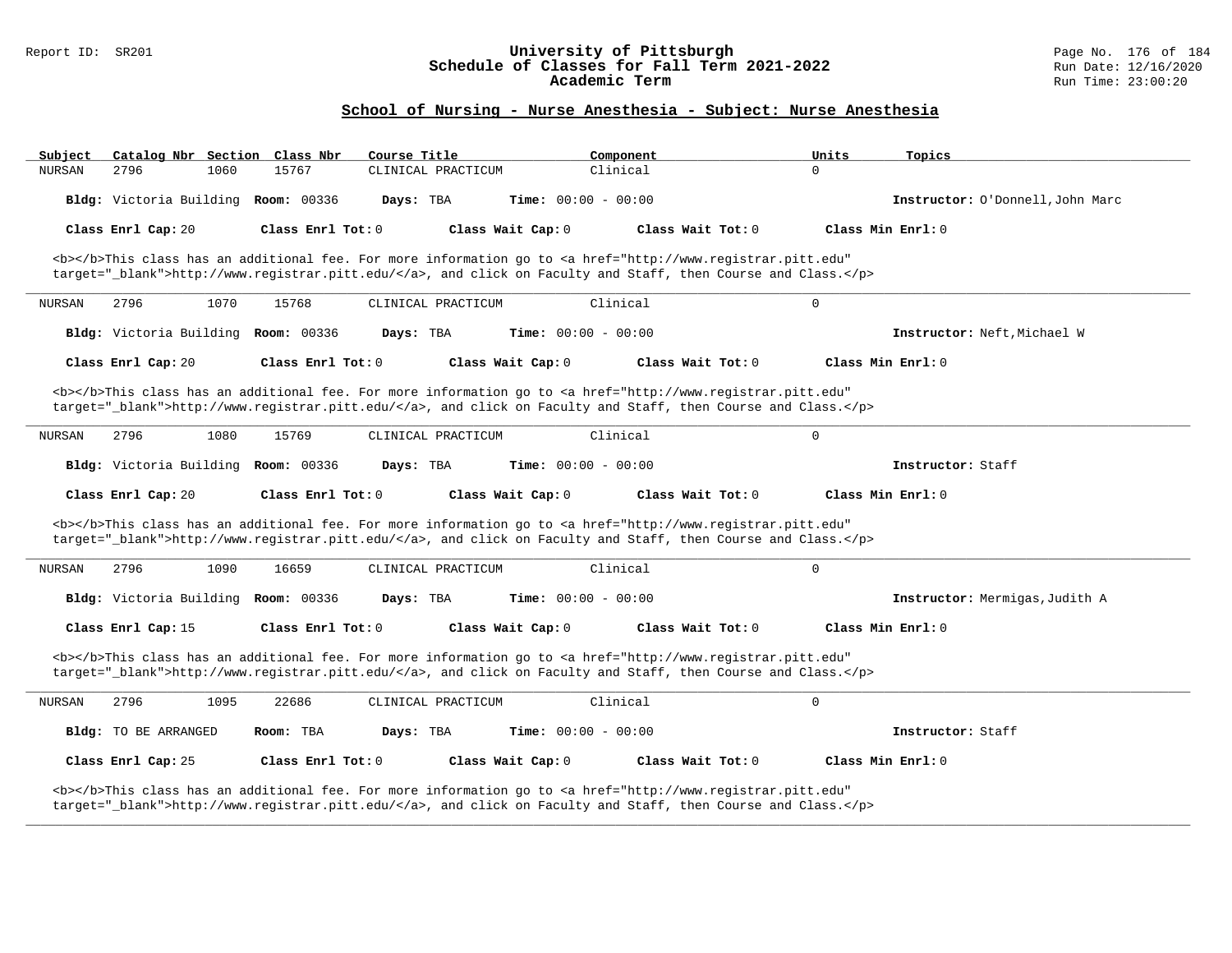#### Report ID: SR201 **University of Pittsburgh** Page No. 177 of 184 **Schedule of Classes for Fall Term 2021-2022** Run Date: 12/16/2020 **Academic Term** Run Time: 23:00:20

| Subject<br>Catalog Nbr Section Class Nbr                                                                                                                                                                                           | Course Title                | Component                                                                                                                                                                                                                          | Units<br>Topics                  |  |  |  |
|------------------------------------------------------------------------------------------------------------------------------------------------------------------------------------------------------------------------------------|-----------------------------|------------------------------------------------------------------------------------------------------------------------------------------------------------------------------------------------------------------------------------|----------------------------------|--|--|--|
| 2797<br><b>NURSAN</b><br>1010                                                                                                                                                                                                      | 13442<br>CLINICAL PRACTICUM | Clinical                                                                                                                                                                                                                           | $\Omega$                         |  |  |  |
| Bldg: Victoria Building Room: 00336                                                                                                                                                                                                | Days: TBA                   | <b>Time:</b> $00:00 - 00:00$                                                                                                                                                                                                       | Instructor: Goode Jr, Joseph S   |  |  |  |
| Class Enrl Cap: 25                                                                                                                                                                                                                 | Class Enrl Tot: 0           | Class Wait Cap: 0<br>Class Wait Tot: 0                                                                                                                                                                                             | Class Min Enrl: 0                |  |  |  |
|                                                                                                                                                                                                                                    |                             | <b></b> This class has an additional fee. For more information go to <a <br="" href="http://www.registrar.pitt.edu">target=" blank"&gt;http://www.registrar.pitt.edu/</a> , and click on Faculty and Staff, then Course and Class. |                                  |  |  |  |
| 2797<br>1015<br><b>NURSAN</b>                                                                                                                                                                                                      | 13419<br>CLINICAL PRACTICUM | Clinical                                                                                                                                                                                                                           | $\Omega$                         |  |  |  |
| Bldg: Victoria Building Room: 00336                                                                                                                                                                                                | Days: TBA                   | <b>Time:</b> $00:00 - 00:00$                                                                                                                                                                                                       | Instructor: Staff                |  |  |  |
| Class Enrl Cap: 25                                                                                                                                                                                                                 | Class Enrl Tot: 0           | Class Wait Cap: 0<br>Class Wait Tot: 0                                                                                                                                                                                             | Class Min Enrl: 0                |  |  |  |
|                                                                                                                                                                                                                                    |                             | <b></b> This class has an additional fee. For more information go to <a <br="" href="http://www.registrar.pitt.edu">target="_blank"&gt;http://www.registrar.pitt.edu/</a> , and click on Faculty and Staff, then Course and Class. |                                  |  |  |  |
| 2797<br>1020<br>NURSAN                                                                                                                                                                                                             | 13440<br>CLINICAL PRACTICUM | Clinical                                                                                                                                                                                                                           | $\mathbf 0$                      |  |  |  |
| Bldg: Victoria Building Room: 00336                                                                                                                                                                                                | Days: TBA                   | Time: $00:00 - 00:00$                                                                                                                                                                                                              | Instructor: Neft, Michael W      |  |  |  |
| Class Enrl Cap: 25                                                                                                                                                                                                                 | Class Enrl Tot: 0           | Class Wait Cap: 0<br>Class Wait Tot: 0                                                                                                                                                                                             | Class Min Enrl: 0                |  |  |  |
|                                                                                                                                                                                                                                    |                             | <b></b> This class has an additional fee. For more information go to <a <br="" href="http://www.registrar.pitt.edu">target="_blank"&gt;http://www.registrar.pitt.edu/</a> , and click on Faculty and Staff, then Course and Class. |                                  |  |  |  |
| 1025<br><b>NURSAN</b><br>2797                                                                                                                                                                                                      | 13441<br>CLINICAL PRACTICUM | Clinical                                                                                                                                                                                                                           | $\mathbf 0$                      |  |  |  |
| Bldg: Victoria Building Room: 00336                                                                                                                                                                                                | Days: TBA                   | Time: $00:00 - 00:00$                                                                                                                                                                                                              | Instructor: O'Donnell, John Marc |  |  |  |
| Class Enrl Cap: 25                                                                                                                                                                                                                 | Class Enrl Tot: $0$         | Class Wait Cap: 0<br>Class Wait Tot: 0                                                                                                                                                                                             | Class Min Enrl: 0                |  |  |  |
| <b></b> This class has an additional fee. For more information go to <a <br="" href="http://www.registrar.pitt.edu">target="_blank"&gt;http://www.registrar.pitt.edu/</a> , and click on Faculty and Staff, then Course and Class. |                             |                                                                                                                                                                                                                                    |                                  |  |  |  |
| 2797<br>1030<br><b>NURSAN</b>                                                                                                                                                                                                      | 13485<br>CLINICAL PRACTICUM | Clinical                                                                                                                                                                                                                           | $\mathbf 0$                      |  |  |  |
| Bldg: Victoria Building Room: 00336                                                                                                                                                                                                | Days: TBA                   | Time: $00:00 - 00:00$                                                                                                                                                                                                              | Instructor: Henker, Richard A.   |  |  |  |
| Class Enrl Cap: 25                                                                                                                                                                                                                 | Class Enrl Tot: 0           | Class Wait Cap: 0<br>Class Wait Tot: 0                                                                                                                                                                                             | Class Min Enrl: 0                |  |  |  |
| <b></b> This class has an additional fee. For more information go to <a <br="" href="http://www.registrar.pitt.edu">target="_blank"&gt;http://www.registrar.pitt.edu/</a> , and click on Faculty and Staff, then Course and Class. |                             |                                                                                                                                                                                                                                    |                                  |  |  |  |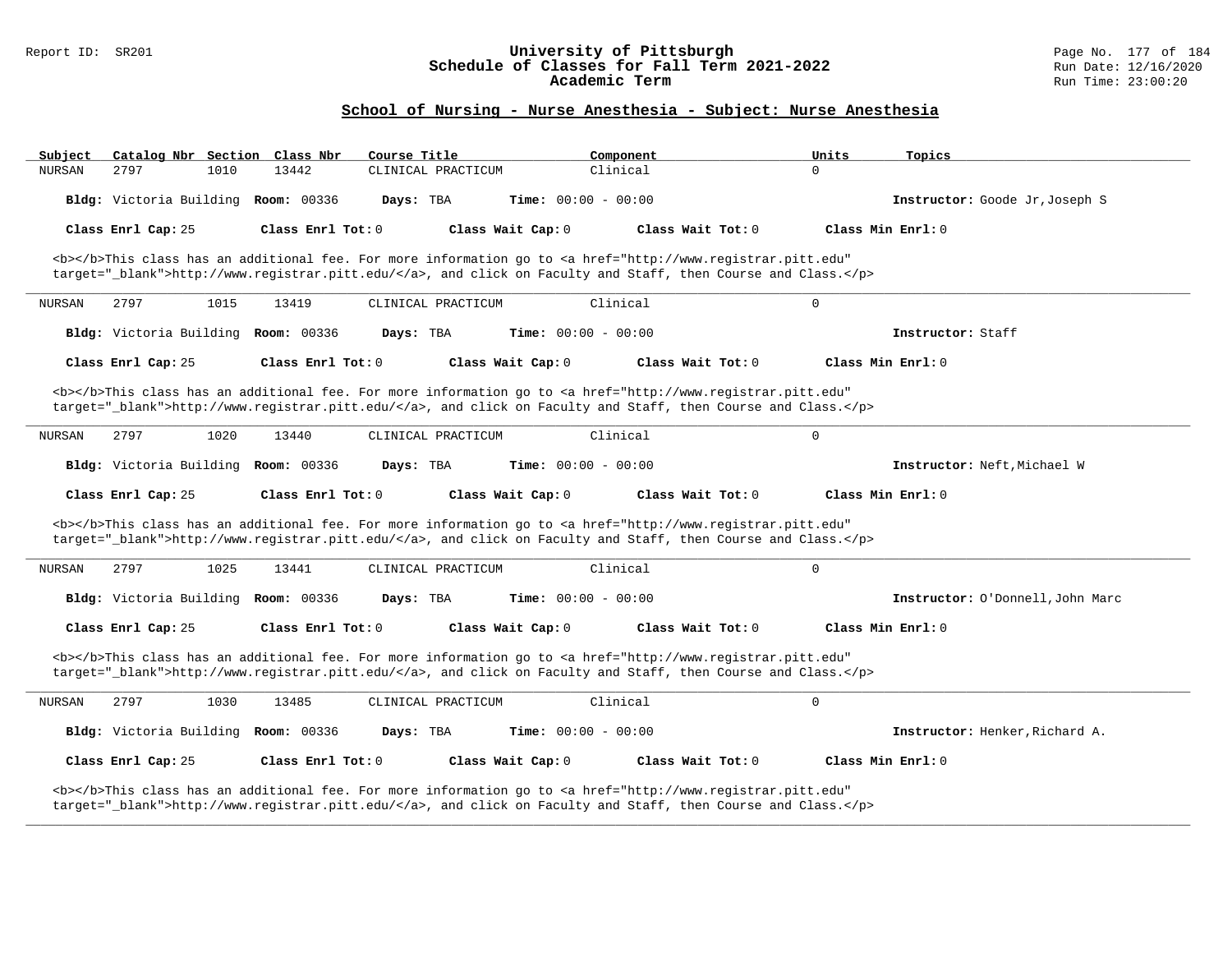#### Report ID: SR201 **University of Pittsburgh** Page No. 178 of 184 **Schedule of Classes for Fall Term 2021-2022** Run Date: 12/16/2020 **Academic Term** Run Time: 23:00:20

| Catalog Nbr Section Class Nbr<br>Subject                                                                                                                                                                                           | Course Title                                                                                                                                                                                                                       | Component                    | Units<br>Topics                |  |  |  |
|------------------------------------------------------------------------------------------------------------------------------------------------------------------------------------------------------------------------------------|------------------------------------------------------------------------------------------------------------------------------------------------------------------------------------------------------------------------------------|------------------------------|--------------------------------|--|--|--|
| 2797<br>1035<br><b>NURSAN</b>                                                                                                                                                                                                      | 13646<br>CLINICAL PRACTICUM                                                                                                                                                                                                        | Clinical<br>$\Omega$         |                                |  |  |  |
| Bldg: Victoria Building Room: 00336                                                                                                                                                                                                | Days: TBA                                                                                                                                                                                                                          | Time: $00:00 - 00:00$        | Instructor: Dixon, Bettina A   |  |  |  |
| Class Enrl Cap: 25                                                                                                                                                                                                                 | Class Enrl Tot: 0<br>Class Wait Cap: 0                                                                                                                                                                                             | Class Wait Tot: 0            | Class Min $Enr1: 0$            |  |  |  |
|                                                                                                                                                                                                                                    | <b></b> This class has an additional fee. For more information go to <a <br="" href="http://www.registrar.pitt.edu">target="_blank"&gt;http://www.registrar.pitt.edu/</a> , and click on Faculty and Staff, then Course and Class. |                              |                                |  |  |  |
| 2797<br>1040<br>NURSAN                                                                                                                                                                                                             | 13647<br>CLINICAL PRACTICUM                                                                                                                                                                                                        | Clinical<br>$\mathsf{O}$     |                                |  |  |  |
| Bldg: Victoria Building Room: 00336                                                                                                                                                                                                | Days: TBA                                                                                                                                                                                                                          | Time: $00:00 - 00:00$        | Instructor: Staff              |  |  |  |
| Class Enrl Cap: 25                                                                                                                                                                                                                 | Class Enrl Tot: $0$<br>Class Wait Cap: 0                                                                                                                                                                                           | Class Wait Tot: 0            | Class Min Enrl: 0              |  |  |  |
|                                                                                                                                                                                                                                    | <b></b> This class has an additional fee. For more information go to <a <br="" href="http://www.registrar.pitt.edu">target="_blank"&gt;http://www.registrar.pitt.edu/</a> , and click on Faculty and Staff, then Course and Class. |                              |                                |  |  |  |
| <b>NURSAN</b><br>2797<br>1045                                                                                                                                                                                                      | 16660<br>CLINICAL PRACTICUM                                                                                                                                                                                                        | Clinical<br>$\mathbf 0$      |                                |  |  |  |
| Bldg: Victoria Building                                                                                                                                                                                                            | <b>Room: 00336</b><br>Days: TBA                                                                                                                                                                                                    | <b>Time:</b> $00:00 - 00:00$ | Instructor: Mermigas, Judith A |  |  |  |
| Class Enrl Cap: 15                                                                                                                                                                                                                 | Class Enrl Tot: 0<br>Class Wait Cap: 0                                                                                                                                                                                             | Class Wait Tot: 0            | Class Min Enrl: 0              |  |  |  |
|                                                                                                                                                                                                                                    | <b></b> This class has an additional fee. For more information go to <a <br="" href="http://www.registrar.pitt.edu">target="_blank"&gt;http://www.registrar.pitt.edu/</a> , and click on Faculty and Staff, then Course and Class. |                              |                                |  |  |  |
| 2797<br>1050<br><b>NURSAN</b>                                                                                                                                                                                                      | 22687<br>CLINICAL PRACTICUM                                                                                                                                                                                                        | Clinical<br>$\mathbf 0$      |                                |  |  |  |
| Bldg: TO BE ARRANGED                                                                                                                                                                                                               | Room: TBA<br>Days: TBA                                                                                                                                                                                                             | <b>Time:</b> $00:00 - 00:00$ | Instructor: Staff              |  |  |  |
| Class Enrl Cap: 25                                                                                                                                                                                                                 | Class Enrl Tot: 0<br>Class Wait Cap: 0                                                                                                                                                                                             | Class Wait Tot: 0            | Class Min Enrl: 0              |  |  |  |
| <b></b> This class has an additional fee. For more information go to <a <br="" href="http://www.registrar.pitt.edu">target=" blank"&gt;http://www.registrar.pitt.edu/</a> , and click on Faculty and Staff, then Course and Class. |                                                                                                                                                                                                                                    |                              |                                |  |  |  |
| 3784<br>NURSAN<br>1010                                                                                                                                                                                                             | 26230<br>CURR, INSTC EVAL NURS ANES ED Lecture                                                                                                                                                                                     | $\overline{3}$               |                                |  |  |  |
| Bldg: TO BE ARRANGED                                                                                                                                                                                                               | Room: TBA<br>Days: TBA                                                                                                                                                                                                             | <b>Time:</b> $00:00 - 00:00$ | Instructor: Staff              |  |  |  |
| Class Enrl Cap: 35<br>Attributes: Hybrid                                                                                                                                                                                           | Class Enrl Tot: $0$<br>Class Wait Cap: 0                                                                                                                                                                                           | Class Wait Tot: 0            | Class Min Enrl: 0              |  |  |  |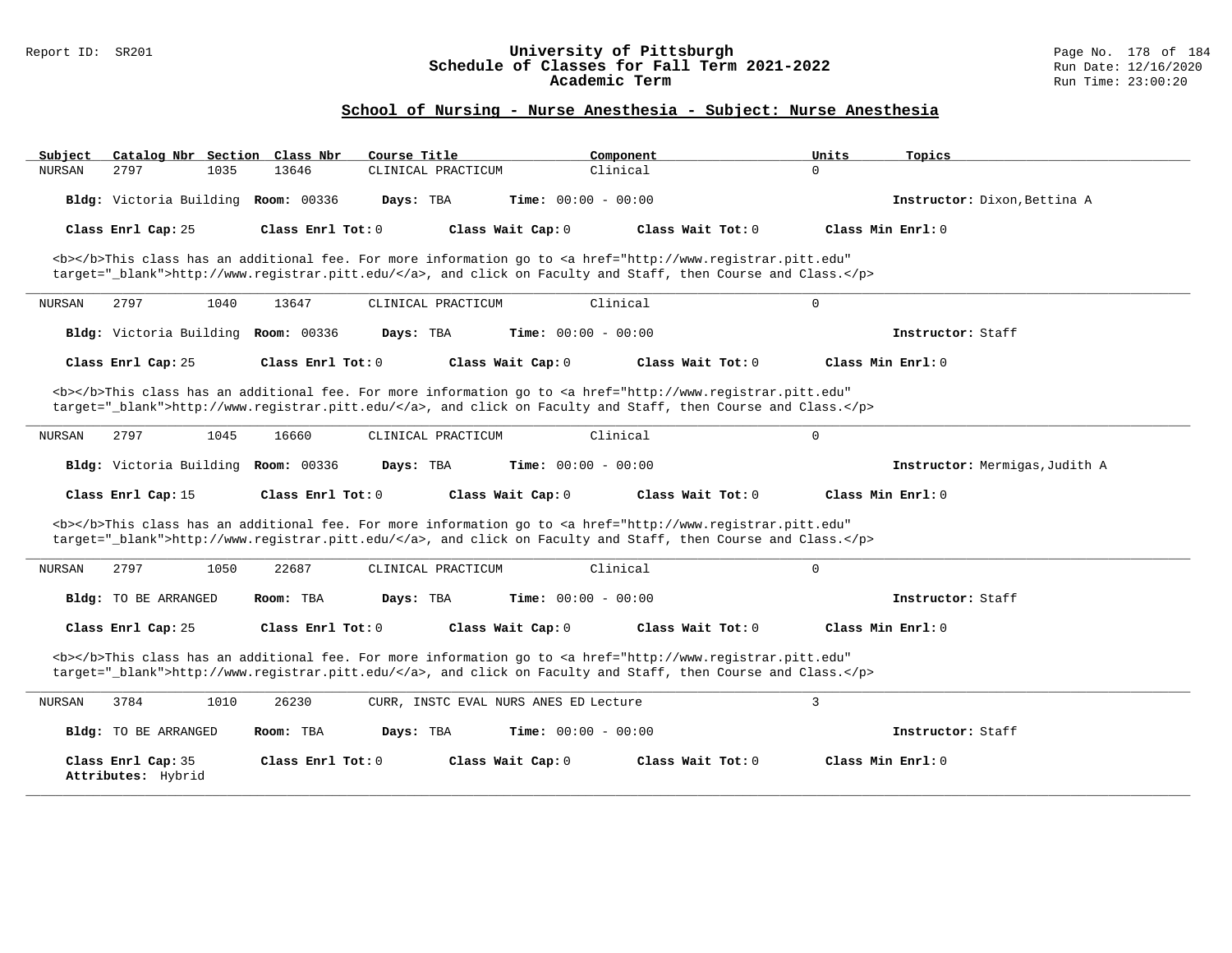#### Report ID: SR201 **University of Pittsburgh** Page No. 179 of 184 **Schedule of Classes for Fall Term 2021-2022** Run Date: 12/16/2020 **Academic Term** Run Time: 23:00:20

| Catalog Nbr Section Class Nbr<br>Subject                                                        | Course Title<br>Component                                   | Units<br>Topics                  |
|-------------------------------------------------------------------------------------------------|-------------------------------------------------------------|----------------------------------|
| 3786<br>1010<br>25067<br>NURSAN                                                                 | BASIC PRINCIPLES OF ANESTHESIALecture                       | $\mathcal{E}$                    |
| Bldg: Victoria Building Room: 00129                                                             | Days: Tu<br><b>Time:</b> $13:00 - 15:50$                    | Instructor: Neft, Michael W      |
| Class Enrl Cap: 45<br>Class Enrl Tot: 0<br>Room Characteristics: PeopleSoft - Scheduled (PS)(1) | Class Wait Cap: 0<br>Class Wait Tot: 0                      | Class Min Enrl: 0                |
| 3787<br>1020<br>25649<br>NURSAN                                                                 | BASIC PRINCIPLES OF ANES LAB Credit Laboratory              | $\mathbf{1}$                     |
| Bldg: Victoria Building Room: 00115                                                             | <b>Days:</b> Tu <b>Time:</b> $08:00 - 11:50$                | Instructor: Goode Jr, Joseph S   |
| Class Enrl Cap: 45<br>Room Characteristics: PeopleSoft - Scheduled (PS)(1)                      | Class Enrl Tot: 0<br>Class Wait Cap: 0<br>Class Wait Tot: 0 | Class Min $Enrl: 0$              |
| NURSAN<br>3788<br>1010<br>25066                                                                 | CHEMISTRY AND PHYSICS IN ANES Lecture                       | 2                                |
| Bldg: Victoria Building Room: 00129                                                             | <b>Days:</b> M <b>Time:</b> $16:00 - 18:50$                 | Instructor: Dixon, Bettina A     |
| Class Enrl Cap: 45<br>Room Characteristics: PeopleSoft - Scheduled (PS)(1)                      | Class Enrl Tot: 0<br>Class Wait Cap: 0<br>Class Wait Tot: 0 | Class Min Enrl: 0                |
| 3789<br>1215<br>25860<br>NURSAN                                                                 | PHYSICAL DIAGNOSIS- ANESTHESIAClinical                      | $\mathbf{1}$                     |
| Bldg: Victoria Building Room: 00115                                                             | <b>Days:</b> Tu <b>Time:</b> $16:00 - 17:50$                | Instructor: Henker, Richard A.   |
| Class Enrl Cap: 45<br>Room Characteristics: PeopleSoft - Scheduled (PS)(1)                      | Class Enrl Tot: 0 Class Wait Cap: 0<br>Class Wait Tot: 0    | Class Min Enrl: 0                |
| 3790<br>1020<br>25636<br>NURSAN                                                                 | BASIC CLINICAL CARE 1<br>Clinical                           | $\mathbf{1}$                     |
| Bldg: Victoria Building Room: 00122                                                             | <b>Days:</b> M <b>Time:</b> $08:00 - 14:50$                 | Instructor: Goode Jr, Joseph S   |
| Class Enrl Cap: 7<br>Class Enrl Tot: 0<br>Room Characteristics: PeopleSoft - Scheduled (PS)(1)  | Class Wait Cap: 0<br>Class Wait Tot: 0                      | Class Min Enrl: 0                |
| <b>NURSAN</b><br>3790<br>1025<br>25652                                                          | Clinical<br>BASIC CLINICAL CARE 1                           | $\mathbf{1}$                     |
| Bldg: Victoria Building Room: 00122                                                             | Days: M<br><b>Time:</b> $08:00 - 14:50$                     | Instructor: O'Donnell, John Marc |
| Class Enrl Cap: 7<br>Class Enrl Tot: 0<br>Room Characteristics: PeopleSoft - Scheduled (PS)(1)  | Class Wait Cap: 0<br>Class Wait Tot: 0                      | Class Min Enrl: 0                |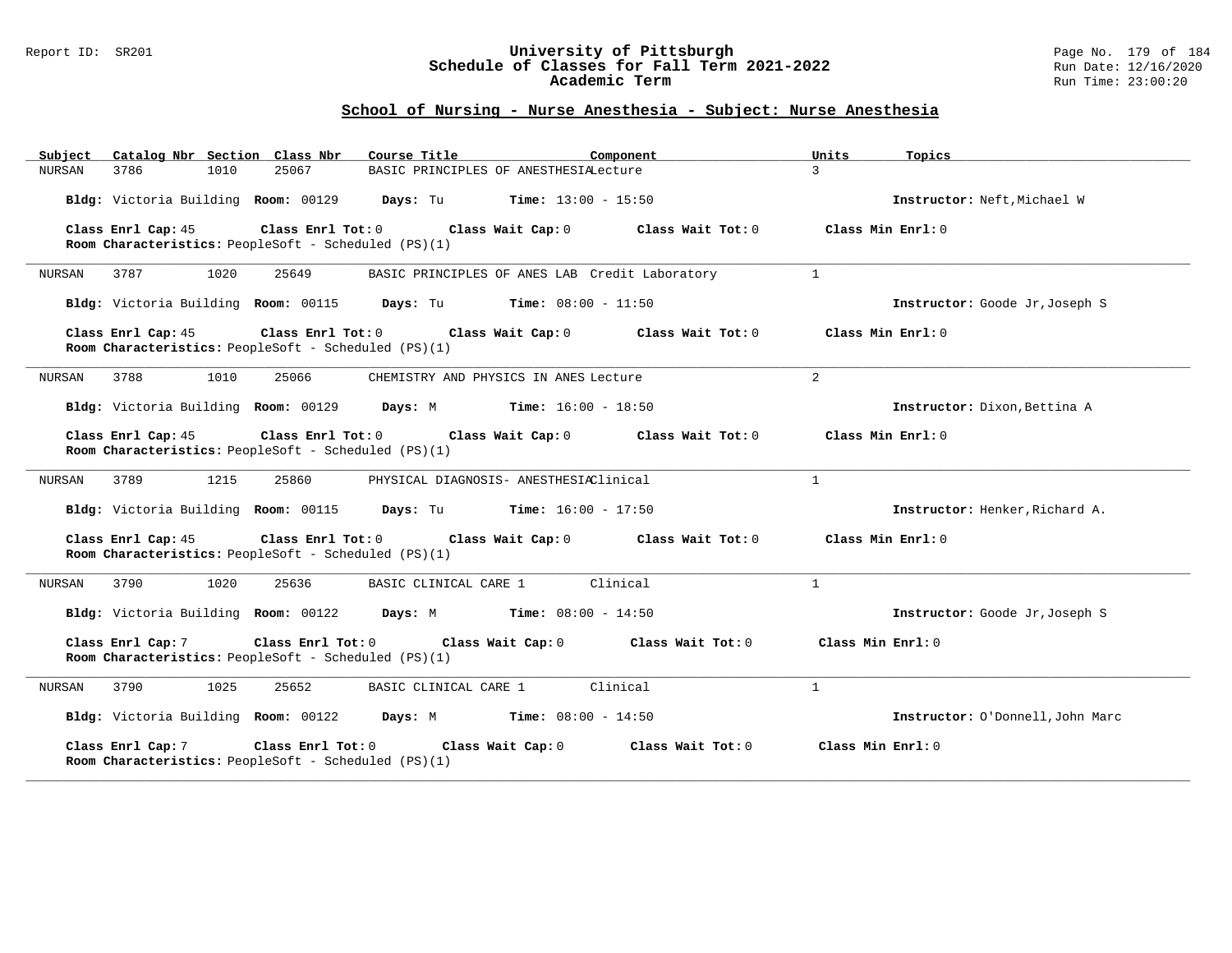#### Report ID: SR201 **University of Pittsburgh** Page No. 180 of 184 **Schedule of Classes for Fall Term 2021-2022** Run Date: 12/16/2020 **Academic Term** Run Time: 23:00:20

| Catalog Nbr Section Class Nbr<br>Subject                                                                                                                       | Course Title                                      | Component         | Units              | Topics                         |  |  |
|----------------------------------------------------------------------------------------------------------------------------------------------------------------|---------------------------------------------------|-------------------|--------------------|--------------------------------|--|--|
| 25653<br><b>NURSAN</b><br>3790<br>1030                                                                                                                         | BASIC CLINICAL CARE 1                             | Clinical          | $\mathbf{1}$       |                                |  |  |
| Bldg: Victoria Building Room: 00122                                                                                                                            | Days: M<br><b>Time:</b> $08:00 - 14:50$           |                   |                    | Instructor: Neft, Michael W    |  |  |
| Class Enrl Cap: 11<br>Class Enrl Tot: 0                                                                                                                        | Class Wait Cap: 0                                 | Class Wait Tot: 0 | Class Min $Err1:0$ |                                |  |  |
| Room Characteristics: PeopleSoft - Scheduled (PS)(1)                                                                                                           |                                                   |                   |                    |                                |  |  |
| 1035<br>25654<br>NURSAN<br>3790                                                                                                                                | BASIC CLINICAL CARE 1                             | Clinical          | $\mathbf{1}$       |                                |  |  |
| Bldg: Victoria Building Room: 00122                                                                                                                            | Days: M<br><b>Time:</b> $08:00 - 14:50$           |                   |                    | Instructor: Dixon, Bettina A   |  |  |
| Class Enrl Cap: 7<br>Class Enrl Tot: 0                                                                                                                         | Class Wait Cap: 0                                 | Class Wait Tot: 0 | Class Min Enrl: 0  |                                |  |  |
| Room Characteristics: PeopleSoft - Scheduled (PS)(1)                                                                                                           |                                                   |                   |                    |                                |  |  |
| 3790<br>1040<br>25655<br>NURSAN                                                                                                                                | BASIC CLINICAL CARE 1                             | Clinical          | $\mathbf{1}$       |                                |  |  |
| Bldg: Victoria Building Room: 00122                                                                                                                            | Days: M<br><b>Time:</b> $08:00 - 14:50$           |                   |                    | Instructor: Henker, Richard A. |  |  |
| Class Enrl Cap: 8<br>Class Enrl Tot: 0<br>Room Characteristics: PeopleSoft - Scheduled (PS)(1)                                                                 | Class Wait Cap: 0                                 | Class Wait Tot: 0 | Class Min Enrl: 0  |                                |  |  |
| 3790<br>1045<br>25656<br>NURSAN                                                                                                                                | BASIC CLINICAL CARE 1                             | Clinical          | $\mathbf{1}$       |                                |  |  |
| Bldg: Victoria Building Room: 00122                                                                                                                            | <b>Days:</b> M <b>Time:</b> $08:00 - 14:50$       |                   |                    | Instructor: Mermigas, Judith A |  |  |
| Class Enrl Cap: 7<br>Class Enrl Tot: 0<br>Room Characteristics: PeopleSoft - Scheduled (PS)(1)                                                                 | Class Wait Cap: 0                                 | Class Wait Tot: 0 | Class Min Enrl: 0  |                                |  |  |
| 3790<br>1050<br>26750<br>NURSAN                                                                                                                                | BASIC CLINICAL CARE 1                             | Clinical          | $\mathbf{1}$       |                                |  |  |
| Bldg: Victoria Building Room: 00122                                                                                                                            | <b>Days:</b> M <b>Time:</b> $08:00 - 14:50$       |                   |                    | Instructor: Miner, Laurel A    |  |  |
| Class Enrl Cap: 11<br>Class Enrl Tot: 0<br>Class Min Enrl: 0<br>Class Wait Cap: 0<br>Class Wait Tot: 0<br>Room Characteristics: PeopleSoft - Scheduled (PS)(1) |                                                   |                   |                    |                                |  |  |
| 3798<br>1010<br>26324<br>NURSAN                                                                                                                                | ADV PRINCIPLES OF ANESTHESIA ZLecture             |                   | 3                  |                                |  |  |
| Bldg: Victoria Building Room: 00229                                                                                                                            | <b>Days:</b> WThF<br><b>Time:</b> $08:00 - 17:55$ |                   |                    | Instructor: Mermigas, Judith A |  |  |
| Bldg: Victoria Building Room: 00229                                                                                                                            | <b>Days:</b> M <b>Time:</b> $13:00 - 15:50$       |                   |                    | Instructor: Mermigas, Judith A |  |  |
| Class Enrl Tot: 0<br>Class Enrl Cap: 45<br>Room Characteristics: PeopleSoft - Scheduled (PS)(1)                                                                | Class Wait Cap: 0                                 | Class Wait Tot: 0 | Class Min Enrl: 0  |                                |  |  |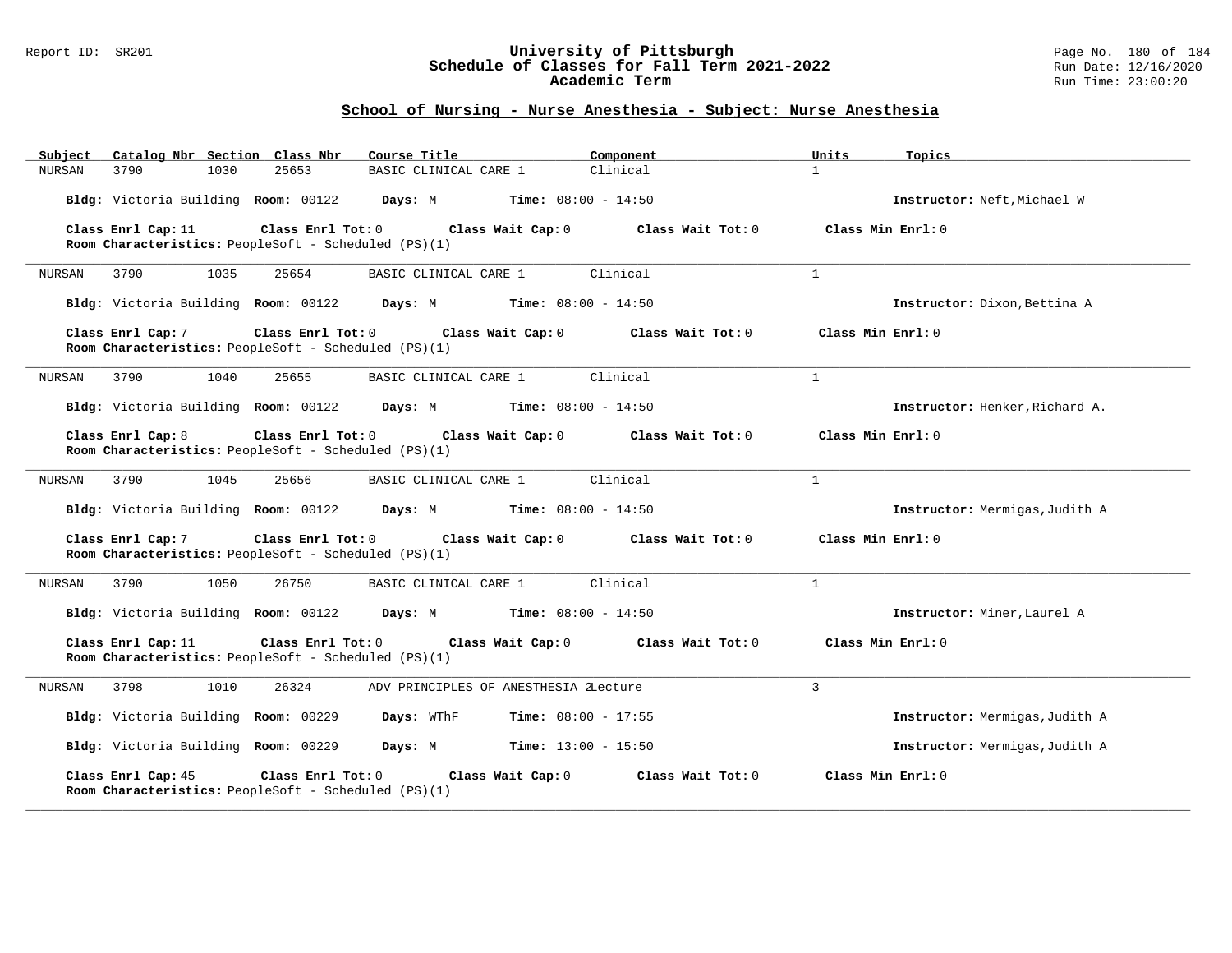### Report ID: SR201 **University of Pittsburgh** Page No. 181 of 184 **Schedule of Classes for Fall Term 2021-2022** Run Date: 12/16/2020 **Academic Term** Run Time: 23:00:20

# **School of Nursing - Nurse Anesthesia - Subject: Nurse Anesthesia**

| Subject               | Catalog Nbr Section Class Nbr                                             | Course Title                                | Component                    | Units<br>Topics   |                                  |
|-----------------------|---------------------------------------------------------------------------|---------------------------------------------|------------------------------|-------------------|----------------------------------|
| 3799<br><b>NURSAN</b> | 26424<br>1010                                                             | DIRECTED SEMINAR                            | Lecture                      | $\mathbf{1}$      |                                  |
|                       | Bldg: Victoria Building Room: 00115                                       | Days: W                                     | <b>Time:</b> $15:00 - 15:50$ |                   | Instructor: Miner, Laurel A      |
|                       |                                                                           |                                             |                              |                   | Warner, Karin                    |
| Class Enrl Cap: 45    | Class Enrl Tot: 0<br>Room Characteristics: PeopleSoft - Scheduled (PS)(1) | Class Wait Cap: 0                           | Class Wait Tot: 0            | Class Min Enrl: 0 |                                  |
| 3800<br>NURSAN        | 1010<br>26425                                                             | NURSE ANESTHETIST ROLE SEMINARLecture       |                              | 1.5               |                                  |
|                       | Bldg: Victoria Building Room: 00125 Days: W                               |                                             | <b>Time:</b> $10:30 - 11:50$ |                   | Instructor: O'Donnell, John Marc |
|                       |                                                                           |                                             |                              |                   | Miner, Laurel A                  |
| Class Enrl Cap: 45    | Class Enrl Tot: 0<br>Room Characteristics: PeopleSoft - Scheduled (PS)(1) | Class Wait Cap: 0                           | Class Wait Tot: 0            | Class Min Enrl: 0 |                                  |
| NURSAN<br>3801        | 1010<br>26454                                                             | ADVANCED CLINICAL CARE 2                    | Clinical                     | 1.5               |                                  |
|                       | Bldg: Victoria Building Room: 00115                                       | Days: W                                     | <b>Time:</b> $12:00 - 13:20$ |                   | Instructor: O'Donnell, John Marc |
| Class Enrl Cap: 12    | Class Enrl Tot: 0<br>Room Characteristics: PeopleSoft - Scheduled (PS)(1) | Class Wait Cap: 0                           | Class Wait Tot: 0            | Class Min Enrl: 0 |                                  |
| 3801<br>NURSAN        | 1020<br>26747                                                             | ADVANCED CLINICAL CARE 2                    | Clinical                     | 1.5               |                                  |
|                       | Bldg: Victoria Building Room: 00115                                       | <b>Days:</b> W <b>Time:</b> $12:00 - 13:20$ |                              |                   | Instructor: Henker, Richard A.   |
| Class Enrl Cap: 12    | Class Enrl Tot: 0<br>Room Characteristics: PeopleSoft - Scheduled (PS)(1) | Class Wait Cap: 0                           | Class Wait Tot: 0            | Class Min Enrl: 0 |                                  |
| 3801<br>NURSAN        | 1025<br>26748                                                             | ADVANCED CLINICAL CARE 2                    | Clinical                     | 1.5               |                                  |
|                       | Bldg: Victoria Building Room: 00115                                       | Days: W                                     | <b>Time:</b> $12:00 - 13:20$ |                   | Instructor: Mermigas, Judith A   |
| Class Enrl Cap: 12    | Class Enrl Tot: 0<br>Room Characteristics: PeopleSoft - Scheduled (PS)(1) | Class Wait Cap: 0                           | Class Wait Tot: 0            | Class Min Enrl: 0 |                                  |
| 3801<br>NURSAN        | 1030<br>26749                                                             | ADVANCED CLINICAL CARE 2                    | Clinical                     | 1.5               |                                  |
|                       | Bldg: Victoria Building Room: 00115                                       | Days: W                                     | <b>Time:</b> $12:00 - 13:20$ |                   | Instructor: Neft, Michael W      |
| Class Enrl Cap: 12    | Class Enrl Tot: 0<br>Room Characteristics: PeopleSoft - Scheduled (PS)(1) | Class Wait Cap: 0                           | Class Wait Tot: 0            | Class Min Enrl: 0 |                                  |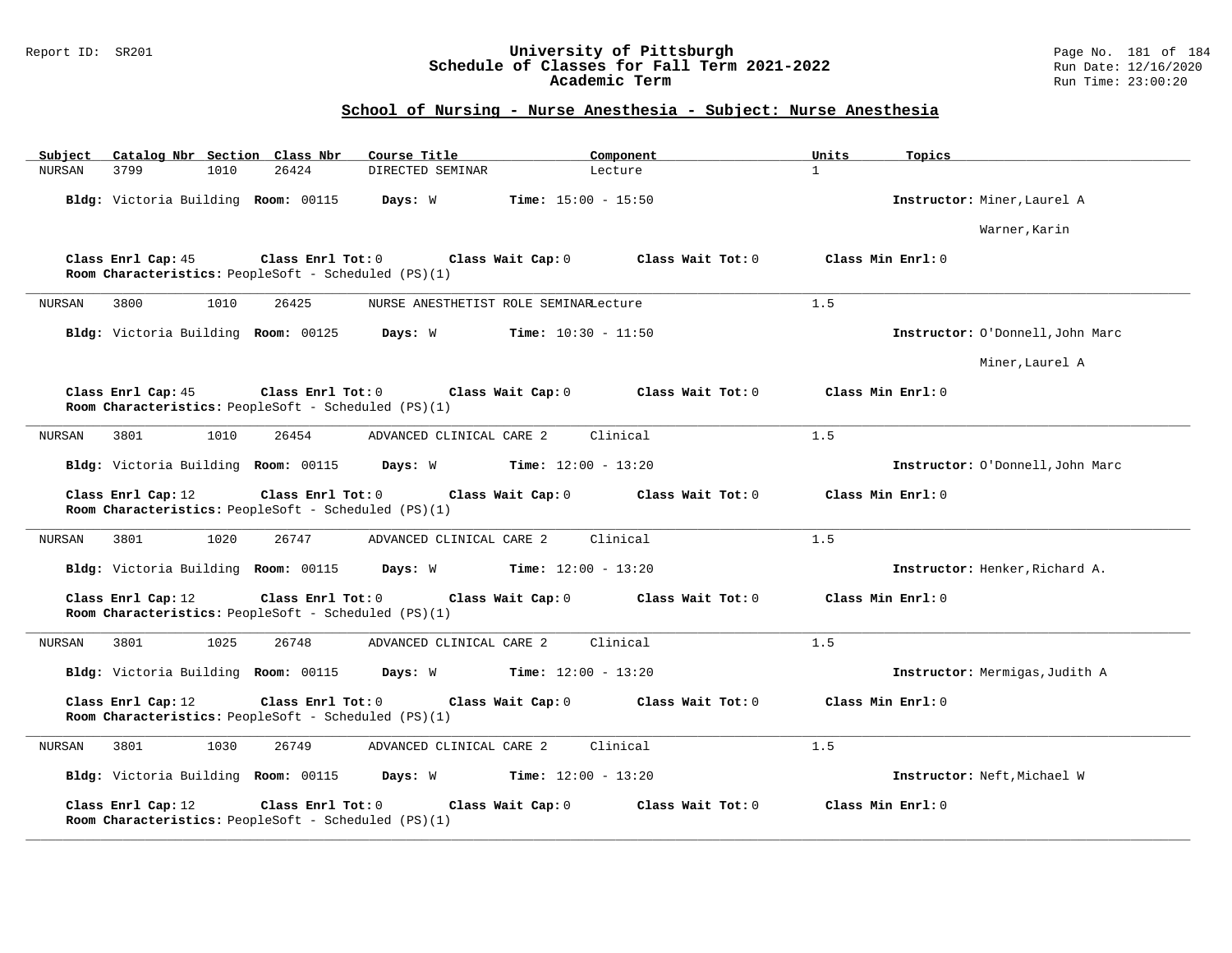#### Report ID: SR201 **University of Pittsburgh** Page No. 182 of 184 **Schedule of Classes for Fall Term 2021-2022** Run Date: 12/16/2020 **Academic Term** Run Time: 23:00:20

### **School of Nursing - Nurse Anesthesia - Subject: Nurse Anesthesia**

| Catalog Nbr Section Class Nbr<br>Subject                                                                                                                      | Component<br>Course Title                | Units<br>Topics                  |  |  |
|---------------------------------------------------------------------------------------------------------------------------------------------------------------|------------------------------------------|----------------------------------|--|--|
| 3801<br>1035<br>28616<br>NURSAN                                                                                                                               | Clinical<br>ADVANCED CLINICAL CARE 2     | 1.5                              |  |  |
| Bldg: Victoria Building Room: 00115                                                                                                                           | Days: W<br><b>Time:</b> $12:00 - 13:20$  | Instructor: Miner, Laurel A      |  |  |
| Class Enrl Cap: 12<br>Class Enrl Tot: 0                                                                                                                       | Class Wait Cap: 0<br>Class Wait Tot: $0$ | Class Min $Enrl: 0$              |  |  |
| Room Characteristics: PeopleSoft - Scheduled (PS)(1)                                                                                                          |                                          |                                  |  |  |
| 1030<br>3805<br>27413<br>NURSAN                                                                                                                               | CMPRHNSV ANESTHESIA REVIEW SEMLecture    | 2                                |  |  |
| Bldg: Victoria Building Room: 00115                                                                                                                           | Days: Th<br>$Time: 09:00 - 10:50$        | Instructor: O'Donnell, John Marc |  |  |
| Class Enrl Cap: 45<br>Class Enrl Tot: 0<br>Room Characteristics: PeopleSoft - Scheduled (PS)(1)                                                               | Class Wait Tot: 0<br>Class Min Enrl: 0   |                                  |  |  |
| 3806<br>1040<br>27406<br>NURSAN                                                                                                                               | TRANSITION TO CLINICAL PRACTICClinical   | 2                                |  |  |
| Bldg: Victoria Building Room: 00115                                                                                                                           | Days: Th<br><b>Time:</b> $11:00 - 11:50$ | Instructor: O'Donnell, John Marc |  |  |
| Class Enrl Cap: 8<br>Class Enrl Tot: 0<br>Room Characteristics: PeopleSoft - Scheduled (PS)(1)                                                                | Class Min Enrl: 0                        |                                  |  |  |
| 3806<br>1041<br>27407<br>NURSAN                                                                                                                               | TRANSITION TO CLINICAL PRACTICClinical   | 2                                |  |  |
| Bldg: Victoria Building Room: 00115                                                                                                                           | Days: Th<br><b>Time:</b> $11:00 - 11:50$ | Instructor: Neft, Michael W      |  |  |
| Class Enrl Cap: 8<br>Class Enrl Tot: 0<br>Room Characteristics: PeopleSoft - Scheduled (PS)(1)                                                                | Class Min $Enr1: 0$                      |                                  |  |  |
| 1042<br>3806<br>27408<br>NURSAN                                                                                                                               | TRANSITION TO CLINICAL PRACTICClinical   | 2                                |  |  |
| Bldg: Victoria Building Room: 00115                                                                                                                           | Days: Th<br><b>Time:</b> $11:00 - 11:50$ | Instructor: Henker, Richard A.   |  |  |
| Class Enrl Cap: 8<br>Class Enrl Tot: 0<br>Class Wait Cap: 0<br>Class Wait Tot: 0<br>Class Min Enrl: 0<br>Room Characteristics: PeopleSoft - Scheduled (PS)(1) |                                          |                                  |  |  |
| 1043<br>27409<br>NURSAN<br>3806                                                                                                                               | TRANSITION TO CLINICAL PRACTICClinical   | $\overline{a}$                   |  |  |
| Bldg: Victoria Building Room: 00115                                                                                                                           | Days: Th<br><b>Time:</b> $11:00 - 11:50$ | Instructor: Mermigas, Judith A   |  |  |
| Class Enrl Cap: 8<br>Class Enrl Tot: 0<br>Room Characteristics: PeopleSoft - Scheduled (PS)(1)                                                                | Class Wait Cap: 0<br>Class Wait Tot: 0   | Class Min Enrl: 0                |  |  |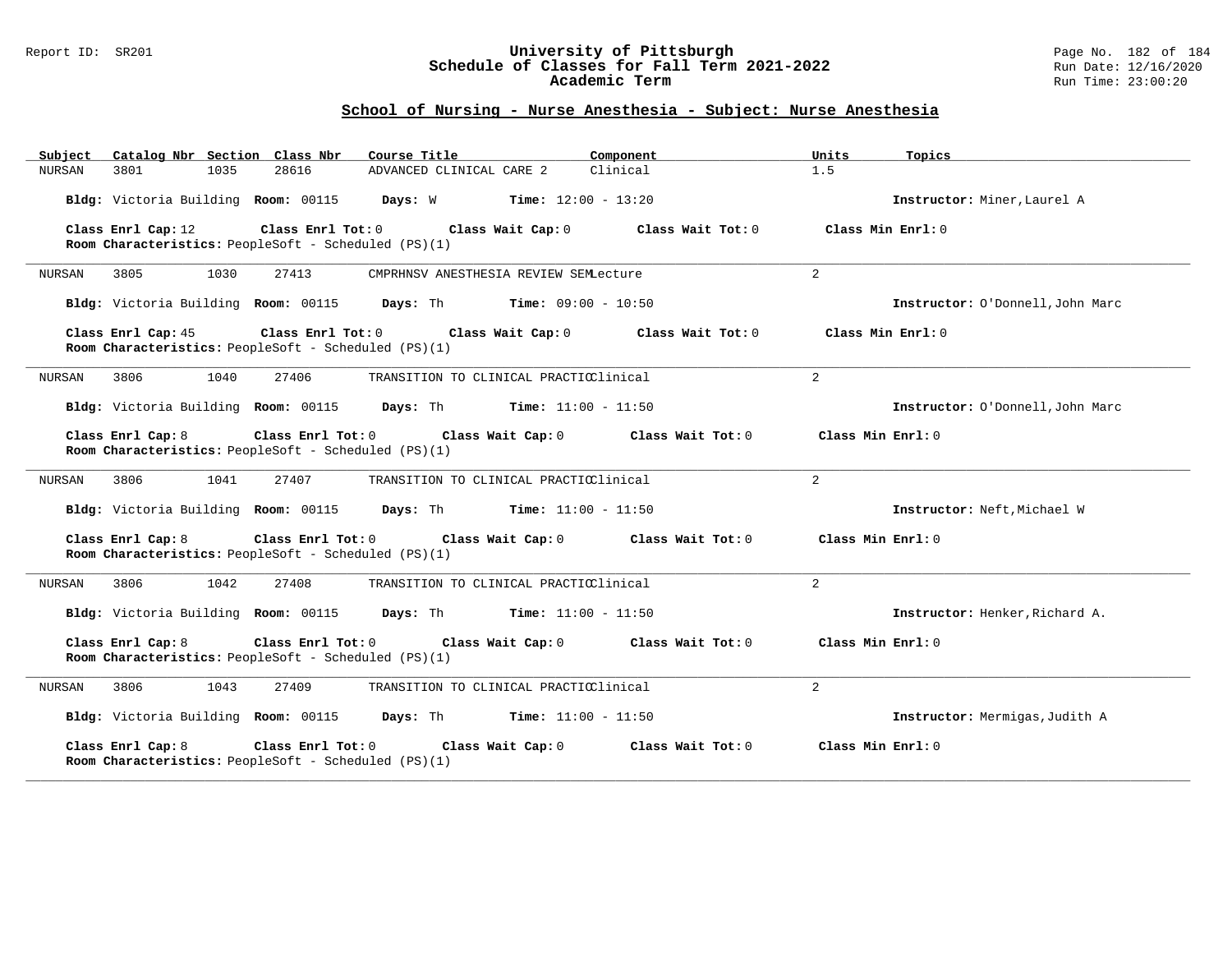### Report ID: SR201 **University of Pittsburgh** Page No. 183 of 184 **Schedule of Classes for Fall Term 2021-2022** Run Date: 12/16/2020 **Academic Term** Run Time: 23:00:20

# **School of Nursing - Nurse Anesthesia - Subject: Nurse Anesthesia**

| Subject                                                                                                                                         | Catalog Nbr Section Class Nbr | Course Title                           | Component                                                               | Units             | Topics            |
|-------------------------------------------------------------------------------------------------------------------------------------------------|-------------------------------|----------------------------------------|-------------------------------------------------------------------------|-------------------|-------------------|
| NURSAN<br>3806                                                                                                                                  | 1044<br>27410                 | TRANSITION TO CLINICAL PRACTICClinical |                                                                         | $\overline{2}$    |                   |
| Bldg: Victoria Building Room: 00115                                                                                                             |                               | Days: Th                               | $Time: 11:00 - 11:50$                                                   |                   | Instructor: Staff |
| Class Enrl Cap: 8 $\qquad$ Class Enrl Tot: 0 $\qquad$ Class Wait Cap: 0<br>Room Characteristics: PeopleSoft - Scheduled (PS)(1)                 | Class Min Enrl: 0             |                                        |                                                                         |                   |                   |
| 3806<br>NURSAN                                                                                                                                  | 1045<br>27411                 | TRANSITION TO CLINICAL PRACTICClinical |                                                                         | 2                 |                   |
| Bldg: Victoria Building Room: 00115                                                                                                             |                               | Days: Th                               | $Time: 11:00 - 11:50$                                                   |                   | Instructor: Staff |
| Class Enrl Tot: $0$ Class Wait Cap: $0$ Class Wait Tot: $0$<br>Class Enrl Cap: 8<br><b>Room Characteristics:</b> PeopleSoft - Scheduled (PS)(1) | Class Min Enrl: 0             |                                        |                                                                         |                   |                   |
| 3806<br>NURSAN                                                                                                                                  | 27412<br>1046                 | TRANSITION TO CLINICAL PRACTICClinical |                                                                         | 2                 |                   |
| Bldg: Victoria Building Room: 00115                                                                                                             |                               | Days: Th                               | $Time: 11:00 - 11:50$                                                   |                   | Instructor: Staff |
| Room Characteristics: PeopleSoft - Scheduled (PS)(1)                                                                                            |                               |                                        | Class Enrl Cap: 8 Class Enrl Tot: 0 Class Wait Cap: 0 Class Wait Tot: 0 | Class Min Enrl: 0 |                   |